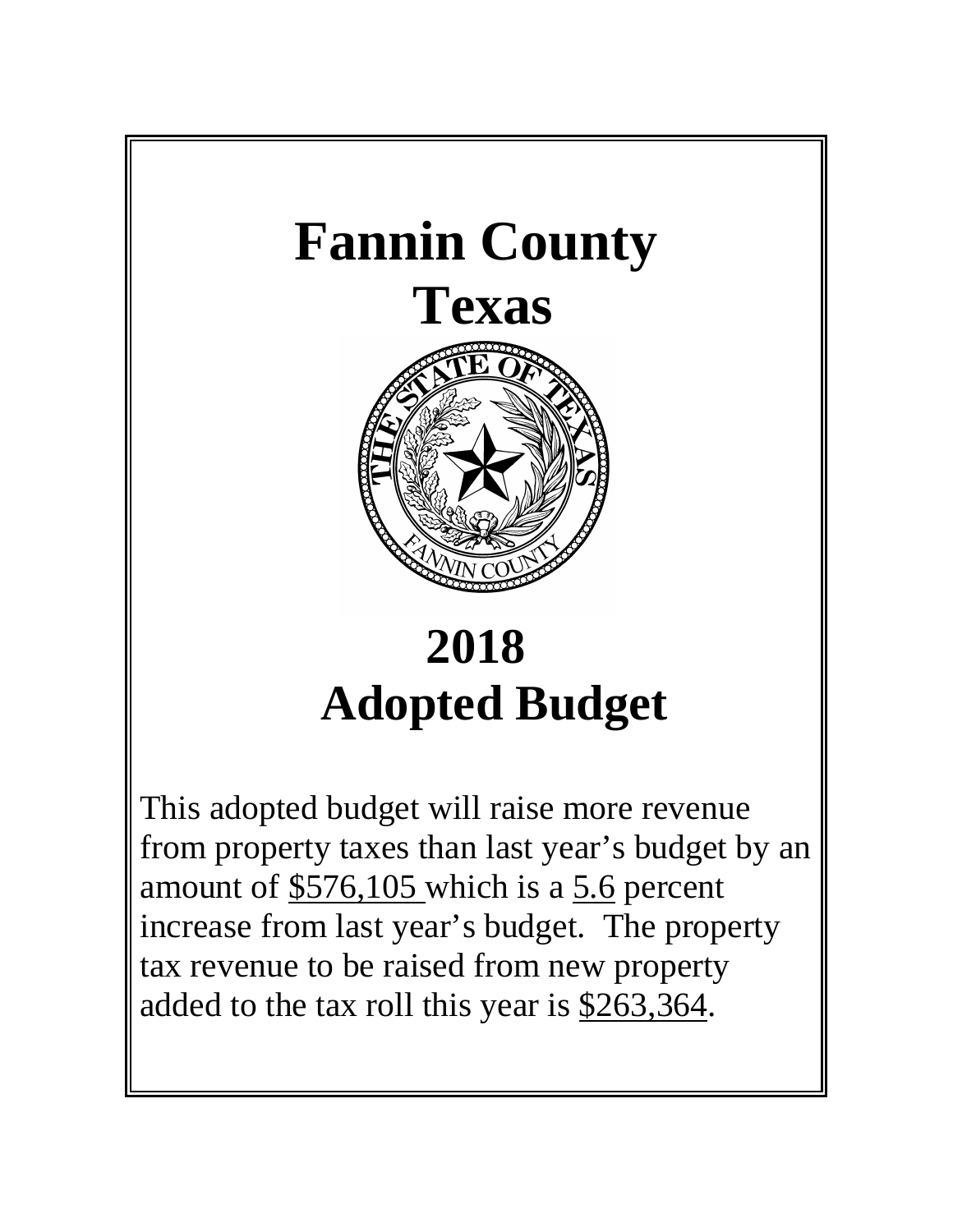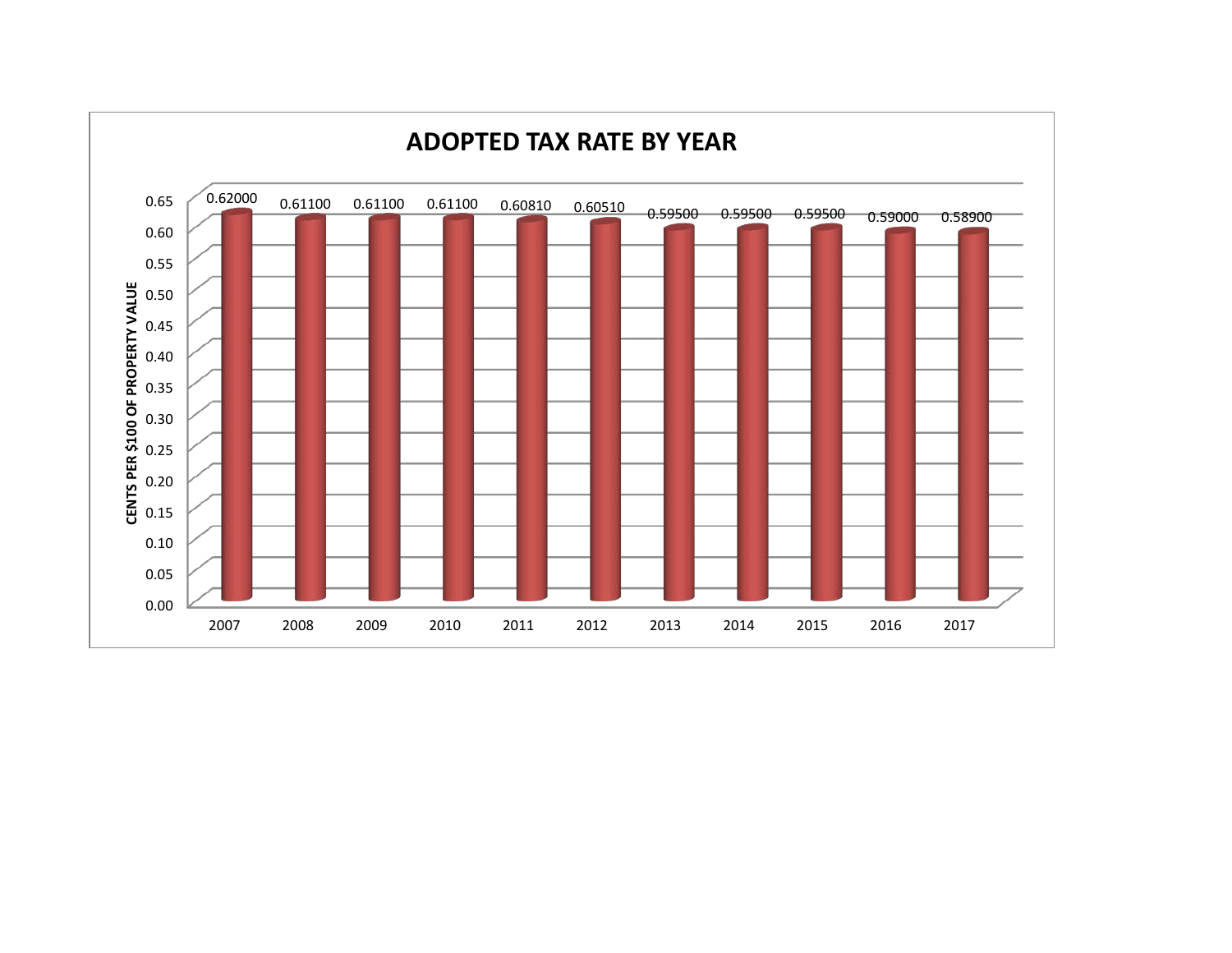### **FANNIN COUNTY APPR0VED PERSONNEL FY 2017-2018**

| <b>Department</b>                            | <b>Job Title</b>                          | Qty.           | <b>Full Time/Part Time</b> |
|----------------------------------------------|-------------------------------------------|----------------|----------------------------|
| <b>County Judge</b>                          | Adm. Assistant                            |                | FT                         |
|                                              | Janitor                                   | 1              | <b>FT</b>                  |
|                                              | Part-time Janitor                         | 1              | PT                         |
| <b>County Court at Law</b>                   | <b>Court Reporter</b>                     | 1              | <b>FT</b>                  |
|                                              | <b>Court Coordinator</b>                  | 1              | <b>FT</b>                  |
|                                              | <b>Baliff</b>                             | 1              | <b>FT</b>                  |
| <b>County Clerk</b>                          | <b>Probate Clerk</b>                      | 1              | <b>FT</b>                  |
|                                              | <b>Criminal Clerk</b>                     | 1              | <b>FT</b>                  |
|                                              | Voter Reg. Clerk                          | 1              | <b>FT</b>                  |
|                                              | <b>Recording Clerk</b>                    | $\overline{c}$ | <b>FT</b>                  |
|                                              | Records Room Clk.                         | 1              | <b>FT</b>                  |
|                                              | Clerk                                     | 1              | <b>FT</b>                  |
|                                              | Clerk (15 hr. per wk. max) Fund 20        | 1              | PT                         |
|                                              | Probate Clerk (Part time - max 29 hrs/wk) | 1              | <b>PT</b>                  |
| <b>Courthouse</b>                            | Bailiff/Deputy 336th                      | 1              | <b>FT</b>                  |
|                                              | Court Reporter 336th                      | 1              | <b>FT</b>                  |
|                                              | Court Coordinator 336th                   | 1              | <b>FT</b>                  |
| <b>District Clerk</b>                        | Assistant                                 | 1              | <b>FT</b>                  |
|                                              | <b>Criminal Clerk</b>                     | 1              | <b>FT</b>                  |
|                                              | <b>Civil Clerk</b>                        | 1              | <b>FT</b>                  |
|                                              | <b>Child Support Clerk</b>                | 1              | <b>FT</b>                  |
|                                              | Deputy Clerk                              | 3              | <b>FT</b>                  |
|                                              | Part-time Clerk                           | 1              | PT                         |
|                                              | Clerk (20hr. Per wk max)Fund 19&34        | 1              | PT                         |
| J. P. #1                                     | <b>Chief Clerk</b>                        | 1              | FT.                        |
|                                              | Clerk                                     | 1              | <b>FT</b>                  |
| J. P. #2                                     | <b>Chief Clerk</b>                        | 1              | FT                         |
| J. P. #3                                     | <b>Chief Clerk</b>                        | 1              | <b>FT</b>                  |
| Constable #1<br>Constable #2<br>Constable #3 |                                           |                |                            |
| <b>District Attorney</b>                     | Felony Asst. District Attorney            | $\overline{c}$ | FT.                        |
|                                              | Misdemeanor Asst. District Attny.         | $\overline{2}$ | <b>FT</b>                  |
|                                              | Investigator                              | 1              | <b>FT</b>                  |
|                                              | Grand Jury Coordinator/Adm. Asst.         | 1              | <b>FT</b>                  |
|                                              | Chief Felony Clerk                        | 1              | <b>FT</b>                  |
|                                              | Victims Assistance Coordinator            | 1              | <b>FT</b>                  |
|                                              | <b>Chief Misdemeandor Clerk</b>           | 1              | FT.                        |
|                                              | Clerk                                     | 1              | <b>FT</b>                  |
| <b>Auditor</b>                               | Assistant                                 | 1              | FT.                        |
|                                              | Asst./Accts. Payable Clerk                | 1              | <b>FT</b>                  |
|                                              | Asst./Clerk                               | 1              | FT                         |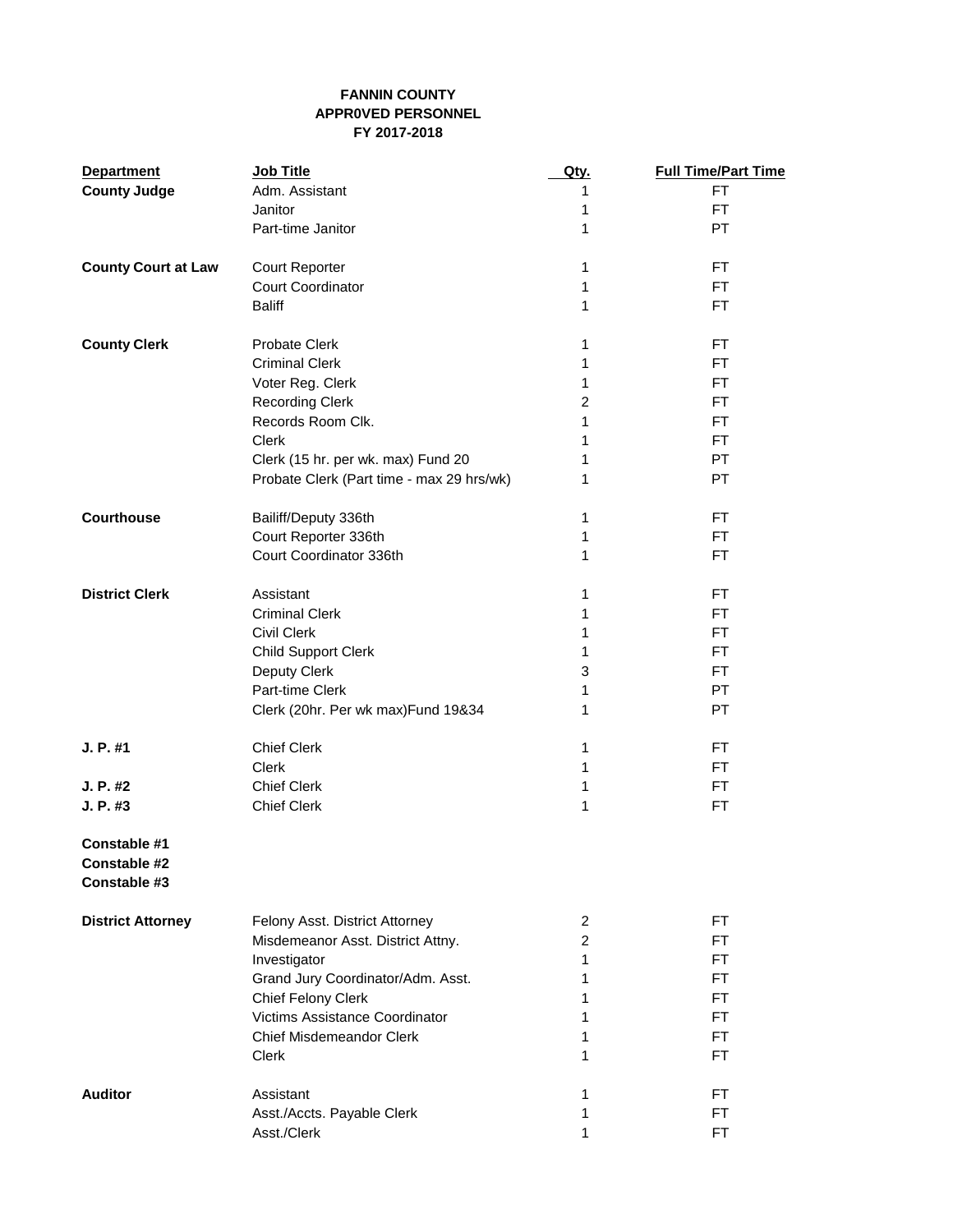### **FANNIN COUNTY APPROVED PERSONNEL FY 2017-2018 (Cont'd)**

| <b>Treasurer</b>                       | Assistant                 | 1    | <b>FT</b>                  |
|----------------------------------------|---------------------------|------|----------------------------|
| Tax A/C                                | Assistant                 | 1    | <b>FT</b>                  |
|                                        | Clerk                     | 3    | FT.                        |
|                                        | PT Clerk                  | 1    | PT                         |
| <b>Department</b><br><b>Sheriff</b>    | Job Title                 | Qty. | <b>Full Time/Part Time</b> |
|                                        | Adm. Secretary            | 1    | <b>FT</b>                  |
|                                        | <b>Chief Deputy</b>       | 1    | <b>FT</b>                  |
|                                        | Lieutenant                | 1    | <b>FT</b>                  |
|                                        | Sergeants                 | 5    | <b>FT</b>                  |
|                                        | Deputy                    | 10   | <b>FT</b>                  |
|                                        | Narcotics                 | 1    | <b>FT</b>                  |
|                                        | Jail Liaison              | 1    | <b>FT</b>                  |
|                                        | Dispatch Supervisor       | 1    | <b>FT</b>                  |
|                                        | Dispatcher                | 6    | <b>FT</b>                  |
|                                        | <b>Transport Officer</b>  | 1    | <b>FT</b>                  |
|                                        |                           |      |                            |
|                                        | Odyssey/Records Clerk     | 1    | PT                         |
|                                        | Evidence Custodian Clerk  | 1    | PT                         |
| <b>Indigent Health Care</b>            | <b>Shared Clerk</b>       | 1    | FT(1/2)                    |
| Health Inspector (Septic) Shared Clerk |                           | 1    | FT(1/2)                    |
|                                        | Clerk (29 hours/wk)       | 1    | PT                         |
| <b>County Agents (2)</b>               | Adm. Assistant            | 1    | <b>FT</b>                  |
| Health Inspector (Food) Contract       |                           |      |                            |
| <b>Emergency Management</b>            |                           | 1    | <b>FT</b>                  |
| <b>IT/Computer Tech</b>                |                           | 1    | <b>FT</b>                  |
| <b>Purchasing Agent</b>                |                           | 1    | <b>FT</b>                  |
| <b>Bond Supervisor</b>                 |                           | 1    | FT                         |
| <b>Veterans Service Officer</b>        |                           | 1    | <b>FT</b>                  |
| Road & Bridge #1                       |                           |      |                            |
|                                        | Foreman                   | 1    | <b>FT</b>                  |
|                                        | <b>Equipment Operator</b> | 6    | <b>FT</b>                  |
| Road & Bridge #2                       |                           |      |                            |
|                                        | Foreman                   | 1    | <b>FT</b>                  |
|                                        | <b>Equipment Operator</b> | 6    | <b>FT</b>                  |
|                                        |                           |      |                            |

Page 2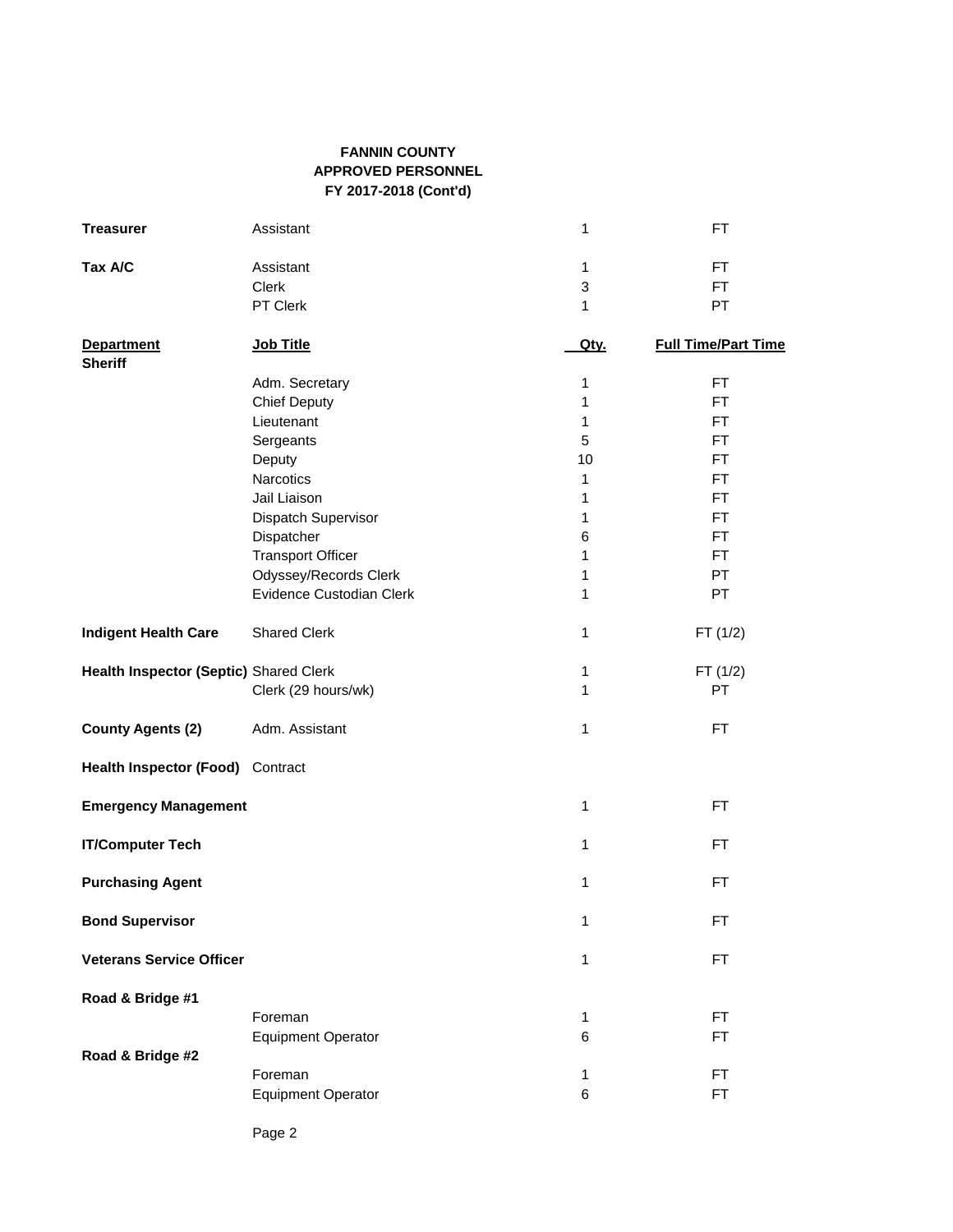### **FANNIN COUNTY APPROVED PERSONNEL FY 2017-2018 (Cont'd)**

| Road & Bridge #3 |                             |          |           |
|------------------|-----------------------------|----------|-----------|
|                  | Foreman                     | 1        | FT        |
|                  | <b>Equipment Operator</b>   | 9        | <b>FT</b> |
|                  | Secretary                   |          | PT        |
|                  | Part-time                   | \$12,366 | PT        |
| Road & Bridge #4 |                             |          |           |
|                  | Foreman                     | 1        | FT        |
|                  | <b>Equipment Operator</b>   | 4        | <b>FT</b> |
|                  | Secretary                   |          | FT        |
|                  | Part time                   | \$26,177 | PT        |
|                  | Commissioners Sec. (Shared) | 1        | FT        |
|                  |                             |          |           |

Page 3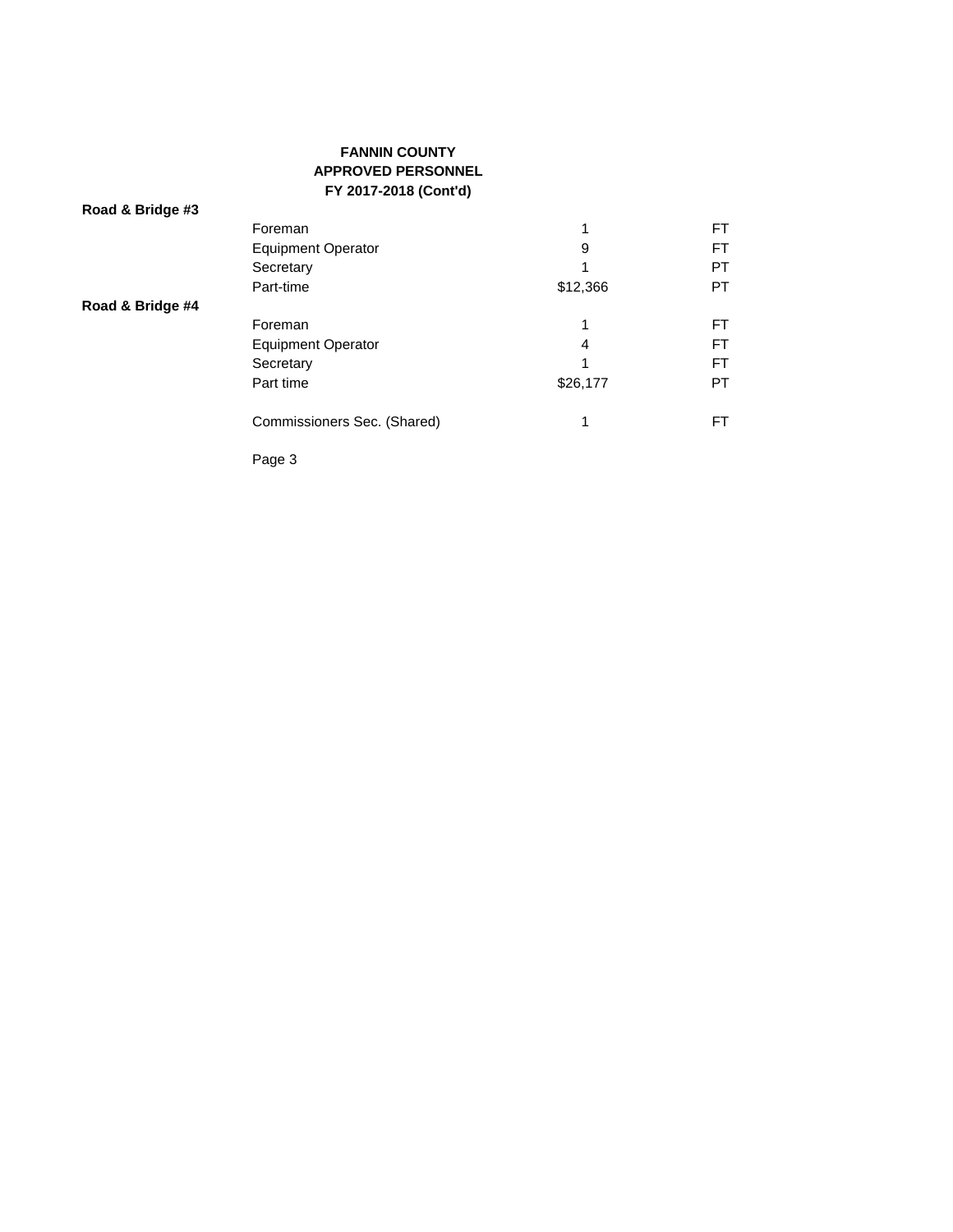### **FANNIN COUNTY, TEXAS SALARIES FOR 2017-2018**

| <b>County Judge</b>            | \$64,717       | <b>Sheriff</b>                   | \$58,247       |
|--------------------------------|----------------|----------------------------------|----------------|
| Probate Salary Supplement      | \$0            | <b>Chief Deputy</b>              | G9             |
| Adm. Assistant                 | G <sub>3</sub> | Jail Adm.                        | G <sub>6</sub> |
|                                |                | Lieutenant                       | G8             |
| <b>County Clerk</b>            | \$56,542       | Sergeant (5 max.)                | G7             |
| 911 Coordinator                | G <sub>3</sub> | Adm. Asst.                       | G <sub>3</sub> |
| <b>Probate Clerk</b>           | G <sub>3</sub> | Deputy                           | G <sub>6</sub> |
| <b>Criminal Clerk</b>          | G <sub>3</sub> | Dispatch Supervisor              | G <sub>5</sub> |
| Voter Registration             | G <sub>2</sub> | Dispatch                         | G3L2           |
| <b>Recording Clerks</b>        | G <sub>2</sub> | <b>Transport Officer</b>         | G <sub>6</sub> |
| <b>Records Room Clerk</b>      | G <sub>2</sub> |                                  |                |
| <b>Clerk</b>                   | G <sub>2</sub> | Chief Juv. Prob.                 | \$68,030       |
|                                |                | Juvenile Prob.                   | \$44,225       |
| <b>Districk Clerk</b>          | \$56,542       | Juvenile Prob.                   | \$35,535       |
| Asst. Dist. Clerk              | G <sub>3</sub> |                                  |                |
| <b>Criminal Clerk</b>          | G <sub>3</sub> | <b>Constable Pct. #1</b>         | \$32,189       |
| <b>Civil Clerk</b>             | G <sub>2</sub> | <b>Constable Pct. #2</b>         | \$15,630       |
| <b>Child Support Clerk</b>     | G <sub>2</sub> | <b>Constable Pct. #3</b>         | \$13,894       |
| <b>Deputy Clerk</b>            | G <sub>2</sub> |                                  |                |
|                                |                | <b>Computer Tech.</b>            | G <sub>5</sub> |
|                                |                | Part-time Computer Tech.         | \$11.00p/hr    |
| <b>Bond Supervisor</b>         | \$39,666       |                                  |                |
|                                |                | <b>Veterans' Service Officer</b> | \$37,080.00    |
| $J.P.$ #1                      | \$43,188       |                                  |                |
| <b>Chief Clerk</b>             | G <sub>3</sub> | <b>Road &amp; Bridges</b>        |                |
| <b>Clerk</b>                   | G <sub>2</sub> | Commissioner                     | \$60,894       |
|                                |                | Foreman                          | G4             |
| $J.P.$ #2                      | \$43,188       | Prisoner Supv.                   | G <sub>3</sub> |
| <b>Chief Clerk</b>             | G <sub>3</sub> | Equip. Operator                  | G <sub>3</sub> |
|                                |                | Adm. Assistant                   | G <sub>3</sub> |
| $J.P.$ #3                      | \$43,188       | Secretary                        | G <sub>2</sub> |
|                                |                | Part-time (911 signs)            | \$12.36 p/hr.  |
| <b>District Attorney</b>       | \$4,000        | Part-time                        | \$9.34 p/hr.   |
| <b>State Salary Supplement</b> | \$3,640        | Part-time seasonal               | \$7.25         |
| Felony Asst. D.A.              | G14            |                                  |                |
| Misdemeanor Asst. D.A.         | G10            |                                  |                |
|                                |                |                                  |                |
| Investigator                   | G8             | Treasurer                        | \$56,542       |
| Grand Jury Coord/Adm. Asst     | G <sub>6</sub> | Asst. Treasurer                  | G4             |
| Chief Felony Clerk             | G <sub>6</sub> |                                  |                |
| Victim Assistance Coord.       | G4             | <b>Health Inspector</b>          | G4             |
| <b>Chief Misdemeanor Clerk</b> | G <sub>3</sub> |                                  |                |
| <b>Clerk</b>                   | G <sub>2</sub> | Em. Mgmt/MRC                     | G <sub>3</sub> |
| <b>Auditor</b>                 | \$70,717       | <b>Janitor</b>                   | G <sub>2</sub> |
| Asst. Auditor                  | G4             |                                  |                |
| Asst. /Accts. Pay. Clerk       | G <sub>3</sub> | <b>IHC Officer</b>               | G4             |
| Asst./Clerk                    | G <sub>3</sub> | <b>Shared Clerk</b>              | G <sub>2</sub> |
|                                |                |                                  |                |
| Tax A/C                        | \$56,542       | <b>336th District Court</b>      |                |
| Asst. Tax A/C                  | G <sub>3</sub> | <b>Court Reporter</b>            | \$74,478       |
| <b>Clerks</b>                  | G <sub>2</sub> | <b>Court Coordinator</b>         | G4             |
| Part-time                      | \$8.34 p/hr.   | <b>Bailiff</b>                   | G <sub>4</sub> |
|                                |                |                                  |                |
| Co. Agent's Adm. Asst.         | G2/L4          |                                  |                |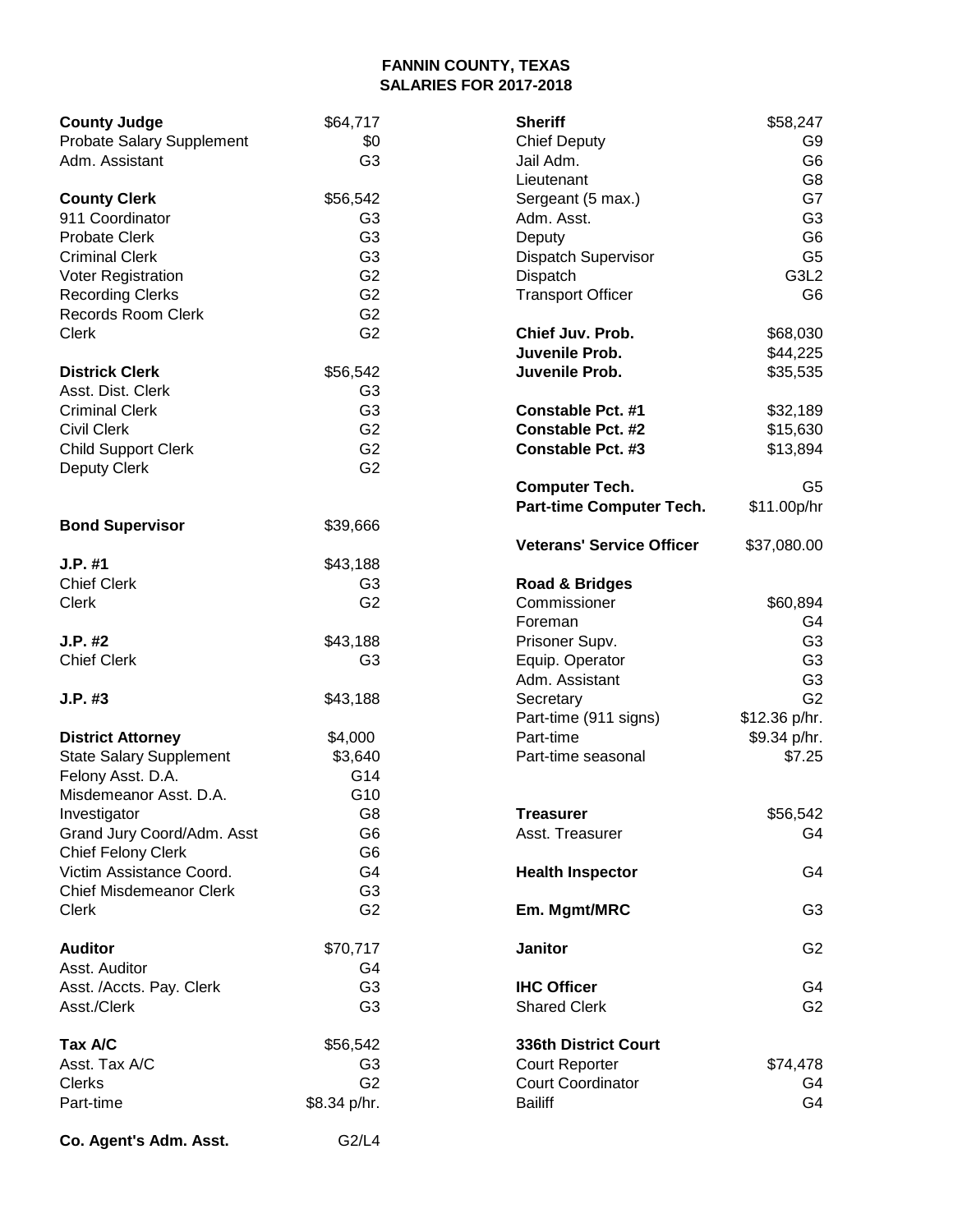### **FANNIN COUNTY, TEXAS SALARIES FOR 2017-2018**

| <b>Co. Health Officer</b>                 | \$2,400        | <b>County Court at Law</b><br>Judge<br><b>Court Coordinator</b><br><b>Court Reporter</b><br><b>Baliff</b> | \$140,000<br>G3<br>\$64,084<br>G4 |
|-------------------------------------------|----------------|-----------------------------------------------------------------------------------------------------------|-----------------------------------|
| <b>Purchasing Agent</b>                   | \$56,866       |                                                                                                           |                                   |
| <b>JUVENILE BOARD ADDITIONAL SALARIES</b> |                | <b>PART-TIME HOURLY RATES:</b>                                                                            |                                   |
| 336th Jud. Dist. Judge                    | \$3,600        | Courthouse                                                                                                | \$8.34                            |
| County Judge                              | \$2,400        | Road & Bridge                                                                                             | \$9.34                            |
| County Court at Law Judge                 | \$2,400        | P/T seasonal                                                                                              | \$7.25                            |
|                                           |                | P/T Odyssey Record Clerk                                                                                  | \$8.34                            |
| <b>TRAVEL ALLOWANCES:</b>                 |                | P/T Evidence Clerk                                                                                        | \$8.34                            |
| County Judge                              | \$3,600        |                                                                                                           |                                   |
| $J.P.$ #1                                 | \$2,400        | <b>Supplemental Salaries:</b>                                                                             |                                   |
| $J.P.$ #2                                 | \$2,400        | <b>County Agent</b>                                                                                       | \$12,621                          |
| $J.P.$ #3                                 | \$2,400        | <b>County Agent</b>                                                                                       | \$11,896                          |
| Constable #1                              | \$2,400        |                                                                                                           |                                   |
| Constable #2                              | \$2,400        |                                                                                                           |                                   |
| Constable #3                              | \$2,400        |                                                                                                           |                                   |
| <b>CELL PHONE ALLOWANCES:</b>             |                |                                                                                                           |                                   |
| <b>Sheriff</b>                            | \$600          |                                                                                                           |                                   |
| <b>County Commissioners</b>               | \$600          |                                                                                                           |                                   |
| <b>County Agents</b>                      | \$600          |                                                                                                           |                                   |
| Emergency Mgmt.                           | \$480          |                                                                                                           |                                   |
| <b>Chief Deputy</b>                       | \$480          |                                                                                                           |                                   |
| <b>Purchasing Agent</b>                   | \$360          |                                                                                                           |                                   |
| D. A. Investigator                        | \$360          |                                                                                                           |                                   |
| <b>Sheriff's Lieutenant</b>               | \$300          |                                                                                                           |                                   |
| Jail Liaison                              | \$300          |                                                                                                           |                                   |
| <b>Sheriff's Narcotics Officer</b>        | \$300          |                                                                                                           |                                   |
| Sheriffs Patrol & CID Sgt. (5)            | \$300          |                                                                                                           |                                   |
| $J.P.$ #1<br>$J.P.$ #2                    | \$240<br>\$240 |                                                                                                           |                                   |
| $J.P.$ #3                                 | \$240          |                                                                                                           |                                   |
|                                           |                |                                                                                                           |                                   |

U.P. #3<br>
Computer Tech<br>
\$240

Computer Tech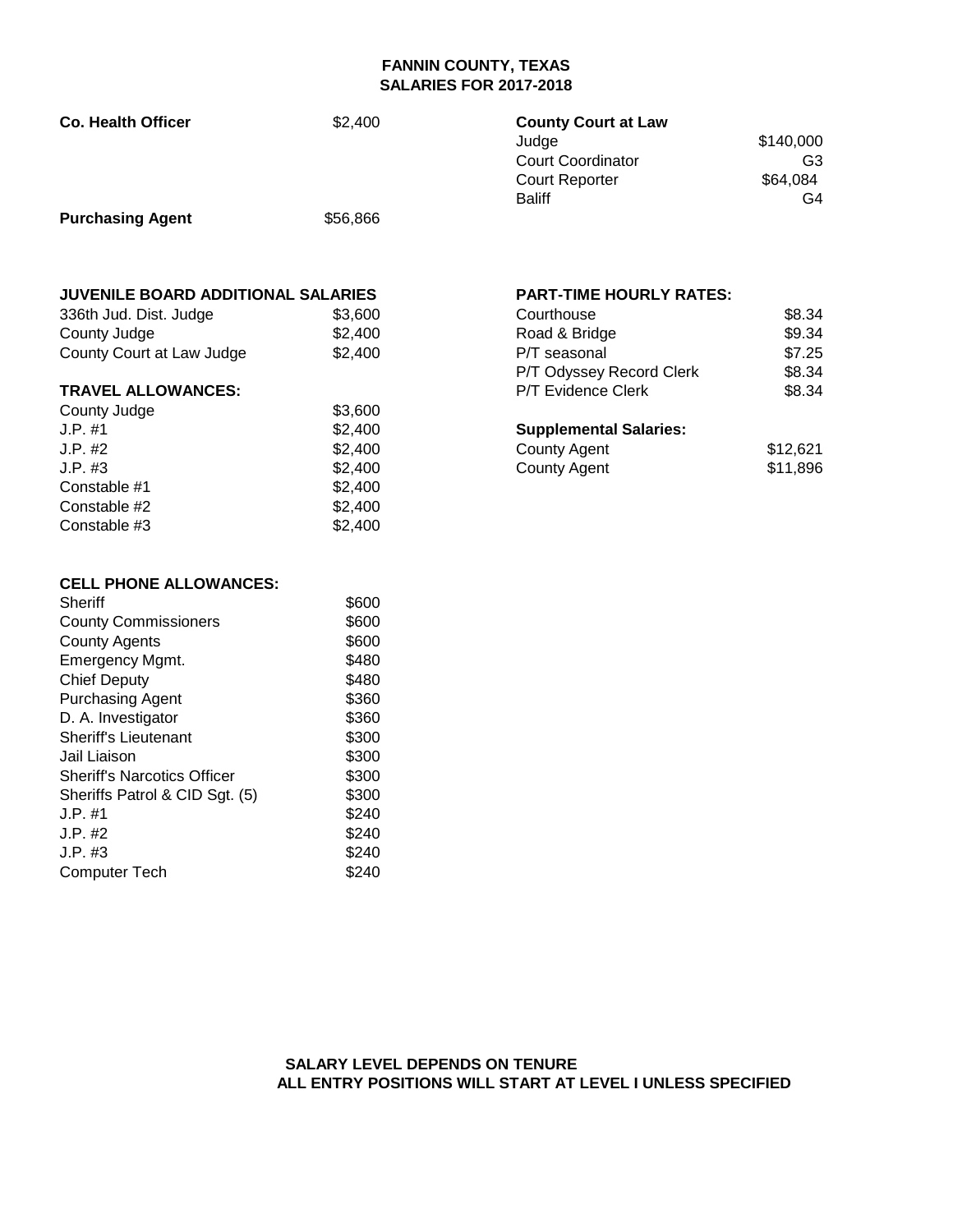## **Fannin County, Texas**



# **2018 Adopted Budget**

This adopted budget will raise more revenue from property taxes than last year's budget by an amount of \$576,105, which is a 5.6 percent increase from last year's budget. The property tax revenue to be raised from new property added to the tax roll this year is \$263,364.

Members of the commissioners court voting on the adoption of the 2018 budget:

 FOR - Judge Creta L. Carter II; Commissioners Stan Barker, Gary Whitlock, Jerry Magness, and Dean Lackey

AGAINST - none

|                                   | 2016     | 2017     |
|-----------------------------------|----------|----------|
| Property Tax Rate                 | \$0.5900 | \$0.5890 |
| <b>Effective Tax Rate</b>         | \$0.5593 | \$0.5598 |
| <b>Effective M&amp;O Tax Rate</b> | \$0.5593 | \$0.5650 |
| Rollback Tax Rate *               | \$0.6040 | \$0.6285 |
| Debt Rate                         | \$0.0000 | \$0.0240 |

\*adjusted for sales tax

The total net outstanding bond debt on January 1, 2018 will be \$6.25 million.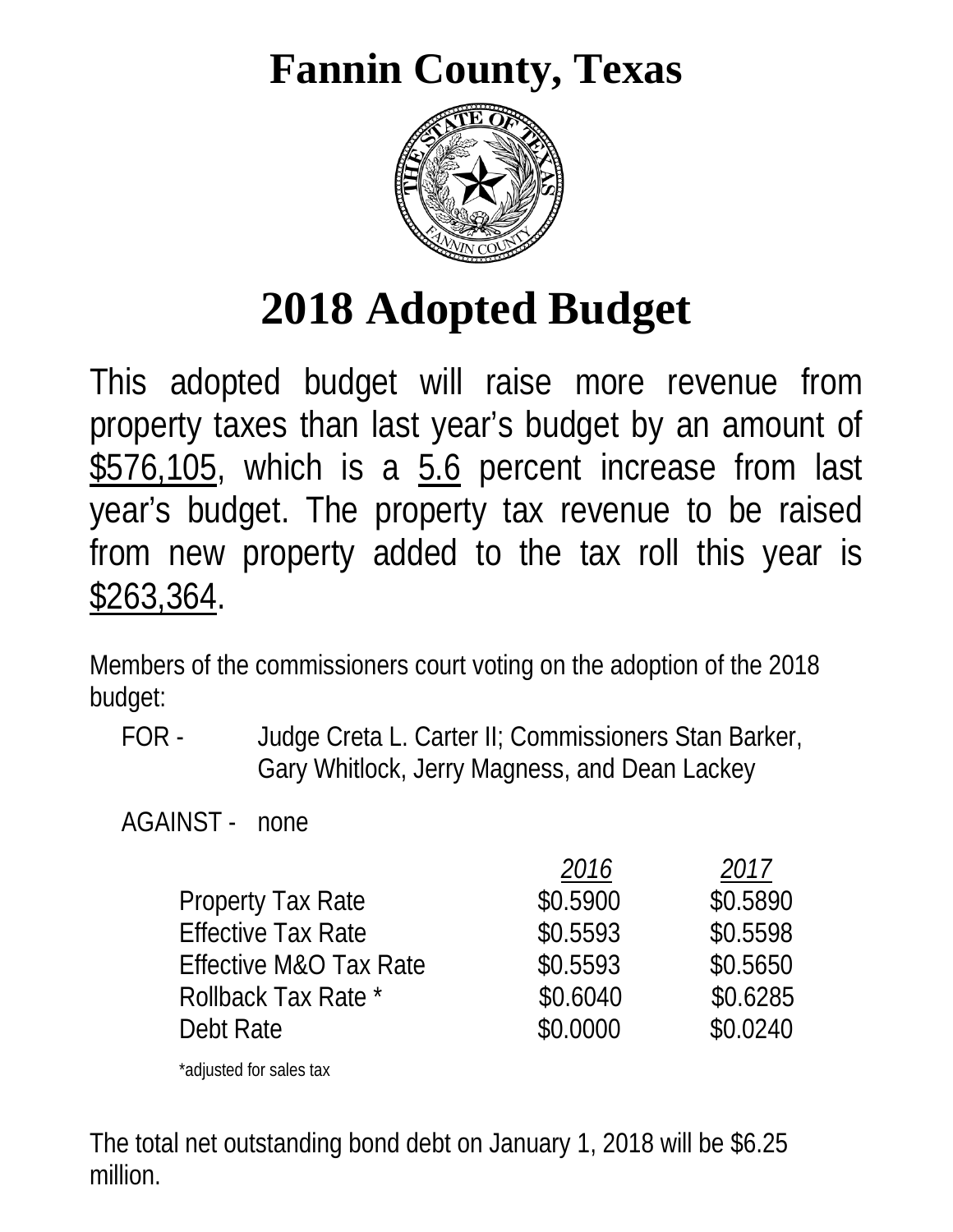| 09/22/17 |                                                                              |               | Fannin County Adopted Budget FY 2017/2018      |                         |                                                        |                                        | PAGE<br>-1                                      |
|----------|------------------------------------------------------------------------------|---------------|------------------------------------------------|-------------------------|--------------------------------------------------------|----------------------------------------|-------------------------------------------------|
|          | TIME: 01:49 PM                                                               |               |                                                |                         |                                                        |                                        | PREPARER: 0011                                  |
|          | Account Number                                                               | Т             | Actual Exper                                   |                         | Org Budget Amended Budget Actual Exper Adopted Budget  |                                        |                                                 |
|          | and Title                                                                    | C             | YEAR - 2016                                    | YEAR - 2017             | YEAR - 2017                                            | YEAR - 2017                            | YEAR - 2018                                     |
|          | REPORTING FUND: 0010 GENERAL FUND                                            |               |                                                |                         |                                                        |                                        |                                                 |
|          | 0300 CASH                                                                    |               |                                                |                         |                                                        |                                        |                                                 |
|          | 0110 UNENCUMBERED FUND BALANCE                                               | Ι.            | 0.00                                           |                         | 1,760,089.31 1,760,089.31                              | 0.00                                   | 2,735,791.80                                    |
|          | CASH                                                                         |               | 0.00                                           | 1,760,089.31            | 1,760,089.31                                           | 0.00                                   | 2,735,791.80                                    |
|          | 0310 PROPERTY TAXES                                                          |               |                                                |                         |                                                        |                                        |                                                 |
|          | 0110 CURRENT TAXES                                                           | Ι.            |                                                |                         | 7,090,317.86 7,367,634.28 7,367,634.28 7,512,271.28    |                                        | 7,401,203.68                                    |
|          | 0120 DELINQUENT TAXES                                                        | I             | 251,783.50                                     | 80,000.00               | 80,000.00                                              | 217,361.44                             | 80,000.00                                       |
|          | PROPERTY TAXES                                                               |               | -------------<br>7, 342, 101.36 7, 447, 634.28 |                         | ------------<br>7,447,634.28 7,729,632.72              | -------------                          | 7,481,203.68                                    |
|          | 0318 OTHER TAXES                                                             |               |                                                |                         |                                                        |                                        |                                                 |
|          | 0120 PAY N LIEU TAX/GRASSLAND                                                | I.            | 18,157.62                                      | 16,000.00               | 16,000.00                                              | 17,257.89                              | 16,000.00                                       |
|          | 0121 PAY N LIEU TAX/UPPER TRINITY                                            | I.            | 15,381.60                                      | 15,381.60               | 15,381.60                                              | 15,381.60                              | 15,381.60                                       |
|          | 0130 COURT COSTS/ARREST FEES                                                 | I             | 267, 119.72                                    | 240,000.00              | 240,000.00                                             | 247,818.47                             | 240,000.00                                      |
|          | 0132 ATTORNEYS & DOCTORS                                                     | I             | 21,828.42                                      | 11,000.00               | 11,000.00                                              | 23,170.12                              | 11,000.00                                       |
|          | 0140 TAX ON MIXED DRINKS                                                     | I.            | 12,804.97                                      | 12,000.00               | 12,000.00                                              | 13,349.37                              | 12,000.00                                       |
|          | 0160 SALES TAX REVENUES                                                      | I             | 753,478.37<br>-------------                    | 711,760.94              | 711,760.94                                             | 687,840.10                             | 711,760.94<br><u> - - - - - - - - - - - - -</u> |
|          | OTHER TAXES                                                                  |               | 1,088,770.70                                   | 1,006,142.54            |                                                        | 1,006,142.54 1,004,817.55 1,006,142.54 |                                                 |
|          | 0319 F.C. DETENTION CENTER                                                   |               |                                                |                         |                                                        |                                        |                                                 |
|          | 0420 JAIL PAY PHONE COMMISSION                                               | I.            | 114,527.64                                     | 108,000.00              | 108,000.00                                             | 82,804.12                              | 108,000.00                                      |
|          | 0429 SCHOLARSHIP FUNDS                                                       | I.            |                                                | 0.00                    | 10,000.00                                              | 10,000.00                              | 10,000.00                                       |
|          | 0551 ANNUAL PAYMENT                                                          | I             | 10,000.00                                      | 10,000.00               | 10,000.00                                              | 10,000.00                              |                                                 |
|          | 0552 MONTHLY MONITORING PAYMEN                                               | $\mathbbm{I}$ | 0.00                                           | 0.00                    | 0.00                                                   | 0.00                                   |                                                 |
|          | 0553 ADMINISTRATIVE FEE                                                      | I             | 307,350.00                                     | 282,875.00              | 282,875.00                                             | 291,672.50                             | 282,875.00                                      |
|          | 0554 REIMB.FOR CONFINEMENT EXP.                                              | I             | 0.00                                           | 0.00                    | 0.00                                                   | 0.00                                   |                                                 |
|          | F.C. DETENTION CENTER                                                        |               |                                                |                         | 431,877.64 400,875.00 410,875.00 394,476.62 400,875.00 |                                        |                                                 |
|          | 0320 LICENSES & PERMITS                                                      |               |                                                |                         |                                                        |                                        |                                                 |
|          |                                                                              |               |                                                |                         |                                                        |                                        |                                                 |
|          | 0200 ALCOHLIC BEVERAGE LICENSE                                               | Ι.            |                                                |                         | $1,079.50$ $1,000.00$ $1,000.00$ $1,830.50$ $1,000.00$ |                                        |                                                 |
|          | 0300 SEWAGE PERMITS/INSPECTIONS                                              | Ι.            | 87,645.41                                      | 70,000.00               | 70,000.00                                              | 92,470.45                              | 70,000.00                                       |
|          | 0545 FOOD SERV. PERMITS/CLASSES<br>0546 \$5 COUNTY FEE/FOOD HANDLERS CLASS I | I             | 0.00<br>0.00                                   | 0.00<br>0.00            | 0.00<br>0.00                                           | 0.00<br>0.00                           |                                                 |
|          |                                                                              |               |                                                | .                       | ----------                                             |                                        |                                                 |
|          | LICENSES & PERMITS                                                           |               | 88,724.91                                      | 71,000.00               | 71,000.00                                              | 94,300.95                              | 71,000.00                                       |
|          | 0321 FEES OF TAX COLLECTOR                                                   |               |                                                |                         |                                                        |                                        |                                                 |
|          | 0200 COMMISSIONS ON CAR REGIST                                               | Ι.            |                                                |                         | 95,396.58 110,000.00 110,000.00                        |                                        | 96,929.06 110,000.00                            |
|          | 0250 COMMISSION ON CAR TITLES                                                | I             | 44,830.00                                      |                         | 40,000.00 40,000.00                                    | 41,840.00                              | 40,000.00                                       |
|          | 0251 COMM.ON SALES TAX COLLECTIONS                                           | I             |                                                | 247,352.33 200,000.00   | 200,000.00                                             |                                        | 249,034.52 200,000.00                           |
|          | 0901 TAX CERTIFICATES                                                        | I.            | 8,098.17                                       | 5,800.00<br>----------- | 5,800.00                                               | 7,206.59                               | 5,800.00<br>------------                        |
|          | FEES OF TAX COLLECTOR                                                        |               | 395,677.08                                     | 355,800.00              | 355,800.00                                             | 395,010.17                             | 355,800.00                                      |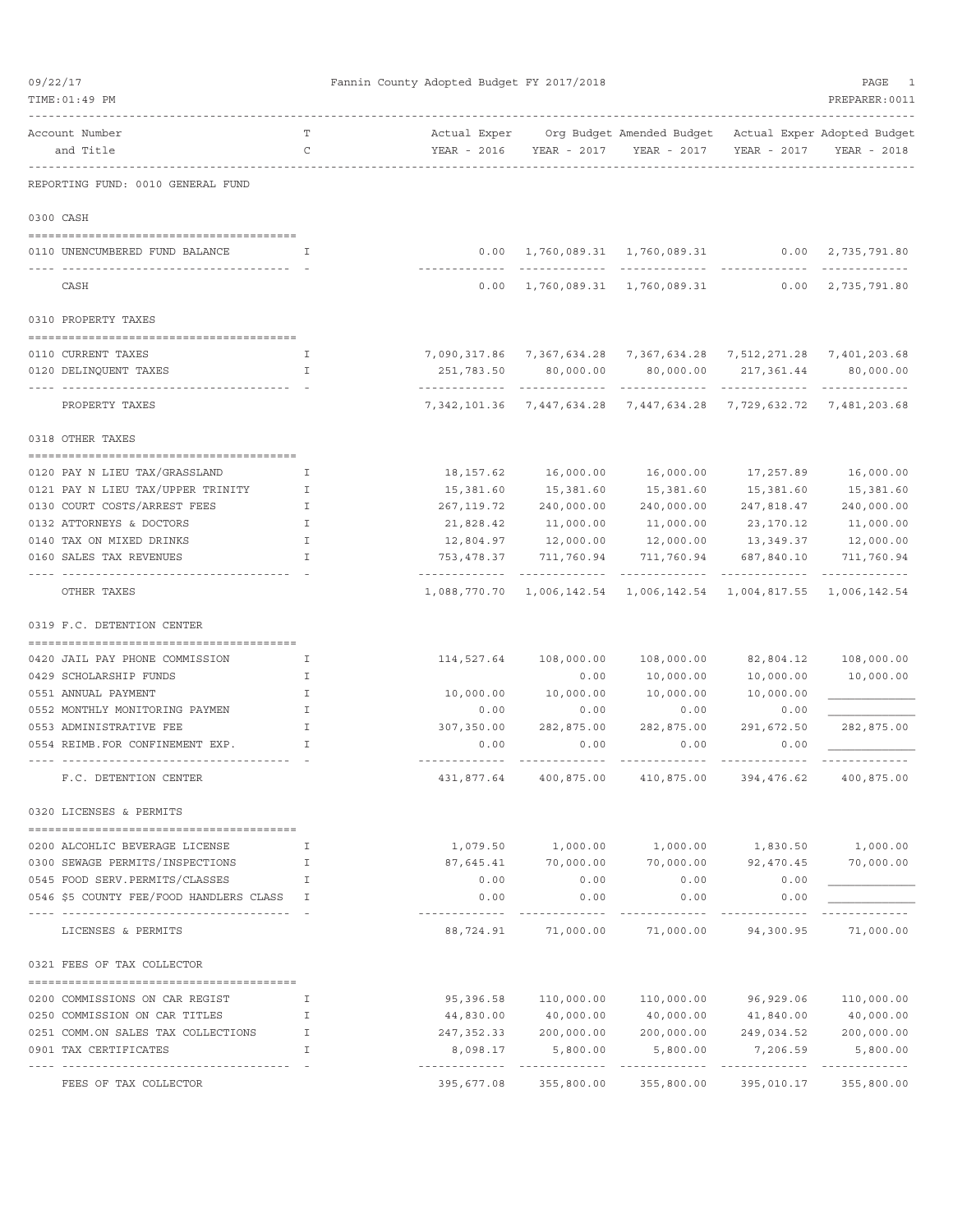| 09/22/17<br>TIME: 01:49 PM               |                                       |              | Fannin County Adopted Budget FY 2017/2018 |                          |                                                                        |                           | PAGE<br>PREPARER: 0011    |
|------------------------------------------|---------------------------------------|--------------|-------------------------------------------|--------------------------|------------------------------------------------------------------------|---------------------------|---------------------------|
|                                          |                                       |              |                                           |                          |                                                                        |                           |                           |
| Account Number<br>and Title              |                                       | т<br>C       | Actual Exper<br>YEAR - 2016               | YEAR - 2017              | Org Budget Amended Budget - Actual Exper Adopted Budget<br>YEAR - 2017 | YEAR - 2017               | YEAR - 2018               |
|                                          | REPORTING FUND: 0010 GENERAL FUND     |              |                                           |                          |                                                                        |                           |                           |
| 0330 GRANTS                              |                                       |              |                                           |                          |                                                                        |                           |                           |
|                                          | 0403 TEAM REDEVELOPMENT TRAINING      | I            | 0.00                                      | 0.00                     | 0.00                                                                   | 0.00                      |                           |
|                                          | 0437 INDIGENT DEFENSE GRANT           | I            | 173,922.25                                | 35,000.00                | 35,000.00                                                              | 33, 364.50                | 35,000.00                 |
| GRANTS                                   |                                       |              | 173,922.25                                | 35,000.00                | 35,000.00                                                              | 33,364.50                 | 35,000.00                 |
| 0340 FEES OF OFFICE                      |                                       |              |                                           |                          |                                                                        |                           |                           |
|                                          | 0135 FAMILY PROTECTION FEE            | I.           | 0.00                                      | 0.00                     | 0.00                                                                   | 1,948.18                  |                           |
| 0400 COUNTY JUDGE FEES                   |                                       | I            | 158.00                                    | 200.00                   | 200.00                                                                 | 227.85                    | 200.00                    |
| 0403 COUNTY CLERK FEES                   |                                       | I            | 194,974.16                                | 210,000.00               | 210,000.00                                                             | 224,794.91                | 210,000.00                |
| 0450 DISTRICT CLERK FEES                 |                                       | I            | 71,905.34                                 | 85,000.00                | 85,000.00                                                              | 75,502.33                 | 85,000.00                 |
| 0455 J. P. #1 FEES                       |                                       | I            | 31,300.28                                 | 20,000.00                | 20,000.00                                                              | 22,508.09                 | 20,000.00                 |
| 0456 J. P. #2 FEES                       |                                       | I            | 6,500.50                                  | 2,000.00                 | 2,000.00                                                               | 7,072.17                  | 3,500.00                  |
| 0457 J. P. #3 FEES                       |                                       | Ι            | 16,968.19                                 | 15,000.00                | 15,000.00                                                              | 9,469.47                  | 10,000.00                 |
|                                          | 0475 DISTRICT ATTORNEY FEES           | I            | 7,240.48                                  | 7,000.00                 | 7,000.00                                                               | 7,326.29                  | 7,000.00                  |
|                                          | 0480 BOND APPLICATION FEE             | I            | 0.00                                      | 0.00                     | 0.00                                                                   | 0.00                      |                           |
|                                          | 0484 ELECTION REIMBURSEMENTS          | I            | 2,033.96                                  | 0.00                     | 0.00                                                                   | 2,915.10                  |                           |
| 0550 CONSTABLE FEES                      |                                       | I            | 14,557.12                                 | 12,000.00                | 12,000.00                                                              | 0.00                      |                           |
|                                          | 0551 CONSTABLE PCT. 1 FEES            | I            |                                           | 0.00                     | 0.00                                                                   | 9,479.20                  | 7,000.00                  |
|                                          | 0552 CONSTABLE PCT. 2 FEES            | I            |                                           | 0.00                     | 0.00                                                                   | 3,710.98                  | 3,000.00                  |
|                                          | 0553 CONSTABLE PCT. 3 FEES            | Ι            |                                           | 0.00                     | 0.00                                                                   | 2,945.00                  | 2,000.00                  |
| 0560 SHERIFF FEES                        |                                       | I            | 51,148.28                                 | 40,000.00                | 40,000.00                                                              | 46,300.53                 | 40,000.00                 |
|                                          | 0573 BOND SUPERVISION FEES            | $\mathbb{I}$ | 61,218.00                                 | 50,000.00                | 50,000.00                                                              | 59,366.00                 | 50,000.00                 |
|                                          | 0600 D.C.6TH COURT OF APPEALS FEE     | I            | 1,331.32                                  | 1,500.00                 | 1,500.00                                                               | 1,415.35                  | 1,500.00                  |
|                                          | 0601 C.C.6TH COURT OF APPEALS FEE     | I            | 705.81                                    | 800.00                   | 800.00                                                                 | 926.04                    | 800.00                    |
| 0652 SUBDIVISION FEES                    |                                       | I            | 0.00                                      | 250.00                   | 250.00                                                                 | 3,002.90                  | 250.00                    |
| 0900 OTHER FEES                          |                                       | $\mathbb{I}$ | 0.00                                      | 500.00                   | 500.00                                                                 | 0.00                      | 500.00                    |
| FEES OF OFFICE                           |                                       |              | 460,041.44                                | 444,250.00               | 444,250.00                                                             | 478,910.39                | 440,750.00                |
| 0350 FINES                               |                                       |              |                                           |                          |                                                                        |                           |                           |
| 0455 J. P. #1 FINES                      |                                       | Ι.           | 12,686.43                                 | 14,000.00                | 14,000.00                                                              | 9,287.76                  | 14,000.00                 |
| 0456 J. P. #2 FINES                      |                                       | I            | 801.81                                    | 1,000.00                 | 1,000.00                                                               | 1,612.00                  | 1,000.00                  |
| 0457 J. P. #3 FINES                      |                                       | I            | 2,065.84                                  | 2,500.00                 | 2,500.00                                                               | 4,069.30                  | 2,500.00                  |
| FINES                                    |                                       |              | --------------<br>15,554.08               | -----------<br>17,500.00 | .<br>17,500.00                                                         | ----------<br>14,969.06   | -----------<br>17,500.00  |
| 0352 FINES & FORFEITURES                 |                                       |              |                                           |                          |                                                                        |                           |                           |
|                                          |                                       |              |                                           |                          |                                                                        |                           |                           |
|                                          | 0100 10% COMM.ON SURETY BAIL BOND FEE | I            |                                           |                          |                                                                        |                           | 1,000.00                  |
| 0201 BOND FORFEITURES                    |                                       | I            | 12,156.12<br>. <u>.</u> .                 | 8,000.00<br>-----------  | 8,000.00<br>.                                                          | 3,280.91<br>------------- | 8,000.00<br>------------- |
|                                          | FINES & FORFEITURES                   |              | 12,945.12                                 | 9,000.00                 | 9,000.00                                                               | 4,021.91                  | 9,000.00                  |
| 0360 INTEREST EARNINGS                   |                                       |              |                                           |                          |                                                                        |                           |                           |
| 0100 INTEREST EARNINGS<br>-------------- |                                       | T            | 12,543.93<br>-------------                | 6,000.00                 | 6,000.00                                                               | 23,547.74<br>----------   | 6,000.00<br>------        |
|                                          | INTEREST EARNINGS                     |              | 12,543.93                                 | 6,000.00                 | 6,000.00                                                               | 23,547.74                 | 6,000.00                  |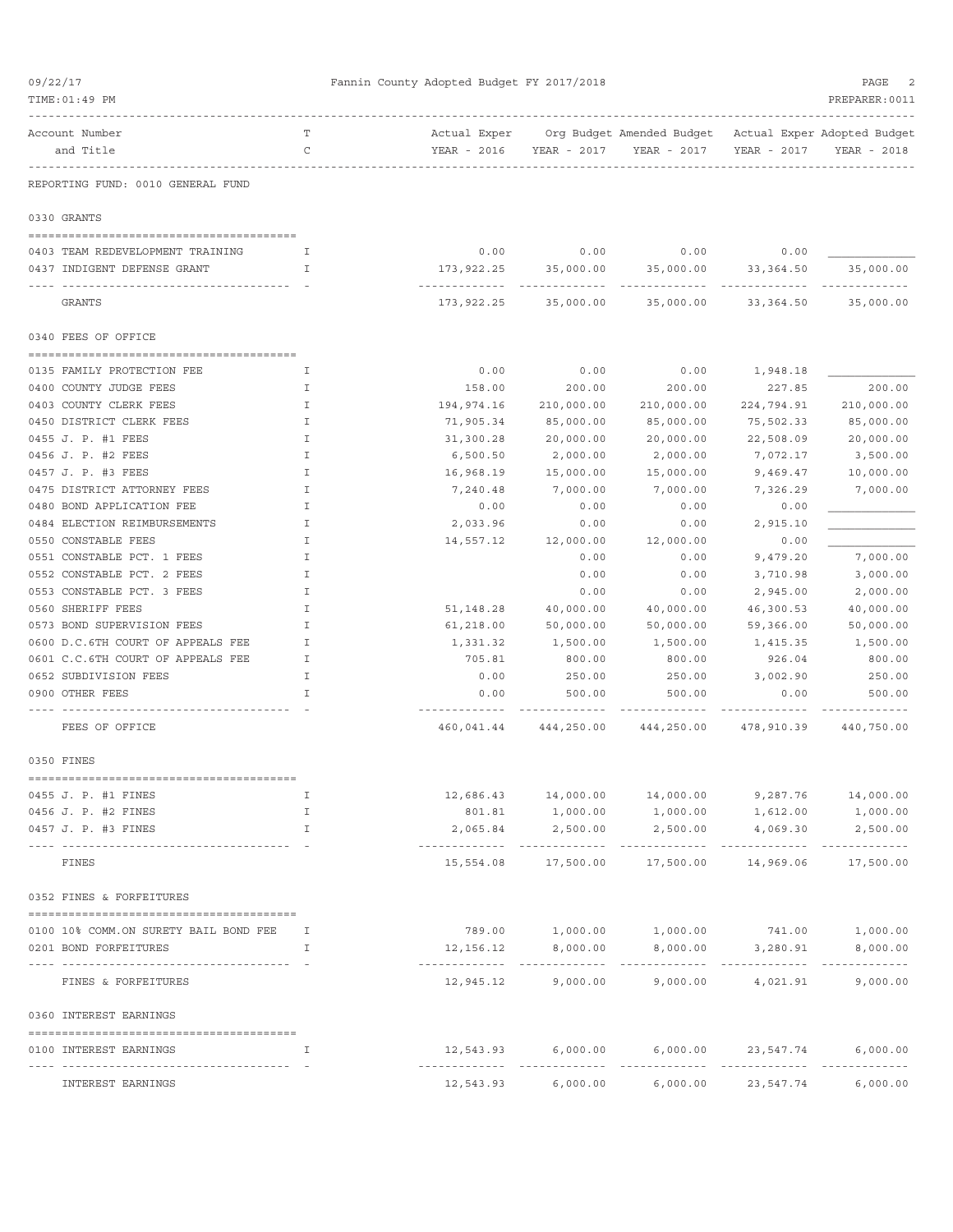| 09/22/17                                                      |              | Fannin County Adopted Budget FY 2017/2018 |                       |                                                       |                             | PAGE<br>3                   |
|---------------------------------------------------------------|--------------|-------------------------------------------|-----------------------|-------------------------------------------------------|-----------------------------|-----------------------------|
| TIME: 01:49 PM                                                |              |                                           |                       |                                                       |                             | PREPARER: 0011              |
| ----------<br>Account Number                                  |              | Actual Exper                              |                       | Org Budget Amended Budget Actual Exper Adopted Budget |                             |                             |
| and Title                                                     | C            | YEAR - 2016                               | YEAR - 2017           | YEAR - 2017                                           | YEAR - 2017                 | YEAR - 2018                 |
| REPORTING FUND: 0010 GENERAL FUND                             |              |                                           |                       |                                                       |                             |                             |
|                                                               |              |                                           |                       |                                                       |                             |                             |
| 0364 SALE OF ASSETS LAND/BUILDING                             |              |                                           |                       |                                                       |                             |                             |
| 0162 SALE OF ASSETS LAND/BUILDING                             | I            | 14,715.00                                 | 0.00                  | 0.00                                                  | 0.00                        |                             |
| 0163 SALE OF EQUIPMENT<br>----------------------------------- | I            | 8,225.00<br>.                             | 1,000.00              | 1,000.00<br>-----------                               | 116.00                      | 1,000.00                    |
| SALE OF ASSETS LAND/BUILDING                                  |              | 22,940.00                                 | 1,000.00              | 1,000.00                                              | 116.00                      | 1,000.00                    |
| 0367 HOSPITAL AUTHORITY-IHC                                   |              |                                           |                       |                                                       |                             |                             |
| 0100 HOSPITAL QUARTERLY PAYMENT                               | I            | 100,000.00                                |                       |                                                       |                             |                             |
| HOSPITAL AUTHORITY-IHC                                        |              | -----------<br>100,000.00                 | 0.00                  | 0.00                                                  | 0.00                        | 0.00                        |
| 0370 MISCELLANEOUS                                            |              |                                           |                       |                                                       |                             |                             |
| 0100 KFYN-RADIO TOWER RENT                                    | I            | 2,400.00                                  | 2,400.00              | 2,400.00                                              | 2,200.00                    | 2,400.00                    |
| 0112 TOBACCO SETTLEMENT                                       | I            | 15,627.44                                 | 21,000.00             | 21,000.00                                             | 22,942.33                   | 21,000.00                   |
| 0115 RENT- VERIZON TOWER                                      | I            | 11,109.00                                 | 11,109.00             | 11,109.00                                             | 11,109.00                   | 11,109.00                   |
| 0120 CONTRIBUTION IHC TRUST                                   | I            | 3,206.00                                  | 3,000.00              | 3,000.00                                              | 2,061.99                    | 3,000.00                    |
| 0125 IHC STATE REIMBURSEMENT                                  | I            | 0.00                                      | 0.00                  | 0.00                                                  | 0.00                        |                             |
| 0130 REFUNDS & MISCELLANEOUS                                  | I            | 14,627.53                                 | 25,000.00             | 25,000.00                                             | 18, 163.51                  | 25,000.00                   |
| 0131 AUTOMOBILE INSURANCE LOSS PAYMENTS                       | $\mathbf{I}$ | 26,100.00                                 | 0.00                  | 0.00                                                  | 1,000.00                    |                             |
| 0132 PROPERTY INSURANCE LOSS PAYMENTS                         | I            |                                           | 0.00                  | 0.00                                                  | 0.00                        |                             |
| 0135 HEALTH INS. SURPLUS DISTRIBUTION                         | I            | 16,504.99                                 | 16,505.00             | 16,505.00                                             | 4,208.77                    | 5,000.00                    |
| 0139 STATE JUROR REIMB.FEE                                    | Ι            | 12,376.00                                 | 25,000.00             | 25,000.00                                             | 23, 324.00                  | 25,000.00                   |
| 0143 D.A.SALARY REIMB.                                        | Ι            | 27,499.98                                 | 27,500.00             | 27,500.00                                             | 18, 333.32                  | 27,500.00                   |
| 0144 CO. JUDGE COURT FEES SALARY REIMB.                       | Ι            | 25,200.00                                 | 25,200.00             | 25,200.00                                             | 20,200.00                   | 25,200.00                   |
| 0147 UTILITIES REIMBURSEMENT                                  | I            | 13,163.17                                 | 17,500.00             | 17,500.00                                             | 12,420.26                   | 17,500.00                   |
| 0151 ASST. DA LONGEVITY PAY                                   | I            | 4,200.00                                  | 4,440.00              | 4,440.00                                              | 4,920.00                    | 4,440.00                    |
| 0152 HB 9 D.A. SUPPLEMENTAL FUNDS                             | I            | 4,317.72                                  | 4,317.00              | 4,317.00                                              | 3,957.91                    | 4,317.00                    |
| 0162 COURT REPORTER SERVICE FEE                               | I            | 6, 126.41                                 | 6,000.00              | 6,000.00                                              | 6,485.78                    | 6,000.00                    |
| 0163 ADM.OF COURT JUSTICE 10% SB 1417                         | I            | 1,009.65                                  | 1,000.00              | 1,000.00                                              | 1,068.36                    | 1,000.00                    |
| 0164 TIME PAYMENT FEE 40% SB 1417                             | I            | 4,038.86                                  | 3,000.00              | 3,000.00                                              | 4,273.87                    | 3,000.00                    |
| 0166 JUDICIAL SUPP.FEE(60 CENTS)                              |              | 1,157.42                                  | 1,000.00              | 1,000.00                                              | 959.35                      | 1,000.00                    |
| 0167 JUROR REIMB.FEE                                          | I            | 7,727.86                                  | 6,000.00              | 6,000.00                                              | 6,406.95                    | 6,000.00                    |
| 0408 COUNTY WELLNESS PROGRAM                                  | I            | 2,300.00                                  | 2,690.00              | 2,690.00                                              | 1,627.91                    | 3,000.00                    |
| 0410 CO CT AT LAW SUPPLEMENT                                  | I            | 84,000.00                                 | 84,000.00             | 84,000.00                                             | 84,000.00                   | 84,000.00                   |
| 0450 DIST. CLK. PASSPORT PHOTO                                | I            | 1,590.00                                  | 2,500.00              | 2,500.00                                              | 940.00                      | 2,500.00                    |
| 0453 REIMB.CEC ODYSSEY SAAS                                   | I            | 109,088.00                                | 203,995.00            | 203,995.00                                            | 21,593.00                   | 21,593.00                   |
| 0509 CANDY MACHINE COMMISSION                                 | I            | 230.53                                    | 350.00                | 350.00                                                | 99.89                       | 350.00                      |
| 0510 DR. PEPPER COMMISSION                                    | I            | 316.00                                    | 300.00                | 300.00                                                | 380.00                      | 300.00                      |
| 0553 DONATION CONST.3 RADIO EQUIP.                            | I            |                                           | 0.00                  | 6,348.75                                              | 6,348.75                    |                             |
| 0562 STATE REIMB.OFFENDER TRANSPORT                           | Ι            | 11,511.95                                 | 4,000.00              | 4,000.00                                              | 8,793.10                    | 4,000.00                    |
| 0565 COCA-COLA COMMISSIONS                                    | I            | 127.40                                    | 150.00                | 150.00                                                | 234.90                      | 150.00                      |
| MISCELLANEOUS                                                 |              |                                           | 405,555.91 497,956.00 | -------------<br>504,304.75                           | -------------<br>288,052.95 | -------------<br>304,359.00 |
| 0400 COUNTY JUDGE                                             |              |                                           |                       |                                                       |                             |                             |
| 0101 SALARY ELECTED OFFICIAL                                  | Ε            | 54,636.40                                 | 62,831.80             | 62,831.80                                             | 57,998.64                   | 64,716.75                   |
| 0104 STATE PROBATE SALARY SUPPLEMENT                          | Ε            | 25,200.00                                 | 25,200.00             | 25,200.00                                             | 23,261.52                   |                             |
| 0105 SALARY SECRETARY                                         | Ε            | 30,726.55                                 | 32,352.10             | 32,352.10                                             | 29,863.44                   | 33, 322.66                  |
| 0201 SOCIAL SECURITY TAXES                                    | Ε            | 6,496.37                                  | 7,592.03              | 7,592.03                                              | 6,590.70                    | 6,450.44                    |
| 0202 GROUP HEALTH & DENTAL INSURANCE                          | Ε            | 18,959.12                                 | 19,118.16             | 19,118.16                                             | 17,525.20                   | 20,989.25                   |
| 0203 RETIREMENT                                               | Ε            | 12,182.91                                 | 13,073.73             | 13,073.73                                             | 12,461.48                   | 11,430.01                   |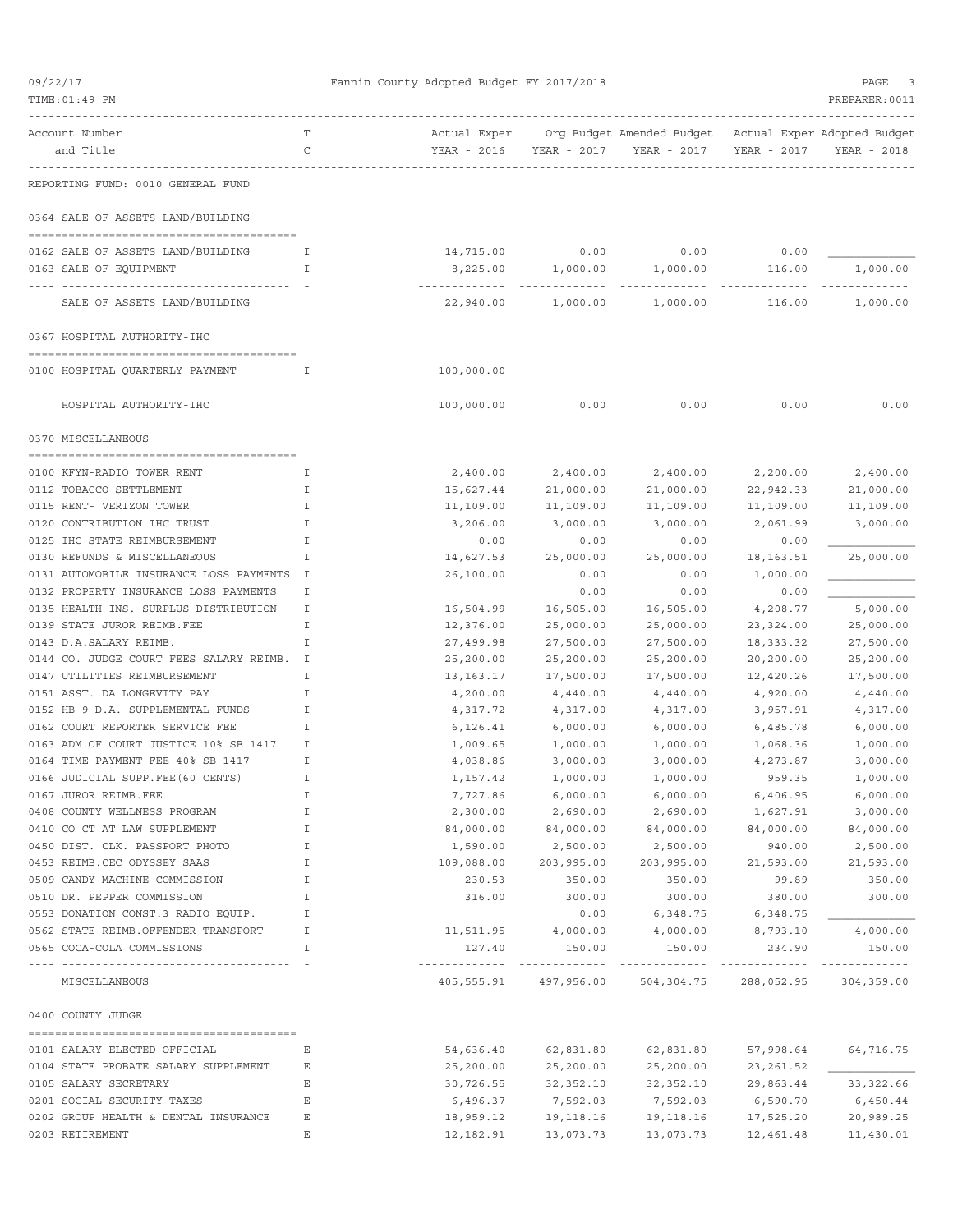| 09/22/17                                 | Fannin County Adopted Budget FY 2017/2018 |                                                |                                                       |                    | PAGE                  |
|------------------------------------------|-------------------------------------------|------------------------------------------------|-------------------------------------------------------|--------------------|-----------------------|
| TIME: 01:49 PM                           |                                           |                                                |                                                       |                    | PREPARER: 0011        |
| Account Number                           | т                                         | Actual Exper                                   | Org Budget Amended Budget Actual Exper Adopted Budget |                    |                       |
| and Title                                | C                                         | YEAR - 2016<br>YEAR - 2017                     | YEAR - 2017                                           | YEAR - 2017        | YEAR - 2018           |
|                                          |                                           |                                                |                                                       |                    |                       |
| REPORTING FUND: 0010 GENERAL FUND        |                                           |                                                |                                                       |                    |                       |
| 0204 WORKERS' COMPENSATION               | Ε                                         | 551.26<br>612.26                               | 612.26                                                | 512.32             | 436.97                |
| 0205 MEDICARE TAX                        | Ε                                         | 1,519.26<br>1,775.56                           | 1,775.56                                              | 1,541.38           | 1,508.57              |
| 0225 TRAVEL ALLOWANCE                    | Ε                                         | 3,600.00<br>3,600.00                           | 3,600.00                                              | 3,300.00           | 3,600.00              |
| 0310 OFFICE SUPPLIES                     | Ε                                         | 649.41<br>800.00                               | 800.00                                                | 740.90             | 800.00                |
| 0311 POSTAL EXPENSES                     | Ε                                         | 131.26<br>400.00                               | 400.00                                                | 41.04              | 400.00                |
| 0427 OUT OF COUNTY TRAVEL                | Ε                                         | 5,941.44<br>5,750.00                           | 5,750.00                                              | 5,440.56           | 5,750.00              |
| 0431 LOCAL TRAVEL                        | Ε                                         | 0.00                                           | 0.00                                                  | 0.00               |                       |
| 0435 PRINTING                            | Ε                                         | 58.50<br>200.00                                | 200.00                                                | 0.00               | 200.00                |
| 0437 COURT REPORTER EXPENSE              | Ε                                         | 0.00<br>15,000.00                              | 15,000.00                                             | 0.00               | 2,500.00              |
| 0468 JUVENILE BOARD SALARY               | Ε                                         | 1,200.00<br>2,400.00                           | 2,400.00                                              | 2,200.00           | 2,400.00              |
| 0480 BOND                                | Ε                                         | 0.00<br>90.00                                  | 90.00                                                 | 0.00               |                       |
| 0572 OFFICE EQUIPMENT<br>0574 TECHNOLOGY | Ε<br>Ε                                    | 1,000.00<br>603.42<br>0.00<br>0.00             | 1,000.00<br>0.00                                      | 134.10<br>0.00     | 1,000.00              |
| 0590 BOOKS                               | Ε                                         | 0.00<br>300.00                                 | 300.00                                                | 0.00               | 300.00                |
|                                          |                                           |                                                |                                                       |                    |                       |
| COUNTY JUDGE                             |                                           | 162,455.90                                     | 192,095.64 192,095.64                                 | 161,611.28         | 155,804.65            |
| 0401 911 COORDINATOR                     |                                           |                                                |                                                       |                    |                       |
| 0403 TCOG RURAL ADDRESSING               | Е                                         | 23,000.00                                      | 23,000.00<br>23,000.00                                | 23,000.00          | 23,000.00             |
|                                          |                                           |                                                |                                                       |                    |                       |
| 911 COORDINATOR                          |                                           | 23,000.00<br>23,000.00                         | 23,000.00                                             | 23,000.00          | 23,000.00             |
| 0403 COUNTY CLERK                        |                                           |                                                |                                                       |                    |                       |
| 0101 SALARY ELECTED OFFICIAL             | Е                                         | 49,904.40<br>54,894.87                         | 54,894.87                                             | 50,672.16          | 56,541.72             |
| 0104 SALARY DEPUTIES                     | Ε                                         | 150,914.57<br>169,196.53                       | 169,196.53                                            | 151,293.97         | 174, 272.43           |
| 0107 REGULAR-TEMP. PART-TIME             | Ε                                         | 0.00                                           | 0.00<br>0.00                                          | 0.00               | 16,588.00             |
| 0201 SOCIAL SECURITY TAXES               | Е                                         | 11,724.65<br>13,893.67                         | 13,893.67                                             | 11,177.94          | 15,353.81             |
| 0202 GROUP HEALTH & DENTAL INSURANCE     | Е                                         | 63,336.76<br>66,913.56                         | 66,913.56                                             | 61,338.20          | 73,462.20             |
| 0203 RETIREMENT                          | Ε                                         | 24,650.05<br>21,891.17                         | 24,650.05                                             | 22,206.87          | 28, 154.36            |
| 0204 WORKERS COMPENSATION                | Ε                                         | 1,015.06<br>1,120.46                           | 1,120.46                                              | 935.04             | 1,040.10              |
| 0205 MEDICARE TAX                        | Ε                                         | 3,249.33<br>2,741.66                           | 3,249.33                                              | 2,614.40           | 3,590.81              |
| 0310 OFFICE SUPPLIES                     | Ε                                         | 3,265.20<br>3,760.00                           | 3,760.00                                              | 3,318.57           | 3,760.00              |
| 0311 POSTAL EXPENSES                     | Ε                                         | 1,091.91<br>1,500.00                           | 1,500.00                                              | 778.56             | 1,500.00              |
| 0420 UTILITIES TELEPHONE                 | Ε                                         | 0.00<br>0.00                                   | 0.00                                                  | 0.00               |                       |
| 0427 OUT OF COUNTY TRAVEL                | Ε                                         | 4,015.59<br>4,000.00                           | 4,000.00                                              | 3,538.92           | 4,000.00              |
| 0431 LOCAL TRAVEL                        | Ε                                         |                                                | 0.00<br>0.00                                          | 0.00               |                       |
| 0435 PRINTING<br>0437 IMAGING/INDEXING   | Ε<br>Ε                                    | 1,400.00<br>1,110.03<br>11,168.07<br>14,000.00 | 1,400.00<br>14,000.00                                 | 262.08<br>9,553.78 | 1,400.00<br>14,000.00 |
| 0480 BOND                                | Ε                                         | 292.50<br>478.50                               | 478.50                                                | 435.50             | 292.50                |
| 0481 DUES                                | Ε                                         | 230.00<br>225.00                               | 225.00                                                | 0.00               | 225.00                |
| 0572 OFFICE EQUIPMENT                    | Ε                                         | 0.00<br>3,478.83                               | 3,478.83                                              | 346.18             | 3,478.83              |
|                                          |                                           |                                                |                                                       |                    |                       |
| COUNTY CLERK                             |                                           | 322,701.57 362,760.80                          | 362,760.80                                            | 318,472.17         | 397,659.76            |
| 0404 ELECTION                            |                                           |                                                |                                                       |                    |                       |
| 0109 SALARY                              | Ε                                         | 11,279.00<br>13,699.12                         | 13,699.12                                             | 16,078.75          | 11,300.00             |
| 0201 SOCIAL SECURITY TAXES               | Ε                                         | 0.00                                           | 0.00<br>0.00                                          | 658.84             |                       |
| 0203 RETIREMENT                          | Ε                                         | 0.00                                           | 0.00<br>0.00                                          | 0.00               |                       |
| 0205 MEDICARE TAX                        | Ε                                         | 0.00                                           | 0.00<br>0.00                                          | 154.09             |                       |
| 0310 ELECTION SUPPLIES                   | Ε                                         | 5,584.33<br>4,000.00                           | 4,000.00                                              | 3,667.64           | 4,000.00              |
| 0311 POSTAGE                             | Ε                                         | 7,375.93<br>8,500.00                           | 8,500.00                                              | 1,602.25           | 8,500.00              |
| 0423 CELL PHONE                          | Ε                                         | 0.00<br>240.00                                 | 240.00                                                | 220.00             | 240.00                |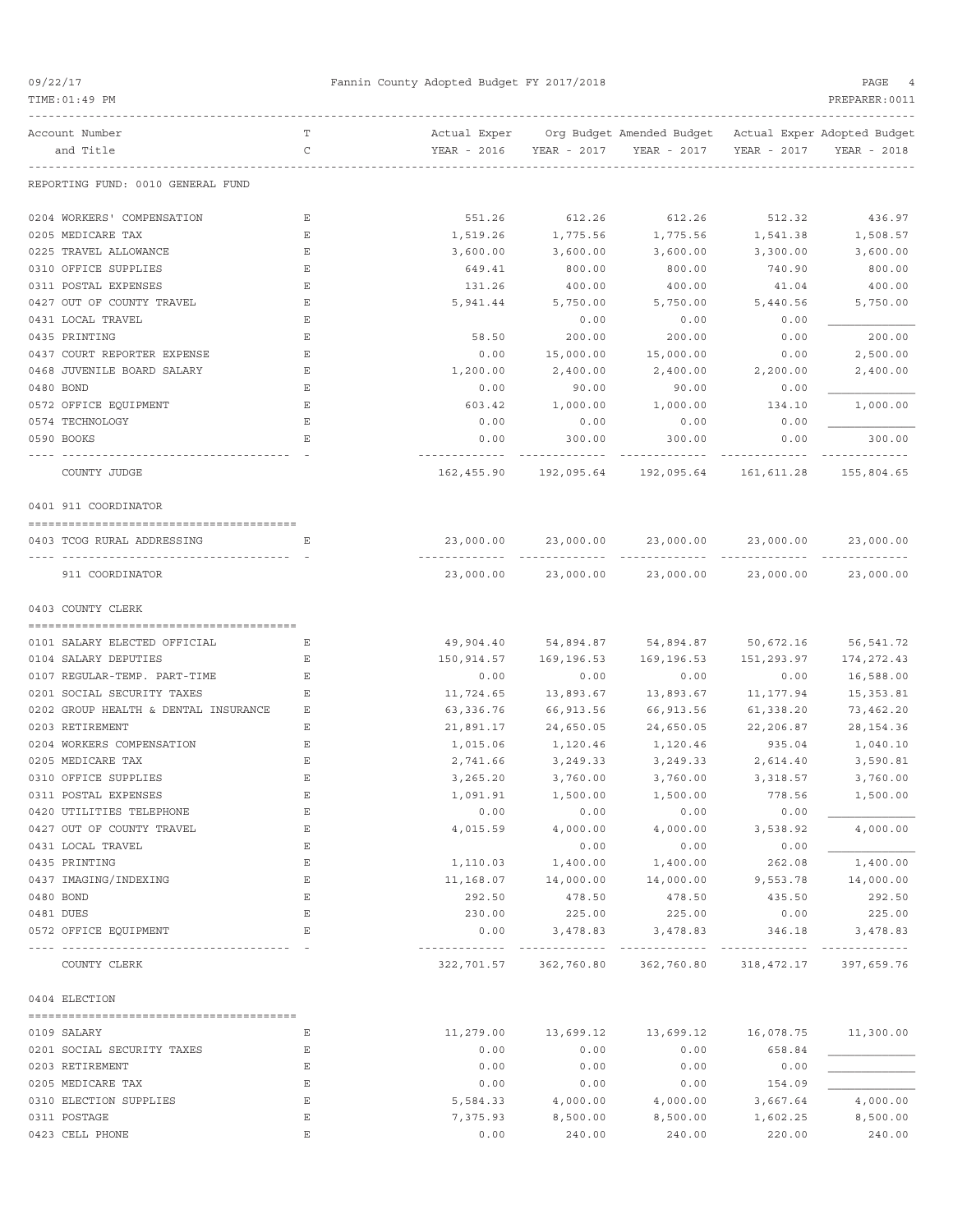| TIME: 01:49 PM                                              |   |                     |             |                                                       |             | PREPARER: 0011 |
|-------------------------------------------------------------|---|---------------------|-------------|-------------------------------------------------------|-------------|----------------|
| Account Number                                              | т | Actual Exper        |             | Org Budget Amended Budget Actual Exper Adopted Budget |             |                |
| and Title                                                   | C | YEAR - 2016         | YEAR - 2017 | YEAR - 2017                                           | YEAR - 2017 | YEAR - 2018    |
| REPORTING FUND: 0010 GENERAL FUND                           |   |                     |             |                                                       |             |                |
| 0427 ELECTION TRAVEL                                        | Е | 391.22              | 2,900.00    | 2,900.00                                              | 2,263.24    | 2,900.00       |
| 0428 EMPLOYEE TRAINING                                      | Ε | 0.00                | 0.00        | 0.00                                                  | 0.00        |                |
| 0429 DPS BACKGROUND CHECK                                   | Ε | 0.00                | 50.00       | 50.00                                                 | 0.00        | 50.00          |
| 0430 BIDS AND NOTICES                                       | Ε | 334.27              | 500.00      | 4,500.00                                              | 4,428.72    | 600.00         |
| 0442 PROFESSIONAL SERVICE/TRANSLATOR                        | Е | 162.50              | 200.00      | 200.00                                                | 43.75       | 200.00         |
| 0483 VOTER REGISTRATION                                     | Ε | 1,137.39            | 2,000.00    | 2,000.00                                              | 529.24      | 2,000.00       |
| 0485 ELECTION MAINT. AGREEMENT                              | Ε | 13,554.00           | 14,226.00   | 14,226.00                                             | 14,226.00   | 14,226.00      |
| 0573 ELECTION EQUIPMENT                                     | Ε | 0.00                | 2,402.79    | 2,402.79                                              | 372.98      | 2,402.79       |
| ELECTION                                                    |   | 39,818.64           | 48,717.91   | 52,717.91                                             | 44,245.50   | 46,418.79      |
| 0405 VETERANS'SERVICE                                       |   |                     |             |                                                       |             |                |
| 0102 SALARY APPOINTED OFFICIAL                              | Ε | 22,310.55           | 36,000.00   | 36,000.00                                             | 29,697.92   | 37,080.00      |
| 0201 SOCIAL SECURITY TAXES                                  | Ε | 1,352.61            | 2,232.00    | 2,232.00                                              | 1,838.57    | 2,298.96       |
| 0202 GROUP HEALTH & DENTAL INSURANCE                        | Е | 3,061.66            | 9,559.08    | 9,559.08                                              | 8,762.60    | 10,494.60      |
| 0203 RETIREMENT                                             | Ε | 2,432.46            | 3,960.00    | 3,960.00                                              | 3,268.66    | 4,219.70       |
| 0204 WORKERS' COMPENSATION                                  | Е | 131.12              | 180.00      | 180.00                                                | 151.20      | 155.74         |
| 0205 MEDICARE TAX                                           | Ε | 316.35              | 522.00      | 522.00                                                | 430.03      | 537.66         |
| 0310 OFFICE SUPPLIES                                        | Ε | 332.80              | 200.00      | 200.00                                                | 136.91      | 250.00         |
| 0311 POSTAL EXPENSES                                        | Е | 47.00               | 100.00      | 100.00                                                | 143.00      | 100.00         |
| 0427 OUT OF COUNTY TRAVEL                                   | Е | 564.04              | 1,000.00    | 1,000.00                                              | 215.79      | 750.00         |
| 0428 TRAINING/TUITION                                       | Ε | 0.00                | 350.00      | 350.00                                                | 0.00        | 500.00         |
| 0435 PRINTING                                               | Ε | 25.50               | 100.00      | 100.00                                                | 41.00       | 100.00         |
| 0572 OFFICE EQUIPMENT                                       | Ε | 0.00                | 0.00        | 0.00                                                  | 0.00        |                |
| VETERANS ' SERVICE                                          |   | 30,574.09           | 54,203.08   | 54,203.08                                             | 44,685.68   | 56,486.66      |
| 0406 EMERGENCY MANAGEMENT                                   |   |                     |             |                                                       |             |                |
| 0103 SALARY                                                 | Е | 36,172.50           | 39,789.87   | 39,789.87                                             | 36,729.12   | 40,983.57      |
| 0107 SALARY TEMP./EXTRA                                     | Ε | 0.00                | 0.00        | 0.00                                                  | 0.00        |                |
| 0201 SOCIAL SECURITY TAXES                                  | Е | 2,240.64            | 2,496.73    | 2,496.73                                              | 2,274.04    | 2,570.74       |
| 0202 GROUP HEALTH & DENTAL INS                              | Ε | 9,102.04            | 9,559.08    | 9,559.08                                              | 8,762.60    | 10,494.60      |
| 0203 RETIREMENT                                             | Ε | 3,943.11            | 4,376.89    | 4,376.89                                              | 4,038.77    | 4,663.93       |
| 0204 WORKERS' COMPENSATION                                  | Ε | 180.86              | 201.35      | 201.35                                                | 167.12      | 174.15         |
| 0205 MEDICARE TAX                                           | Ε | 523.99              | 583.91      | 583.91                                                | 531.90      | 601.22         |
| 0225 TRAVEL ALLOWANCE                                       | Ε | 840.00              | 840.00      | 840.00                                                | 700.00      |                |
| 0310 OFFICE SUPPLIES                                        | Ε | 201.44              | 150.00      | 150.00                                                | 48.09       | 150.00         |
| 0311 POSTAL EXPENSE                                         | Ε | 49.00               | 50.00       | 50.00                                                 | 96.00       | 50.00          |
| 0330 AUTO EXPENSE-GAS & OIL                                 | Ε |                     | 0.00        | 0.00                                                  | 0.00        | 1,000.00       |
| 0422 R&M RADIO                                              | Ε | 0.00                | 0.00        | 0.00                                                  | 0.00        |                |
| 0423 CELL PHONE ALLOWANCE                                   | Ε | 480.00              | 480.00      | 480.00                                                | 440.00      | 480.00         |
| 0427 OUT OF COUNTY TRAVEL                                   | Е | 692.81              | 1,280.00    | 1,280.00                                              | 332.51      | 400.00         |
| 0428 TRAINING & TUITION                                     | Ε | 0.00                | 0.00        | 0.00                                                  | 0.00        |                |
| 0454 R&M AUTO                                               | Ε |                     | 0.00        | 7.50                                                  | 7.50        | 375.00         |
| 0487 TRAILER/AUTO INSURANCE                                 | Ε | 101.00              | 112.00      | 104.50                                                | 100.00      | 1,035.00       |
| 0489 CODE RED EARLY WARNING SYSTEM                          | Е | 12,768.00           | 12,768.00   | 12,768.00                                             | 12,768.00   | 12,768.00      |
| 0490 911 RADIO TOWER BUILDING                               | Е | 395.45              | 500.00      | 500.00                                                | 140.64      | 500.00         |
| 0573 RADIO EQUIPMENT<br>----------------------------------- | Ε | 0.00<br>----------- | 0.00        | 0.00                                                  | 0.00        |                |
| EMERGENCY MANAGEMENT                                        |   | 67,690.84           | 73,187.83   | 73,187.83                                             | 67,136.29   | 76,246.21      |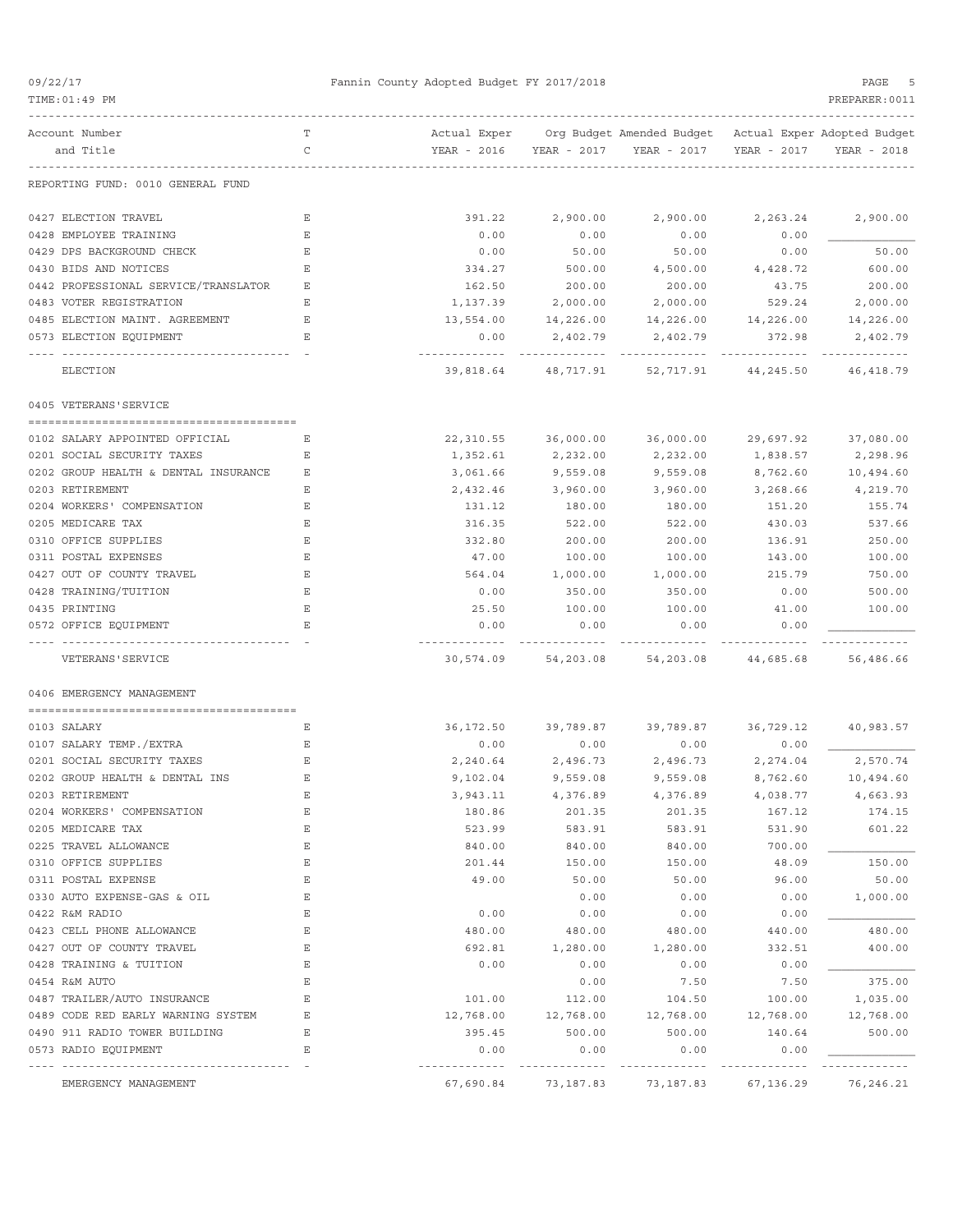| TIME:01:49 PM                              |   |              |             |                           |             | PREPARER: 0011              |
|--------------------------------------------|---|--------------|-------------|---------------------------|-------------|-----------------------------|
| Account Number                             | Т | Actual Exper |             | Org Budget Amended Budget |             | Actual Exper Adopted Budget |
| and Title                                  | C | YEAR - 2016  | YEAR - 2017 | YEAR - 2017               | YEAR - 2017 | YEAR - 2018                 |
| REPORTING FUND: 0010 GENERAL FUND          |   |              |             |                           |             |                             |
| 0409 NON-DEPARTMENTAL                      |   |              |             |                           |             |                             |
| 0100 COMPENSATION PAY                      | Е | 0.00         | 0.00        | 0.00                      | 0.00        |                             |
| 0201 SOCIAL SECURITY TAXES                 | Ε | 0.00         | 0.00        | 0.00                      | 0.00        |                             |
| 0203 RETIREMENT                            | Ε | 0.00         | 0.00        | 0.00                      | 0.00        |                             |
| 0204 WORKERS' COMPENSATION                 | Ε | 1,198.08     | 1,575.00    | 1,575.00                  | 1,156.24    |                             |
| 0205 MEDICARE TAX                          | Ε | 0.00         | 0.00        | 0.00                      | 0.00        |                             |
| 0206 UNEMPLOYMENT EXPENSE                  | Ε | 119.38       | 0.00        | 0.00                      | 336.70      |                             |
| 0395 ERRORS AND OMISSIONS                  | Ε | 0.00         | 500.00      | 500.00                    | 0.00        | 500.00                      |
| 0399 CLAIMS SETTLEMENTS                    | Ε | 81, 477.15   | 5,000.00    | 10,421.49                 | 10,421.49   | 5,000.00                    |
| 0400 LEGAL FEES                            | Ε | 0.00         | 20,000.00   | 20,000.00                 | 7,160.60    | 20,000.00                   |
| 0401 AUDIT EXPENSE                         | Ε | 29,910.00    | 30,000.00   | 30,000.00                 | 31,400.00   | 32,000.00                   |
| 0404 911 EMERGENCY SERVICE                 | Ε | 8,917.00     | 8,917.00    | 8,917.00                  | 8,917.00    | 8,917.00                    |
| 0406 TAX APPRAISAL DISTRICT                | Е | 384, 357.01  | 388,429.57  | 388,429.57                | 401,672.60  | 388,429.57                  |
| 0408 COUNTY WELLNESS PROGRAM               | Ε | 2,157.57     | 2,690.00    | 2,690.00                  | 523.96      | 3,000.00                    |
| 0426 PROFESSIONAL FEES                     | Е | 486.00       | 1,425.00    | 1,425.00                  | 0.00        | 30,000.00                   |
| 0430 BIDS & NOTICES                        | Ε | 2,314.55     | 1,800.00    | 1,800.00                  | 1,014.30    | 1,800.00                    |
| 0444 LAWN MAINTENANCE                      | Ε |              | 0.00        | 5,898.98                  | 5,698.98    |                             |
| 0481 DUES                                  | Ε | 9,353.03     | 9,500.00    | 9,500.00                  | 9,639.47    | 9,500.00                    |
| 0483 PUBLIC OFFICIALS INS.                 | Ε | 19,548.00    | 26,000.00   | 26,000.00                 | 16,311.40   | 26,000.00                   |
| 0484 GENERAL LIABILITY INSURANCE           | Ε | 6,984.00     | 6,931.00    | 6,931.00                  | 6,000.00    | 6,931.00                    |
| 0485 WATER SUPPLY AGENCY                   | Ε | 0.00         | 1,000.00    | 1,637.50                  | 1,637.50    | 1,000.00                    |
| 0487 TCOG-REG. INTERLOCAL AGREEMENT        | Ε | 0.00         | 0.00        | 0.00                      | 0.00        |                             |
| 0488 FANNIN RURAL RAIL DIST                | Ε | 3,025.00     | 0.00        | 0.00                      | 0.00        |                             |
| 0489 COURT COSTS/ARREST FEES               | Ε | 262,792.73   | 240,000.00  | 240,000.00                | 189,262.09  | 240,000.00                  |
| 0490 MISCELLANEOUS                         | Ε | 49.00        | 312.00      | 312.00                    | 249.63      | 312.00                      |
| 0491 SULPHUR RIVER REGIONAL MOBILITY AUT E |   | 0.00         | 2,500.00    | 2,500.00                  | 0.00        | 2,500.00                    |
| 0495 '98 JAIL BOND PAYMENT                 | Ε | 0.00         | 0.00        | 0.00                      | 0.00        |                             |
| 0499 BANK SERVICE FEES                     | Ε | 8,675.00     | 8,675.00    | 8,675.00                  | 7,875.00    | 8,675.00                    |
| 0500 6TH COURT OF APPEALS FEE              | Е | 2,358.56     | 2,700.00    | 2,700.00                  | 1,431.57    | 2,700.00                    |
| NON-DEPARTMENTAL                           |   | 823,722.06   | 757,954.57  | 769,912.54                | 700,708.53  | 787,264.57                  |
| 0410 COUNTY COURT AT LAW                   |   |              |             |                           |             |                             |
|                                            |   |              |             |                           |             |                             |
| 0101 SALARY ELECTED OFFICIAL               | Ε | 140,000.12   | 140,000.00  | 140,000.00                | 129,230.88  | 140,000.00                  |
| 0103 SALARY COURT COORDINATOR              | Ε | 26,588.78    | 29,408.13   | 29,408.13                 | 26,947.96   | 30,290.37                   |
| 0110 SALARY COURT REPORTER                 | Ε | 52,019.92    | 62,217.08   | 62,217.08                 | 52,168.68   | 64,083.59                   |
| 0130 BAILIFF                               | Ε | 33,683.52    | 37,051.94   | 37,051.94                 | 34,201.68   | 38,163.50                   |
| 0201 SOCIAL SECURITY TAXES                 | Ε | 14,276.92    | 15,027.38   | 15,027.38                 | 13,768.26   | 15,341.12                   |
| 0202 GROUP HEALTH & DENTAL INS             | Ε | 32, 243.88   | 33, 456.78  | 33,456.78                 | 31,041.56   | 36,731.10                   |
| 0203 RETIREMENT                            | Ε | 27,633.31    | 29,686.49   | 29,686.49                 | 26, 914.92  | 31,287.88                   |
| 0204 WORKERS COMPENSATION                  | Ε | 1,290.90     | 1,349.39    | 1,349.39                  | 1,138.52    | 1,154.74                    |
| 0205 MEDICARE TAX                          | Ε | 3,559.14     | 3,913.22    | 3,913.22                  | 3,435.77    | 3,986.59                    |
| 0310 OFFICE SUPPLIES                       | Ε | 839.45       | 1,200.00    | 1,200.00                  | 377.17      | 1,700.00                    |
| 0311 POSTAGE                               | Ε | 1,197.90     | 1,800.00    | 1,800.00                  | 890.37      | 1,800.00                    |
| 0315 COPIER RENTAL                         | Ε | 436.56       | 600.00      | 600.00                    | 410.87      | 600.00                      |
| 0395 BAILIFF UNIFORMS                      | Ε | 0.00         | 0.00        | 0.00                      | 0.00        |                             |
| 0420 TELEPHONE                             | Ε | 2,300.05     | 2,300.00    | 2,300.00                  | 2,121.57    | 2,300.00                    |
| 0421 DSL INTERNET                          | Ε | 1,070.76     | 1,200.00    | 1,200.00                  | 1,216.13    |                             |
| 0424 INDIGENT ATTORNEY FEES                | Ε | 59,375.00    | 70,000.00   | 70,000.00                 | 45,725.00   | 70,000.00                   |
| 0425 PROFESSIONAL SERVICES                 | Ε | 1,281.10     | 2,250.00    | 2,250.00                  | 917.00      | 2,250.00                    |
| 0427 OUT OF COUNTY TRAVEL                  | Ε | 0.00         | 2,000.00    | 2,000.00                  | 1,115.84    | 2,000.00                    |
| 0435 PRINTING                              | Ε | 0.00         | 250.00      | 250.00                    | 23.81       | 250.00                      |

0437 COURT REPORTER EXPENSE E 2,737.50 3,500.00 3,500.00 650.00 3,500.00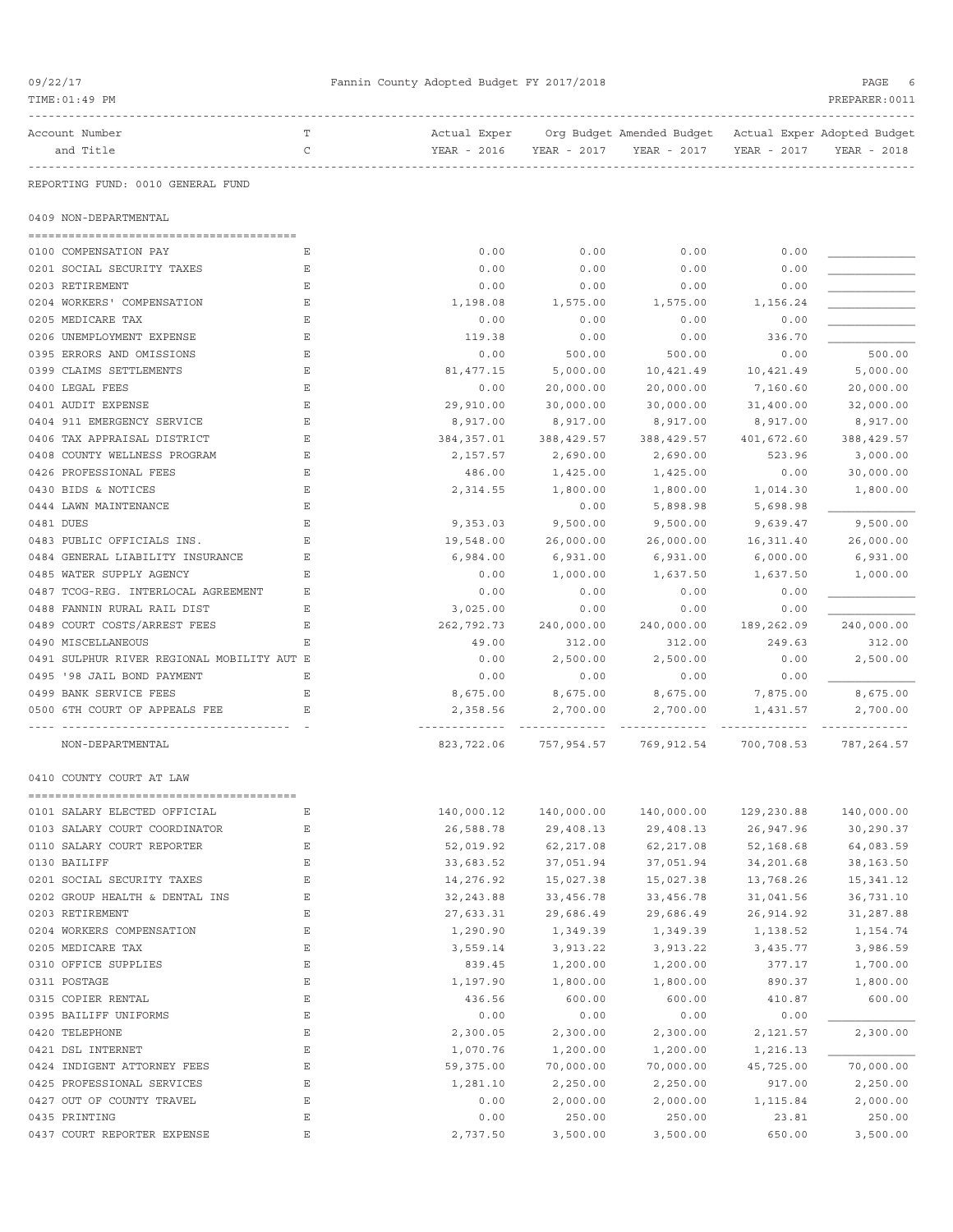| TIME:01:49 PM                                                   |             |                |                  |                           |               | PREPARER: 0011              |
|-----------------------------------------------------------------|-------------|----------------|------------------|---------------------------|---------------|-----------------------------|
| Account Number                                                  | т           | Actual Exper   |                  | Org Budget Amended Budget |               | Actual Exper Adopted Budget |
| and Title                                                       | C           | YEAR - 2016    | YEAR - 2017      | YEAR - 2017               | YEAR - 2017   | YEAR - 2018                 |
| REPORTING FUND: 0010 GENERAL FUND                               |             |                |                  |                           |               |                             |
| 0439 WITNESS EXPENSE                                            | Ε           | 0.00           | 500.00           | 500.00                    | 0.00          | 500.00                      |
| 0453 R&M EQUIPMENT                                              | Ε           | 0.00           | 400.00           | 400.00                    | 0.00          | 400.00                      |
| 0467 VISITING JUDGE                                             | Ε           | 0.00           | 500.00           | 500.00                    | 0.00          | 500.00                      |
| 0468 JUVENILE BOARD SALARY                                      | Ε           | 1,200.00       | 2,400.00         | 2,400.00                  | 2,200.00      | 2,400.00                    |
| 0480 BONDS                                                      | Ε           | 0.00           | 71.00            | 71.00                     | 71.00         |                             |
| 0481 DUES                                                       | E           | 0.00           | 295.00           | 295.00                    | 0.00          | 295.00                      |
| 0572 OFFICE EQUIPMENT                                           | Ε           | 49.99          | 600.00           | 600.00                    | 0.00          | 600.00                      |
| 0574 TECHNOLOGY                                                 | E           | 0.00           | 0.00             | 0.00                      | 0.00          |                             |
| 0590 BOOKS & PUBLICATIONS                                       | Ε           | 0.00           | 250.00           | 250.00                    | 0.00          | 250.00                      |
| 0591 LEXIS NEXIS ONLINE LEGAL                                   | Ε           | 569.00         | 621.00           | 621.00                    | 547.00        | 621.00                      |
| COUNTY COURT AT LAW                                             |             | 402,353.80     | 442,847.41       | 442,847.41                | 375, 113.99   | 451,004.89                  |
| 0425 COURT ADMINISTRATION                                       |             |                |                  |                           |               |                             |
|                                                                 |             |                |                  |                           |               |                             |
| 0311 JURY POSTAGE                                               | Ε           | 3,602.69       | 4,200.00         | 4,200.00                  | 2,908.93      | 4,200.00                    |
| 0312 DISTRICT JURY SUPPLIES                                     | Ε           | 165.12         | 500.00           | 500.00                    | 879.63        | 500.00                      |
| 0313 GRAND JURY EXPENSE                                         | Ε           | 5,860.00       | 5,000.00         | 5,000.00                  | 4,534.52      | 5,000.00                    |
| 0314 PETIT JURY EXPENSE                                         | Ε           | 20,828.00      | 46,000.00        | 46,000.00                 | 27,199.52     | 46,000.00                   |
| 0316 COUNTY COURT JURY EXP.                                     | Ε           | 0.00           | 0.00             | 0.00                      | 0.00          |                             |
| 0317 COURT REPORTER SUPPLIES                                    | Ε           | 0.00           | 100.00           | 100.00                    | 0.00          | 100.00                      |
| 0318 J.P. JURY EXPENSE                                          | Ε           | 190.00         | 800.00           | 800.00                    | 0.00          | 800.00                      |
| 0319 CO.CT.@LAW JURY EXPENSE                                    | Ε           | 1,728.01       | 5,000.00         | 5,000.00                  | 778.00        | 5,000.00                    |
| 0422 REGIONAL INDIGENT DEFENSE PROGRAM                          | Ε           | 11,822.01      | 11,822.01        | 11,822.01                 | 11,822.01     | 18,056.00                   |
| 0424 CO.CT. ATTORNEY FEES                                       | Ε           | 3,400.52       | 8,000.00         | 8,000.00                  | 150.00        | 8,000.00                    |
| 0425 CO.CT. PROFESSIONAL SERVICES<br>0426 COUNTY COURT SUPPLIES | Ε<br>Ε      | 787.50<br>0.00 | 1,000.00<br>0.00 | 1,000.00                  | 75.00<br>0.00 | 1,000.00                    |
| 0435 PRINTING                                                   | Ε           | 980.00         | 1,500.00         | 0.00                      | 985.00        | 1,500.00                    |
| 0465 PHYSICAL EVID. ANALYSES                                    | Ε           | 1,836.00       | 1,500.00         | 1,500.00<br>1,500.00      | 41.00         | 1,500.00                    |
| 0466 AUTOPSIES                                                  | E           | 32,873.25      | 50,000.00        | 50,000.00                 | 42,547.75     | 50,000.00                   |
| 0467 VISITING JUDGE EXPENSE                                     | Ε           | 3,562.15       | 2,000.00         | 2,000.00                  | 937.72        | 2,000.00                    |
|                                                                 |             |                |                  |                           |               |                             |
| COURT ADMINISTRATION                                            |             | 87,635.25      | 137,422.01       | 137,422.01                | 92,859.08     | 143,656.00                  |
| 0435 336TH DISTRICT COURT ADMINISTRATION                        |             |                |                  |                           |               |                             |
| 0103 SALARY COURT COORDINATOR                                   | Ε           | 30,810.91      | 34, 323.10       | 34, 323.10                | 31,409.63     | 35, 352.79                  |
| 0110 SALARY COURT REPORTER                                      | Ε           | 65,482.22      | 72,308.47        | 72,308.47                 | 66,746.16     | 74, 477.72                  |
| 0130 BAILIFF                                                    | Ε           | 34, 479. 38    | 37,927.18        | 37,927.18                 | 35,009.76     | 39,065.00                   |
| 0201 SOCIAL SECURITY                                            | Ε           | 7,907.86       | 9,111.44         | 9,111.44                  | 7,620.84      | 9,454.72                    |
| 0202 GROUP HEALTH INSURANCE                                     | Ε           | 27,306.12      | 28,677.24        | 28,677.24                 | 26, 287.80    | 31,483.80                   |
| 0203 RETIREMENT                                                 | Ε           | 14,516.88      | 16, 165.46       | 16, 165.46                | 15,005.97     | 17, 353.99                  |
| 0204 WORKERS COMPENSATION                                       | Ε           | 657.08         | 722.79           | 722.79                    | 607.14        | 625.36                      |
| 0205 MEDICARE                                                   | Ε           | 1,849.24       | 2,130.90         | 2,130.90                  | 1,782.45      | 2,211.18                    |
| 0310 OFFICE SUPPLIES                                            | Ε           | 2,076.25       | 1,800.00         | 1,800.00                  | 1,811.06      | 1,800.00                    |
| 0311 DISTRICT JUDGE POSTAGE                                     | Ε           | 244.30         | 400.00           | 400.00                    | 260.92        | 400.00                      |
| 0352 GPS/SCRAM MONITORS                                         | Ε           | 1,771.00       | 1,000.00         | 1,000.00                  | 579.00        | 1,000.00                    |
| 0395 BAILIFF UNIFORMS                                           | Ε           | 304.18         | 400.00           | 400.00                    | 31.75         | 400.00                      |
| 0421 LEXIS NEXIS ONLINE LEGAL                                   | Ε           | 647.00         | 768.00           | 768.00                    | 640.00        | 768.00                      |
| 0427 TRAVEL                                                     | Ε           | 2,880.27       | 3,000.00         | 3,000.00                  | 5,036.83      | 3,000.00                    |
| 0428 TRAINING/TUITION                                           | $\mathbf E$ | 1,005.00       | 2,500.00         | 2,500.00                  | 660.00        | 2,500.00                    |
| 0432 ATTORNEY FEES JUVENILE                                     | $\mathbf E$ | 18,451.75      | 15,000.00        | 15,000.00                 | 20,791.46     | 20,000.00                   |
| 0433 ATTORNEY FEES DRUG CT                                      | Ε           | 3,855.00       | 3,600.00         | 3,600.00                  | 3,510.00      |                             |
| 0434 APPEAL COURT TRANSCRIPTS                                   | Ε           | 11,668.00      | 18,000.00        | 18,000.00                 | 27,851.50     | 18,000.00                   |
| 0435 ATTORNEYS FEES APPEALS CT                                  | Ε           | 9,895.42       | 20,000.00        | 20,000.00                 | 3,700.00      | 20,000.00                   |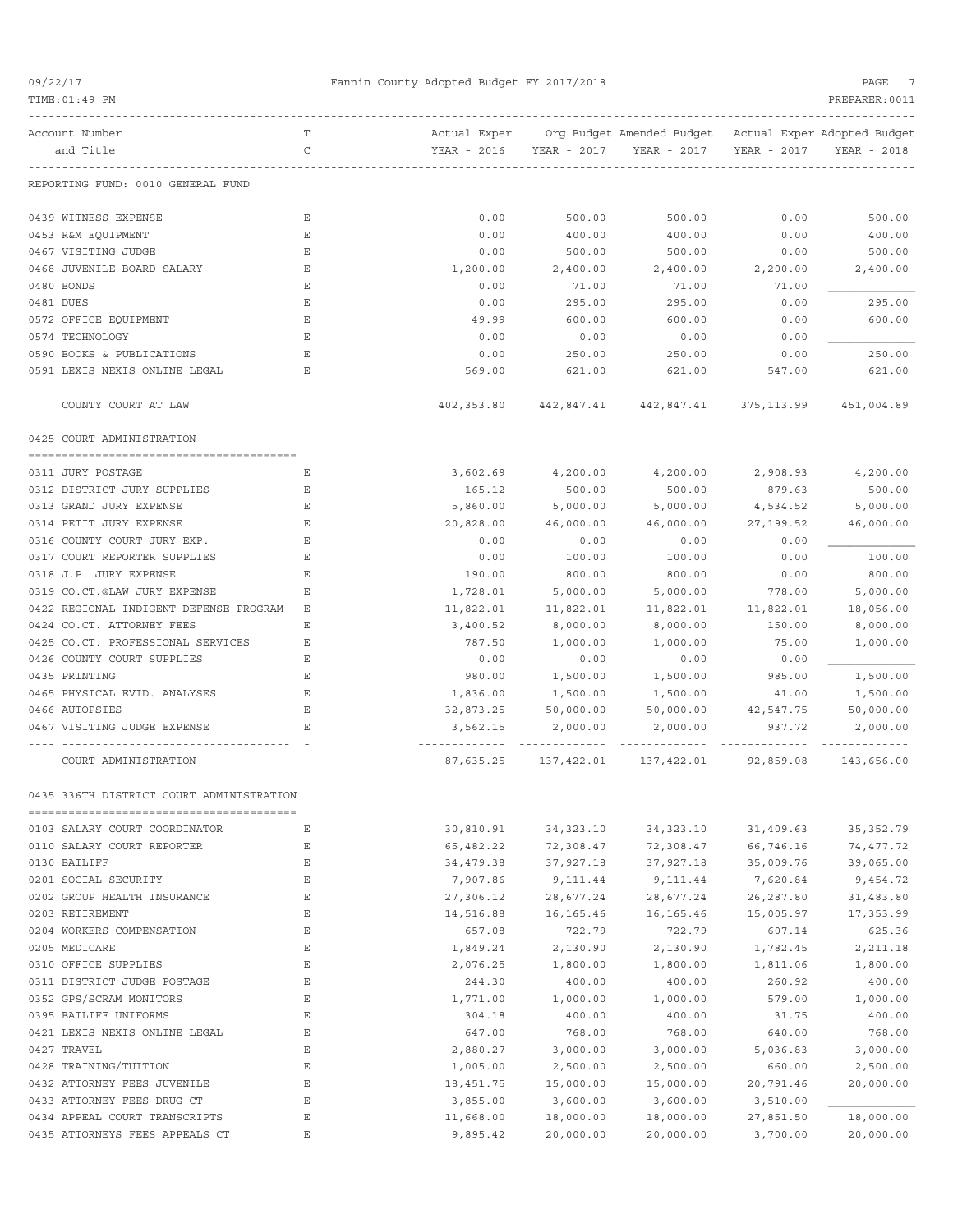09/22/17 PAGE 8<br>Fannin County Adopted Budget FY 2017/2018 PAGE 8<br>TIME:01:49 PM

| TIME: 01:49 PM                       |             |                             |                 |                                                       |             | PREPARER: 0011 |
|--------------------------------------|-------------|-----------------------------|-----------------|-------------------------------------------------------|-------------|----------------|
| Account Number                       | Т           | Actual Exper                |                 | Org Budget Amended Budget Actual Exper Adopted Budget |             |                |
| and Title                            | C           | YEAR - 2016                 | YEAR - 2017     | YEAR - 2017                                           | YEAR - 2017 | YEAR - 2018    |
|                                      |             |                             |                 |                                                       |             |                |
| REPORTING FUND: 0010 GENERAL FUND    |             |                             |                 |                                                       |             |                |
| 0436 ATTORNEY FEES- CPS CASES        | Ε           | 182,672.67                  | 100,000.00      | 134,000.00                                            | 291, 414.87 | 150,000.00     |
| 0437 ATTORNEY FEES                   | Ε           | 212,470.93                  | 300,000.00      | 266,000.00                                            | 208,398.29  | 275,000.00     |
| 0438 COURT REPORTER EXPENSE          | Ε           | 1,315.00                    | 10,000.00       | 10,000.00                                             | 5,521.46    | 10,000.00      |
| 0439 INVESTIGATOR EXPENSE            | Ε           | 0.00                        | 10,000.00       | 10,000.00                                             | 1,733.64    | 10,000.00      |
| 0440 PHYSICIANS EXPENSE              | Ε           | 0.00                        | 0.00            | 0.00                                                  | 0.00        |                |
| 0442 OTHER PROFESSIONAL SERV.        | Ε           | 13,476.21                   | 35,000.00       | 35,000.00                                             | 36,960.07   | 35,000.00      |
| 0468 JUVENILE BOARD SALARY           | Ε           | 2,400.00                    | 3,600.00        | 3,600.00                                              | 3,300.00    | 3,600.00       |
| 0481 DUES                            | Ε           | 145.00                      | 771.00          | 771.00                                                | 510.00      | 771.00         |
| 0572 OFFICE EQUIPMENT                | Ε           | 3,403.36                    | 2,500.00        | 2,500.00                                              | 1,159.04    | 2,500.00       |
| 0574 TECHNOLOGY                      | Ε           | 545.00                      | 5,300.00        | 5,300.00                                              | 595.00      | 5,300.00       |
| 0590 DISTRICT JUDGE BOOKS            | E           | 566.59                      | 500.00          | 500.00                                                | 0.00        | 500.00         |
|                                      |             |                             |                 |                                                       |             |                |
| 336TH DISTRICT COURT ADMINISTRATION  |             | 652,802.62                  | 735,505.58      | 735,505.58                                            | 798,934.64  | 770,563.56     |
| 0450 DISTRICT CLERK                  |             |                             |                 |                                                       |             |                |
|                                      |             |                             |                 |                                                       |             |                |
| 0101 SALARY ELECTED OFFICIAL         | Ε           | 49,904.40                   | 54,894.87       | 54,894.87                                             | 50,672.16   | 56, 541.72     |
| 0103 SALARY ASST. DIST. CLERK        | Ε           | 33,870.46                   | 37, 257.54      | 37, 257.54                                            | 34,391.52   | 38, 375. 27    |
| 0104 SALARIES DEPUTIES               | Ε           | 152,620.63                  | 164,267.29      | 164,267.29                                            | 146,458.08  | 165, 915.39    |
| 0107 SALARY PART-TIME                | Ε           | 10,002.20                   | 23,958.79       | 23,958.79                                             | 20,185.39   | 23,729.54      |
| 0201 SOCIAL SECURITY TAXES           | Ε           | 13,996.88                   | 17,383.47       | 17,383.47                                             | 14,596.59   | 17,642.84      |
| 0202 GROUP HEALTH & DENTAL INSURANCE | Ε           | 72,873.59                   | 76,472.64       | 76,472.64                                             | 69,304.18   | 83,956.80      |
| 0203 RETIREMENT                      | Ε           | 26,859.81                   | 30,841.63       | 30,841.63                                             | 27,676.54   | 32, 383.15     |
| 0204 WORKERS COMPENSATION            | Ε           | 1,271.12                    | 1,401.89        | 1,401.89                                              | 1,216.24    | 1,195.16       |
| 0205 MEDICARE TAX                    | Ε           | 3,273.63                    | 4,065.49        | 4,065.49                                              | 3, 413.48   | 4,126.15       |
| 0310 OFFICE SUPPLIES                 | Ε           | 4,689.46                    | 4,500.00        | 5,300.00                                              | 4,145.08    | 5,000.00       |
| 0311 POSTAL EXPENSES                 | Ε           | 3,715.12                    | 4,500.00        | 4,500.00                                              | 4,005.15    | 5,000.00       |
| 0313 PASSPORT PHOTO SUPPLIES         | Ε           | 666.60                      | 800.00          | 30.32                                                 | 29.95       | 1,500.00       |
| 0315 COPIER RENTAL                   | Ε           | 1,587.19                    | 1,800.00        | 1,800.00                                              | 1,241.46    |                |
| 0353 COMPUTER EXPENSE                | Ε           | 0.00                        | 742.00          | 567.00                                                | 0.00        | 1,400.00       |
| 0423 CELL PHONE                      | Ε           | 0.00                        | 0.00            | 0.00                                                  | 0.00        |                |
| 0427 OUT OF COUNTY TRAVEL            | Ε           | 2,296.76                    | 4,250.00        | 4,250.00                                              | 4,189.80    | 5,500.00       |
| 0428 EMPLOYEE TRAINING               | Ε           | 0.00                        | 0.00            | 0.00                                                  | 0.00        |                |
| 0431 LOCAL TRAVEL                    | Ε           |                             | 0.00            | 0.00                                                  | 0.00        |                |
| 0435 PRINTING                        | Ε           | 652.53                      | 1,800.00        | 1,894.68                                              | 567.68      | 3,000.00       |
| 0480 BONDS                           | Ε           | 443.00                      | 350.00          | 400.00                                                | 350.00      | 443.00         |
| 0481 DUES                            | Ε           | 225.00                      | 225.00          | 225.00                                                | 0.00        | 225.00         |
| 0572 OFFICE EQUIPMENT                | Ε           | 1,022.80                    | 500.00          | 500.00                                                | 85.48       | 500.00         |
| DISTRICT CLERK                       |             | -------------<br>379,971.18 | .<br>430,010.61 | 430,010.61                                            | 382,528.78  | 446,434.02     |
| 0455 JUSTICE OF PEACE PCT # 1        |             |                             |                 |                                                       |             |                |
| 0101 SALARY ELECTED OFFICIAL         | Ε           | 38,118.08                   | 41,929.90       | 41,929.90                                             | 38,704.56   | 43,187.80      |
| 0103 SALARY ASSISTANTS               | Ε           | 55, 353.52                  | 59, 234.31      | 59,234.31                                             | 55, 912.82  | 63,386.52      |
| 0201 SOCIAL SECURITY TAXES           | Ε           | 5,402.88                    | 6,420.98        | 6,420.98                                              | 5,476.73    | 6,756.41       |
| 0202 GROUP HEALTH & DENTAL INSURANCE | Ε           | 27,306.12                   | 28,677.24       | 28,677.24                                             | 26,686.10   | 31,483.80      |
| 0203 RETIREMENT                      | Ε           | 10,189.16                   | 11,101.66       | 11,101.66                                             | 10,405.30   | 12,100.85      |
| 0204 WORKERS' COMPENSATION           | Ε           | 468.36                      | 517.82          | 517.82                                                | 432.86      | 457.69         |
| 0205 MEDICARE TAX                    | Ε           | 1,263.66                    | 1,501.68        | 1,501.68                                              | 1,280.96    | 1,580.13       |
| 0225 TRAVEL ALLOWANCE                | Ε           | 2,400.00                    | 2,400.00        | 2,400.00                                              | 2,200.00    | 2,400.00       |
| 0310 OFFICE SUPPLIES                 | $\mathbf E$ | 527.21                      | 850.00          | 878.70                                                | 820.43      | 850.00         |
| 0311 POSTAL EXPENSES                 | Ε           | 582.50                      | 1,200.00        | 1,200.00                                              | 247.37      | 1,200.00       |
| 0420 UTILITIES TELEPHONE             | Ε           | 637.69                      | 1,395.00        | 1,395.00                                              | 1,264.59    | 1,395.00       |
| 0422 R & M RADIO                     | Ε           | 0.00                        | 0.00            | 0.00                                                  | 0.00        |                |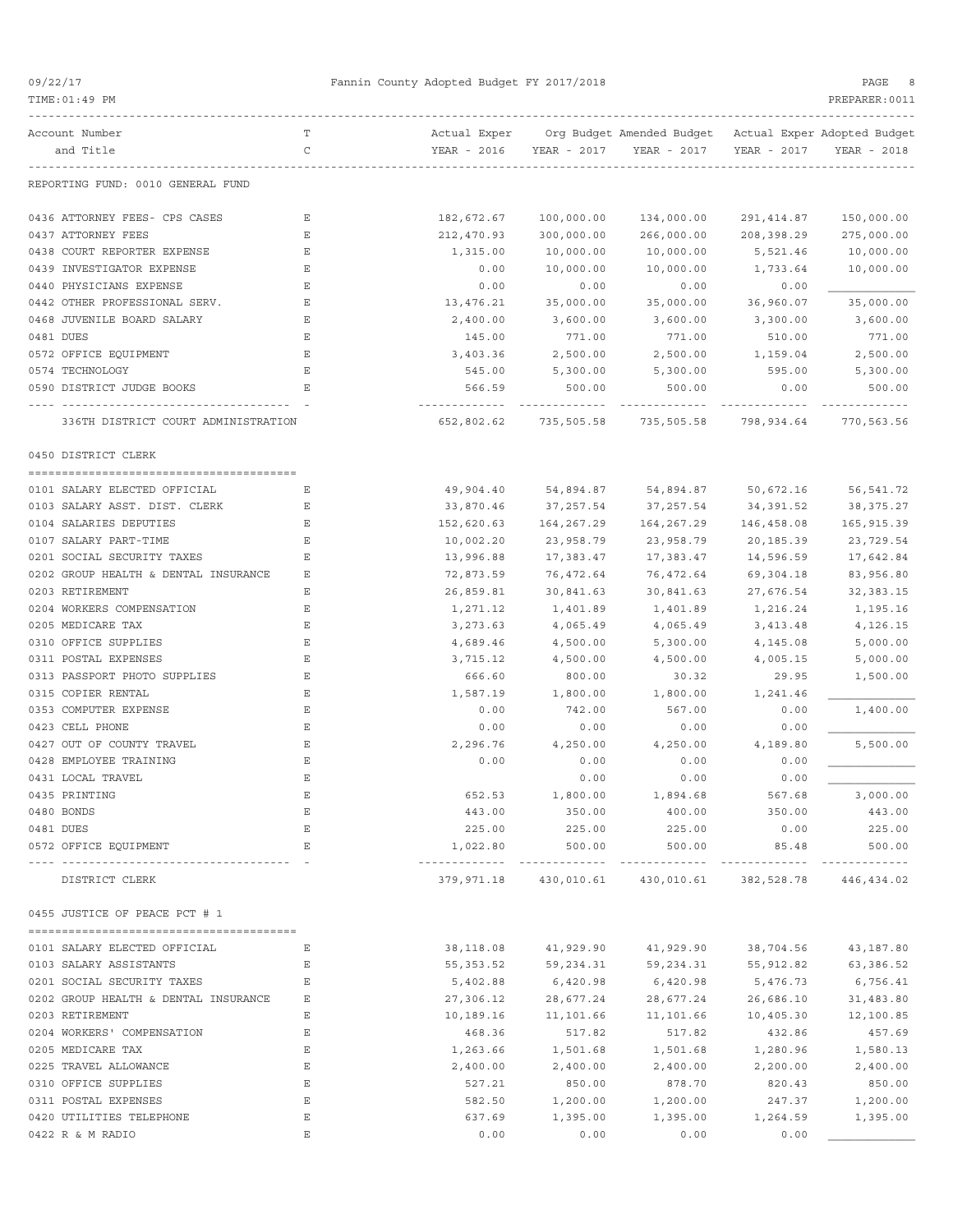| 09/22/17<br>TIME: 01:49 PM                                         |        | Fannin County Adopted Budget FY 2017/2018 |                       |                                                                      |                       | PAGE<br>q<br>PREPARER: 0011 |
|--------------------------------------------------------------------|--------|-------------------------------------------|-----------------------|----------------------------------------------------------------------|-----------------------|-----------------------------|
| Account Number<br>and Title                                        | Т<br>C | Actual Exper<br>YEAR - 2016               | YEAR - 2017           | Org Budget Amended Budget Actual Exper Adopted Budget<br>YEAR - 2017 | YEAR - 2017           | YEAR - 2018                 |
|                                                                    |        |                                           |                       |                                                                      |                       |                             |
| REPORTING FUND: 0010 GENERAL FUND                                  |        |                                           |                       |                                                                      |                       |                             |
| 0423 CELL PHONE ALLOWANCE                                          | Е      | 240.00                                    | 240.00                | 240.00                                                               | 220.00                | 240.00                      |
| 0427 OUT OF COUNTY TRAVEL                                          | Ε      | 1,867.31                                  | 4,680.00              | 4,680.00                                                             | 3,451.04              | 4,680.00                    |
| 0435 PRINTING                                                      | Ε      | 305.93                                    | 400.00                | 371.30                                                               | 107.53                | 400.00                      |
| 0480 BOND                                                          | Ε      | 165.00                                    | 236.00                | 236.00                                                               | 236.00                | 165.00                      |
| 0481 DUES                                                          | Ε      | 60.00                                     | 60.00                 | 60.00                                                                | 60.00                 | 60.00                       |
| 0572 OFFICE EQUIPMENT                                              | Ε      | 319.99                                    | 2,500.00              | 2,500.00                                                             | 2,493.60              | 2,500.00                    |
| 0573 RADIO EQUIPMENT                                               | Ε      | 0.00                                      | 0.00                  | 0.00                                                                 | 0.00                  |                             |
| 0574 TECHNOLOGY                                                    | Ε      | 0.00                                      | 0.00                  | 0.00                                                                 | 0.00                  |                             |
| JUSTICE OF PEACE PCT # 1                                           |        | 145,207.41                                | 163,344.59            | 163,344.59                                                           | 149,999.89            | 172,843.20                  |
| 0456 JUSTICE OF PEACE PCT # 2                                      |        |                                           |                       |                                                                      |                       |                             |
|                                                                    |        |                                           |                       |                                                                      |                       |                             |
| 0101 SALARY ELECTED OFFICIAL                                       | Е      | 38,118.08                                 | 41,929.90             | 41,929.90                                                            | 38,704.56             | 43,187.80                   |
| 0104 SALARY DEPUTY                                                 | Ε      | 33,869.42                                 | 37, 256.22            | 37,256.22                                                            | 34,390.32             | 38, 373.91                  |
| 0201 SOCIAL SECURITY TAXES                                         | Ε      | 4,605.23                                  | 5,073.22              | 5,073.22                                                             | 4,671.46              | 5,220.51                    |
| 0202 GROUP HEALTH & DENTAL INSURANCE                               | Ε      | 18,194.96                                 | 19,118.16             | 19,118.16                                                            | 17,516.84             | 20,989.20                   |
| 0203 RETIREMENT                                                    | Ε      | 7,847.22                                  | 8,710.47              | 8,710.47                                                             | 8,037.77              | 9,281.72                    |
| 0204 WORKERS' COMPENSATION                                         | Ε      | 359.94                                    | 409.13                | 409.13                                                               | 332.58                | 353.65                      |
| 0205 MEDICARE TAX                                                  | Ε      | 1,077.00                                  | 1,186.48              | 1,186.48                                                             | 1,092.59              | 1,220.92                    |
| 0225 TRAVEL ALLOWANCE                                              | Ε      | 2,400.00                                  | 2,400.00              | 2,400.00                                                             | 2,200.00              | 2,400.00                    |
| 0310 OFFICE SUPPLIES                                               | Ε      | 640.05                                    | 700.00                | 700.00                                                               | 78.77                 | 700.00                      |
| 0311 POSTAL EXPENSES                                               | Ε      | 170.00                                    | 350.00                | 350.00                                                               | 174.00                | 350.00                      |
| 0420 UTILITIES TELEPHONE                                           | Ε<br>Ε | 1,963.40                                  | 1,500.00              | 1,500.00                                                             | 947.28                | 1,200.00                    |
| 0421 DSL LINE<br>0422 R & M RADIO                                  | Ε      | 1,116.66<br>0.00                          | 800.00<br>100.00      | 800.00<br>100.00                                                     | 784.11<br>0.00        | 900.00                      |
| 0423 CELL PHONE ALLOWANCE                                          | Ε      | 240.00                                    | 240.00                | 240.00                                                               | 220.00                | 240.00                      |
| 0427 OUT OF COUNTY TRAVEL                                          | Ε      | 1,561.19                                  | 2,000.00              | 2,000.00                                                             | 1,737.60              | 2,000.00                    |
| 0435 PRINTING                                                      | Ε      | 55.00                                     | 200.00                | 200.00                                                               | 56.95                 | 200.00                      |
| 0460 OFFICE RENTAL                                                 | Ε      | 4,200.00                                  | 4,200.00              | 4,200.00                                                             | 3,850.00              | 4,200.00                    |
| 0480 BOND                                                          | Ε      | 100.00                                    | 100.00                | 100.00                                                               | 100.00                | 171.00                      |
| 0481 DUES                                                          | Ε      | 95.00                                     | 95.00                 | 95.00                                                                | 95.00                 | 95.00                       |
| 0572 OFFICE EQUIPMENT                                              | Ε      | 699.98                                    | 0.00                  | 0.00                                                                 | 0.00                  | 1,400.00                    |
| 0573 RADIO EQUIPMENT                                               | Ε      | 0.00                                      | 0.00                  | 0.00                                                                 | 0.00                  |                             |
| 0574 TECHNOLOGY                                                    | Ε      | 0.00                                      | 0.00                  | 0.00                                                                 | 0.00                  |                             |
|                                                                    |        | -------------                             |                       |                                                                      |                       |                             |
| JUSTICE OF PEACE PCT # 2                                           |        |                                           |                       | 117, 313.13 126, 368.58 126, 368.58 114, 989.83                      |                       | 132,483.71                  |
| 0457 JUSTICE OF THE PEACE # 3                                      |        |                                           |                       |                                                                      |                       |                             |
|                                                                    |        |                                           |                       |                                                                      |                       |                             |
| 0101 SALARY ELECTED OFFICIAL                                       | Е      | 38,118.08                                 | 41,929.90             | 41,929.90                                                            | 38,704.56             | 43,187.80                   |
| 0103 SALARY ASSISTANT                                              | Е      | 0.00                                      | 25,202.10             | 25,202.10                                                            | 16,229.86             | 26,714.23                   |
| 0201 SOCIAL SECURITY TAXES<br>0202 GROUP HEALTH & DENTAL INSURANCE | Ε<br>Ε | 2,533.90<br>9,102.04                      | 4,325.86<br>19,118.16 | 4,325.86<br>19,118.16                                                | 3,556.10              | 4,497.61<br>20,989.20       |
| 0203 RETIREMENT                                                    | Е      | 4,155.22                                  | 7,384.52              | 7,384.52                                                             | 17,923.48<br>6,039.10 | 7,954.85                    |
| 0204 WORKERS' COMPENSATION                                         | Ε      | 190.60                                    | 348.86                | 348.86                                                               | 272.98                | 304.68                      |
| 0205 MEDICARE TAX                                                  | Ε      | 592.51                                    | 1,011.69              | 1,011.69                                                             | 831.60                | 1,051.86                    |
| 0225 TRAVEL ALLOWANCE                                              | Ε      | 2,400.00                                  | 2,400.00              | 2,400.00                                                             | 2,200.00              | 2,400.00                    |
| 0310 OFFICE SUPPLIES                                               | Ε      | 81.46                                     | 500.00                | 500.00                                                               | 139.68                | 500.00                      |
| 0311 POSTAL EXPENSES                                               | Ε      | 115.00                                    | 250.00                | 250.00                                                               | 166.00                | 250.00                      |
| 0420 UTILITIES TELEPHONE                                           | Ε      | 0.00                                      | 200.00                | 200.00                                                               | 200.00                | 200.00                      |
| 0423 CELL PHONE ALLOWANCE                                          | Ε      | 240.00                                    | 240.00                | 240.00                                                               | 220.00                | 240.00                      |
| 0427 OUT OF COUNTY TRAVEL                                          | Ε      | 622.20                                    | 1,500.00              | 1,579.59                                                             | 1,579.59              | 1,500.00                    |
| 0435 PRINTING                                                      | Ε      | 56.48                                     | 250.00                | 250.00                                                               | 174.76                | 250.00                      |
| 0460 OFFICE RENTAL                                                 | Ε      |                                           | 0.00                  | 0.00                                                                 | 0.00                  | 2,500.00                    |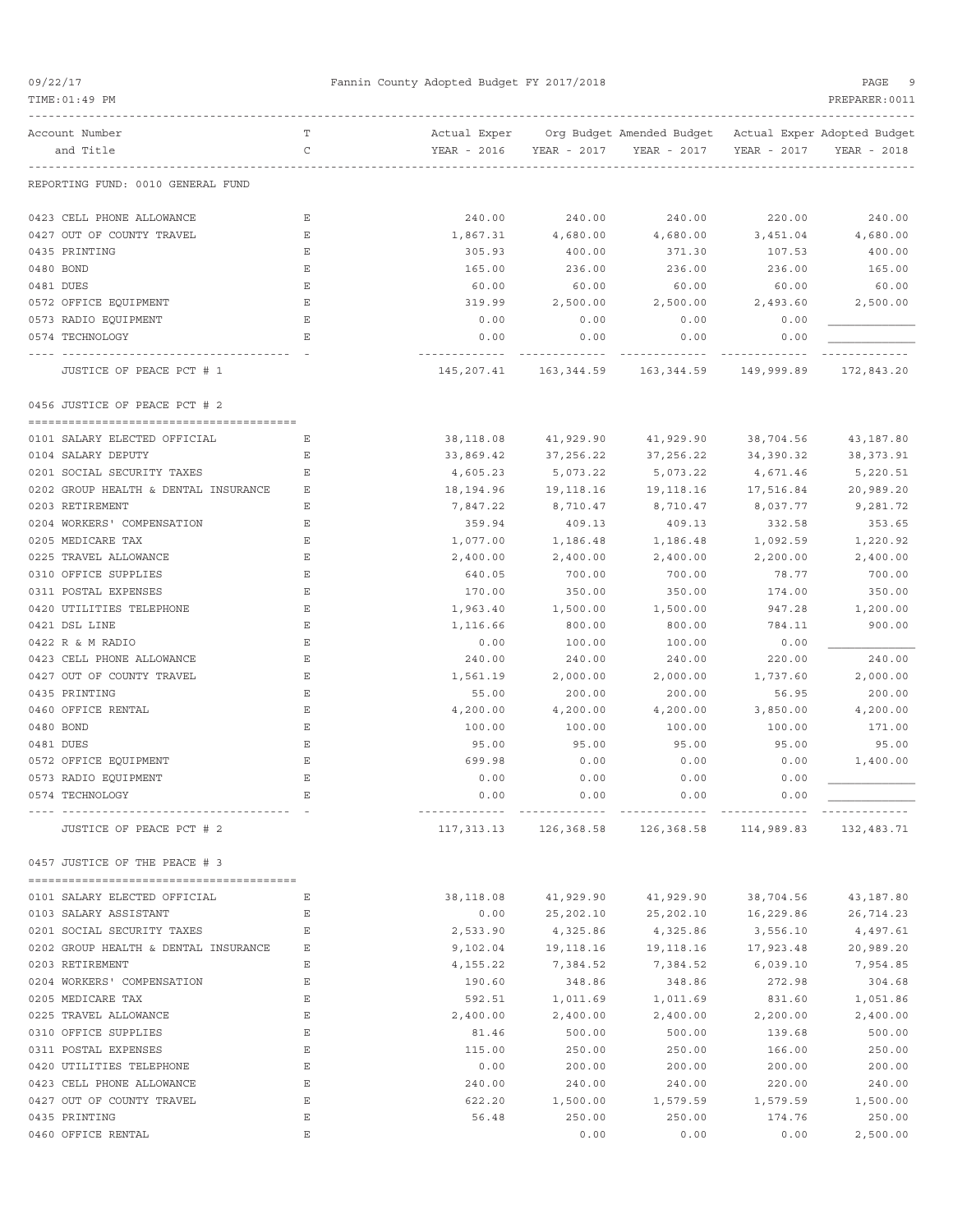| Account Number                                            | Т      | Actual Exper            |                        | Org Budget Amended Budget Actual Exper Adopted Budget |                        |                        |
|-----------------------------------------------------------|--------|-------------------------|------------------------|-------------------------------------------------------|------------------------|------------------------|
| and Title                                                 | C      | YEAR - 2016             | YEAR - 2017            | YEAR - 2017                                           | YEAR - 2017            | YEAR - 2018            |
| REPORTING FUND: 0010 GENERAL FUND                         |        |                         |                        |                                                       |                        |                        |
| 0480 BOND                                                 | Ε      | 0.00                    | 0.00                   | 0.00                                                  | 0.00                   | 199.00                 |
| 0481 DUES                                                 | Ε      | 60.00                   | 60.00                  | 60.00                                                 | 60.00                  | 60.00                  |
| 0572 OFFICE EQUIPMENT                                     | Е      | 574.50                  | 2,100.00               | 2,020.41                                              | 993.55                 | 1,500.00               |
| 0574 TECHNOLOGY                                           | Е      | 0.00                    | 0.00                   | 0.00                                                  | 0.00                   |                        |
| JUSTICE OF THE PEACE # 3                                  |        | 58,841.99               | 106,821.09             | 106,821.09                                            | 89,291.26              | 114,299.23             |
| 0475 DISTRICT & CO. ATTORNEY                              |        |                         |                        |                                                       |                        |                        |
|                                                           |        |                         |                        |                                                       |                        |                        |
| 0101 DA. SALARY SUPPLEMENT                                | Ε      | 4,000.00                | 5,000.00               | 5,000.00                                              | 4,615.44               | 5,000.00               |
| 0102 HB 9 D.A. SUPPLEMENTAL FUNDS                         | Е      | 3,640.00                | 3,640.00               | 3,640.00                                              | 3,360.00               | 3,640.00<br>324,490.24 |
| 0103 SALARY ASSISTANT D.A.<br>0104 ASST. DA LONGEVITY PAY | Ε<br>Ε | 286,398.84<br>4,440.00  | 315,039.05<br>5,160.00 | 315,039.05<br>5,160.00                                | 290,805.12<br>4,700.00 | 5,160.00               |
| 0105 SALARIES SECRETARIES                                 | Ε      | 158,206.24              | 174,261.13             | 174,261.13                                            | 160,856.40             | 179,488.96             |
| 0106 DA SALARY REIMB. GC CH 46                            | Ε      | 27,499.94               | 27,500.00              | 27,500.00                                             | 25,384.08              | 27,500.00              |
| 0107 SALARY TEMP./EXTRA                                   | Ε      | 0.00                    | 0.00                   | 0.00                                                  | 0.00                   |                        |
| 0108 INVESTIGATOR CRIMES AGAINST WOMEN                    | Ε      |                         | 0.00                   | 0.00                                                  | 0.00                   | 21,432.59              |
| 0109 INVESTIGATOR                                         | Ε      | 51,760.02               | 56,936.12              | 56,936.12                                             | 52,457.05              | 58,644.20              |
| 0201 SOCIAL SECURITY TAXES                                | Ε      | 31,423.34               | 36, 387.57             | 36, 387.57                                            | 31,874.29              | 38,794.39              |
| 0202 GROUP HEALTH INSURANCE                               | Ε      | 91,020.40               | 95,590.80              | 95,590.80                                             | 87,626.00              | 111,400.18             |
| 0203 RETIREMENT                                           | Ε      | 58,421.80               | 64,518.99              | 64,518.99                                             | 59,619.17              | 71,165.50              |
| 0204 WORKERS' COMPENSATION                                | Е      | 1,697.74                | 1,825.74               | 1,825.74                                              | 1,750.54               | 1,841.96               |
| 0205 MEDICARE TAX                                         | Ε      | 7,349.11                | 8,510.00               | 8,510.00                                              | 7,454.34               | 9,072.88               |
| 0310 OFFICE SUPPLIES                                      | Ε      | 7,628.46                | 8,000.00               | 8,807.50                                              | 8,186.40               | 8,000.00               |
| 0311 POSTAL EXPENSES                                      | Ε      | 2,214.99                | 3,000.00               | 3,000.00                                              | 1,830.51               | 3,000.00               |
| 0315 COPIER EXPENSE                                       | Ε      | 1,327.98                | 1,500.00               | 1,500.00                                              | 1,107.29               | 1,500.00               |
| 0421 INTERNET/ONLINE LEGAL RE                             | Ε      | 6,894.52                | 6,733.72               | 6,733.72                                              | 6,434.30               | 6,733.72               |
| 0422 INVESTIGATOR CELL PHONE                              | Ε      | 360.00                  | 360.00                 | 360.00                                                | 330.00                 | 360.00                 |
| 0427 OUT OF COUNTY TRAVEL                                 | Ε      | 10,468.51               | 9,000.00               | 9,000.00                                              | 6,987.80               | 9,000.00               |
| 0428 TRAINING/TUITION                                     | Ε      | 4,862.78                | 9,000.00               | 9,000.00                                              | 4,805.00               | 8,000.00               |
| 0431 LOCAL TRAVEL                                         | Ε      |                         | 0.00                   | 0.00                                                  | 0.00                   |                        |
| 0435 PRINTING                                             | Ε      | 710.40                  | 1,500.00               | 500.00                                                | 84.26                  | 1,500.00               |
| 0438 CT.REPORTER-TRANSCRIPTS                              | Ε      | 7,285.10                |                        |                                                       |                        |                        |
| 0439 WITNESS EXPENSE                                      | Ε      |                         | 8,750.00               | 8,750.00                                              | 8,442.20<br>5,362.90   | 8,750.00               |
| 0465 PHYS. EVIDENCE ANALYSIS                              | Ε      | 100.00<br>406.00        | 4,000.00<br>6,000.00   | 4,000.00<br>6,000.00                                  | 5,026.50               | 5,000.00<br>4,000.00   |
| 0469 DPS TESTING                                          |        |                         |                        |                                                       | 0.00                   |                        |
| 0480 BOND                                                 | Е<br>Ε | 165.00                  | 0.00<br>150.00         | 0.00<br>342.50                                        | 342.50                 | 236.00                 |
| 0481 DUES                                                 | Ε      |                         |                        |                                                       | 1,837.00               |                        |
| 0572 OFFICE EQUIPMENT                                     | Ε      | 1,940.00<br>1,552.90    | 2,500.00<br>3,000.00   | 2,500.00<br>3,000.00                                  | 942.68                 | 2,500.00<br>3,000.00   |
| 0574 TECHNOLOGY                                           | Ε      |                         |                        |                                                       |                        |                        |
| 0590 BOOKS                                                | Е      | 0.00<br>583.25          | 0.00<br>750.00         | 0.00<br>750.00                                        | 0.00<br>982.69         | 750.00                 |
|                                                           |        | - - - - - - - - - - - - |                        |                                                       |                        |                        |
| DISTRICT & CO. ATTORNEY                                   |        | 772,357.32              | 858,613.12             | 858,613.12                                            | 783,204.46             | 919,960.62             |
| 0495 COUNTY AUDITOR                                       |        |                         |                        |                                                       |                        |                        |
|                                                           |        |                         |                        |                                                       |                        |                        |
| 0102 SALARY APPOINTED OFFICIAL                            | Е      | 61,759.88               | 67,935.81              | 67,935.81                                             | 62,710.08              | 70,716.75              |
| 0103 SALARIES ASSISTANTS                                  | Е      | 100,570.26              | 114,501.23             | 114,501.23                                            | 103,814.79             | 120,226.31             |
| 0201 SOCIAL SECURITY TAXES                                | Ε      | 9,483.57                | 11,311.10              | 11,311.10                                             | 9,539.46               | 11,838.47              |
| 0202 GROUP HEALTH & DENTAL INSURANCE                      | Ε      | 34,856.52               | 38,236.32              | 38,236.32                                             | 35,838.58              | 41,969.40              |
| 0203 RETIREMENT                                           | Ε      | 17,695.20               | 20,068.08              | 20,068.08                                             | 18,312.53              | 21,729.32              |
| 0204 WORKERS COMPENSATION                                 | Ε      | 829.26                  | 912.19                 | 912.19                                                | 766.74                 | 801.96                 |
| 0205 MEDICARE TAX                                         | Ε      | 2,217.92                | 2,645.34               | 2,645.34                                              | 2,230.93               | 2,768.67               |
| 0310 OFFICE SUPPLIES                                      | Ε      | 534.70                  | 900.00                 | 1,200.00                                              | 1,301.80               | 900.00                 |

0353 COMPUTER SOFTWARE MAINTENANCE E 2,810.00 2,810.00 2,810.00 2,810.00 2,810.00

09/22/17 Fannin County Adopted Budget FY 2017/2018 PAGE 10

TIME:01:49 PM PREPARER:0011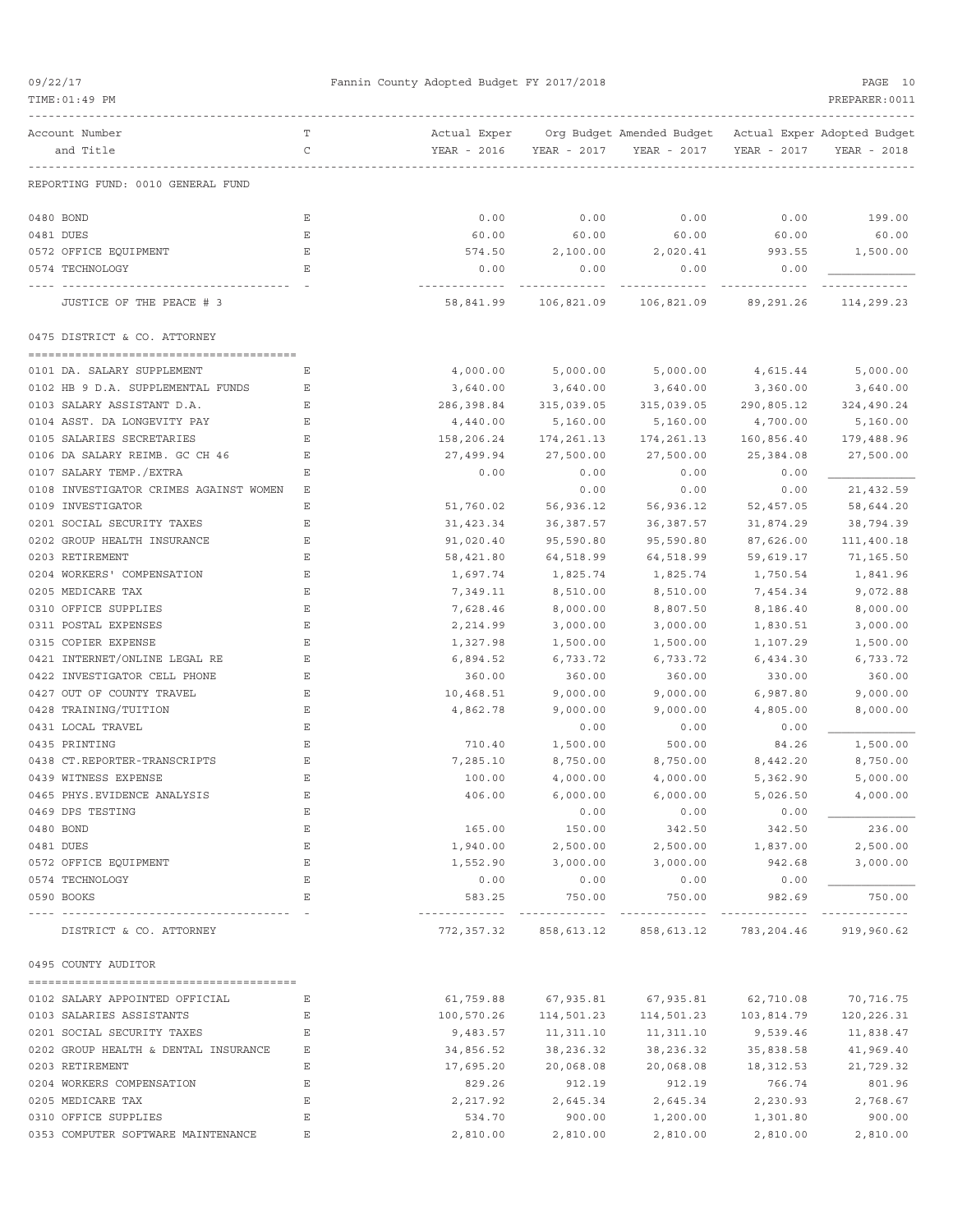| TIME: 01:49 PM                       |             |                          |                     |                                                                    |             | PREPARER: 0011      |
|--------------------------------------|-------------|--------------------------|---------------------|--------------------------------------------------------------------|-------------|---------------------|
| Account Number                       | т           |                          |                     | Actual Exper Org Budget Amended Budget Actual Exper Adopted Budget |             |                     |
| and Title                            | C           | YEAR - 2016              | YEAR - 2017         | YEAR - 2017                                                        | YEAR - 2017 | YEAR - 2018         |
| REPORTING FUND: 0010 GENERAL FUND    |             |                          |                     |                                                                    |             |                     |
| 0427 OUT OF COUNTY TRAVEL            | Е           | 2,698.01                 | 3,500.00            | 4,136.75                                                           | 3,575.75    | 3,500.00            |
| 0431 LOCAL TRAVEL                    | Е           |                          | 0.00                | 0.00                                                               | 0.00        |                     |
| 0435 PRINTING                        | Ε           | 0.00                     | 50.00               | 50.00                                                              | 0.00        | 50.00               |
| 0452 R & M EQUIPMENT                 | Ε           | 0.00                     | 500.00              | 189.00                                                             | 0.00        | 500.00              |
| 0480 BOND                            | Ε           | 100.00                   | 286.00              | 286.00                                                             | 286.00      | 100.00              |
| 0481 DUES                            | Ε           | 340.00                   | 590.00              | 590.00                                                             | 340.00      | 590.00              |
| 0572 OFFICE EQUIPMENT                | Ε           | 1,988.76                 | 1,300.00            | 674.25                                                             | 74.99       | 1,300.00            |
| COUNTY AUDITOR                       |             | ----------<br>235,884.08 |                     | 265,546.07 265,546.07                                              | 241,601.65  | 279,800.88          |
| 0496 COUNTY PURCHASING               |             |                          |                     |                                                                    |             |                     |
| 0103 SALARY PURCHASING AGENT         | Е           | 50,190.92                | 55,209.88           | 55,209.88                                                          | 50,963.04   | 56,866.18           |
| 0201 SOCIAL SECURITY TAXES           | Е           | 3,135.19                 | 3,445.33            | 3,445.33                                                           | 3,180.06    | 3,548.02            |
| 0202 GROUP HEALTH INSURANCE          | Ε           | 9,102.04                 | 9,559.08            | 9,559.08                                                           | 8,762.60    | 10,494.60           |
| 0203 RETIREMENT                      | Ε           | 5,471.11                 | 6,073.09            | 6,073.09                                                           | 5,603.99    | 6,471.37            |
| 0204 WORKERS' COMPENSATION           | Ε           | 250.96                   | 277.85              | 277.85                                                             | 231.88      | 240.35              |
| 0205 MEDICARE TAX                    | Ε           | 733.24                   | 805.76              | 805.76                                                             | 743.80      | 829.78              |
| 0310 OFFICE SUPPLIES                 | Ε           | 274.02                   | 400.00              | 400.00                                                             | 116.22      | 400.00              |
| 0353 COMPUTER SOFTWARE MAINTENANCE   | Ε           | 350.00                   | 350.00              | 350.00                                                             | 350.00      | 350.00              |
| 0421 CELL PHONE                      | Ε           | 360.00                   | 360.00              | 360.00                                                             | 330.00      | 360.00              |
| 0427 OUT OF COUNTY TRAVEL            | Ε           | 652.97                   | 1,200.00            | 1,200.00                                                           | 486.15      | 1,200.00            |
| 0431 LOCAL TRAVEL                    | Ε           |                          | 0.00                | 0.00                                                               | 0.00        |                     |
| 0435 PRINTING                        | Ε           | 0.00                     | 70.00               | 70.00                                                              | 0.00        | 70.00               |
| 0452 R & M EQUIPMENT                 | Ε           | 0.00                     | 0.00                | 0.00                                                               | 0.00        |                     |
| 0480 BOND                            | Ε           | 93.00                    | 0.00                | 0.00                                                               | 0.00        | 93.00               |
| 0481 DUES                            | Ε           | 444.00                   | 450.00              | 450.00                                                             | 454.00      | 450.00              |
| 0572 OFFICE EQUIPMENT                | Ε           | 0.00                     | 0.00                | 0.00                                                               | 0.00        | 500.00              |
| COUNTY PURCHASING                    |             |                          | 71,057.45 78,200.99 | 78,200.99                                                          |             | 71,221.74 81,873.30 |
| 0497 COUNTY TREASURER                |             |                          |                     |                                                                    |             |                     |
| 0101 SALARY ELECTED OFFICIAL         | Е           |                          |                     | 49,904.40 54,894.87 54,894.87 50,672.16 56,541.72                  |             |                     |
| 0103 SALARY ASSISTANT                | Ε           | 38,457.64                | 42,303.39           | 42,303.39                                                          | 39,049.20   | 43,572.49           |
| 0201 SOCIAL SECURITY TAXES           | Ε           | 4,269.42                 | 6,026.29            | 6,026.29                                                           | 4,400.70    | 6,207.08            |
| 0202 GROUP HEALTH & DENTAL INSURANCE | Ε           | 18,204.08                | 19, 118.16          | 19,118.16                                                          | 17,525.20   | 20,989.20           |
| 0203 RETIREMENT                      | Ε           | 9,632.12                 | 10,691.81           | 10,691.81                                                          | 9,866.01    | 11,393.00           |
| 0204 WORKERS' COMPENSATION           | Ε           | 441.82                   | 485.99              | 485.99                                                             | 408.24      | 420.48              |
| 0205 MEDICARE TAX                    | Ε           | 998.50                   | 1,409.37            | 1,409.37                                                           | 1,029.08    | 1,451.66            |
| 0310 OFFICE SUPPLIES                 | Ε           | 188.67                   | 300.00              | 300.00                                                             | 161.49      | 500.00              |
| 0427 OUT OF COUNTY TRAVEL            | $\mathbf E$ | 986.96                   | 1,500.00            | 1,500.00                                                           | 1,191.59    | 2,000.00            |
| 0431 LOCAL TRAVEL                    | Ε           |                          | 0.00                | 0.00                                                               | 0.00        |                     |
| 0435 PRINTING                        | Ε           | 60.00                    | 100.00              | 100.00                                                             | 60.00       | 350.00              |
| 0452 R&M EQUIPMENT                   | Ε           | 0.00                     | 250.00              | 250.00                                                             | 173.99      | 250.00              |
| 0453 COMPUTER SOFTWARE MAINTEN       | Ε           | 1,300.00                 | 1,300.00            | 1,300.00                                                           | 1,300.00    | 1,300.00            |
| 0480 BOND                            | Ε           | 0.00                     | 93.00               | 93.00                                                              | 93.00       |                     |
| 0481 DUES                            | Ε           | 175.00                   | 175.00              | 175.00                                                             | 175.00      | 175.00              |
| 0572 OFFICE EQUIPMENT                | Ε           | 0.00                     | 300.00              | 300.00                                                             | 0.00        | 300.00              |
| 0574 TECHNOLOGY                      | Ε           | 0.00                     | 0.00                | 0.00                                                               | 0.00        |                     |
|                                      |             |                          |                     |                                                                    |             |                     |

COUNTY TREASURER 125,450.63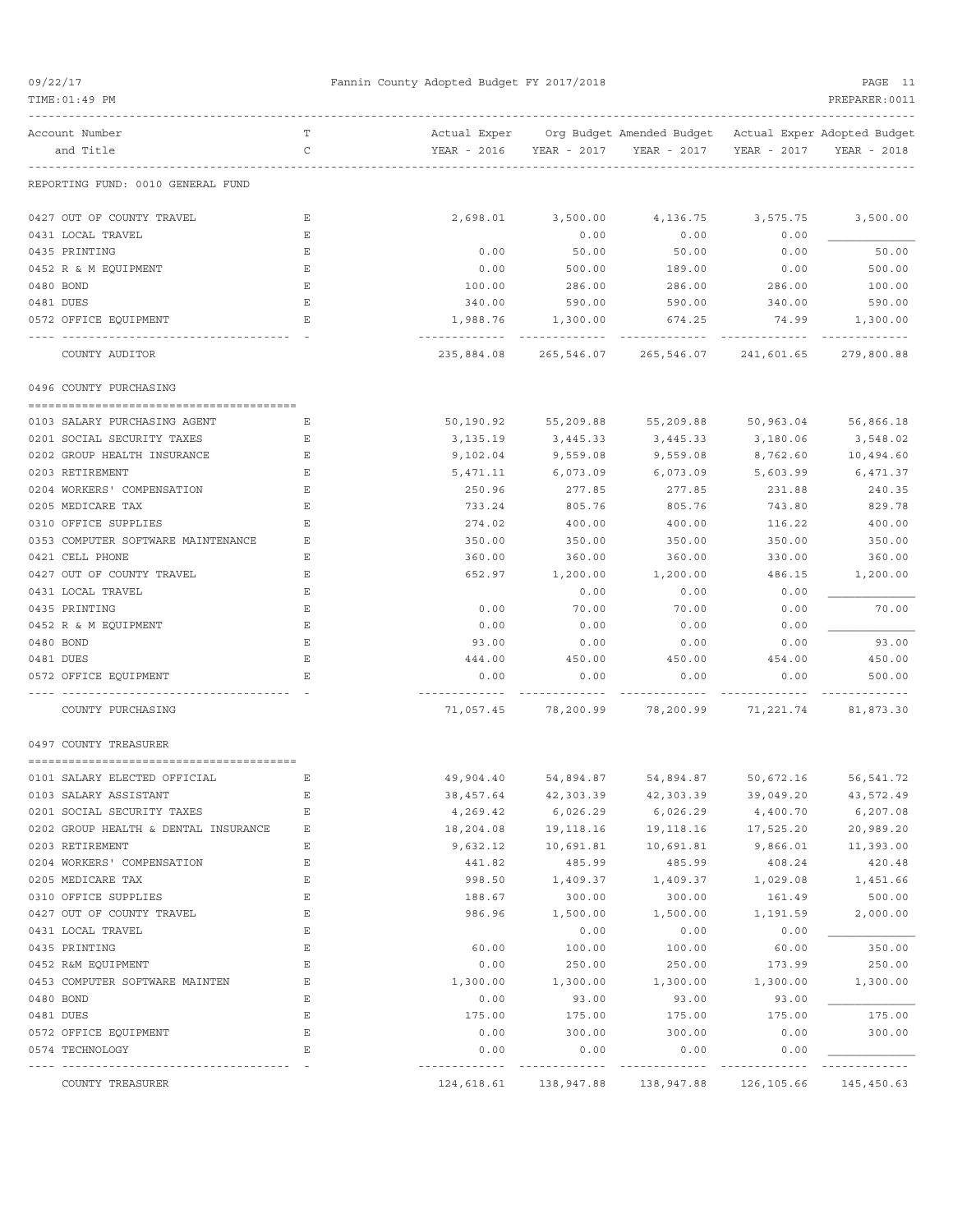| 09/22/17 |                                                                        |   | Fannin County Adopted Budget FY 2017/2018 |               |                                                       |             |                             |
|----------|------------------------------------------------------------------------|---|-------------------------------------------|---------------|-------------------------------------------------------|-------------|-----------------------------|
|          | TIME: 01:49 PM                                                         |   |                                           |               |                                                       |             | PREPARER: 0011              |
|          | Account Number                                                         | Т | Actual Exper                              |               | Org Budget Amended Budget Actual Exper Adopted Budget |             |                             |
|          | and Title                                                              | C | YEAR - 2016                               | YEAR - 2017   | YEAR - 2017                                           | YEAR - 2017 | YEAR - 2018                 |
|          | REPORTING FUND: 0010 GENERAL FUND                                      |   |                                           |               |                                                       |             |                             |
|          | 0499 TAX ASSESSOR-COLLECTOR                                            |   |                                           |               |                                                       |             |                             |
|          | 0101 SALARIES ELECTED OFFICIAL                                         | Е | 49,904.40                                 | 54,894.87     | 54,894.87                                             | 50,672.16   | 56,541.72                   |
|          | 0103 SALARIES ASSISTANTS                                               | Ε | 34,886.54                                 | 38, 375. 30   | 38, 375. 30                                           | 35, 423.28  | 39,526.56                   |
|          | 0104 SALARIES DEPUTIES                                                 | Ε | 83,759.26                                 | 92, 135. 12   | 92,135.12                                             | 85,047.60   | 94,899.18                   |
|          | 0107 SALARY TEMP./EXTRA                                                | Ε | 12,205.26                                 | 15, 117. 21   | 15,117.21                                             | 12,764.64   | 14, 243. 21                 |
|          | 0201 SOCIAL SECURITY TAXES                                             | Ε | 10,498.60                                 | 12,432.40     | 12,432.40                                             | 10,730.26   | 12,723.06                   |
|          | 0202 GROUP HEALTH & DENTAL INSURANCE                                   | Ε | 45,830.45                                 | 47,795.40     | 47,795.40                                             | 43,812.97   | 52,473.00                   |
|          | 0203 RETIREMENT                                                        | Ε | 19,703.79                                 | 22,057.48     | 22,057.48                                             | 20, 223.02  | 23, 352.97                  |
|          | 0204 WORKERS COMPENSATION                                              | Ε | 911.46                                    | 1,002.61      | 1,002.61                                              | 842.20      | 861.88                      |
|          | 0205 MEDICARE TAX                                                      | Ε | 2,455.18                                  | 2,907.58      | 2,907.58                                              | 2,509.36    | 2,975.55                    |
|          | 0225 LEONARD OFFICE TRAVEL                                             | Ε | 964.85                                    | 750.00        | 750.00                                                | 523.92      | 800.00                      |
|          | 0310 OFFICE SUPPLIES                                                   | Ε | 1,140.61                                  | 1,200.00      | 1,200.00                                              | 1,138.78    | 1,300.00                    |
|          | 0311 POSTAL EXPENSES                                                   | Ε | 6,074.80                                  | 6,500.00      | 6,500.00                                              | 6,620.18    | 6,500.00                    |
|          | 0315 COPIER EXPENSE                                                    | Ε | 473.47                                    | 450.00        | 450.00                                                | 399.99      | 450.00                      |
|          | 0420 TELEPHONE LEONARD OFFICE                                          | Ε | 704.55                                    | 700.00        | 700.00                                                | 649.23      | 700.00                      |
|          | 0423 CELL PHONE                                                        | Ε | 0.00                                      | 0.00          | 0.00                                                  | 0.00        |                             |
|          | 0427 OUT OF COUNTY TRAVEL                                              | Ε | 3,410.34                                  | 3,500.00      | 3,500.00                                              | 3,811.91    | 3,500.00                    |
|          | 0435 PRINTING                                                          | Ε | 0.00                                      | 250.00        | 250.00                                                | 0.00        | 250.00                      |
|          | 0460 LEONARD OFFICE RENT                                               | Ε | 1,200.00                                  | 1,200.00      | 1,200.00                                              | 1,100.00    | 1,200.00                    |
|          | 0480 BOND                                                              | Ε | 368.00                                    | 3,918.00      | 3,918.00                                              | 3,918.00    | 368.00                      |
|          | 0481 DUES                                                              | Ε | 125.00                                    | 125.00        | 125.00                                                | 125.00      | 125.00                      |
|          | 0572 OFFICE EQUIPMENT                                                  | Ε | 317.02                                    | 400.00        | 400.00                                                | 242.27      | 700.00                      |
|          | 0574 TECHNOLOGY                                                        | Ε | 0.00                                      | 0.00          | 0.00                                                  | 0.00        |                             |
|          | TAX ASSESSOR-COLLECTOR                                                 |   | 274,933.58                                | 305,710.97    | 305,710.97                                            | 280,554.77  | 313,490.13                  |
|          |                                                                        |   |                                           |               |                                                       |             |                             |
|          | 0503 COMPUTER/IT DEPT.                                                 |   |                                           |               |                                                       |             |                             |
|          | 0103 SALARY-TECHNICIAN                                                 | Е | 35, 353. 24                               | 38,888.70     | 38,888.70                                             | 35,897.28   | 40,055.36                   |
|          | 0107 PART TIME TECHNICIAN                                              | Ε | 0.00                                      | 16,590.00     | 16,590.00                                             | 11,465.01   | 18,934.00                   |
|          | 0201 SOCIAL SECURITY                                                   | Ε | 2,005.12                                  | 3,439.68      | 3,439.68                                              | 2,752.42    | 3,657.34                    |
|          | 0202 GROUP HEALTH INSURANCE                                            | Ε | 9,102.04                                  | 9,559.08      | 9,559.08                                              | 8,762.59    | 10,494.60                   |
|          | 0203 RETIREMENT                                                        | Ε | 3,853.86                                  | 6,102.66      | 6,102.66                                              | 5,213.08    | 6,712.99                    |
|          | 0204 WORKERS COMPENSATION                                              | Ε | 180.30                                    | 282.94        | 286.32                                                | 286.32      | 313.20                      |
|          | 0205 MEDICARE TAX                                                      | Ε | 468.97                                    | 804.44        | 804.44                                                | 643.68      | 855.32                      |
|          | 0225 TRAVEL ALLOWANCE                                                  | Ε | 480.00                                    | 480.00        | 480.00                                                | 440.00      | 828.00                      |
|          | 0310 OFFICE SUPPLIES                                                   | Ε | 80.14                                     | 150.00        | 146.62                                                | 15.63       | 200.00                      |
|          | 0421 CELL PHONE ALLOWANCE                                              | Ε | 240.00                                    | 240.00        | 240.00                                                | 220.00      | 414.00                      |
|          | 0427 OUT OF COUNTY TRAVEL                                              | Ε | 0.00                                      | 900.00        | 900.00                                                | 0.00        | 900.00                      |
|          | 0435 PRINTING                                                          | Ε | 0.00                                      | 0.00          | 0.00                                                  | 0.00        |                             |
|          | 0453 R&M COMPUTER/TRAINING                                             | Ε | 0.00                                      | 0.00          | 0.00                                                  | 0.00        |                             |
|          | 0572 OFFICE EQUIPMENT                                                  | Ε | 0.00                                      | 200.00        | 200.00                                                | 117.40      | 1,850.00                    |
|          | 0574 COMPUTER/WEB SOFTWARE                                             | Ε | 22,190.51                                 | 2,000.00      | 2,000.00                                              | 180.00      | 2,500.00                    |
|          | 0576 COUNTY COMPUTER REPLACEMENT                                       | Ε | 0.00                                      | 34,000.00     | 34,000.00                                             | 0.00        | 34,000.00                   |
|          | --------------------------------<br>COMPUTER/IT DEPT.                  |   | ----------<br>73,954.18                   | ------------- | --------------<br>113,637.50 113,637.50 65,993.41     | .           | -------------<br>121,714.81 |
|          | 0509 CONTINGENCY                                                       |   |                                           |               |                                                       |             |                             |
|          | 0475 CONTINGENCY<br><u>---- -----------</u><br>----------------------- | Ε | 0.00<br>--------------                    |               | 250,000.00 152,684.14                                 | 0.00        | 250,000.00<br>------------- |
|          | CONTINGENCY                                                            |   | 0.00                                      |               | 250,000.00 152,684.14                                 | 0.00        | 250,000.00                  |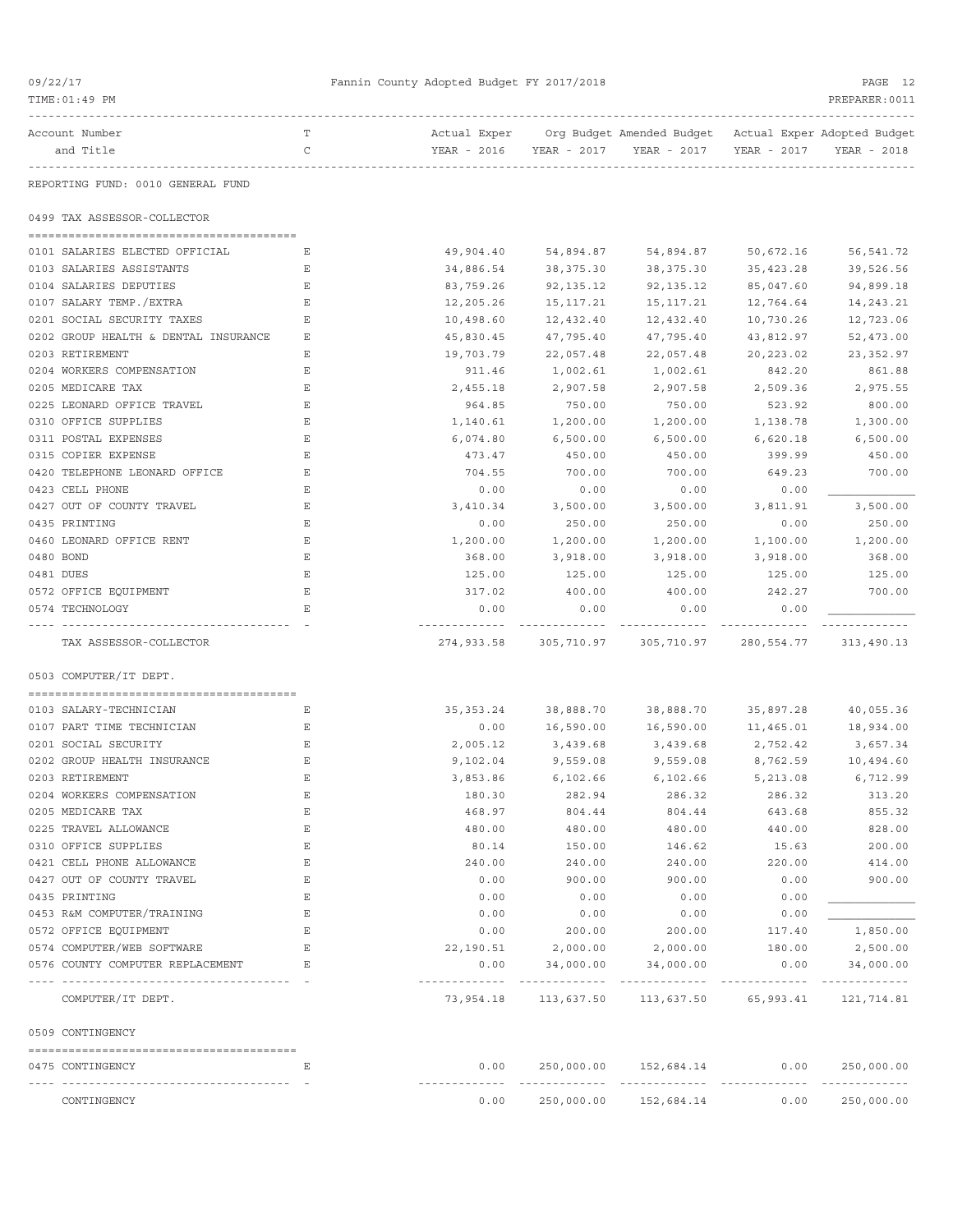| TIME:01:49 PM                                      |        |                       |                       |                                             |              | PREPARER: 0011              |
|----------------------------------------------------|--------|-----------------------|-----------------------|---------------------------------------------|--------------|-----------------------------|
| Account Number                                     | Т      | Actual Exper          |                       | Org Budget Amended Budget                   |              | Actual Exper Adopted Budget |
| and Title                                          | C      | YEAR - 2016           | YEAR - 2017           | YEAR - 2017                                 | YEAR - 2017  | YEAR - 2018                 |
| REPORTING FUND: 0010 GENERAL FUND                  |        |                       |                       |                                             |              |                             |
| 0510 COURTHOUSE                                    |        |                       |                       |                                             |              |                             |
| 0107 REGULAR TEMP.- PART TIME                      | Ε      | 0.00                  | 0.00                  | 0.00                                        | 0.00         |                             |
| 0115 SALARY JANITOR                                | Ε      | 33,871.76             | 37,258.85             | 37,258.85                                   | 34, 392. 72  | 38, 376.62                  |
| 0201 SOCIAL SECURITY TAXES                         | Ε      | 2,066.90              | 2,310.05              | 2,310.05                                    | 2,102.04     | 2,379.35                    |
| 0202 GROUP HEALTH & DENTAL INSURANCE               | Ε      | 9,102.04              | 9,559.08              | 9,559.08                                    | 8,762.59     | 10,494.60                   |
| 0203 RETIREMENT                                    | Ε      | 3,692.26              | 4,098.47              | 4,098.47                                    | 3,781.99     | 4,367.26                    |
| 0204 WORKERS' COMPENSATION                         | Ε      | 1,422.62              | 1,564.87              | 1,564.87                                    | 1,534.20     | 1,581.12                    |
| 0205 MEDICARE TAX                                  | Ε      | 483.46                | 540.25                | 540.25                                      | 491.68       | 556.46                      |
| 0310 OFFICE SUPPLIES                               | Ε      | 3,014.35              | 5,000.00              | 5,000.00                                    | 953.98       | 5,000.00                    |
| 0311 POSTAL EXPENSE                                | Ε      | 7,119.88              | 9,000.00              | 8,822.00                                    | 2,577.20     | 9,000.00                    |
| 0315 COPIER RENTAL                                 | Ε      | 4,165.59              | 5,000.00              | 5,000.00                                    | 3,454.89     | 5,000.00                    |
| 0316 EMPLOYEE AWARDS BANQUET                       | Ε      | 1,953.00              | 2,500.00              | 2,500.00                                    | 1,906.36     | 2,500.00                    |
| 0330 AUTO EXPENSE-GAS AND OIL                      | Ε      | 616.38                | 600.00                | 600.00                                      | 492.22       | 600.00                      |
| 0332 JANITOR SUPPLIES                              | Ε      | 3,957.80              | 4,500.00              | 4,500.00                                    | 4,045.18     |                             |
| 0353 R&M COMPUTER                                  | Ε      | 0.00                  | 5,000.00              | 5,000.00                                    | 0.00         | 5,000.00                    |
| 0420 TELEPHONE                                     | Ε      | 24,775.27             | 25,780.00             | 23,380.00                                   | 19,821.92    |                             |
| 0421 INTERNET LINES                                | Ε      | 3,194.09              | 3,200.00              | 3,200.00                                    | 2,953.86     |                             |
| 0423 CELL PHONE                                    | Ε      | 0.00                  | 400.00                | 400.00                                      | 287.82       | 400.00                      |
| 0440 UTILITIES ELECTRICITY                         | Ε      | 25, 177.72            | 30,000.00             | 30,000.00                                   | 19,963.11    | 15,000.00                   |
| 0441 UTILITIES GAS                                 | Ε      | 3,192.16              | 5,000.00              | 5,000.00                                    | 3,852.94     | 1,000.00                    |
| 0442 UTILITIES WATER                               | Ε      | 8,784.25              | 6,500.00              | 6,500.00                                    | 7,075.72     | 2,000.00                    |
| 0443 TRASH PICK-UP                                 | Ε      | 928.68                | 1,000.00              | 1,000.00                                    | 773.90       | 1,000.00                    |
| 0445 AIR CONDITIONER MAINTENANCE                   | Ε      | 7,449.88              | 11,000.00             | 11,000.00                                   | 6,896.01     | 5,500.00                    |
| 0446 ELEVATOR MAINTENANCE CONTR                    | Ε      | 3,023.76              | 3,200.00              | 3,200.00                                    | 2,867.37     | 3,200.00                    |
| 0450 R & M BUILDINGS                               | Ε      | 121,445.21            | 411,000.00            | 345,780.70                                  | 11,628.98    | 1,360.00                    |
| 0453 COMPUTER SOFTWARE MAINTEN                     | Ε      | 138,697.33            | 160,000.00            | 160,000.00                                  | 146,568.00   | 160,000.00                  |
| 0463 RENTAL PERSONNEL PAGER                        | Ε      | 28.54                 | 0.00                  | 0.00                                        | 0.00         |                             |
| 0482 FIRE INSURANCE                                | Ε      | 12,406.00             | 13,000.00             | 13,000.00                                   | 13,814.00    | 13,000.00                   |
| 0500 LAND                                          | Ε      | 0.00                  | 0.00                  | 0.00                                        | 0.00         |                             |
| 0530 PERMANENT IMPROVEMENTS                        | Ε      | 0.00                  | 0.00                  | 0.00                                        | 0.00         |                             |
| 0572 OFFICE EQUIPMENT                              | Ε<br>Ε | 9,107.27<br>69,295.00 | 0.00                  | 0.00                                        | 0.00         | 35,000.00                   |
| 0573 ODYSSEY SOFTWARE/EQUIPMENT<br>0574 TECHNOLOGY | Ε      |                       | 35,000.00<br>1,323.00 | 35,000.00                                   | 0.00<br>0.00 |                             |
| 0575 LAND/BUILDING                                 |        | 2,805.19<br>0.00      |                       | 1,323.00<br>0.00                            | 0.00         | 1,323.00                    |
| 0577 JANITOR EQUIPMENT                             | Е<br>Е | 112.16                | 0.00<br>1,000.00      | 1,000.00                                    | 569.99       | 1,000.00                    |
|                                                    |        |                       | .                     | --------------                              |              |                             |
| COURTHOUSE                                         |        |                       |                       | 501,888.55 794,334.57 726,537.27 301,568.67 |              | 324,638.41                  |
| 0511 COUNTY OFFICE BUILDING                        |        |                       |                       |                                             |              |                             |
| 0115 SALARY JANITOR                                | Е      | 3,397.68              | 3,112.74              | 3,112.74                                    | 3,737.76     | 3,208.24                    |
| 0201 SOCIAL SECURITY TAXES                         | Ε      | 210.66                | 192.99                | 192.99                                      | 231.76       | 198.91                      |
| 0203 RETIREMENT                                    | Ε      | 370.33                | 342.40                | 342.40                                      | 411.05       | 365.10                      |
| 0204 WORKER' COMPENSATION                          | Ε      | 118.86                | 130.73                | 130.73                                      | 128.18       | 132.18                      |
| 0205 MEDICARE TAX                                  | Ε      | 49.26                 | 45.13                 | 45.13                                       | 54.19        | 46.52                       |
| 0225 JANITOR TRAVEL                                | Е      | 155.96                | 100.00                | 100.00                                      | 122.31       | 100.00                      |
| 0332 JANITOR SUPPLIES                              | Ε      | 482.86                | 1,000.00              | 1,000.00                                    | 483.43       | 1,000.00                    |
| 0440 UTILITIES ELECTRICITY                         | Ε      | 4,694.83              | 5,000.00              | 5,000.00                                    | 4,052.90     | 5,000.00                    |
| 0441 UTILITIES GAS                                 | Е      | 780.81                | 1,000.00              | 1,000.00                                    | 670.97       | 1,000.00                    |
| 0442 UTILITIES WATER                               | Е      | 533.40                | 600.00                | 600.00                                      | 473.60       | 600.00                      |
| 0443 TRASH PICK-UP SERVICE                         | Ε      | 464.33                | 480.00                | 480.00                                      | 386.94       | 480.00                      |
| 0444 LAWN MAINTENANCE                              | Ε      | 0.00                  | 1,000.00              | 0.00                                        | 0.00         |                             |
| 0450 R & M BUILDING                                | Ε      | 1,647.37              | 5,000.00              | 5,000.00                                    | 780.28       | 5,000.00                    |
| 0482 FIRE INSURANCE                                | Е      | 802.00                | 1,000.00              | 1,000.00                                    | 777.00       | 1,000.00                    |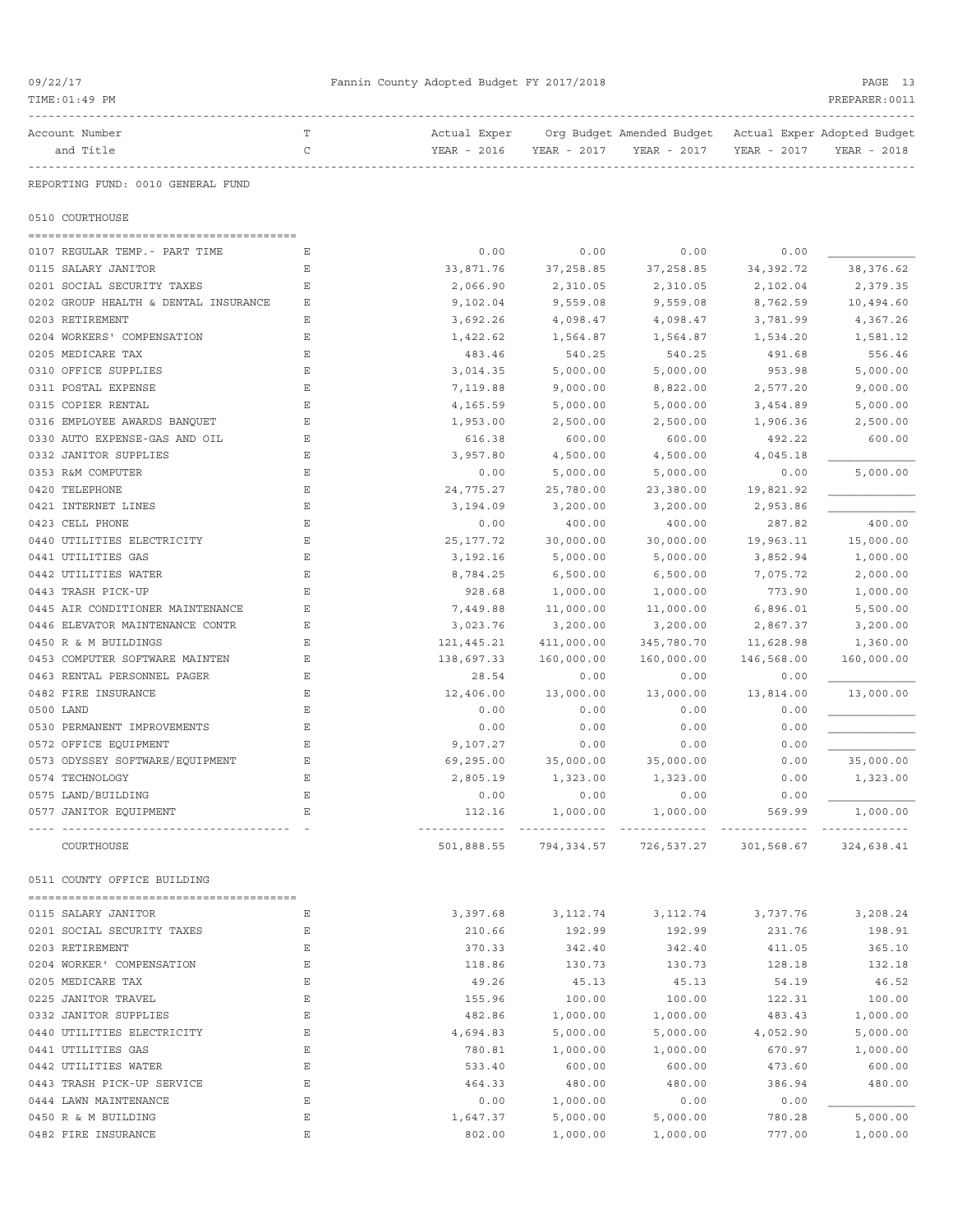| TIME: 01:49 PM                    |                                   |        |                             |                  |                                                                        |                           | PREPARER: 0011         |
|-----------------------------------|-----------------------------------|--------|-----------------------------|------------------|------------------------------------------------------------------------|---------------------------|------------------------|
| Account Number<br>and Title       |                                   | Т<br>C | Actual Exper<br>YEAR - 2016 | YEAR - 2017      | Org Budget Amended Budget - Actual Exper Adopted Budget<br>YEAR - 2017 | YEAR - 2017               | YEAR - 2018            |
|                                   | REPORTING FUND: 0010 GENERAL FUND |        |                             |                  |                                                                        |                           |                        |
| 0535 BUILDINGS                    |                                   | Е      | 0.00                        | 0.00             | 0.00                                                                   | 0.00                      |                        |
|                                   | COUNTY OFFICE BUILDING            |        | 13,708.35                   | 19,003.99        | 18,003.99                                                              | 12,310.37                 | 18,130.95              |
|                                   | 0512 CO-OP OFFICE BUILDING        |        |                             |                  |                                                                        |                           |                        |
| 0332 JANITOR SUPPLIES             |                                   | Е      | 324.20                      | 500.00           | 500.00                                                                 | 145.62                    | 500.00                 |
|                                   | 0440 UTILITIES ELECTRICITY        | Ε      | 4,904.91                    | 6,000.00         | 6,000.00                                                               | 4,168.65                  | 6,000.00               |
| 0442 UTILITIES WATER              |                                   | Ε      | 533.40                      | 600.00           | 600.00                                                                 | 498.49                    | 600.00                 |
| 0450 R&M BUILDING                 |                                   | Ε      | 1,869.94                    | 3,000.00         | 3,000.00                                                               | 2,986.32                  | 3,000.00               |
| 0482 FIRE INSURANCE               |                                   | Ε      | 851.00                      | 1,000.00         | 1,000.00                                                               | 1,079.00                  | 1,000.00               |
| 0535 BUILDINGS                    |                                   | Ε      | 0.00                        | 0.00             | 0.00                                                                   | 0.00                      |                        |
|                                   | CO-OP OFFICE BUILDING             |        | 8,483.45                    | 11,100.00        | 11,100.00                                                              | 8,878.08                  | 11,100.00              |
|                                   | 0513 COURTHOUSE SOUTH ANNEX       |        |                             |                  |                                                                        |                           |                        |
| 0115 SALARY JANITOR               |                                   | Е      | 10,497.96                   | 12,450.79        | 12,450.79                                                              | 10,452.55                 | 12,824.31              |
|                                   | 0201 SOCIAL SECURITY TAXES        | Ε      | 650.85                      | 771.95           | 771.95                                                                 | 648.02                    | 795.11                 |
| 0203 RETIREMENT                   |                                   | Ε      | 1,144.47                    | 1,369.59         | 1,369.59                                                               | 1,149.43                  | 1,459.41               |
|                                   | 0204 WORKERS' COMPENSATION        | Ε      | 475.40                      | 522.93           | 522.93                                                                 | 512.98                    | 528.36                 |
| 0205 MEDICARE TAX                 |                                   | Ε      | 152.11                      | 180.54           | 180.54                                                                 | 151.60                    | 185.95                 |
| 0315 COPIER RENTAL                |                                   | Ε      |                             | 0.00             | 0.00                                                                   | 0.00                      | 1,800.00               |
| 0332 JANITOR SUPPLIES             |                                   | Ε      | 693.74                      | 1,250.00         | 1,250.00                                                               | 699.23                    | 2,000.00               |
| 0420 TELEPHONE                    |                                   | Ε      | 3,457.57                    | 3,500.00         | 3,500.00                                                               | 3,283.84                  | 4,700.00               |
| 0421 INTERNET                     |                                   | E      |                             | 0.00             | 0.00                                                                   | 0.00                      | 1,200.00               |
|                                   | 0440 UTILITIES ELECTRICITY        | Ε      | 5,629.70                    | 6,000.00         | 6,000.00                                                               | 4,662.59                  | 6,000.00               |
| 0441 UTILITIES GAS                |                                   | Ε      | 877.68                      | 1,300.00         | 1,300.00                                                               | 908.40                    | 1,300.00               |
| 0442 UTILITIES WATER              |                                   | Ε      | 863.42                      | 1,000.00         | 1,000.00                                                               | 698.90                    | 1,000.00               |
|                                   | 0443 TRASH PICKUP SERVICE         | Ε      | 928.68                      | 1,000.00         | 1,000.00                                                               | 773.90                    | 1,000.00               |
| 0444 LAWN MAINTENANCE             |                                   | Ε      | 0.00                        | 1,000.00         | 0.00                                                                   | 0.00                      |                        |
| 0450 R&M BUILDING                 |                                   | Ε      | 2,490.11                    | 4,500.00         | 4,500.00                                                               | 1,503.20                  | 5,000.00               |
| 0455 PARKING LOT                  |                                   | Ε      | 0.00                        | 0.00             | 0.00                                                                   | 0.00                      |                        |
| 0482 FIRE INSURANCE<br>0531 ANNEX |                                   | Ε      | 1,984.00<br>0.00            | 2,100.00<br>0.00 | 2,100.00<br>0.00                                                       | 1,989.00<br>0.00          | 2,100.00               |
|                                   | COURTHOUSE SOUTH ANNEX            |        | 29,845.69                   | 36,945.80        |                                                                        | 35,945.80 27,433.64       | 41,893.14              |
| 0514 CITY HALL ANNEX              |                                   |        |                             |                  |                                                                        |                           |                        |
|                                   |                                   |        |                             |                  |                                                                        |                           |                        |
|                                   | 0421 TELEPHONE/INTERNET           | Е      |                             | 0.00             | 2,400.00                                                               |                           | 2,365.44 4,400.00      |
|                                   | CITY HALL ANNEX                   |        | 0.00                        | 0.00             |                                                                        | 2,400.00 2,365.44         | 4,400.00               |
| 0515 WINDOM CO.BLDG.              |                                   |        |                             |                  |                                                                        |                           |                        |
|                                   | 0440 UTILITIES ELECTRICITY        | Е      | 2,225.45                    | 2,250.00         | 2,250.00                                                               | 1,398.11                  | 2,250.00               |
| 0441 UTILITIES GAS                |                                   | Ε      | 540.76                      | 700.00           | 700.00                                                                 | 553.39                    | 700.00                 |
| 0442 UTILITIES WATER              |                                   | Е      | 0.00                        | 0.00             | 0.00                                                                   | 0.00                      |                        |
| 0444 LAWN MAINTENANCE             |                                   | Ε      | 800.00                      | 700.00           | 700.00                                                                 | 700.00                    | 800.00                 |
| 0450 R&M BUILDING                 |                                   | Ε      | 454.72                      | 1,000.00         | 13,630.00                                                              | 11,675.07                 | 1,000.00               |
| 0482 FIRE INSURANCE               |                                   | Ε      | 952.00                      | 1,000.00         | 1,000.00                                                               | 1,506.00                  | 1,000.00               |
| 0501 PEST CONTROL                 |                                   | E      | 0.00                        | 100.00           | 100.00                                                                 | 60.00                     | 100.00                 |
|                                   | WINDOM CO.BLDG.                   |        | 4,972.93                    | 5,750.00         | 18,380.00                                                              | . <u>.</u> .<br>15,892.57 | ----------<br>5,850.00 |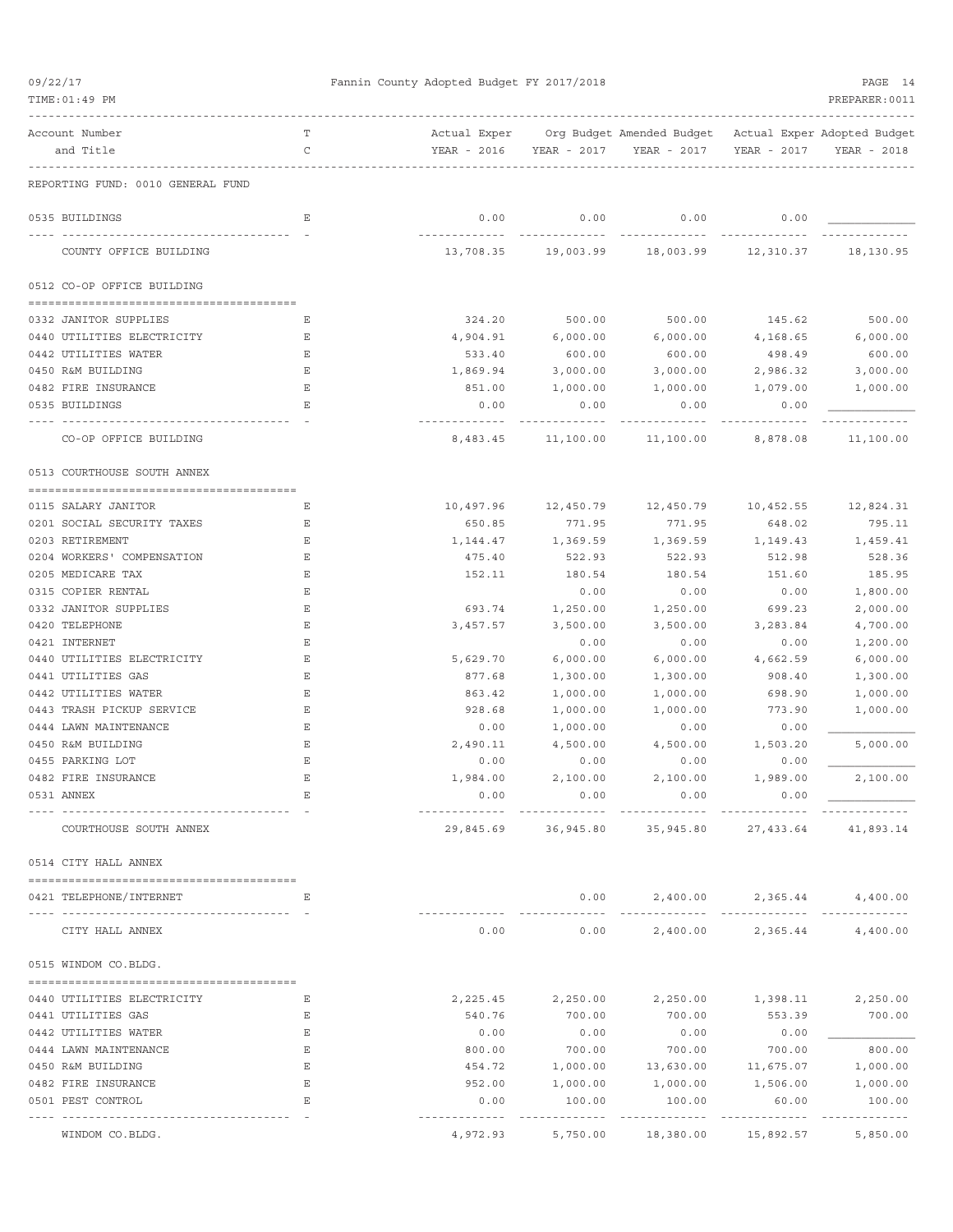| 09/22/17<br>TIME: 01:49 PM        |        | Fannin County Adopted Budget FY 2017/2018 |           |                                                                                                   |                             | PAGE 15<br>PREPARER: 0011             |
|-----------------------------------|--------|-------------------------------------------|-----------|---------------------------------------------------------------------------------------------------|-----------------------------|---------------------------------------|
| Account Number<br>and Title       | т<br>C |                                           |           | ---------------------------<br>Actual Exper Org Budget Amended Budget Actual Exper Adopted Budget | YEAR - 2017                 | YEAR - 2018                           |
| REPORTING FUND: 0010 GENERAL FUND |        |                                           |           |                                                                                                   |                             |                                       |
| 0516 AGRILIFE EXTENSION BUILDING  |        |                                           |           |                                                                                                   |                             |                                       |
| 0115 SALARY JANITOR               | Е      | 1,742.40                                  | 2,491.68  | 2,491.68                                                                                          | 1,749.08                    | 2,566.43                              |
| 0201 SOCIAL SECURITY TAXES        | Ε      | 108.02                                    | 154.48    | 154.48                                                                                            | 108.40                      | 159.12                                |
| 0203 RETIREMENT                   | Ε      | 189.87                                    | 274.08    | 274.08                                                                                            | 192.23                      | 292.06                                |
| 0204 WORKERS' COMPENSATION        | Ε      | 95.14                                     | 104.65    | 104.65                                                                                            | 102.66                      | 105.74                                |
| 0205 MEDICARE TAX                 | Ε      | 25.33                                     | 36.13     | 36.13                                                                                             | 25.33                       | 37.21                                 |
| 0225 JANITOR TRAVEL               | Ε      | 227.39                                    | 150.00    | 150.00                                                                                            | 187.80                      | 150.00                                |
| 0332 JANITOR SUPPLIES             | Ε      | 225.46                                    | 1,000.00  | 1,000.00                                                                                          | 336.90                      | 500.00                                |
| 0420 TELEPHONE                    | Ε      | 0.00                                      | 0.00      | 0.00                                                                                              | 0.00                        |                                       |
| 0440 UTILITIES ELECTRICITY        | Ε      | 4,180.46                                  | 5,000.00  | 5,000.00                                                                                          | 3,847.40                    | 5,000.00                              |
| 0441 UTILITIES GAS                | Ε      | 0.00                                      | 0.00      | 0.00                                                                                              | 0.00                        |                                       |
| 0442 UTILITIES WATER              | Ε      | 533.40                                    | 550.00    | 550.00                                                                                            | 473.60                      | 550.00                                |
| 0443 TRASH PICKUP SERVICE         | Ε      | 0.00                                      | 0.00      | 0.00                                                                                              | 0.00                        |                                       |
| 0444 LAWN MAINTENANCE             | Ε      | 0.00                                      | 1,000.00  | 0.00                                                                                              | 0.00                        |                                       |
| 0450 R&M BUILDING                 | Ε      | 868.83                                    | 37,000.00 | 37,000.00                                                                                         | 316.00                      | 40,000.00                             |
| 0482 FIRE INSURANCE               | Ε      | 476.00                                    | 600.00    | 600.00                                                                                            | 791.00                      | 600.00                                |
| 0530 BUILDING REMODEL             | Ε      | 0.00                                      | 0.00      | 0.00                                                                                              | 0.00                        |                                       |
| 0535 BUILDING CONSTRUCTION        | Ε      | 0.00                                      | 0.00      | 0.00                                                                                              | 0.00                        |                                       |
| 0572 OFFICE EQUIPMENT             | E      | 0.00                                      | 0.00      | 0.00                                                                                              | 0.00                        |                                       |
| AGRILIFE EXTENSION BUILDING       |        | 8,672.30                                  | 48,361.02 | 47,361.02                                                                                         | 8,130.40                    | 49,960.56                             |
| 0517 COURTHOUSE EAST ANNEX        |        |                                           |           |                                                                                                   |                             |                                       |
|                                   |        |                                           |           |                                                                                                   |                             |                                       |
| 0535 BUILDING                     | Е      |                                           | 0.00      | 2,000.00                                                                                          | 0.00                        |                                       |
|                                   |        |                                           |           |                                                                                                   |                             |                                       |
| COURTHOUSE EAST ANNEX             |        | 0.00                                      | 0.00      | 2,000.00                                                                                          | 0.00                        | 0.00                                  |
| 0518 COUNTY OFFICES RELOCATION    |        |                                           |           |                                                                                                   |                             |                                       |
| 0311 POSTAL EXPENSES              | Ε      |                                           | 0.00      | 178.00                                                                                            | 178.00                      | 344.00                                |
| 0332 JANITOR SUPPLIES             | Ε      |                                           | 0.00      | 0.00                                                                                              | 0.00                        | 4,500.00                              |
| 0420 UTILITIES TELEPHONE          | Ε      |                                           | 0.00      | 0.00                                                                                              | 2,174.69                    | 9,500.00                              |
| 0421 INTERNET SERVICES            | Ε      |                                           | 0.00      | 4,526.40                                                                                          | 3,433.19                    | 9,000.00                              |
| 0440 UTILITIES ELECTRICITY        | Ε      |                                           | 0.00      | 0.00                                                                                              | 4,997.70                    | 15,000.00                             |
| 0441 UTILITIES GAS                | Ε      |                                           | 0.00      | 0.00                                                                                              | 310.74                      | 3,000.00                              |
| 0442 UTILITIES WATER              | Ε      |                                           | 0.00      | 0.00                                                                                              | 199.06                      | 3,000.00                              |
| 0443 TRASH PICKUP SERVICE         | Ε      |                                           | 0.00      | 0.00                                                                                              | 120.20                      | 1,600.00                              |
| 0450 R & M BUILDING               | Ε      |                                           | 0.00      | 34,905.35                                                                                         | 19,082.55                   | 10,000.00                             |
| 0460 MOVING EXPENSES              | Ε      |                                           | 0.00      | 35,000.00                                                                                         | 15,506.23                   |                                       |
| 0470 OFFICE SPACE LEASE           | Ε      |                                           | 0.00      | 28,575.00                                                                                         | 27,400.00                   | 91,200.00                             |
| 0483 ALARM MONITORING             | Ε      |                                           | 0.00      | 0.00                                                                                              | 0.00                        | 2,000.00                              |
| 0484 CLEANING SERVICES            | Ε      |                                           | 0.00      | 0.00                                                                                              | 0.00                        | 11,000.00                             |
| 0501 PEST CONTROL                 | Ε      |                                           | 0.00      | 0.00                                                                                              | 85.00<br>-------------      | 800.00<br>-------------               |
| COUNTY OFFICES RELOCATION         |        | 0.00                                      | 0.00      |                                                                                                   |                             | 103, 184. 75 73, 487. 36 160, 944. 00 |
| 0519 GOVERNMENT BUILDING          |        |                                           |           |                                                                                                   |                             |                                       |
| 0165 CONSTRUCTION                 | Е      |                                           | 0.00      | 0.00                                                                                              | 0.00                        | 750,000.00                            |
| GOVERNMENT BUILDING               |        | 0.00                                      | .<br>0.00 | ---------<br>0.00                                                                                 | - - - - - - - - - -<br>0.00 | -------------<br>750,000.00           |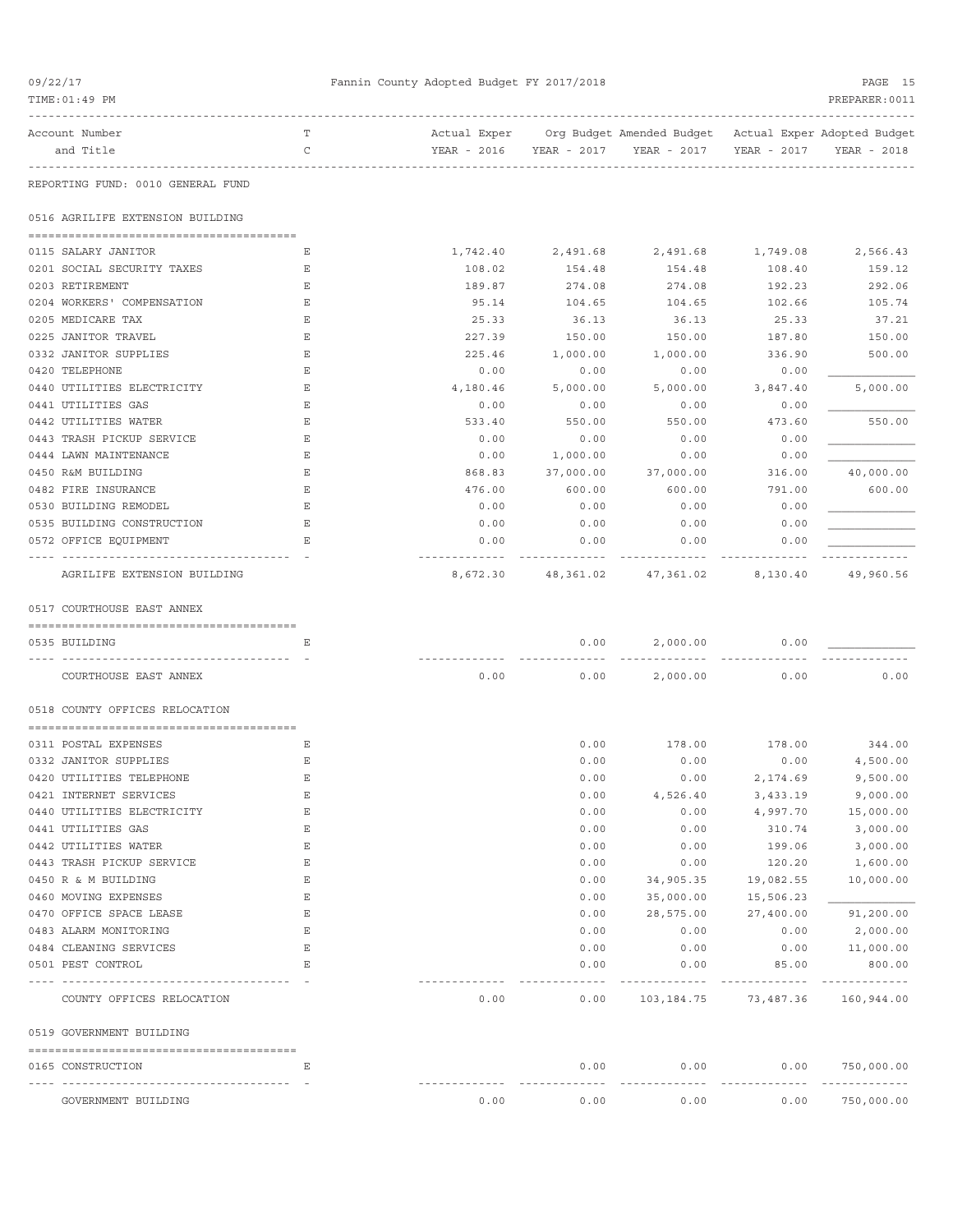| 09/22/17<br>TIME: 01:49 PM                                     |        | Fannin County Adopted Budget FY 2017/2018 |                    |                                                                      |                  | PAGE 16<br>PREPARER: 0011 |
|----------------------------------------------------------------|--------|-------------------------------------------|--------------------|----------------------------------------------------------------------|------------------|---------------------------|
| Account Number<br>and Title                                    | т<br>C | Actual Exper<br>YEAR - 2016               | YEAR - 2017        | Org Budget Amended Budget Actual Exper Adopted Budget<br>YEAR - 2017 | YEAR - 2017      | YEAR - 2018               |
| REPORTING FUND: 0010 GENERAL FUND                              |        |                                           |                    |                                                                      |                  |                           |
| 0540 AMBULANCE SERVICE                                         |        |                                           |                    |                                                                      |                  |                           |
| 0417 AMBULANCE SERVICE                                         | Е      | 540,000.00                                |                    | 540,000.00 540,000.00 495,000.00 540,000.00                          |                  |                           |
| AMBULANCE SERVICE                                              |        | 540,000.00                                | 540,000.00         | 540,000.00                                                           | 495,000.00       | 540,000.00                |
| 0543 FIRE PROTECTION                                           |        |                                           |                    |                                                                      |                  |                           |
| 0416 FIRE PROTECTION SERVICE                                   | Е      | 74,400.00                                 | 78,698.00          | 78,698.00                                                            | 78,696.00        | 84,000.00                 |
| 0422 R&M RADIO/TOWER                                           | Е      | 700.00                                    | 700.00             | 8,441.00                                                             | 4,311.00         | 700.00                    |
| 0440 UTILITIES ELECTRICITY                                     | Е      | 0.00                                      | 300.00             | 300.00                                                               | 0.00             | 300.00                    |
| 0447 REPEATER SERVICE CONTRACT                                 | Ε      | 7,116.04                                  | 7,996.14           | 7,996.14                                                             | 7,996.04         | 8,235.81                  |
| 0490 FCC RADIO LICENSE                                         | Е      | 0.00                                      | 0.00               | 0.00                                                                 | 0.00             |                           |
| FIRE PROTECTION                                                |        | 82,216.04                                 | 87,694.14          | 95,435.14                                                            | 91,003.04        | 93,235.81                 |
| 0551 CONSTABLE PRECINCT # 1                                    |        |                                           |                    |                                                                      |                  |                           |
| 0101 SALARY ELECTED OFFICIAL                                   | Е      | 28,410.20                                 | 31,251.36          | 31,251.36                                                            | 28,847.52        | 32,188.90                 |
| 0201 SOCIAL SECURITY TAXES                                     | Е      | 1,832.24                                  | 1,937.58           | 1,937.58                                                             | 1,850.74         | 2,144.51                  |
| 0202 GROUP HEALTH & DENTAL INSURANCE                           | Е      | 4,164.28                                  | 4,779.54           | 4,779.54                                                             | 4,008.84         | 5,247.30                  |
| 0203 RETIREMENT                                                | Ε      | 3,096.75                                  | 3,437.65           | 3,437.65                                                             | 3,171.96         | 3,663.10                  |
| 0204 WORKERS' COMPENSATION                                     | Ε      | 727.30                                    | 800.03             | 800.03                                                               | 771.90           | 854.35                    |
| 0205 MEDICARE TAX                                              | Ε      | 428.59                                    | 453.14             | 453.14                                                               | 432.84           | 501.54                    |
| 0310 OFFICE SUPPLIES                                           | Ε      | 0.00                                      | 100.00             | 100.00                                                               | 93.73            | 100.00                    |
| 0311 POSTAL EXPENSES                                           | Ε<br>Ε | 0.00                                      | 600.00             | 600.00                                                               | 109.35           | 600.00                    |
| 0330 AUTO EXPENSE-GAS AND OIL<br>0421 ONLINE RESEARCH/ACCURINT | Ε      | 862.20<br>600.00                          | 1,400.00<br>600.00 | 1,400.00<br>600.00                                                   | 855.60<br>500.00 | 1,400.00<br>600.00        |
| 0422 R & M RADIO                                               | Ε      | 68.08                                     | 200.00             | 200.00                                                               | 0.00             | 200.00                    |
| 0427 TRAVEL EXPENSE                                            | Ε      | 2,400.00                                  | 2,400.00           | 2,400.00                                                             | 2,200.00         | 2,400.00                  |
| 0435 PRINTING                                                  | Ε      | 146.75                                    | 250.00             | 250.00                                                               | 0.00             | 100.00                    |
| 0480 BOND                                                      | Ε      | 0.00                                      | 177.50             | 177.50                                                               | 92.50            |                           |
| 0488 LAW ENFORCEMENT PROF. INS                                 | Ε      | 399.52                                    | 400.00             | 400.00                                                               | 442.55           | 400.00                    |
| 0572 EQUIPMENT                                                 | Ε      | 0.00                                      | 0.00               | 0.00                                                                 | 0.00             |                           |
| 0574 TECHNOLOGY                                                | Е      | 0.00                                      | 0.00               | 0.00                                                                 | 0.00             |                           |
| CONSTABLE PRECINCT # 1                                         |        | 43,135.91                                 | 48,786.80          | 48,786.80                                                            | 43,377.53        | 50,399.70                 |
| 0552 CONSTABLE PRECINCT #2                                     |        |                                           |                    |                                                                      |                  |                           |
| 0101 SALARY ELECTED OFFICIAL                                   | Ε      | 13,795.34                                 | 15,174.90          | 15,174.90                                                            | 14,007.60        | 15,630.15                 |
| 0201 SOCIAL SECURITY TAXES                                     | Ε      | 855.40                                    | 940.84             | 940.84                                                               | 956.60           | 1,117.87                  |
| 0202 GROUP HEALTH & DENTAL INSURANCE                           | Е      | 9,086.44                                  | 9,559.08           | 9,559.08                                                             | 8,734.46         | 10,494.60                 |
| 0203 RETIREMENT                                                | Ε      | 1,503.75                                  | 1,669.24           | 1,669.24                                                             | 1,540.23         | 1,778.71                  |
| 0204 WORKERS' COMPENSATION                                     | Ε      | 353.16                                    | 388.48             | 388.48                                                               | 374.82           | 445.34                    |
| 0205 MEDICARE TAX                                              | Ε      | 199.94                                    | 220.04             | 220.04                                                               | 223.64           | 261.44                    |
| 0310 OFFICE SUPPLIES                                           | Ε      | 0.00                                      | 100.00             | 100.00                                                               | 0.00             | 100.00                    |
| 0311 POSTAL EXPENSES                                           | Ε      | 0.00                                      | 0.00               | 0.00                                                                 | 0.00             | 600.00                    |
| 0330 AUTO EXPENSE-GAS AND OIL<br>0422 R & M RADIO              | Ε<br>Ε | 407.54<br>0.00                            | 1,400.00<br>0.00   | 1,007.92<br>163.55                                                   | 176.56<br>230.34 | 1,400.00<br>163.55        |
| 0427 TRAVEL EXPENSE                                            | Ε      | 2,400.00                                  | 2,400.00           | 2,400.00                                                             | 2,200.00         | 2,400.00                  |
| 0428 TRAINING/TUITION/TRAVEL                                   | Ε      |                                           | 0.00               | 228.53                                                               | 228.53           | 228.53                    |
| 0435 PRINTING                                                  | Ε      | 64.75                                     | 100.00             | 100.00                                                               | 27.00            | 100.00                    |
| 0480 BOND                                                      | Ε      | 0.00                                      | 177.50             | 177.50                                                               | 185.00           |                           |
| 0488 LAW ENFOREMENT PROF. INS.                                 | Ε      | 399.52                                    | 400.00             | 400.00                                                               | 442.55           | 400.00                    |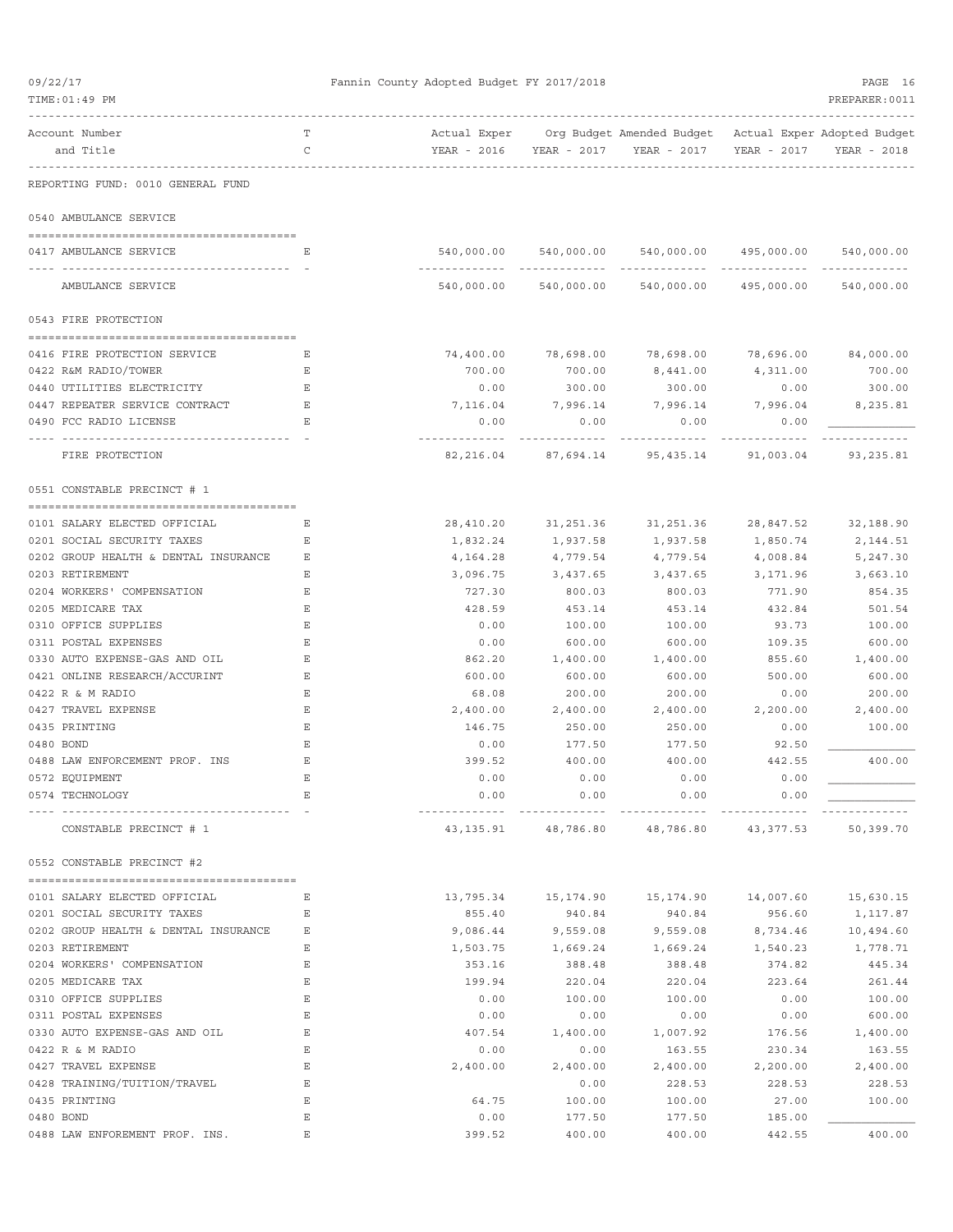| 09/22/17<br>TIME: 01:49 PM                | Fannin County Adopted Budget FY 2017/2018 |                     |                                                                      |             | PAGE 17<br>PREPARER: 0011 |
|-------------------------------------------|-------------------------------------------|---------------------|----------------------------------------------------------------------|-------------|---------------------------|
| Account Number<br>Т<br>and Title<br>C     | Actual Exper<br>YEAR - 2016               | YEAR - 2017         | Org Budget Amended Budget Actual Exper Adopted Budget<br>YEAR - 2017 | YEAR - 2017 | YEAR - 2018               |
| REPORTING FUND: 0010 GENERAL FUND         |                                           |                     |                                                                      |             |                           |
| 0573 RADIO EQUIPMENT<br>Ε                 | 0.00                                      | 0.00                | 445.00                                                               | 445.00      | 445.00                    |
| 0574 TECHNOLOGY<br>Ε                      | 0.00                                      | 0.00                | 0.00                                                                 | 0.00        |                           |
| CONSTABLE PRECINCT #2                     |                                           |                     | 29,065.84 32,530.08 32,975.08                                        | 29,772.33   | 35,565.19                 |
| 0553 CONSTABLE PRECINCT # 3               |                                           |                     |                                                                      |             |                           |
| 0101 SALARY ELECTED OFFICIAL<br>Е         | 12,262.90                                 | 13,489.09           | 13,489.09                                                            | 12,451.44   | 13,893.76                 |
| 0201 SOCIAL SECURITY TAXES<br>Ε           | 837.74                                    | 910.72              | 910.72                                                               | 908.47      | 1,010.21                  |
| 0202 GROUP HEALTH & DENTAL INSURANCE<br>Ε | 0.00                                      | 7,169.31            | 7,169.31                                                             | 7,169.22    | 10,494.60                 |
| 0203 RETIREMENT<br>Ε                      | 1,336.69                                  | 1,483.80            | 1,483.80                                                             | 1,369.26    | 1,581.11                  |
| 0204 WORKERS' COMPENSATION<br>Ε           | 313.94                                    | 376.04              | 376.04                                                               | 333.18      | 402.46                    |
| 0205 MEDICARE TAX<br>Ε                    | 195.84                                    | 212.99              | 212.99                                                               | 212.38      | 236.26                    |
| 0310 OFFICE SUPPLIES<br>Ε                 | 0.00                                      | 100.00              | 100.00                                                               | 0.00        | 100.00                    |
| 0311 POSTAL EXPENSES<br>Ε                 | 0.00                                      | 600.00              | 600.00                                                               | 162.00      | 600.00                    |
| 0330 AUTO EXPENSE-GAS AND OIL<br>Ε        | 528.14                                    | 1,400.00            | 1,400.00                                                             | 177.16      | 1,400.00                  |
| 0427 TRAVEL EXPENSE<br>Ε                  | 1,200.00                                  | 2,400.00            | 2,400.00                                                             | 2,200.00    | 2,400.00                  |
| 0435 PRINTING<br>Ε                        | 0.00                                      | 250.00              | 250.00                                                               | 64.25       | 100.00                    |
| 0480 BOND<br>Ε                            | 0.00                                      | 177.50              | 177.50                                                               | 178.00      |                           |
| 0488 LAW ENFORCEMENT PROF. INS<br>Ε       | 399.52                                    | 400.00              | 400.00                                                               | 442.55      | 400.00                    |
| 0573 RADIO EQUIPMENT<br>Ε                 | 0.00                                      | 0.00                | 6,348.75                                                             | 6,348.75    |                           |
|                                           |                                           |                     |                                                                      |             |                           |
| CONSTABLE PRECINCT # 3                    | 17,074.77                                 | 28,969.45           | 35,318.20                                                            | 32,016.66   | 32,618.40                 |
| 0555 ANIMAL CONTROL OFFICER               |                                           |                     |                                                                      |             |                           |
|                                           |                                           |                     |                                                                      |             |                           |
| 0441 ANIMAL CONTROL OFFICER/SERVICES<br>Е | 5,923.80                                  | 4,000.00            | 4,000.00                                                             | 1,271.40    | 4,000.00                  |
| ANIMAL CONTROL OFFICER                    | 5,923.80                                  | 4,000.00            | 4,000.00                                                             | 1,271.40    | 4,000.00                  |
| 0560 COUNTY SHERIFF                       |                                           |                     |                                                                      |             |                           |
|                                           |                                           |                     |                                                                      |             |                           |
| 0101 SALARY ELECTED OFFICIAL<br>Е         |                                           | 51,409.28 56,550.08 | 56,550.08                                                            | 52,200.00   | 58,246.58                 |
| Ε<br>0102 ADMINISTRATIVE SECRETARY        | 35,934.86                                 | 39,528.28           | 39,528.28                                                            | 36,487.68   | 40,714.13                 |
| 0103 CHIEF DEPUTY<br>Ε                    | 47,368.10                                 | 52,104.93           | 52,104.93                                                            | 46,450.40   | 44,945.00                 |
| 0104 SALARIES DEPUTIES<br>Ε               | 537,860.32                                | 575,805.68          | 594,386.06                                                           | 543, 523.76 | 598,904.87                |
| 0107 PT RECORDS/EVIDENCE CLERKS<br>Ε      | 11,463.01                                 | 14,249.09           | 14,249.09                                                            | 13,154.40   | 14,678.12                 |
| 0108 COMPENSATION PAY<br>Ε                | 0.00                                      | 0.00                | 0.00                                                                 | 0.00        |                           |
| 0110 JAIL ADMINISTRATOR<br>Ε              | 33, 543.64                                | 36,897.89           | 36,897.89                                                            | 33,402.43   | 34,779.99                 |
| 0111 LIEUTENANT<br>Ε                      | 41,807.48                                 | 45,988.36           | 45,988.36                                                            | 39,460.89   | 40,859.00                 |
| 0113 TRANSPORT OFFICER<br>Ε               | 0.00                                      | 30,697.00           | 30,697.00                                                            | 17,532.86   | 34,779.99                 |
| 0114 PROF. STANDARDS OFFICER<br>Ε         | 0.00                                      | 0.00                | 0.00                                                                 | 0.00        |                           |
| 0120 SALARY DISPATCHER<br>Ε               | 140,895.25                                | 193,070.48          | 193,070.48                                                           | 170,109.37  | 199,050.75                |
| 0201 SOCIAL SECURITY TAXES<br>Ε           | 54,689.01                                 | 64,999.05           | 64,999.05                                                            | 58,006.06   | 66,151.92                 |
| 0202 GROUP HEALTH INSURANCE<br>Ε          | 229,756.80                                | 277, 213.32         | 277, 213.32                                                          | 235,818.39  | 304, 343.40               |
| 0203 RETIREMENT<br>Ε                      | 98,140.85                                 | 114,938.10          | 114,938.10                                                           | 104,726.97  | 121,024.76                |
| 0204 WORKERS' COMPENSATION<br>Ε           | 20,209.88                                 | 19,794.52           | 20,744.30                                                            | 20,744.30   | 20,161.12                 |
| 0205 MEDICARE TAX<br>Ε                    | 12,789.73                                 | 15,201.39           | 15,201.39                                                            | 13,566.29   | 15,471.01                 |
| 0206 UNEMPLOYMENT EXPENSE<br>Ε            | 662.00                                    | 3,000.00            | 3,000.00                                                             | 0.00        | 3,000.00                  |
| 0250 EMPLOYEE PHYSICALS<br>Ε              | 1,219.00                                  | 1,000.00            | 1,000.00                                                             | 754.00      | 1,000.00                  |
| 0310 OFFICE SUPPLIES<br>Ε                 | 3,029.88                                  | 8,000.00            | 11,200.00                                                            | 9,051.86    | 8,000.00                  |
| 0311 POSTAL EXPENSES<br>Ε                 | 1,934.35                                  | 1,700.00            | 1,700.00                                                             | 1,489.63    | 1,700.00                  |
| 0315 SHERIFF COPIER RENTAL<br>Ε           | 0.00                                      | 0.00                | 0.00                                                                 | 0.00        |                           |
| 0330 AUTO EXPENSE GAS & OIL<br>Ε          | 59, 427. 43                               | 84,000.00           | 64,469.84                                                            | 46,696.43   | 84,000.00                 |
| 0332 SHERIFF JANITOR SUPPLIES<br>Ε        | 1,048.79                                  | 1,200.00            | 1,237.38                                                             | 1,237.38    | 1,237.38                  |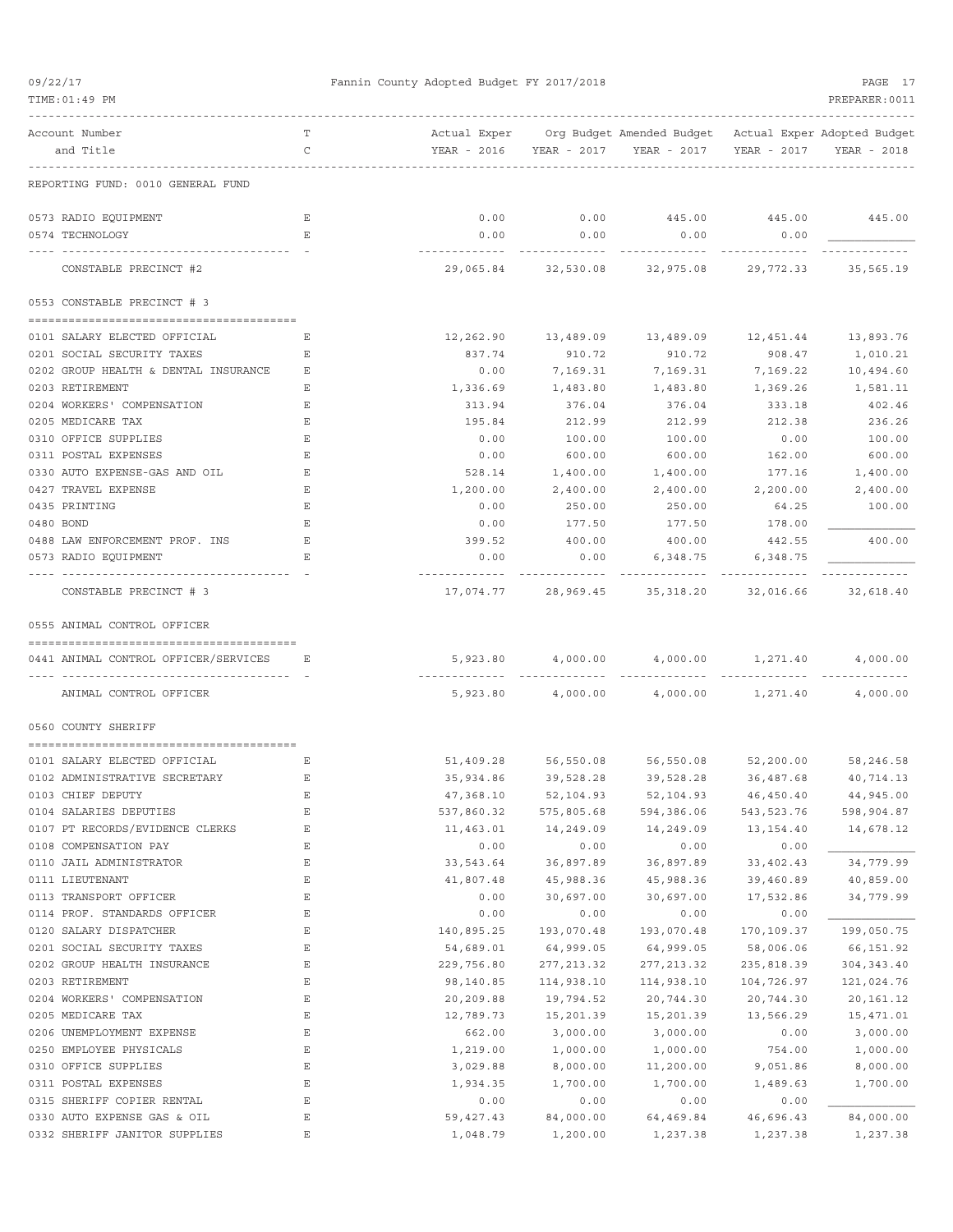TIME:01:49 PM PREPARER:0011 ------------------------------------------------------------------------------------------------------------------------------------ Account Number **T** Territorial Exper Org Budget Amended Budget Actual Exper Adopted Budget and Title C YEAR - 2016 YEAR - 2017 YEAR - 2017 YEAR - 2017 YEAR - 2018 ------------------------------------------------------------------------------------------------------------------------------------ REPORTING FUND: 0010 GENERAL FUND 0395 UNIFORMS/OTHER E 3,118.01 3,500.00 4,939.46 978.96 4,939.46 0419 SHERIFF CELL PHONE E 1,080.00 1,080.00 1,080.00 310.00 1,080.00 0420 TELEPHONE E 12,523.59 13,200.00 13,200.00 12,646.45 14,400.00 0421 CELL PHONE E 1,200.00 2,500.00 2,500.00 1,650.00 2,400.00 0422 R & M RADIO E 406.23 1,000.00 1,055.00 1,055.00 1,055.00 0427 OUT OF COUNTY TRAVEL E 920.10 4,000.00 4,000.00 2,480.43 4,000.00 0428 PRISONER TRANSPORT B E 2,852.90 4,500.00 4,500.00 1,399.77 4,500.00 0430 BIDS AND NOTICES B B B 230.40 500.00 500.00 417.15 500.00 0432 IMPOUNDMENT OF ESTRAY LIVESTOCK E 0.00 0.00 1,500.00 1,500.00 0.00 0.00 1,500.00 0435 PRINTING E 267.78 1,000.00 1,000.00 337.73 1,000.00 0440 UTILITIES ELECTRICITY E 0.00 0.00 0.00 0.00 \_\_\_\_\_\_\_\_\_\_\_\_\_

| 0440 UTILITIES ELECTRICITY       |    | 0.00       | 0.00                                   | 0.00       | 0.00                                                                 |              |
|----------------------------------|----|------------|----------------------------------------|------------|----------------------------------------------------------------------|--------------|
| 0442 UTILITIES WATER             | Ε  | 3,453.58   | 3,500.00                               | 3,500.00   | 2,986.43                                                             | 3,500.00     |
| 0443 SHERIFF TRASH PICKUP        | E. | 1,281.72   | 1,300.00                               | 1,300.00   | 1,068.10                                                             | 1,300.00     |
| 0444 INTERNET SERVICE            | Ε  | 1,199.40   | 1,200.00                               | 1,200.00   | 1,199.40                                                             | 1,200.00     |
| 0445 AIR CONDITIONER MAINTENANCE | Ε  | 1,767.60   | 2,400.00                               | 2,400.00   | 2,160.40                                                             | 2,400.00     |
| 0447 REPEATER SERVICE CONTRACT   | Ε  | 0.00       | 0.00                                   | 0.00       | 0.00                                                                 |              |
| 0450 SHERIFF OFF. R&M BLDG.      | E. | 4,909.03   | 31,500.00                              | 55, 254.44 | 38,595.32                                                            | 10,000.00    |
| 0452 R & M EQUIPMENT             | Ε  | 0.00       | 0.00                                   | 0.00       | 0.00                                                                 |              |
| 0454 R & M AUTOMOBILES           | Ε  | 29,383.27  | 30,000.00                              | 30,000.00  | 26,783.51                                                            | 32,000.00    |
| 0480 BOND                        | E. | 80.00      | 506.00                                 | 605.00     | 534.00                                                               | 80.00        |
| 0482 FIRE INSURANCE              | E. | 256.00     | 400.00                                 | 400.00     | 217.00                                                               | 400.00       |
| 0487 AUTOMOBILE INSURANCE        | E  | 8,271.00   | 12,000.00                              | 10,226.65  | 9,157.00                                                             | 10,000.00    |
| 0488 LAW ENFORCEMENT INSURANCE   | E. | 10,962.16  | 11,200.00                              | 11,342.51  | 11,342.51                                                            | 11,342.51    |
| 0571 HWY. PATROL RADAR EOUIPMENT | Ε  | 0.00       | 0.00                                   | 0.00       | 0.00                                                                 |              |
| 0572 OFFICE EQUIPMENT            | Ε  | 5,010.35   | 5,500.00                               | 2,300.00   | 2,254.28                                                             | 5,500.00     |
| 0573 RADIO EQUIPMENT             | Е  | 0.00       | 0.00                                   | 0.00       | 0.00                                                                 |              |
| 0574 TECHNOLOGY                  | E. | 0.00       | 0.00                                   | 0.00       | 0.00                                                                 |              |
| 0575 AUTOMOBILES                 | Ε  | 64,009.26  | 70,000.00                              | 70,000.00  | 69,637.76                                                            | 87,500.00    |
| 0630 AUTO NOTE PMT-PRINCIPAL     | E. | 0.00       | 0.00                                   | 0.00       | 0.00                                                                 |              |
| 0670 AUTO NOTE PMT-INTEREST      | E. | 0.00       | 0.00                                   | 0.00       | 0.00                                                                 |              |
|                                  |    |            |                                        |            |                                                                      |              |
| <b>COUNTY SHERIFF</b>            |    |            |                                        |            | 1,536,372.04  1,838,224.17  1,861,978.61  1,631,624.30  1,893,644.99 |              |
| 0565 JAIL OPERATIONS             |    |            |                                        |            |                                                                      |              |
|                                  |    |            |                                        |            |                                                                      |              |
| 0380 PRISONER HOUSING            | Ε  |            | 1,721,016.25 1,797,625.00 1,777,625.00 |            | 1,396,161.25                                                         | 1,797,625.00 |
| 0400 PRISONER TRANSPORT/GUARD    | Е  | 29,801.00  | 20,000.00                              | 20,000.00  | 8,789.32                                                             | 20,000.00    |
| 0405 PRISONER MEDICAL            | Ε  | 189,282.57 | 115,000.00                             | 135,000.00 | 118,718.99                                                           | 125,000.00   |
| 0429 SCHOLARSHIP AWARDS          | E. |            | 0.00                                   | 10,000.00  | 10,000.00                                                            | 10,000.00    |
| 0442 CR4200 UTILITY WATER        | Ε  | 0.00       | 0.00                                   | 0.00       | 0.00                                                                 |              |

| 0450 R&M BUILDING                  | Ε | 200,420.47   | 5,000.00     | 5,000.00     | 0.00         | 5,000.00     |
|------------------------------------|---|--------------|--------------|--------------|--------------|--------------|
| 0482 FIRE INSURANCE                | Ε | 0.00         | 0.00         | 0.00         | 0.00         |              |
| 0491 JUSTICE ASSISTANCE GRANT      | Ε | 0.00         | 0.00         | 0.00         | 0.00         |              |
| 0500 LAND                          | Ε | 0.00         | 0.00         | 0.00         | 0.00         |              |
| 0532 JAIL                          | Ε | 0.00         | 0.00         | 0.00         | 0.00         |              |
|                                    |   |              |              |              |              |              |
| <b>JAIL OPERATIONS</b>             |   | 2,140,520.29 | 1,937,625.00 | 1,947,625.00 | 1,533,669.56 | 1,957,625.00 |
|                                    |   |              |              |              |              |              |
| 0570 ADULT PROBATION               |   |              |              |              |              |              |
|                                    |   |              |              |              |              |              |
| 0420 TELEPHONE                     | Ε | 2,306.54     | 2,300.00     | 2,300.00     | 2,054.37     | 2,300.00     |
| 0421 TELEPHONE SYSTEM INSTALLATION | Ε | 0.00         | 0.00         | 0.00         | 0.00         |              |
| 0452 R & M EOUIPMENT               |   | 0.00         | 0.00         | 0.00         | 0.00         |              |
|                                    |   |              |              |              |              |              |

| 0452 K & M EVUIFMENI  | u.uu     | U.UU | v.vv              | v.vv     |          |
|-----------------------|----------|------|-------------------|----------|----------|
| 0572 OFFICE EOUIPMENT | 0.00     | 0.00 | 0.00              | 0.00     |          |
|                       |          |      |                   |          |          |
| ADULT PROBATION       | 2,306.54 |      | 2,300.00 2,300.00 | 2,054.37 | 2,300.00 |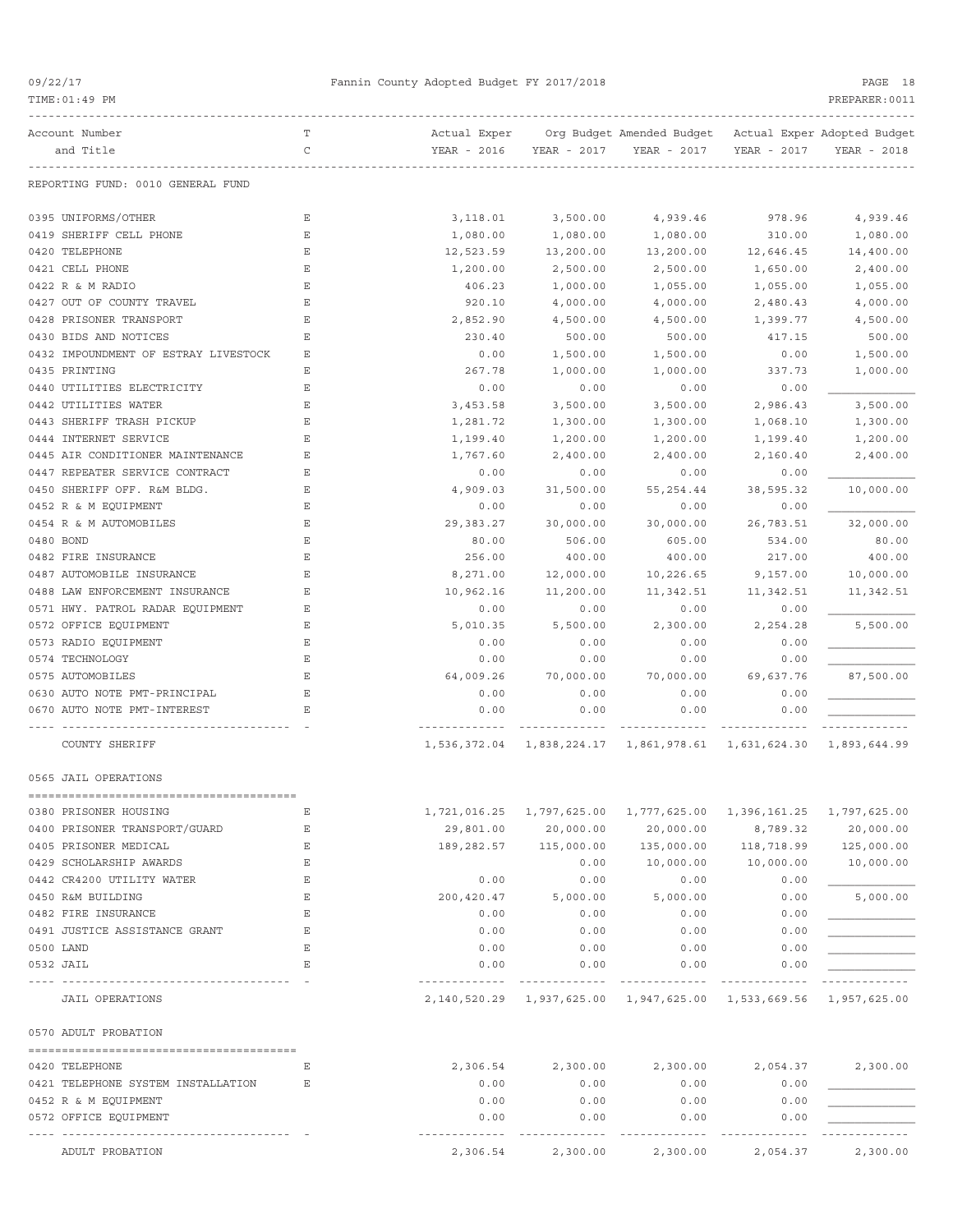| 09/22/17                                                           |             | Fannin County Adopted Budget FY 2017/2018 |                       |                                                                                   |                         |                       |
|--------------------------------------------------------------------|-------------|-------------------------------------------|-----------------------|-----------------------------------------------------------------------------------|-------------------------|-----------------------|
| TIME: 01:49 PM                                                     |             |                                           |                       |                                                                                   |                         | PREPARER: 0011        |
| Account Number<br>and Title                                        | т<br>C      | YEAR - 2016  YEAR - 2017                  |                       | Actual Exper Org Budget Amended Budget Actual Exper Adopted Budget<br>YEAR - 2017 | YEAR - 2017             | YEAR - 2018           |
| REPORTING FUND: 0010 GENERAL FUND                                  |             |                                           |                       |                                                                                   |                         |                       |
| 0573 BOND SUPERVISION                                              |             |                                           |                       |                                                                                   |                         |                       |
| 0103 SALARY-BOND SUPERVISOR                                        | Е           | 35,009.78                                 | 38,510.67             | 38,510.67                                                                         | 35,548.32               | 39,665.99             |
| 0201 SOCIAL SECURITY TAXES                                         | Ε           | 2,170.48                                  | 2,387.66              | 2,387.66                                                                          | 2,203.92                | 2,459.29              |
| 0202 GROUP HEALTH INSURANCE                                        | Ε           | 9,101.80                                  | 9,559.08              | 9,559.08                                                                          | 8,762.38                | 10,494.60             |
| 0203 RETIREMENT                                                    | Ε           | 3,816.42                                  | 4,236.17              | 4,236.17                                                                          | 3,908.94                | 4,513.99              |
| 0204 WORKERS' COMPENSATION                                         | Ε           | 175.06                                    | 192.55                | 192.55                                                                            | 161.74                  | 166.60                |
| 0205 MEDICARE TAX                                                  | Е           | 507.52                                    | 558.40                | 558.40                                                                            | 515.52                  | 575.16                |
| 0310 OFFICE SUPPLIES                                               | Ε           | 338.84                                    | 575.00                | 575.00                                                                            | 208.08                  | 575.00                |
| 0311 POSTAL EXPENSES                                               | Ε           | 0.00                                      | 24.50                 | 24.50                                                                             | 0.00                    | 24.50                 |
| 0313 DRUG TESTING SUPPLIES                                         | Ε           | 472.50                                    | 650.00                | 650.00                                                                            | 472.50                  | 650.00                |
| 0340 EVALUATIONS                                                   | Ε           | 133.00                                    | 200.00                | 200.00                                                                            | 0.00                    | 200.00                |
| 0353 COMPUTER EXPENSE                                              | Е           | 0.00                                      | 0.00                  | 0.00                                                                              | 0.00                    |                       |
| 0420 TELEPHONE                                                     | Ε           | 768.55                                    | 840.00                | 840.00                                                                            | 691.74                  | 840.00                |
| 0453 COMPUTER SOFTWARE                                             | Ε           | 1,284.00                                  | 1,284.00              | 1,284.00                                                                          | 1,284.00                | 1,284.00              |
| BOND SUPERVISION                                                   |             | 53,777.95                                 | 59,018.03             |                                                                                   | 59,018.03 53,757.14     | 61,449.13             |
| 0575 JUVENILE PROBATION                                            |             |                                           |                       |                                                                                   |                         |                       |
| 0311 POSTAGE                                                       | Е           | 0.00                                      | 0.00                  | 0.00                                                                              | 0.00                    |                       |
| 0408 DETENTION OPERATING COST                                      | Ε           | 90,724.89                                 | 0.00                  | 0.00                                                                              | 0.00                    |                       |
| 0415 RESIDENTIAL PLACEMENT                                         | Е           | 4,631.42                                  | 0.00                  | 0.00                                                                              | 0.00                    |                       |
| 0416 COUNSELING SERVICES                                           | Е           | 21,919.11                                 | 0.00                  | 0.00                                                                              | 0.00                    |                       |
| 0420 TELEPHONE                                                     | Е           | 0.00                                      | 0.00                  | 0.00                                                                              | $2.60 -$                |                       |
| 0427 TRAVEL & TRAINING                                             | Ε           | 9,724.58                                  | 0.00                  | 0.00                                                                              | 0.00                    |                       |
| 0995 JUVENILE PROBATION FUNDING                                    | Ε           | 0.00                                      | 140,000.00            | 140,000.00                                                                        | 140,000.00              | 145,000.00            |
| JUVENILE PROBATION                                                 |             |                                           | 127,000.00 140,000.00 | 140,000.00                                                                        | 139,997.40              | 145,000.00            |
| 0590 HEALTH INSPECTOR                                              |             |                                           |                       |                                                                                   |                         |                       |
|                                                                    |             |                                           |                       |                                                                                   |                         |                       |
| 0104 SALARIES DEPUTIES                                             | Е           |                                           | 14,088.62 15,497.49   | 15,497.49                                                                         | 14,305.44               | 15,962.41             |
| 0107 SALARY TEMP/EXTRA                                             | Ε           | 0.00                                      | 0.00                  | 0.00                                                                              | 0.00                    | 16,588.00             |
| 0151 SALARY HEALTH INSPECTOR                                       | Ε           | 34,093.80                                 | 37,503.16             | 37,503.16                                                                         | 34,618.32               | 38,628.25             |
| 0201 SOCIAL SECURITY TAXES<br>0202 GROUP HEALTH & DENTAL INSURANCE | Ε<br>Ε      | 2,880.78<br>13,652.58                     | 3,286.04<br>14,338.62 | 3,286.04                                                                          | 2,880.46<br>13, 143. 46 | 4,413.08<br>15,741.90 |
| 0203 RETIREMENT                                                    | Ε           | 5,252.24                                  | 5,830.07              | 14,338.62<br>5,830.07                                                             | 5,379.61                | 8,100.13              |
| 0204 WORKERS' COMPENSATION                                         | Ε           | 244.32                                    | 268.75                | 268.75                                                                            | 258.62                  | 337.58                |
| 0205 MEDICARE TAX                                                  | Ε           | 673.54                                    | 768.51                | 768.51                                                                            | 673.46                  | 1,032.09              |
| 0310 OFFICE SUPPLIES                                               | Ε           | 502.80                                    | 700.00                | 700.00                                                                            | 652.31                  | 700.00                |
| 0311 POSTAL EXPENSE                                                | Ε           | 1,134.59                                  | 1,323.00              | 1,323.00                                                                          | 427.00                  | 1,323.00              |
| 0315 COPIER RENTAL                                                 | Ε           | 443.44                                    | 450.00                | 450.00                                                                            | 375.42                  | 450.00                |
| 0330 AUTO EXPENSE GAS & OIL                                        | Ε           | 836.15                                    | 1,500.00              | 1,500.00                                                                          | 752.77                  | 1,500.00              |
| 0420 TELEPHONE                                                     | Ε           | 763.02                                    | 750.00                | 762.36                                                                            | 697.29                  | 750.00                |
| 0427 OUT OF COUNTY TRAVEL                                          | Ε           | 433.74                                    | 600.00                | 587.64                                                                            | 300.28                  | 600.00                |
| 0435 PRINTING                                                      | Ε           | 0.00                                      | 100.00                | 100.00                                                                            | 46.23                   | 100.00                |
| 0453 SOFTWARE MAINTENANCE SAFE                                     | Ε           | 0.00                                      | 400.00                | 400.00                                                                            | 0.00                    | 400.00                |
| 0454 R&M AUTO                                                      | Ε           | 65.00                                     | 275.00                | 275.00                                                                            | 67.00                   | 1,000.00              |
| 0467 VISITING HEALTH INSPECTOR                                     | Ε           | 128.20                                    | 300.00                | 300.00                                                                            | 174.35                  | 300.00                |
| 0480 BOND                                                          | Ε           | 0.00                                      | 0.00                  | 0.00                                                                              | 0.00                    | 71.00                 |
| 0481 DUES                                                          | Ε           | 0.00                                      | 111.00                | 111.00                                                                            | 111.00                  | 111.00                |
| 0487 AUTOMOBILE INSURANCE                                          | Ε           | 226.00                                    | 350.00                | 350.00                                                                            | 208.00                  | 350.00                |
| 0572 OFFICE EQUIPMENT                                              | Ε           | 0.00                                      | 300.00                | 300.00                                                                            | 278.15                  | 300.00                |
| 0574 TECHNOLOGY                                                    | $\mathbf E$ | 0.00                                      | 0.00                  | 0.00                                                                              | 0.00                    |                       |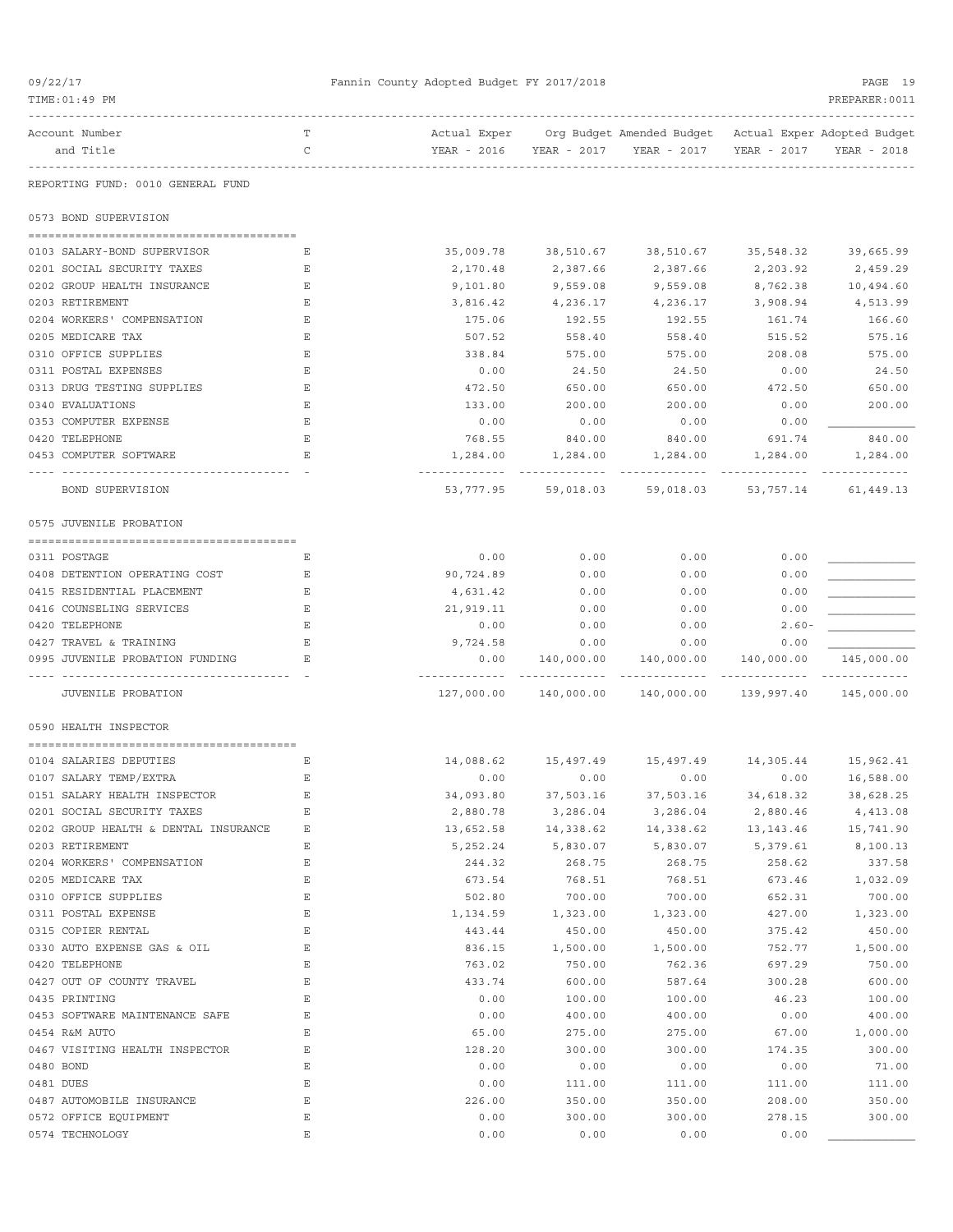| 09/22/17                                | Fannin County Adopted Budget FY 2017/2018 |                            |                     |                                                         | PAGE 20           |                     |
|-----------------------------------------|-------------------------------------------|----------------------------|---------------------|---------------------------------------------------------|-------------------|---------------------|
| TIME: 01:49 PM                          |                                           |                            |                     |                                                         |                   | PREPARER: 0011      |
| Account Number                          | т                                         | Actual Exper               |                     | Org Budget Amended Budget - Actual Exper Adopted Budget |                   |                     |
| and Title                               | C                                         | YEAR - 2016                | YEAR - 2017         | YEAR - 2017                                             | YEAR - 2017       | YEAR - 2018         |
| REPORTING FUND: 0010 GENERAL FUND       |                                           |                            |                     |                                                         |                   |                     |
| 0575 AUTOMOBILE/PICKUP                  | Е                                         | 0.00                       | 0.00                | 0.00                                                    | 0.00              |                     |
| HEALTH INSPECTOR                        |                                           | -------------<br>75,418.82 |                     | 84,651.64 84,651.64                                     | 75,349.17         | 108,758.44          |
| 0640 COUNTY SERVICES                    |                                           |                            |                     |                                                         |                   |                     |
| 0410 FANNIN CO. CHILDRENS CTR           | Е                                         | 5,000.00                   | 5,000.00            | 5,000.00                                                | 5,000.00          | 7,000.00            |
| 0411 FANNIN CO. WELFARE BOARD           | Ε                                         | 6,000.00                   | 6,000.00            | 6,000.00                                                | 6,000.00          | 6,000.00            |
| 0412 FANNIN CO. HISTORICAL SOC          | Ε                                         | 3,500.00                   | 4,500.00            | 4,500.00                                                | 4,500.00          | 4,500.00            |
| 0413 TEXOMA COMMUNITY CENTER (M.H.M.R.) | Ε                                         | 22,500.00                  | 22,500.00           | 22,500.00                                               | 22,500.00         | 22,500.00           |
| 0414 FANNIN COUNTY CRISIS CENTER        | Ε                                         | 5,000.00                   | 5,000.00            | 5,000.00                                                | 0.00              | 5,000.00            |
| 0415 TAPS PUBLIC TRANSIT                | Ε                                         | 2,348.20                   | 5,000.00            | 5,000.00                                                | 5,000.00          | 5,000.00            |
| 0416 TRI-COUNTY SNAP                    | Ε                                         | 2,103.00                   | 2,103.00            | 2,103.00                                                | 0.00              | 2,103.00            |
| 0440 UTILITIES ELECTRICITY              | Ε                                         | 7,796.53                   | 9,000.00            | 8,673.00                                                | 7,448.62          | 9,000.00            |
| 0441 UTILITIES GAS                      | Ε                                         | 1,141.85                   | 1,700.00            | 1,700.00                                                | 1,229.11          | 1,700.00            |
| 0442 UTILITIES WATER                    | Ε                                         | 2,882.83                   | 3,000.00            | 3,230.00                                                | 2,684.65          | 3,200.00            |
| 0443 TRASH PICK-UP                      | Е                                         | 464.35                     | 500.00              | 500.00                                                  | 386.96            | 500.00              |
| 0450 R & M BUILDINGS (TDHS)             | Ε                                         | 0.00                       | 0.00                | 0.00                                                    | 0.00              |                     |
| 0482 FIRE INSURANCE                     | Ε                                         | 1,620.00                   | 1,800.00            | 1,897.00                                                | 1,897.00          | 1,800.00            |
| 0493 DHS PARKING LOT                    | Ε                                         | 0.00                       | 0.00                | 0.00                                                    | 0.00              |                     |
| 0575 LAKE FANNIN                        | Ε                                         | 0.00                       | 200,000.00          | 200,000.00                                              | 0.00              | 200,000.00          |
| COUNTY SERVICES                         |                                           | 60,356.76                  | 266,103.00          | 266,103.00                                              | 56,646.34         | 268,303.00          |
| 0641 HEALTH OFFICER                     |                                           |                            |                     |                                                         |                   |                     |
| 0102 SALARY APPOINTED OFFICIAL          | Ε                                         | 2,400.00                   | 2,400.00            |                                                         | 2,400.00 1,200.00 | 2,400.00            |
| HEALTH OFFICER                          |                                           | 2,400.00                   | 2,400.00            |                                                         | 2,400.00 1,200.00 | 2,400.00            |
| 0645 INDIGENT CARE                      |                                           |                            |                     |                                                         |                   |                     |
|                                         |                                           |                            |                     |                                                         |                   |                     |
| 0102 SALARY IHC DIRECTOR                | Е                                         |                            | 35,118.20 38,630.10 | 38,630.10                                               |                   | 35,658.48 39,789.00 |
| 0107 SALARY ASSISTANT                   | Ε                                         | 14,088.62                  | 15,497.49           | 15,497.49                                               | 14,305.44         | 15,962.41           |
| 0201 SOCIAL SECURITY TAX                | Ε                                         | 2,990.40                   | 3,355.91            | 3,355.91                                                | 3,006.46          | 3,456.59            |
| 0202 GROUP HEALTH INSURANCE             | Ε                                         | 13,652.82                  | 14,338.62           | 14,338.62                                               | 13, 143.68        | 15,741.90           |
| 0203 RETIREMENT                         | Ε                                         | 5,363.92                   | 5,954.03            | 5,954.03                                                | 5,494.25          | 6,344.51            |
| 0204 WORKER'S COMP                      | Ε                                         | 246.04                     | 270.64              | 270.64                                                  | 227.34            | 234.16              |
| 0205 MEDICARE TAX                       | Ε                                         | 699.45                     | 784.85              | 784.85                                                  | 703.22            | 808.40              |
| TOTAL SALARY & BENEFITS                 |                                           | 72,159.45                  | 78,831.64           | 78,831.64                                               | 72,538.87         | 82,336.97           |
| 0310 OFFICE SUPPLIES                    | Ε                                         | 338.57                     | 650.00              | 650.00                                                  | 289.10            | 650.00              |
| 0311 POSTAL EXPENSE                     | Ε                                         | 133.11                     | 275.00              | 275.00                                                  | 17.15             | 275.00              |
| 0330 BIDS & NOTICES                     | $\mathbf E$                               | 0.00                       | 125.00              | 125.00                                                  | 0.00              | 125.00              |
| 0353 COMPUTER EXPENSE                   | Ε                                         | 12,708.00                  | 12,708.00           | 12,708.00                                               | 12,708.00         | 12,708.00           |
| 0390 SUBSCRIPTIONS                      | Ε                                         | 0.00                       | 0.00                | 0.00                                                    | 0.00              |                     |
| SUBTOTAL OFFICE EXPENSE                 |                                           | 13,179.68                  | 13,758.00           | 13,758.00                                               | 13,014.25         | 13,758.00           |
| 0404 COBRA/INSURANCE                    | Ε                                         | 0.00                       | 0.00                | 0.00                                                    | 0.00              |                     |
| 0407 INELIGIBLE IHC EXPENSE             | Ε                                         | 0.00                       | 0.00                | 0.00                                                    | 0.00              |                     |
| 0409 DIABETIC SUPPLIES                  | Ε                                         | 3,669.67                   | 4,000.00            | 4,000.00                                                | 3,001.60          | 4,000.00            |
| 0410 CERT. REG. NURSE ANES.             | Ε                                         | 0.00                       | 1,000.00            | 1,000.00                                                | 0.00              | 1,000.00            |
| 0411 PHYSICIAN, NON-EMERGENCY           | Ε                                         | 18,694.98                  | 20,000.00           | 20,000.00                                               | 8,315.47          | 20,000.00           |
| 0412 PRESCRIPTIONS, DRUGS               | Ε                                         | 18,654.71                  | 25,000.00           | 25,000.00                                               | 12,555.07         | 25,000.00           |
| 0413 HOSPITAL, INPATIENT                | Ε                                         | 70,265.60                  | 50,000.00           | 50,000.00                                               | 21,793.03         | 50,000.00           |
| 0414 HOSPITAL, OUTPATIENT               | Ε                                         | 60,202.51                  | 85,000.00           | 85,000.00                                               | 30,581.94         | 85,000.00           |

0415 LABORATORY/ X-RAY E 1,088.47 6,000.00 6,000.00 2,256.51 6,000.00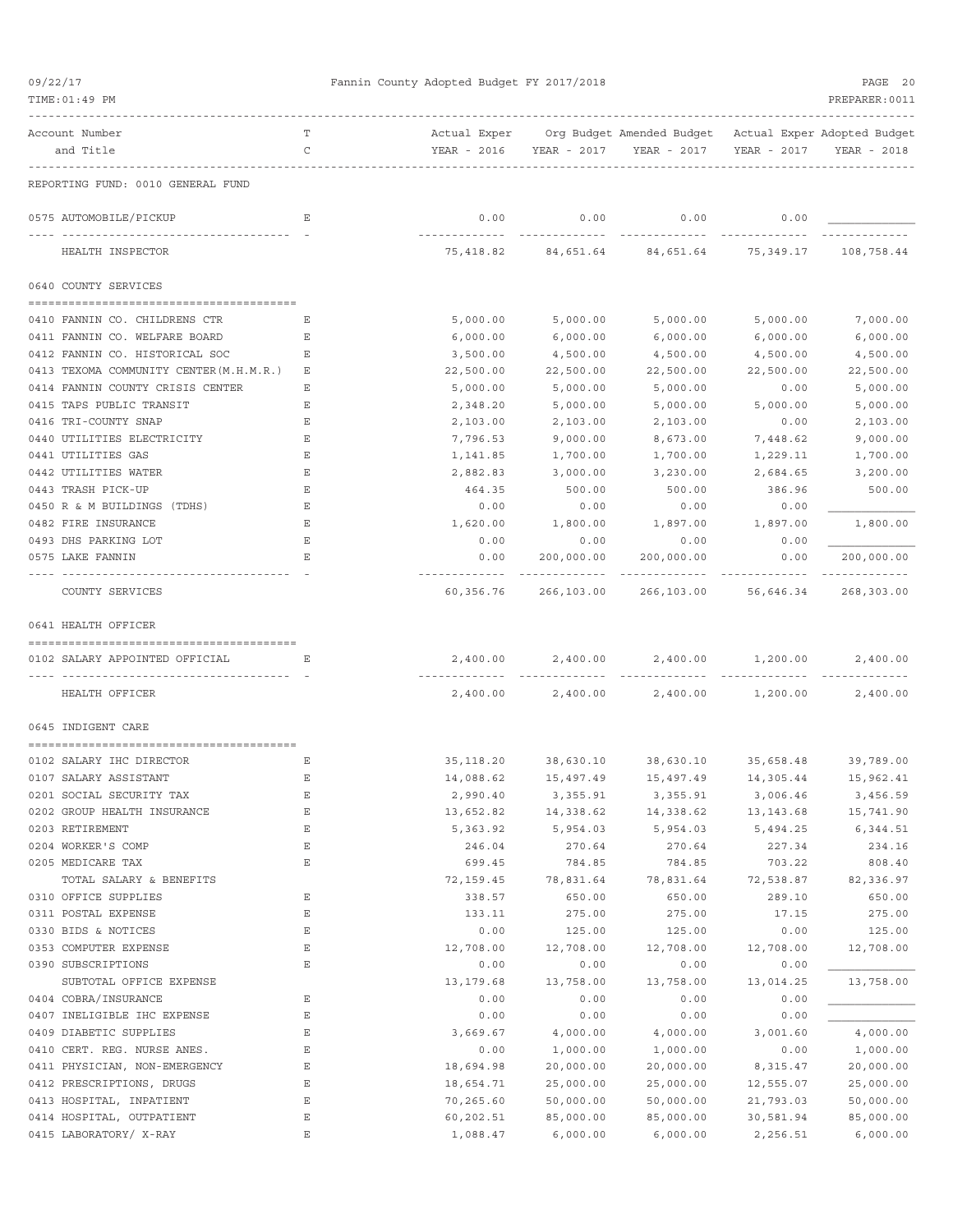TIME:01:49 PM PREPARER:0011

## 09/22/17 Fannin County Adopted Budget FY 2017/2018 PAGE 21

| Account Number                       | Т           | Actual Exper |             | Org Budget Amended Budget Actual Exper Adopted Budget |             |             |
|--------------------------------------|-------------|--------------|-------------|-------------------------------------------------------|-------------|-------------|
| and Title                            | C           | YEAR - 2016  | YEAR - 2017 | YEAR - 2017                                           | YEAR - 2017 | YEAR - 2018 |
|                                      |             |              |             |                                                       |             |             |
| REPORTING FUND: 0010 GENERAL FUND    |             |              |             |                                                       |             |             |
| 0416 SKILLED NURSING FACILITY        | Ε           | 0.00         | 0.00        | 0.00                                                  | 0.00        |             |
| 0417 FAMILY PLANNING                 | Ε           | 0.00         | 0.00        | 0.00                                                  | 0.00        |             |
| 0418 FED. QUALIFIED HEALTH CENTER    | Ε           | 7,051.24     | 10,000.00   | 10,000.00                                             | 5,416.49    | 10,000.00   |
| 0419 COUNSELING SERVICE              | Ε           | 0.00         | 0.00        | 0.00                                                  | 0.00        |             |
| 0420 RURAL HEALTH CLINIC             | Ε           | 0.00         | 0.00        | 0.00                                                  | 0.00        |             |
| 0421 STATE HOSPITAL CONTRACTS        | Ε           | 0.00         | 0.00        | 0.00                                                  | 0.00        |             |
| 0422 AMBULATORY SURGICAL CENTE       | Ε           | 1,269.17     | 1,000.00    | 1,000.00                                              | 0.00        | 1,000.00    |
| 0423 MEDICAL EQUIP. PURCHASE         | Ε           | 0.00         | 1,000.00    | 1,000.00                                              | 0.00        | 1,000.00    |
| TOTAL MEDICAL/IHC                    |             | 180,896.35   | 203,000.00  | 203,000.00                                            | 83,920.11   | 203,000.00  |
| 0427 OUT OF COUNTY TRAVEL            | Ε           | 0.00         | 365.00      | 265.00                                                | 0.00        | 365.00      |
| 0435 PRINTING                        | Ε           | 0.00         | 0.00        | 0.00                                                  | 0.00        |             |
| 0440 TELEPHONE                       | Ε           | 1,446.34     | 1,400.00    | 1,500.00                                              | 1,370.36    | 1,400.00    |
| 0441 DSL LINE                        | Ε           | 524.76       | 600.00      | 600.00                                                | 472.89      | 600.00      |
| SERVICES & OTHER CHARGES             |             | 1,971.10     | 2,365.00    | 2,365.00                                              | 1,843.25    | 2,365.00    |
| 0574 TECHNOLOGY                      | Ε           | 346.11       | 0.00        | 0.00                                                  | 0.00        |             |
| CAPITAL OUTLAY                       |             | 346.11       | 0.00        | 0.00                                                  | 0.00        | 0.00        |
|                                      |             |              |             |                                                       |             |             |
| INDIGENT CARE                        |             | 268,552.69   | 297,954.64  | 297,954.64                                            | 171,316.48  | 301,459.97  |
| 0646 CO-OP FUND                      |             |              |             |                                                       |             |             |
| 0409 DIABETIC SUPPLIES               | Е           | 0.00         | 0.00        | 0.00                                                  | 0.00        |             |
| 0411 PHYSICIAN                       | Ε           | 0.00         | 0.00        | 0.00                                                  | 0.00        |             |
| 0412 PRESCRIPTIONS, DRUGS            | Ε           | 0.00         | 0.00        | 0.00                                                  | 0.00        |             |
|                                      |             |              |             |                                                       |             |             |
| CO-OP FUND                           |             | 0.00         | 0.00        | 0.00                                                  | 0.00        | 0.00        |
| 0665 COUNTY AGENTS                   |             |              |             |                                                       |             |             |
|                                      |             |              |             |                                                       |             |             |
| 0105 SALARY SECRETARY                | Ε           | 22,382.46    | 25,202.10   | 25,202.10                                             | 23, 263.44  | 25,958.16   |
| 0107 REGULAR-TEMP. PART-TIME         | Ε           | 0.00         | 0.00        | 0.00                                                  | 0.00        |             |
| 0150 CO. AGENTS SALARIES             | Ε           | 24,517.48    | 36,969.25   | 36,969.25                                             | 29,894.78   | 46,969.25   |
| 0201 SOCIAL SECURITY TAXES           | Ε           | 2,455.72     | 3,929.02    | 3,929.02                                              | 2,855.03    | 4,646.06    |
| 0202 GROUP HEALTH & DENTAL INSURANCE | Ε           | 9,101.80     | 9,559.08    | 9,559.08                                              | 8,762.38    | 10,494.60   |
| 0203 RETIREMENT                      | Ε           | 2,439.66     | 2,772.23    | 2,772.23                                              | 2,558.09    | 2,954.04    |
| 0204 WORKERS' COMPENSATION           | Ε           | 114.56       | 176.01      | 176.01                                                | 105.84      | 109.02      |
| 0205 MEDICARE TAX                    | Ε           | 574.36       | 918.88      | 918.88                                                | 667.74      | 1,086.58    |
| 0310 OFFICE SUPPLIES                 | Ε           | 1,036.71     | 1,100.00    | 1,450.00                                              | 520.21      | 1,100.00    |
| 0311 POSTAL EXPENSE                  | Ε           | 288.00       | 300.00      | 339.00                                                | 143.00      | 300.00      |
| 0315 COPIER RENTAL                   | $\mathbf E$ | 1,524.84     | 1,500.00    | 1,500.00                                              | 1,272.06    | 1,500.00    |
| 0335 PROGRAM SUPPLIES                | Ε           | 404.89       | 500.00      | 500.00                                                | 376.97      | 500.00      |
| 0420 TELEPHONE                       | Ε           | 1,691.34     | 1,800.00    | 1,800.00                                              | 1,547.59    | 1,800.00    |
| 0421 CELL PHONE ALLOWANCE            | Ε           | 1,200.00     | 1,200.00    | 1,200.00                                              | 1,100.00    | 1,200.00    |
| 0422 CABLE INTERNET                  | Ε           | 672.00       | 672.00      | 672.00                                                | 616.00      | 672.00      |
| 0427 IN/OUT CO.TRAVEL-AG.            | Ε           | 3,119.50     | 4,000.00    | 4,000.00                                              | 1,124.73    | 4,000.00    |
| 0428 IN/OUT CO.TRAVEL-F.C.S.         | Ε           | 4,656.53     | 4,000.00    | 4,000.00                                              | 3,754.89    | 4,000.00    |
| 0429 IN/OUT CO.TRAVEL-4-H            | Ε           | 0.00         | 4,000.00    | 3,611.00                                              | 398.99      | 4,000.00    |
| 0572 OFFICE EQUIPMENT                | Ε           | 0.00         | 0.00        | 0.00                                                  | 0.00        |             |
| 0574 TECHNOLOGY                      | Ε           | 0.00         | 0.00        | 0.00                                                  | 0.00        |             |
| ------------------------------       |             |              |             |                                                       |             |             |

COUNTY AGENTS 76,179.85 98,598.57 98,598.57 78,961.74 111,289.71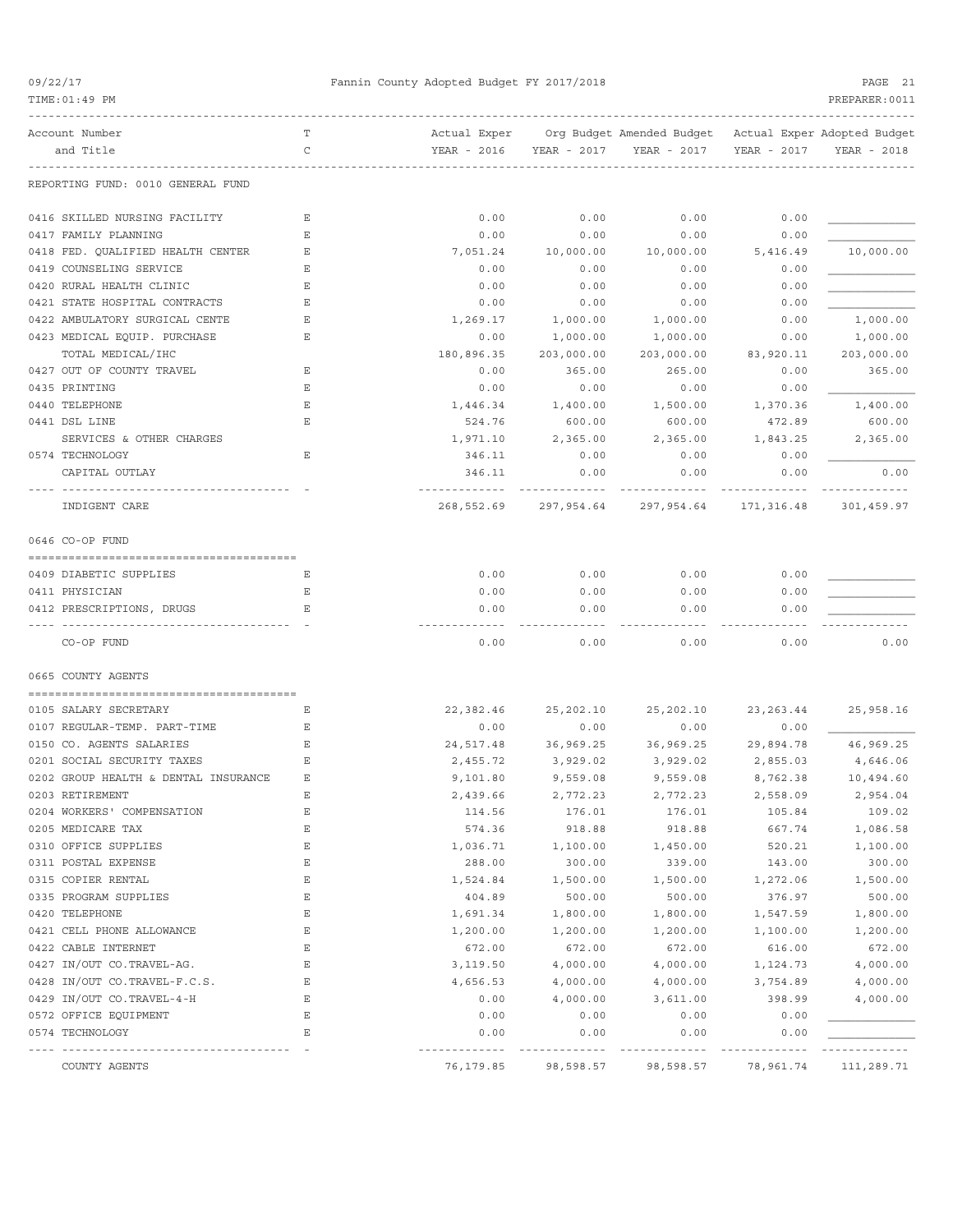| 09/22/17<br>TIME: 01:49 PM          |               | Fannin County Adopted Budget FY 2017/2018 |          |                                                                       |             | PAGE 22<br>PREPARER: 0011 |
|-------------------------------------|---------------|-------------------------------------------|----------|-----------------------------------------------------------------------|-------------|---------------------------|
| Account Number                      |               |                                           |          | Actual Exper Org Budget Amended Budget Actual Exper Adopted Budget    |             |                           |
| and Title                           | $\mathcal{C}$ | YEAR - 2016                               |          | YEAR - 2017 YEAR - 2017                                               | YEAR - 2017 | YEAR - 2018               |
| REPORTING FUND: 0010 GENERAL FUND   |               |                                           |          |                                                                       |             |                           |
| 0696 DONATIONS & ALLOCATIONS        |               |                                           |          |                                                                       |             |                           |
| 0491 SOIL & WATER CONSERVATION      |               | 1,000.00                                  | 1,000.00 | 1,000.00                                                              | 1,000.00    | 1,000.00                  |
| 0492 INDIGENT BURIAL                |               | 1,500.00                                  | 2,000.00 | 2,000.00                                                              | 1,000.00    | 2,000.00                  |
| 0494 FLOOD CONTROL SITE MAINTENANCE | E             | 0.00                                      | 0.00     | 0.00                                                                  | 0.00        |                           |
|                                     |               |                                           |          |                                                                       |             |                           |
| DONATIONS & ALLOCATIONS             |               | 2,500.00                                  | 3,000.00 | 3,000.00                                                              | 2,000.00    | 3,000.00                  |
| GENERAL FUND                        |               |                                           |          |                                                                       |             |                           |
| Income Totals                       |               |                                           |          | 10,550,654.42 12,052,247.13 12,068,595.88 10,461,220.56 12,864,422.02 |             |                           |
| Expense Totals                      |               |                                           |          | 10,497,266.27 12,052,247.13 12,068,595.88 9,821,342.60 12,864,422.02  |             |                           |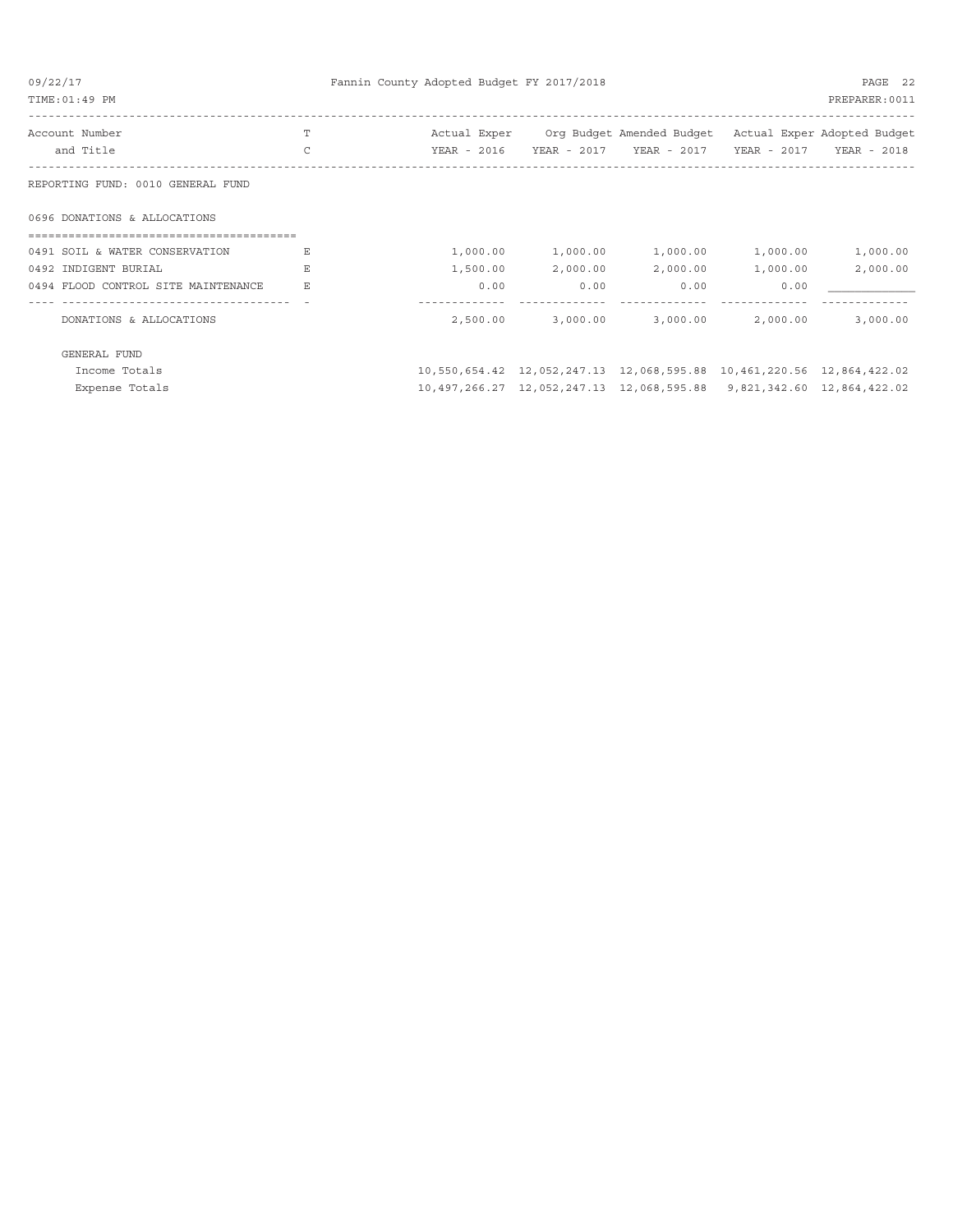| 09/22/17<br>TIME: 01:49 PM               |              | Fannin County Adopted Budget FY 2017/2018 |                         |                                                                    |                | PAGE 23<br>PREPARER: 0011 |
|------------------------------------------|--------------|-------------------------------------------|-------------------------|--------------------------------------------------------------------|----------------|---------------------------|
|                                          |              |                                           |                         |                                                                    |                |                           |
| Account Number<br>and Title              | т<br>C       |                                           |                         | Actual Exper Org Budget Amended Budget Actual Exper Adopted Budget | YEAR - 2017    | YEAR - 2018               |
|                                          |              |                                           |                         |                                                                    |                |                           |
| REPORTING FUND: 0011 COURTHOUSE SECURITY |              |                                           |                         |                                                                    |                |                           |
| 0300 CASH                                |              |                                           |                         |                                                                    |                |                           |
| 0111 BEGINNING CASH BALANCE              | $\mathbb{I}$ |                                           |                         | $0.00$ 20,000.00 20,000.00                                         |                | $0.00$ 28,151.10          |
| CASH                                     |              | 0.00                                      | 20,000.00               | 20,000.00                                                          | 0.00           | 28,151.10                 |
| 0340 FEES OF OFFICE                      |              |                                           |                         |                                                                    |                |                           |
| 0600 COUNTY CLERK FEES                   | Ι.           |                                           |                         | 7,936.41 9,000.00 9,000.00 9,393.78                                |                | 8,450.00                  |
| 0650 DISTRICT CLERK FEES                 | Ι.           |                                           |                         | 2,345.01 4,000.00 4,000.00 2,471.59                                |                | 4,000.00                  |
| 0651 JUSTICE OF PEACE FEES               | I            | 4,706.87                                  | 4,000.00                | 4,000.00                                                           | 3,633.47       | 4,000.00                  |
| FEES OF OFFICE                           |              | ------------<br>14,988.29                 | ----------<br>17,000.00 | 17,000.00                                                          | .<br>15,498.84 | . <u>.</u> .<br>16,450.00 |
| 0360 INTEREST EARNINGS                   |              |                                           |                         |                                                                    |                |                           |
| 0100 INTEREST EARNINGS                   | $\mathbf{I}$ | 77.26                                     | 50.00                   | 50.00                                                              | 71.04          | 50.00                     |
| <b>INTEREST EARNINGS</b>                 |              | 77.26                                     | 50.00                   | 50.00                                                              | 71.04          | 50.00                     |
| 0435 COURTHOUSE SECURITY PART TIME       |              |                                           |                         |                                                                    |                |                           |
| 0107 PART TIME                           | Е            |                                           | 0.00                    | 0.00                                                               | 0.00           | 25,000.00                 |
| COURTHOUSE SECURITY PART TIME            |              | 0.00                                      | 0.00                    | 0.00                                                               | 0.00           | 25,000.00                 |
| 0510 COURTHOUSE SECURITY EQUIP           |              |                                           |                         |                                                                    |                |                           |
| 0571 EQUIPMENT                           | E            |                                           |                         | 16,269.04  27,640.00  27,640.00  9,401.20  19,651.10               |                |                           |
|                                          |              |                                           |                         |                                                                    |                |                           |
| COURTHOUSE SECURITY EQUIP                |              | 16,269.04                                 |                         | 27,640.00 27,640.00                                                |                | 9,401.20 19,651.10        |
| 0560 BAILIFF                             |              |                                           |                         |                                                                    |                |                           |
| 0130 SALARY/BAILIFF                      | Ε            | 0.00                                      | 7,000.00                | 7,000.00                                                           | 400.75         |                           |
| 0201 SOCIAL SECURITY                     | Ε            | 0.00                                      | 430.00                  | 430.00                                                             | 26.77          |                           |
| 0203 RETIREMENT                          | Ε            | 0.00                                      | 686.00                  | 686.00                                                             | 44.24          |                           |
| 0204 WORKER'S COMPENSATION               | Ε            | 0.00                                      | 193.00                  | 193.00                                                             | 0.00           |                           |
| 0205 MEDICARE                            | Ε            | 0.00                                      | 101.00                  | 101.00                                                             | 6.26           |                           |
| 0427 BAILIFF CONT.ED./OUT OF COUNTY      | Ε            | 0.00                                      | 1,000.00                | 1,000.00                                                           | 0.00           |                           |
| BAILIFF                                  |              | 0.00                                      | 9,410.00                | 9,410.00                                                           | 478.02         | 0.00                      |
| COURTHOUSE SECURITY                      |              |                                           |                         |                                                                    |                |                           |
| Income Totals                            |              | 15,065.55                                 | 37,050.00               | 37,050.00                                                          | 15,569.88      | 44,651.10                 |
| Expense Totals                           |              | 16,269.04                                 | 37,050.00               | 37,050.00                                                          | 9,879.22       | 44,651.10                 |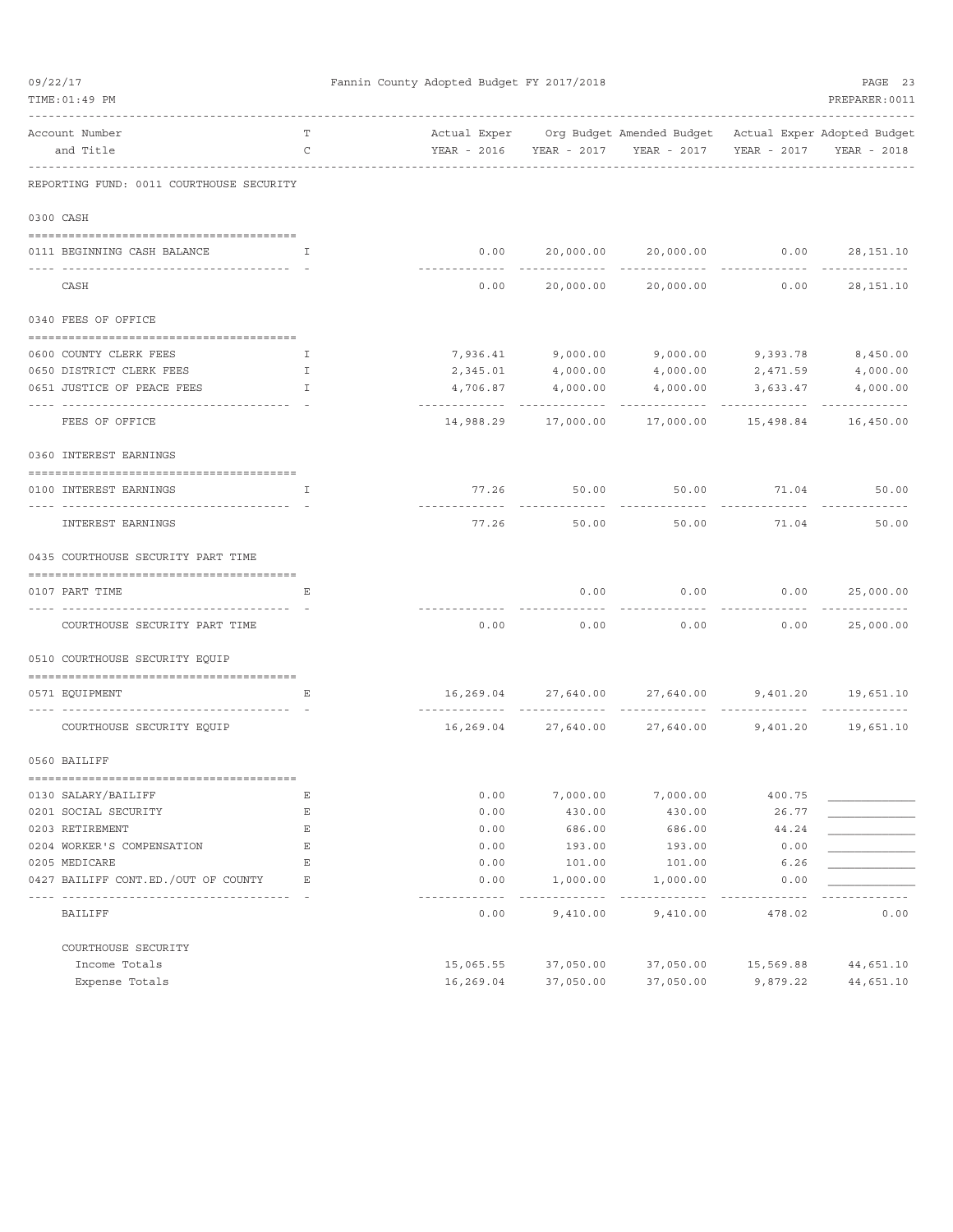| 09/22/17<br>TIME: 01:49 PM                           |         | Fannin County Adopted Budget FY 2017/2018 |                |                  |                                                                    |                 | PAGE 24<br>PREPARER: 0011 |
|------------------------------------------------------|---------|-------------------------------------------|----------------|------------------|--------------------------------------------------------------------|-----------------|---------------------------|
| Account Number<br>and Title                          | т<br>C  |                                           |                |                  | Actual Exper Org Budget Amended Budget Actual Exper Adopted Budget |                 | YEAR - 2018               |
| REPORTING FUND: 0012 CO.CLK.VITAL STAT.FEE           |         |                                           |                |                  |                                                                    |                 |                           |
| 0300 CASH                                            |         |                                           |                |                  |                                                                    |                 |                           |
| 0112 BEGINNING CASH BALANCE                          | I       |                                           | 0.00           | 2,000.00         | 2,000.00                                                           | 0.00            | 2,000.00                  |
| CASH                                                 |         |                                           | 0.00           | 2,000.00         | 2,000.00                                                           | 0.00            | 2,000.00                  |
| 0360 INTEREST EARNINGS                               |         |                                           |                |                  |                                                                    |                 |                           |
| 0100 INTEREST EARNINGS                               | I       |                                           | 6.11           | 5.00             | 5.00                                                               | 4.14            | 5.00                      |
| INTEREST EARNINGS                                    |         |                                           | 6.11           | 5.00             | 5.00                                                               | 4.14            | 5.00                      |
| 0370 MISCELLANEOUS INCOME                            |         |                                           |                |                  |                                                                    |                 |                           |
| 0134 CO.CLK.VITAL STAT.FEE                           | T.      |                                           | 867.00         | 1,005.00         | 1,005.00                                                           | 986.00          | 1,005.00                  |
| --------------<br>MISCELLANEOUS INCOME               |         |                                           | 867.00         | 1,005.00         | 1,005.00                                                           | 986.00          | 1,005.00                  |
| 0403 CO.CLK. VITAL STATS.                            |         |                                           |                |                  |                                                                    |                 |                           |
|                                                      |         |                                           |                |                  |                                                                    |                 |                           |
| 0310 OFFICE SUPPLIES                                 | Е       |                                           | 1,939.28       | 2,010.00         | 2,010.00                                                           | 169.59          | 2,010.00                  |
| 0427 OUT OF COUNTY TRAVEL<br>0574 COMPUTER EQUIPMENT | Е<br>E. |                                           | 838.40<br>0.00 | 1,000.00<br>0.00 | 1,000.00<br>0.00                                                   | 868.82<br>0.00  | 1,000.00                  |
| CO.CLK. VITAL STATS.                                 |         | ---------                                 | 2,777.68       | 3,010.00         | 3,010.00                                                           | 1,038.41        | 3,010.00                  |
| CO. CLK. VITAL STAT. FEE                             |         |                                           |                |                  |                                                                    |                 |                           |
| Income Totals                                        |         |                                           | 873.11         | 3,010.00         |                                                                    | 3,010.00 990.14 | 3,010.00                  |
| Expense Totals                                       |         |                                           | 2,777.68       | 3,010.00         | 3,010.00                                                           | 1,038.41        | 3,010.00                  |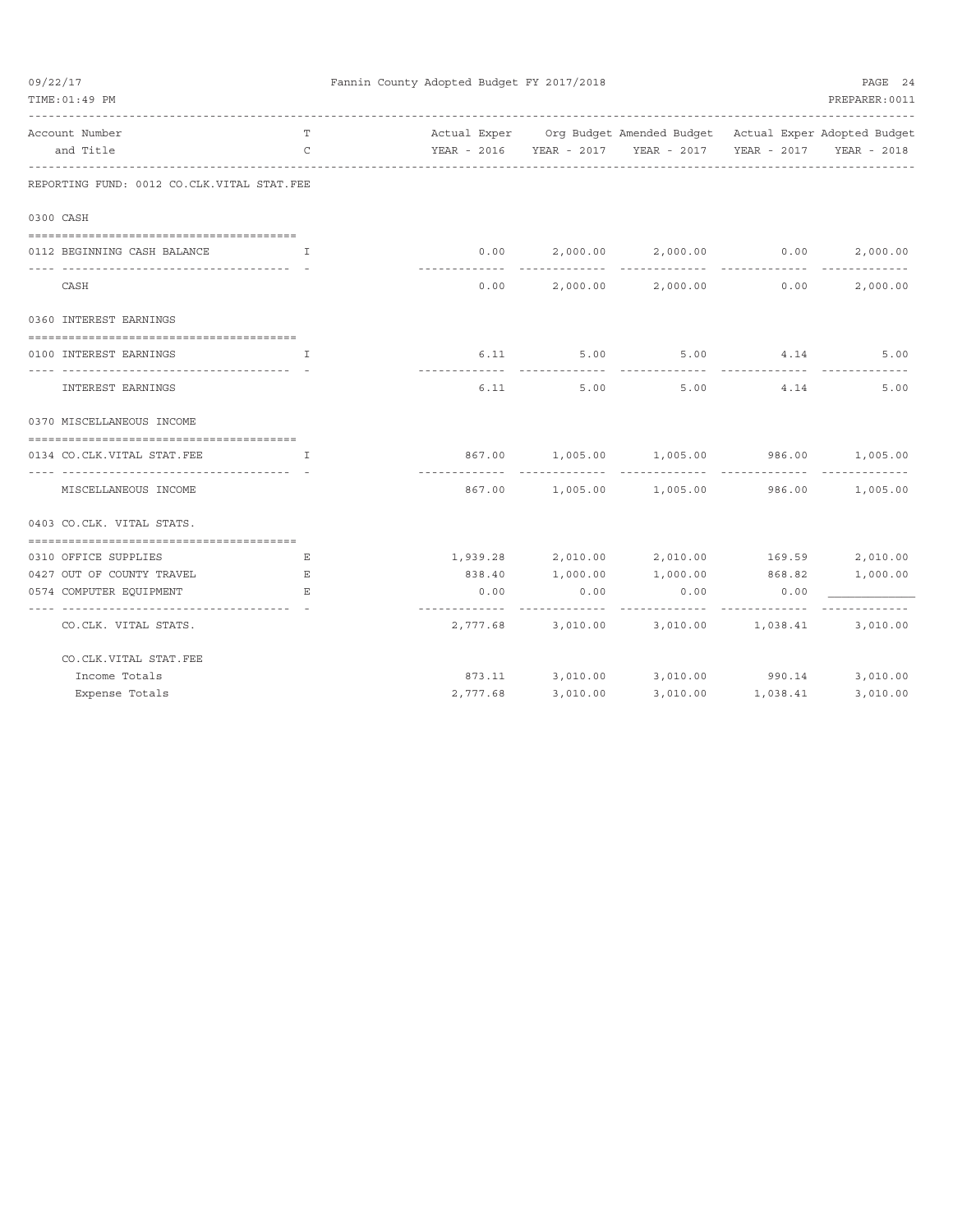| 09/22/17                      |                                            | Fannin County Adopted Budget FY 2017/2018 | PAGE 25      |             |                                                                    |          |                |
|-------------------------------|--------------------------------------------|-------------------------------------------|--------------|-------------|--------------------------------------------------------------------|----------|----------------|
| TIME: 01:49 PM                |                                            |                                           |              |             |                                                                    |          | PREPARER: 0011 |
| Account Number                | T                                          |                                           |              |             | Actual Exper Org Budget Amended Budget Actual Exper Adopted Budget |          |                |
| and Title                     | $\mathsf{C}$                               |                                           |              |             |                                                                    |          |                |
|                               | REPORTING FUND: 0013 BAIL BONDS TRUST FUND |                                           |              |             |                                                                    |          |                |
| 0300 CASH                     |                                            |                                           |              |             |                                                                    |          |                |
| 0113 BEGINNING CASH BALANCE   | T.                                         |                                           | 0.00         | 0.00        | 0.00                                                               | 0.00     |                |
| CASH                          |                                            | ----------                                | 0.00         | 0.00        | 0.00                                                               | 0.00     | 0.00           |
| 0345 BONDS                    |                                            |                                           |              |             |                                                                    |          |                |
| 0113 SURETY BAIL BOND FEE     | $\mathbf{I}$ . The state of $\mathbf{I}$   |                                           | 7,725.00     |             | $0.00$ 9,555.00 7,020.00                                           |          | 9,555.00       |
| BONDS                         | ---------------------------------          |                                           |              | ----------- | ------------                                                       | .        | 9,555.00       |
| 0370 MISCELLANEOUS            |                                            |                                           |              |             |                                                                    |          |                |
| 0130 REFUNDS & MISCELLANEOUS  | Е                                          |                                           |              |             |                                                                    |          |                |
| 0132 TEMPORARY BOND SECURITY  | E.                                         | -------------                             | 0.00         | 0.00        | 0.00<br>----------                                                 | 0.00     |                |
| MISCELLANEOUS                 |                                            |                                           |              |             | 7,890.00- 0.00 9,555.00 7,410.00                                   |          | 0.00           |
| 0498 BAIL BOND FEE EXPENSE    |                                            |                                           |              |             |                                                                    |          |                |
| 0489 10% TO STATE COMPTROLLER | E.                                         |                                           |              | 0.00        | 0.00                                                               | 0.00     | 9,555.00       |
| BAIL BOND FEE EXPENSE         |                                            |                                           | 0.00         | 0.00        | 0.00                                                               | 0.00     | 9,555.00       |
| BAIL BONDS TRUST FUND         |                                            |                                           |              |             |                                                                    |          |                |
| Income Totals                 |                                            |                                           | 7,725.00     |             | $0.00$ 9,555.00 7,020.00                                           |          | 9,555.00       |
| Expense Totals                |                                            |                                           | $7,890.00 -$ | 0.00        | 9,555.00                                                           | 7,410.00 | 9,555.00       |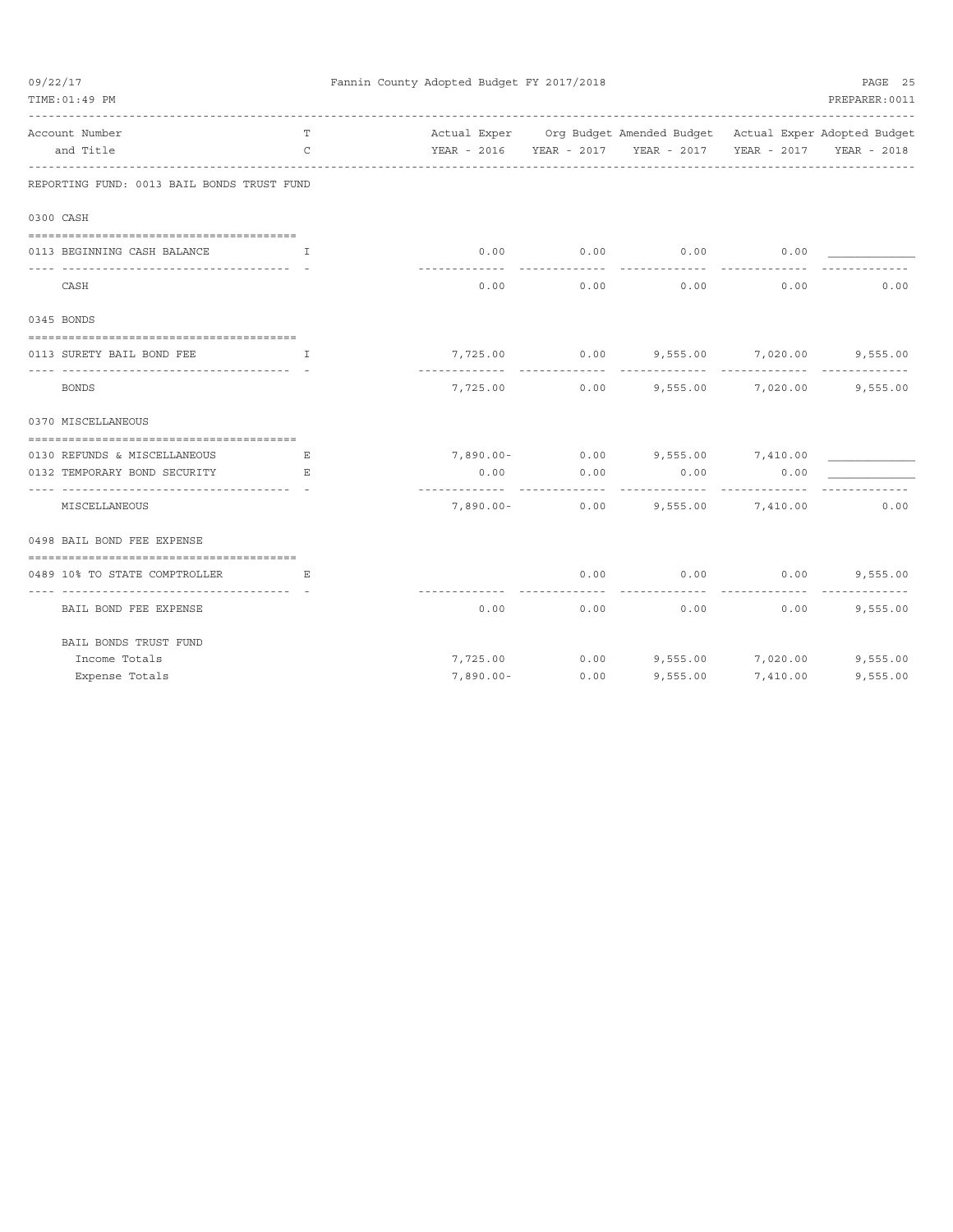| 09/22/17<br>TIME: 01:49 PM                    |                         | Fannin County Adopted Budget FY 2017/2018 |          |                                                                    |                       | PAGE 26<br>PREPARER: 0011         |
|-----------------------------------------------|-------------------------|-------------------------------------------|----------|--------------------------------------------------------------------|-----------------------|-----------------------------------|
| Account Number                                | T                       |                                           |          | Actual Exper Org Budget Amended Budget Actual Exper Adopted Budget |                       |                                   |
| and Title                                     | C                       |                                           |          |                                                                    |                       | YEAR - 2017 YEAR - 2018           |
| REPORTING FUND: 0014 JUSTICE CT.BLDG.SECURITY |                         |                                           |          |                                                                    |                       |                                   |
| 0300 CASH                                     |                         |                                           |          |                                                                    |                       |                                   |
| 0114 BEGINNING CASH                           | I                       |                                           | 0.00     | $0.00$ 0.00                                                        |                       | 2,300.00                          |
| CASH                                          |                         | 0.00                                      | 0.00     | 0.00                                                               | 0.00                  | 2,300.00                          |
| 0370 MISCELLANEOUS INCOME                     |                         |                                           |          |                                                                    |                       |                                   |
| 0168 JUSTICE CT.BLDG.SEC.FEE                  | and the state of the Ta |                                           |          | 1,568.09 1,200.00 1,200.00 1,200.44                                |                       |                                   |
| 0455 JP1 SECURITY FEE                         | T.                      |                                           | 0.00     | 0.00                                                               | 0.00                  | 600.00                            |
| 0456 JP2 SECURITY FEE                         | T                       |                                           | 0.00     | 0.00                                                               | 0.00                  | 300.00                            |
| 0457 JP3 SECURITY FEE                         | $\mathsf{T}$            |                                           | 0.00     | 0.00<br>- - - - - - - - - - -                                      | 0.00<br>------------- | 300.00<br>-------------           |
| MISCELLANEOUS INCOME                          |                         |                                           |          | $1,568.09$ $1,200.00$ $1,200.00$ $1,200.44$                        |                       | 1,200.00                          |
| 0435 JUSTICE CT.BLDG.EXP.                     |                         |                                           |          |                                                                    |                       |                                   |
| 0320 JP1 SECURITY EXPENSE                     | Е                       | 0.00                                      |          | 1,200.00 1,200.00                                                  | 0.00                  | 2,000.00                          |
| 0321 JP2 SECURITY EXPENSE                     | E.                      |                                           | 0.00     | 0.00                                                               | 0.00                  |                                   |
| 0322 JP3 SECURITY EXPENSE                     | E.                      |                                           | 0.00     | 0.00                                                               | 0.00                  | 1,500.00                          |
| JUSTICE CT.BLDG.EXP.                          |                         | 0.00                                      |          | 1,200.00 1,200.00                                                  | 0.00                  | - - - - - - - - - - -<br>3,500.00 |
| JUSTICE CT.BLDG.SECURITY                      |                         |                                           |          |                                                                    |                       |                                   |
| Income Totals                                 |                         | 1,568.09                                  |          | 1,200.00    1,200.00    1,200.44                                   |                       | 3,500.00                          |
| Expense Totals                                |                         | 0.00                                      | 1,200.00 | 1,200.00                                                           | 0.00                  | 3,500.00                          |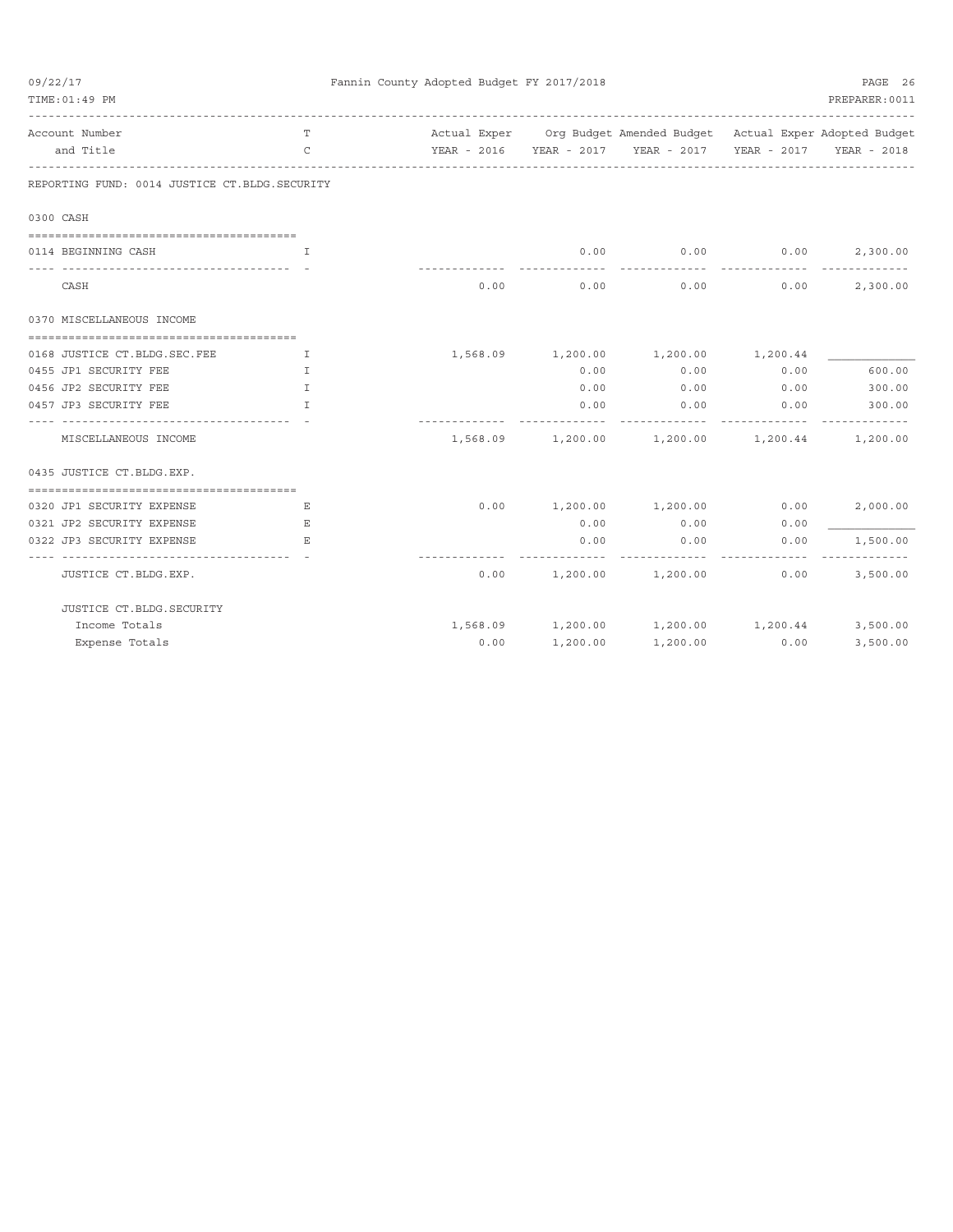| 09/22/17<br>TIME: 01:49 PM                 |                                                | Fannin County Adopted Budget FY 2017/2018 |                         |                                                                    |               | PAGE 27<br>PREPARER: 0011 |
|--------------------------------------------|------------------------------------------------|-------------------------------------------|-------------------------|--------------------------------------------------------------------|---------------|---------------------------|
|                                            |                                                |                                           |                         |                                                                    |               |                           |
| Account Number                             | T.                                             |                                           |                         | Actual Exper Org Budget Amended Budget Actual Exper Adopted Budget |               |                           |
| and Title                                  | $\mathcal{C}$                                  |                                           |                         | YEAR - 2016  YEAR - 2017  YEAR - 2017  YEAR - 2017  YEAR - 2018    |               |                           |
| REPORTING FUND: 0016 CO.JUDGE EXCESS SUPP. |                                                |                                           |                         |                                                                    |               |                           |
| 0300 CASH                                  |                                                |                                           |                         |                                                                    |               |                           |
|                                            |                                                |                                           |                         |                                                                    |               |                           |
| 0116 BEGINNING CASH BALANCE                | $\mathbf{I}$ and $\mathbf{I}$ and $\mathbf{I}$ |                                           |                         | $0.00$ $1,000.00$ $1,000.00$ $0.00$                                |               | 1,000.00                  |
| CASH                                       |                                                |                                           |                         | $0.00$ 1,000.00 1,000.00                                           | 0.00          | 1,000.00                  |
| 0370 MISCELLANEOUS INCOME                  |                                                |                                           |                         |                                                                    |               |                           |
| 0149 CO. JUDGE EXCESS SUPP.                | and the contract of the Table                  | 709.21                                    | 500.00                  |                                                                    | 500.00 275.07 | 500.00                    |
|                                            |                                                |                                           | -----------             |                                                                    | ------------- | -------------             |
| MISCELLANEOUS INCOME                       |                                                | 709.21                                    | 500.00                  |                                                                    | 500.00 275.07 | 500.00                    |
| 0400 CO. JUDGE EXCESS SUPP.                |                                                |                                           |                         |                                                                    |               |                           |
|                                            |                                                |                                           |                         |                                                                    |               |                           |
| 0310 OFFICE SUPPLIES                       | Е                                              | 0.00                                      | 300.00                  | 300.00                                                             | 0.00          | 300.00                    |
| 0427 OUT OF COUNTY TRAVEL                  | Ε                                              | 0.00                                      | 500.00                  | 500.00                                                             | 0.00          | 500.00                    |
| 0572 OFFICE EQUIPMENT                      | Ε                                              | 0.00                                      | 400.00                  | 400.00                                                             | 0.00          | 400.00                    |
| 0590 COUNTY JUDGE BOOKS                    | Е.                                             | 217.00<br>---------                       | 300.00<br>_____________ | 300.00                                                             | 0.00          | 300.00                    |
| CO. JUDGE EXCESS SUPP.                     |                                                |                                           |                         | 217.00 1,500.00 1,500.00                                           | 0.00          | 1,500.00                  |
| CO.JUDGE EXCESS SUPP.                      |                                                |                                           |                         |                                                                    |               |                           |
| Income Totals                              |                                                |                                           |                         | 709.21 1,500.00 1,500.00 275.07 1,500.00                           |               |                           |
| Expense Totals                             |                                                | 217.00                                    | 1,500.00                | 1,500.00                                                           | 0.00          | 1,500.00                  |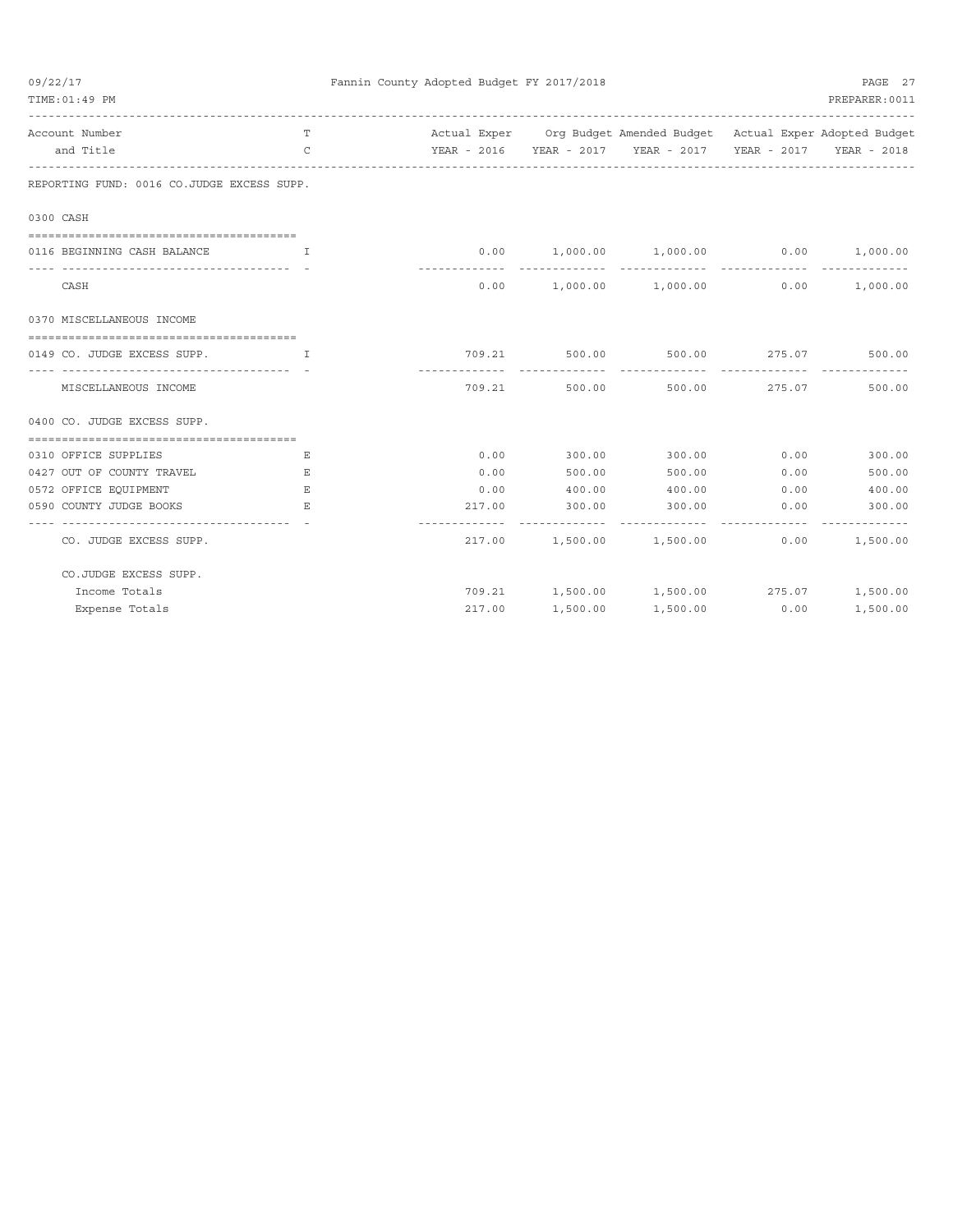| 09/22/17 | TIME: 01:49 PM                                                         |               | Fannin County Adopted Budget FY 2017/2018 |          |                                 |                                                                                                          |                                 | PAGE 28<br>PREPARER: 0011 |
|----------|------------------------------------------------------------------------|---------------|-------------------------------------------|----------|---------------------------------|----------------------------------------------------------------------------------------------------------|---------------------------------|---------------------------|
|          | Account Number                                                         | T             |                                           |          |                                 | ----------------------------------<br>Actual Exper Org Budget Amended Budget Actual Exper Adopted Budget |                                 |                           |
|          | and Title                                                              | $\mathcal{C}$ |                                           |          |                                 | YEAR - 2016  YEAR - 2017  YEAR - 2017  YEAR - 2017  YEAR - 2018                                          |                                 |                           |
|          | REPORTING FUND: 0017 PROBATE JUDGES EDUCATION                          |               |                                           |          |                                 |                                                                                                          |                                 |                           |
|          | 0300 CASH                                                              |               |                                           |          |                                 |                                                                                                          |                                 |                           |
|          | 0117 BEGINNING CASH BALANCE<br>$\mathbf{I}$ . The state $\mathbf{I}$   |               |                                           |          |                                 | $0.00$ $1,000.00$ $1,000.00$ $0.00$                                                                      |                                 | 1,000.00                  |
|          | ------------------------------------                                   |               |                                           |          |                                 |                                                                                                          |                                 | -------------             |
|          | CASH                                                                   |               |                                           |          |                                 | $0.00$ 1,000.00 1,000.00                                                                                 | 0.00                            | 1,000.00                  |
|          | 0340 FEES OF OFFICE                                                    |               |                                           |          |                                 |                                                                                                          |                                 |                           |
|          | 0131 PROBATE JUDGES EDUCATION                                          | $\mathbf{I}$  |                                           |          |                                 | 595.00 600.00 600.00 710.15 600.00                                                                       |                                 |                           |
|          | FEES OF OFFICE                                                         |               |                                           |          | -----------<br>595.00<br>600.00 | 600.00                                                                                                   | <u> - - - - - - - - - - - -</u> | 710.15 600.00             |
|          | 0370 MISCELLANEOUS                                                     |               |                                           |          |                                 |                                                                                                          |                                 |                           |
|          | 0130 REFUNDS & MISCELLANEOUS<br>$\mathbf{I}$ . The set of $\mathbf{I}$ |               |                                           |          | 750.00 0.00                     | $0.00$ 750.00                                                                                            |                                 |                           |
|          | --------------------------------<br>MISCELLANEOUS                      |               |                                           | 750.00   | .<br>0.00                       | 0.00                                                                                                     | 750.00                          | 0.00                      |
|          | 0400 PROBATE JUDGES EDUCATION                                          |               |                                           |          |                                 |                                                                                                          |                                 |                           |
|          | 0427 OUT OF COUNTY TRAVEL                                              | E.            |                                           |          |                                 | $1,275.74$ $1,600.00$ $1,600.00$ 0.00                                                                    |                                 | 1,600.00                  |
|          | PROBATE JUDGES EDUCATION                                               |               |                                           |          | ------------- --------------    | $1,275.74$ $1,600.00$ $1,600.00$                                                                         | 0.00                            | ------------<br>1,600.00  |
|          | PROBATE JUDGES EDUCATION                                               |               |                                           |          |                                 |                                                                                                          |                                 |                           |
|          | Income Totals                                                          |               |                                           |          |                                 | $1,345.00$ $1,600.00$ $1,600.00$ $1,460.15$ $1,600.00$                                                   |                                 |                           |
|          | Expense Totals                                                         |               |                                           | 1,275.74 | 1,600.00                        | 1,600.00                                                                                                 | 0.00                            | 1,600.00                  |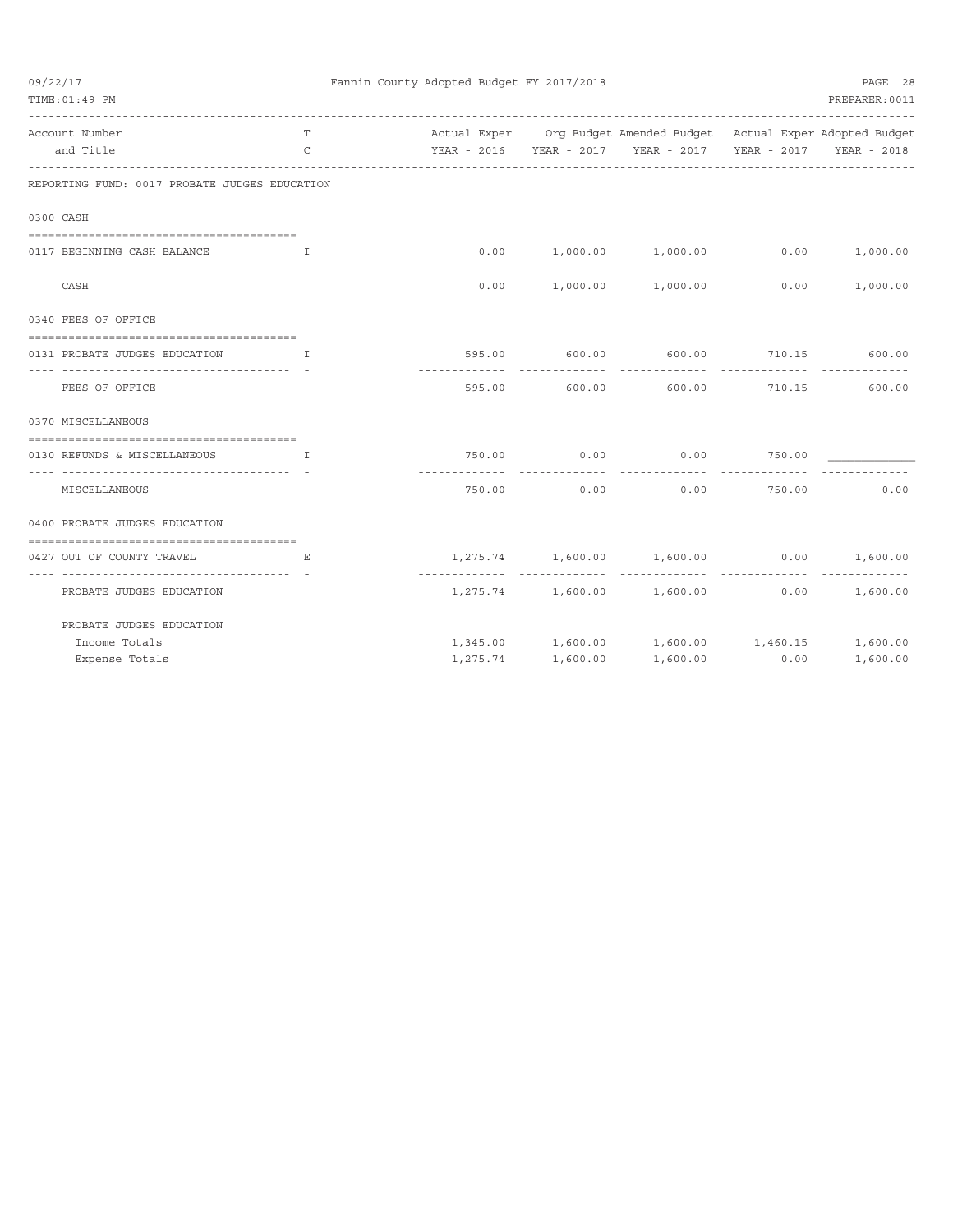| 09/22/17<br>TIME: 01:49 PM |                                                      |        | Fannin County Adopted Budget FY 2017/2018<br>PAGE 29<br>PREPARER: 0011 |                   |                                                                    |                    |                          |  |  |
|----------------------------|------------------------------------------------------|--------|------------------------------------------------------------------------|-------------------|--------------------------------------------------------------------|--------------------|--------------------------|--|--|
|                            | Account Number<br>and Title                          | т<br>C |                                                                        |                   | Actual Exper Org Budget Amended Budget Actual Exper Adopted Budget |                    |                          |  |  |
|                            |                                                      |        | YEAR - 2016                                                            | YEAR - 2017       | YEAR - 2017                                                        | YEAR - 2017        | YEAR - 2018              |  |  |
|                            | REPORTING FUND: 0018 CO. CLERK RECORD MNGMT.         |        |                                                                        |                   |                                                                    |                    |                          |  |  |
|                            | 0300 CASH                                            |        |                                                                        |                   |                                                                    |                    |                          |  |  |
|                            | 0118 BEGINNING CASH BALANCE                          | T      | 0.00                                                                   |                   | 11, 437.55 11, 437.55                                              |                    | $0.00$ 14,974.64         |  |  |
|                            | CASH                                                 |        | 0.00                                                                   | 11,437.55         | 11,437.55                                                          | 0.00               | -----------<br>14,974.64 |  |  |
|                            | 0360 INTEREST EARNINGS                               |        |                                                                        |                   |                                                                    |                    |                          |  |  |
|                            |                                                      |        |                                                                        |                   |                                                                    |                    |                          |  |  |
|                            | 0100 INTEREST EARNINGS                               | T      | 17.97                                                                  | 50.00             | 50.00                                                              | 18.75              | 50.00                    |  |  |
|                            | INTEREST EARNINGS                                    |        | 17.97                                                                  | 50.00             | 50.00                                                              | 18.75              | 50.00                    |  |  |
|                            | 0370 MISCELLANEOUS INCOME                            |        |                                                                        |                   |                                                                    |                    |                          |  |  |
|                            | 0130 REFUNDS & MISCELLANEOUS                         | I.     | 0.00                                                                   | 0.00              | 0.00                                                               | 0.00               |                          |  |  |
|                            | 0133 CO.CLERK PRESERVE REC FEE                       | I      | 62,519.62                                                              | 55,500.00         | 55,500.00                                                          | 73,165.33          | 55,500.00                |  |  |
|                            | MISCELLANEOUS INCOME                                 |        | 62,519.62                                                              | 55,500.00         | 55,500.00                                                          | 73,165.33          | 55,500.00                |  |  |
|                            | 0402 CO. CLERK RECORD MNGMT.                         |        |                                                                        |                   |                                                                    |                    |                          |  |  |
|                            |                                                      |        |                                                                        |                   |                                                                    |                    |                          |  |  |
|                            | 0103 SALARY ASSISTANT                                | Е<br>Ε | 30,252.19<br>0.00                                                      | 28,365.48<br>0.00 | 28,365.48<br>0.00                                                  | 26, 183.52<br>0.00 | 29,216.44                |  |  |
|                            | 0107 SALARY TEMP/EXTRA<br>0201 SOCIAL SECURITY TAXES | Ε      | 1,618.79                                                               | 1,758.66          | 1,758.66                                                           | 1,331.94           | 1,811.42                 |  |  |
|                            | 0202 GROUP HEALTH INSURANCE                          | Ε      |                                                                        | 9,559.08          |                                                                    | 8,762.60           | 10,494.60                |  |  |
|                            | 0203 RETIREMENT                                      | Е      | 9,102.04<br>3,298.62                                                   | 3,120.20          | 9,559.08<br>3,120.20                                               | 2,879.15           | 3,324.83                 |  |  |
|                            | 0204 WORKERS COMPENSATION                            | Ε      | 179.68                                                                 | 141.83            | 141.83                                                             | 119.14             | 122.71                   |  |  |
|                            | 0205 MEDICARE TAX                                    | Ε      | 378.55                                                                 | 411.30            | 411.30                                                             | 311.44             | 423.64                   |  |  |
|                            | 0310 OFFICE SUPPLIES                                 | Ε      | 771.08                                                                 | 800.00            | 800.00                                                             | 237.98             | 800.00                   |  |  |
|                            | 0312 IMAGING SYSTEM                                  | Ε      | 20,700.00                                                              | 21,000.00         | 21,000.00                                                          | 17,250.00          | 21,000.00                |  |  |
|                            | 0315 COPIER MAINTENANCE                              | Ε      | 360.00                                                                 | 250.00            | 250.00                                                             | 408.50             | 250.00                   |  |  |
|                            | 0420 TELEPHONE                                       | Ε      | 811.14                                                                 | 700.00            | 700.00                                                             | 602.16             | 700.00                   |  |  |
|                            | 0437 DIGITAL IMAGING OF MICROFILM                    | Ε      | 0.00                                                                   | 0.00              | 0.00                                                               | 0.00               |                          |  |  |
|                            | 0453 COMPUTER SOFTWARE                               | Ε      | 0.00                                                                   | 0.00              | 0.00                                                               | 0.00               |                          |  |  |
|                            | 0490 CO. CLERK MISCELLANEOUS                         | Ε      | 0.00                                                                   | 881.00            | 881.00                                                             | 0.00               | 881.00                   |  |  |
|                            | 0574 COMPUTER EQUIPMENT                              | Ε      | 0.00                                                                   | 0.00              | 0.00                                                               | 0.00               | 1,500.00                 |  |  |
|                            | CO. CLERK RECORD MNGMT.                              |        | 67,472.09                                                              | 66,987.55         | 66,987.55                                                          | 58,086.43          | 70,524.64                |  |  |
|                            | CO. CLERK RECORD MNGMT.                              |        |                                                                        |                   |                                                                    |                    |                          |  |  |
|                            | Income Totals                                        |        | 62,537.59                                                              | 66,987.55         | 66,987.55                                                          | 73,184.08          | 70,524.64                |  |  |
|                            | Expense Totals                                       |        | 67,472.09                                                              | 66,987.55         | 66,987.55                                                          | 58,086.43          | 70,524.64                |  |  |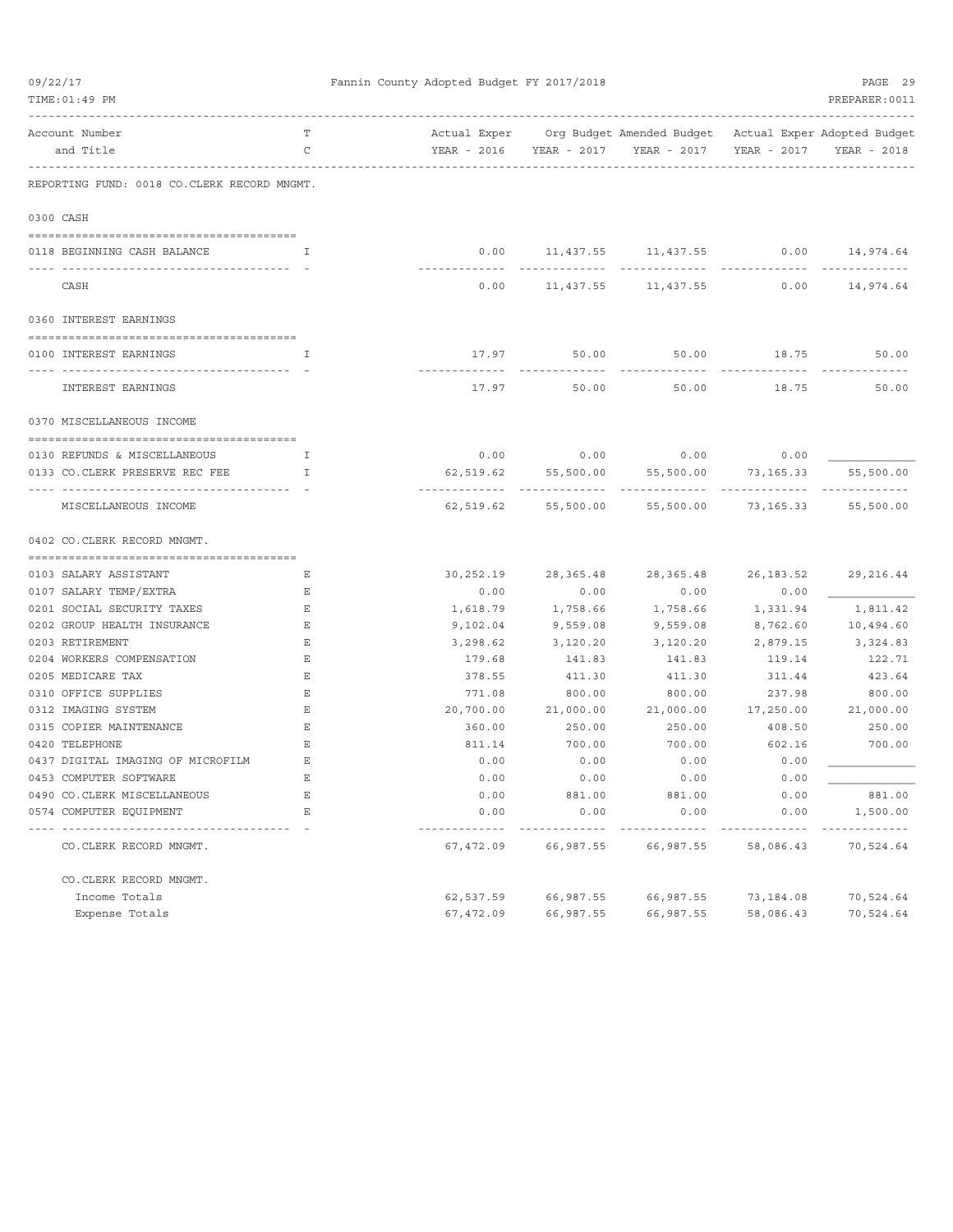| 09/22/17                                     |              | Fannin County Adopted Budget FY 2017/2018 | PAGE 30  |                                                       |                               |                |
|----------------------------------------------|--------------|-------------------------------------------|----------|-------------------------------------------------------|-------------------------------|----------------|
| TIME: 01:49 PM                               |              |                                           |          |                                                       |                               | PREPARER: 0011 |
| Account Number                               | T            | Actual Exper                              |          | Org Budget Amended Budget Actual Exper Adopted Budget |                               |                |
| and Title                                    | C            |                                           |          |                                                       | YEAR - 2017                   | YEAR - 2018    |
| REPORTING FUND: 0019 DIST.CLK.RECORDS MNGMT. |              |                                           |          |                                                       |                               |                |
| 0300 CASH                                    |              |                                           |          |                                                       |                               |                |
| 0119 BEGINNING CASH BALANCE                  | Ι.           | 0.00                                      | 1,030.00 | 1,030.00                                              | 0.00                          | 1,030.00       |
| CASH                                         |              | - - - - - - - - - - - - -<br>0.00         |          | 1,030.00 1,030.00                                     | - - - - - - - - - - -<br>0.00 | 1,030.00       |
| 0360 INTEREST EARNINGS                       |              |                                           |          |                                                       |                               |                |
| 0100 INTEREST EARNINGS                       | $\mathsf{T}$ | 3.75                                      | 5.00     | 5.00                                                  | 4.25                          | 5.00           |
| <b>INTEREST EARNINGS</b>                     |              | 3.75                                      | 5.00     | 5.00                                                  | 4.25                          | 5.00           |
| 0370 MISCELLEANEOUS INCOME                   |              |                                           |          |                                                       |                               |                |
| 0136 DIST.CLK.PRES.REC.FEE                   | T            | 2,471.90                                  | 3,000.00 | 3,000.00                                              | 2,460.01                      | 3,000.00       |
|                                              |              |                                           |          |                                                       |                               |                |
| MISCELLEANEOUS INCOME                        |              | 2,471.90                                  | 3,000.00 | 3,000.00                                              | 2,460.01                      | 3,000.00       |
| 0450 DIST. CLERK REC. MNGMT.                 |              |                                           |          |                                                       |                               |                |
|                                              |              |                                           |          |                                                       |                               |                |
| 0107 SALARY TEMP/EXTRA                       | Е            | 1,438.22                                  | 0.00     | 0.00                                                  | 0.00                          |                |
| 0201 SOCIAL SECURITY TAXES                   | Е            | 87.43                                     | 0.00     | 0.00                                                  | 0.00                          |                |
| 0203 RETIREMENT                              | $\mathbf E$  | 156.80                                    | 0.00     | 0.00                                                  | 0.00                          |                |
| 0204 WORKERS COMPENSATION                    | $\mathbf E$  | 16.80                                     | 0.00     | 0.00                                                  | 0.00                          |                |
| 0205 MEDICARE TAX                            | $\mathbf E$  | 20.47                                     | 0.00     | 0.00                                                  | 0.00                          |                |
| 0310 OFFICE SUPPLIES                         | Ε            | 0.00                                      | 4,035.00 | 4,035.00                                              | 0.00                          | 4,035.00       |
| 0400 RECORDS STORAGE SHELVING                | Ε            | 0.00                                      | 0.00     | 0.00                                                  | 0.00                          |                |
| 0435 PRINTING                                | $\mathbf E$  | 0.00                                      | 0.00     | 0.00                                                  | 0.00                          |                |
| 0572 OFFICE EQUIPMENT                        | Ε            | 0.00                                      | 0.00     | 0.00                                                  | 0.00                          |                |
| -------------                                |              | -------------                             |          |                                                       |                               |                |
| DIST. CLERK REC. MNGMT.                      |              | 1,719.72                                  | 4,035.00 | 4,035.00                                              | 0.00                          | 4,035.00       |
| DIST.CLK.RECORDS MNGMT.                      |              |                                           |          |                                                       |                               |                |
| Income Totals                                |              | 2,475.65                                  | 4,035.00 | 4,035.00 2,464.26                                     |                               | 4,035.00       |
| Expense Totals                               |              | 1,719.72                                  | 4,035.00 | 4,035.00                                              | 0.00                          | 4,035.00       |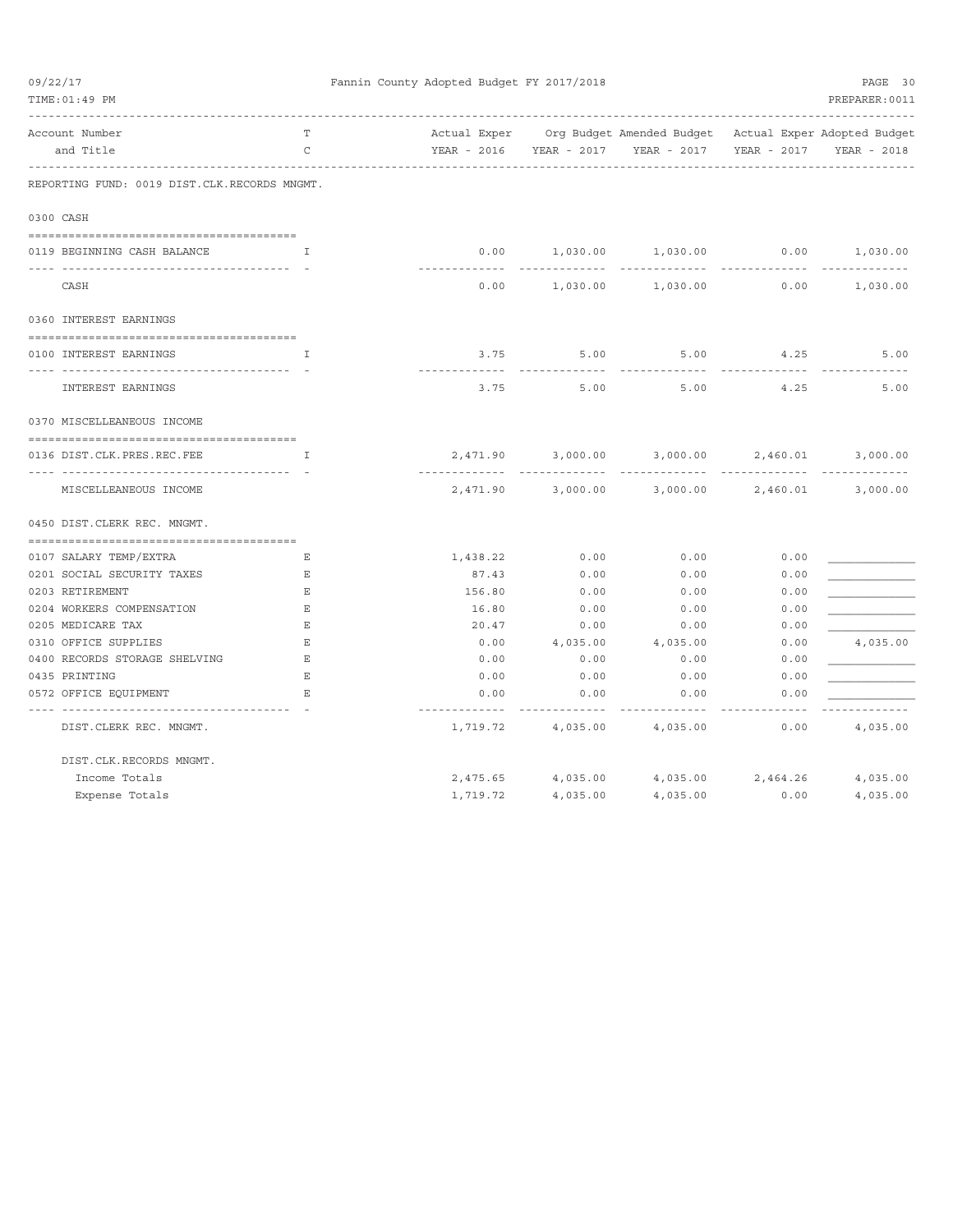| 09/22/17<br>TIME: 01:49 PM                             |                    | Fannin County Adopted Budget FY 2017/2018 |                      |                                          |                  | PAGE 31<br>PREPARER: 0011                  |
|--------------------------------------------------------|--------------------|-------------------------------------------|----------------------|------------------------------------------|------------------|--------------------------------------------|
| Account Number<br>and Title                            | т<br>$\mathcal{C}$ | Actual Exper<br>YEAR - 2016               | YEAR - 2017          | Org Budget Amended Budget<br>YEAR - 2017 | YEAR - 2017      | Actual Exper Adopted Budget<br>YEAR - 2018 |
| REPORTING FUND: 0020 COUNTY OFFICES REC.MNGMT.         |                    |                                           |                      |                                          |                  |                                            |
| 0300 CASH                                              |                    |                                           |                      |                                          |                  |                                            |
| 0120 BEGINNING CASH BALANCE                            | I                  | 0.00                                      | 10,000.00            | 10,000.00                                | 0.00             |                                            |
| CASH                                                   |                    | 0.00                                      | 10,000.00            | 10,000.00                                | 0.00             | 0.00                                       |
| 0360 INTEREST EARNINGS                                 |                    |                                           |                      |                                          |                  |                                            |
| 0100 INTEREST EARNINGS                                 | I                  | 46.98                                     | 40.00                | 40.00                                    | 28.42            | 40.00                                      |
| --------------<br><b>INTEREST EARNINGS</b>             |                    | 46.98                                     | 40.00                | 40.00                                    | 28.42            | 40.00                                      |
| 0370 MISCELLENEOUS INCOME                              |                    |                                           |                      |                                          |                  |                                            |
| 0135 CO.OFFICE REC.MNGMT.FEE                           | $\mathbf{T}$       | 13,104.40                                 | 18,000.00            | 18,000.00                                | 12,875.01        | 18,000.00                                  |
| <u>-- --------------------</u><br>MISCELLENEOUS INCOME |                    | -------------<br>13,104.40                | 18,000.00            | 18,000.00                                | 12,875.01        | 18,000.00                                  |
| 0449 COUNTY OFFICES REC.MNGMT.                         |                    |                                           |                      |                                          |                  |                                            |
| 0103 SALARY ASSISTANT                                  | Ε                  | 0.00                                      | 0.00                 | 0.00                                     | 0.00             |                                            |
| 0107 SALARY TEMP./EXTRA                                | Ε                  | 6,738.87                                  | 7,819.25             | 7,819.25                                 | 6,810.57         | 8,053.83                                   |
| 0201 SOCIAL SECURITY TAXES                             | Ε                  | 417.82                                    | 484.79               | 484.79                                   | 422.26           | 499.34                                     |
| 0202 GROUP HEALTH INSURANCE                            | $\mathbf E$        | 0.00                                      | 0.00                 | 0.00                                     | 0.00             |                                            |
| 0203 RETIREMENT                                        | Ε                  | 734.53                                    | 860.12               | 860.12                                   | 748.26           | 916.53                                     |
| 0204 WORKERS COMPENSATION                              | Ε                  | 35.54                                     | 39.10                | 39.10                                    | 32.84            | 33.83                                      |
| 0205 MEDICARE TAX                                      | E.                 | 97.75                                     | 113.38               | 113.38                                   | 98.73            | 116.78                                     |
| 0310 OFFICE SUPPLIES<br>0350 RECORDS DISPOSAL          | $\mathbf E$<br>Ε   | 0.00<br>845.77                            | 10,000.00            | 10,000.00                                | 11.18            | 4,863.25                                   |
| 0400 RECORDS STORAGE SHELVING                          | Ε                  | 0.00                                      | 2,000.00<br>4,673.36 | 2,000.00<br>4,673.36                     | 2,174.41<br>0.00 | 2,006.44                                   |
| 0453 COMPUTER SOFTWARE MAINTENANCE                     | Ε                  | 1,550.00                                  | 1,550.00             | 1,550.00                                 | 1,550.00         | 1,550.00                                   |
| 0460 EQUIPMENT RENTAL                                  | $\mathbf E$        | 0.00                                      | 500.00               | 500.00                                   | 0.00             |                                            |
| 0574 COMPUTER EQUIPMENT                                | $\mathbf E$        | 27, 113. 17                               | 0.00                 | 0.00                                     | 0.00             |                                            |
| COUNTY OFFICES REC.MNGMT.                              |                    | ---------<br>37,533.45                    | 28,040.00            | 28,040.00                                | 11,848.25        | 18,040.00                                  |
| COUNTY OFFICES REC.MNGMT.                              |                    |                                           |                      |                                          |                  |                                            |
| Income Totals                                          |                    | 13, 151.38                                | 28,040.00            | 28,040.00                                | 12,903.43        | 18,040.00                                  |
| Expense Totals                                         |                    | 37,533.45                                 | 28,040.00            | 28,040.00                                | 11,848.25        | 18,040.00                                  |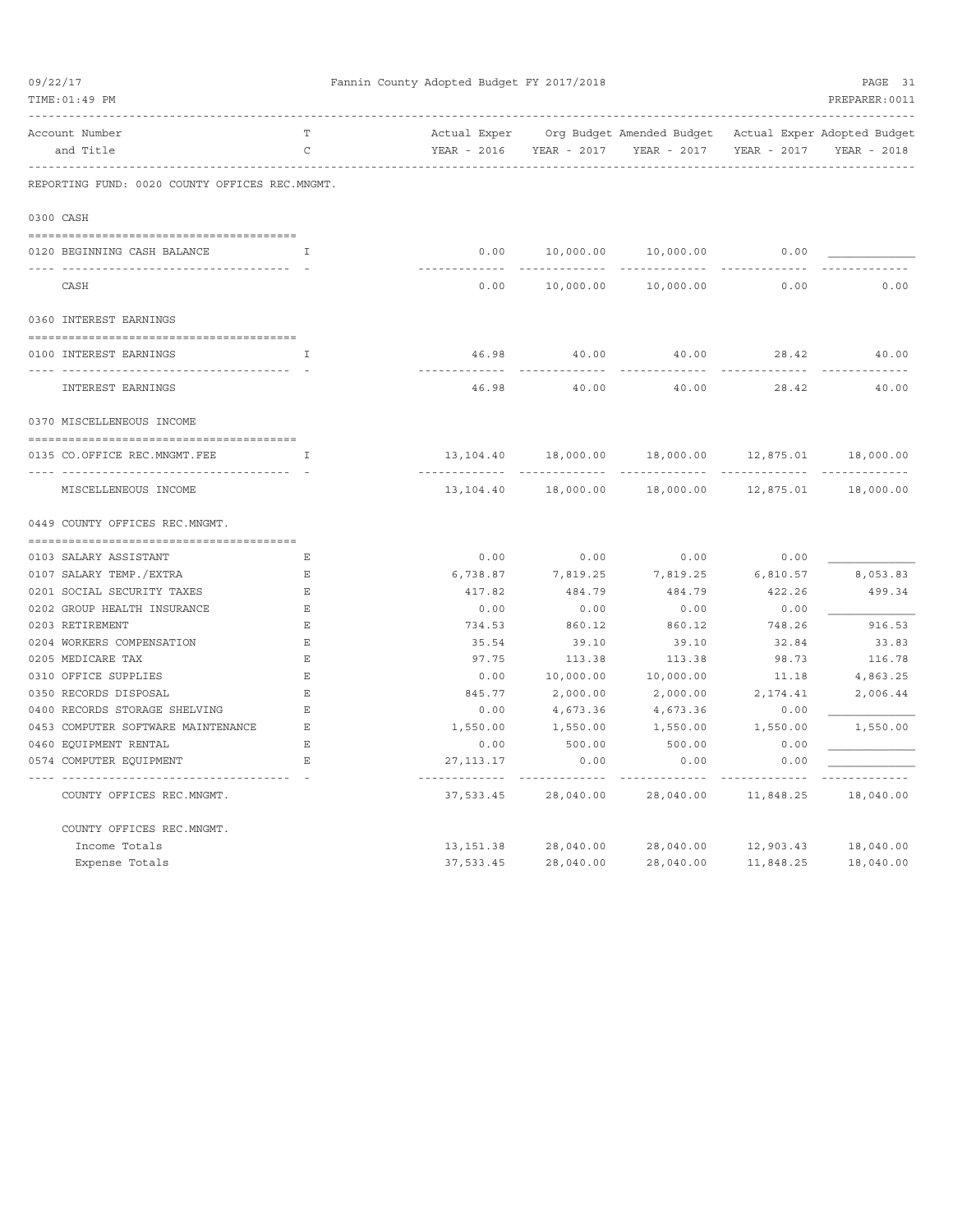| 09/22/17<br>TIME: 01:49 PM                    |        | Fannin County Adopted Budget FY 2017/2018 |                         |                                                                    |                      | PAGE 32<br>PREPARER: 0011   |
|-----------------------------------------------|--------|-------------------------------------------|-------------------------|--------------------------------------------------------------------|----------------------|-----------------------------|
| Account Number                                | т      |                                           |                         | Actual Exper Org Budget Amended Budget Actual Exper Adopted Budget |                      |                             |
| and Title                                     | C      |                                           |                         |                                                                    | YEAR - 2017          | YEAR - 2018                 |
| REPORTING FUND: 0021 FANNIN CO. R & B #1 FUND |        |                                           |                         |                                                                    |                      |                             |
| 0300 TOTAL REV/TRANSFERS                      |        |                                           |                         |                                                                    |                      |                             |
| 0121 BEGINNING CASH BALANCE                   | I      |                                           |                         | $0.00$ 98,788.43 98,788.43                                         |                      | $0.00$ 136,267.36           |
| TOTAL REV/TRANSFERS                           |        | 0.00                                      |                         | 98,788.43 98,788.43                                                | 0.00                 | 136,267.36                  |
| 0310 PROPERTY TAXES                           |        |                                           |                         |                                                                    |                      |                             |
| 0110 CURRENT TAXES                            | I.     |                                           |                         | 405,814.64 423,506.73 423,506.73 431,494.17 449,085.92             |                      |                             |
| 0120 DELINQUENT TAXES                         | I      | ------------- --------------              |                         | $13,762.92$ $9,000.00$ $9,000.00$ $12,382.10$<br>--------------    | -------------        | 9,000.00                    |
| PROPERTY TAXES                                |        |                                           |                         | 419,577.56 432,506.73 432,506.73                                   | 443,876.27           | 458,085.92                  |
| 0318 OTHER TAXES                              |        |                                           |                         |                                                                    |                      |                             |
| 0120 PAY N LIEU TAX/GRASSLAND                 | T      | 1,556.89                                  | 0.00                    | $0.00$ $1,473.32$ $1,000.00$                                       |                      |                             |
| 0121 PAY N LIEU TAX/UPPER TRINITY             | Ι.     | 884.17                                    | 0.00                    | 0.00                                                               | 884.17               |                             |
| 0160 SALES TAX REVENUES                       | I      | 42,933.07                                 | 40,913.48               | 40,913.48                                                          | 39,538.48            | 40,913.00                   |
| OTHER TAXES                                   |        | 45,374.13                                 | 40,913.48               | 40,913.48                                                          | 41,895.97            | 41,913.00                   |
| 0321 FEES OF TAX COLLECTOR                    |        |                                           |                         |                                                                    |                      |                             |
| 0200 CAR REGISTRATION/SALES TAX               | Ι.     |                                           |                         | 73,398.33 85,392.20 85,392.20 73,410.19 85,392.00                  |                      |                             |
| 0300 COUNTY'S ADDITIONAL \$10                 | I      | 68,498.53                                 | 64,000.00               | 64,000.00                                                          | 62,670.61            | 64,000.00                   |
| FEES OF TAX COLLECTOR                         |        |                                           | 141,896.86 149,392.20   | 149,392.20                                                         | 136,080.80           | 149,392.00                  |
| 0330 GRANTS                                   |        |                                           |                         |                                                                    |                      |                             |
| 0200 FEMA GRANT                               | Ι.     | 26,180.54                                 | 0.00                    | 0.00                                                               | 356.20               |                             |
| GRANTS                                        |        | 26,180.54                                 | 0.00                    | 0.00                                                               | 356.20               | 0.00                        |
| 0350 FINES                                    |        |                                           |                         |                                                                    |                      |                             |
| 0403 COUNTY CLERK FINES                       | Ι.     |                                           | 11,687.71 12,024.20     | 12,024.20                                                          | 11,026.05            | 12,024.00                   |
| 0450 DISTRICT CLERK FINES                     | I.     | 11,817.89                                 | 11,310.90               | 11,310.90                                                          |                      | 9,692.81 11,311.00          |
| 0455 J. P. #1 FINES                           | I      | 9,432.37                                  | 8,865.30                | 8,865.30                                                           | 7,936.98             | 7,686.00                    |
| 0456 J. P. #2 FINES<br>0457 J. P. #3 FINES    | I<br>I | 2,155.71<br>2,368.53                      | 1,120.90<br>2,000.00    | 1,120.90<br>2,000.00                                               | 3,256.45<br>3,889.82 | 1,800.00<br>2,500.00        |
| FINES                                         |        | 37,462.21                                 | ----------<br>35,321.30 | 35,321.30                                                          | .<br>35,802.11       | -------------<br>35, 321.00 |
| 0360 INTEREST EARNINGS                        |        |                                           |                         |                                                                    |                      |                             |
| 0100 INTEREST EARNINGS                        | I      | 223.90                                    | 175.00                  | 175.00                                                             | 276.49               | 175.00                      |
| <u>---- ---------------</u>                   |        | . <u>.</u> .                              | -----------             | ------------                                                       | -----------          | . <u>.</u> .                |
| INTEREST EARNINGS                             |        | 223.90                                    | 175.00                  | 175.00                                                             | 276.49               | 175.00                      |
| 0364 SALE OF EQUIPMENT                        |        |                                           |                         |                                                                    |                      |                             |
| 0162 LAND/BUILDING                            | I.     | 0.00                                      | 0.00                    | 0.00                                                               | 21.00                |                             |
| 0163 SALE OF EQUIPMENT                        | I      | 0.00                                      | 0.00                    | 0.00                                                               | 0.00                 | 10,000.00<br>.              |
| SALE OF EQUIPMENT                             |        | 0.00                                      | 0.00                    | 0.00                                                               | ---------<br>21.00   | 10,000.00                   |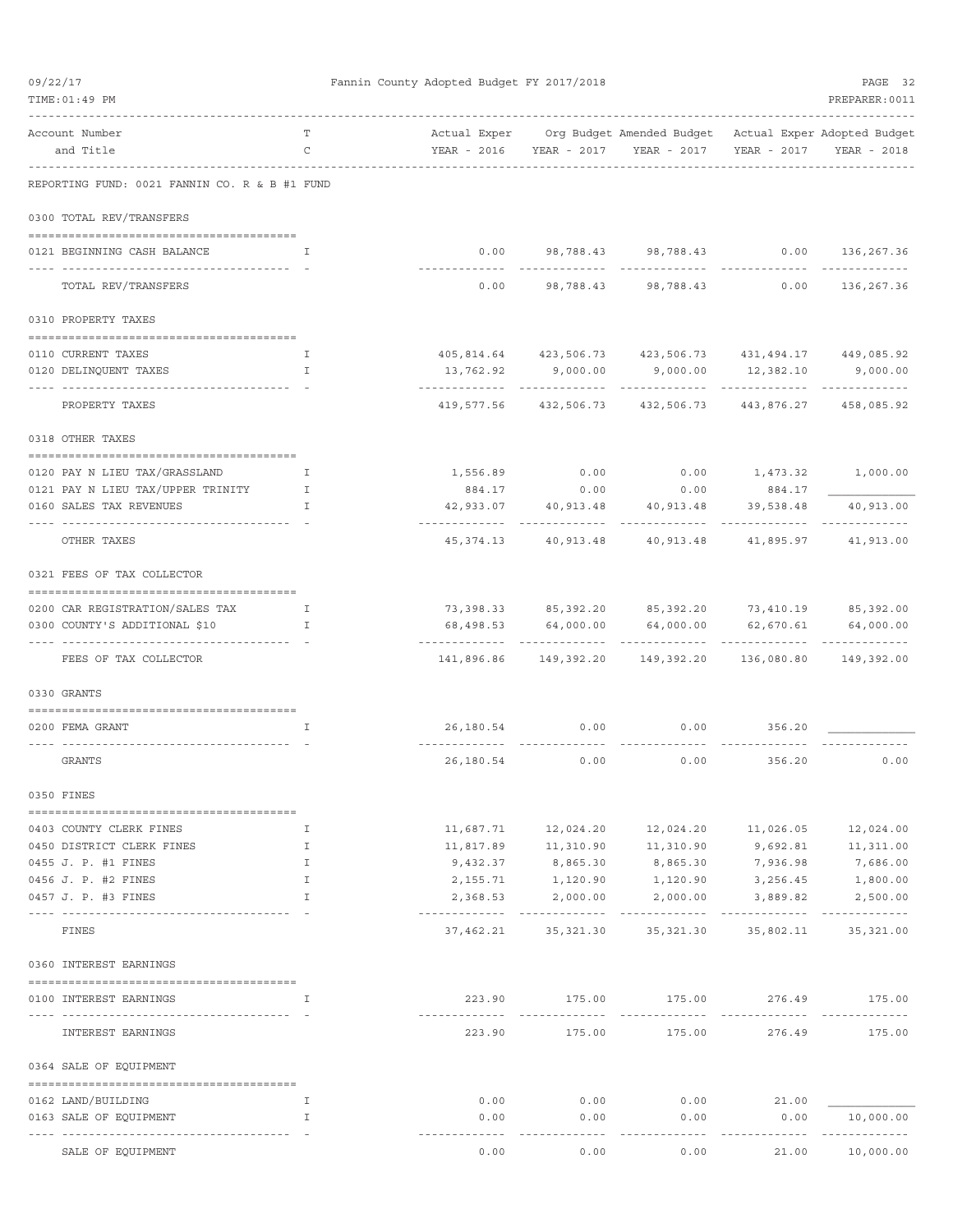| 09/22/17                                          |             | Fannin County Adopted Budget FY 2017/2018 |                  |                                                       |             | PAGE 33          |
|---------------------------------------------------|-------------|-------------------------------------------|------------------|-------------------------------------------------------|-------------|------------------|
| TIME: 01:49 PM                                    |             |                                           |                  |                                                       |             | PREPARER: 0011   |
|                                                   |             |                                           |                  |                                                       |             |                  |
| Account Number                                    |             | Actual Exper                              |                  | Org Budget Amended Budget Actual Exper Adopted Budget |             |                  |
| and Title                                         | C           | YEAR - 2016                               |                  | YEAR - 2017 YEAR - 2017                               | YEAR - 2017 | YEAR - 2018      |
| REPORTING FUND: 0021 FANNIN CO. R & B #1 FUND     |             |                                           |                  |                                                       |             |                  |
| 0370 MISCELLANEOUS REVENUES                       |             |                                           |                  |                                                       |             |                  |
|                                                   |             |                                           |                  |                                                       |             |                  |
| 0100 PROPERTY LEASE                               | I           | 0.00                                      | 0.00             | 0.00                                                  | 0.00        |                  |
| 0120 STATE LATERAL ROAD                           | Ι.          | 8,484.17                                  | 9,500.00         | 9,500.00                                              | 8,484.17    | 9,500.00         |
| 0125 TDT. WEIGHT FEES                             | I           | 20,894.68                                 | 20,000.00        | 20,000.00                                             | 18,416.71   | 20,000.00        |
| 0130 REFUNDS & MISCELLANEOUS                      | I           | 85.20                                     | 0.00             | 0.00                                                  | 1,152.25    | 100.00           |
| 0140 PROCEEDS OF LOAN                             | I           | 0.00                                      | 0.00             | 0.00                                                  | 0.00        |                  |
| 0145 REIMBURSEMENT OF MATERIALS<br>-------------- | I           | 23, 259.86                                | 8,000.00         | 8,000.00                                              | 16,588.57   | 10,000.00        |
| MISCELLANEOUS REVENUES                            |             | 52,723.91                                 | 37,500.00        | 37,500.00                                             | 44,641.70   | 39,600.00        |
| 0509 CONTINGENCY                                  |             |                                           |                  |                                                       |             |                  |
| 0475 CONTINGENCY                                  | Ε           | 0.00                                      | 0.00             | 0.00                                                  | 0.00        | 20,652.99        |
|                                                   |             |                                           |                  |                                                       |             |                  |
| CONTINGENCY                                       |             | 0.00                                      | 0.00             | 0.00                                                  | 0.00        | 20,652.99        |
| 0621 ROAD & BRIDGE 1                              |             |                                           |                  |                                                       |             |                  |
| 0100 COMPENSATION PAY                             | Ε           | 0.00                                      | 0.00             | 0.00                                                  | 0.00        |                  |
| 0101 SALARY ELECTED OFFICIAL                      | Е           | 51,409.28                                 | 59,120.53        | 59,120.53                                             | 54, 572.88  | 60,894.15        |
| 0105 SALARY SECRETARY                             | Ε           | 0.00                                      | 0.00             | 0.00                                                  | 0.00        |                  |
| 0106 SALARY PRECINCT EMPLOYEES                    | Ε           | 160,122.80                                | 176,494.47       | 176,494.47                                            | 161,829.00  | 181,789.20       |
| 0107 REGULAR-TEMP. PART-TIME                      | Ε           | 0.00                                      | 0.00             | 0.00                                                  | 0.00        |                  |
| 0108 SALARY-FOREMAN                               | Ε           | 38, 375. 74                               | 42, 213.22       | 42, 213. 22                                           | 38,966.16   | 43, 479.62       |
| TOTAL SALARIES                                    |             | 249,907.82                                | 277,828.22       | 277,828.22                                            | 255,368.04  | 286, 162.97      |
| 0201 SOCIAL SECURITY TAXES                        | Ε           | 14,645.17                                 | 17,103.18        | 17,103.18                                             | 15,484.05   | 17,779.30        |
| 0202 GROUP HEALTH INSURANCE                       | Ε           | 63,427.24                                 | 66,913.56        | 66,913.56                                             | 61,075.08   | 73,462.20        |
| 0203 RETIREMENT                                   | Ε           | 27, 241.88                                | 30,278.35        | 30,278.35                                             | 28,080.64   | 32,565.34        |
| 0204 WORKERS' COMPENSATION                        | Ε           | 8,674.54                                  | 9,567.19         | 9,567.19                                              | 9,142.04    | 9,447.06         |
| 0205 MEDICARE TAX                                 | Ε           | 3,425.18                                  | 3,999.94         | 3,999.94                                              | 3,621.23    | 4,158.06         |
| 0206 UNEMPLOYMENT EXPENSE                         | Ε           | 0.00                                      | 0.00             | 0.00                                                  | 0.00        |                  |
| TOTAL EMPLOYEE BENEFITS                           |             | 117,414.01                                | 127,862.22       | 127,862.22                                            | 117,403.04  | 137,411.96       |
| 0314 EMPLOYEE PHYSICALS/DOT TESTING               | Ε           | 0.00                                      | 0.00             | 770.78                                                | 540.00      | 450.00           |
| 0340 SHOP SUPPLIES                                | Ε           | 1,704.58                                  | 3,000.00         | 3,000.00                                              | 1,433.34    | 3,000.00         |
| 0341 R & B MAT. ROCK & GRAVEL                     | Ε           | 141,801.73                                | 97,480.00        | 132,480.00                                            | 125, 311.05 | 120,000.00       |
| 0342 R & B MAT. CULVERTS                          | Ε           | 21,151.36                                 | 20,000.00        | 30,000.00                                             | 22,120.82   | 25,000.00        |
| 0343 R & B MAT. HARDWRE & LUMB                    | Ε           | 853.61                                    | 2,042.14         | 3,477.14                                              | 1,054.04    | 2,042.14         |
| 0344 R & B MAT ASPHALT /RD OIL                    | Ε           | 68,369.04                                 | 56,000.00        | 56,000.00                                             | 17,411.23   | 60,000.00        |
| 0345 CHEMICALS                                    | Ε           | 0.00                                      | 0.00             | 0.00                                                  | 0.00        |                  |
| 0346 CETRZ EXPENDITURES                           | Ε           | 0.00                                      | 0.00             | 0.00                                                  | 0.00        |                  |
| 0350 DEBRIS REMOVAL                               | Ε           | 0.00                                      | 0.00             | 0.00                                                  | 0.00        |                  |
| TOTAL R&B MATERIAL                                |             | 233,880.32                                | 178,522.14       | 225,727.92                                            | 167,870.48  | 210,492.14       |
| 0400 LEGAL FEES                                   | Ε           | 0.00                                      | 0.00             | 0.00                                                  | 0.00        |                  |
| 0420 UTILITY TELEPHONE                            | Ε           | 630.00                                    | 675.00           | 675.00                                                | 637.06      | 675.00           |
| 0421 CELL PHONE ALLOWANCE                         | $\mathbf E$ | 600.00                                    | 600.00           | 600.00                                                | 550.00      | 600.00           |
| 0423 INTERNET SERVICE                             | Ε           | 0.00                                      | 0.00             | 0.00                                                  | 0.00        |                  |
| 0427 OUT OF COUNTY TRAVEL                         | Ε           | 40.00                                     | 1,435.58         | 664.80                                                | 664.80      | 1,435.58         |
| 0430 BIDS, NOTICES & PERMITS                      | Ε           | 169.55                                    | 800.00           | 800.00                                                | 149.85      | 800.00           |
| 0435 PRINTING                                     | Ε           | 0.00                                      | 100.00           | 100.00                                                | 0.00        | 100.00           |
| 0440 UTILITY ELECTRICITY                          | $\mathbf E$ | 1,343.96                                  | 1,600.00         | 1,600.00                                              | 958.56      | 1,600.00         |
| 0442 UTILITY WATER                                | Ε           | 203.94                                    | 250.00           | 250.00                                                | 183.50      | 250.00           |
| 0443 TRASH DUMPSTER PICKUP                        | Ε           | 846.60                                    | 1,000.00         | 1,000.00                                              | 785.40      | 1,000.00         |
| 0447 REPEATER SERVICE CONTRACT                    | Ε<br>Ε      | 593.00<br>220.00                          | 666.35<br>300.00 | 666.35                                                | 666.34      | 682.32<br>300.00 |
| 0450 R & M BUILDING                               |             |                                           |                  | 300.00                                                | 105.00      |                  |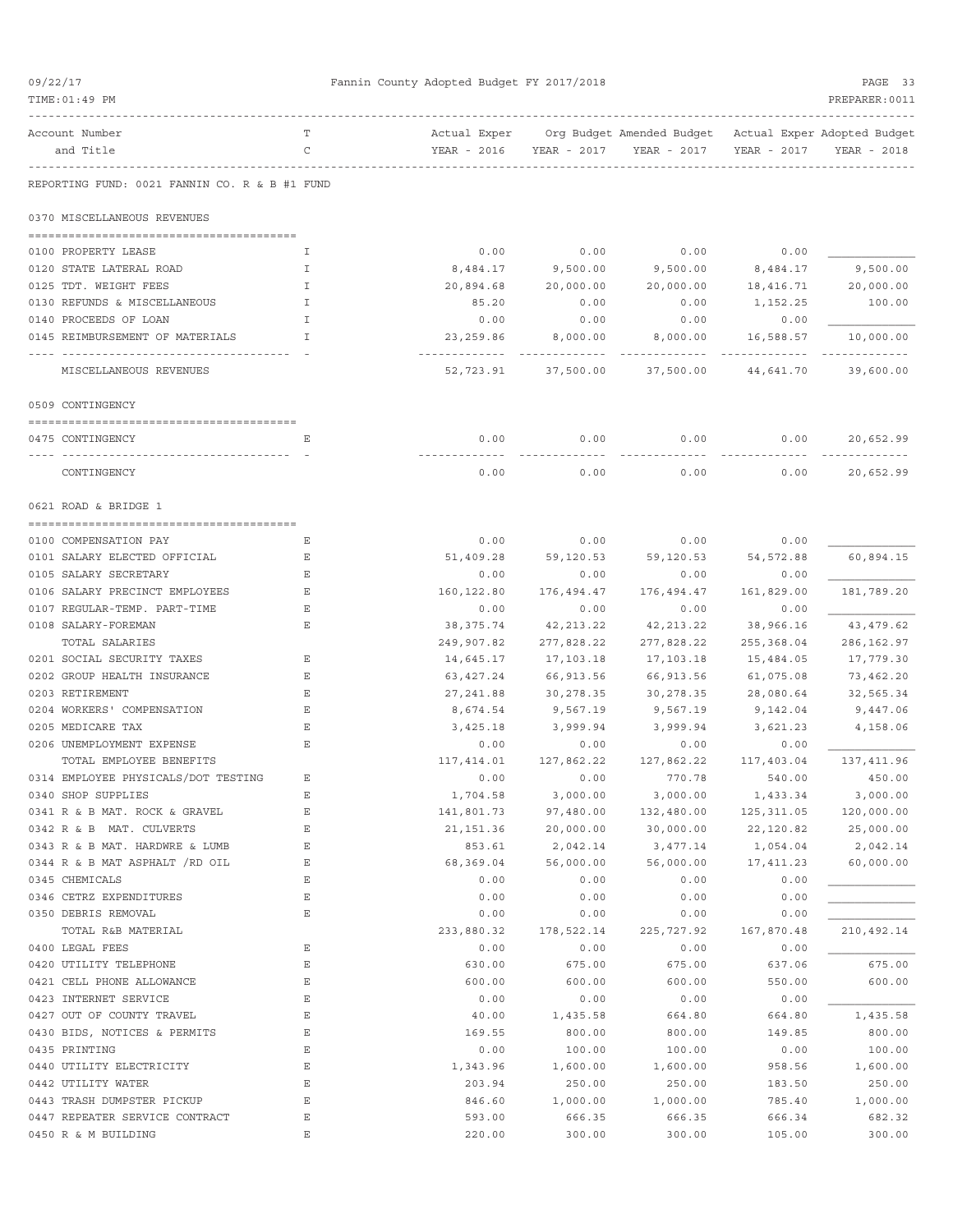| 09/22/17<br>TIME: 01:49 PM                    |        | Fannin County Adopted Budget FY 2017/2018 |             |                                                                      |             | PAGE 34<br>PREPARER: 0011 |
|-----------------------------------------------|--------|-------------------------------------------|-------------|----------------------------------------------------------------------|-------------|---------------------------|
| Account Number<br>and Title                   | Т<br>C | Actual Exper<br>YEAR - 2016               | YEAR - 2017 | Org Budget Amended Budget Actual Exper Adopted Budget<br>YEAR - 2017 | YEAR - 2017 | YEAR - 2018               |
| REPORTING FUND: 0021 FANNIN CO. R & B #1 FUND |        |                                           |             |                                                                      |             |                           |
| 0453 COMPUTER SOFTWARE                        | Ε      | 0.00                                      | 912.50      | 912.50                                                               | 0.00        | 912.50                    |
| 0457 R & M MACHINERY GAS & OIL                | Ε      | 27,896.89                                 | 51,000.00   | 44,565.00                                                            | 24,834.99   | 51,000.00                 |
| 0458 R & M MACHINERY PARTS                    | Ε      | 34,196.75                                 | 30,000.00   | 30,000.00                                                            | 14, 416.42  | 30,000.00                 |
| 0459 R & M MACH. TIRES & TUBES                | Ε      | 10,582.86                                 | 15,000.00   | 15,000.00                                                            | 12,257.51   | 20,000.00                 |
| 0460 EQUIPMENT RENTAL/LEASE                   | Ε      | 919.31                                    | 0.00        | 0.00                                                                 | 0.00        |                           |
| 0480 BOND                                     | Ε      | 0.00                                      | 178.00      | 178.00                                                               | 178.00      | 178.00                    |
| 0482 INSURANCE                                | Ε      | 4,716.00                                  | 4,500.00    | 4,500.00                                                             | 4,401.90    | 4,500.00                  |
| 0485 PRISONER SUPPLIES                        | Ε      | 0.00                                      | 0.00        | 0.00                                                                 | 0.00        |                           |
| 0488 FANNIN RURAL RAIL DISTRICT               | Ε      | 0.00                                      | 0.00        | 0.00                                                                 | 0.00        |                           |
| 0490 MISCELLANEOUS                            | Ε      | 0.00                                      | 1,000.00    | 1,000.00                                                             | 241.50      | 1,000.00                  |
| 0491 SOIL & WATER CONSERVATION                | Ε      | 250.00                                    | 250.00      | 250.00                                                               | 250.00      | 250.00                    |
| 0492 TDRA FLOOD CASH MATCH                    | Ε      | 0.00                                      | 0.00        | 0.00                                                                 | 0.00        |                           |
| 0494 FLOOD CONTROL SITE MAINTENANCE           | Ε      | 5,500.00                                  | 5,500.00    | 5,500.00                                                             | 5,500.00    | 5,500.00                  |
| 0495 PIPELINE SALES TAX REIMBURSEMENT         | Ε      | 0.00                                      | 0.00        | 0.00                                                                 | 0.00        |                           |
| 0496 TCOG HAZARDOUS WASTEMATCH                | Ε      | 0.00                                      | 1,250.00    | 1,250.00                                                             | 0.00        | 1,250.00                  |
| TOTAL SER. & OTHER CHARGES                    |        | 88,708.86                                 | 117,017.43  | 109,811.65                                                           | 66,780.83   | 122,033.40                |
| 0570 COMPUTER EQUIPMENT                       | Ε      | 0.00                                      | 300.00      | 300.00                                                               | 0.00        | 300.00                    |
| 0571 PURCHASE OF MACH./EQUIP.                 | Ε      | 13,900.00                                 | 79,000.00   | 39,000.00                                                            | 38,965.52   | 79,000.00                 |
| 0573 RADIO EQUIPMENT                          | Ε      | 0.00                                      | 0.00        | 0.00                                                                 | 0.00        |                           |
| 0575 LAND AND BUILDING                        | Ε      | 0.00                                      | 0.00        | 0.00                                                                 | 0.00        |                           |
| CAPITAL OUTLAY                                |        | 13,900.00                                 | 79,300.00   | 39,300.00                                                            | 38,965.52   | 79,300.00                 |
| 0630 NOTE PAYMENT                             | Ε      | 0.00                                      | 0.00        | 0.00                                                                 | 0.00        |                           |
| 0670 NOTE PAYMENT-INTEREST                    | Ε      | 0.00                                      | 0.00        | 0.00                                                                 | 0.00        |                           |
| 0695 SURVEYING                                | E.     | 0.00                                      | 0.00        | 0.00                                                                 | 0.00        |                           |
| ROAD & BRIDGE 1                               |        | 703,811.01                                | 780,530.01  | 780,530.01                                                           | 646,387.91  | 835,400.47                |
| 0625 ADMINISTRATIVE OFFICE R&B #1             |        |                                           |             |                                                                      |             |                           |
| 0105 SALARY SECRETARY                         | Ε      | 8,392.86                                  | 9,314.05    | 9,314.05                                                             | 8,597.52    | 9,593.48                  |
| 0201 SOCIAL SECURITY TAXES                    | Ε      | 380.28                                    | 577.47      | 577.47                                                               | 398.96      | 594.80                    |
| 0202 GROUP HEALTH INSURANCE                   | Ε      | 2,275.30                                  | 2,369.44    | 2,369.44                                                             | 2,190.76    | 2,623.65                  |
| 0203 RETIREMENT                               | Ε      | 914.53                                    | 1,024.55    | 1,024.55                                                             | 945.25      | 1,091.74                  |
| 0204 WORKERS' COMPENSATION                    | Ε      | 42.34                                     | 46.57       | 46.57                                                                | 39.12       | 40.29                     |
| 0205 MEDICARE TAX                             | Ε      | 88.81                                     | 135.05      | 135.05                                                               | 93.28       | 139.11                    |
| 0310 OFFICE SUPPLIES                          | Ε      | 0.00                                      | 100.00      | 100.00                                                               | 0.00        | 100.00                    |
| 0311 POSTAL EXPENSES                          | Ε      | 0.00                                      | 0.00        | 0.00                                                                 | 0.00        |                           |
| 0353 COMPUTER EXPENSE                         | Ε      | 371.25                                    | 500.00      | 500.00                                                               | 389.81      | 500.00                    |
| 0427 OUT OF COUNTY TRAVEL                     | Ε      | 0.00                                      | 0.00        | 0.00                                                                 | 0.00        |                           |
| 0480 BOND                                     | Ε      | 0.00                                      | 0.00        | 0.00                                                                 | 0.00        | 17.75                     |
| 0572 OFFICE EQUIPMENT                         | Ε      | 0.00                                      | 0.00        | 0.00                                                                 | 0.00        |                           |
| 0574 COMPUTER EQUIPMENT                       | Ε      | 0.00                                      | 0.00        | 0.00                                                                 | 0.00        |                           |
|                                               |        |                                           |             |                                                                      |             |                           |
| ADMINISTRATIVE OFFICE R&B #1                  |        | 12,465.37                                 | 14,067.13   | 14,067.13                                                            | 12,654.70   | 14,700.82                 |
| FANNIN CO. R & B #1 FUND                      |        |                                           |             |                                                                      |             |                           |
| Income Totals                                 |        | 723,439.11                                | 794,597.14  | 794,597.14                                                           | 702,950.54  | 870,754.28                |

Expense Totals 716,276.38 794,597.14 794,597.14 659,042.61 870,754.28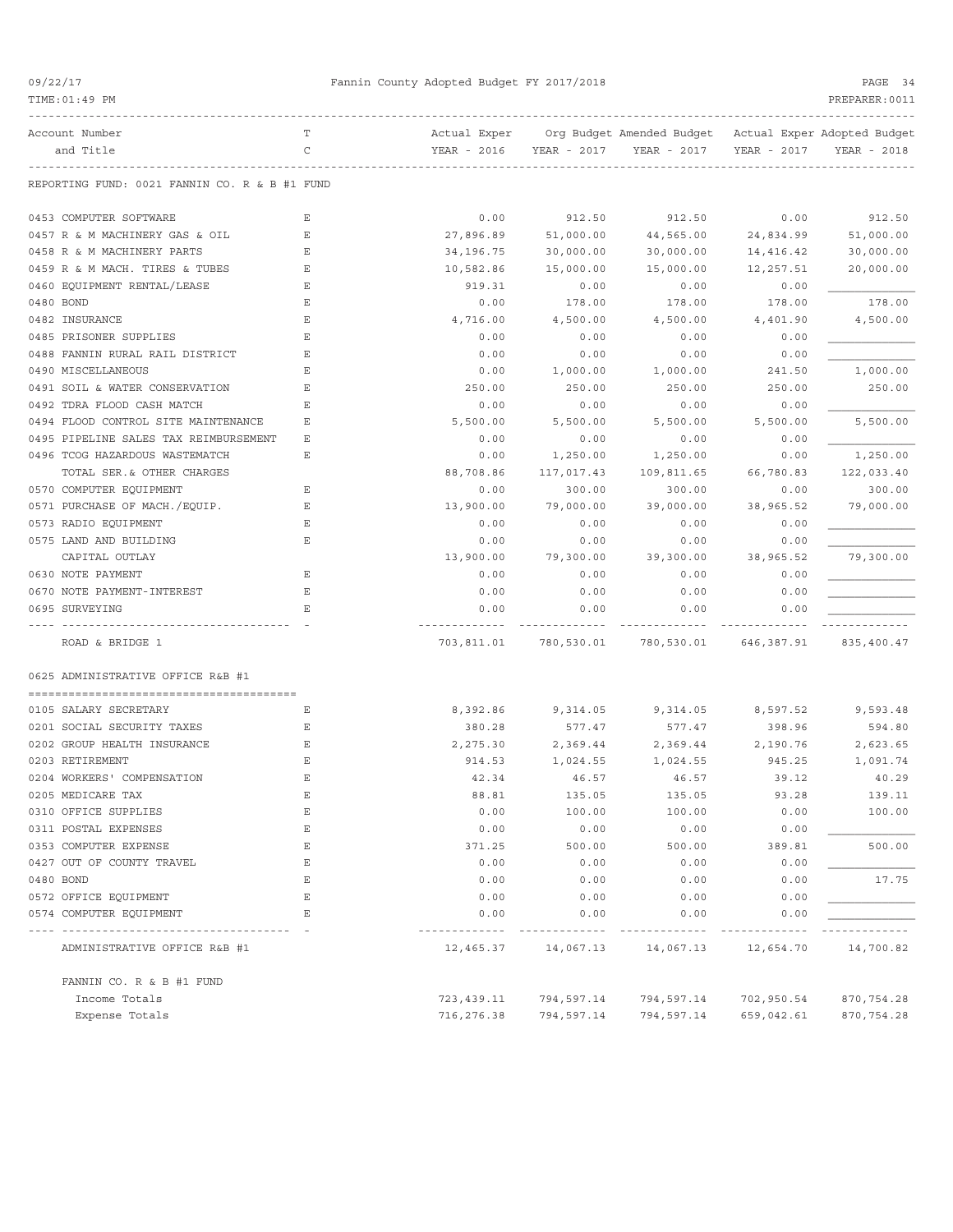| 09/22/17<br>TIME: 01:49 PM<br>--------------------------------- |              | Fannin County Adopted Budget FY 2017/2018 |                              |                                                                                                             |                                | PAGE 35<br>PREPARER: 0011  |
|-----------------------------------------------------------------|--------------|-------------------------------------------|------------------------------|-------------------------------------------------------------------------------------------------------------|--------------------------------|----------------------------|
| Account Number<br>and Title                                     | т<br>C       |                                           |                              | Actual Exper Org Budget Amended Budget Actual Exper Adopted Budget                                          |                                |                            |
| REPORTING FUND: 0022 FANNIN CO. R & B #2 FUND                   |              |                                           |                              |                                                                                                             |                                |                            |
| 0300 TOTAL REV/TRANSFERS                                        |              |                                           |                              |                                                                                                             |                                |                            |
| 0122 BEGINNING CASH BALANCE                                     | Ι.           |                                           |                              | $0.00$ 66,049.49 66,049.49 0.00 72,428.09                                                                   |                                |                            |
| -----------------------------------                             |              |                                           | . <u>.</u> .                 | .                                                                                                           |                                |                            |
| TOTAL REV/TRANSFERS                                             |              |                                           |                              | $0.00$ 66,049.49 66,049.49 0.00                                                                             |                                | 72,428.09                  |
| 0310 PROPERTY TAXES                                             |              |                                           |                              |                                                                                                             |                                |                            |
| 0110 CURRENT TAXES                                              | Ι.           |                                           |                              | 472,692.06 493,329.23 493,329.23 502,633.61 523,125.60                                                      |                                |                            |
| 0120 DELINQUENT TAXES                                           | T            |                                           |                              | 16,021.38 8,067.62 8,067.62 14,423.53 8,068.00                                                              |                                |                            |
| ---------------------<br>PROPERTY TAXES                         |              | -------------                             | . <u>.</u> .                 | -------------<br>488,713.44 501,396.85 501,396.85 517,057.14 531,193.60                                     | -------------- -------------   |                            |
| 0318 OTHER TAXES                                                |              |                                           |                              |                                                                                                             |                                |                            |
|                                                                 |              |                                           |                              |                                                                                                             |                                |                            |
| 0120 PAY N LIEU TAX/GRASSLAND                                   | $\mathbf{I}$ |                                           |                              |                                                                                                             |                                | 1,716.22 1,500.00          |
| 0121 PAY N LIEU TAX/UPPER TRINITY                               | $\mathbf{I}$ | 1,029.94                                  | 0.00                         | 0.00                                                                                                        | 1,029.94                       |                            |
| 0160 SALES TAX REVENUES                                         | $\mathbf{I}$ | 49,738.74<br>--------------               | 47,658.78<br>--------------- | 47,658.78                                                                                                   | 46,057.09                      | 47,659.00<br>------------- |
| OTHER TAXES                                                     |              | 52,582.25                                 |                              | 49,158.78 49,158.78                                                                                         | 48,803.25                      | 49,159.00                  |
| 0321 FEES OF TAX COLLECTOR                                      |              |                                           |                              |                                                                                                             |                                |                            |
| 0200 CAR REGISTRATION/SALES TAX                                 | $\mathbf{I}$ |                                           |                              | 85,499.35 99,470.00 99,470.00 85,513.15                                                                     |                                | 99,470.00                  |
| 0300 COUNTY'S ADDITIONAL \$10                                   | <b>T</b>     |                                           |                              |                                                                                                             |                                | 65,285.00                  |
| -------------------------------------<br>FEES OF TAX COLLECTOR  |              |                                           |                              | 165, 166. 73   164, 755. 00   164, 755. 00   158, 515. 97   164, 755. 00                                    |                                |                            |
| 0330 GRANTS                                                     |              |                                           |                              |                                                                                                             |                                |                            |
|                                                                 |              |                                           |                              |                                                                                                             |                                |                            |
| 0200 FEMA GRANT                                                 | Ι.           |                                           | 139,819.89 0.00              |                                                                                                             | 0.00<br>0.00                   |                            |
| GRANTS                                                          |              | 139,819.89                                | 0.00                         | 0.00                                                                                                        | 0.00                           | 0.00                       |
| 0350 FINES                                                      |              |                                           |                              |                                                                                                             |                                |                            |
| 0403 COUNTY CLERK FINES                                         | I.           |                                           |                              | $13,306.87 \qquad \qquad 14,006.50 \qquad \qquad 14,006.50 \qquad \qquad 12,843.89 \qquad \qquad 14,007.00$ |                                |                            |
| 0450 DISTRICT CLERK FINES                                       | Ι.           | 13,645.05                                 | 13,175.70                    |                                                                                                             | 13, 175. 70 11, 290. 85        | 13,176.00                  |
| 0455 J. P. #1 FINES                                             | $\mathbf{I}$ | 10,753.80                                 | 10,326.90                    | 10,326.90                                                                                                   | 9,245.54                       | 9,133.00                   |
| 0456 J. P. #2 FINES                                             | $\mathbf{I}$ |                                           | 2,509.54 1,305.70            |                                                                                                             | 1,305.70 3,793.31              | 2,000.00                   |
| 0457 J. P. #3 FINES                                             | I.           | 2,741.57                                  | 2,000.00                     |                                                                                                             | 2,000.00 4,531.14              | 2,500.00                   |
| FINES                                                           |              |                                           |                              | 42,956.83 40,814.80 40,814.80 41,704.73                                                                     |                                | 40,816.00                  |
| 0360 INTEREST EARNINGS                                          |              |                                           |                              |                                                                                                             |                                |                            |
| 0100 INTEREST EARNINGS                                          | T            |                                           |                              | 970.41 225.00 225.00                                                                                        |                                | 2,274.49 225.00            |
| INTEREST EARNINGS                                               |              | -------------                             | -------------                | --------------<br>970.41 225.00 225.00                                                                      | ------------------------------ | 2,274.49 225.00            |
| 0364 SALE OF EQUIPMENT                                          |              |                                           |                              |                                                                                                             |                                |                            |
| 0163 SALE OF EQUIPMENT                                          | Ι.           |                                           | 17,250.00 5,000.00           | 5,000.00                                                                                                    | 0.00                           | 5,000.00                   |
| -------------------------------------                           |              |                                           |                              | -------------                                                                                               |                                |                            |
| SALE OF EQUIPMENT                                               |              | 17,250.00                                 | 5,000.00                     | 5,000.00                                                                                                    | 0.00                           | 5,000.00                   |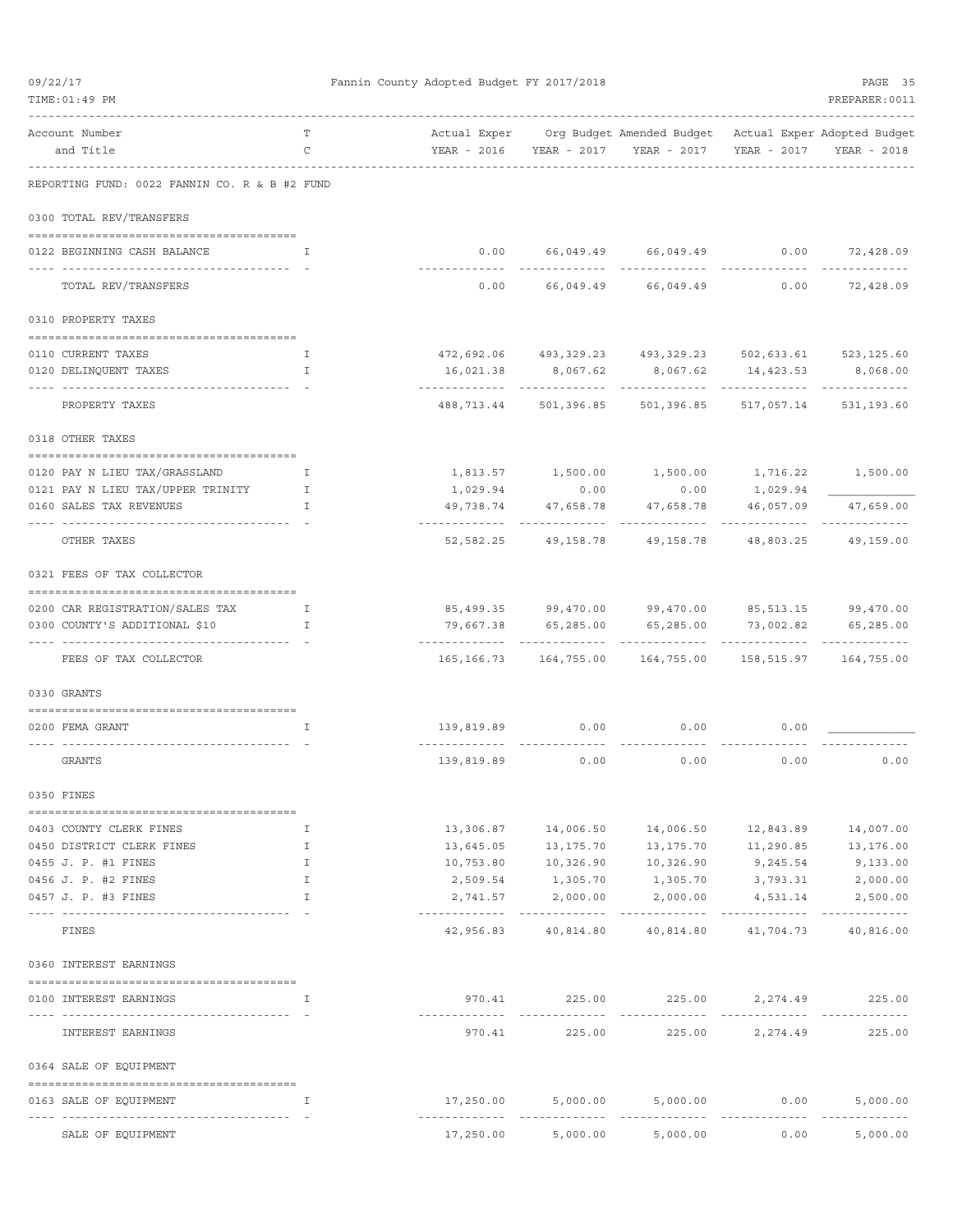| 09/22/17<br>TIME: 01:49 PM                      |               | Fannin County Adopted Budget FY 2017/2018 |                      |                                                                      |                      | PAGE 36<br>PREPARER: 0011 |
|-------------------------------------------------|---------------|-------------------------------------------|----------------------|----------------------------------------------------------------------|----------------------|---------------------------|
| Account Number<br>and Title                     | T<br>C        | Actual Exper<br>YEAR - 2016               | YEAR - 2017          | Org Budget Amended Budget Actual Exper Adopted Budget<br>YEAR - 2017 | YEAR - 2017          | YEAR - 2018               |
| REPORTING FUND: 0022 FANNIN CO. R & B #2 FUND   |               |                                           |                      |                                                                      |                      |                           |
| 0370 MISCELLANEOUS REVENUES                     |               |                                           |                      |                                                                      |                      |                           |
| 0120 STATE LATERAL ROAD                         | I             | 9,882.94                                  | 10,000.00            | 10,000.00                                                            | 9,882.94             | 10,000.00                 |
| 0125 TDT WEIGHT FEES                            | I             | 23, 176.92                                | 18,000.00            | 18,000.00                                                            | 21,453.02            | 18,000.00                 |
| 0130 REFUNDS & MISCELLANEOUS                    | I             | 534.40                                    | 0.00                 | 0.00                                                                 | 845.55               |                           |
| 0140 PROCEEDS OF LOAN                           | I             | 0.00                                      | 0.00                 | 0.00                                                                 | 0.00                 |                           |
| 0145 REIMBURSEMENT OF MATERIALS                 | $\mathbbm{I}$ | 11,252.80                                 | 5,000.00             | 5,000.00                                                             | 7,026.47             | 5,000.00                  |
| 0150 TRENTON HIGH MEADOWS SUBDIVISION           | I             | 15,400.00                                 | 6,000.00             | 6,000.00                                                             | 6,625.00             | 4,000.00                  |
| MISCELLANEOUS REVENUES                          |               | 60,247.06                                 | 39,000.00            | 39,000.00                                                            | 45,832.98            | 37,000.00                 |
| 0509 CONTINGENCY                                |               |                                           |                      |                                                                      |                      |                           |
|                                                 | Ε             |                                           |                      |                                                                      |                      |                           |
| 0475 CONTINGENCY                                |               | 0.00                                      | 10,000.00            | 10,000.00                                                            | 0.00                 | 10,760.65                 |
| CONTINGENCY                                     |               | 0.00                                      | 10,000.00            | 10,000.00                                                            | 0.00                 | 10,760.65                 |
| 0622 ROAD & BRIDGE 2                            |               |                                           |                      |                                                                      |                      |                           |
| 0100 COMPENSATION PAY                           | Ε             | 0.00                                      | 0.00                 | 0.00                                                                 | 0.00                 |                           |
| 0101 SALARY ELECTED OFFICIAL                    | Е             | 51,409.28                                 | 59,120.53            | 59,120.53                                                            | 54, 572.88           | 60,894.15                 |
| 0105 SALARY SECRETARY                           | Ε             | 0.00                                      | 0.00                 | 0.00                                                                 | 0.00                 |                           |
| 0106 SALARY PRECINCT EMPLOYEES                  | Ε             | 178,897.76                                | 207,528.95           | 207,528.95                                                           | 181,710.00           | 213,754.97                |
| 0107 REGULAR-TEMP. PART-TIME                    | Ε             | 0.00                                      | 0.00                 | 0.00                                                                 | 0.00                 |                           |
| TOTAL SALARIES                                  |               | 230,307.04                                | 266,649.48           | 266,649.48                                                           | 236,282.88           | 274,649.12                |
| 0201 SOCIAL SECURITY TAXES                      | Е             | 13,813.53                                 | 16,410.10            | 16,410.10                                                            | 14,108.16            | 17,065.44                 |
| 0202 GROUP HEALTH INSURANCE                     | Ε             | 69,794.62                                 | 76,472.64            | 76,472.64                                                            | 66,912.74            | 83,956.80                 |
| 0203 RETIREMENT                                 | Ε<br>Ε        | 25,104.97                                 | 29,048.69            | 29,048.69<br>9,097.68                                                | 25,985.92            | 31,255.07<br>8,965.36     |
| 0204 WORKERS' COMPENSATION<br>0205 MEDICARE TAX | Ε             | 8,660.92<br>3,230.34                      | 9,097.68<br>3,837.85 | 3,837.85                                                             | 8,694.02<br>3,299.72 | 3,991.11                  |
| 0206 UNEMPLOYMENT EXPENSE                       | Ε             | 0.00                                      | 0.00                 | 0.00                                                                 | 0.00                 |                           |
| TOTAL EMPLOYEE BENEFITS                         |               | 120,604.38                                | 134,866.96           | 134,866.96                                                           | 119,000.56           | 145, 233.78               |
| 0312 CONTRACT LABOR                             | Ε             | 0.00                                      | 0.00                 | 0.00                                                                 | 0.00                 |                           |
| 0314 EMPLOYEE PHYSICALS/DOT TESTING             | Ε             | 309.00                                    | 200.00               | 200.00                                                               | 523.00               | 400.00                    |
| 0340 SHOP SUPPLIES                              | Ε             | 1,855.39                                  | 3,000.00             | 4,000.00                                                             | 3,722.71             | 4,000.00                  |
| 0341 R & B MAT. ROCK & GRAVEL                   | Ε             | 186,531.40                                | 155,000.00           | 155,000.00                                                           | 114,391.42           | 145,000.00                |
| 0342 R & B MAT. CULVERTS                        | Ε             | 13,437.90                                 | 15,000.00            | 16,382.24                                                            | 14,528.99            | 15,000.00                 |
| 0343 R & B MAT. HARDWRE & LUMB                  | Ε             | 770.78                                    | 6,000.00             | 6,000.00                                                             | 4,892.50             | 6,000.00                  |
| 0344 R & B MAT. ASPHALT/RD OIL                  | Ε             | 34,804.63                                 | 37,000.00            | 35,617.76                                                            | 3,097.60             | 42,000.00                 |
| 0345 CHEMICALS<br>0346 CETRZ EXPENDITURES       | Ε<br>Ε        | 228.00                                    | 1,000.00             | 1,000.00                                                             | 65.00<br>0.00        | 1,000.00                  |
| 0350 DEBRIS REMOVAL                             | Ε             | 0.00<br>0.00                              | 0.00<br>0.00         | 0.00<br>0.00                                                         | 0.00                 |                           |
| 0395 UNIFORMS                                   | Ε             | 2,914.65                                  | 2,600.00             | 2,600.00                                                             | 2,300.55             | 2,800.00                  |
| TOTAL R&B MATERIALS                             |               | 240,851.75                                | 219,800.00           | 220,800.00                                                           | 143,521.77           | 216,200.00                |
| 0400 LEGAL FEES                                 | Ε             | 0.00                                      | 0.00                 | 0.00                                                                 | 0.00                 |                           |
| 0420 UTILITY TELEPHONE                          | Ε             | 1,203.16                                  | 1,250.00             | 1,250.00                                                             | 1,441.77             | 1,250.00                  |
| 0421 CELL PHONE ALLOWANCE                       | Ε             | 600.00                                    | 600.00               | 600.00                                                               | 550.00               | 600.00                    |
| 0427 OUT OF COUNTY TRAVEL                       | Ε             | 787.95                                    | 800.00               | 800.00                                                               | 843.95               | 800.00                    |
| 0430 BIDS, NOTICES & PERMITS                    | Ε             | 247.94                                    | 1,000.00             | 1,000.00                                                             | 191.70               | 1,000.00                  |
| 0435 PRINTING                                   | Ε             | 0.00                                      | 100.00               | 100.00                                                               | 0.00                 | 100.00                    |
| 0440 UTILITY ELECTRICITY                        | $\mathbf E$   | 1,678.50                                  | 2,000.00             | 2,000.00                                                             | 1,421.58             | 2,000.00                  |
| 0441 UTILITY GAS                                | Ε<br>Ε        | 655.23                                    | 750.00               | 750.00                                                               | 620.89               | 750.00                    |
| 0442 UTILITY WATER<br>0443 TRASH PICKUP         | Ε             | 794.84<br>945.00                          | 800.00<br>1,300.00   | 800.00<br>1,300.00                                                   | 866.80<br>630.00     | 800.00<br>1,300.00        |
| 0447 REPEATER SERVICE CONTRACT                  | $\mathbf E$   | 593.00                                    | 666.35               | 666.35                                                               | 666.34               | 682.32                    |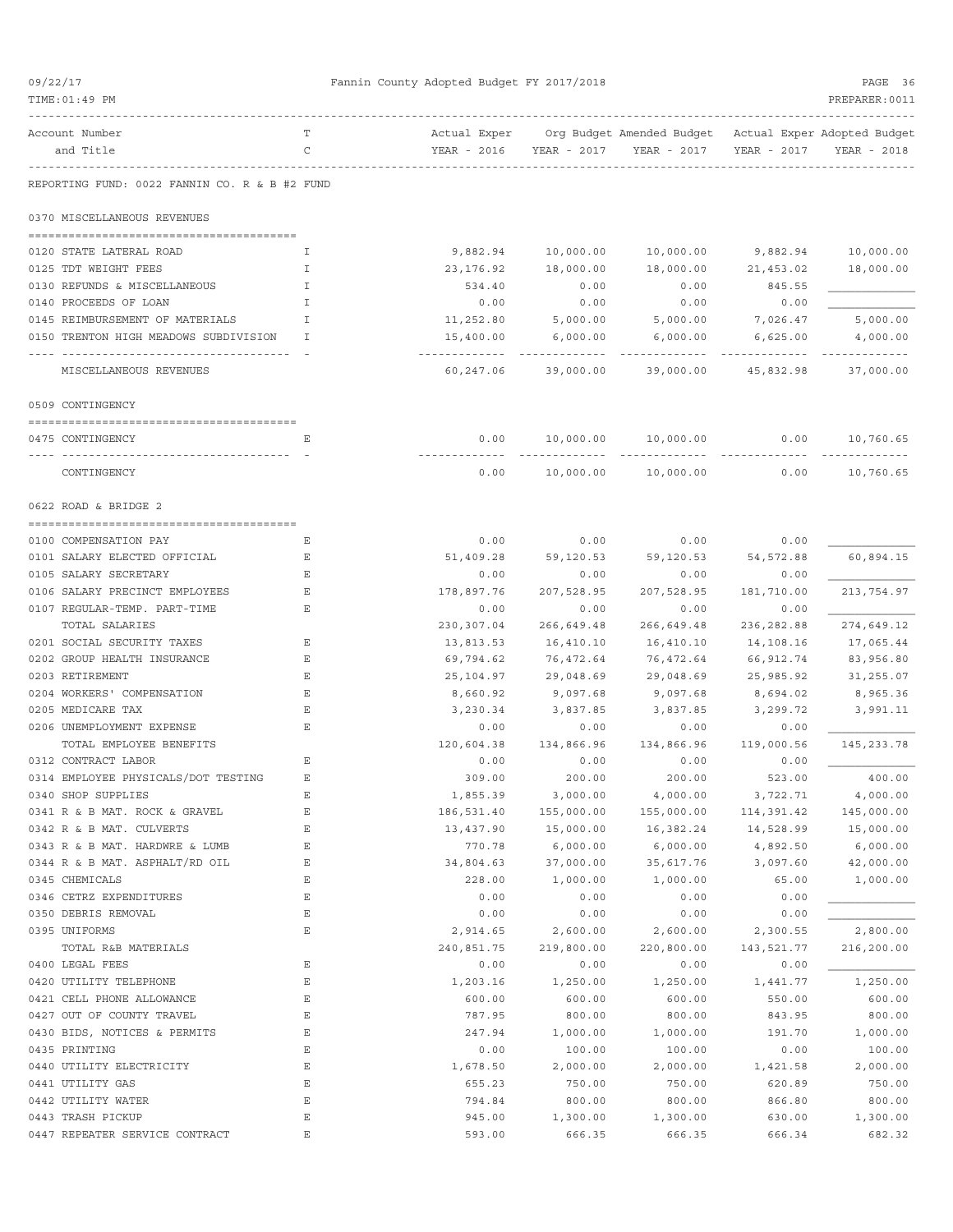# 09/22/17 Fannin County Adopted Budget FY 2017/2018 PAGE 37

| TIME: 01:49 PM                                |   |              |             |                           |             | PREPARER: 0011              |
|-----------------------------------------------|---|--------------|-------------|---------------------------|-------------|-----------------------------|
| Account Number                                | Т | Actual Exper |             | Org Budget Amended Budget |             | Actual Exper Adopted Budget |
| and Title                                     | C | YEAR - 2016  | YEAR - 2017 | YEAR - 2017               | YEAR - 2017 | YEAR - 2018                 |
| REPORTING FUND: 0022 FANNIN CO. R & B #2 FUND |   |              |             |                           |             |                             |
| 0450 R&M BUILDING                             | Ε | 383.50       | 2,000.00    | 2,000.00                  | 535.00      | 2,000.00                    |
| 0453 COMPUTER SOFTWARE                        | Ε | 0.00         | 0.00        | 0.00                      | 0.00        |                             |
| 0457 R & M MACHINERY GAS & OIL                | Ε | 56,130.39    | 75,000.00   | 75,000.00                 | 44,052.11   | 70,000.00                   |
| 0458 R & M MACHINERY PARTS                    | Ε | 25,886.84    | 25,000.00   | 25,000.00                 | 23,530.23   | 25,000.00                   |
| 0459 R & M MACH. TIRES & TUBES                | Ε | 12,800.25    | 15,000.00   | 15,000.00                 | 12, 146.83  | 15,000.00                   |
| 0460 EQUIPMENT RENTAL/LEASE                   | Ε | 0.00         | 0.00        | 0.00                      | 0.00        |                             |
| 0480 BOND                                     | Ε | 0.00         | 0.00        | 0.00                      | 0.00        |                             |
| 0482 INSURANCE                                | Ε | 7,947.00     | 8,500.00    | 8,500.00                  | 7,189.23    | 8,500.00                    |
| 0485 PRISONER SUPPLIES                        | Ε | 0.00         | 0.00        | 0.00                      | 0.00        |                             |
| 0488 FANNIN RURAL RAIL DISTRICT               | Ε | 0.00         | 0.00        | 0.00                      | 0.00        |                             |
| 0490 MISCELLANEOUS                            | Ε | 0.00         | 1,000.00    | 1,000.00                  | 166.50      | 1,000.00                    |
| 0491 SOIL & WATER CONSERVATION                | Ε | 250.00       | 250.00      | 250.00                    | 250.00      | 250.00                      |
| 0492 TDRA FLOOD CASH MATCH                    | Ε | 0.00         | 0.00        | 0.00                      | 0.00        |                             |
| 0493 TRENTON HIGH MEADOWS SUBDIVISION         | Ε | 0.00         | 6,000.00    | 6,000.00                  | 0.00        | 4,000.00                    |
| 0494 FLOOD CONTROL SITE MAINTENANCE           | Ε | 4,000.00     | 4,000.00    | 4,000.00                  | 4,000.00    | 4,000.00                    |
| 0495 PIPELINE SALES TAX REIMBURSEMENT         | Ε | 0.00         | 0.00        | 0.00                      | 0.00        |                             |
| 0496 TCOG HAZARDOUS WASTEMATCH                | Ε | 0.00         | 0.00        | 0.00                      | 0.00        |                             |
| TOTAL SER. & OTHER CHARGES                    |   | 114,903.60   | 146,016.35  | 146,016.35                | 99,102.93   | 139,032.32                  |
| 0562 LAND/BUILDING                            | Ε | 0.00         | 0.00        | 0.00                      | 0.00        |                             |
| 0570 COMPUTER EQUIPMENT                       | Ε | 0.00         | 0.00        | 0.00                      | 0.00        |                             |
| 0571 PURCHASE OF MACH./EQUIP.                 | Ε | 19,539.23    | 75,000.00   | 74,000.00                 | 29,500.00   | 100,000.00                  |
| 0573 RADIO EQUIPMENT                          | Ε | 0.00         | 0.00        | 0.00                      | 0.00        |                             |
| 0580 PRECINCT BRIDGE                          | Ε | 0.00         | 0.00        | 0.00                      | 0.00        |                             |
| CAPITAL OUTLAY                                |   | 19,539.23    | 75,000.00   | 74,000.00                 | 29,500.00   | 100,000.00                  |
|                                               |   |              |             |                           |             |                             |
| ROAD & BRIDGE 2                               |   | 726,206.00   | 842, 332.79 | 842, 332.79               | 627,408.14  | 875, 115.22                 |
| 0625 ADMINISTRATIVE OFFICE R&B #2             |   |              |             |                           |             |                             |
| 0105 SALARY SECRETARY                         | Ε | 8,392.86     | 9,314.05    | 9,314.05                  | 8,597.52    | 9,593.48                    |
| 0201 SOCIAL SECURITY TAXES                    | Ε | 380.51       | 577.47      | 577.47                    | 398.72      | 594.80                      |
| 0202 GROUP HEALTH INSURANCE                   | Ε | 2,275.50     | 2,369.44    | 2,369.44                  | 2,190.54    | 2,623.65                    |
| 0203 RETIREMENT                               | Ε | 915.00       | 1,024.55    | 1,024.55                  | 945.42      | 1,091.74                    |
| 0204 WORKERS' COMPENSATION                    | Ε | 42.34        | 46.57       | 46.57                     | 39.12       | 40.29                       |
| 0205 MEDICARE TAX                             | Ε | 89.06        | 135.05      | 135.05                    | 93.26       | 139.11                      |
| 0310 OFFICE SUPPLIES                          | Ε | 62.34        | 100.00      | 100.00                    | 0.00        | 100.00                      |
| 0311 POSTAL EXPENSES                          | Ε | 0.00         | 0.00        | 0.00                      | 0.00        |                             |
| 0353 COMPUTER EXPENSE                         | Ε | 371.25       | 500.00      | 500.00                    | 389.81      | 500.00                      |
| 0427 OUT OF COUNTY TRAVEL                     | Ε | 0.00         | 0.00        | 0.00                      | 0.00        |                             |
| 0480 BOND                                     | Ε | 0.00         | 0.00        | 0.00                      | 0.00        | 17.75                       |
| 0572 OFFICE EQUIPMENT                         | Ε | 0.00         | 0.00        | 0.00                      | 0.00        |                             |
| 0574 COMPUTER EQUIPMENT                       | Ε | 0.00         | 0.00        | 0.00                      | 0.00        |                             |
|                                               |   |              |             |                           |             |                             |
| ADMINISTRATIVE OFFICE R&B #2                  |   | 12,528.86    | 14,067.13   | 14,067.13                 | 12,654.39   | 14,700.82                   |
| FANNIN CO. R & B #2 FUND                      |   |              |             |                           |             |                             |
| Income Totals                                 |   | 967,706.61   | 866,399.92  | 866,399.92                | 814,188.56  | 900,576.69                  |

Expense Totals 738,734.86 866,399.92 866,399.92 640,062.53 900,576.69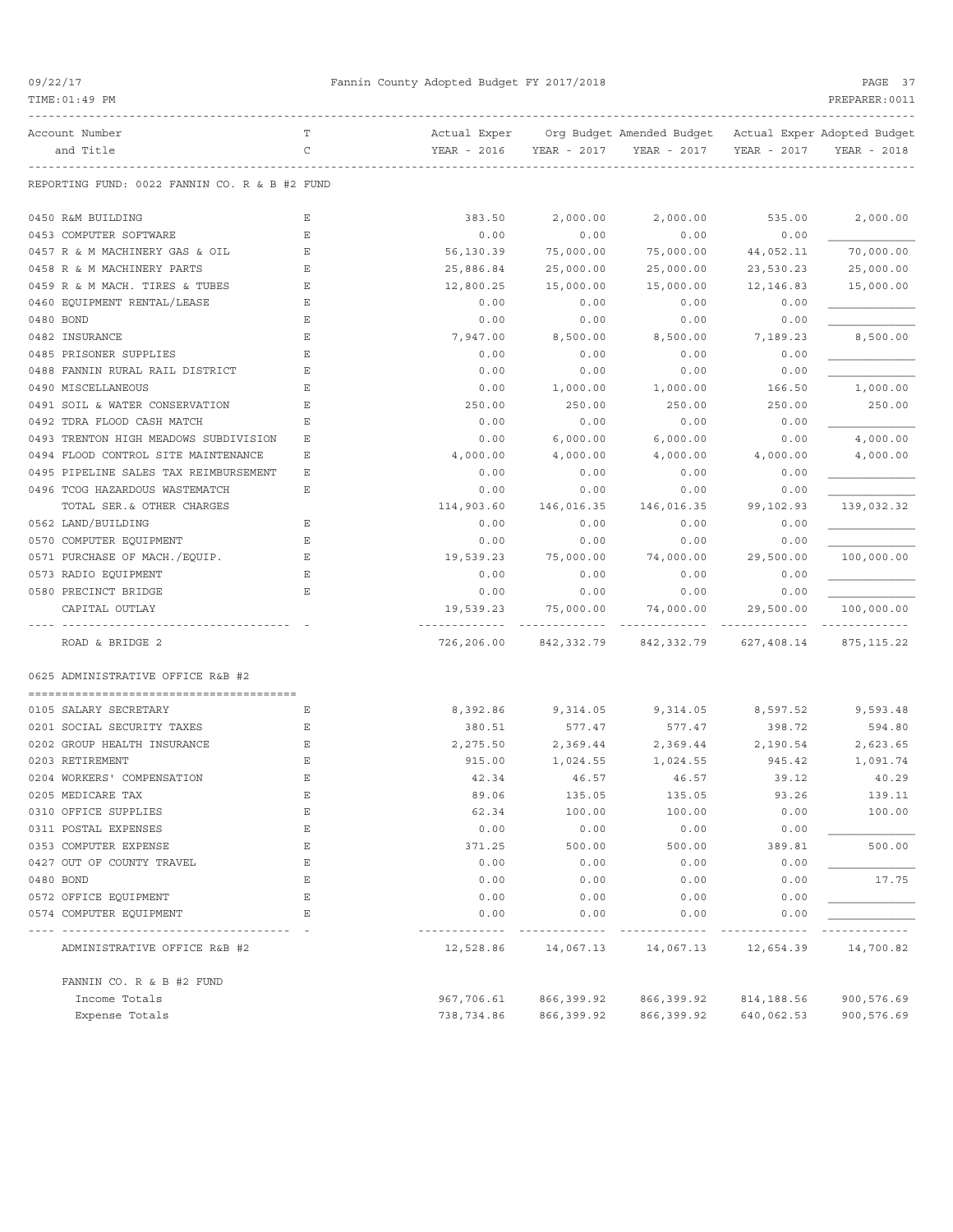| 09/22/17 |                                               |              | Fannin County Adopted Budget FY 2017/2018 |                            |                                                                    |                          | PAGE 38                  |
|----------|-----------------------------------------------|--------------|-------------------------------------------|----------------------------|--------------------------------------------------------------------|--------------------------|--------------------------|
|          | TIME: 01:49 PM                                |              |                                           |                            |                                                                    |                          | PREPARER: 0011           |
|          | Account Number                                | т            |                                           |                            | Actual Exper Org Budget Amended Budget Actual Exper Adopted Budget |                          |                          |
|          | and Title                                     | C            |                                           |                            |                                                                    | YEAR - 2017              | YEAR - 2018              |
|          | REPORTING FUND: 0023 FANNIN CO. R & B #3 FUND |              |                                           |                            |                                                                    |                          |                          |
|          | 0205 SHORT-TERM LOAN                          |              |                                           |                            |                                                                    |                          |                          |
|          |                                               |              |                                           |                            |                                                                    |                          |                          |
|          | 0571 SHORT-TERM LOAN/EQUIPMENT                | Ε            | 0.00                                      | 0.00                       | 0.00                                                               | 0.00                     |                          |
|          | SHORT-TERM LOAN                               |              | 0.00                                      | 0.00                       | 0.00                                                               | 0.00                     | 0.00                     |
|          | 0300 CASH                                     |              |                                           |                            |                                                                    |                          |                          |
|          | 0123 BEGINNING CASH BALANCE                   | I            | 0.00                                      |                            | 66,965.89 66,965.89                                                | 0.00                     | 41,773.98                |
|          | CASH                                          |              | 0.00                                      |                            | 66,965.89 66,965.89                                                | 0.00                     | 41,773.98                |
|          | 0310 PROPERTY TAXES                           |              |                                           |                            |                                                                    |                          |                          |
|          |                                               | I            |                                           |                            | 709,041.64 739,996.85 739,996.85 753,950.42 784,688.39             |                          |                          |
|          | 0110 CURRENT TAXES<br>0120 DELINQUENT TAXES   | I            | 24,033.40                                 |                            |                                                                    |                          | 11,080.00                |
|          |                                               |              |                                           |                            | -----------                                                        | -----------              |                          |
|          | PROPERTY TAXES                                |              |                                           |                            | 733,075.04 751,076.60 751,076.60                                   | 775,585.68               | 795,768.39               |
|          | 0318 OTHER TAXES                              |              |                                           |                            |                                                                    |                          |                          |
|          | 0120 PAY N LIEU TAX/GRASSLAND                 | I            | 2,720.35                                  | 2,200.00                   | 2,200.00                                                           | 2,574.33                 | 2,200.00                 |
|          | 0121 PAY N LIEU TAX/UPPER TRINITY             | $\mathbb{I}$ | 1,544.90                                  | 0.00                       | 0.00                                                               | 1,544.90                 |                          |
|          | 0160 SALES TAX REVENUES                       | I            | 74,642.57                                 | 71,488.17                  | 71,488.17                                                          | 69,085.60                | 71,488.00                |
|          | OTHER TAXES                                   |              | 78,907.82                                 | 73,688.17                  | 73,688.17                                                          | 73,204.83                | 73,688.00                |
|          | 0321 FEES OF TAX COLLECTOR                    |              |                                           |                            |                                                                    |                          |                          |
|          | 0200 CAR REGISTRATION/SALES TAX               | $\mathbf{I}$ |                                           |                            | 128,249.06  149,205.90  149,205.90                                 |                          | 128,269.69  149,206.00   |
|          | 0300 COUNTY'S ADDITIONAL \$10                 | I            |                                           | 119,516.88 104,000.00      | 104,000.00                                                         | 109,504.29               | 104,000.00               |
|          | FEES OF TAX COLLECTOR                         |              | 247,765.94                                | 253,205.90                 | 253,205.90                                                         | 237,773.98               | 253,206.00               |
|          | 0330 GRANTS                                   |              |                                           |                            |                                                                    |                          |                          |
|          |                                               |              |                                           |                            |                                                                    |                          |                          |
|          | 0200 FEMA GRANT<br>----------------------- -  | T            | 167,786.05                                |                            | $0.00$ $0.00$                                                      | 356.21                   |                          |
|          | GRANTS                                        |              | 167,786.05                                | 0.00                       | 0.00                                                               | 356.21                   | 0.00                     |
|          | 0350 FINES                                    |              |                                           |                            |                                                                    |                          |                          |
|          | 0403 COUNTY CLERK FINES                       | I            | 19,999.17                                 | 21,009.90                  |                                                                    | 21,009.90 19,265.83      | 21,010.00                |
|          | 0450 DISTRICT CLERK FINES                     | I            |                                           | 20,475.07 19,763.55        | 19,763.55                                                          |                          | 16,936.28 19,764.00      |
|          | 0455 J. P. #1 FINES                           | Ι.           | 16,160.23                                 | 15,490.35                  | 15,490.35                                                          | 13,868.28                | 14,449.00                |
|          | 0456 J. P. #2 FINES                           | I            | 3,764.50                                  | 1,958.55                   | 1,958.55                                                           | 5,689.99                 | 2,500.00                 |
|          | 0457 J. P. #3 FINES                           | I            | 4,114.56                                  | 3,000.00                   | 3,000.00                                                           | 6,796.68                 | 3,500.00                 |
|          | FINES                                         |              | --------------<br>64,513.53               | -------------<br>61,222.35 | -------------<br>61,222.35                                         | -----------<br>62,557.06 | -----------<br>61,223.00 |
|          | 0360 INTEREST EARNINGS                        |              |                                           |                            |                                                                    |                          |                          |
|          | 0100 INTEREST EARNINGS                        | I            | 897.68                                    | 325.00                     | 325.00                                                             | 1,644.77                 | 325.00                   |
|          | INTEREST EARNINGS                             |              | 897.68                                    | 325.00                     | 325.00                                                             | 1,644.77                 | 325.00                   |
|          |                                               |              |                                           |                            |                                                                    |                          |                          |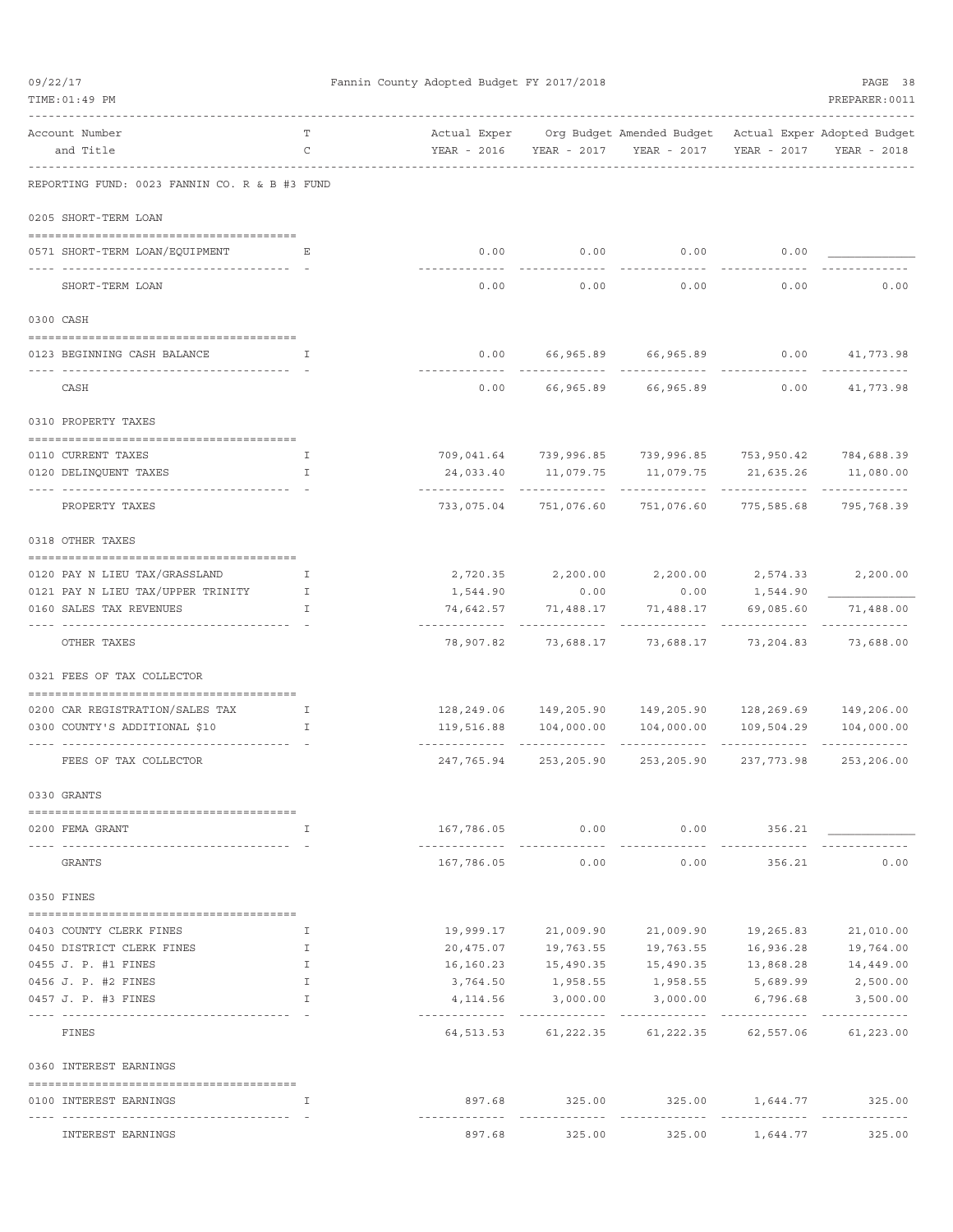| 09/22/17<br>TIME: 01:49 PM |                                                            |                  | Fannin County Adopted Budget FY 2017/2018 |                   |                                                                      |                   |             |
|----------------------------|------------------------------------------------------------|------------------|-------------------------------------------|-------------------|----------------------------------------------------------------------|-------------------|-------------|
|                            | Account Number<br>and Title                                | Т<br>C           | Actual Exper<br>YEAR - 2016               | YEAR - 2017       | Org Budget Amended Budget Actual Exper Adopted Budget<br>YEAR - 2017 | YEAR - 2017       | YEAR - 2018 |
|                            | REPORTING FUND: 0023 FANNIN CO. R & B #3 FUND              |                  |                                           |                   |                                                                      |                   |             |
|                            | 0364 SALE OF ASSETS                                        |                  |                                           |                   |                                                                      |                   |             |
|                            | 0162 LAND/BUILDING                                         | T                | 0.00                                      | 0.00              | 0.00                                                                 | 0.00              |             |
|                            | 0163 SALE OF EQUIPMENT                                     | I                | 0.00                                      | 100.00            | 100.00                                                               | 0.00              | 5,000.00    |
|                            |                                                            |                  |                                           |                   |                                                                      |                   | ------      |
|                            | SALE OF ASSETS                                             |                  | 0.00                                      | 100.00            | 100.00                                                               | 0.00              | 5,000.00    |
|                            | 0370 MISCELLANEOUS REVENUES                                |                  |                                           |                   |                                                                      |                   |             |
|                            | 0120 STATE LATERAL ROAD                                    | I                | 14,824.40                                 | 16,000.00         | 16,000.00                                                            | 14,824.40         | 16,000.00   |
|                            | 0125 TDT WEIGHT FEES                                       | I.               | 34,912.45                                 | 27,740.32         | 27,740.32                                                            | 32,179.53         | 27,740.00   |
|                            | 0130 REFUNDS & MISCELLANEOUS                               | I                | 3,132.17                                  | 0.00              | 6,454.03                                                             | 10,513.27         | 10,000.00   |
|                            | 0139 RESTITUTION                                           | I                | 0.00                                      | 0.00              | 0.00                                                                 | 0.00              |             |
|                            | 0140 PROCEEDS OF LOANS                                     | I                | 0.00                                      | 0.00              | 0.00                                                                 | 0.00              |             |
|                            | 0145 REIMBURSEMENT OF MATERIALS                            | T                | 16,812.75                                 | 0.00              | 0.00                                                                 | 14,601.14         | 10,000.00   |
|                            | MISCELLANEOUS REVENUES                                     |                  | 69,681.77                                 | 43,740.32         | 50,194.35                                                            | 72,118.34         | 63,740.00   |
|                            | 0509 CONTINGENCY                                           |                  |                                           |                   |                                                                      |                   |             |
|                            | 0475 CONTINGENCY                                           | Е                | 0.00                                      | 20,000.00         | 20,000.00                                                            | 0.00              | 21,140.96   |
|                            | CONTINGENCY                                                |                  | 0.00                                      | 20,000.00         | 20,000.00                                                            | 0.00              | 21,140.96   |
|                            | 0623 ROAD & BRIDGE 3                                       |                  |                                           |                   |                                                                      |                   |             |
|                            |                                                            |                  |                                           |                   |                                                                      |                   |             |
|                            | 0100 COMPENSATION PAY<br>0101 SALARY ELECTED OFFICIAL      | Е<br>Ε           | 0.00<br>51,409.28                         | 0.00<br>59,120.53 | 0.00<br>59,120.53                                                    | 0.00<br>54,572.88 | 60,894.15   |
|                            | 0105 SALARY SECRETARY                                      | Ε                | 7,515.90                                  | 9,066.21          | 9,066.21                                                             | 7,486.26          | 9,338.20    |
|                            | 0106 SALARY PRECINCT EMPLOYEES                             | Ε                | 226,634.85                                | 264,490.24        | 264,490.24                                                           | 205,689.21        | 262,555.20  |
|                            | 0107 REGULAR-TEMP. PART-TIME                               | Ε                | 13,523.42                                 | 13,206.61         | 13,206.61                                                            | 1,725.36          | 13,602.81   |
|                            | TOTAL SALARIES                                             |                  | 299,083.45                                | 345,883.59        | 345,883.59                                                           | 269, 473. 71      | 346,390.36  |
|                            | 0201 SOCIAL SECURITY TAXES                                 | Ε                | 18,307.04                                 | 21,322.61         | 21,322.61                                                            | 16,497.89         | 21,513.40   |
|                            | 0202 GROUP HEALTH INSURANCE                                | Ε                | 82,671.22                                 | 95,590.80         | 95,590.80                                                            | 79,658.05         | 104,946.00  |
|                            | 0203 RETIREMENT                                            | Ε                | 31,844.38                                 | 37,764.45         | 37,764.45                                                            | 29,629.05         | 39,419.22   |
|                            | 0204 WORKERS' COMPENSATION                                 | Ε                | 11,499.98                                 | 12,090.06         | 12,090.06                                                            | 11,636.76         | 11,526.90   |
|                            | 0205 MEDICARE TAX                                          | E                | 4,281.49                                  | 4,986.74          | 4,986.74                                                             | 3,858.17          | 5,031.36    |
|                            | 0206 UNEMPLOYMENT EXPENSE                                  | $\mathbb E$      | 0.00                                      | 900.00            | 900.00                                                               | 0.00              | 900.00      |
|                            | TOTAL EMPLOYEE BENEFITS                                    |                  | 148,604.11                                | 172,654.66        | 172,654.66                                                           | 141,279.92        | 183, 336.88 |
|                            | 0310 OFFICE SUPPLIES                                       | Ε                | 0.00                                      | 500.00            | 500.00                                                               | 145.23            | 500.00      |
|                            | 0314 EMPLOYEE PHYSICALS/DOT TESTING<br>0315 COPIER EXPENSE | Ε                | 0.00<br>533.28                            | 200.00<br>0.00    | 300.00<br>0.00                                                       | 240.00<br>0.00    | 250.00      |
|                            | 0340 SHOP SUPPLIES                                         | Ε<br>$\mathbf E$ | 7,513.82                                  | 6,500.00          | 6,500.00                                                             | 4,659.69          | 6,500.00    |
|                            | 0341 R & B MAT. ROCK & GRAVEL                              | E                | 239,463.14                                | 155,000.00        | 155,000.00                                                           | 121,695.94        | 155,000.00  |
|                            | 0342 R & B MAT. CULVERTS                                   | E                | 38,240.58                                 | 35,000.00         | 41,000.00                                                            | 28,578.08         | 35,000.00   |
|                            | 0343 R & B MAT. HARDWRE & LUMB                             | Ε                | 1,604.80                                  | 5,000.00          | 5,000.00                                                             | 4,706.74          | 5,000.00    |
|                            | 0344 R & B MAT. ASPHALT/RD OIL                             | Ε                | 75,510.40                                 | 70,000.00         | 70,000.00                                                            | 68,192.00         | 85,000.00   |
|                            | 0345 CHEMICALS                                             | Ε                | 54.00                                     | 3,000.00          | 0.00                                                                 | 0.00              | 3,000.00    |
|                            | 0346 CETRZ EXPENDITURES                                    | E                | 0.00                                      | 0.00              | 0.00                                                                 | 0.00              |             |
|                            | 0350 DEBRIS REMOVAL                                        | Ε                | 2,583.00                                  | 4,000.00          | 4,000.00                                                             | 2,214.00          | 4,000.00    |
|                            | 0395 UNIFORMS                                              | Ε                | 2,125.97                                  | 1,000.00          | 1,677.00                                                             | 1,366.50          | 1,000.00    |
|                            | TOTAL R&B MATERIALS                                        |                  | 367,628.99                                | 280,200.00        | 283,977.00                                                           | 231,798.18        | 295,250.00  |
|                            | 0400 LEGAL FEES                                            | Ε                | 0.00                                      | 0.00              | 0.00                                                                 | 0.00              |             |
|                            | 0420 UTILITY TELEPHONE                                     | Ε                | 358.80                                    | 400.00            | 400.00                                                               | 361.94            | 400.00      |
|                            | 0421 INTERNET SERVICE                                      | $\mathbb E$      | 797.40                                    | 825.00            | 854.40                                                               | 779.45            | 825.00      |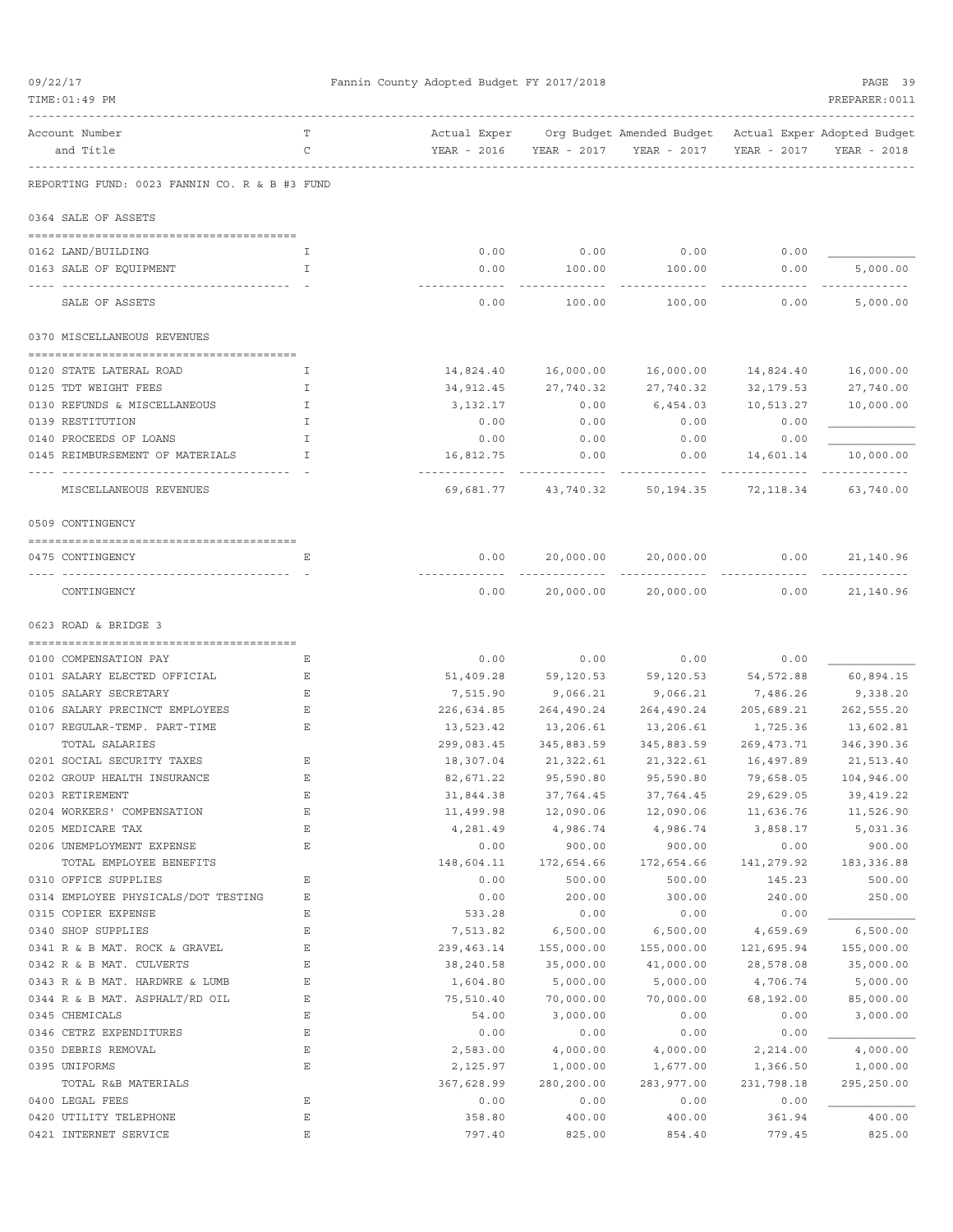# 09/22/17 Fannin County Adopted Budget FY 2017/2018 PAGE 40

| Account Number<br>Actual Exper<br>Org Budget Amended Budget<br>Actual Exper Adopted Budget<br>Т<br>C<br>and Title<br>YEAR - 2016<br>YEAR - 2017<br>YEAR - 2017<br>YEAR - 2017<br>YEAR - 2018<br>REPORTING FUND: 0023 FANNIN CO. R & B #3 FUND<br>0423 CELL PHONE ALLOWANCE<br>600.00<br>Ε<br>600.00<br>600.00<br>600.00<br>550.00<br>Ε<br>0427 OUT OF COUNTY TRAVEL<br>3,305.24<br>3,500.00<br>3,500.00<br>2,019.95<br>3,500.00<br>0430 BIDS, NOTICES & PERMITS<br>Ε<br>1,200.00<br>1,141.55<br>1,200.00<br>1,200.00<br>994.95<br>0435 PRINTING<br>Ε<br>100.00<br>0.00<br>100.00<br>100.00<br>0.00<br>0440 UTILITY ELECTRICITY<br>Ε<br>2,536.45<br>2,700.00<br>2,850.00<br>2,415.31<br>2,700.00<br>0441 UTILITY GAS<br>Ε<br>500.00<br>0.00<br>500.00<br>500.00<br>232.50<br>0442 UTILITY WATER<br>Ε<br>386.48<br>700.00<br>700.00<br>349.80<br>700.00<br>Ε<br>1,000.00<br>0443 TRASH DUMPSTER PICKUP<br>846.60<br>1,000.00<br>1,230.00<br>785.40<br>0447 REPEATER SERVICE CONTRACT<br>Ε<br>682.32<br>593.00<br>666.35<br>666.35<br>666.34<br>1,500.00<br>0450 R&M BUILDING<br>Ε<br>10.00<br>1,500.00<br>1,653.45<br>1,540.74<br>0453 COMPUTER SOFTWARE<br>0.00<br>1,000.00<br>0.00<br>0.00<br>1,000.00<br>Ε<br>0457 R & M MACHINERY GAS & OIL<br>Ε<br>88,004.23<br>150,000.00<br>138,320.05<br>66,266.14<br>150,000.00<br>0458 R & M MACHINERY PARTS<br>Ε<br>103,029.87<br>70,000.00<br>87,454.03<br>78,932.27<br>76,454.03<br>Ε<br>25,000.00<br>0459 R & M MACH. TIRES & TUBES<br>32,589.08<br>25,000.00<br>25,000.00<br>14, 147.90<br>0460 EQUIPMENT RENTAL/LEASE<br>Ε<br>5,000.00<br>5,100.00<br>5,000.00<br>0.00<br>0.00<br>150.00<br>0480 BOND<br>Ε<br>150.00<br>327.50<br>327.50<br>327.50<br>Ε<br>0482 INSURANCE<br>6,379.00<br>6,000.00<br>7,644.23<br>7,644.23<br>6,000.00<br>0485 PRISONER SUPPLIES<br>Ε<br>355.63<br>2,000.00<br>0.00<br>0.00<br>2,000.00<br>0488 FANNIN RURAL RAIL DISTRICT<br>Ε<br>0.00<br>0.00<br>0.00<br>0.00<br>Ε<br>0490 MISCELLANEOUS<br>1,000.00<br>1,500.00<br>1,500.00<br>183.09<br>1,500.00<br>0491 SOIL & WATER CONSERVATION<br>Ε<br>250.00<br>250.00<br>250.00<br>250.00<br>250.00<br>0492 TDRA FLOOD CASH MATCH<br>Ε<br>0.00<br>0.00<br>0.00<br>0.00<br>0494 FLOOD CONTROL SITE MAINTENANCE<br>Ε<br>0.00<br>0.00<br>0.00<br>0.00<br>0495 PIPELINE SALES TAX REIMBURSEMENT<br>Ε<br>0.00<br>0.00<br>0.00<br>0.00<br>0496 TCOG HAZARDOUS WASTEMATCH<br>Ε<br>1,250.00<br>0.00<br>1,250.00<br>1,250.00<br>0.00<br>TOTAL SER.& OTHER CHARGES<br>247, 433.33<br>276,018.85<br>276,000.01<br>178,447.51<br>282, 311.35<br>0562 LAND/BUILDING<br>Е<br>0.00<br>0.00<br>0.00<br>0.00<br>0570 COMPUTER EQUIPMENT<br>Ε<br>0.00<br>0.00<br>0.00<br>0.00<br>0571 PURCHASE OF MACH./EQUIP.<br>146,933.93<br>Ε<br>140,000.00<br>142,500.00<br>127,478.81<br>150,000.00<br>0572 OFFICE EQUIPMENT<br>Ε<br>1,000.00<br>906.00<br>0.00<br>0.00<br>$\mathbf E$<br>0573 RADIO EQUIPMENT<br>42.20<br>500.00<br>789.87<br>789.87<br>594.00<br>Ε<br>1,000.00<br>0575 LAND/BUILDING<br>0.00<br>0.00<br>0.00<br>0.00<br>0580 PRECINCT BRIDGE<br>Ε<br>0.00<br>0.00<br>0.00<br>0.00<br>CAPITAL OUTLAY<br>146, 976.13<br>141,500.00<br>144, 195.87<br>128,268.68<br>151,594.00<br>0630 NOTE PAYMENT-PRINCIPAL<br>0.00<br>0.00<br>0.00<br>0.00<br>0670 NOTE PAYMENT-INTEREST<br>0.00<br>0.00<br>Ε<br>0.00<br>0.00<br>------------------------------------<br>-----------<br>1, 209, 726.01 1, 216, 257.10 1, 222, 711.13 949, 268.00<br>1,258,882.59<br>ROAD & BRIDGE 3<br>0625 ADMINISTRATIVE OFFICE R&B #3<br>0105 SALARY SECRETARY<br>Ε<br>8,392.85<br>9,314.05<br>9,314.05<br>8,597.52<br>9,593.48<br>0201 SOCIAL SECURITY TAXES<br>398.72<br>594.80<br>Ε<br>380.51<br>577.47<br>577.47<br>0202 GROUP HEALTH INSURANCE<br>Е<br>2,275.50<br>2,369.44<br>2,369.44<br>2,190.54<br>2,623.65<br>0203 RETIREMENT<br>915.00<br>945.42<br>1,091.74<br>Ε<br>1,024.55<br>1,024.55<br>0204 WORKERS' COMPENSATION<br>Ε<br>42.34<br>46.57<br>46.57<br>39.12<br>40.29<br>0205 MEDICARE TAX<br>Ε<br>89.06<br>135.05<br>135.05<br>93.26<br>139.11<br>0310 OFFICE SUPPLIES<br>Ε<br>83.66<br>100.00<br>100.00<br>47.00<br>100.00<br>0311 POSTAL EXPENSES<br>Ε<br>0.00<br>0.00<br>0.00<br>0.00<br>0353 COMPUTER EXPENSE<br>371.25<br>500.00<br>500.00<br>389.81<br>500.00<br>Ε<br>0427 OUT OF COUNTY TRAVEL<br>Ε<br>0.00<br>0.00<br>0.00<br>0.00<br>0480 BOND<br>Ε<br>0.00<br>0.00<br>0.00<br>17.75<br>0.00<br>0572 OFFICE EQUIPMENT<br>Ε<br>0.00<br>0.00<br>0.00<br>0.00<br>0574 COMPUTER EQUIPMENT<br>Ε<br>0.00<br>0.00<br>0.00<br>0.00<br>ADMINISTRATIVE OFFICE R&B #3<br>12,550.17<br>14,067.13 14,067.13<br>12,701.39<br>14,700.82 | TIME: 01:49 PM |  |  | PREPARER: 0011 |
|-----------------------------------------------------------------------------------------------------------------------------------------------------------------------------------------------------------------------------------------------------------------------------------------------------------------------------------------------------------------------------------------------------------------------------------------------------------------------------------------------------------------------------------------------------------------------------------------------------------------------------------------------------------------------------------------------------------------------------------------------------------------------------------------------------------------------------------------------------------------------------------------------------------------------------------------------------------------------------------------------------------------------------------------------------------------------------------------------------------------------------------------------------------------------------------------------------------------------------------------------------------------------------------------------------------------------------------------------------------------------------------------------------------------------------------------------------------------------------------------------------------------------------------------------------------------------------------------------------------------------------------------------------------------------------------------------------------------------------------------------------------------------------------------------------------------------------------------------------------------------------------------------------------------------------------------------------------------------------------------------------------------------------------------------------------------------------------------------------------------------------------------------------------------------------------------------------------------------------------------------------------------------------------------------------------------------------------------------------------------------------------------------------------------------------------------------------------------------------------------------------------------------------------------------------------------------------------------------------------------------------------------------------------------------------------------------------------------------------------------------------------------------------------------------------------------------------------------------------------------------------------------------------------------------------------------------------------------------------------------------------------------------------------------------------------------------------------------------------------------------------------------------------------------------------------------------------------------------------------------------------------------------------------------------------------------------------------------------------------------------------------------------------------------------------------------------------------------------------------------------------------------------------------------------------------------------------------------------------------------------------------------------------------------------------------------------------------------------------------------------------------------------------------------------------------------------------------------------------------------------------------------------------------------------------------------------------------------------------------------------------------------------------------------------------------------------------------------------------------------------------------------------------------------------------------------------------------------------------------------------------------------------------------------------------------------------------------------------------------------------------------------------------------------------------------------------------------------------------------------------------------------------------------------------------------------------------------------------------------------------------------|----------------|--|--|----------------|
|                                                                                                                                                                                                                                                                                                                                                                                                                                                                                                                                                                                                                                                                                                                                                                                                                                                                                                                                                                                                                                                                                                                                                                                                                                                                                                                                                                                                                                                                                                                                                                                                                                                                                                                                                                                                                                                                                                                                                                                                                                                                                                                                                                                                                                                                                                                                                                                                                                                                                                                                                                                                                                                                                                                                                                                                                                                                                                                                                                                                                                                                                                                                                                                                                                                                                                                                                                                                                                                                                                                                                                                                                                                                                                                                                                                                                                                                                                                                                                                                                                                                                                                                                                                                                                                                                                                                                                                                                                                                                                                                                                                                                                   |                |  |  |                |
|                                                                                                                                                                                                                                                                                                                                                                                                                                                                                                                                                                                                                                                                                                                                                                                                                                                                                                                                                                                                                                                                                                                                                                                                                                                                                                                                                                                                                                                                                                                                                                                                                                                                                                                                                                                                                                                                                                                                                                                                                                                                                                                                                                                                                                                                                                                                                                                                                                                                                                                                                                                                                                                                                                                                                                                                                                                                                                                                                                                                                                                                                                                                                                                                                                                                                                                                                                                                                                                                                                                                                                                                                                                                                                                                                                                                                                                                                                                                                                                                                                                                                                                                                                                                                                                                                                                                                                                                                                                                                                                                                                                                                                   |                |  |  |                |
|                                                                                                                                                                                                                                                                                                                                                                                                                                                                                                                                                                                                                                                                                                                                                                                                                                                                                                                                                                                                                                                                                                                                                                                                                                                                                                                                                                                                                                                                                                                                                                                                                                                                                                                                                                                                                                                                                                                                                                                                                                                                                                                                                                                                                                                                                                                                                                                                                                                                                                                                                                                                                                                                                                                                                                                                                                                                                                                                                                                                                                                                                                                                                                                                                                                                                                                                                                                                                                                                                                                                                                                                                                                                                                                                                                                                                                                                                                                                                                                                                                                                                                                                                                                                                                                                                                                                                                                                                                                                                                                                                                                                                                   |                |  |  |                |
|                                                                                                                                                                                                                                                                                                                                                                                                                                                                                                                                                                                                                                                                                                                                                                                                                                                                                                                                                                                                                                                                                                                                                                                                                                                                                                                                                                                                                                                                                                                                                                                                                                                                                                                                                                                                                                                                                                                                                                                                                                                                                                                                                                                                                                                                                                                                                                                                                                                                                                                                                                                                                                                                                                                                                                                                                                                                                                                                                                                                                                                                                                                                                                                                                                                                                                                                                                                                                                                                                                                                                                                                                                                                                                                                                                                                                                                                                                                                                                                                                                                                                                                                                                                                                                                                                                                                                                                                                                                                                                                                                                                                                                   |                |  |  |                |
|                                                                                                                                                                                                                                                                                                                                                                                                                                                                                                                                                                                                                                                                                                                                                                                                                                                                                                                                                                                                                                                                                                                                                                                                                                                                                                                                                                                                                                                                                                                                                                                                                                                                                                                                                                                                                                                                                                                                                                                                                                                                                                                                                                                                                                                                                                                                                                                                                                                                                                                                                                                                                                                                                                                                                                                                                                                                                                                                                                                                                                                                                                                                                                                                                                                                                                                                                                                                                                                                                                                                                                                                                                                                                                                                                                                                                                                                                                                                                                                                                                                                                                                                                                                                                                                                                                                                                                                                                                                                                                                                                                                                                                   |                |  |  |                |
|                                                                                                                                                                                                                                                                                                                                                                                                                                                                                                                                                                                                                                                                                                                                                                                                                                                                                                                                                                                                                                                                                                                                                                                                                                                                                                                                                                                                                                                                                                                                                                                                                                                                                                                                                                                                                                                                                                                                                                                                                                                                                                                                                                                                                                                                                                                                                                                                                                                                                                                                                                                                                                                                                                                                                                                                                                                                                                                                                                                                                                                                                                                                                                                                                                                                                                                                                                                                                                                                                                                                                                                                                                                                                                                                                                                                                                                                                                                                                                                                                                                                                                                                                                                                                                                                                                                                                                                                                                                                                                                                                                                                                                   |                |  |  |                |
|                                                                                                                                                                                                                                                                                                                                                                                                                                                                                                                                                                                                                                                                                                                                                                                                                                                                                                                                                                                                                                                                                                                                                                                                                                                                                                                                                                                                                                                                                                                                                                                                                                                                                                                                                                                                                                                                                                                                                                                                                                                                                                                                                                                                                                                                                                                                                                                                                                                                                                                                                                                                                                                                                                                                                                                                                                                                                                                                                                                                                                                                                                                                                                                                                                                                                                                                                                                                                                                                                                                                                                                                                                                                                                                                                                                                                                                                                                                                                                                                                                                                                                                                                                                                                                                                                                                                                                                                                                                                                                                                                                                                                                   |                |  |  |                |
|                                                                                                                                                                                                                                                                                                                                                                                                                                                                                                                                                                                                                                                                                                                                                                                                                                                                                                                                                                                                                                                                                                                                                                                                                                                                                                                                                                                                                                                                                                                                                                                                                                                                                                                                                                                                                                                                                                                                                                                                                                                                                                                                                                                                                                                                                                                                                                                                                                                                                                                                                                                                                                                                                                                                                                                                                                                                                                                                                                                                                                                                                                                                                                                                                                                                                                                                                                                                                                                                                                                                                                                                                                                                                                                                                                                                                                                                                                                                                                                                                                                                                                                                                                                                                                                                                                                                                                                                                                                                                                                                                                                                                                   |                |  |  |                |
|                                                                                                                                                                                                                                                                                                                                                                                                                                                                                                                                                                                                                                                                                                                                                                                                                                                                                                                                                                                                                                                                                                                                                                                                                                                                                                                                                                                                                                                                                                                                                                                                                                                                                                                                                                                                                                                                                                                                                                                                                                                                                                                                                                                                                                                                                                                                                                                                                                                                                                                                                                                                                                                                                                                                                                                                                                                                                                                                                                                                                                                                                                                                                                                                                                                                                                                                                                                                                                                                                                                                                                                                                                                                                                                                                                                                                                                                                                                                                                                                                                                                                                                                                                                                                                                                                                                                                                                                                                                                                                                                                                                                                                   |                |  |  |                |
|                                                                                                                                                                                                                                                                                                                                                                                                                                                                                                                                                                                                                                                                                                                                                                                                                                                                                                                                                                                                                                                                                                                                                                                                                                                                                                                                                                                                                                                                                                                                                                                                                                                                                                                                                                                                                                                                                                                                                                                                                                                                                                                                                                                                                                                                                                                                                                                                                                                                                                                                                                                                                                                                                                                                                                                                                                                                                                                                                                                                                                                                                                                                                                                                                                                                                                                                                                                                                                                                                                                                                                                                                                                                                                                                                                                                                                                                                                                                                                                                                                                                                                                                                                                                                                                                                                                                                                                                                                                                                                                                                                                                                                   |                |  |  |                |
|                                                                                                                                                                                                                                                                                                                                                                                                                                                                                                                                                                                                                                                                                                                                                                                                                                                                                                                                                                                                                                                                                                                                                                                                                                                                                                                                                                                                                                                                                                                                                                                                                                                                                                                                                                                                                                                                                                                                                                                                                                                                                                                                                                                                                                                                                                                                                                                                                                                                                                                                                                                                                                                                                                                                                                                                                                                                                                                                                                                                                                                                                                                                                                                                                                                                                                                                                                                                                                                                                                                                                                                                                                                                                                                                                                                                                                                                                                                                                                                                                                                                                                                                                                                                                                                                                                                                                                                                                                                                                                                                                                                                                                   |                |  |  |                |
|                                                                                                                                                                                                                                                                                                                                                                                                                                                                                                                                                                                                                                                                                                                                                                                                                                                                                                                                                                                                                                                                                                                                                                                                                                                                                                                                                                                                                                                                                                                                                                                                                                                                                                                                                                                                                                                                                                                                                                                                                                                                                                                                                                                                                                                                                                                                                                                                                                                                                                                                                                                                                                                                                                                                                                                                                                                                                                                                                                                                                                                                                                                                                                                                                                                                                                                                                                                                                                                                                                                                                                                                                                                                                                                                                                                                                                                                                                                                                                                                                                                                                                                                                                                                                                                                                                                                                                                                                                                                                                                                                                                                                                   |                |  |  |                |
|                                                                                                                                                                                                                                                                                                                                                                                                                                                                                                                                                                                                                                                                                                                                                                                                                                                                                                                                                                                                                                                                                                                                                                                                                                                                                                                                                                                                                                                                                                                                                                                                                                                                                                                                                                                                                                                                                                                                                                                                                                                                                                                                                                                                                                                                                                                                                                                                                                                                                                                                                                                                                                                                                                                                                                                                                                                                                                                                                                                                                                                                                                                                                                                                                                                                                                                                                                                                                                                                                                                                                                                                                                                                                                                                                                                                                                                                                                                                                                                                                                                                                                                                                                                                                                                                                                                                                                                                                                                                                                                                                                                                                                   |                |  |  |                |
|                                                                                                                                                                                                                                                                                                                                                                                                                                                                                                                                                                                                                                                                                                                                                                                                                                                                                                                                                                                                                                                                                                                                                                                                                                                                                                                                                                                                                                                                                                                                                                                                                                                                                                                                                                                                                                                                                                                                                                                                                                                                                                                                                                                                                                                                                                                                                                                                                                                                                                                                                                                                                                                                                                                                                                                                                                                                                                                                                                                                                                                                                                                                                                                                                                                                                                                                                                                                                                                                                                                                                                                                                                                                                                                                                                                                                                                                                                                                                                                                                                                                                                                                                                                                                                                                                                                                                                                                                                                                                                                                                                                                                                   |                |  |  |                |
|                                                                                                                                                                                                                                                                                                                                                                                                                                                                                                                                                                                                                                                                                                                                                                                                                                                                                                                                                                                                                                                                                                                                                                                                                                                                                                                                                                                                                                                                                                                                                                                                                                                                                                                                                                                                                                                                                                                                                                                                                                                                                                                                                                                                                                                                                                                                                                                                                                                                                                                                                                                                                                                                                                                                                                                                                                                                                                                                                                                                                                                                                                                                                                                                                                                                                                                                                                                                                                                                                                                                                                                                                                                                                                                                                                                                                                                                                                                                                                                                                                                                                                                                                                                                                                                                                                                                                                                                                                                                                                                                                                                                                                   |                |  |  |                |
|                                                                                                                                                                                                                                                                                                                                                                                                                                                                                                                                                                                                                                                                                                                                                                                                                                                                                                                                                                                                                                                                                                                                                                                                                                                                                                                                                                                                                                                                                                                                                                                                                                                                                                                                                                                                                                                                                                                                                                                                                                                                                                                                                                                                                                                                                                                                                                                                                                                                                                                                                                                                                                                                                                                                                                                                                                                                                                                                                                                                                                                                                                                                                                                                                                                                                                                                                                                                                                                                                                                                                                                                                                                                                                                                                                                                                                                                                                                                                                                                                                                                                                                                                                                                                                                                                                                                                                                                                                                                                                                                                                                                                                   |                |  |  |                |
|                                                                                                                                                                                                                                                                                                                                                                                                                                                                                                                                                                                                                                                                                                                                                                                                                                                                                                                                                                                                                                                                                                                                                                                                                                                                                                                                                                                                                                                                                                                                                                                                                                                                                                                                                                                                                                                                                                                                                                                                                                                                                                                                                                                                                                                                                                                                                                                                                                                                                                                                                                                                                                                                                                                                                                                                                                                                                                                                                                                                                                                                                                                                                                                                                                                                                                                                                                                                                                                                                                                                                                                                                                                                                                                                                                                                                                                                                                                                                                                                                                                                                                                                                                                                                                                                                                                                                                                                                                                                                                                                                                                                                                   |                |  |  |                |
|                                                                                                                                                                                                                                                                                                                                                                                                                                                                                                                                                                                                                                                                                                                                                                                                                                                                                                                                                                                                                                                                                                                                                                                                                                                                                                                                                                                                                                                                                                                                                                                                                                                                                                                                                                                                                                                                                                                                                                                                                                                                                                                                                                                                                                                                                                                                                                                                                                                                                                                                                                                                                                                                                                                                                                                                                                                                                                                                                                                                                                                                                                                                                                                                                                                                                                                                                                                                                                                                                                                                                                                                                                                                                                                                                                                                                                                                                                                                                                                                                                                                                                                                                                                                                                                                                                                                                                                                                                                                                                                                                                                                                                   |                |  |  |                |
|                                                                                                                                                                                                                                                                                                                                                                                                                                                                                                                                                                                                                                                                                                                                                                                                                                                                                                                                                                                                                                                                                                                                                                                                                                                                                                                                                                                                                                                                                                                                                                                                                                                                                                                                                                                                                                                                                                                                                                                                                                                                                                                                                                                                                                                                                                                                                                                                                                                                                                                                                                                                                                                                                                                                                                                                                                                                                                                                                                                                                                                                                                                                                                                                                                                                                                                                                                                                                                                                                                                                                                                                                                                                                                                                                                                                                                                                                                                                                                                                                                                                                                                                                                                                                                                                                                                                                                                                                                                                                                                                                                                                                                   |                |  |  |                |
|                                                                                                                                                                                                                                                                                                                                                                                                                                                                                                                                                                                                                                                                                                                                                                                                                                                                                                                                                                                                                                                                                                                                                                                                                                                                                                                                                                                                                                                                                                                                                                                                                                                                                                                                                                                                                                                                                                                                                                                                                                                                                                                                                                                                                                                                                                                                                                                                                                                                                                                                                                                                                                                                                                                                                                                                                                                                                                                                                                                                                                                                                                                                                                                                                                                                                                                                                                                                                                                                                                                                                                                                                                                                                                                                                                                                                                                                                                                                                                                                                                                                                                                                                                                                                                                                                                                                                                                                                                                                                                                                                                                                                                   |                |  |  |                |
|                                                                                                                                                                                                                                                                                                                                                                                                                                                                                                                                                                                                                                                                                                                                                                                                                                                                                                                                                                                                                                                                                                                                                                                                                                                                                                                                                                                                                                                                                                                                                                                                                                                                                                                                                                                                                                                                                                                                                                                                                                                                                                                                                                                                                                                                                                                                                                                                                                                                                                                                                                                                                                                                                                                                                                                                                                                                                                                                                                                                                                                                                                                                                                                                                                                                                                                                                                                                                                                                                                                                                                                                                                                                                                                                                                                                                                                                                                                                                                                                                                                                                                                                                                                                                                                                                                                                                                                                                                                                                                                                                                                                                                   |                |  |  |                |
|                                                                                                                                                                                                                                                                                                                                                                                                                                                                                                                                                                                                                                                                                                                                                                                                                                                                                                                                                                                                                                                                                                                                                                                                                                                                                                                                                                                                                                                                                                                                                                                                                                                                                                                                                                                                                                                                                                                                                                                                                                                                                                                                                                                                                                                                                                                                                                                                                                                                                                                                                                                                                                                                                                                                                                                                                                                                                                                                                                                                                                                                                                                                                                                                                                                                                                                                                                                                                                                                                                                                                                                                                                                                                                                                                                                                                                                                                                                                                                                                                                                                                                                                                                                                                                                                                                                                                                                                                                                                                                                                                                                                                                   |                |  |  |                |
|                                                                                                                                                                                                                                                                                                                                                                                                                                                                                                                                                                                                                                                                                                                                                                                                                                                                                                                                                                                                                                                                                                                                                                                                                                                                                                                                                                                                                                                                                                                                                                                                                                                                                                                                                                                                                                                                                                                                                                                                                                                                                                                                                                                                                                                                                                                                                                                                                                                                                                                                                                                                                                                                                                                                                                                                                                                                                                                                                                                                                                                                                                                                                                                                                                                                                                                                                                                                                                                                                                                                                                                                                                                                                                                                                                                                                                                                                                                                                                                                                                                                                                                                                                                                                                                                                                                                                                                                                                                                                                                                                                                                                                   |                |  |  |                |
|                                                                                                                                                                                                                                                                                                                                                                                                                                                                                                                                                                                                                                                                                                                                                                                                                                                                                                                                                                                                                                                                                                                                                                                                                                                                                                                                                                                                                                                                                                                                                                                                                                                                                                                                                                                                                                                                                                                                                                                                                                                                                                                                                                                                                                                                                                                                                                                                                                                                                                                                                                                                                                                                                                                                                                                                                                                                                                                                                                                                                                                                                                                                                                                                                                                                                                                                                                                                                                                                                                                                                                                                                                                                                                                                                                                                                                                                                                                                                                                                                                                                                                                                                                                                                                                                                                                                                                                                                                                                                                                                                                                                                                   |                |  |  |                |
|                                                                                                                                                                                                                                                                                                                                                                                                                                                                                                                                                                                                                                                                                                                                                                                                                                                                                                                                                                                                                                                                                                                                                                                                                                                                                                                                                                                                                                                                                                                                                                                                                                                                                                                                                                                                                                                                                                                                                                                                                                                                                                                                                                                                                                                                                                                                                                                                                                                                                                                                                                                                                                                                                                                                                                                                                                                                                                                                                                                                                                                                                                                                                                                                                                                                                                                                                                                                                                                                                                                                                                                                                                                                                                                                                                                                                                                                                                                                                                                                                                                                                                                                                                                                                                                                                                                                                                                                                                                                                                                                                                                                                                   |                |  |  |                |
|                                                                                                                                                                                                                                                                                                                                                                                                                                                                                                                                                                                                                                                                                                                                                                                                                                                                                                                                                                                                                                                                                                                                                                                                                                                                                                                                                                                                                                                                                                                                                                                                                                                                                                                                                                                                                                                                                                                                                                                                                                                                                                                                                                                                                                                                                                                                                                                                                                                                                                                                                                                                                                                                                                                                                                                                                                                                                                                                                                                                                                                                                                                                                                                                                                                                                                                                                                                                                                                                                                                                                                                                                                                                                                                                                                                                                                                                                                                                                                                                                                                                                                                                                                                                                                                                                                                                                                                                                                                                                                                                                                                                                                   |                |  |  |                |
|                                                                                                                                                                                                                                                                                                                                                                                                                                                                                                                                                                                                                                                                                                                                                                                                                                                                                                                                                                                                                                                                                                                                                                                                                                                                                                                                                                                                                                                                                                                                                                                                                                                                                                                                                                                                                                                                                                                                                                                                                                                                                                                                                                                                                                                                                                                                                                                                                                                                                                                                                                                                                                                                                                                                                                                                                                                                                                                                                                                                                                                                                                                                                                                                                                                                                                                                                                                                                                                                                                                                                                                                                                                                                                                                                                                                                                                                                                                                                                                                                                                                                                                                                                                                                                                                                                                                                                                                                                                                                                                                                                                                                                   |                |  |  |                |
|                                                                                                                                                                                                                                                                                                                                                                                                                                                                                                                                                                                                                                                                                                                                                                                                                                                                                                                                                                                                                                                                                                                                                                                                                                                                                                                                                                                                                                                                                                                                                                                                                                                                                                                                                                                                                                                                                                                                                                                                                                                                                                                                                                                                                                                                                                                                                                                                                                                                                                                                                                                                                                                                                                                                                                                                                                                                                                                                                                                                                                                                                                                                                                                                                                                                                                                                                                                                                                                                                                                                                                                                                                                                                                                                                                                                                                                                                                                                                                                                                                                                                                                                                                                                                                                                                                                                                                                                                                                                                                                                                                                                                                   |                |  |  |                |
|                                                                                                                                                                                                                                                                                                                                                                                                                                                                                                                                                                                                                                                                                                                                                                                                                                                                                                                                                                                                                                                                                                                                                                                                                                                                                                                                                                                                                                                                                                                                                                                                                                                                                                                                                                                                                                                                                                                                                                                                                                                                                                                                                                                                                                                                                                                                                                                                                                                                                                                                                                                                                                                                                                                                                                                                                                                                                                                                                                                                                                                                                                                                                                                                                                                                                                                                                                                                                                                                                                                                                                                                                                                                                                                                                                                                                                                                                                                                                                                                                                                                                                                                                                                                                                                                                                                                                                                                                                                                                                                                                                                                                                   |                |  |  |                |
|                                                                                                                                                                                                                                                                                                                                                                                                                                                                                                                                                                                                                                                                                                                                                                                                                                                                                                                                                                                                                                                                                                                                                                                                                                                                                                                                                                                                                                                                                                                                                                                                                                                                                                                                                                                                                                                                                                                                                                                                                                                                                                                                                                                                                                                                                                                                                                                                                                                                                                                                                                                                                                                                                                                                                                                                                                                                                                                                                                                                                                                                                                                                                                                                                                                                                                                                                                                                                                                                                                                                                                                                                                                                                                                                                                                                                                                                                                                                                                                                                                                                                                                                                                                                                                                                                                                                                                                                                                                                                                                                                                                                                                   |                |  |  |                |
|                                                                                                                                                                                                                                                                                                                                                                                                                                                                                                                                                                                                                                                                                                                                                                                                                                                                                                                                                                                                                                                                                                                                                                                                                                                                                                                                                                                                                                                                                                                                                                                                                                                                                                                                                                                                                                                                                                                                                                                                                                                                                                                                                                                                                                                                                                                                                                                                                                                                                                                                                                                                                                                                                                                                                                                                                                                                                                                                                                                                                                                                                                                                                                                                                                                                                                                                                                                                                                                                                                                                                                                                                                                                                                                                                                                                                                                                                                                                                                                                                                                                                                                                                                                                                                                                                                                                                                                                                                                                                                                                                                                                                                   |                |  |  |                |
|                                                                                                                                                                                                                                                                                                                                                                                                                                                                                                                                                                                                                                                                                                                                                                                                                                                                                                                                                                                                                                                                                                                                                                                                                                                                                                                                                                                                                                                                                                                                                                                                                                                                                                                                                                                                                                                                                                                                                                                                                                                                                                                                                                                                                                                                                                                                                                                                                                                                                                                                                                                                                                                                                                                                                                                                                                                                                                                                                                                                                                                                                                                                                                                                                                                                                                                                                                                                                                                                                                                                                                                                                                                                                                                                                                                                                                                                                                                                                                                                                                                                                                                                                                                                                                                                                                                                                                                                                                                                                                                                                                                                                                   |                |  |  |                |
|                                                                                                                                                                                                                                                                                                                                                                                                                                                                                                                                                                                                                                                                                                                                                                                                                                                                                                                                                                                                                                                                                                                                                                                                                                                                                                                                                                                                                                                                                                                                                                                                                                                                                                                                                                                                                                                                                                                                                                                                                                                                                                                                                                                                                                                                                                                                                                                                                                                                                                                                                                                                                                                                                                                                                                                                                                                                                                                                                                                                                                                                                                                                                                                                                                                                                                                                                                                                                                                                                                                                                                                                                                                                                                                                                                                                                                                                                                                                                                                                                                                                                                                                                                                                                                                                                                                                                                                                                                                                                                                                                                                                                                   |                |  |  |                |
|                                                                                                                                                                                                                                                                                                                                                                                                                                                                                                                                                                                                                                                                                                                                                                                                                                                                                                                                                                                                                                                                                                                                                                                                                                                                                                                                                                                                                                                                                                                                                                                                                                                                                                                                                                                                                                                                                                                                                                                                                                                                                                                                                                                                                                                                                                                                                                                                                                                                                                                                                                                                                                                                                                                                                                                                                                                                                                                                                                                                                                                                                                                                                                                                                                                                                                                                                                                                                                                                                                                                                                                                                                                                                                                                                                                                                                                                                                                                                                                                                                                                                                                                                                                                                                                                                                                                                                                                                                                                                                                                                                                                                                   |                |  |  |                |
|                                                                                                                                                                                                                                                                                                                                                                                                                                                                                                                                                                                                                                                                                                                                                                                                                                                                                                                                                                                                                                                                                                                                                                                                                                                                                                                                                                                                                                                                                                                                                                                                                                                                                                                                                                                                                                                                                                                                                                                                                                                                                                                                                                                                                                                                                                                                                                                                                                                                                                                                                                                                                                                                                                                                                                                                                                                                                                                                                                                                                                                                                                                                                                                                                                                                                                                                                                                                                                                                                                                                                                                                                                                                                                                                                                                                                                                                                                                                                                                                                                                                                                                                                                                                                                                                                                                                                                                                                                                                                                                                                                                                                                   |                |  |  |                |
|                                                                                                                                                                                                                                                                                                                                                                                                                                                                                                                                                                                                                                                                                                                                                                                                                                                                                                                                                                                                                                                                                                                                                                                                                                                                                                                                                                                                                                                                                                                                                                                                                                                                                                                                                                                                                                                                                                                                                                                                                                                                                                                                                                                                                                                                                                                                                                                                                                                                                                                                                                                                                                                                                                                                                                                                                                                                                                                                                                                                                                                                                                                                                                                                                                                                                                                                                                                                                                                                                                                                                                                                                                                                                                                                                                                                                                                                                                                                                                                                                                                                                                                                                                                                                                                                                                                                                                                                                                                                                                                                                                                                                                   |                |  |  |                |
|                                                                                                                                                                                                                                                                                                                                                                                                                                                                                                                                                                                                                                                                                                                                                                                                                                                                                                                                                                                                                                                                                                                                                                                                                                                                                                                                                                                                                                                                                                                                                                                                                                                                                                                                                                                                                                                                                                                                                                                                                                                                                                                                                                                                                                                                                                                                                                                                                                                                                                                                                                                                                                                                                                                                                                                                                                                                                                                                                                                                                                                                                                                                                                                                                                                                                                                                                                                                                                                                                                                                                                                                                                                                                                                                                                                                                                                                                                                                                                                                                                                                                                                                                                                                                                                                                                                                                                                                                                                                                                                                                                                                                                   |                |  |  |                |
|                                                                                                                                                                                                                                                                                                                                                                                                                                                                                                                                                                                                                                                                                                                                                                                                                                                                                                                                                                                                                                                                                                                                                                                                                                                                                                                                                                                                                                                                                                                                                                                                                                                                                                                                                                                                                                                                                                                                                                                                                                                                                                                                                                                                                                                                                                                                                                                                                                                                                                                                                                                                                                                                                                                                                                                                                                                                                                                                                                                                                                                                                                                                                                                                                                                                                                                                                                                                                                                                                                                                                                                                                                                                                                                                                                                                                                                                                                                                                                                                                                                                                                                                                                                                                                                                                                                                                                                                                                                                                                                                                                                                                                   |                |  |  |                |
|                                                                                                                                                                                                                                                                                                                                                                                                                                                                                                                                                                                                                                                                                                                                                                                                                                                                                                                                                                                                                                                                                                                                                                                                                                                                                                                                                                                                                                                                                                                                                                                                                                                                                                                                                                                                                                                                                                                                                                                                                                                                                                                                                                                                                                                                                                                                                                                                                                                                                                                                                                                                                                                                                                                                                                                                                                                                                                                                                                                                                                                                                                                                                                                                                                                                                                                                                                                                                                                                                                                                                                                                                                                                                                                                                                                                                                                                                                                                                                                                                                                                                                                                                                                                                                                                                                                                                                                                                                                                                                                                                                                                                                   |                |  |  |                |
|                                                                                                                                                                                                                                                                                                                                                                                                                                                                                                                                                                                                                                                                                                                                                                                                                                                                                                                                                                                                                                                                                                                                                                                                                                                                                                                                                                                                                                                                                                                                                                                                                                                                                                                                                                                                                                                                                                                                                                                                                                                                                                                                                                                                                                                                                                                                                                                                                                                                                                                                                                                                                                                                                                                                                                                                                                                                                                                                                                                                                                                                                                                                                                                                                                                                                                                                                                                                                                                                                                                                                                                                                                                                                                                                                                                                                                                                                                                                                                                                                                                                                                                                                                                                                                                                                                                                                                                                                                                                                                                                                                                                                                   |                |  |  |                |
|                                                                                                                                                                                                                                                                                                                                                                                                                                                                                                                                                                                                                                                                                                                                                                                                                                                                                                                                                                                                                                                                                                                                                                                                                                                                                                                                                                                                                                                                                                                                                                                                                                                                                                                                                                                                                                                                                                                                                                                                                                                                                                                                                                                                                                                                                                                                                                                                                                                                                                                                                                                                                                                                                                                                                                                                                                                                                                                                                                                                                                                                                                                                                                                                                                                                                                                                                                                                                                                                                                                                                                                                                                                                                                                                                                                                                                                                                                                                                                                                                                                                                                                                                                                                                                                                                                                                                                                                                                                                                                                                                                                                                                   |                |  |  |                |
|                                                                                                                                                                                                                                                                                                                                                                                                                                                                                                                                                                                                                                                                                                                                                                                                                                                                                                                                                                                                                                                                                                                                                                                                                                                                                                                                                                                                                                                                                                                                                                                                                                                                                                                                                                                                                                                                                                                                                                                                                                                                                                                                                                                                                                                                                                                                                                                                                                                                                                                                                                                                                                                                                                                                                                                                                                                                                                                                                                                                                                                                                                                                                                                                                                                                                                                                                                                                                                                                                                                                                                                                                                                                                                                                                                                                                                                                                                                                                                                                                                                                                                                                                                                                                                                                                                                                                                                                                                                                                                                                                                                                                                   |                |  |  |                |
|                                                                                                                                                                                                                                                                                                                                                                                                                                                                                                                                                                                                                                                                                                                                                                                                                                                                                                                                                                                                                                                                                                                                                                                                                                                                                                                                                                                                                                                                                                                                                                                                                                                                                                                                                                                                                                                                                                                                                                                                                                                                                                                                                                                                                                                                                                                                                                                                                                                                                                                                                                                                                                                                                                                                                                                                                                                                                                                                                                                                                                                                                                                                                                                                                                                                                                                                                                                                                                                                                                                                                                                                                                                                                                                                                                                                                                                                                                                                                                                                                                                                                                                                                                                                                                                                                                                                                                                                                                                                                                                                                                                                                                   |                |  |  |                |
|                                                                                                                                                                                                                                                                                                                                                                                                                                                                                                                                                                                                                                                                                                                                                                                                                                                                                                                                                                                                                                                                                                                                                                                                                                                                                                                                                                                                                                                                                                                                                                                                                                                                                                                                                                                                                                                                                                                                                                                                                                                                                                                                                                                                                                                                                                                                                                                                                                                                                                                                                                                                                                                                                                                                                                                                                                                                                                                                                                                                                                                                                                                                                                                                                                                                                                                                                                                                                                                                                                                                                                                                                                                                                                                                                                                                                                                                                                                                                                                                                                                                                                                                                                                                                                                                                                                                                                                                                                                                                                                                                                                                                                   |                |  |  |                |
|                                                                                                                                                                                                                                                                                                                                                                                                                                                                                                                                                                                                                                                                                                                                                                                                                                                                                                                                                                                                                                                                                                                                                                                                                                                                                                                                                                                                                                                                                                                                                                                                                                                                                                                                                                                                                                                                                                                                                                                                                                                                                                                                                                                                                                                                                                                                                                                                                                                                                                                                                                                                                                                                                                                                                                                                                                                                                                                                                                                                                                                                                                                                                                                                                                                                                                                                                                                                                                                                                                                                                                                                                                                                                                                                                                                                                                                                                                                                                                                                                                                                                                                                                                                                                                                                                                                                                                                                                                                                                                                                                                                                                                   |                |  |  |                |
|                                                                                                                                                                                                                                                                                                                                                                                                                                                                                                                                                                                                                                                                                                                                                                                                                                                                                                                                                                                                                                                                                                                                                                                                                                                                                                                                                                                                                                                                                                                                                                                                                                                                                                                                                                                                                                                                                                                                                                                                                                                                                                                                                                                                                                                                                                                                                                                                                                                                                                                                                                                                                                                                                                                                                                                                                                                                                                                                                                                                                                                                                                                                                                                                                                                                                                                                                                                                                                                                                                                                                                                                                                                                                                                                                                                                                                                                                                                                                                                                                                                                                                                                                                                                                                                                                                                                                                                                                                                                                                                                                                                                                                   |                |  |  |                |
|                                                                                                                                                                                                                                                                                                                                                                                                                                                                                                                                                                                                                                                                                                                                                                                                                                                                                                                                                                                                                                                                                                                                                                                                                                                                                                                                                                                                                                                                                                                                                                                                                                                                                                                                                                                                                                                                                                                                                                                                                                                                                                                                                                                                                                                                                                                                                                                                                                                                                                                                                                                                                                                                                                                                                                                                                                                                                                                                                                                                                                                                                                                                                                                                                                                                                                                                                                                                                                                                                                                                                                                                                                                                                                                                                                                                                                                                                                                                                                                                                                                                                                                                                                                                                                                                                                                                                                                                                                                                                                                                                                                                                                   |                |  |  |                |
|                                                                                                                                                                                                                                                                                                                                                                                                                                                                                                                                                                                                                                                                                                                                                                                                                                                                                                                                                                                                                                                                                                                                                                                                                                                                                                                                                                                                                                                                                                                                                                                                                                                                                                                                                                                                                                                                                                                                                                                                                                                                                                                                                                                                                                                                                                                                                                                                                                                                                                                                                                                                                                                                                                                                                                                                                                                                                                                                                                                                                                                                                                                                                                                                                                                                                                                                                                                                                                                                                                                                                                                                                                                                                                                                                                                                                                                                                                                                                                                                                                                                                                                                                                                                                                                                                                                                                                                                                                                                                                                                                                                                                                   |                |  |  |                |
|                                                                                                                                                                                                                                                                                                                                                                                                                                                                                                                                                                                                                                                                                                                                                                                                                                                                                                                                                                                                                                                                                                                                                                                                                                                                                                                                                                                                                                                                                                                                                                                                                                                                                                                                                                                                                                                                                                                                                                                                                                                                                                                                                                                                                                                                                                                                                                                                                                                                                                                                                                                                                                                                                                                                                                                                                                                                                                                                                                                                                                                                                                                                                                                                                                                                                                                                                                                                                                                                                                                                                                                                                                                                                                                                                                                                                                                                                                                                                                                                                                                                                                                                                                                                                                                                                                                                                                                                                                                                                                                                                                                                                                   |                |  |  |                |
|                                                                                                                                                                                                                                                                                                                                                                                                                                                                                                                                                                                                                                                                                                                                                                                                                                                                                                                                                                                                                                                                                                                                                                                                                                                                                                                                                                                                                                                                                                                                                                                                                                                                                                                                                                                                                                                                                                                                                                                                                                                                                                                                                                                                                                                                                                                                                                                                                                                                                                                                                                                                                                                                                                                                                                                                                                                                                                                                                                                                                                                                                                                                                                                                                                                                                                                                                                                                                                                                                                                                                                                                                                                                                                                                                                                                                                                                                                                                                                                                                                                                                                                                                                                                                                                                                                                                                                                                                                                                                                                                                                                                                                   |                |  |  |                |
|                                                                                                                                                                                                                                                                                                                                                                                                                                                                                                                                                                                                                                                                                                                                                                                                                                                                                                                                                                                                                                                                                                                                                                                                                                                                                                                                                                                                                                                                                                                                                                                                                                                                                                                                                                                                                                                                                                                                                                                                                                                                                                                                                                                                                                                                                                                                                                                                                                                                                                                                                                                                                                                                                                                                                                                                                                                                                                                                                                                                                                                                                                                                                                                                                                                                                                                                                                                                                                                                                                                                                                                                                                                                                                                                                                                                                                                                                                                                                                                                                                                                                                                                                                                                                                                                                                                                                                                                                                                                                                                                                                                                                                   |                |  |  |                |
|                                                                                                                                                                                                                                                                                                                                                                                                                                                                                                                                                                                                                                                                                                                                                                                                                                                                                                                                                                                                                                                                                                                                                                                                                                                                                                                                                                                                                                                                                                                                                                                                                                                                                                                                                                                                                                                                                                                                                                                                                                                                                                                                                                                                                                                                                                                                                                                                                                                                                                                                                                                                                                                                                                                                                                                                                                                                                                                                                                                                                                                                                                                                                                                                                                                                                                                                                                                                                                                                                                                                                                                                                                                                                                                                                                                                                                                                                                                                                                                                                                                                                                                                                                                                                                                                                                                                                                                                                                                                                                                                                                                                                                   |                |  |  |                |
|                                                                                                                                                                                                                                                                                                                                                                                                                                                                                                                                                                                                                                                                                                                                                                                                                                                                                                                                                                                                                                                                                                                                                                                                                                                                                                                                                                                                                                                                                                                                                                                                                                                                                                                                                                                                                                                                                                                                                                                                                                                                                                                                                                                                                                                                                                                                                                                                                                                                                                                                                                                                                                                                                                                                                                                                                                                                                                                                                                                                                                                                                                                                                                                                                                                                                                                                                                                                                                                                                                                                                                                                                                                                                                                                                                                                                                                                                                                                                                                                                                                                                                                                                                                                                                                                                                                                                                                                                                                                                                                                                                                                                                   |                |  |  |                |
|                                                                                                                                                                                                                                                                                                                                                                                                                                                                                                                                                                                                                                                                                                                                                                                                                                                                                                                                                                                                                                                                                                                                                                                                                                                                                                                                                                                                                                                                                                                                                                                                                                                                                                                                                                                                                                                                                                                                                                                                                                                                                                                                                                                                                                                                                                                                                                                                                                                                                                                                                                                                                                                                                                                                                                                                                                                                                                                                                                                                                                                                                                                                                                                                                                                                                                                                                                                                                                                                                                                                                                                                                                                                                                                                                                                                                                                                                                                                                                                                                                                                                                                                                                                                                                                                                                                                                                                                                                                                                                                                                                                                                                   |                |  |  |                |
|                                                                                                                                                                                                                                                                                                                                                                                                                                                                                                                                                                                                                                                                                                                                                                                                                                                                                                                                                                                                                                                                                                                                                                                                                                                                                                                                                                                                                                                                                                                                                                                                                                                                                                                                                                                                                                                                                                                                                                                                                                                                                                                                                                                                                                                                                                                                                                                                                                                                                                                                                                                                                                                                                                                                                                                                                                                                                                                                                                                                                                                                                                                                                                                                                                                                                                                                                                                                                                                                                                                                                                                                                                                                                                                                                                                                                                                                                                                                                                                                                                                                                                                                                                                                                                                                                                                                                                                                                                                                                                                                                                                                                                   |                |  |  |                |
|                                                                                                                                                                                                                                                                                                                                                                                                                                                                                                                                                                                                                                                                                                                                                                                                                                                                                                                                                                                                                                                                                                                                                                                                                                                                                                                                                                                                                                                                                                                                                                                                                                                                                                                                                                                                                                                                                                                                                                                                                                                                                                                                                                                                                                                                                                                                                                                                                                                                                                                                                                                                                                                                                                                                                                                                                                                                                                                                                                                                                                                                                                                                                                                                                                                                                                                                                                                                                                                                                                                                                                                                                                                                                                                                                                                                                                                                                                                                                                                                                                                                                                                                                                                                                                                                                                                                                                                                                                                                                                                                                                                                                                   |                |  |  |                |
|                                                                                                                                                                                                                                                                                                                                                                                                                                                                                                                                                                                                                                                                                                                                                                                                                                                                                                                                                                                                                                                                                                                                                                                                                                                                                                                                                                                                                                                                                                                                                                                                                                                                                                                                                                                                                                                                                                                                                                                                                                                                                                                                                                                                                                                                                                                                                                                                                                                                                                                                                                                                                                                                                                                                                                                                                                                                                                                                                                                                                                                                                                                                                                                                                                                                                                                                                                                                                                                                                                                                                                                                                                                                                                                                                                                                                                                                                                                                                                                                                                                                                                                                                                                                                                                                                                                                                                                                                                                                                                                                                                                                                                   |                |  |  |                |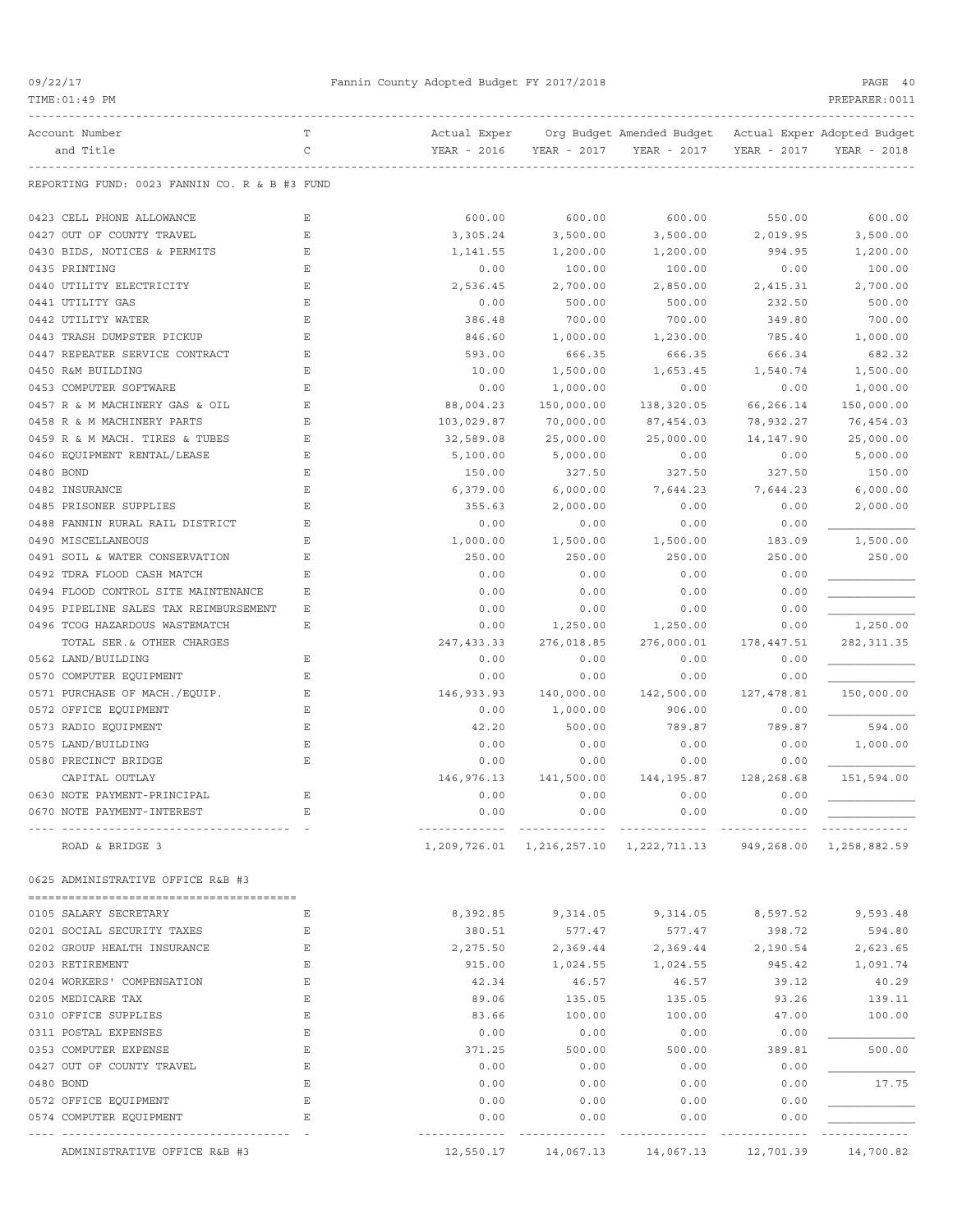| 09/22/17                                      |   | Fannin County Adopted Budget FY 2017/2018 |              |                           |             | PAGE 41                     |
|-----------------------------------------------|---|-------------------------------------------|--------------|---------------------------|-------------|-----------------------------|
| TIME: 01:49 PM                                |   |                                           |              |                           |             | PREPARER: 0011              |
| Account Number                                | т | Actual Exper                              |              | Org Budget Amended Budget |             | Actual Exper Adopted Budget |
| and Title                                     | C | YEAR - 2016                               | YEAR - 2017  | YEAR - 2017               | YEAR - 2017 | YEAR - 2018                 |
| REPORTING FUND: 0023 FANNIN CO. R & B #3 FUND |   |                                           |              |                           |             |                             |
| FANNIN CO. R & B #3 FUND                      |   |                                           |              |                           |             |                             |
| Income Totals                                 |   | 1,362,627.83                              | 1,250,324.23 | 1,256,778.26 1,223,240.87 |             | 1,294,724.37                |
| Expense Totals                                |   | 1,222,276.18                              | 1,250,324.23 | 1,256,778.26              |             | 961,969.39 1,294,724.37     |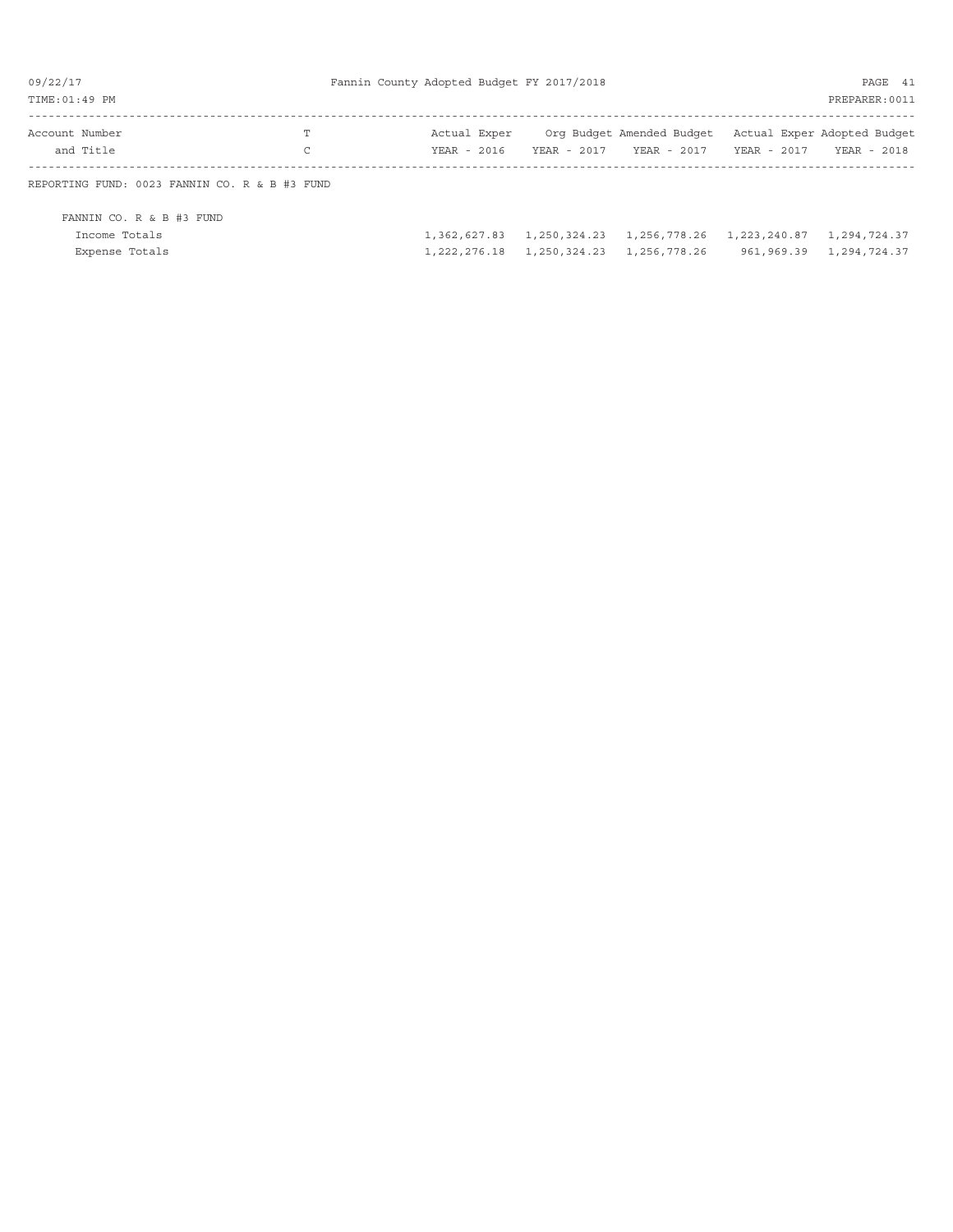| 09/22/17 |                                                              |                   | Fannin County Adopted Budget FY 2017/2018 |               |                                                                                                        |                          | PAGE 42                   |
|----------|--------------------------------------------------------------|-------------------|-------------------------------------------|---------------|--------------------------------------------------------------------------------------------------------|--------------------------|---------------------------|
|          | TIME: 01:49 PM                                               |                   |                                           |               |                                                                                                        |                          | PREPARER: 0011            |
|          | Account Number<br>and Title                                  | т<br>$\mathsf{C}$ |                                           |               | Actual Exper Org Budget Amended Budget Actual Exper Adopted Budget                                     | YEAR - 2017              | YEAR - 2018               |
|          | -----------<br>REPORTING FUND: 0024 FANNIN CO. R & B #4 FUND |                   |                                           |               |                                                                                                        |                          |                           |
|          | 0300 TOTAL REV/TRANSFERS                                     |                   |                                           |               |                                                                                                        |                          |                           |
|          | 0124 BEGINNING CASH BALANCE                                  | I.                |                                           |               | $0.00$ $34,964.22$ $34,964.22$ $0.00$ $171,134.18$                                                     |                          |                           |
|          | TOTAL TRANSFERS<br>-------------------------------           |                   | 0.00<br>---------                         | 34,964.22     | 34,964.22                                                                                              | 0.00                     | 171,134.18<br>----------- |
|          | TOTAL REV/TRANSFERS                                          |                   | 0.00                                      |               | 34,964.22 34,964.22 0.00                                                                               |                          | 171, 134. 18              |
|          | 0310 PROPERTY TAXES                                          |                   |                                           |               |                                                                                                        |                          |                           |
|          | 0110 CURRENT TAXES                                           | I.                |                                           |               | 403,582.83 421,220.88 421,220.88 429,165.23 446,662.00                                                 |                          |                           |
|          | 0120 DELINQUENT TAXES                                        | $\mathbf{I}$      | ------------- --------------              |               | $13,673.01$ 8,000.00 8,000.00 12,315.28 8,000.00<br>-------------                                      |                          |                           |
|          | --------------------<br>PROPERTY TAXES                       |                   |                                           |               | 417, 255.84 429, 220.88 429, 220.88 441, 480.51 454, 662.00                                            | -------------            | _____________             |
|          | 0318 OTHER TAXES                                             |                   |                                           |               |                                                                                                        |                          |                           |
|          | 0120 PAY N LIEU TAX/GRASSLAND                                | $\mathbf{I}$      |                                           |               | $1,548.49 \qquad \qquad 1,200.00 \qquad \qquad 1,200.00 \qquad \qquad 1,465.36 \qquad \qquad 1,200.00$ |                          |                           |
|          | 0121 PAY N LIEU TAX/UPPER TRINITY                            | I                 | 879.39                                    | 0.00          | 0.00                                                                                                   | 879.39                   |                           |
|          | 0160 SALES TAX REVENUES                                      | $\mathbf{I}$      | 42,300.66                                 | 40,692.65     | 40,692.65                                                                                              | 39,325.06                | 40,693.00                 |
|          | -- ------------------------<br>OTHER TAXES                   |                   | ---------------                           | _____________ | .<br>44,728.54 41,892.65 41,892.65 41,669.81 41,893.00                                                 | ------------             |                           |
|          | 0321 FEES OF TAX COLLECTOR                                   |                   |                                           |               |                                                                                                        |                          |                           |
|          | 0200 CAR REGISTRATION/SALES TAX                              | $\mathbb{I}$      |                                           |               | 73,002.21 84,931.30 84,931.30 73,013.97 84,931.00                                                      |                          |                           |
|          | 0300 COUNTY'S ADDITIONAL \$10                                | I                 |                                           |               | $67,946.26$ $63,000.00$ $63,000.00$ $62,332.28$                                                        |                          | 63,000.00                 |
|          | FEES OF TAX COLLECTOR                                        |                   |                                           |               | 140,948.47  147,931.30  147,931.30  135,346.25  147,931.00                                             |                          |                           |
|          | 0330 GRANTS                                                  |                   |                                           |               |                                                                                                        |                          |                           |
|          |                                                              |                   |                                           |               |                                                                                                        |                          |                           |
|          | 0200 FEMA GRANT<br>0220 CETRZ GRANT                          | Ι.                | 91,845.60                                 | 0.00          | 0.00                                                                                                   | 0.00                     |                           |
|          |                                                              | Ι.                | 0.00                                      |               |                                                                                                        |                          |                           |
|          | GRANTS                                                       |                   | 91,845.60                                 | 0.00          | 0.00                                                                                                   | 0.00                     | 0.00                      |
|          | 0350 FINES                                                   |                   |                                           |               |                                                                                                        |                          |                           |
|          | 0403 COUNTY CLERK FINES                                      | I.                | 11,172.24                                 | 11,959.30     | 11,959.30                                                                                              | 10,966.56                | 11,959.00                 |
|          | 0450 DISTRICT CLERK FINES                                    | Ι.                | 11,579.63                                 | 12,052.08     | 12,052.08                                                                                              | 9,640.52                 | 12,052.00                 |
|          | 0455 J. P. #1 FINES                                          | $\mathbf I$       | 9,038.01                                  | 8,817.45      | 8,817.45                                                                                               | 7,894.14                 | 8,232.00                  |
|          | 0456 J. P. #2 FINES                                          | Ι.                | 2,141.75                                  | 1,114.85      | 1,114.85                                                                                               | 3,238.90                 | 1,500.00                  |
|          | 0457 J. P. #3 FINES                                          | I                 | 2,330.12                                  | 2,000.00      | 2,000.00<br>------------                                                                               | 3,868.85<br>. <i>.</i> . | 2,200.00<br>------------- |
|          | FINES                                                        |                   | 36,261.75                                 | 35,943.68     | 35,943.68                                                                                              | 35,608.97                | 35,943.00                 |
|          | 0360 INTEREST EARNINGS                                       |                   |                                           |               |                                                                                                        |                          |                           |
|          | 0100 INTEREST EARNING<br>--------------                      | I                 | 802.46<br>----------                      | 157.85        | 157.85                                                                                                 | 1,255.51                 | 157.85<br>. <u>.</u> .    |
|          | INTEREST EARNINGS                                            |                   | 802.46                                    | 157.85        | 157.85                                                                                                 | 1,255.51                 | 157.85                    |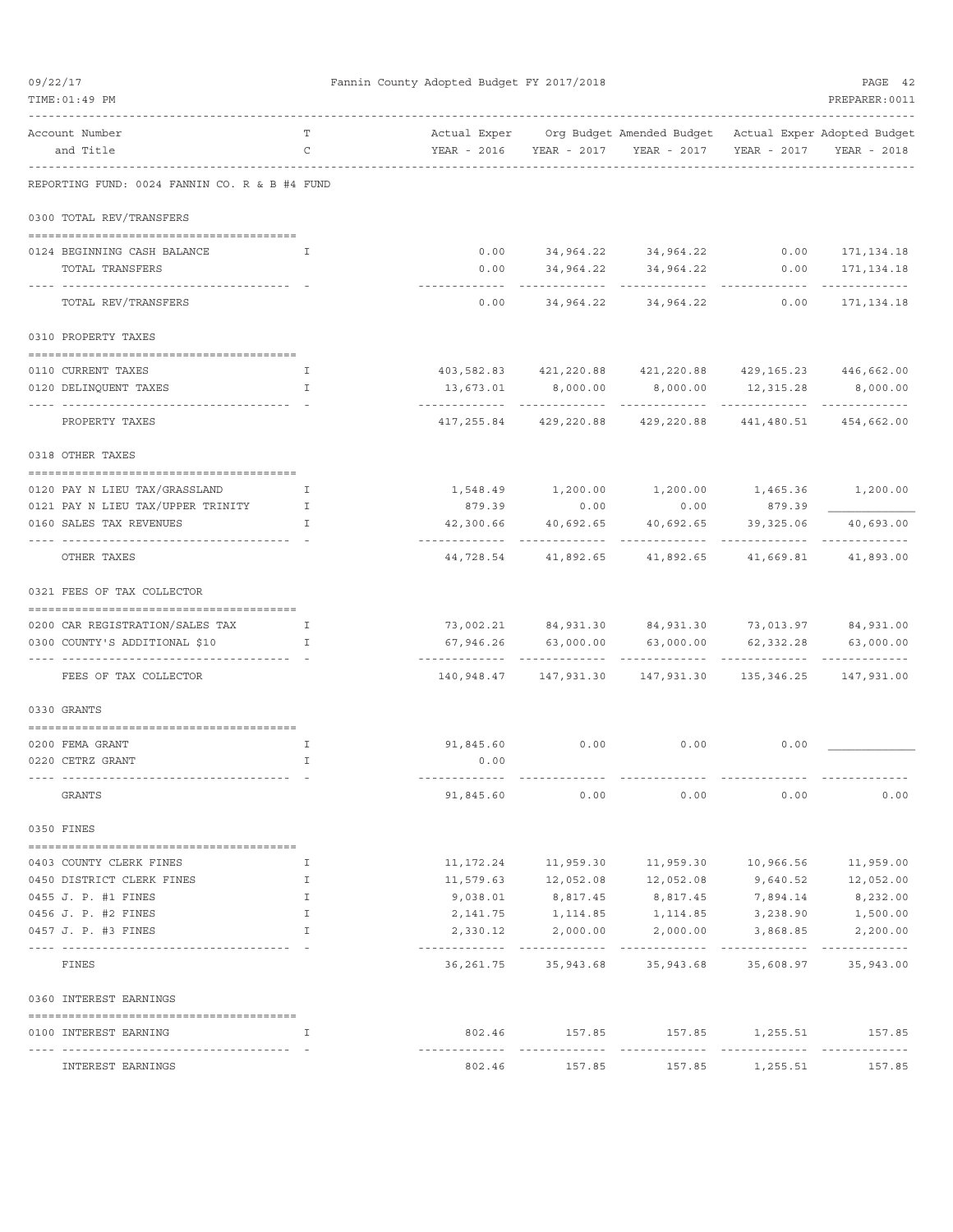| 09/22/17<br>TIME: 01:49 PM                 |                                               |             | Fannin County Adopted Budget FY 2017/2018 |                     |                                                                        |                    | PAGE 43<br>PREPARER: 0011 |
|--------------------------------------------|-----------------------------------------------|-------------|-------------------------------------------|---------------------|------------------------------------------------------------------------|--------------------|---------------------------|
| Account Number<br>and Title                |                                               | т<br>C      | Actual Exper<br>YEAR - 2016               | YEAR - 2017         | Org Budget Amended Budget - Actual Exper Adopted Budget<br>YEAR - 2017 | YEAR - 2017        | YEAR - 2018               |
|                                            | REPORTING FUND: 0024 FANNIN CO. R & B #4 FUND |             |                                           |                     |                                                                        |                    |                           |
| 0364 SALE OF ASSETS                        |                                               |             |                                           |                     |                                                                        |                    |                           |
| 0162 LAND/BUILDING                         |                                               | I           | 0.00                                      |                     | $0.00$ 0.00                                                            | 0.00               |                           |
| 0163 SALE OF EQUIPMENT                     |                                               | I.          | 38,025.00                                 | 10,000.00           | 10,000.00                                                              | 0.00               | 10,000.00                 |
| SALE OF ASSETS                             |                                               |             | 38,025.00                                 | 10,000.00           | 10,000.00                                                              | 0.00               | 10,000.00                 |
| 0370 MISCELLANEOUS REVENUES                |                                               |             |                                           |                     |                                                                        |                    |                           |
| 0120 STATE LATERAL ROAD                    |                                               | I           | 8,438.38                                  | 8,600.00            | 8,600.00                                                               |                    | 8,438.38 8,600.00         |
| 0125 TDT WEIGHT FEES                       |                                               | I           | 19,072.98                                 | 15,000.00           | 15,000.00                                                              | 18,317.30          | 16,000.00                 |
| 0130 REFUNDS & MISCELLANEOUS               |                                               | Ι           | 1,295.00                                  | 3,500.00            | 3,500.00                                                               | 991.40             | 3,500.00                  |
| 0138 SALE OF SCRAP IRON                    |                                               | I           | 0.00                                      | 0.00                | 0.00                                                                   | 0.00               |                           |
| 0140 PROCEEDS OF LOAN                      |                                               | I           | 0.00                                      | 0.00                | 0.00                                                                   | 0.00               |                           |
| 0145 REIMBURSEMENT OF MATERIALS            |                                               | I           | 3,874.18                                  | 4,000.00            | 4,000.00                                                               | 5,916.70           | 10,000.00                 |
| 0146 SALE OF RECYCLED MATERIALS            |                                               | I           | 2,890.30                                  | 0.00                | 0.00                                                                   | 1,629.55           | 500.00                    |
| 0147 OFFICE RENTAL                         |                                               | I           | 0.00                                      | 0.00                | 0.00                                                                   | 0.00               |                           |
|                                            | MISCELLANEOUS REVENUES                        |             | 35,570.84                                 | 31,100.00           | 31,100.00                                                              | 35,293.33          | 38,600.00                 |
| 0509 CONTINGENCY                           |                                               |             |                                           |                     |                                                                        |                    |                           |
| 0475 CONTINGENCY                           |                                               | Е           | 0.00                                      | 10,000.00           | 4,826.62                                                               | 0.00               | 10,649.46                 |
|                                            |                                               |             |                                           |                     |                                                                        |                    |                           |
| CONTINGENCY                                |                                               |             | 0.00                                      | 10,000.00           | 4,826.62                                                               | 0.00               | 10,649.46                 |
| 0624 ROAD & BRIDGE 4                       |                                               |             |                                           |                     |                                                                        |                    |                           |
|                                            |                                               |             |                                           |                     |                                                                        |                    |                           |
| 0100 COMPENSATION PAY                      |                                               | Е           | 0.00                                      | 0.00                | 0.00                                                                   | 0.00               |                           |
| 0101 SALARY ELECTED OFFICIAL               |                                               | Ε           | 51,409.28                                 | 59,120.53           | 59,120.53                                                              | 54,572.88          | 60,894.15                 |
| 0105 SALARY SECRETARY                      |                                               | Е           | 23,494.37                                 | 25,957.15           | 25,957.15                                                              | 23,960.40          | 26,735.86                 |
| 0106 SALARY PRECINCT EMPLOYEES             |                                               | Ε           | 137,238.18                                | 175,256.17          | 175,256.17                                                             | 139,423.96         | 180,513.40                |
| 0107 REGULAR-TEMP. PART-TIME               |                                               | Ε<br>Ε      | 11,023.84                                 | 0.00                | 0.00                                                                   | 4,529.08           |                           |
| 0108 LABOR REIMBURSEMENT<br>TOTAL SALARIES |                                               |             | 0.00<br>223, 165.67                       | 0.00<br>260, 333.85 | 0.00<br>260, 333.85                                                    | 0.00<br>222,486.32 | 268, 143.41               |
| 0201 SOCIAL SECURITY TAXES                 |                                               | Ε           | 13,719.34                                 | 15,981.33           | 15,981.33                                                              | 13,741.38          | 16,624.89                 |
| 0202 GROUP HEALTH INSURANCE                |                                               | Ε           | 65,264.34                                 | 76,472.64           | 76,472.64                                                              | 62, 133.35         | 83,956.80                 |
| 0203 RETIREMENT                            |                                               | Ε           | 24, 259.17                                | 28, 353.97          | 28, 353.97                                                             | 24, 461.48         | 30,514.72                 |
| 0204 WORKERS' COMPENSATION                 |                                               | $\mathbf E$ | 7,510.96                                  | 7,846.81            | 7,846.81                                                               | 7,513.32           | 7,740.60                  |
| 0205 MEDICARE TAX                          |                                               | $\mathbf E$ | 3,208.35                                  | 3,737.57            | 3,737.57                                                               | 3,213.90           | 3,888.08                  |
| 0206 UNEMPLOYMENT EXPENSE                  |                                               | Ε           | 0.00                                      | 1,000.00            | 1,000.00                                                               | 0.00               |                           |
|                                            | TOTAL EMPLOYEE BENEFITS                       |             | 113,962.16                                | 133, 392.32         | 133, 392.32                                                            | 111,063.43         | 142,725.09                |
| 0310 OFFICE SUPPLIES                       |                                               | Ε           | 231.70                                    | 250.00              | 250.00                                                                 | 320.73             | 250.00                    |
|                                            | 0314 EMPLOYEE PHYSICALS/DOT TESTING           | Ε           | 103.00                                    | 150.00              | 150.00                                                                 | 343.00             | 275.00                    |
| 0340 SHOP SUPPLIES                         |                                               | Ε           | 1,986.76                                  | 1,500.00            | 2,250.00                                                               | 2,159.94           | 2,250.00                  |
| 0341 R & B MAT. ROCK & GRAVEL              |                                               | $\mathbf E$ | 153,482.68                                | 75,000.00           | 85,500.00                                                              | 84,809.85          | 100,500.00                |
| 0342 R & B MAT. CULVERTS                   |                                               | Ε           | 11,591.75                                 | 7,000.00            | 7,000.00                                                               | 6,946.06           | 7,000.00                  |
| 0343 R & B MAT. HARDWRE & LUMB             |                                               | Ε           | 1,670.01                                  | 2,500.00            | 2,500.00                                                               | 162.56             | 2,500.00                  |
| 0344 R & B MAT. ASPHALT/RD OIL             |                                               | Ε           | 69,747.97                                 | 50,000.00           | 61,262.45                                                              | 61,262.45          | 60,000.00                 |
| 0345 CHEMICALS                             |                                               | Ε           | 143.96                                    | 750.00              | 750.00                                                                 | 0.00               | 1,500.00                  |
| 0346 CETRZ EXPENDITURES                    |                                               | $\mathbf E$ | 0.00                                      | 0.00                | 0.00                                                                   | 0.00               |                           |
| 0350 DEBRIS REMOVAL                        |                                               | Ε           | 0.00                                      | 0.00                | 0.00                                                                   | 0.00               |                           |
| 0395 EMPLOYEE UNIFORMS                     |                                               | Ε           | 2,135.47                                  | 2,500.00            | 2,500.00                                                               | 2,087.06           | 2,500.00                  |
| TOTAL R&B MATERIALS                        |                                               |             | 241,093.30                                | 139,650.00          | 162, 162.45                                                            | 158,091.65         | 176,775.00                |
| 0400 LEGAL FEES                            |                                               | Ε           | 0.00                                      | 0.00                | 0.00                                                                   | 0.00               |                           |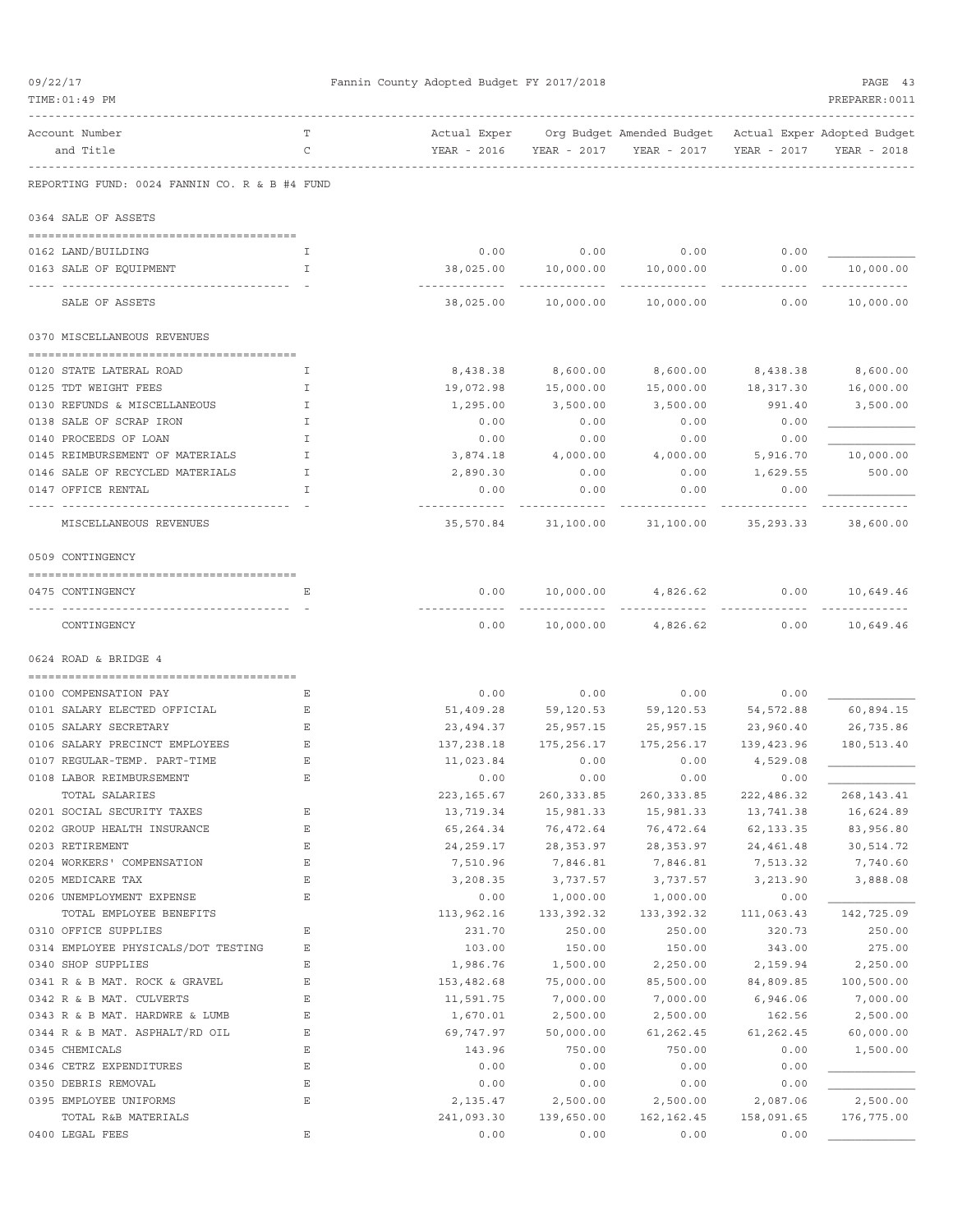| 09/22/17                                      | Fannin County Adopted Budget FY 2017/2018 |              |                       |                           |             |                             |  |  |
|-----------------------------------------------|-------------------------------------------|--------------|-----------------------|---------------------------|-------------|-----------------------------|--|--|
| TIME: 01:49 PM                                |                                           |              |                       |                           |             | PREPARER: 0011              |  |  |
| Account Number                                | Т                                         | Actual Exper |                       | Org Budget Amended Budget |             | Actual Exper Adopted Budget |  |  |
| and Title                                     | C                                         | YEAR - 2016  | YEAR - 2017           | YEAR - 2017               | YEAR - 2017 | YEAR - 2018                 |  |  |
| REPORTING FUND: 0024 FANNIN CO. R & B #4 FUND |                                           |              |                       |                           |             |                             |  |  |
| 0420 UTILITY TELEPHONE                        | Ε                                         | 1,537.77     | 1,700.00              | 1,700.00                  | 1,441.77    | 1,700.00                    |  |  |
| 0421 DSL INTERNET                             | E                                         | 561.75       | 600.00                | 600.00                    | 507.88      | 600.00                      |  |  |
| 0423 CELL PHONE ALLOWANCE                     | E                                         | 0.00         | 0.00                  | 0.00                      | 0.00        |                             |  |  |
| 0427 OUT OF COUNTY TRAVEL                     | Ε                                         | 3,219.27     | 4,600.00              | 4,600.00                  | 1,517.63    | 4,600.00                    |  |  |
| 0430 BIDS, NOTICES & PERMITS                  | Ε                                         | 226.34       | 200.00                | 200.00                    | 47.25       | 200.00                      |  |  |
| 0435 PRINTING                                 | Ε                                         | 0.00         | 100.00                | 100.00                    | 58.50       | 100.00                      |  |  |
| 0440 UTILITY ELECTRICITY                      | Ε                                         | 2,525.06     | 4,000.00              | 4,000.00                  | 2,411.59    | 4,000.00                    |  |  |
| 0441 UTILITY GAS                              | E                                         | 662.10       | 750.00                | 750.00                    | 681.04      | 750.00                      |  |  |
| 0442 UTILITY WATER                            | Ε                                         | 1,550.80     | 1,500.00              | 1,500.00                  | 2,568.08    | 2,500.00                    |  |  |
| 0443 TRASH PICKUP                             | $\mathbf E$                               | 1,303.29     | 2,500.00              | 2,500.00                  | 1,317.72    | 2,500.00                    |  |  |
| 0447 REPEATER SERVICE CONTRACT                | Ε                                         | 593.00       | 666.35                | 666.35                    | 666.34      | 682.32                      |  |  |
| 0450 R&M BUILDING                             | Ε                                         | 832.84       | 2,000.00              | 2,000.00                  | 0.00        | 2,000.00                    |  |  |
| 0453 COMPUTER SOFTWARE                        | E                                         | 0.00         | 0.00                  | 1,479.48                  | 1,479.48    | 1,044.00                    |  |  |
| 0457 R & M MACHINERY GAS & OIL                | Ε                                         | 42,802.71    | 55,000.00             | 44,500.00                 | 33,855.30   | 44,500.00                   |  |  |
| 0458 R & M MACHINERY PARTS                    | Ε                                         | 23, 271.38   | 20,000.00             | 20,000.00                 | 17, 154.40  | 20,000.00                   |  |  |
| 0459 R & M MACH. TIRES & TUBES                | Ε                                         | 9,409.02     | 8,000.00              | 8,000.00                  | 6,657.16    | 9,000.00                    |  |  |
| 0460 EQUIPMENT RENTAL/LEASE                   | Ε                                         | 16,751.00    | 17,103.42             | 20,047.32                 | 3,296.32    | 17,103.42                   |  |  |
| 0480 BOND                                     | E                                         | 0.00         | 0.00                  | 0.00                      | 0.00        |                             |  |  |
| 0482 INSURANCE                                | Ε                                         | 5,654.00     | 6,000.00              | 6,000.00                  | 5,262.24    | 6,000.00                    |  |  |
| 0485 PRISONER'S SUPPLIES                      | Ε                                         | 91.00        | 800.00                | 800.00                    | 0.00        | 800.00                      |  |  |
| FANNIN RURAL RAIL DISTRICT<br>0488            | Ε                                         | 0.00         | 0.00                  | 0.00                      | 0.00        |                             |  |  |
| 0490 MISCELLANEOUS                            | Ε                                         | 263.14       | 500.00                | 500.00                    | 166.50      | 500.00                      |  |  |
| 0491 SOIL & WATER CONSERVATION                | Ε                                         | 250.00       | 250.00                | 250.00                    | 250.00      | 250.00                      |  |  |
| 0492 TDRA FLOOD CASH MATCH                    | Ε                                         | 0.00         | 0.00                  | 0.00                      | 0.00        |                             |  |  |
| 0494 FLOOD CONTROL SITE MAINTENANCE           | Ε                                         | 0.00         | 0.00                  | 0.00                      | 0.00        |                             |  |  |
| 0495 PIPELINE SALES TAX REIMBURSEMENT         | Ε                                         | 0.00         | 0.00                  | 0.00                      | 0.00        |                             |  |  |
| 0496 TCOG HAZARDOUS WASTEMATCH                | Ε                                         | 0.00         | 1,250.00              | 1,250.00                  | 0.00        | 1,250.00                    |  |  |
| TOTAL SER. & OTHER CHARGES                    |                                           | 111,504.47   | 127,519.77            | 121, 443. 15              | 79,339.20   | 120,079.74                  |  |  |
| 0570 COMPUTER EQUIPMENT                       | Ε                                         | 0.00         | 1,247.51              | 1,247.51                  | 0.00        | 1,247.51                    |  |  |
| 0571 PURCHASE OF MACH./EQUIP.                 | Ε                                         | 42,886.99    | 45,000.00             | 33,737.55                 | 2,402.77    | 166,000.00                  |  |  |
| 0573 RADIO EQUIPMENT                          | Ε                                         | 0.00         | 0.00                  | 0.00                      | 0.00        |                             |  |  |
| 0575 BUILDING                                 | $\mathbf E$                               | 0.00         | 0.00                  | 0.00                      | 0.00        |                             |  |  |
| CAPITAL OUTLAY                                |                                           | 42,886.99    | 46, 247.51            | 34,985.06                 | 2,402.77    | 167, 247.51                 |  |  |
| ROAD & BRIDGE 4                               |                                           |              | 732,612.59 707,143.45 | 712,316.83                |             | 573, 383.37 874, 970.75     |  |  |
| 0625 ADMINISTRATIVE OFFICE R&B #4             |                                           |              |                       |                           |             |                             |  |  |
| 0105 SALARY SECRETARY                         | Е                                         | 8,392.85     | 9,314.05              | 9,314.05                  | 8,597.52    | 9,593.48                    |  |  |
| 0201 SOCIAL SECURITY TAXES                    | Е                                         | 380.51       | 577.47                | 577.47                    | 398.72      | 594.80                      |  |  |
| 0202 GROUP HEALTH INSURANCE                   | Ε                                         | 2,275.50     | 2,369.44              | 2,369.44                  | 2,190.54    | 2,623.65                    |  |  |
| 0203 RETIREMENT                               | Ε                                         | 915.00       | 1,024.55              | 1,024.55                  | 945.42      | 1,091.74                    |  |  |
| 0204 WORKERS' COMPENSATION                    | Ε                                         | 42.34        | 46.57                 | 46.57                     | 39.12       | 40.29                       |  |  |
| 0205 MEDICARE TAX                             | Ε                                         | 89.06        | 135.05                | 135.05                    | 93.26       | 139.11                      |  |  |
| 0310 OFFICE SUPPLIES                          | Ε                                         | 36.66        | 100.00                | 100.00                    | 70.14       | 100.00                      |  |  |
| 0311 POSTAL EXPENSES                          | Ε                                         | 0.00         | 0.00                  | 0.00                      | 0.00        |                             |  |  |
| 0353 COMPUTER EXPENSE                         | Ε                                         | 371.25       | 500.00                | 500.00                    | 389.82      | 500.00                      |  |  |
| 0427 OUT OF COUNTY TRAVEL                     | Ε                                         | 0.00         | 0.00                  | 0.00                      | 0.00        |                             |  |  |
| 0480 BOND                                     | Ε                                         | 0.00         | 0.00                  | 0.00                      | 0.00        | 17.75                       |  |  |
| 0572 OFFICE EQUIPMENT                         | Ε                                         | 0.00         | 0.00                  | 0.00                      | 0.00        |                             |  |  |
| 0574 COMPUTER EQUIPMENT                       | Ε                                         | 0.00         | 0.00                  | 0.00                      | 0.00        |                             |  |  |
|                                               |                                           |              |                       |                           |             |                             |  |  |
| ADMINISTRATIVE OFFICE R&B #4                  |                                           | 12,503.17    | 14,067.13             | 14,067.13                 | 12,724.54   | 14,700.82                   |  |  |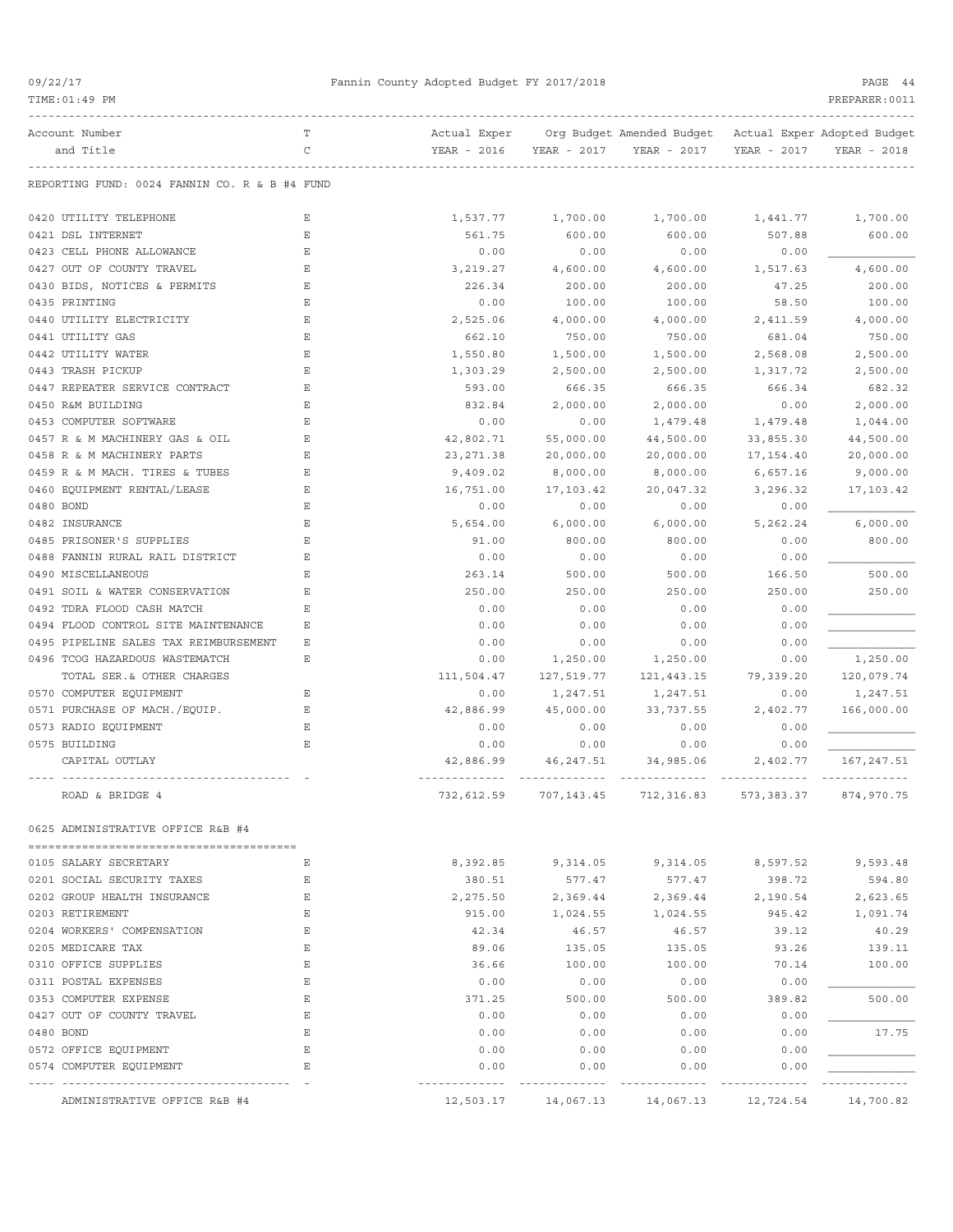| 09/22/17                                      |   | Fannin County Adopted Budget FY 2017/2018 |             |                           |             | PAGE 45                     |
|-----------------------------------------------|---|-------------------------------------------|-------------|---------------------------|-------------|-----------------------------|
| TIME: 01:49 PM                                |   |                                           |             |                           |             | PREPARER: 0011              |
| Account Number                                | T | Actual Exper                              |             | Org Budget Amended Budget |             | Actual Exper Adopted Budget |
| and Title                                     | C | YEAR - 2016                               | YEAR - 2017 | YEAR - 2017               | YEAR - 2017 | YEAR - 2018                 |
| REPORTING FUND: 0024 FANNIN CO. R & B #4 FUND |   |                                           |             |                           |             |                             |
| FANNIN CO. R & B #4 FUND                      |   |                                           |             |                           |             |                             |
| Income Totals                                 |   | 805,438.50                                | 731,210.58  | 731,210.58                | 690,654.38  | 900,321.03                  |
| Expense Totals                                |   | 745, 115.76                               | 731,210.58  | 731,210.58                | 586,107.91  | 900, 321.03                 |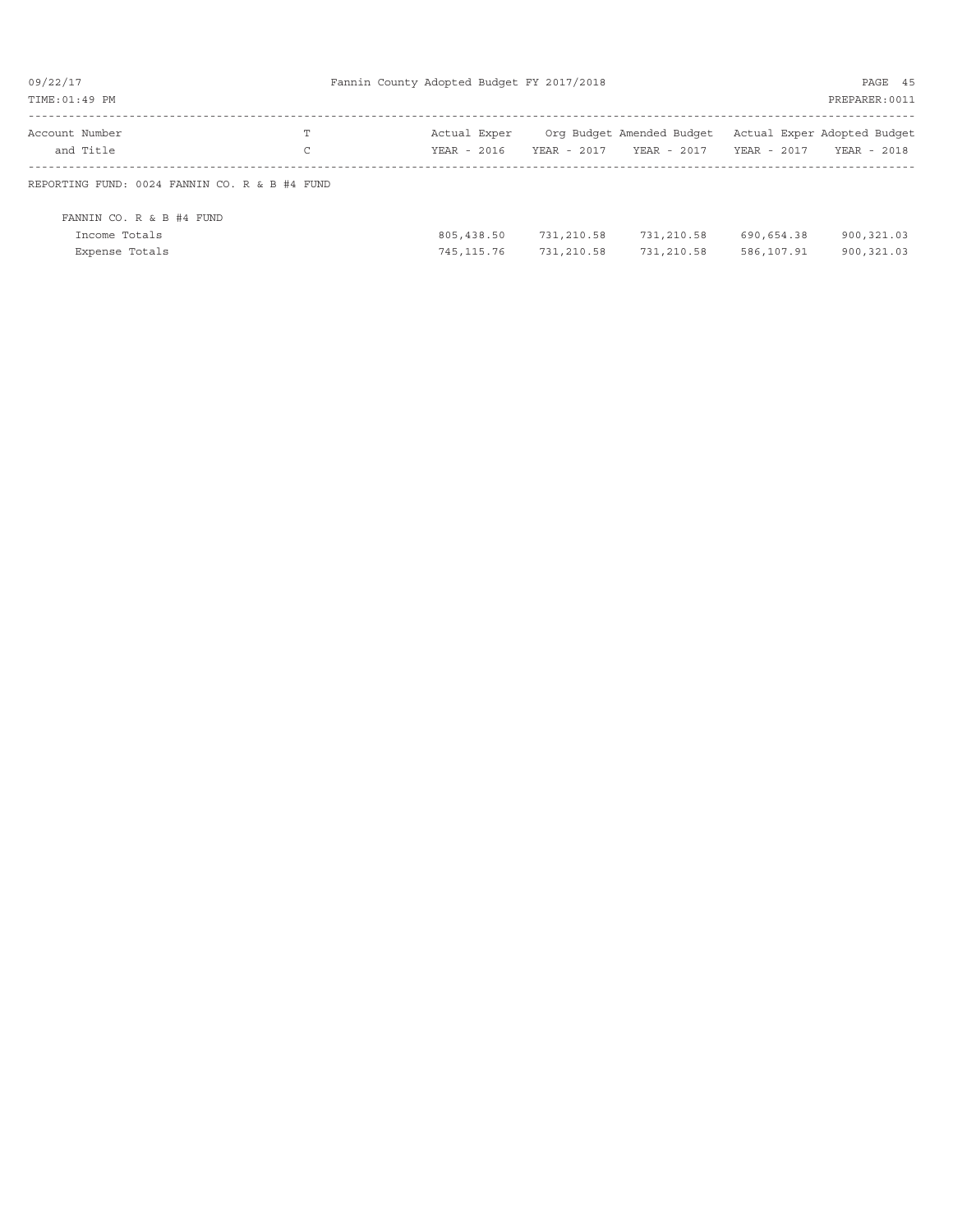| 09/22/17 | TIME: 01:49 PM                          |              | Fannin County Adopted Budget FY 2017/2018 |      |          |                                                                    |             | PAGE 46<br>PREPARER: 0011 |
|----------|-----------------------------------------|--------------|-------------------------------------------|------|----------|--------------------------------------------------------------------|-------------|---------------------------|
|          | Account Number                          | T            |                                           |      |          | Actual Exper Org Budget Amended Budget Actual Exper Adopted Budget |             |                           |
|          | and Title                               | $\mathsf{C}$ |                                           |      |          | YEAR - 2016  YEAR - 2017  YEAR - 2017                              | YEAR - 2017 | YEAR - 2018               |
|          | REPORTING FUND: 0025 FANNIN COUNTY BEES |              |                                           |      |          |                                                                    |             |                           |
|          | 0300 CASH                               |              |                                           |      |          |                                                                    |             |                           |
|          |                                         |              |                                           |      |          |                                                                    |             |                           |
|          | 0125 BEGINNING CASH BALANCE             | $\mathbb{I}$ |                                           | 0.00 |          | 1,000.00 1,000.00                                                  | 0.00        | 1,000.00                  |
|          | CASH                                    |              |                                           | 0.00 |          | $1,000.00$ $1,000.00$                                              | 0.00        | 1,000.00                  |
|          | 0370 MISC. INCOME                       |              |                                           |      |          |                                                                    |             |                           |
|          | 0105 SALARY                             |              |                                           | 0.00 | 0.00     | 0.00                                                               | 0.00        |                           |
|          | 0138 SALE OF SCRAP IRON                 | $\mathbf{T}$ |                                           | 0.00 | 0.00     | 0.00                                                               | 0.00        |                           |
|          | 0625 DONATIONS                          | I            |                                           | 0.00 | 0.00     | 0.00                                                               | 0.00        |                           |
|          | MISC. INCOME                            |              |                                           | 0.00 | 0.00     | 0.00                                                               | 0.00        | 0.00                      |
|          | 0625 FANNIN COUNTY BEES                 |              |                                           |      |          |                                                                    |             |                           |
|          | 0310 OFFICE SUPPLIES                    | Ε            |                                           | 0.00 | 0.00     | 0.00                                                               | 0.00        |                           |
|          | 0343 ROAD SIGNS                         | Е            |                                           | 0.00 | 0.00     | 0.00                                                               | 0.00        |                           |
|          | 0353 COMPUTER EXPENSE                   | Ε            |                                           | 0.00 | 0.00     | 0.00                                                               | 0.00        |                           |
|          | 0427 TRAVEL EXPENSE                     | Ε            |                                           | 0.00 | 1,000.00 | 1,000.00                                                           | 0.00        | 1,000.00                  |
|          | 0572 OFFICE EQUIPMENT                   | E.           |                                           | 0.00 | 0.00     | 0.00                                                               | 0.00        |                           |
|          | FANNIN COUNTY BEES                      |              |                                           | 0.00 |          | 1,000.00 1,000.00                                                  | 0.00        | 1,000.00                  |
|          | FANNIN COUNTY BEES                      |              |                                           |      |          |                                                                    |             |                           |
|          | Income Totals                           |              |                                           | 0.00 |          | 1,000.00 1,000.00                                                  | 0.00        | 1,000.00                  |
|          | Expense Totals                          |              |                                           | 0.00 | 1,000.00 | 1,000.00                                                           | 0.00        | 1,000.00                  |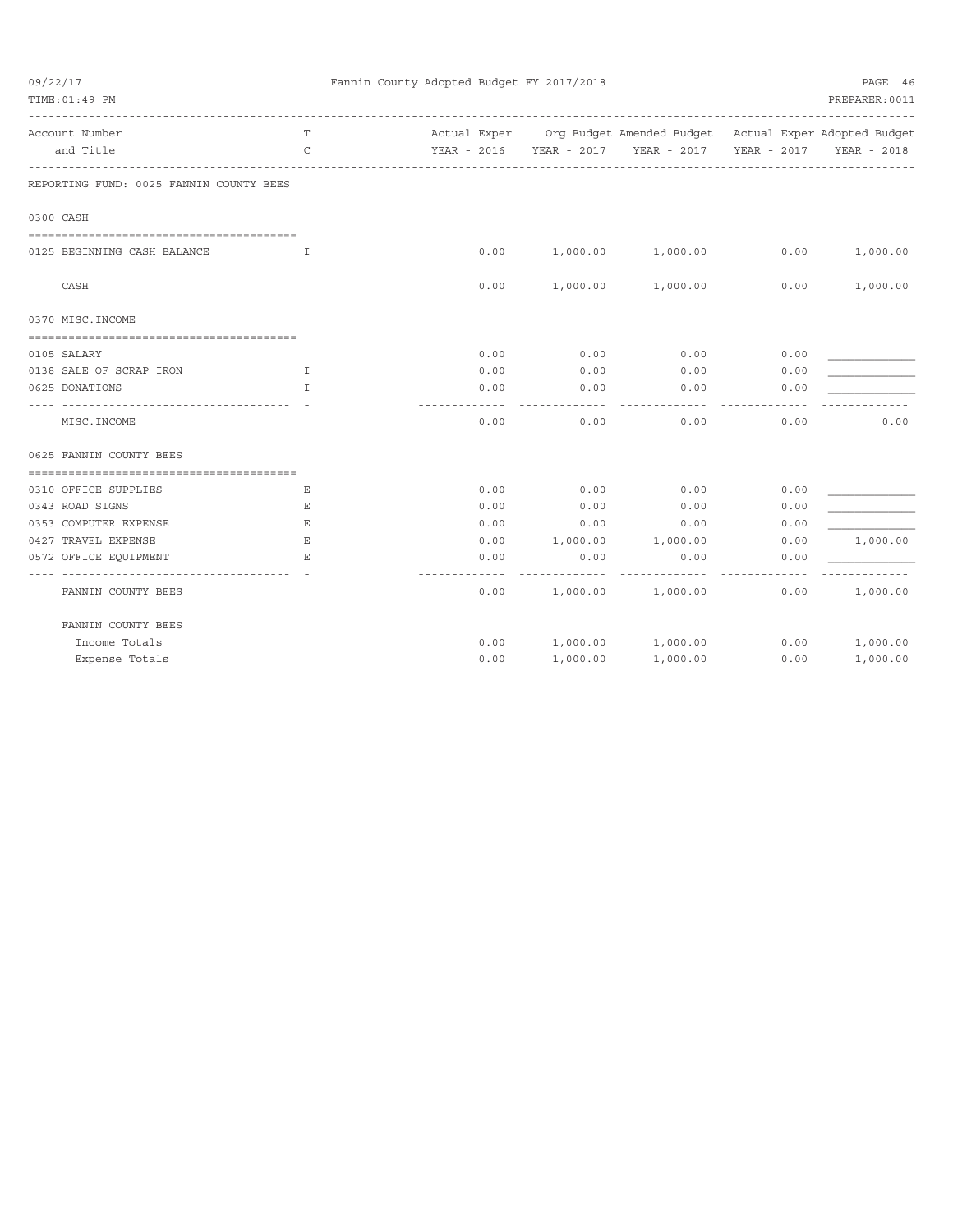| 09/22/17<br>TIME: 01:49 PM                                       |               | Fannin County Adopted Budget FY 2017/2018<br>PAGE 47<br>PREPARER: 0011 |             |                                                                    |                         |             |  |  |  |
|------------------------------------------------------------------|---------------|------------------------------------------------------------------------|-------------|--------------------------------------------------------------------|-------------------------|-------------|--|--|--|
| Account Number                                                   | T             |                                                                        |             | Actual Exper Org Budget Amended Budget Actual Exper Adopted Budget |                         |             |  |  |  |
| and Title                                                        | $\mathcal{C}$ |                                                                        |             | YEAR - 2016 YEAR - 2017 YEAR - 2017 YEAR - 2017                    |                         | YEAR - 2018 |  |  |  |
| REPORTING FUND: 0026 J.P.#1 JUST.CT.TECHNOLOGY                   |               |                                                                        |             |                                                                    |                         |             |  |  |  |
| 0300 CASH                                                        |               |                                                                        |             |                                                                    |                         |             |  |  |  |
|                                                                  |               |                                                                        |             |                                                                    |                         |             |  |  |  |
| 0126 BEGINNING CASH BALANCE                                      | T             |                                                                        |             | $0.00$ $1,000.00$ $1,000.00$ $0.00$ $1,000.00$                     |                         |             |  |  |  |
| CASH                                                             |               | 0.00                                                                   |             | 1,000.00 1,000.00 0.00                                             |                         | 1,000.00    |  |  |  |
| 0360 INTEREST EARNINGS                                           |               |                                                                        |             |                                                                    |                         |             |  |  |  |
| 0100 INTEREST EARNINGS                                           | T.            |                                                                        | 33.62 20.00 | 20.00                                                              |                         | 29.33 20.00 |  |  |  |
| INTEREST EARNINGS                                                |               | 33.62                                                                  | 20.00       | 20.00                                                              | 29.33                   | 20.00       |  |  |  |
| 0370 MISCELLANEOUS INCOME                                        |               |                                                                        |             |                                                                    |                         |             |  |  |  |
| 0455 J.P.#1 TECHNOLOGY FEES                                      | $\top$        | 3,907.46                                                               | 4,000.00    | 4,000.00 2,505.33                                                  |                         | 4,000.00    |  |  |  |
| MISCELLANEOUS INCOME                                             |               |                                                                        |             | 3,907.46 4,000.00 4,000.00 2,505.33                                |                         | 4,000.00    |  |  |  |
| 0455 J.P.#1 TECHNOLOGY EQUIP.                                    |               |                                                                        |             |                                                                    |                         |             |  |  |  |
| 0420 OMNIBASE TELEPHONE LINE                                     | E             | 737.28                                                                 | 0.00        | 0.00                                                               | 0.00                    |             |  |  |  |
| 0572 OFFICE EQUIPMENT                                            | Е             | 3, 213.42                                                              | 5,020.00    | 5,020.00                                                           | 2,878.79                | 5,020.00    |  |  |  |
| ------------------------------------<br>J.P.#1 TECHNOLOGY EQUIP. |               | -----------<br>3,950.70                                                | 5,020.00    | ----------<br>5,020.00                                             | -----------<br>2,878.79 | 5,020.00    |  |  |  |
| J.P.#1 JUST.CT.TECHNOLOGY                                        |               |                                                                        |             |                                                                    |                         |             |  |  |  |
| Income Totals                                                    |               | 3,941.08                                                               | 5,020.00    | 5,020.00 2,534.66                                                  |                         | 5,020.00    |  |  |  |
| Expense Totals                                                   |               | 3,950.70                                                               | 5,020.00    | 5,020.00                                                           | 2,878.79                | 5,020.00    |  |  |  |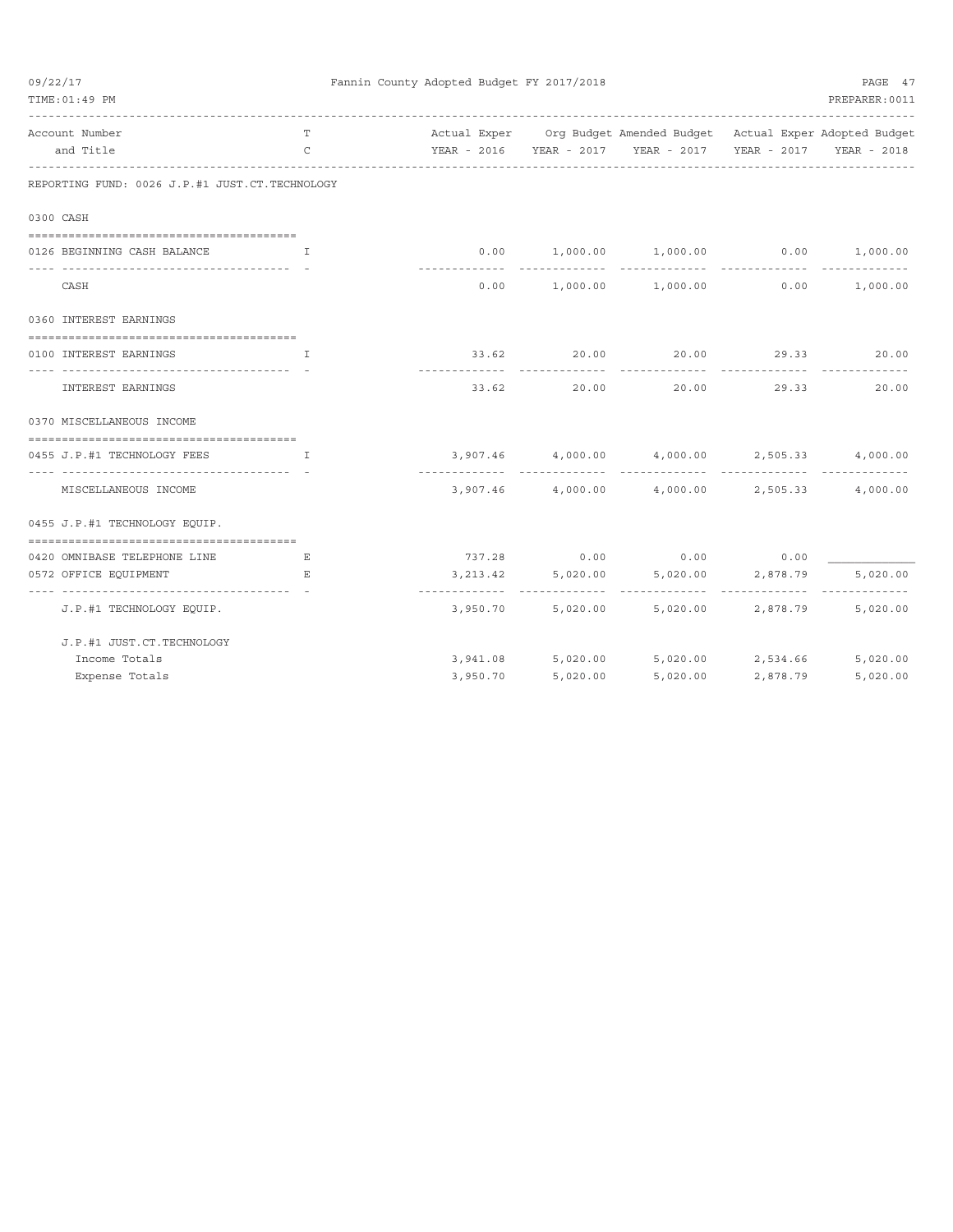| 09/22/17 | TIME: 01:49 PM                                                                     |                   | Fannin County Adopted Budget FY 2017/2018 |             |                                                                                                                                       |           | PAGE 48<br>PREPARER: 0011                     |
|----------|------------------------------------------------------------------------------------|-------------------|-------------------------------------------|-------------|---------------------------------------------------------------------------------------------------------------------------------------|-----------|-----------------------------------------------|
|          | Account Number<br>and Title                                                        | T<br>$\mathsf{C}$ |                                           |             | Actual Exper Org Budget Amended Budget Actual Exper Adopted Budget<br>YEAR - 2016  YEAR - 2017  YEAR - 2017  YEAR - 2017  YEAR - 2018 |           |                                               |
|          | ------------<br>REPORTING FUND: 0027 J.P.#2 JUST.CT.TECHNOLOGY                     |                   |                                           |             |                                                                                                                                       |           |                                               |
|          | 0300 CASH                                                                          |                   |                                           |             |                                                                                                                                       |           |                                               |
|          | 0127 BEGINNING CASH BALANCE<br>. The contract of the state $\mathbf{T}_\mathrm{c}$ |                   |                                           |             | $0.00$ $2,000.00$ $2,000.00$ $0.00$                                                                                                   |           | 2,000.00                                      |
|          | CASH                                                                               |                   |                                           |             | $0.00$ 2,000.00 2,000.00                                                                                                              | 0.00      | <u> - - - - - - - - - - - - -</u><br>2,000.00 |
|          | 0360 INTEREST EARNINGS                                                             |                   |                                           |             |                                                                                                                                       |           |                                               |
|          | 0100 INTEREST EARNINGS                                                             | T                 |                                           | 6.88 7.00   | 7.00 6.41 7.00                                                                                                                        |           |                                               |
|          | INTEREST EARNINGS                                                                  |                   | -----------<br>6.88                       | .<br>7.00   | ------------<br>7.00                                                                                                                  | .<br>6.41 | 7.00                                          |
|          | 0370 MISCELLANEOUS INCOME                                                          |                   |                                           |             |                                                                                                                                       |           |                                               |
|          | 0456 J.P.#2 TECHNOLOGY FEES<br>$\mathbf{I}$ and $\mathbf{I}$ and $\mathbf{I}$      |                   |                                           |             | 962.01 300.00 300.00 994.78 400.00                                                                                                    |           |                                               |
|          | ------------------------------------<br>MISCELLANEOUS INCOME                       |                   |                                           | ----------- | 962.01 300.00 300.00 994.78 400.00                                                                                                    |           |                                               |
|          | 0456 TECHNOLOGY EQUIPMENT                                                          |                   |                                           |             |                                                                                                                                       |           |                                               |
|          | 0572 OFFICE EQUIPMENT<br>-------------------------------                           | E                 |                                           |             | 264.05 2,307.00 2,307.00 0.00                                                                                                         |           | 2,407.00<br>------------                      |
|          | TECHNOLOGY EQUIPMENT                                                               |                   |                                           |             | 264.05 2,307.00 2,307.00 0.00                                                                                                         |           | 2,407.00                                      |
|          | J.P.#2 JUST.CT.TECHNOLOGY                                                          |                   |                                           |             |                                                                                                                                       |           |                                               |
|          | Income Totals                                                                      |                   |                                           |             | 968.89 2,307.00 2,307.00 1,001.19                                                                                                     |           | 2,407.00                                      |
|          | Expense Totals                                                                     |                   | 264.05                                    | 2,307.00    | 2,307.00                                                                                                                              | 0.00      | 2,407.00                                      |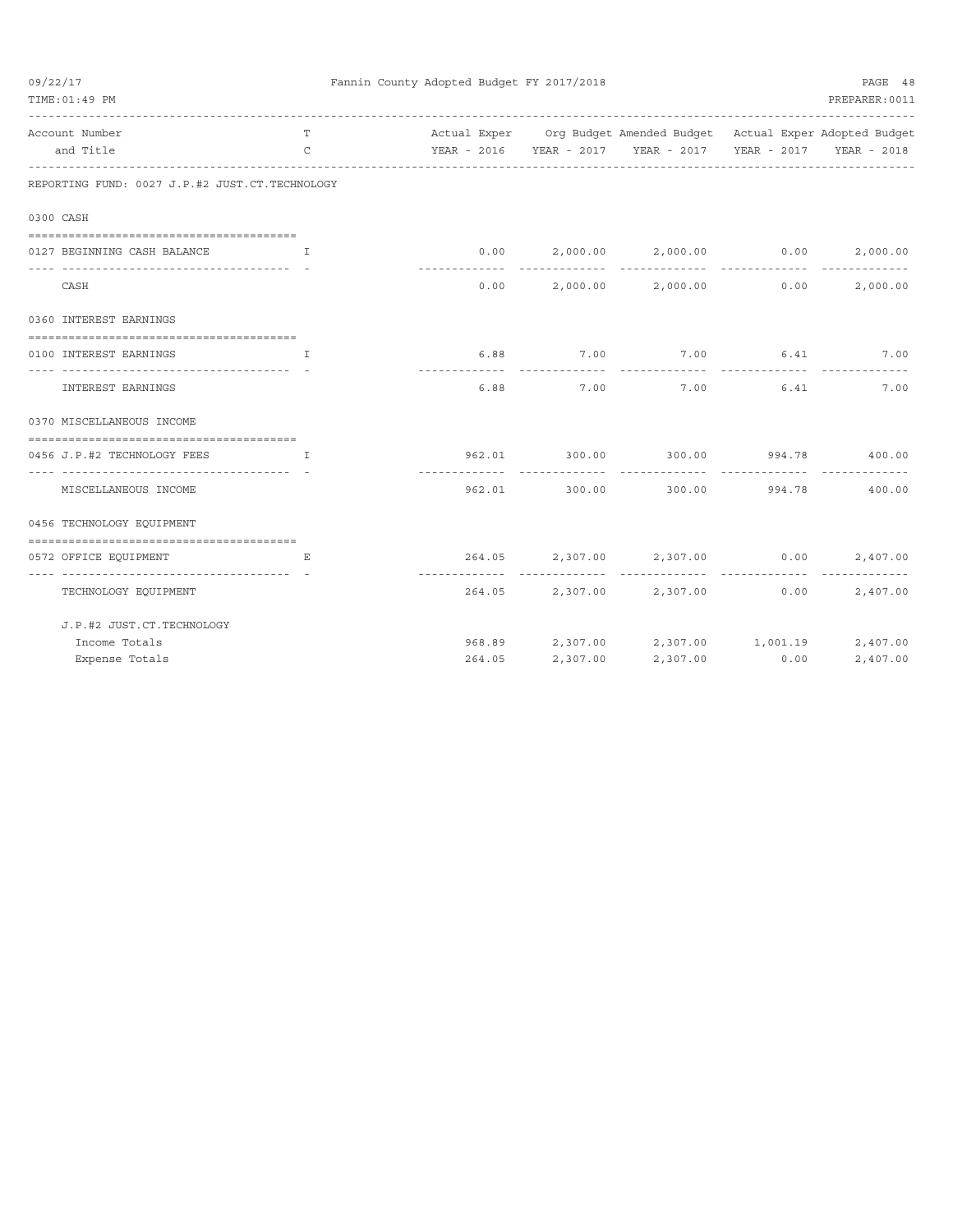| 09/22/17 | TIME: 01:49 PM                                                                                 |              | Fannin County Adopted Budget FY 2017/2018 |                  |                                                                    |          | PAGE 49<br>PREPARER: 0011 |
|----------|------------------------------------------------------------------------------------------------|--------------|-------------------------------------------|------------------|--------------------------------------------------------------------|----------|---------------------------|
|          | Account Number                                                                                 | T            |                                           |                  | Actual Exper Org Budget Amended Budget Actual Exper Adopted Budget |          |                           |
|          | and Title<br>------------------------                                                          | $\mathsf{C}$ |                                           |                  | YEAR - 2016  YEAR - 2017  YEAR - 2017  YEAR - 2017  YEAR - 2018    |          |                           |
|          | REPORTING FUND: 0028 J.P.#3 JUST.CT.TECHNOLOGY                                                 |              |                                           |                  |                                                                    |          |                           |
|          | 0300 CASH                                                                                      |              |                                           |                  |                                                                    |          |                           |
|          | 0128 BEGINNING CASH                                                                            | $\mathbb{I}$ |                                           |                  | $0.00$ $1,000.00$ $1,000.00$ $0.00$                                |          | 3,100.00                  |
|          | CASH                                                                                           |              |                                           |                  | $0.00$ 1,000.00 1,000.00                                           | 0.00     | -------------<br>3,100.00 |
|          | 0360 INTEREST EARNINGS                                                                         |              |                                           |                  |                                                                    |          |                           |
|          | 0100 INTEREST EARNINGS                                                                         | T            |                                           | $3.53$ 0.00      | 0.00                                                               | 2.59     |                           |
|          | INTEREST EARNINGS                                                                              |              | -----------                               | .<br>$3.53$ 0.00 | 0.00                                                               | 2.59     | 0.00                      |
|          | 0370 MISCELLANEOUS INCOME                                                                      |              |                                           |                  |                                                                    |          |                           |
|          | 0456 J.P.#3 TECHNOLOGY FEES<br>$\mathbf{I}$ and $\mathbf{I}$ and $\mathbf{I}$ and $\mathbf{I}$ |              |                                           |                  | $1,406.42$ $400.00$ $400.00$ $1,336.58$ $400.00$                   |          |                           |
|          | MISCELLANEOUS INCOME                                                                           |              |                                           |                  | $1,406.42$ $400.00$ $400.00$ $1,336.58$ $400.00$                   |          |                           |
|          | 0457 TECHNOLOGY EQUIPMENT                                                                      |              |                                           |                  |                                                                    |          |                           |
|          | 0572 OFFICE EQUIPMENT<br>--------------------------------                                      | E            |                                           |                  | 1,388.99   1,400.00   1,400.00   1,400.00                          |          | 3,500.00                  |
|          | TECHNOLOGY EQUIPMENT                                                                           |              |                                           |                  | $1,388.99$ $1,400.00$ $1,400.00$ $1,400.00$                        |          | 3,500.00                  |
|          | J.P.#3 JUST.CT.TECHNOLOGY                                                                      |              |                                           |                  |                                                                    |          |                           |
|          | Income Totals                                                                                  |              |                                           |                  | $1,409.95$ $1,400.00$ $1,400.00$ $1,339.17$ $3,500.00$             |          |                           |
|          | Expense Totals                                                                                 |              | 1,388.99                                  | 1,400.00         | 1,400.00                                                           | 1,400.00 | 3,500.00                  |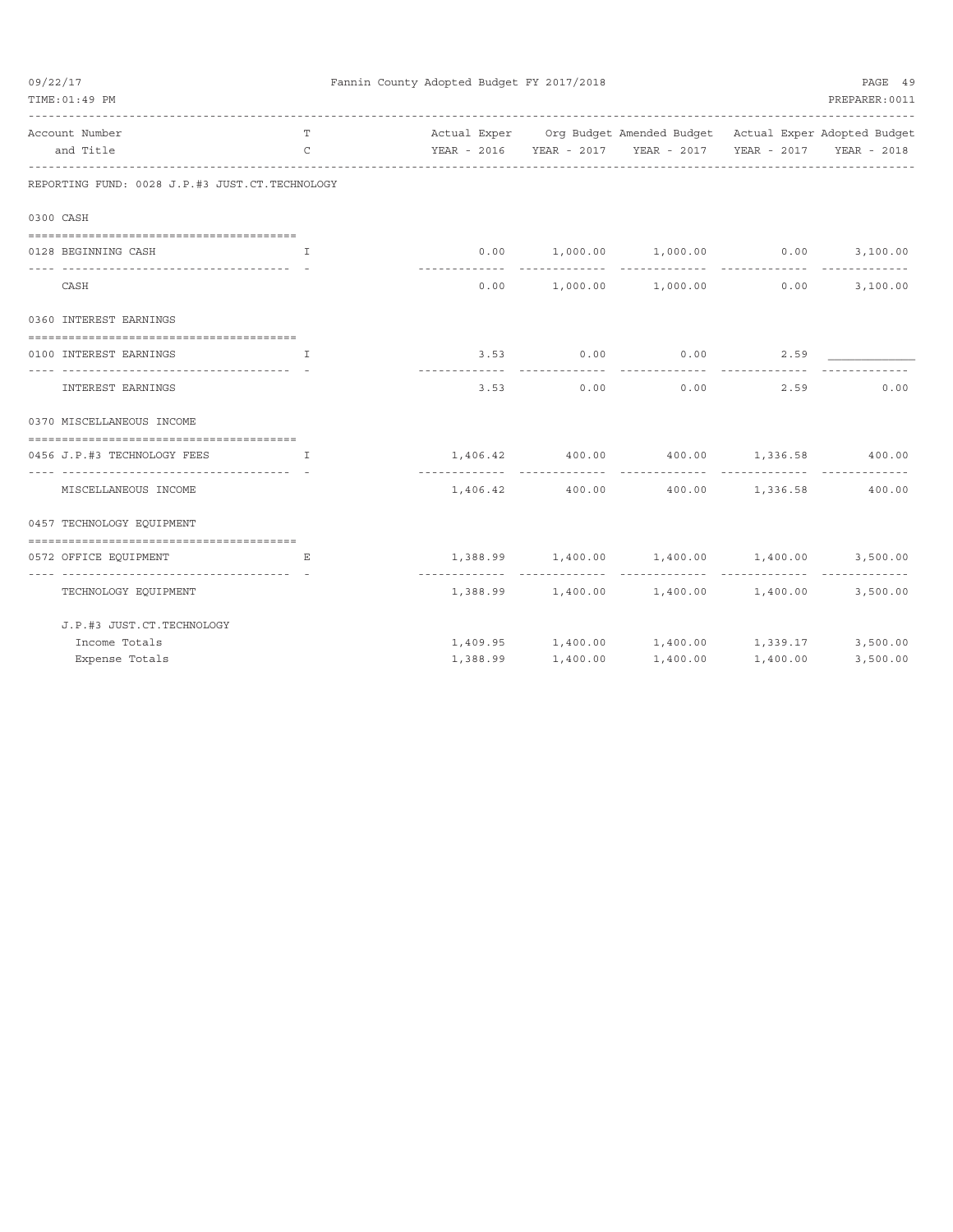| 09/22/17 | TIME: 01:49 PM                                           |              | Fannin County Adopted Budget FY 2017/2018 |                             |                                                                    |             | PAGE 50<br>PREPARER: 0011 |
|----------|----------------------------------------------------------|--------------|-------------------------------------------|-----------------------------|--------------------------------------------------------------------|-------------|---------------------------|
|          |                                                          |              |                                           |                             |                                                                    |             |                           |
|          | Account Number                                           | T            |                                           |                             | Actual Exper Org Budget Amended Budget Actual Exper Adopted Budget |             |                           |
|          | and Title                                                | $\mathsf{C}$ |                                           |                             | YEAR - 2016  YEAR - 2017  YEAR - 2017                              | YEAR - 2017 | YEAR - 2018               |
|          | REPORTING FUND: 0030 SHERIFF WORK RELEASE                |              |                                           |                             |                                                                    |             |                           |
|          | 0360 INTEREST EARNINGS                                   |              |                                           |                             |                                                                    |             |                           |
|          | 0100 INTEREST EARNINGS<br>-----------------              | T            |                                           |                             | $0.00$ $0.00$ $0.00$ $0.00$ $0.00$                                 |             |                           |
|          | INTEREST EARNINGS                                        |              | 0.00                                      | 0.00                        | 0.00                                                               | 0.00        | 0.00                      |
|          | 0370 MISCELLANEOUS INCOME                                |              |                                           |                             |                                                                    |             |                           |
|          | 0569 SHERIFF WORK RELEASE                                | Ι.           | 0.00                                      | 0.00                        | 0.00                                                               | 0.00        |                           |
|          | -------------------------------<br>MISCELLANEOUS INCOME  |              | 0.00                                      | $- - - - - - - - -$<br>0.00 | ----------<br>0.00                                                 | 0.00        | 0.00                      |
|          | 0569 WORK RELEASE                                        |              |                                           |                             |                                                                    |             |                           |
|          | ================================<br>0310 OFFICE SUPPLIES |              | 0.00                                      | 0.00                        | 0.00                                                               | 0.00        |                           |
|          | 0421 ONLINE RESEARCH                                     | Е<br>Е       | 0.00                                      | 0.00                        | 0.00                                                               | 0.00        |                           |
|          | 0571 EQUIPMENT                                           | E.           | 0.00                                      | 0.00                        | 0.00                                                               | 0.00        |                           |
|          |                                                          |              |                                           |                             |                                                                    |             |                           |
|          | <b>WORK RELEASE</b>                                      |              | 0.00                                      | 0.00                        | 0.00                                                               | 0.00        | 0.00                      |
|          | SHERIFF WORK RELEASE                                     |              |                                           |                             |                                                                    |             |                           |
|          | Income Totals                                            |              | 0.00                                      | 0.00                        | 0.00                                                               | 0.00        | 0.00                      |
|          | Expense Totals                                           |              | 0.00                                      | 0.00                        | 0.00                                                               | 0.00        | 0.00                      |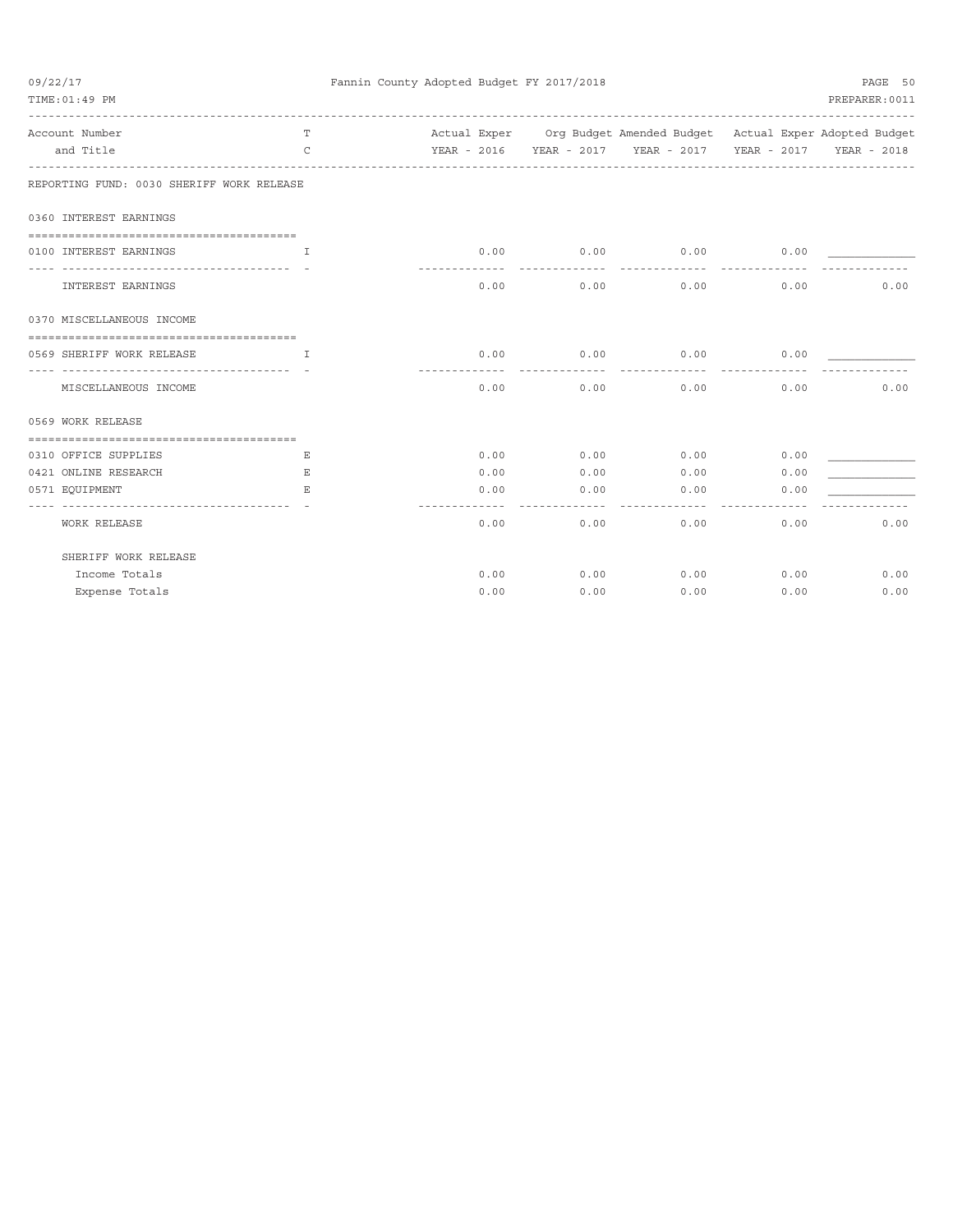| 09/22/17<br>TIME: 01:49 PM                       |             | Fannin County Adopted Budget FY 2017/2018 |             |                           |             | PAGE 51<br>PREPARER: 0011   |
|--------------------------------------------------|-------------|-------------------------------------------|-------------|---------------------------|-------------|-----------------------------|
| Account Number                                   | T           | Actual Exper                              |             | Org Budget Amended Budget |             | Actual Exper Adopted Budget |
| and Title                                        | $\mathsf C$ | YEAR - 2016                               | YEAR - 2017 | YEAR - 2017               | YEAR - 2017 | YEAR - 2018                 |
| REPORTING FUND: 0031 COURTHOUSE RESTORATION FUND |             |                                           |             |                           |             |                             |
| 0300 CASH                                        |             |                                           |             |                           |             |                             |
| 0131 BEGINNING CASH BALANCE                      | I           |                                           | 0.00        | 0.00                      | 0.00        |                             |
| CASH                                             |             | 0.00                                      | 0.00        | 0.00                      | 0.00        | 0.00                        |
| 0330 GRANT INCOME                                |             |                                           |             |                           |             |                             |
| 0510 COURTHOUSE RESTORATION                      | I           |                                           | 0.00        | 0.00                      | 0.00        |                             |
| GRANT INCOME                                     |             | 0.00                                      | 0.00        | 0.00                      | 0.00        | 0.00                        |
| 0360 INTEREST INCOME                             |             |                                           |             |                           |             |                             |
| 0100 INTEREST INCOME                             | I           | 0.00                                      | 0.00        | 0.00                      | 0.00        |                             |
|                                                  |             |                                           |             |                           |             |                             |
| INTEREST INCOME                                  |             | 0.00                                      | 0.00        | 0.00                      | 0.00        | 0.00                        |
| 0370 MISCELLANEOUS INCOME                        |             |                                           |             |                           |             |                             |
|                                                  |             |                                           |             |                           |             |                             |
| 0131 RESTORATION DONATIONS                       | I           | 0.00                                      | 0.00        | 0.00                      | 0.00        |                             |
| MISCELLANEOUS INCOME                             |             | 0.00                                      | 0.00        | 0.00                      | 0.00        | 0.00                        |
| 0510 COURTHOUSE RESTORATION                      |             |                                           |             |                           |             |                             |
| 0490 MISCELLANEOUS                               | Ε           |                                           | 0.00        | 0.00                      | 0.00        |                             |
| COURTHOUSE RESTORATION                           |             | 0.00                                      | 0.00        | 0.00                      | 0.00        | 0.00                        |
| COURTHOUSE RESTORATION FUND                      |             |                                           |             |                           |             |                             |
| Income Totals                                    |             | 0.00                                      | 0.00        | 0.00                      | 0.00        | 0.00                        |
| Expense Totals                                   |             | 0.00                                      | 0.00        | 0.00                      | 0.00        | 0.00                        |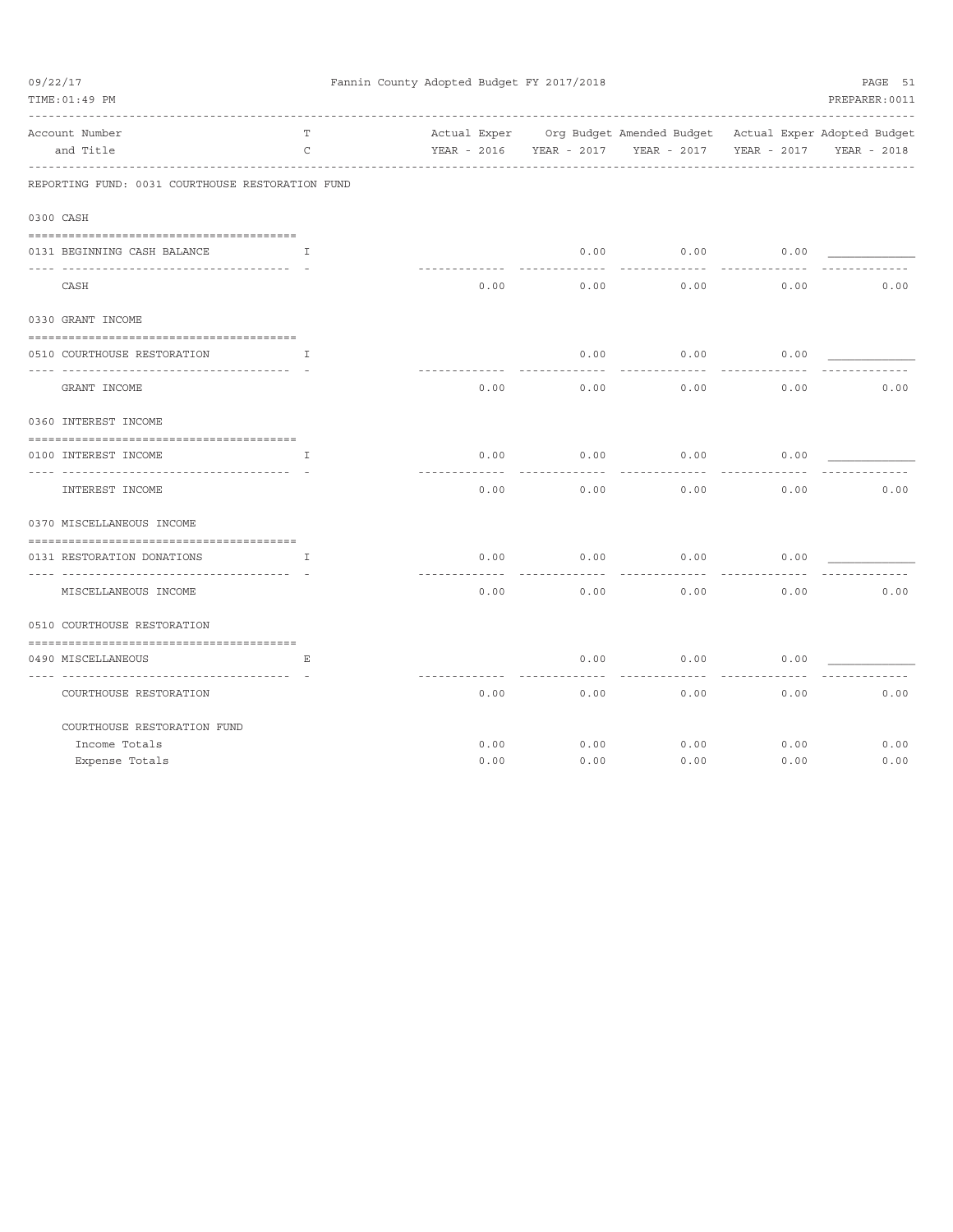| 09/22/17 |                                                                   |              | Fannin County Adopted Budget FY 2017/2018 |        |                                                                    |        | PAGE 52        |
|----------|-------------------------------------------------------------------|--------------|-------------------------------------------|--------|--------------------------------------------------------------------|--------|----------------|
|          | TIME: 01:49 PM                                                    |              |                                           |        |                                                                    |        | PREPARER: 0011 |
|          | Account Number                                                    | T            |                                           |        | Actual Exper Org Budget Amended Budget Actual Exper Adopted Budget |        |                |
|          | and Title                                                         | $\mathsf{C}$ |                                           |        | YEAR - 2016  YEAR - 2017  YEAR - 2017  YEAR - 2017  YEAR - 2018    |        |                |
|          | REPORTING FUND: 0033 BAIL BONDSMAN APP. FEES                      |              |                                           |        |                                                                    |        |                |
|          | 0300 CASH                                                         |              |                                           |        |                                                                    |        |                |
|          | 0133 BEGINNING CASH BALANCE                                       | I            |                                           |        | $0.00$ $2,000.00$ $2,000.00$ $0.00$                                |        | 2,000.00       |
|          | CASH                                                              |              |                                           | .      | $0.00$ 2,000.00 2,000.00                                           | 0.00   | 2,000.00       |
|          | 0340 BAIL BOND APPLICATION FEE                                    |              |                                           |        |                                                                    |        |                |
|          | 0480 APPLICATION FEE<br>the contract of the contract of the Table |              |                                           |        | 500.00 500.00 500.00 500.00 500.00 500.00                          |        |                |
|          | BAIL BOND APPLICATION FEE                                         |              | 500.00                                    | 500.00 | ------------- <b>-</b><br>500.00                                   | 500.00 | 500.00         |
|          | 0498 BAIL BONDSMAN EXP.                                           |              |                                           |        |                                                                    |        |                |
|          | 0310 OFFICE SUPPLIES                                              |              |                                           |        | $0.00$ 200.00 200.00 0.00 200.00                                   |        |                |
|          | 0427 OUT OF COUNTY TRAVEL<br>---------------------------------    | Ε            |                                           |        | $0.00$ 2,300.00 2,300.00                                           | 0.00   | 2,300.00       |
|          | BAIL BONDSMAN EXP.                                                |              | 0.00                                      |        | 2,500.00 2,500.00                                                  | 0.00   | .<br>2,500.00  |
|          | BAIL BONDSMAN APP. FEES                                           |              |                                           |        |                                                                    |        |                |
|          | Income Totals                                                     |              |                                           |        | 500.00 2,500.00 2,500.00 500.00                                    |        | 2,500.00       |
|          | Expense Totals                                                    |              | 0.00                                      |        | 2,500.00 2,500.00                                                  | 0.00   | 2,500.00       |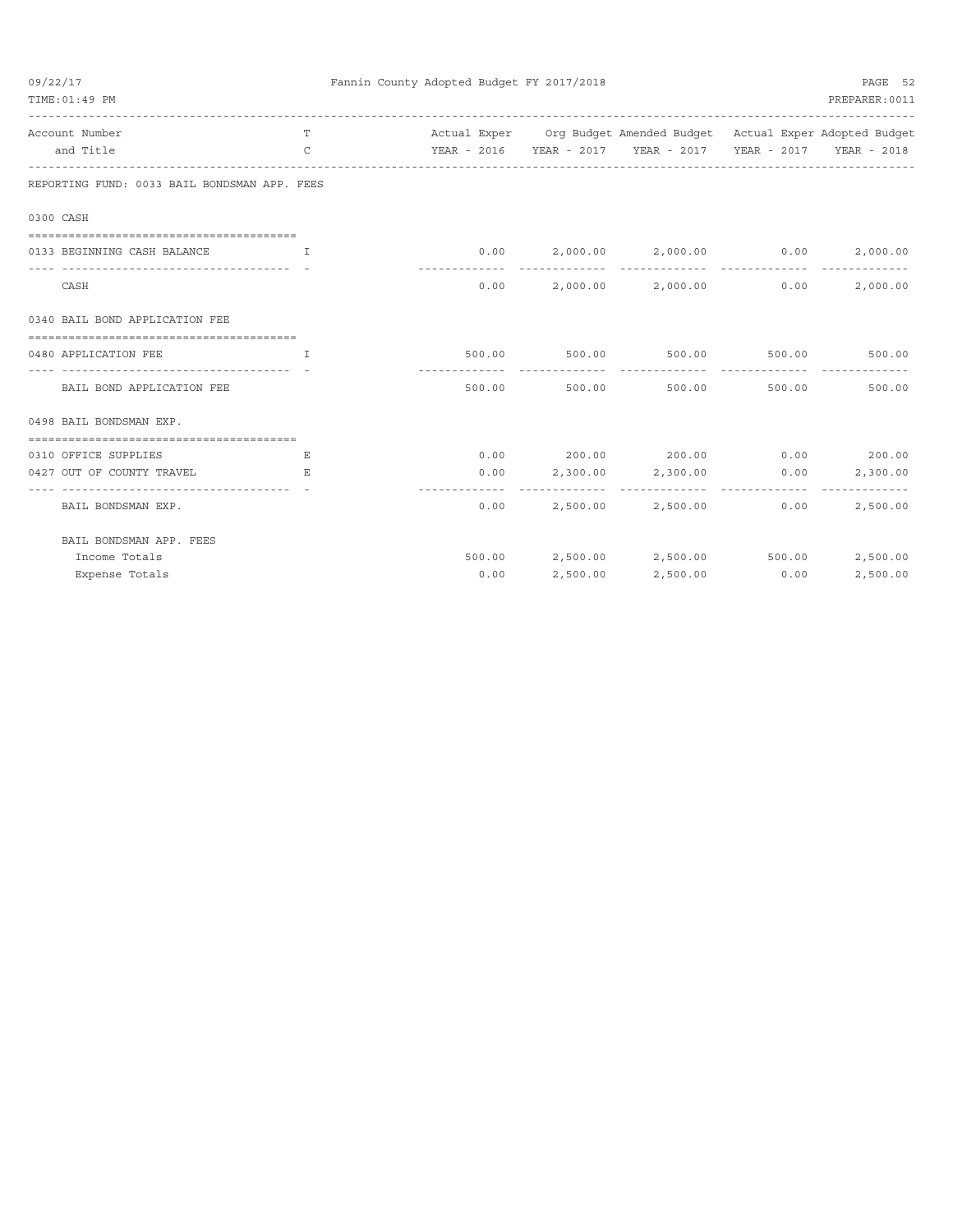| 09/22/17<br>TIME: 01:49 PM                       |             | Fannin County Adopted Budget FY 2017/2018 |            |                                                                    |                   | PAGE 53<br>PREPARER: 0011 |
|--------------------------------------------------|-------------|-------------------------------------------|------------|--------------------------------------------------------------------|-------------------|---------------------------|
| Account Number                                   | T           |                                           |            | Actual Exper Org Budget Amended Budget Actual Exper Adopted Budget |                   |                           |
| and Title                                        | C           |                                           |            |                                                                    | YEAR - 2017       | YEAR - 2018               |
| REPORTING FUND: 0034 DISTRICT CT.RECORDS ARCHIVE |             |                                           |            |                                                                    |                   |                           |
| 0300 CASH                                        |             |                                           |            |                                                                    |                   |                           |
| 0134 BEGINNING CASH BALANCE                      | I           | 0.00                                      | 0.00       | 0.00                                                               |                   | 0.00 1,000.00             |
| CASH                                             |             | 0.00                                      | 0.00       | 0.00                                                               | 0.00              | 1,000.00                  |
| 0360 INTEREST INCOME                             |             |                                           |            |                                                                    |                   |                           |
| 0100 INTEREST INCOME                             | I           |                                           | 12.35 0.00 | 0.00                                                               | 12.45             |                           |
| INTEREST INCOME                                  |             | 12.35                                     | 0.00       | 0.00                                                               | 12.45             | 0.00                      |
| 0370 MISCELLANEOUS INCOME                        |             |                                           |            |                                                                    |                   |                           |
| 0450 DISTRICT CT.RECORDS ARCHIVE FEE             | $\top$      | 4,127.98                                  | 2,000.00   |                                                                    | 2,000.00 4,403.34 | 2,000.00                  |
| ------------------------------                   |             |                                           |            |                                                                    |                   |                           |
| MISCELLANEOUS INCOME                             |             | 4,127.98                                  | 2,000.00   |                                                                    | 2,000.00 4,403.34 | 2,000.00                  |
| 0450 DISTRICT CT.RECORDS ARCHIVE EQUIPME         |             |                                           |            |                                                                    |                   |                           |
| 0107 SALARYTEMP/EXTRA                            | Е           | 2,556.88                                  | 0.00       | 0.00                                                               | 0.00              |                           |
| 0201 SOCIAL SECURITY TAXES                       | Е           | 155.47                                    | 0.00       | 0.00                                                               | 0.00              |                           |
| 0203 RETIREMENT                                  | Е           | 278.79                                    | 0.00       | 0.00                                                               | 0.00              |                           |
| 0204 WORKERS COMPENSATION                        | E           | 29.32                                     | 0.00       | 0.00                                                               | 0.00              |                           |
| 0205 MEDICARE TAX                                | $\mathbf E$ | 36.38                                     | 0.00       | 0.00                                                               | 0.00              |                           |
| 0572 OFFICE EQUIPMENT                            | E           | 0.00                                      | 2,000.00   | 2,000.00                                                           | 0.00              | 3,000.00                  |
| DISTRICT CT.RECORDS ARCHIVE EQUIPME              |             | 3,056.84                                  | 2,000.00   | 2,000.00                                                           | 0.00              | 3,000.00                  |
| DISTRICT CT.RECORDS ARCHIVE                      |             |                                           |            |                                                                    |                   |                           |
| Income Totals                                    |             | 4,140.33                                  |            | 2,000.00 2,000.00 4,415.79                                         |                   | 3,000.00                  |
| Expense Totals                                   |             | 3,056.84                                  | 2,000.00   | 2,000.00                                                           | 0.00              | 3,000.00                  |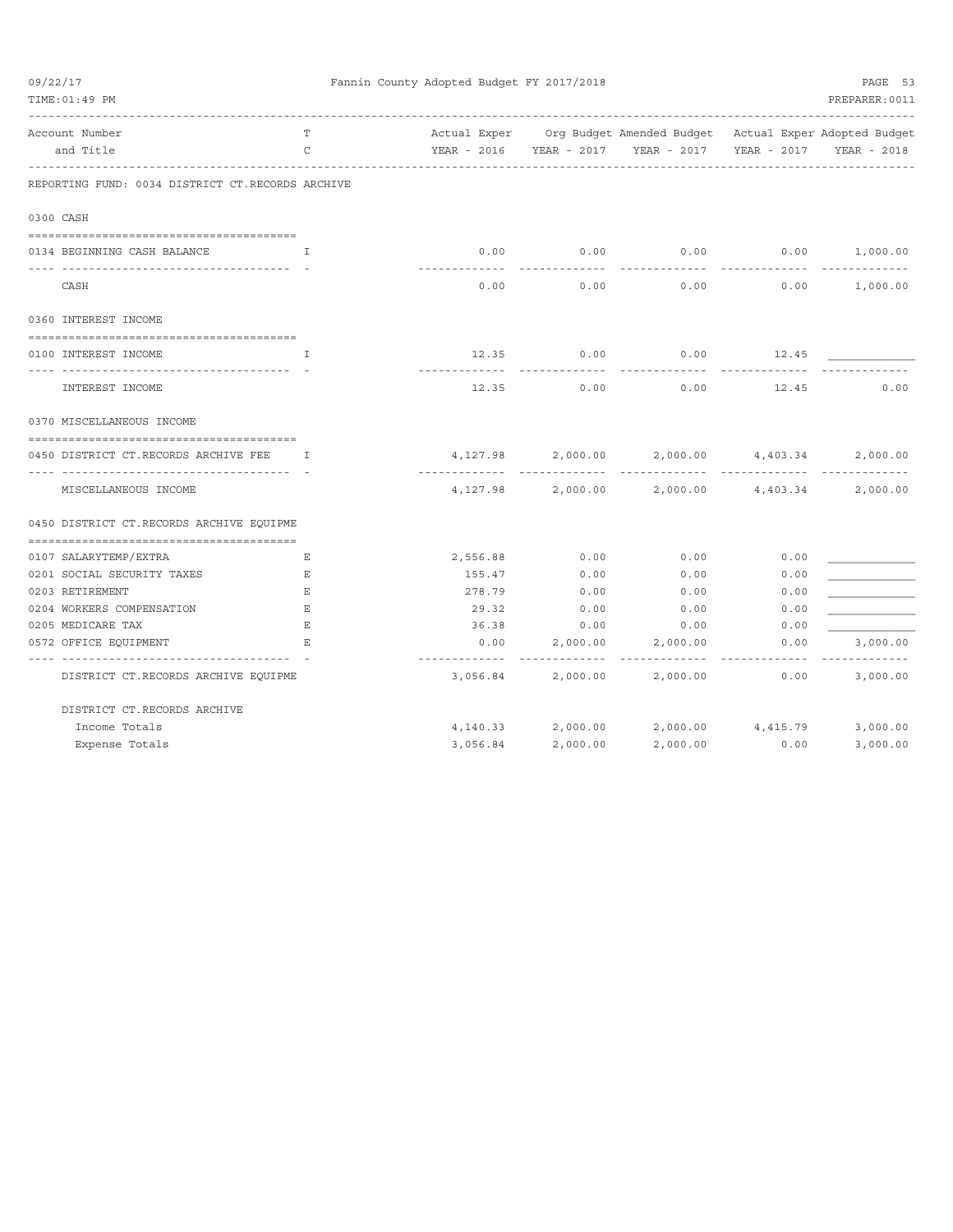| 09/22/17<br>TIME: 01:49 PM             |              | Fannin County Adopted Budget FY 2017/2018 |                    |                                                                    |          | PAGE 54<br>PREPARER: 0011 |
|----------------------------------------|--------------|-------------------------------------------|--------------------|--------------------------------------------------------------------|----------|---------------------------|
| Account Number                         | T            |                                           |                    | Actual Exper Org Budget Amended Budget Actual Exper Adopted Budget |          |                           |
| and Title                              | C            |                                           |                    | YEAR - 2016 YEAR - 2017 YEAR - 2017 YEAR - 2017                    |          | YEAR - 2018               |
| REPORTING FUND: 0035 LAW LIBRARY FUND  |              |                                           |                    |                                                                    |          |                           |
| 0340 FEES OF OFFICE                    |              |                                           |                    |                                                                    |          |                           |
| 0403 COUNTY CLERK FEES                 | $\mathbb{T}$ |                                           |                    | 5,045.69 5,000.00 5,000.00 6,625.34 5,000.00                       |          |                           |
| 0450 DISTRICT CLERK FEES               | I.           |                                           | 9,319.21 10,000.00 | 10,000.00                                                          | 9,907.35 | 10,000.00                 |
| FEES OF OFFICE                         |              | ----------                                |                    | 14,364.90  15,000.00  15,000.00  16,532.69                         |          | 15,000.00                 |
| 0360 INTEREST EARNINGS                 |              |                                           |                    |                                                                    |          |                           |
| 0100 INTEREST EARNINGS                 | T.           |                                           | 85.45 30.00        | 30.00                                                              | 83.14    | 30.00                     |
| INTEREST EARNINGS                      |              | 85.45                                     | 30.00              | 30.00                                                              | 83.14    | 30.00                     |
| 0475 LAW LIBRARY                       |              |                                           |                    |                                                                    |          |                           |
|                                        |              |                                           |                    |                                                                    |          |                           |
| 0310 OFFICE SUPPLIES                   | Е            | 0.00                                      | 2,000.00           | 2,000.00                                                           | 0.00     | 2,000.00                  |
| 0421 LEXIS NEXIS ONLINE LEGAL RESEARCH | Е            | 0.00                                      | 0.00               | 0.00                                                               | 0.00     | 3,600.00                  |
| 0453 R&M COMPUTER                      | Е            | 0.00                                      | 3,000.00           | 3,000.00                                                           | 0.00     | 3,000.00                  |
| 0574 TECHNOLOGY                        | Е            |                                           | 0.00               | 0.00                                                               | 0.00     |                           |
| 0590 LAW BOOKS                         | Е.           | 0.00                                      | 10,030.00          | 10,030.00                                                          | 0.00     | 6,430.00<br>---------     |
| LAW LIBRARY                            |              | 0.00                                      | 15,030.00          | 15,030.00                                                          | 0.00     | 15,030.00                 |
| LAW LIBRARY FUND                       |              |                                           |                    |                                                                    |          |                           |
| Income Totals                          |              |                                           |                    | 14,450.35 15,030.00 15,030.00 16,615.83                            |          | 15,030.00                 |
| Expense Totals                         |              | 0.00                                      | 15,030.00          | 15,030.00                                                          | 0.00     | 15,030.00                 |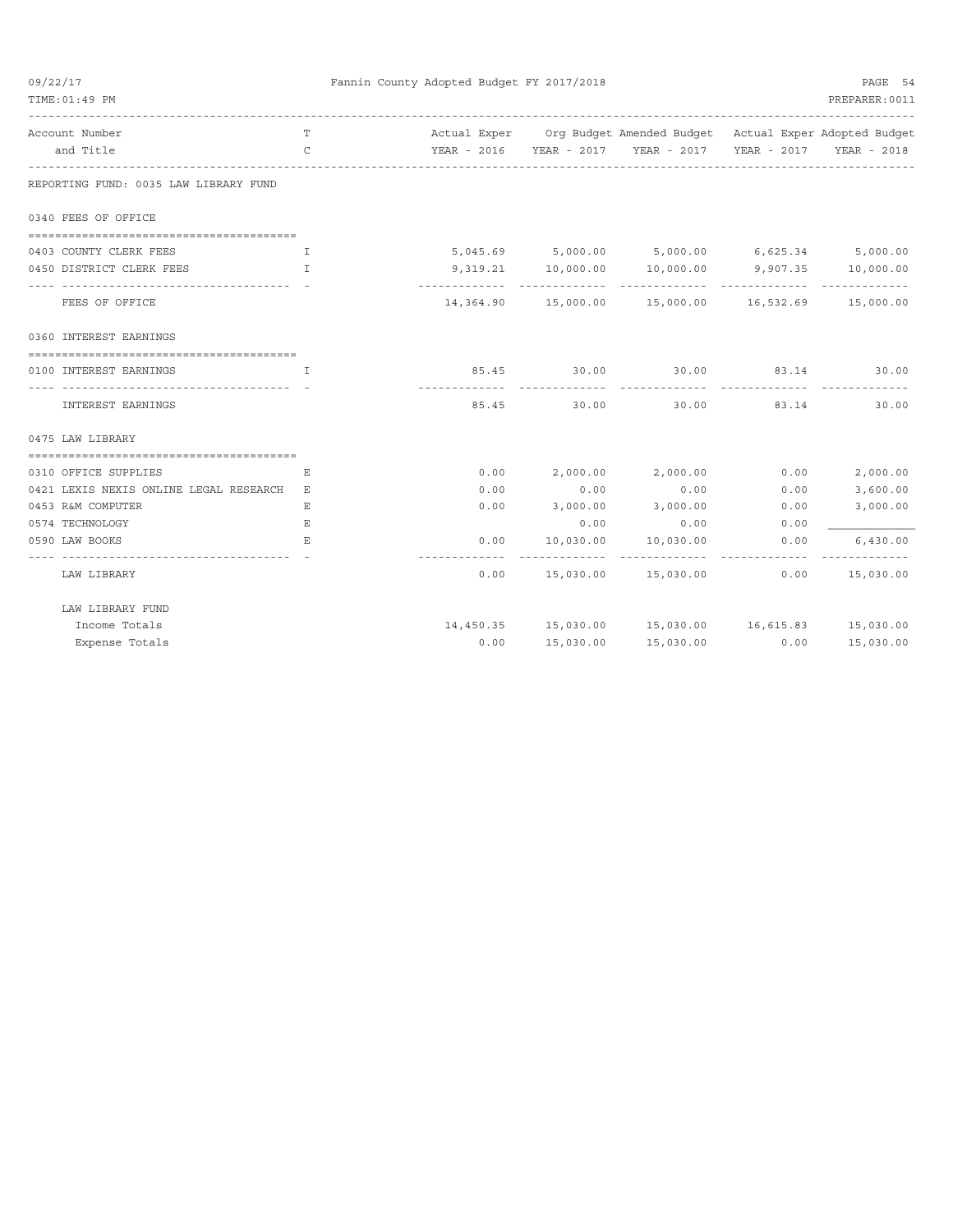| 09/22/17<br>TIME: 01:49 PM                                                 |         | Fannin County Adopted Budget FY 2017/2018 |             |                                                                      |              | PAGE 55<br>PREPARER: 0011 |
|----------------------------------------------------------------------------|---------|-------------------------------------------|-------------|----------------------------------------------------------------------|--------------|---------------------------|
| Account Number<br>and Title                                                | т<br>C  | Actual Exper<br>YEAR - 2016               | YEAR - 2017 | Org Budget Amended Budget Actual Exper Adopted Budget<br>YEAR - 2017 | YEAR - 2017  | YEAR - 2018               |
| REPORTING FUND: 0036 D.A. FEE ACCOUNT FUND                                 |         |                                           |             |                                                                      |              |                           |
| 0300 CASH                                                                  |         |                                           |             |                                                                      |              |                           |
| 0136 BEGINNING CASH BALANCE-D.A.FEE<br>0236 BEGINNING CASH BALANCE-SEIZURE | I<br>I. | 0.00<br>0.00                              | 5,609.49    | 6,000.00 6,000.00<br>5,609.49                                        | 0.00<br>0.00 | 6,000.00<br>5,610.00      |
| CASH                                                                       |         | 0.00                                      | 11,609.49   | 11,609.49                                                            | 0.00         | 11,610.00                 |
| 0340 FEES OF OFFICE                                                        |         |                                           |             |                                                                      |              |                           |
| 0475 DISTRICT ATTORNEY FEES                                                | I       | 4,194.70                                  | 3,100.00    | 3,100.00                                                             | 2,619.78     | 3,100.00                  |
| FEES OF OFFICE                                                             |         | 4,194.70                                  | 3,100.00    | 3,100.00                                                             | 2,619.78     | 3,100.00                  |
| 0352 OTHER FORFEITURES                                                     |         |                                           |             |                                                                      |              |                           |
| 0200 CONTRABAND FORFEITURE                                                 | I       | 12,899.96                                 | 0.00        | 0.00                                                                 | 8,505.29     |                           |
| 0300 D.A. SEIZURE FUND                                                     | I       | 0.00                                      | 0.00        | 0.00                                                                 | 1,182.00     |                           |
| OTHER FORFEITURES                                                          |         | ---------<br>12,899.96                    | 0.00        | 0.00                                                                 | 9,687.29     | 0.00                      |
| 0360 INTEREST EARNINGS                                                     |         |                                           |             |                                                                      |              |                           |
|                                                                            |         |                                           |             |                                                                      |              |                           |
| 0100 INTEREST EARNINGS                                                     | I       | 0.43                                      | 0.00        | 0.00                                                                 | 0.49         |                           |
| 0236 INTEREST EARNINGS-SEIZURE FUND                                        | I       | 0.70                                      | 0.00        | 0.00                                                                 | 1.34         |                           |
| <b>INTEREST EARNINGS</b>                                                   |         | 1.13                                      | 0.00        | 0.00                                                                 | 1.83         | 0.00                      |
| 0370 MISCELLANEOUS                                                         |         |                                           |             |                                                                      |              |                           |
| 0130 REFUNDS & MISCELLANEOUS                                               | Ι.      | 1,436.99                                  | 0.00        | 0.00                                                                 | 1,530.99     |                           |
| 0319 RESTITUTION                                                           | I.      | 0.00                                      | 0.00        | 0.00                                                                 | 0.00         |                           |
|                                                                            |         |                                           |             |                                                                      |              |                           |
| MISCELLANEOUS                                                              |         | 1,436.99                                  | 0.00        | 0.00                                                                 | 1,530.99     | 0.00                      |
| 0475 DISTRICT ATTORNEY DEPT                                                |         |                                           |             |                                                                      |              |                           |
| 0107 SALARY SUPPLEMENT                                                     | Ε       | 6,489.86                                  | 6,490.00    | 6,490.00                                                             | 0.00         | 6,490.00                  |
| 0201 SOCIAL SECURITY TAXES                                                 | Ε       | 402.22                                    | 402.38      | 402.38                                                               | 0.00         |                           |
| 0203 RETIREMENT                                                            | Ε       | 707.38                                    | 707.41      | 707.41                                                               | 0.00         |                           |
| 0204 WORKERS COMPENSATION                                                  | Ε       | 4.80                                      | 188.21      | 188.21                                                               | 0.00         |                           |
| 0205 MEDICARE TAX                                                          | Ε       | 93.86                                     | 94.11       | 94.11                                                                | 0.00         |                           |
| 0310 OFFICE SUPPLIES                                                       | E       | 47.22                                     | 800.00      | 800.00                                                               | 0.00         | 800.00                    |
| 0321 CONTINUING EDUCATION                                                  | Ε       | 0.00                                      | 2,809.49    | 2,809.49                                                             | 0.00         | 2,810.00                  |
| 0353 COMPUTER EXPENSE                                                      | Ε       | 0.00                                      | 0.00        | 0.00                                                                 | 0.00         |                           |
| 0421 INVESTIGATOR/HOT CK. ONLINE                                           | Ε       | 0.00                                      | 0.00        | 0.00                                                                 | 0.00         |                           |
| 0490 MISCELLANEOUS                                                         | Ε       | 164.07                                    | 954.21      | 954.21                                                               | 10.00        | 954.00                    |
| 0499 BANK SERVICE FEES                                                     | Ε       | 90.00                                     | 90.00       | 90.00                                                                | 90.00        | 90.00                     |
| 0572 OFFICE EQUIPMENT                                                      | Ε<br>Ε  | 0.00                                      | 0.00        | 0.00                                                                 | 0.00         |                           |
| 0574 COMPUTER EQUIPMENT                                                    |         | 0.00                                      | 0.00        | 0.00                                                                 | 0.00         |                           |
| DISTRICT ATTORNEY DEPT                                                     |         | 7,999.41                                  | 12,535.81   | 12,535.81                                                            | 100.00       | 11,144.00                 |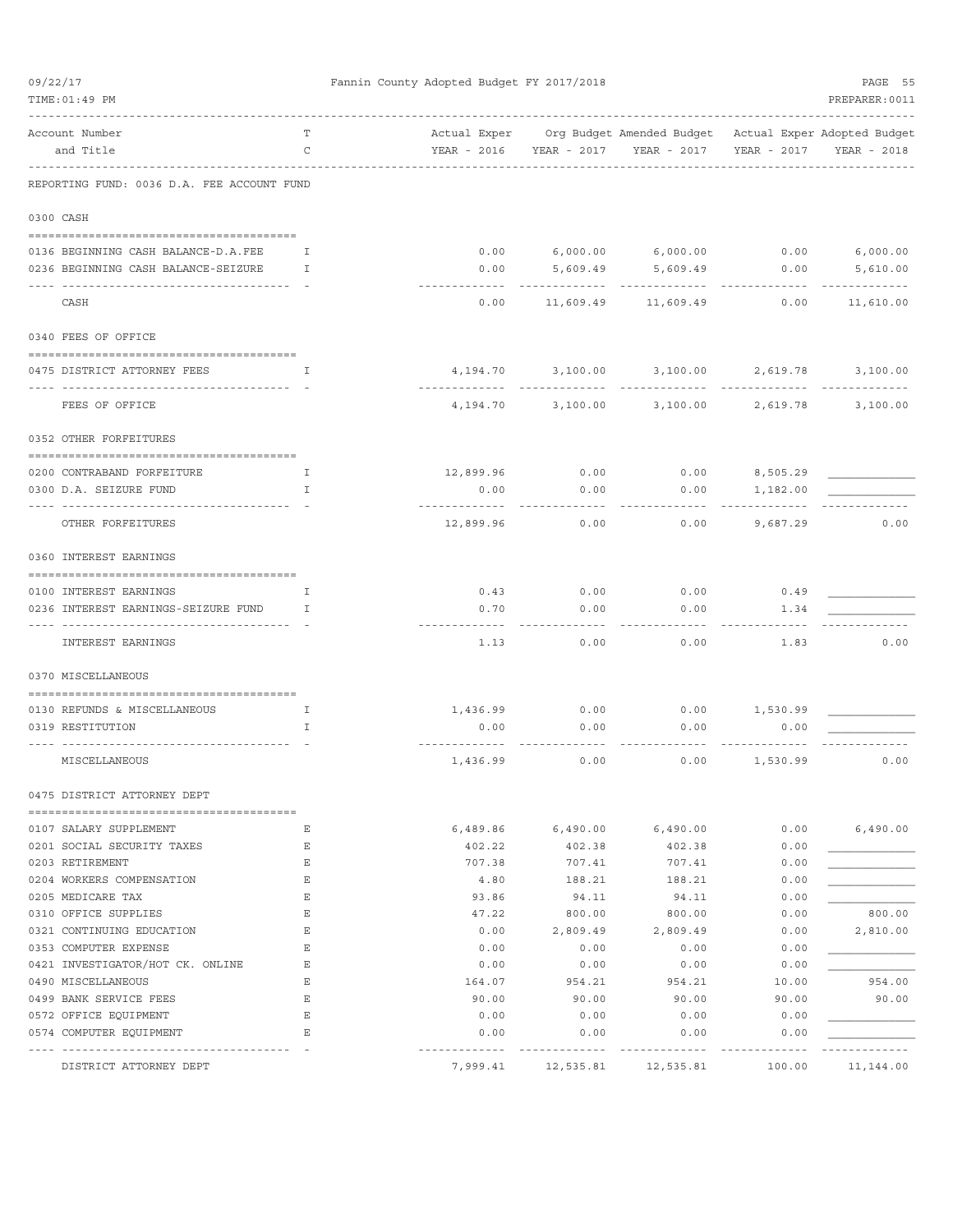| 09/22/17<br>TIME: 01:49 PM                 |        | Fannin County Adopted Budget FY 2017/2018 |           |                                                                    |             | PAGE 56<br>PREPARER: 0011 |
|--------------------------------------------|--------|-------------------------------------------|-----------|--------------------------------------------------------------------|-------------|---------------------------|
| Account Number<br>and Title                | T<br>C |                                           |           | Actual Exper Org Budget Amended Budget Actual Exper Adopted Budget | YEAR - 2017 | YEAR - 2018               |
| REPORTING FUND: 0036 D.A. FEE ACCOUNT FUND |        |                                           |           |                                                                    |             |                           |
| 0477 D.A. SEIZURE                          |        |                                           |           |                                                                    |             |                           |
| 0107 SALARY SUPPLEMENT                     | Ε      | 2,073.10                                  | 860.00    | 860.00                                                             | 0.00        | 860.00                    |
| 0201 SOCIAL SECURITY TAXES                 | Ε      | 128.51                                    | 53.32     | 53.32                                                              | 0.00        |                           |
| 0203 RETIREMENT                            | E.     | 226.07                                    | 93.74     | 93.74                                                              | 0.00        |                           |
| 0204 WORKERS COMPENSATION                  | Ε      | 0.64                                      | 24.94     | 24.94                                                              | 0.00        |                           |
| 0205 MEDICARE TAX                          | Ε      | 30.19                                     | 12.47     | 12.47                                                              | 0.00        |                           |
| 0310 OFFICE SUPPLIES                       | E.     | 0.00                                      | 0.00      | 0.00                                                               | 0.00        |                           |
| 0321 TRAINING                              | Ε      | 0.00                                      | 0.00      | 0.00                                                               | 0.00        | 1,577.00                  |
| 0470 CIVIL PROCESS                         | Ε      | 0.00                                      | 0.00      | 0.00                                                               | 0.00        |                           |
| 0480 TOWING                                | Ε      | 0.00                                      | 0.00      | 0.00                                                               | 0.00        |                           |
| 0490 MISCELLANEOUS                         | Ε      | 3,071.42                                  | 954.21    | 954.21                                                             | 4,138.00    | 954.00                    |
| 0499 BANK SERVICE FEES                     | Е      | 175.00                                    | 175.00    | 175.00                                                             | 175.00      | 175.00                    |
| 0572 OFFICE EQUIPMENT                      | Ε      | 0.00                                      | 0.00      | 0.00                                                               | 0.00        |                           |
| 0574 COMPUTER EQUIPMENT                    | E.     | 0.00                                      | 0.00      | 0.00                                                               | 0.00        |                           |
|                                            |        |                                           |           |                                                                    |             |                           |
| D.A. SEIZURE                               |        | 5,704.93                                  |           | 2,173.68 2,173.68 4,313.00                                         |             | 3,566.00                  |
| D.A. FEE ACCOUNT FUND                      |        |                                           |           |                                                                    |             |                           |
| Income Totals                              |        |                                           |           | 18,532.78 14,709.49 14,709.49 13,839.89 14,710.00                  |             |                           |
| Expense Totals                             |        | 13,704.34                                 | 14,709.49 | 14,709.49                                                          | 4,413.00    | 14,710.00                 |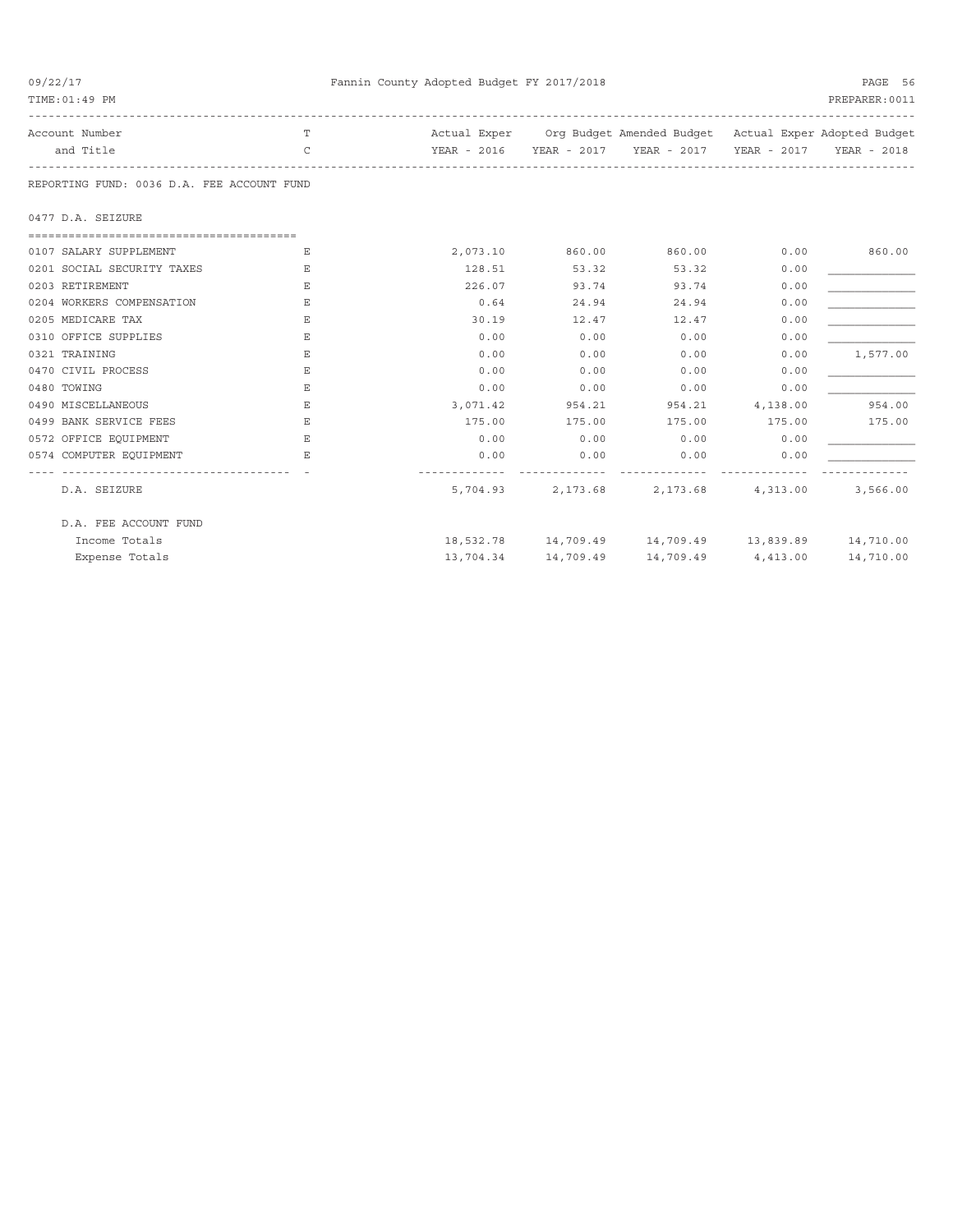| 09/22/17<br>TIME: 01:49 PM                               |               | Fannin County Adopted Budget FY 2017/2018 |      |                                                                                               |                      | PAGE 57<br>PREPARER: 0011 |
|----------------------------------------------------------|---------------|-------------------------------------------|------|-----------------------------------------------------------------------------------------------|----------------------|---------------------------|
| Account Number                                           | T             |                                           |      | -----------------------<br>Actual Exper Org Budget Amended Budget Actual Exper Adopted Budget | -------------------- |                           |
| and Title                                                | $\mathcal{C}$ |                                           |      |                                                                                               |                      | YEAR - 2017  YEAR - 2018  |
| REPORTING FUND: 0037 CONTRABAND SEIZURE                  |               |                                           |      |                                                                                               |                      |                           |
| 0360 INTEREST EARNINGS                                   |               |                                           |      |                                                                                               |                      |                           |
| 0100 INTEREST EARNINGS                                   | $\mathbb{T}$  | 0.65                                      | 0.00 | 0.00                                                                                          | 1.20                 |                           |
| -----------------------------------<br>INTEREST EARNINGS |               | 0.65                                      | 0.00 | 0.00                                                                                          | 1.20                 | 0.00                      |
| 0370 MISCELLANEOUS                                       |               |                                           |      |                                                                                               |                      |                           |
| 0130 REFUNDS & MISCELLANEOUS                             | $\mathsf{T}$  | 0.00                                      | 0.00 | 0.00                                                                                          | 0.00                 |                           |
| MISCELLANEOUS                                            |               | 0.00                                      | 0.00 | 0.00                                                                                          | 0.00                 | 0.00                      |
| CONTRABAND SEIZURE                                       |               |                                           |      |                                                                                               |                      |                           |
| Income Totals                                            |               | 0.65                                      | 0.00 | 0.00                                                                                          | 1.20                 | 0.00                      |
| Expense Totals                                           |               | 0.00                                      | 0.00 | 0.00                                                                                          | 0.00                 | 0.00                      |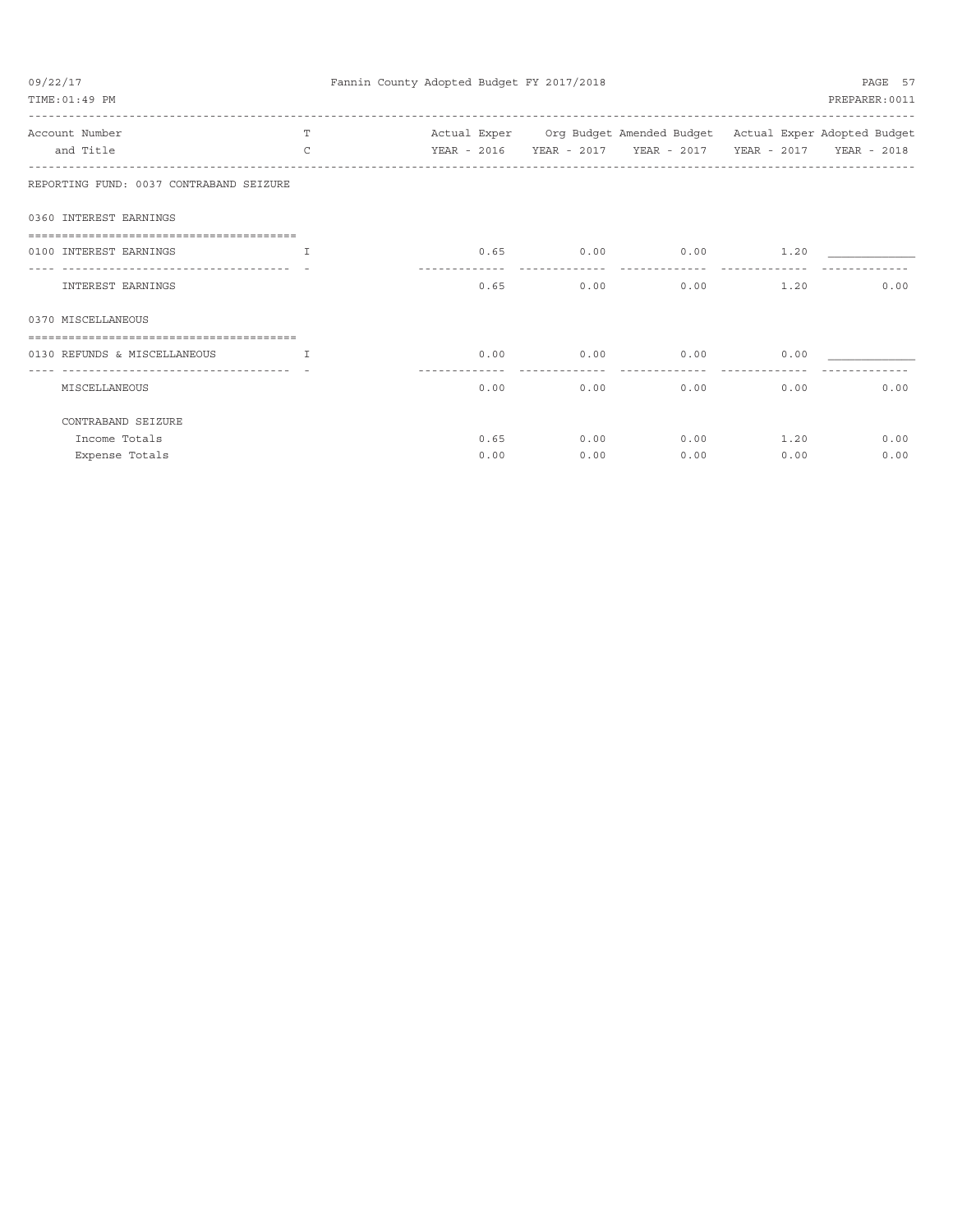| 09/22/17<br>TIME: 01:49 PM                                       |               | Fannin County Adopted Budget FY 2017/2018 |            |                                                                                               |                      | PAGE 58<br>PREPARER: 0011  |
|------------------------------------------------------------------|---------------|-------------------------------------------|------------|-----------------------------------------------------------------------------------------------|----------------------|----------------------------|
| Account Number                                                   | T             |                                           |            | -----------------------<br>Actual Exper Org Budget Amended Budget Actual Exper Adopted Budget | -------------------- |                            |
| and Title                                                        | $\mathcal{C}$ |                                           |            |                                                                                               |                      | YEAR - 2017    YEAR - 2018 |
| REPORTING FUND: 0038 IHC CO-OP GIN                               |               |                                           |            |                                                                                               |                      |                            |
| 0360 INTEREST EARNINGS                                           |               |                                           |            |                                                                                               |                      |                            |
| 0100 INTEREST EARNINGS                                           | $\mathbb{T}$  |                                           | 48.61 0.00 | 0.00                                                                                          | 101.75               |                            |
| -------------------------------- - -<br><b>INTEREST EARNINGS</b> |               | 48.61                                     | 0.00       | 0.00                                                                                          | 101.75               | 0.00                       |
| 0645 CO-OP FUND                                                  |               |                                           |            |                                                                                               |                      |                            |
| ----------------------------------<br>0412 PRESCRIPTIONS         | Ε             | 0.00                                      | 0.00       | 0.00                                                                                          | 0.00                 |                            |
| ---------------------------------<br>CO-OP FUND                  |               | 0.00                                      | 0.00       | 0.00                                                                                          | 0.00                 | 0.00                       |
| IHC CO-OP GIN                                                    |               |                                           |            |                                                                                               |                      |                            |
| Income Totals                                                    |               | 48.61                                     | 0.00       | 0.00                                                                                          | 101.75               | 0.00                       |
| Expense Totals                                                   |               | 0.00                                      | 0.00       | 0.00                                                                                          | 0.00                 | 0.00                       |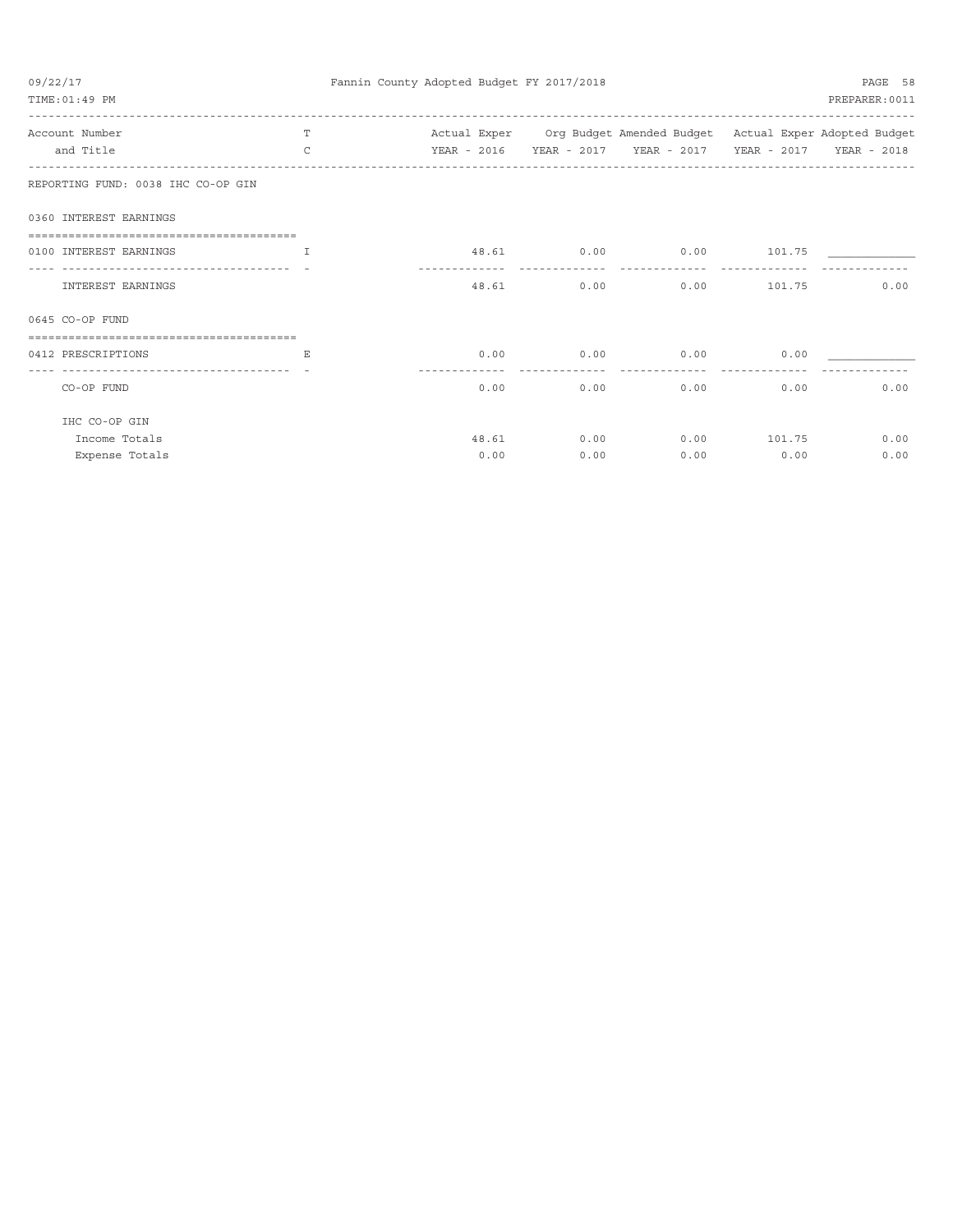| 09/22/17<br>TIME: 01:49 PM                                        |        | Fannin County Adopted Budget FY 2017/2018 |          | ---------------------                                              |             | PAGE 59<br>PREPARER: 0011 |
|-------------------------------------------------------------------|--------|-------------------------------------------|----------|--------------------------------------------------------------------|-------------|---------------------------|
| Account Number                                                    | T      |                                           |          | Actual Exper Org Budget Amended Budget Actual Exper Adopted Budget |             |                           |
| and Title                                                         | C      |                                           |          |                                                                    | YEAR - 2017 | YEAR - 2018               |
| REPORTING FUND: 0039 IHC B.R. COOPER                              |        |                                           |          |                                                                    |             |                           |
| 0360 INTEREST EARNINGS                                            |        |                                           |          |                                                                    |             |                           |
| 0100 INTEREST EARNINGS                                            | I      | 23.62                                     | 0.00     | 0.00                                                               | 40.59       |                           |
| INTEREST EARNINGS                                                 |        | 23.62                                     | 0.00     | 0.00                                                               | 40.59       | 0.00                      |
| 0370 MISCELLANEOUS INCOME                                         |        |                                           |          |                                                                    |             |                           |
|                                                                   |        |                                           |          |                                                                    |             |                           |
| 0150 BONNIE RUTH COOPER TRUST<br>-------------------------------- | I      | 165.00                                    | 1,000.00 | 1,000.00                                                           | 1,185.50    |                           |
| MISCELLANEOUS INCOME                                              |        | 165.00                                    | 1,000.00 | 1,000.00                                                           | 1,185.50    | 0.00                      |
| 0645 BONNIE RUTH COOPER                                           |        |                                           |          |                                                                    |             |                           |
|                                                                   |        |                                           |          |                                                                    |             |                           |
| 0404 COBRA/INSURANCE                                              | Ε      | 0.00                                      | 0.00     | 0.00                                                               | 0.00        |                           |
| 0410 CERT. REG. NURSE ANES.                                       | Ε      | 0.00                                      | 0.00     | 0.00                                                               | 0.00        |                           |
| 0411 PHYSICIAN, NON-EMERGENCY                                     | Ε      | 0.00                                      | 0.00     | 0.00                                                               | 0.00        |                           |
| 0412 PRESCRIPTIONS, DRUGS                                         | Ε      | 0.00                                      | 1,000.00 | 1,000.00                                                           | 0.00        |                           |
| 0413 HOSPITAL-INPATIENT                                           | Ε      | 0.00                                      | 0.00     | 0.00                                                               | 0.00        |                           |
| 0414 HOSPITAL, OUTPATIENT                                         | Ε      | 0.00                                      | 0.00     | 0.00                                                               | 0.00        |                           |
| 0415 LABORATORY/X-RAY                                             | Ε      | 0.00                                      | 0.00     | 0.00                                                               | 0.00        |                           |
| 0418 FED.QUALIFIED HEALTH CENTER                                  | Ε<br>E | 0.00                                      | 0.00     | 0.00                                                               | 0.00        |                           |
| 0422 AMBULATORY SURGICAL CENTER                                   |        | 0.00                                      | 0.00     | 0.00                                                               | 0.00        |                           |
| BONNIE RUTH COOPER                                                |        | 0.00                                      | 1,000.00 | 1,000.00                                                           | 0.00        | 0.00                      |
| IHC B.R. COOPER                                                   |        |                                           |          |                                                                    |             |                           |
| Income Totals                                                     |        | 188.62                                    | 1,000.00 | 1,000.00                                                           | 1,226.09    | 0.00                      |
| Expense Totals                                                    |        | 0.00                                      | 1,000.00 | 1,000.00                                                           | 0.00        | 0.00                      |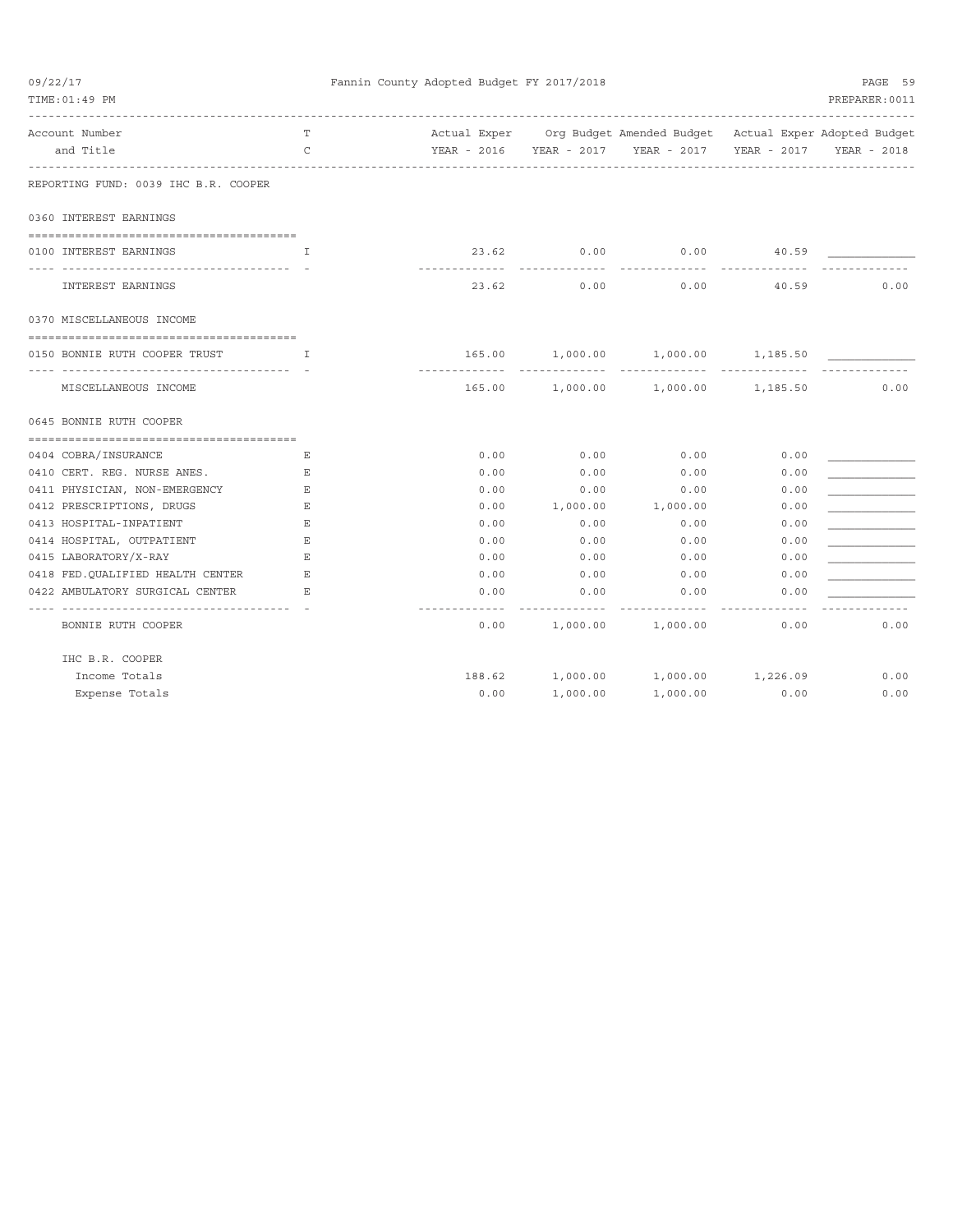| 09/22/17 |                                                                                                                                                         |               | Fannin County Adopted Budget FY 2017/2018 |                      | PAGE 60                                                            |                     |                |
|----------|---------------------------------------------------------------------------------------------------------------------------------------------------------|---------------|-------------------------------------------|----------------------|--------------------------------------------------------------------|---------------------|----------------|
|          | TIME: 01:49 PM                                                                                                                                          |               |                                           |                      | __________________                                                 |                     | PREPARER: 0011 |
|          | Account Number                                                                                                                                          | T             |                                           |                      | Actual Exper Org Budget Amended Budget Actual Exper Adopted Budget |                     |                |
|          | and Title                                                                                                                                               | $\mathcal{C}$ |                                           |                      | YEAR - 2016  YEAR - 2017  YEAR - 2017  YEAR - 2017  YEAR - 2018    |                     |                |
|          | REPORTING FUND: 0040 NAACHO                                                                                                                             |               |                                           |                      |                                                                    |                     |                |
|          | 0300 CASH                                                                                                                                               |               |                                           |                      |                                                                    |                     |                |
|          | 0110 UNENCUMBERED FUND BALANCE<br><b>The Contract of The Theory The Theory In the Theory Theory In the Theory In the Theory In the Theory In the Th</b> |               | $- - - - -$                               |                      | $0.00$ 6,000.00 6,000.00 0.00 4,000.00                             |                     |                |
|          | CASH                                                                                                                                                    |               | 0.00                                      |                      | $6,000.00$ $6,000.00$                                              | 0.00                | 4,000.00       |
|          | 0330 GRANT INCOME                                                                                                                                       |               |                                           |                      |                                                                    |                     |                |
|          | 0410 NAACHO GRANT INCOME<br>$\mathbf{I}$ . The state $\mathbf{I}$                                                                                       |               | 0.00                                      | 0.00                 | 0.00                                                               | 0.00                |                |
|          | ---------------------------------- - -<br>GRANT INCOME                                                                                                  |               | 0.00                                      | .<br>0.00            | <u>-----------</u><br>0.00                                         | 0.00                | 0.00           |
|          | 0411 NACCHO                                                                                                                                             |               |                                           |                      |                                                                    |                     |                |
|          | 0310 OFFICE SUPPLIES                                                                                                                                    | Е             |                                           |                      | 1,076.59 1,000.00 1,750.00 1,488.03 1,000.00                       |                     |                |
|          | 0427 OUT OF COUNTY TRAVEL                                                                                                                               | Е             |                                           | 3,011.12 5,000.00    | $4,250.00$ 0.00                                                    |                     | 3,000.00       |
|          | 0574 COMPUTER EQUIPMENT                                                                                                                                 | E.            | 0.00                                      | 0.00                 | 0.00                                                               | 0.00                |                |
|          | -----------------------------------<br>NACCHO                                                                                                           |               | --------------                            | <u>-------------</u> | .<br>$4,087.71$ 6,000.00 6,000.00 1,488.03                         | -------------       | 4,000.00       |
|          | <b>NAACHO</b>                                                                                                                                           |               |                                           |                      |                                                                    |                     |                |
|          | Income Totals                                                                                                                                           |               | 0.00                                      |                      | $6,000.00$ $6,000.00$ 0.00                                         |                     | 4,000.00       |
|          | Expense Totals                                                                                                                                          |               | 4,087.71                                  | 6,000.00             |                                                                    | $6,000.00$ 1,488.03 | 4,000.00       |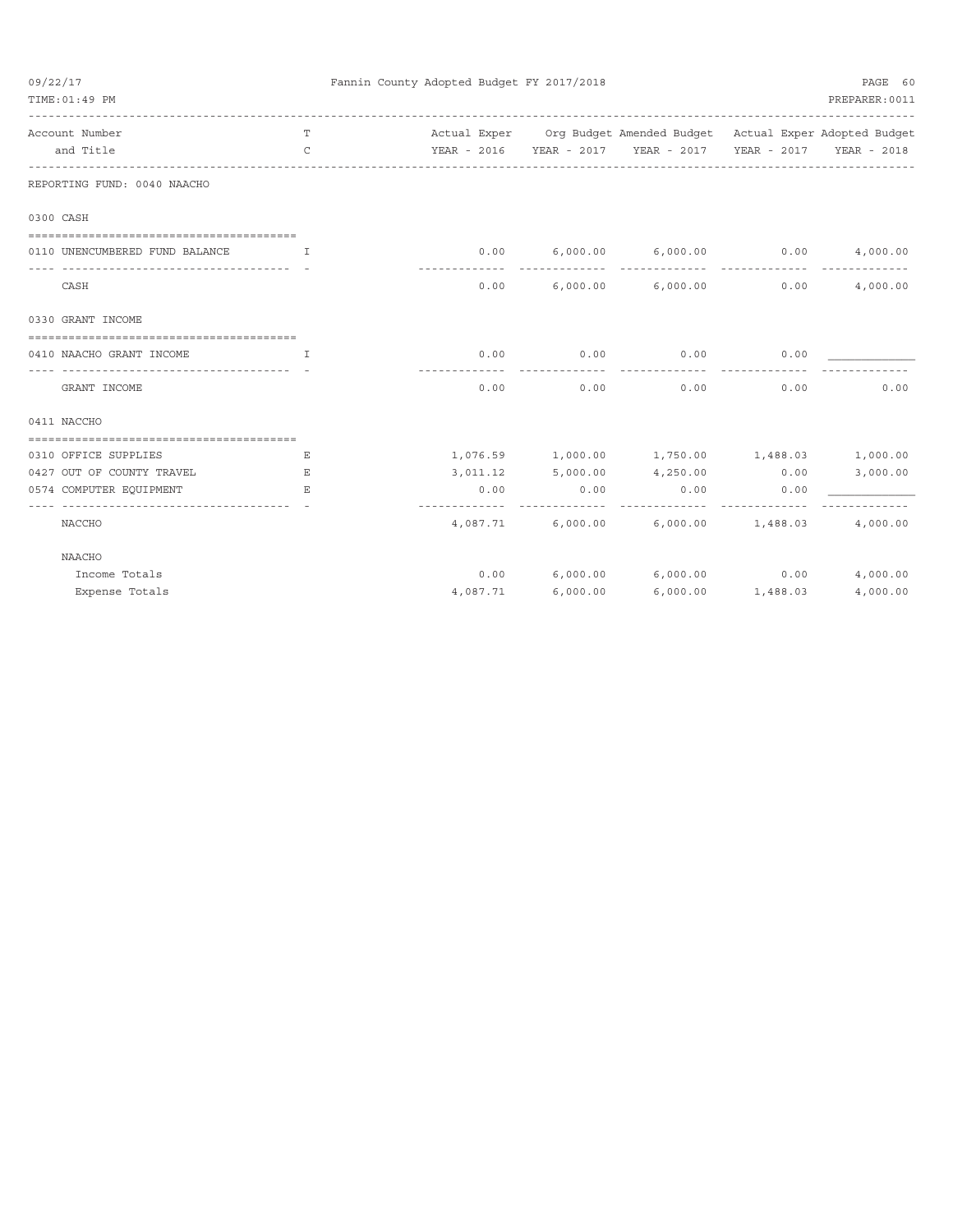| 09/22/17 | TIME: 01:49 PM                        |              | Fannin County Adopted Budget FY 2017/2018 |          |                                                                    |             | PAGE 61<br>PREPARER: 0011 |
|----------|---------------------------------------|--------------|-------------------------------------------|----------|--------------------------------------------------------------------|-------------|---------------------------|
|          | Account Number                        | Т            |                                           |          | Actual Exper Org Budget Amended Budget Actual Exper Adopted Budget |             |                           |
|          | and Title                             | $\mathsf{C}$ |                                           |          |                                                                    | YEAR - 2017 | YEAR - 2018               |
|          | REPORTING FUND: 0045 CHAPTER 19 FUNDS |              |                                           |          |                                                                    |             |                           |
|          | 0330 GRANT INCOME                     |              |                                           |          |                                                                    |             |                           |
|          | 0403 CHAPTER 19 FUNDS                 | T            |                                           |          | 796.73 4,000.00 4,000.00 1,647.93 4,000.00<br>--------------       |             |                           |
|          | GRANT INCOME                          |              | 796.73                                    |          | 4,000.00  4,000.00  1,647.93                                       |             | 4,000.00                  |
|          | 0403 CHAPTER 19 FUNDS                 |              |                                           |          |                                                                    |             |                           |
|          | 0103 SALARY                           | Е            | 0.00                                      |          | 1,200.00 1,200.00                                                  | 816.00      |                           |
|          | 0201 SOCIAL SECURITY                  | Ε            | 0.00                                      | 74.40    | 74.40                                                              | 50.60       |                           |
|          | 0204 WORKERS COMPENSATION             | Ε            | 0.00                                      | 0.00     | 0.00                                                               | 0.00        |                           |
|          | 0205 MEDICARE TAX                     | Ε            | 0.00                                      | 17.40    | 17.40                                                              | 11.83       |                           |
|          | 0310 OFFICE SUPPLIES                  | Ε            | 867.50                                    | 500.00   | 500.00                                                             | 525.00      | 500.00                    |
|          | 0427 OUT OF COUNTY TRAVEL             | Ε            | 279.23                                    | 1,000.00 | 1,000.00                                                           | 0.00        | 100.00                    |
|          | 0572 OFFICE EQUIPMENT                 | Ε            | 0.00                                      | 708.20   | 708.20                                                             | 0.00        | 700.00                    |
|          | 0573 ELECTION EQUIPMENT               | Ε            | 0.00                                      | 0.00     | 0.00                                                               | 0.00        | 2,700.00                  |
|          | 0574 COMPUTER EQUIPMENT               | Е.           | 0.00                                      | 500.00   | 500.00                                                             | 0.00        |                           |
|          | CHAPTER 19 FUNDS                      |              | 1,146.73                                  |          | 4,000.00 4,000.00 1,403.43                                         |             | 4,000.00                  |
|          | CHAPTER 19 FUNDS                      |              |                                           |          |                                                                    |             |                           |
|          | Income Totals                         |              |                                           |          | 796.73 4,000.00 4,000.00 1,647.93                                  |             | 4,000.00                  |
|          | Expense Totals                        |              | 1,146.73                                  | 4,000.00 | 4,000.00                                                           | 1,403.43    | 4,000.00                  |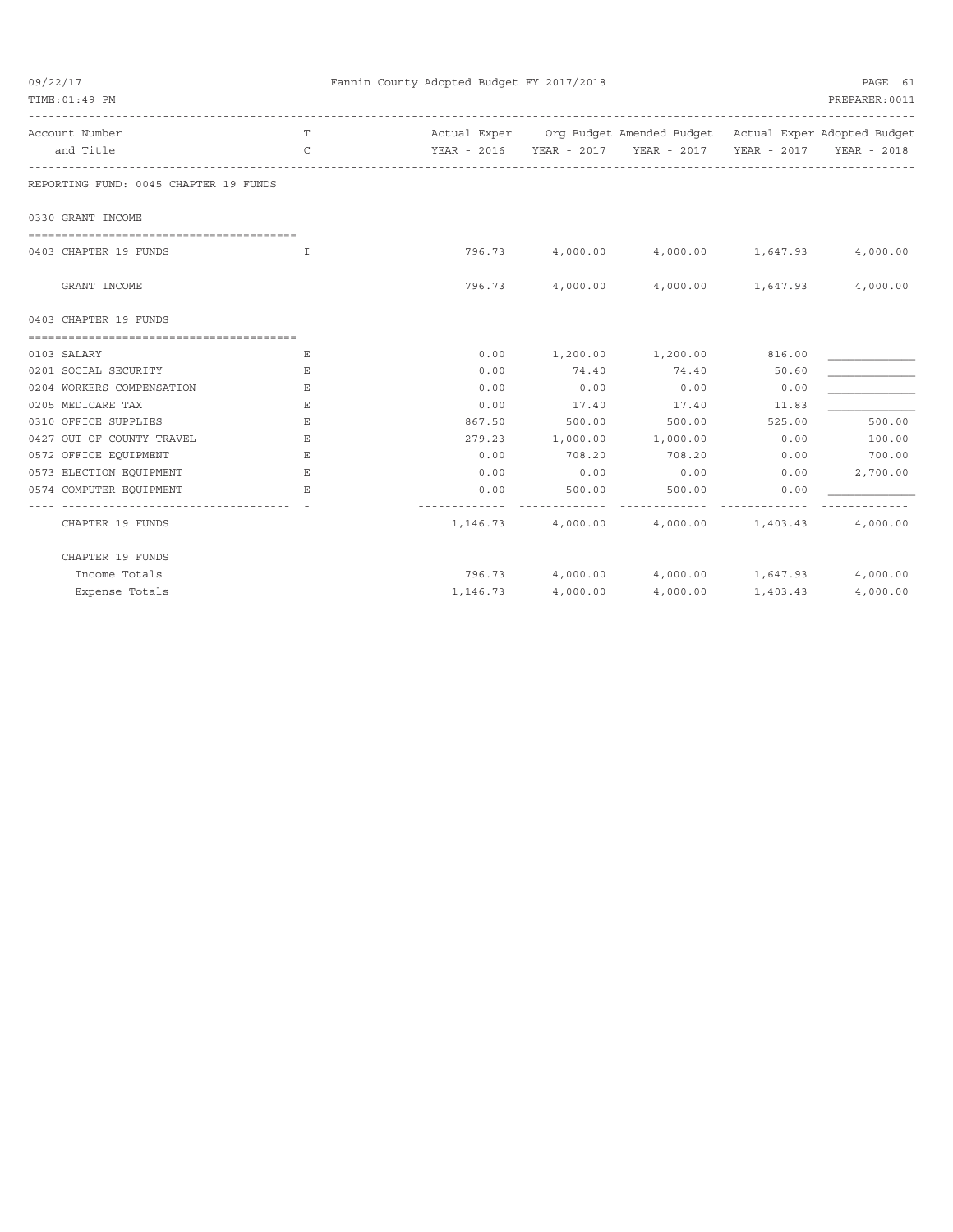| 09/22/17 |                                                              |              | Fannin County Adopted Budget FY 2017/2018 |                   |                                                                    |                     |                                      |  |
|----------|--------------------------------------------------------------|--------------|-------------------------------------------|-------------------|--------------------------------------------------------------------|---------------------|--------------------------------------|--|
|          | TIME: 01:49 PM                                               |              |                                           |                   |                                                                    |                     | PREPARER: 0011                       |  |
|          | Account Number                                               | $\mathbf{T}$ |                                           |                   | Actual Exper Org Budget Amended Budget Actual Exper Adopted Budget |                     |                                      |  |
|          | and Title                                                    | $\mathsf{C}$ |                                           |                   | YEAR - 2016 YEAR - 2017 YEAR - 2017                                |                     | YEAR - 2017 YEAR - 2018              |  |
|          | REPORTING FUND: 0046 SAFE ROOM REIMBURSEMENT PROGRAM         |              |                                           |                   |                                                                    |                     |                                      |  |
|          | 0300 CASH                                                    |              |                                           |                   |                                                                    |                     |                                      |  |
|          | 0146 BEGINNING CASH BALANCE                                  | T.           | 0.00                                      |                   | 1,200.00 1,200.00                                                  | 0.00                | 1,200.00                             |  |
|          | CASH                                                         |              | 0.00                                      |                   | 1,200.00 1,200.00                                                  | 0.00                | 1,200.00                             |  |
|          | 0330 GRANT INCOME                                            |              |                                           |                   |                                                                    |                     |                                      |  |
|          | 0475 SAFE ROOM REIMBURSEMENT DR-4029                         | I            |                                           |                   | 91,183.42 87,000.00 87,000.00 92,434.56                            |                     | 90,000.00                            |  |
|          | 0476 ADMINISTRATIVE FEE<br>--------------------------------- | $\mathbb{T}$ |                                           | 3,900.00 2,900.00 | 2,900.00<br>.                                                      | <u> -----------</u> | $4,200.00$ 3,000.00<br>------------- |  |
|          | GRANT INCOME                                                 |              |                                           |                   | 95,083.42 89,900.00 89,900.00 96,634.56                            |                     | 93,000.00                            |  |
|          | 0475 SAFE ROOM REIMBURSEMENT PROGRAM                         |              |                                           |                   |                                                                    |                     |                                      |  |
|          | 0310 OFFICE SUPPLIES                                         | Ε            | 522.41                                    | 200.00            | 200.00                                                             | 756.49              |                                      |  |
|          | 0314 SAFE ROOM REIMBURSEMENT                                 | Ε            | 91,183.42                                 | 87,000.00         | 87,000.00                                                          | 92,434.60           | 93,300.00                            |  |
|          | 0330 GAS/OIL                                                 | Ε            |                                           | 0.00              | 85.00                                                              | 127.39              | 150.00                               |  |
|          | 0427 OUT OF COUNTY TRAVEL                                    | E.           | 527.59                                    | 600.00            | 600.00                                                             | 413.09              | 500.00                               |  |
|          | 0454 R&M AUTO                                                | Ε            |                                           | 0.00              | 215.00                                                             | 212.78              | 250.00                               |  |
|          | 0573 RADIO EQUIPMENT                                         | Ε            | 3,438.01                                  | 3,300.00          | 3,000.00                                                           | 0.00                |                                      |  |
|          | 0574 COMPUTER EQUIPMENT                                      | E.           | 1,471.07                                  | 0.00              | 0.00                                                               | 0.00                |                                      |  |
|          | SAFE ROOM REIMBURSEMENT PROGRAM                              |              | 97,142.50                                 | 91,100.00         |                                                                    | 91,100.00 93,944.35 | 94,200.00                            |  |
|          | SAFE ROOM REIMBURSEMENT PROGRAM                              |              |                                           |                   |                                                                    |                     |                                      |  |
|          | Income Totals                                                |              |                                           |                   | 95,083.42 91,100.00 91,100.00 96,634.56 94,200.00                  |                     |                                      |  |
|          | Expense Totals                                               |              | 97,142.50                                 | 91,100.00         | 91,100.00                                                          | 93, 944.35          | 94,200.00                            |  |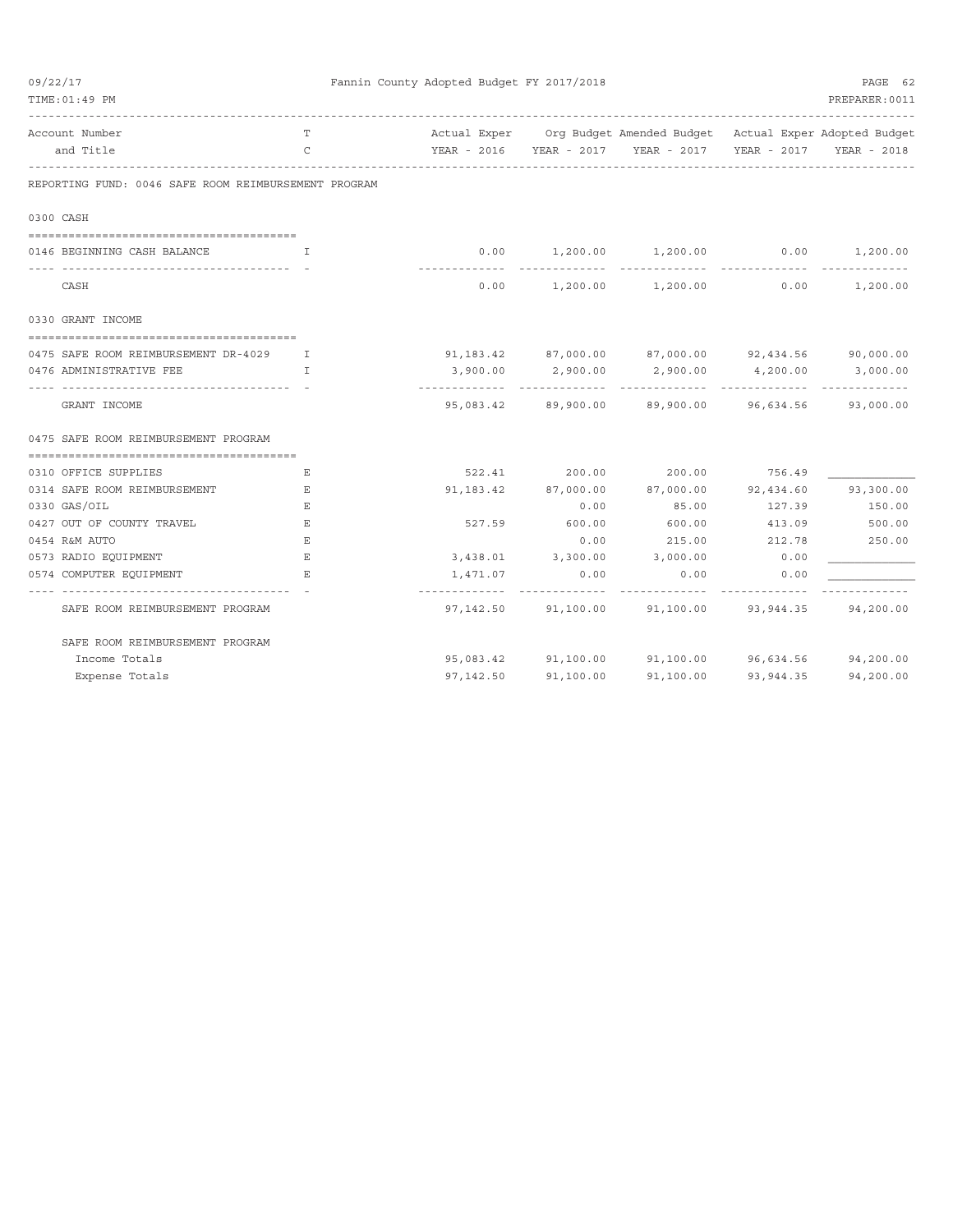| 09/22/17 |                                                               |               | Fannin County Adopted Budget FY 2017/2018 |           |                                                                    |      | PAGE 63        |
|----------|---------------------------------------------------------------|---------------|-------------------------------------------|-----------|--------------------------------------------------------------------|------|----------------|
|          | TIME: 01:49 PM                                                |               |                                           |           | _______________________                                            |      | PREPARER: 0011 |
|          | Account Number                                                | T             |                                           |           | Actual Exper Org Budget Amended Budget Actual Exper Adopted Budget |      |                |
|          | and Title                                                     | $\mathcal{C}$ |                                           |           | YEAR - 2016 YEAR - 2017 YEAR - 2017 YEAR - 2017 YEAR - 2018        |      |                |
|          | REPORTING FUND: 0048 ELECTION EQUIPMENT FUND                  |               |                                           |           |                                                                    |      |                |
|          | 0300 CASH                                                     |               |                                           |           |                                                                    |      |                |
|          |                                                               |               |                                           |           |                                                                    |      |                |
|          | 0148 BEGINNING CASH BALANCE                                   | T             |                                           |           | $0.00$ 17,100.00 17,100.00 0.00 17,100.00                          |      |                |
|          | CASH                                                          |               | 0.00                                      |           | 17,100.00 17,100.00 0.00 17,100.00                                 |      |                |
|          | 0340 INCOME                                                   |               |                                           |           |                                                                    |      |                |
|          | 0130 REFUNDS & MISCELLANEOUS<br>$\mathbf{I}$ and $\mathbf{I}$ |               |                                           |           | $0.00$ $0.00$ $0.00$ $0.00$ $0.00$                                 |      |                |
|          | 0484 ELECTION REIMBURSEMENT<br>and the state of the Table     |               |                                           |           | $7,270.17$ $2,400.00$ $2,400.00$ $8,524.32$                        |      | 4,000.00       |
|          |                                                               |               |                                           |           |                                                                    |      | .              |
|          | INCOME                                                        |               |                                           |           | 7,270.17 2,400.00 2,400.00 8,524.32 4,000.00                       |      |                |
|          | 0403 ELECTION EQUIPMENT FUND                                  |               |                                           |           |                                                                    |      |                |
|          | 0485 LICENSE/SUPPORT                                          | Е             |                                           |           | 667.00 0.00 0.00 0.00 0.00                                         |      |                |
|          | 0573 ELECTION EQUIPMENT                                       | E.            |                                           |           | 8,272.81  19,500.00  19,500.00                                     | 0.00 | 21,100.00      |
|          | ELECTION EQUIPMENT FUND                                       |               |                                           |           | 8,939.81  19,500.00  19,500.00                                     | 0.00 | 21,100.00      |
|          | ELECTION EQUIPMENT FUND                                       |               |                                           |           |                                                                    |      |                |
|          | Income Totals                                                 |               |                                           |           | 7,270.17 19,500.00 19,500.00 8,524.32 21,100.00                    |      |                |
|          | Expense Totals                                                |               | 8,939.81                                  | 19,500.00 | 19,500.00                                                          | 0.00 | 21,100.00      |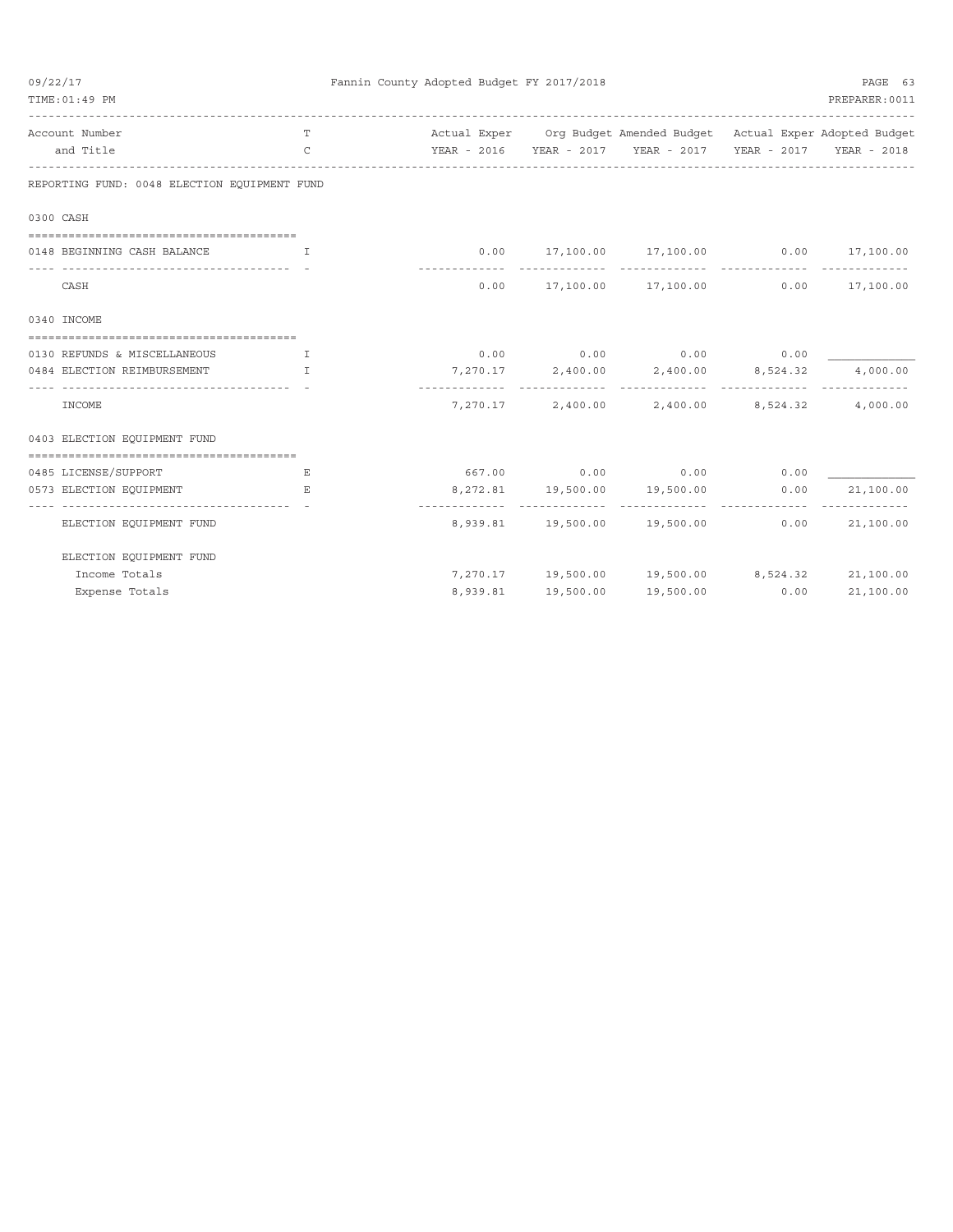| 09/22/17<br>TIME: 01:49 PM                                                    |               | Fannin County Adopted Budget FY 2017/2018 |          |                                                                    |             | PAGE 64<br>PREPARER: 0011 |
|-------------------------------------------------------------------------------|---------------|-------------------------------------------|----------|--------------------------------------------------------------------|-------------|---------------------------|
| Account Number                                                                | T.            |                                           |          | Actual Exper Org Budget Amended Budget Actual Exper Adopted Budget |             |                           |
| and Title                                                                     | $\mathcal{C}$ | YEAR - 2016                               |          | YEAR - 2017 YEAR - 2017                                            | YEAR - 2017 | YEAR - 2018               |
| REPORTING FUND: 0051 CO.CLERK CO.& DIST.CT. TECHNOLOGY                        |               |                                           |          |                                                                    |             |                           |
| 0370 CO.CLK.MISCELLANEOUS INCOME                                              |               |                                           |          |                                                                    |             |                           |
| 0440 CO.CLK.CO.& DIST.CT.TECHNOLOGY FEE I                                     |               |                                           |          | $1,433.65$ $1,000.00$ $1,000.00$ $976.73$ $1,000.00$               |             |                           |
| -------------------------------- -<br>CO. CLK. MISCELLANEOUS INCOME           |               |                                           |          | 1,433.65 1,000.00 1,000.00 976.73 1,000.00                         |             |                           |
| 0440 CO.CLK.COURT TECHNOLOGY EQUIPMENT<br>=================================== |               |                                           |          |                                                                    |             |                           |
| 0572 OFFICE EQUIPMENT                                                         |               |                                           |          | 129.10 1,000.00 1,000.00 0.00                                      |             | 1,000.00                  |
| CO. CLK. COURT TECHNOLOGY EQUIPMENT                                           |               | 129.10                                    |          | 1,000.00 1,000.00                                                  | 0.00        | 1,000.00                  |
| CO. CLERK CO. & DIST. CT. TECHNOLOGY                                          |               |                                           |          |                                                                    |             |                           |
| Income Totals                                                                 |               |                                           |          | $1,433.65$ $1,000.00$ $1,000.00$ $976.73$                          |             | 1,000.00                  |
| Expense Totals                                                                |               | 129.10                                    | 1,000.00 | 1,000.00                                                           | 0.00        | 1,000.00                  |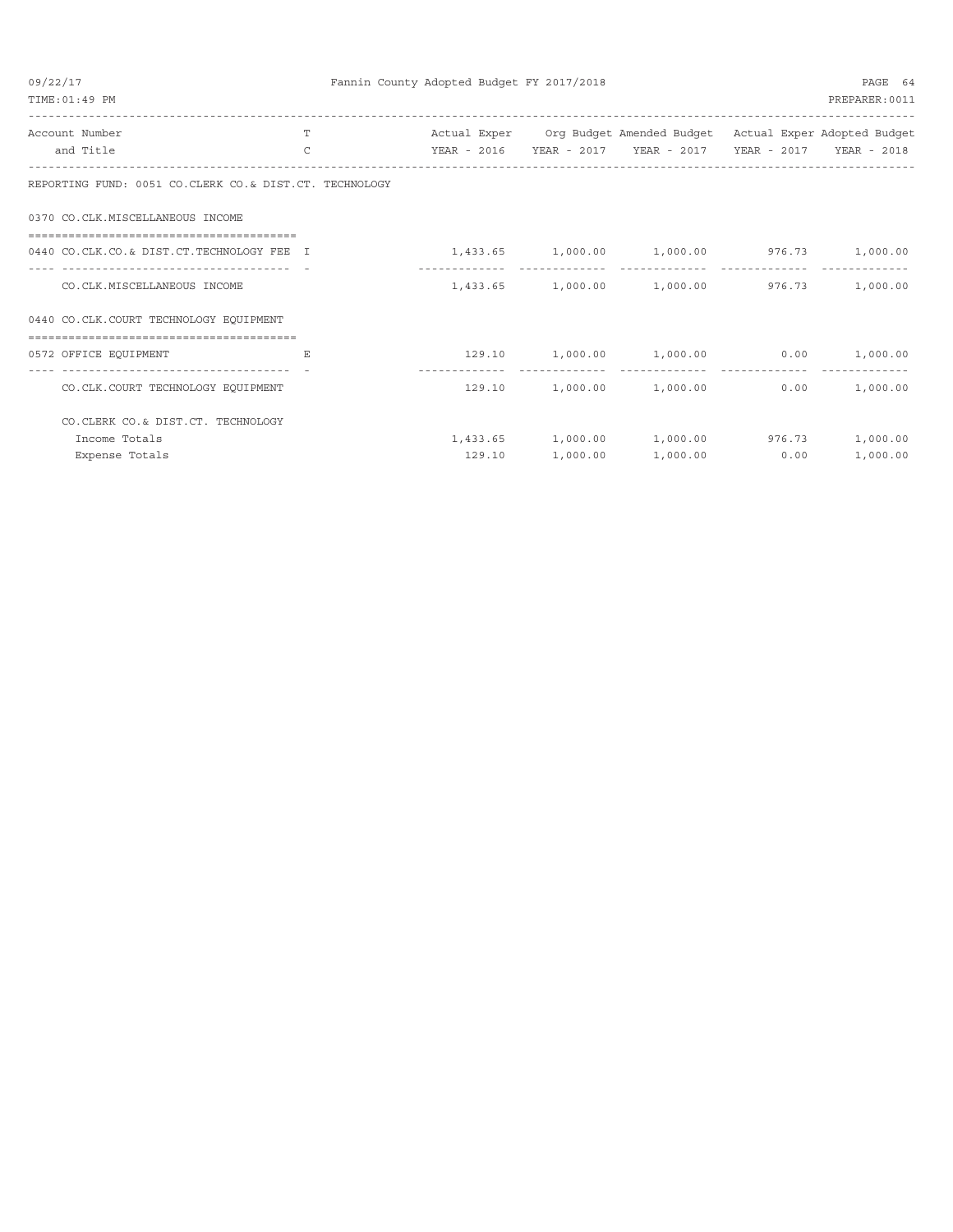| 09/22/17 |                                                                  | Fannin County Adopted Budget FY 2017/2018 |               | PAGE 65  |                                                                             |      |                |
|----------|------------------------------------------------------------------|-------------------------------------------|---------------|----------|-----------------------------------------------------------------------------|------|----------------|
|          | TIME: 01:49 PM                                                   |                                           |               |          |                                                                             |      | PREPARER: 0011 |
|          | Account Number                                                   | T                                         |               |          | Actual Exper Org Budget Amended Budget Actual Exper Adopted Budget          |      |                |
|          | and Title                                                        | $\mathcal{C}$                             |               |          | YEAR - 2016     YEAR - 2017     YEAR - 2017     YEAR - 2017     YEAR - 2018 |      |                |
|          | REPORTING FUND: 0052 CO.CLK.COURT RECORDS PRESERVATION           |                                           |               |          |                                                                             |      |                |
|          | 0360 INTEREST EARNINGS                                           |                                           |               |          |                                                                             |      |                |
|          | 0100 INTEREST EARNINGS<br>and the state of the Table             |                                           |               |          | $22.28$ 6.00 6.00 7.47 6.00                                                 |      |                |
|          | -------------------------------- - -<br><b>INTEREST EARNINGS</b> |                                           |               |          | 22.28 6.00 6.00                                                             |      | 7.47<br>6.00   |
|          | 0370 CO.CLK.MISCELLANEOUS INCOME                                 |                                           |               |          |                                                                             |      |                |
|          | 0133 CO.CLK.COURT RECORDS PRESERVATION F I                       |                                           |               |          | $4,231.37$ $5,000.00$ $5,000.00$ $2,072.08$                                 |      | 5,000.00       |
|          | CO. CLK. MISCELLANEOUS INCOME                                    |                                           | ------------- |          | $4,231.37$ $5,000.00$ $5,000.00$ $2,072.08$                                 |      | 5,000.00       |
|          | 0449 CO.CLK.COURT RECORDS PRES.EQUIPMENT                         |                                           |               |          |                                                                             |      |                |
|          | 0572 OFFICE EQUIPMENT                                            | E                                         |               |          | $0.00$ 5,006.00 5,006.00 0.00                                               |      | 5,006.00       |
|          | CO. CLK. COURT RECORDS PRES. EQUIPMENT                           |                                           |               |          | $0.00$ 5,006.00 5,006.00                                                    | 0.00 | 5,006.00       |
|          | CO. CLK. COURT RECORDS PRESERVATION                              |                                           |               |          |                                                                             |      |                |
|          | Income Totals                                                    |                                           |               |          | 4, 253.65 5, 006.00 5, 006.00 2, 079.55                                     |      | 5,006.00       |
|          | Expense Totals                                                   |                                           | 0.00          | 5,006.00 | $5,006.00$ 0.00                                                             |      | 5,006.00       |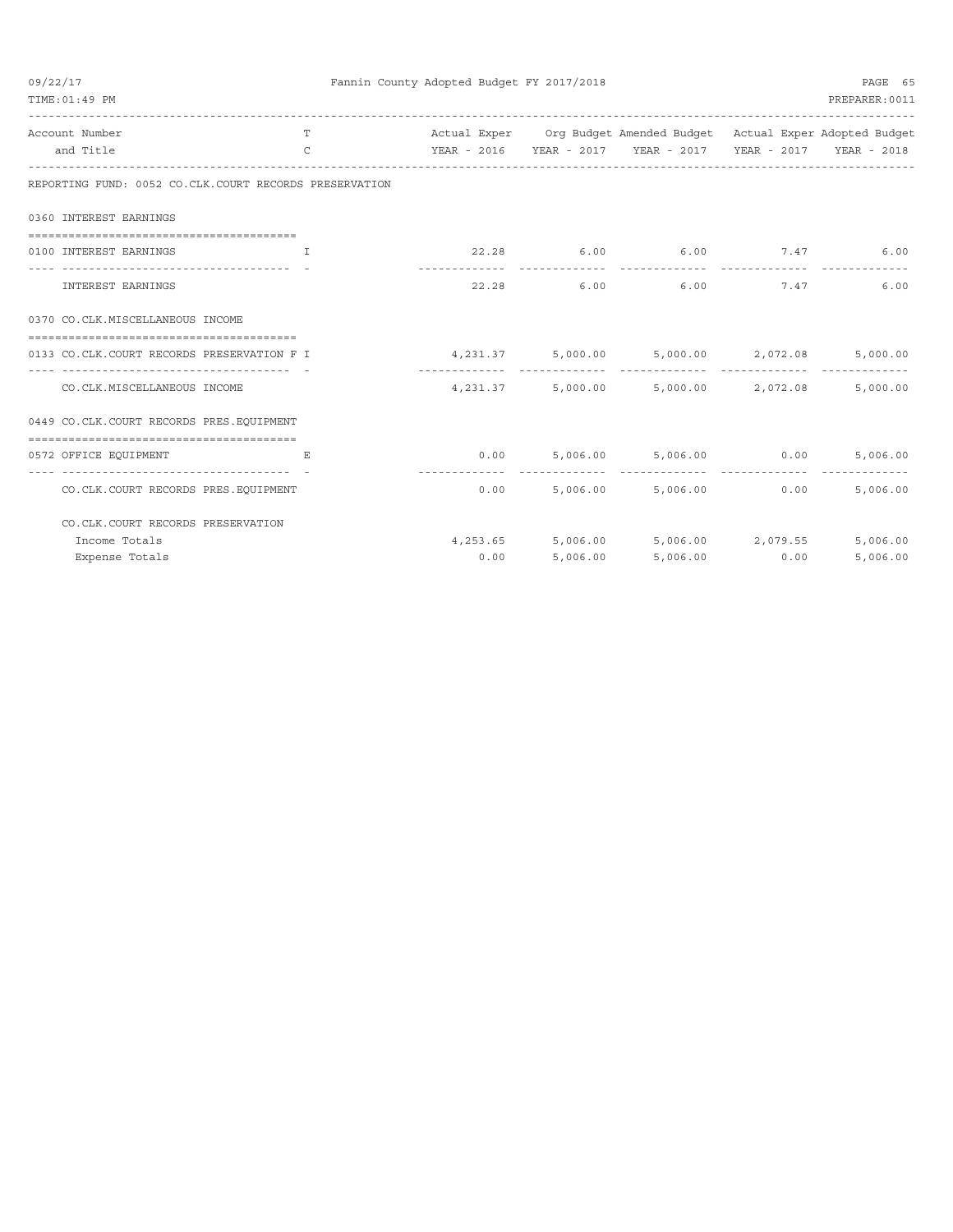| 09/22/17                                                      |                                                        | Fannin County Adopted Budget FY 2017/2018 |           |                                                                    |          | PAGE 66        |
|---------------------------------------------------------------|--------------------------------------------------------|-------------------------------------------|-----------|--------------------------------------------------------------------|----------|----------------|
| TIME: 01:49 PM                                                |                                                        |                                           |           |                                                                    |          | PREPARER: 0011 |
| Account Number                                                | <b>The Community of the Community of the Community</b> |                                           |           | Actual Exper Org Budget Amended Budget Actual Exper Adopted Budget |          |                |
| and Title                                                     | $\mathbb{C}$                                           |                                           |           |                                                                    |          |                |
| REPORTING FUND: 0053 CO.CLERK RECORDS ARCHIVE                 |                                                        |                                           |           |                                                                    |          |                |
| 0300 CASH                                                     |                                                        |                                           |           |                                                                    |          |                |
|                                                               |                                                        |                                           |           |                                                                    |          |                |
| 0153 BEGINNING CASH BALANCE I                                 |                                                        |                                           |           | $0.00$ 18,104.98 18,104.98 0.00 18,104.98                          |          |                |
| CASH                                                          |                                                        |                                           |           | $0.00$ 18, 104.98 18, 104.98 0.00 18, 104.98                       |          |                |
| 0370 MISCELLANEOUS INCOME                                     |                                                        |                                           |           |                                                                    |          |                |
| 0133 CO.CLERK RECORDS ARCHIVE FEE                             | $\mathbf{I}$                                           |                                           |           | $63,759.92$ $40,000.00$ $40,000.00$ $75,249.78$ $40,000.00$        |          |                |
| MISCELLANEOUS INCOME                                          |                                                        |                                           |           | $63,759.92$ $40,000.00$ $40,000.00$ $75,249.78$ $40,000.00$        |          |                |
| 0403 CO. CLERK RECORDS ARCHIVE                                |                                                        |                                           |           |                                                                    |          |                |
| 0437 DIGITAL IMAGING                                          | Е                                                      |                                           |           | 229.50 53,700.00 53,700.00 0.00 53,700.00                          |          |                |
| 0490 CO.CLERK MISCELLANEOUS                                   | E.                                                     |                                           |           | $1,140.75$ $4,404.98$ $4,404.98$ $3,899.00$ $4,404.98$             |          |                |
| --------------------------------<br>CO. CLERK RECORDS ARCHIVE |                                                        |                                           |           | 1,370.25 58,104.98 58,104.98 3,899.00 58,104.98                    |          |                |
| CO. CLERK RECORDS ARCHIVE                                     |                                                        |                                           |           |                                                                    |          |                |
| Income Totals                                                 |                                                        |                                           |           | 63, 759.92 58, 104.98 58, 104.98 75, 249.78 58, 104.98             |          |                |
| Expense Totals                                                |                                                        | 1,370.25                                  | 58,104.98 | 58,104.98                                                          | 3,899.00 | 58,104.98      |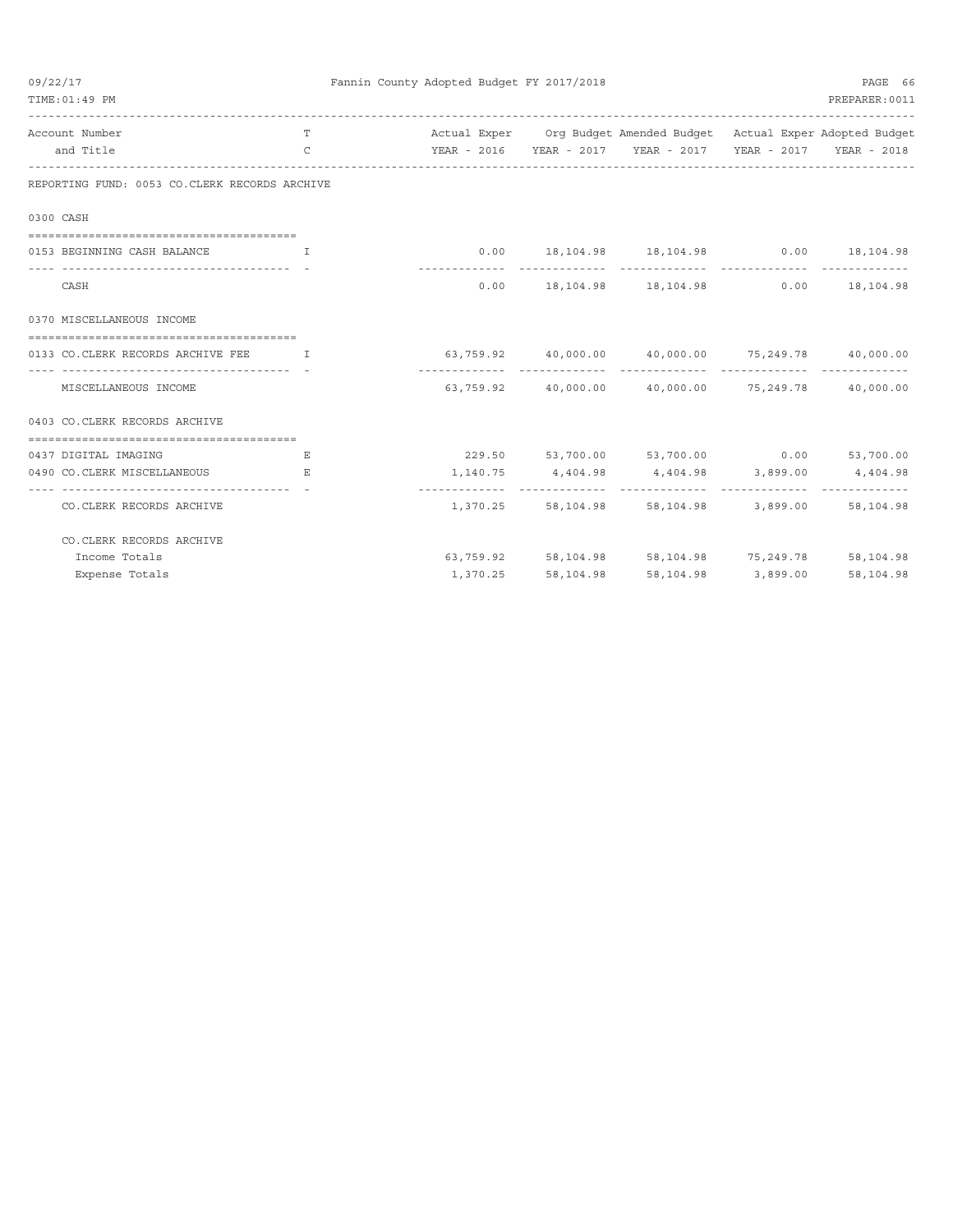| 09/22/17 | TIME: 01:49 PM                                      |    | Fannin County Adopted Budget FY 2017/2018 |             |                                                                    |             | PAGE 67<br>PREPARER: 0011 |
|----------|-----------------------------------------------------|----|-------------------------------------------|-------------|--------------------------------------------------------------------|-------------|---------------------------|
|          | Account Number                                      | T  |                                           |             | Actual Exper Org Budget Amended Budget Actual Exper Adopted Budget |             |                           |
|          | and Title                                           | C  | YEAR - 2016                               | YEAR - 2017 | YEAR - 2017                                                        | YEAR - 2017 | YEAR - 2018               |
|          | REPORTING FUND: 0055 F.C. LAW ENFORCEMENT EDUCATION |    |                                           |             |                                                                    |             |                           |
|          | 0300 CASH                                           |    |                                           |             |                                                                    |             |                           |
|          | 0156 BEGINNING CASH BALANCE                         | I  | 0.00                                      | 500.00      | 2,100.00                                                           | 0.00        | 500.00                    |
|          | CASH                                                |    | 0.00                                      | 500.00      | 2,100.00                                                           | 0.00        | 500.00                    |
|          | 0360 INTEREST EARNINGS                              |    |                                           |             |                                                                    |             |                           |
|          |                                                     |    |                                           |             |                                                                    |             |                           |
|          | 0100 INTEREST EARNINGS                              | T. | 0.12                                      | 0.00        | 0.00                                                               | 0.19        |                           |
|          | <b>INTEREST EARNINGS</b>                            |    | 0.12                                      | 0.00        | 0.00                                                               | 0.19        | 0.00                      |
|          | 0370 MISCELLANEOUS                                  |    |                                           |             |                                                                    |             |                           |
|          | 0130 REFUNDS & MISCELLANEOUS                        | T. | 0.00                                      | 0.00        | 0.00                                                               | 0.00        |                           |
|          | 0160 PEACE OFFICER ALLOCATION                       | I. | 1,827.51                                  | 0.00        | 2,000.00                                                           | 2,211.27    | 2,600.00                  |
|          | MISCELLANEOUS                                       |    | 1,827.51                                  | 0.00        | 2,000.00                                                           | 2,211.27    | 2,600.00                  |
|          | 0560 LAW ENFORCEMENT EDUCATION                      |    |                                           |             |                                                                    |             |                           |
|          | 0427 OUT OF COUNTY TRAVEL                           | Е  | 0.00                                      | 0.00        | 0.00                                                               | 0.00        |                           |
|          | 0428 TRAINING & TUITION                             | Е  | 235.00                                    | 500.00      | 2,340.00                                                           | 2,198.23    | 3,100.00                  |
|          | 0435 PRINTING                                       | Ε  | 0.00                                      | 0.00        | 0.00                                                               | 0.00        |                           |
|          | 0490 MISCELLANEOUS                                  | Ε  | 0.00                                      | 0.00        | 1,760.00                                                           | 0.00        |                           |
|          | LAW ENFORCEMENT EDUCATION                           |    | 235.00                                    | 500.00      | 4,100.00                                                           | 2,198.23    | 3,100.00                  |
|          | F.C. LAW ENFORCEMENT EDUCATION                      |    |                                           |             |                                                                    |             |                           |
|          | Income Totals                                       |    | 1,827.63                                  | 500.00      | 4,100.00                                                           | 2,211.46    | 3,100.00                  |
|          | Expense Totals                                      |    | 235.00                                    | 500.00      | 4,100.00                                                           | 2,198.23    | 3,100.00                  |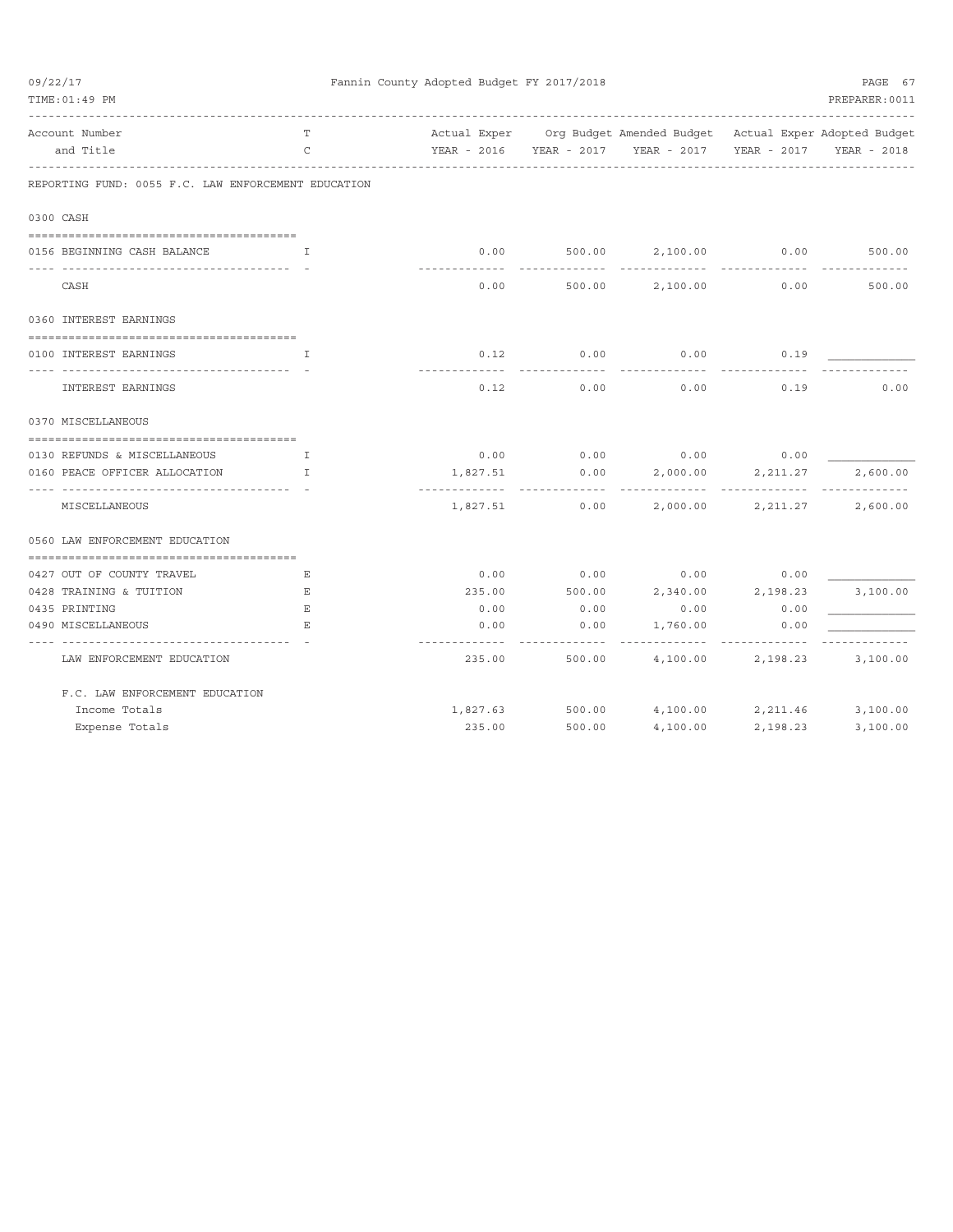| 09/22/17 |                                                                      |    | Fannin County Adopted Budget FY 2017/2018 |                  |                                                                    |                     | PAGE 68                  |
|----------|----------------------------------------------------------------------|----|-------------------------------------------|------------------|--------------------------------------------------------------------|---------------------|--------------------------|
|          | TIME: 01:49 PM                                                       |    |                                           |                  |                                                                    |                     | PREPARER: 0011           |
|          | Account Number                                                       | Т  |                                           |                  | Actual Exper Org Budget Amended Budget Actual Exper Adopted Budget |                     |                          |
|          | and Title                                                            | C  | YEAR - 2016                               | YEAR - 2017      | YEAR - 2017                                                        | YEAR - 2017         | YEAR - 2018              |
|          | REPORTING FUND: 0056 F C SHERIFF FORFEITURE                          |    |                                           |                  |                                                                    |                     |                          |
|          | 0300 CASH                                                            |    |                                           |                  |                                                                    |                     |                          |
|          | 0156 BEGINNING CASH BALANCE                                          | Ι. | 0.00                                      |                  | 20,000.00  24,650.00  0.00  18,000.00                              |                     |                          |
|          |                                                                      |    |                                           |                  |                                                                    |                     |                          |
|          | CASH                                                                 |    | 0.00                                      | 20,000.00        | 24,650.00                                                          | 0.00                | 18,000.00                |
|          | 0330 GRANTS                                                          |    |                                           |                  |                                                                    |                     |                          |
|          | 0560 BULLETPROOF VEST PARTNERSHIP                                    | Ι. | 0.00                                      | 0.00             | 0.00                                                               | 0.00                |                          |
|          | GRANTS                                                               |    | 0.00                                      | 0.00             | 0.00                                                               | 0.00                | 0.00                     |
|          | 0352 OTHER FOREITURES                                                |    |                                           |                  |                                                                    |                     |                          |
|          | 0200 CONTRABAND FOREITURE                                            | I. | 10,684.33                                 | 0.00             |                                                                    | 10,000.00 21,092.82 | 5,000.00                 |
|          | 0300 PLEA BARGAIN AGREEMENT                                          | I. | 0.00                                      | 0.00             | 0.00                                                               | 0.00                |                          |
|          |                                                                      |    |                                           |                  |                                                                    |                     |                          |
|          | OTHER FOREITURES                                                     |    | 10,684.33                                 | 0.00             |                                                                    | 10,000.00 21,092.82 | 5,000.00                 |
|          | 0360 INTEREST EARNINGS                                               |    |                                           |                  |                                                                    |                     |                          |
|          | 0100 INTEREST EARNINGS                                               | I. | 2.85                                      | 0.00             | 0.00                                                               | 2.67                |                          |
|          | INTEREST EARNINGS                                                    |    | 2.85                                      | 0.00             | 0.00                                                               | 2.67                | 0.00                     |
|          | 0370 MISCELLANEOUS                                                   |    |                                           |                  |                                                                    |                     |                          |
|          | 0108 FEDERAL OT REIMBURSEMENT                                        | I  | 0.00                                      | 0.00             | 0.00                                                               | 0.00                |                          |
|          | 0130 REFUNDS & MISCELLANEOUS                                         | I  | 40.10                                     | 0.00             | 0.00                                                               | 0.00                |                          |
|          | MISCELLANEOUS                                                        |    | 40.10                                     | 0.00             | 0.00                                                               | 0.00                | 0.00                     |
|          | 0390 TRANSFERS                                                       |    |                                           |                  |                                                                    |                     |                          |
|          |                                                                      |    |                                           |                  |                                                                    |                     |                          |
|          | 0140 TRANSFERS IN                                                    | I  | 0.00                                      | 0.00             | 0.00                                                               | 0.00                |                          |
|          | TRANSFERS                                                            |    | 0.00                                      | 0.00             | 0.00                                                               | 0.00                | 0.00                     |
|          | 0560 F C SHERIFF FORFEITURE                                          |    |                                           |                  |                                                                    |                     |                          |
|          | 0310 SUPPLIES                                                        | Ε  | 2,633.07                                  | 1,500.00         | 3,500.00                                                           | 2,736.23            | 2,627.49                 |
|          | 0316 EMPLOYEE AWARDS BANQUET                                         | Ε  | 0.00                                      | 0.00             | 0.00                                                               | 0.00                |                          |
|          | 0395 UNIFORMS/PROT.VESTS                                             | Ε  | 0.00                                      | 1,000.00         | 1,805.00                                                           | 1,803.61            | 1,000.00                 |
|          | 0423 INTERNET SERVICE                                                | Ε  |                                           | 0.00             | 1,299.85                                                           | 812.72              | 3,250.00                 |
|          | 0427 OUT OF COUNTY TRAVEL                                            | Ε  | 0.00                                      | 0.00             | 0.00                                                               | 0.00                |                          |
|          | 0428 TRAINING & TUITION                                              | Ε  | 0.00                                      | 0.00             | 0.00                                                               | 0.00                |                          |
|          | 0452 R & M EQUIPMENT                                                 | Ε  | 0.00                                      | 65.00            | 65.00                                                              | 0.00                |                          |
|          | 0454 R&M AUTO                                                        | E  | 0.00                                      | 1,000.00         | 0.00                                                               | 0.00                |                          |
|          | 0495 NARCOTICS AND/OR OTHER INVESTIGATIO E<br>0499 BANK SERVICE FEES | Ε  | 0.00<br>135.00                            | 300.00<br>135.00 | 3,000.00<br>135.00                                                 | 3,000.00<br>135.00  | 3,000.00<br>135.00       |
|          | 0571 AUTOMOBILES                                                     | Ε  | 0.00                                      | 10,000.00        | 0.00                                                               | 0.00                |                          |
|          | 0572 OFFICE EQUIPMENT                                                | Ε  | 1,249.96                                  | 0.00             | 0.00                                                               | 0.00                |                          |
|          | 0573 TELEPHONE EQUIPMENT                                             | Ε  | 0.00                                      | 0.00             | 0.00                                                               | 0.00                |                          |
|          | 0580 INVESTIGATIVE EQUIPMENT                                         | Ε  | 2,687.65                                  | 6,000.00         | 24,845.15                                                          | 24,832.57           | 3,365.00                 |
|          | F C SHERIFF FORFEITURE                                               |    | 6,705.68                                  | 20,000.00        | 34,650.00                                                          | 33,320.13           | -----------<br>13,377.49 |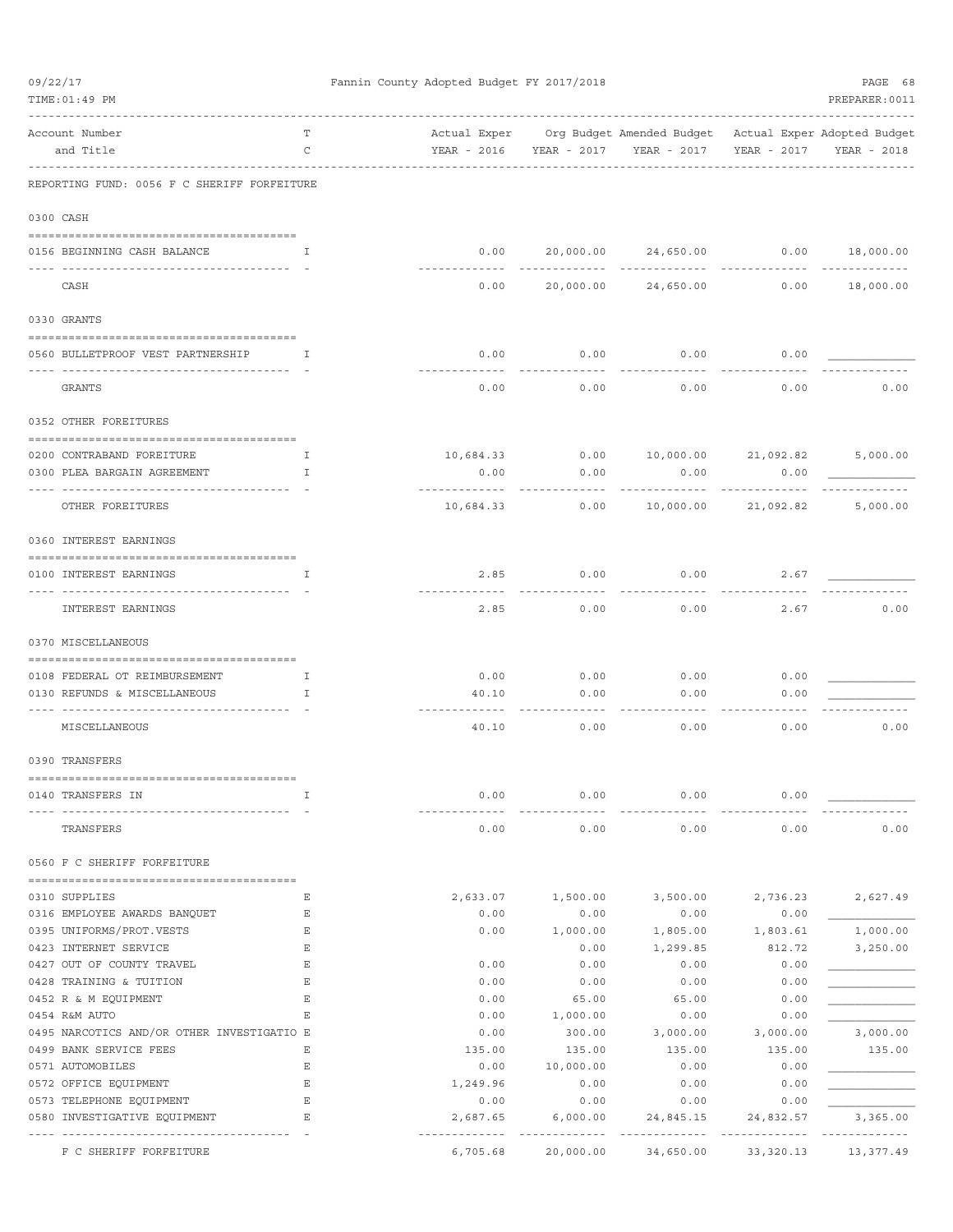| 09/22/17                                    |               | Fannin County Adopted Budget FY 2017/2018 | PAGE 69   |                                                                    |                     |                |
|---------------------------------------------|---------------|-------------------------------------------|-----------|--------------------------------------------------------------------|---------------------|----------------|
| TIME: 01:49 PM                              |               |                                           |           |                                                                    |                     | PREPARER: 0011 |
| Account Number                              | T.            |                                           |           | Actual Exper Org Budget Amended Budget Actual Exper Adopted Budget |                     |                |
| and Title                                   | $\mathcal{C}$ |                                           |           |                                                                    | YEAR - 2017         | YEAR - 2018    |
| REPORTING FUND: 0056 F C SHERIFF FORFEITURE |               |                                           |           |                                                                    |                     |                |
| 0565 INVESTIGATOR CRIMES AGAINST CHILDRE    |               |                                           |           |                                                                    |                     |                |
| 0108 SALARY                                 |               |                                           | 0.00      | 0.00                                                               | 0.00                | 6,278.63       |
| 0201 SOCIAL SECURITY TAXES                  | E             |                                           | 0.00      | 0.00                                                               | 0.00                | 389.28         |
| 0202 GROUP HEALTH INSURANCE                 | E.            |                                           | 0.00      | 0.00                                                               | 0.00                | 1,993.97       |
| 0203 RETIREMENT                             | E.            |                                           | 0.00      | 0.00                                                               | 0.00                | 714.51         |
| 0204 WORKERS COMPENSATION                   | Ε             |                                           | 0.00      | 0.00                                                               | 0.00                | 155.08         |
| 0205 MEDICARE TAX                           | E.            |                                           | 0.00      | 0.00                                                               | 0.00                | 91.04          |
| INVESTIGATOR CRIMES AGAINST CHILDRE         |               | 0.00                                      | 0.00      | 0.00                                                               | 0.00                | 9,622.51       |
| F C SHERIFF FORFEITURE                      |               |                                           |           |                                                                    |                     |                |
| Income Totals                               |               | 10,727.28                                 |           | 20,000.00 34,650.00 21,095.49                                      |                     | 23,000.00      |
| Expense Totals                              |               | 6,705.68                                  | 20,000.00 |                                                                    | 34,650.00 33,320.13 | 23,000.00      |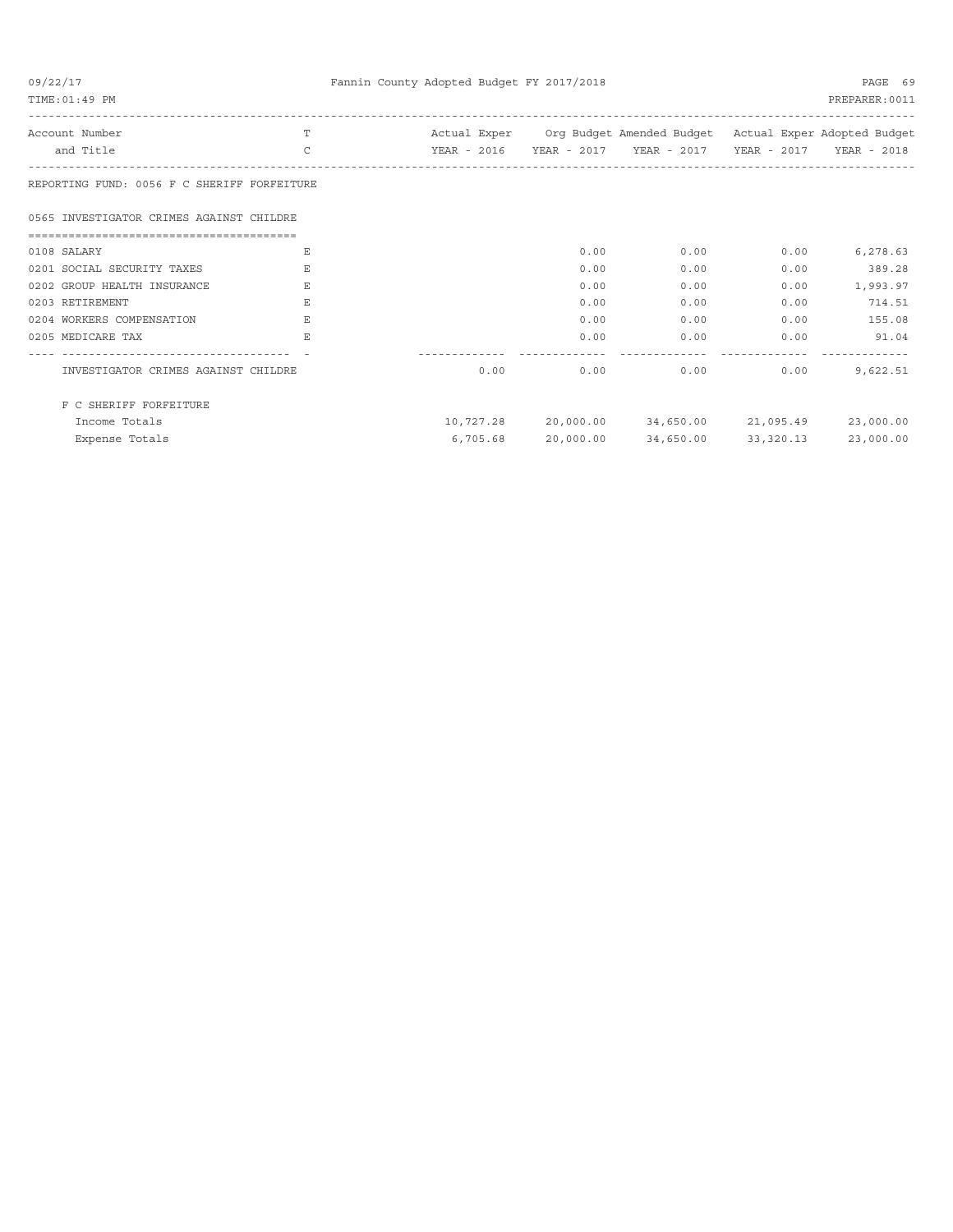| 09/22/17 |                                       |             | Fannin County Adopted Budget FY 2017/2018 |      |      |             |             | PAGE 70                                                            |
|----------|---------------------------------------|-------------|-------------------------------------------|------|------|-------------|-------------|--------------------------------------------------------------------|
|          | TIME: 01:49 PM                        |             |                                           |      |      |             |             | PREPARER: 0011                                                     |
|          | Account Number                        | т           |                                           |      |      |             |             | Actual Exper Org Budget Amended Budget Actual Exper Adopted Budget |
|          | and Title                             | C           |                                           |      |      | YEAR - 2017 | YEAR - 2017 | YEAR - 2018                                                        |
|          | REPORTING FUND: 0057 SHERIFF K-9 UNIT |             |                                           |      |      |             |             |                                                                    |
|          | 0300 CASH                             |             |                                           |      |      |             |             |                                                                    |
|          |                                       |             |                                           |      |      |             |             |                                                                    |
|          | 0157 BEGINNING CASH BALANCE           | I           |                                           | 0.00 | 0.00 | 0.00        | 0.00        |                                                                    |
|          | ____________________________________  |             |                                           |      |      |             |             |                                                                    |
|          | CASH                                  |             |                                           | 0.00 | 0.00 | 0.00        | 0.00        | 0.00                                                               |
|          | 0360 INTEREST INCOME                  |             |                                           |      |      |             |             |                                                                    |
|          |                                       |             |                                           |      |      |             |             |                                                                    |
|          | 0100 INTEREST EARNINGS                | I           |                                           | 0.00 | 0.00 | 0.00        | 0.00        |                                                                    |
|          |                                       |             |                                           |      |      |             |             |                                                                    |
|          | INTEREST INCOME                       |             |                                           | 0.00 | 0.00 | 0.00        | 0.00        | 0.00                                                               |
|          | 0370 MISCELLANEOUS INCOME             |             |                                           |      |      |             |             |                                                                    |
|          | 0560 SHERIFF K-9 UNIT                 | Ι           |                                           | 0.00 | 0.00 | 0.00        | 0.00        |                                                                    |
|          | MISCELLANEOUS INCOME                  |             |                                           | 0.00 | 0.00 | 0.00        | 0.00        | 0.00                                                               |
|          | 0560 SHERIFF K-9 UNIT                 |             |                                           |      |      |             |             |                                                                    |
|          |                                       |             |                                           |      |      |             |             |                                                                    |
|          | 0310 SUPPLIES                         | Ε           |                                           | 0.00 | 0.00 | 0.00        | 0.00        |                                                                    |
|          | 0395 UNIFORMS                         | Ε           |                                           | 0.00 | 0.00 | 0.00        | 0.00        |                                                                    |
|          | 0427 OUT OF COUNTY TRAVEL             | Ε           |                                           | 0.00 | 0.00 | 0.00        | 0.00        |                                                                    |
|          | 0428 TRAINING/TUITION                 | Ε           |                                           | 0.00 | 0.00 | 0.00        | 0.00        |                                                                    |
|          | 0571 EQUIPMENT                        | $\mathbf E$ |                                           | 0.00 | 0.00 | 0.00        | 0.00        |                                                                    |
|          | 0580 PURCHASE OF ANIMAL               | $\mathbf E$ |                                           | 0.00 | 0.00 | 0.00        | 0.00        |                                                                    |
|          |                                       |             |                                           |      |      |             |             |                                                                    |
|          | SHERIFF K-9 UNIT                      |             |                                           | 0.00 | 0.00 | 0.00        | 0.00        | 0.00                                                               |
|          | SHERIFF K-9 UNIT                      |             |                                           |      |      |             |             |                                                                    |
|          | Income Totals                         |             |                                           | 0.00 | 0.00 | 0.00        | 0.00        | 0.00                                                               |
|          | Expense Totals                        |             |                                           | 0.00 | 0.00 | 0.00        | 0.00        | 0.00                                                               |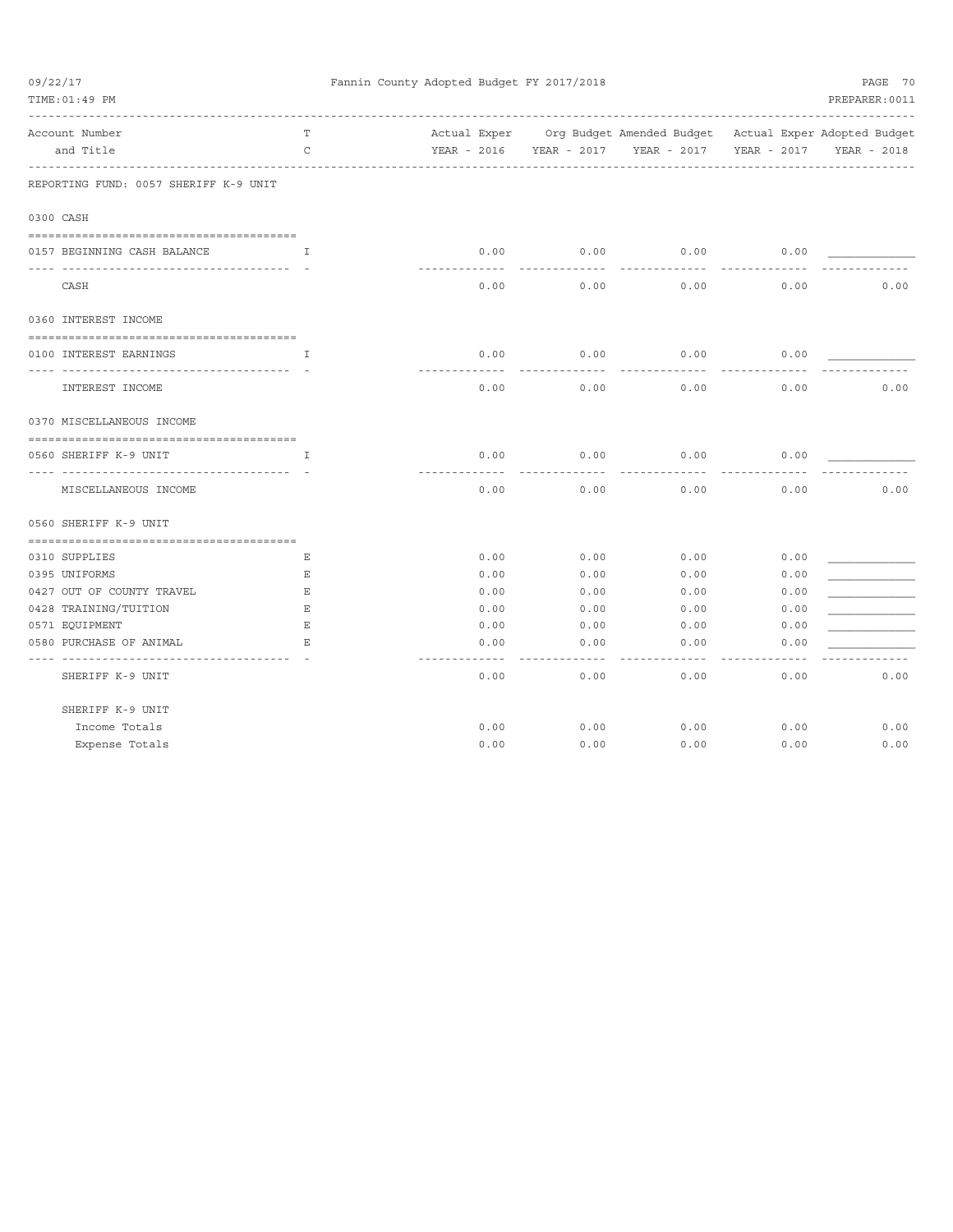| 09/22/17<br>TIME: 01:49 PM                               |    | Fannin County Adopted Budget FY 2017/2018 |                   |                                                                    |                | PAGE 71<br>PREPARER: 0011 |
|----------------------------------------------------------|----|-------------------------------------------|-------------------|--------------------------------------------------------------------|----------------|---------------------------|
| Account Number                                           | T  |                                           |                   | Actual Exper Org Budget Amended Budget Actual Exper Adopted Budget |                |                           |
| and Title                                                | C  |                                           |                   |                                                                    |                |                           |
| REPORTING FUND: 0059 DRUG COURT PROGRAM                  |    |                                           |                   |                                                                    |                |                           |
| 0300 CASH                                                |    |                                           |                   |                                                                    |                |                           |
|                                                          |    |                                           |                   |                                                                    |                |                           |
| 0159 BEGINNING CASH BALANCE<br>and the first part of the |    |                                           | 0.00              | 0.00                                                               | 0.00 10,000.00 |                           |
|                                                          |    |                                           |                   |                                                                    |                |                           |
| CASH                                                     |    | 0.00                                      |                   | $0.00$ 0.00                                                        | 0.00           | 10,000.00                 |
| 0360 INTEREST EARNINGS                                   |    |                                           |                   |                                                                    |                |                           |
| 0100 INTEREST EARNINGS<br>$\mathbf{I}$ and $\mathbf{I}$  |    | 19.79                                     | 0.00              | 0.00                                                               | 20.10          | 15.00                     |
| INTEREST EARNINGS                                        |    | 19.79                                     | 0.00              | 0.00                                                               | 20.10          | 15.00                     |
| 0370 DRUG COURT INCOME                                   |    |                                           |                   |                                                                    |                |                           |
| ====================================                     |    |                                           |                   |                                                                    |                |                           |
| 0425 DRUG COURT FEE                                      | I  |                                           |                   | $5,027.24$ $4,000.00$ $4,000.00$ $5,892.24$ $4,000.00$             |                |                           |
|                                                          |    |                                           |                   |                                                                    |                |                           |
| DRUG COURT INCOME                                        |    |                                           |                   | $5,027.24$ $4,000.00$ $4,000.00$                                   |                | 5,892.24 4,000.00         |
| 0425 DRUG COURT EXPENSE                                  |    |                                           |                   |                                                                    |                |                           |
|                                                          |    |                                           |                   |                                                                    |                |                           |
| 0433 DRUG COURT PROGRAMS                                 | Е  |                                           | 1,440.00 4,000.00 | 4,000.00 1,087.50 5,415.00                                         |                |                           |
| 0437 ATTORNEY FEES DRUG COURT<br>and a B                 |    |                                           | 0.00              | 0.00                                                               | 0.00           | 3,600.00                  |
| 0439 INVESTIGATOR EXPENSE                                | E. |                                           | 0.00              | 0.00                                                               | 0.00           | 5,000.00                  |
|                                                          |    |                                           |                   |                                                                    |                |                           |
| DRUG COURT EXPENSE                                       |    |                                           | 1,440.00 4,000.00 | 4,000.00                                                           | 1,087.50       | 14,015.00                 |
| DRUG COURT PROGRAM                                       |    |                                           |                   |                                                                    |                |                           |
| Income Totals                                            |    |                                           | 5,047.03 4,000.00 | 4,000.00 5,912.34 14,015.00                                        |                |                           |
| Expense Totals                                           |    | 1,440.00                                  | 4,000.00          | 4,000.00                                                           | 1,087.50       | 14,015.00                 |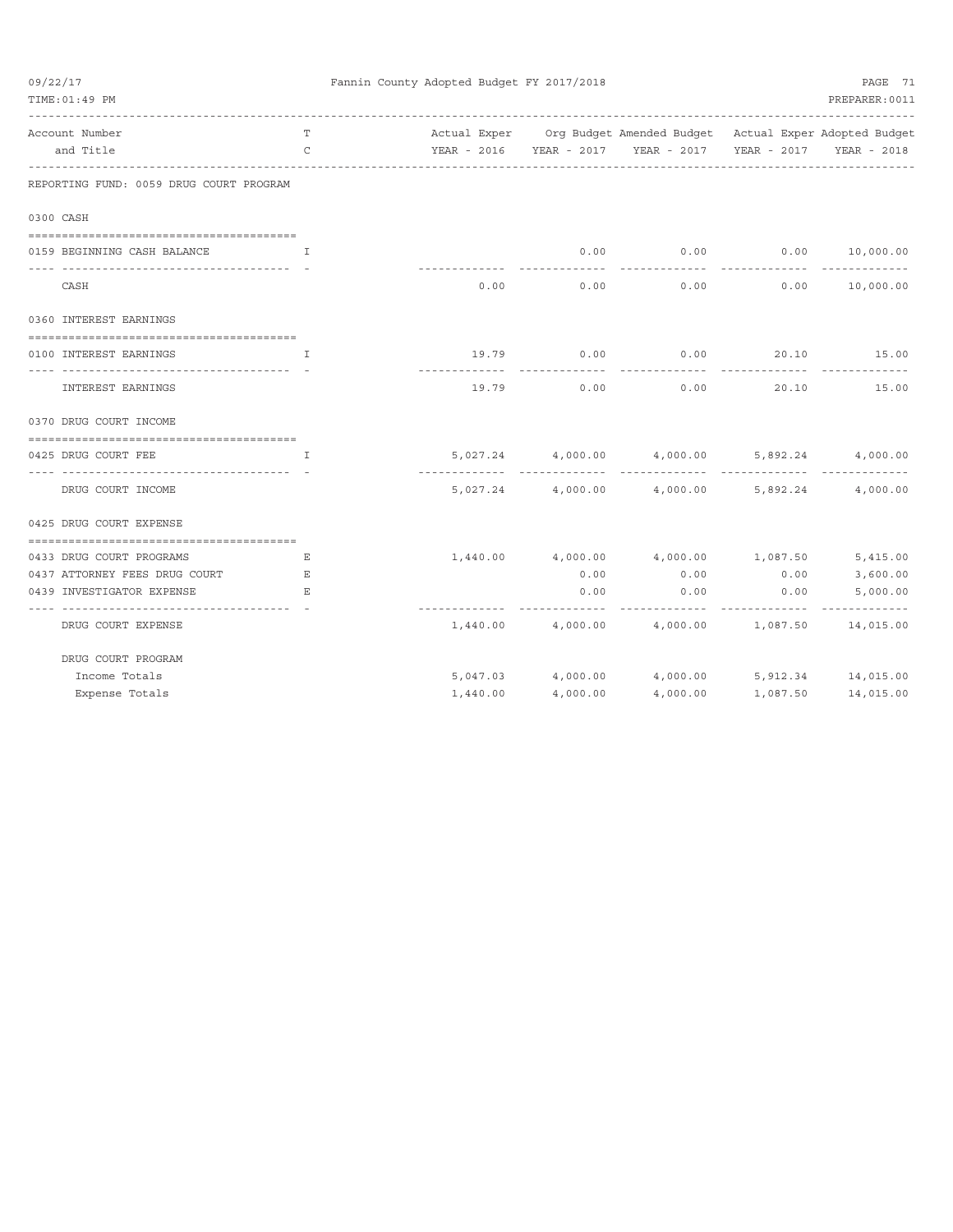| 09/22/17 |                                                         | Fannin County Adopted Budget FY 2017/2018 |              |                     |                                                       |              | PAGE 72                            |
|----------|---------------------------------------------------------|-------------------------------------------|--------------|---------------------|-------------------------------------------------------|--------------|------------------------------------|
|          | TIME: 01:49 PM                                          |                                           |              |                     |                                                       |              | PREPARER: 0011                     |
|          | Account Number                                          | Т                                         | Actual Exper |                     | Org Budget Amended Budget Actual Exper Adopted Budget |              |                                    |
|          | and Title                                               | $\mathsf C$                               | YEAR - 2016  | YEAR - 2017         | YEAR - 2017                                           | YEAR - 2017  | YEAR - 2018                        |
|          | REPORTING FUND: 0060 SINKING FUND                       |                                           |              |                     |                                                       |              |                                    |
|          | 0300 CASH                                               |                                           |              |                     |                                                       |              |                                    |
|          | 0110 BEGINNING CASH BALANCE                             | Ι.                                        | 0.00         | 0.00                | 0.00                                                  | 0.00         |                                    |
|          | CASH                                                    |                                           | 0.00         | 0.00                | 0.00                                                  | 0.00         | 0.00                               |
|          | 0310 PROPERTY TAXES                                     |                                           |              |                     |                                                       |              |                                    |
|          | 0110 CURRENT TAXES                                      | I                                         | 0.00         | 0.00                | 0.00                                                  | 0.00         | 400,647.62                         |
|          | 0120 DELINQUENT TAXES                                   | I                                         | 0.00         | 0.00                | 0.00                                                  | 0.00         |                                    |
|          | PROPERTY TAXES                                          |                                           | 0.00         | 0.00                | 0.00                                                  | 0.00         | 400,647.62                         |
|          | 0318 OTHER TAXES                                        |                                           |              |                     |                                                       |              |                                    |
|          |                                                         |                                           |              |                     |                                                       |              |                                    |
|          | 0120 PAY N LIEU TAX<br>0160 SALES TAX REVENUES          | I<br>I                                    | 0.00<br>0.00 | 0.00<br>0.00        | 0.00<br>0.00                                          | 0.00<br>0.00 |                                    |
|          |                                                         |                                           |              |                     |                                                       |              |                                    |
|          | OTHER TAXES                                             |                                           | 0.00         | 0.00                | 0.00                                                  | 0.00         | 0.00                               |
|          | 0360 INTEREST EARNINGS                                  |                                           |              |                     |                                                       |              |                                    |
|          | 0100 INTEREST EARNINGS                                  | I                                         | 0.00         | 0.00                | 0.00                                                  | 0.00         |                                    |
|          | 0200 INTEREST, 2017 GO BONDS                            | $\mathbf I$                               | 0.00         | 0.00                | 0.00                                                  | 26,909.38    |                                    |
|          | INTEREST EARNINGS                                       |                                           | 0.00         | 0.00                | 0.00                                                  | 26,909.38    | 0.00                               |
|          | 0370 MISCELLANEOUS                                      |                                           |              |                     |                                                       |              |                                    |
|          |                                                         |                                           |              |                     |                                                       |              |                                    |
|          | 0130 REFUNDS & MISCELLANEOUS                            | Ι.                                        | 0.00         | 0.00                | 0.00                                                  | 0.00         |                                    |
|          | MISCELLANEOUS                                           |                                           | 0.00         | 0.00                | 0.00                                                  | 0.00         | 0.00                               |
|          | 0620 DEBT SERVICE                                       |                                           |              |                     |                                                       |              |                                    |
|          | 0309 ANNUAL PAYING AGENT REGISTRAR FEES E               |                                           | 0.00         | 0.00                | 0.00                                                  | 0.00         | 500.00                             |
|          | 0400 BOND LEGAL FEES                                    | Ε                                         | 0.00         | 0.00                | 0.00                                                  | 0.00         |                                    |
|          | 0401 CONTINUING DISCLOSURE FEES                         | Ε                                         |              | 0.00                | 0.00                                                  | 0.00         | 2,250.00                           |
|          | 0490 MISCELLANEOUS                                      | Ε                                         | 0.00         | 0.00                | 0.00                                                  | 0.00         | 34, 124. 70                        |
|          | 0627 PRINCIPAL, 2017 GO BONDS<br>---------------------- | Ε                                         |              | 0.00                | 0.00                                                  | 0.00         | 60,000.00<br>- - - - - - - - - - - |
|          | DEBT SERVICE                                            |                                           | 0.00         | 0.00                | 0.00                                                  | 0.00         | 96,874.70                          |
|          | 0660 DEBT SERVICE INTEREST                              |                                           |              |                     |                                                       |              |                                    |
|          | 0667 INTEREST, 2017 GO BONDS                            | Е                                         |              | 0.00                | 0.00                                                  | 0.00         | 303,772.92                         |
|          | DEBT SERVICE INTEREST                                   |                                           | 0.00         | $- - - - -$<br>0.00 | $- - - - - - - -$<br>0.00                             | 0.00         | -----------<br>303,772.92          |
|          | SINKING FUND                                            |                                           |              |                     |                                                       |              |                                    |
|          | Income Totals                                           |                                           | 0.00         | 0.00                | 0.00                                                  | 26,909.38    | 400,647.62                         |
|          | Expense Totals                                          |                                           | 0.00         | 0.00                | 0.00                                                  | 0.00         | 400,647.62                         |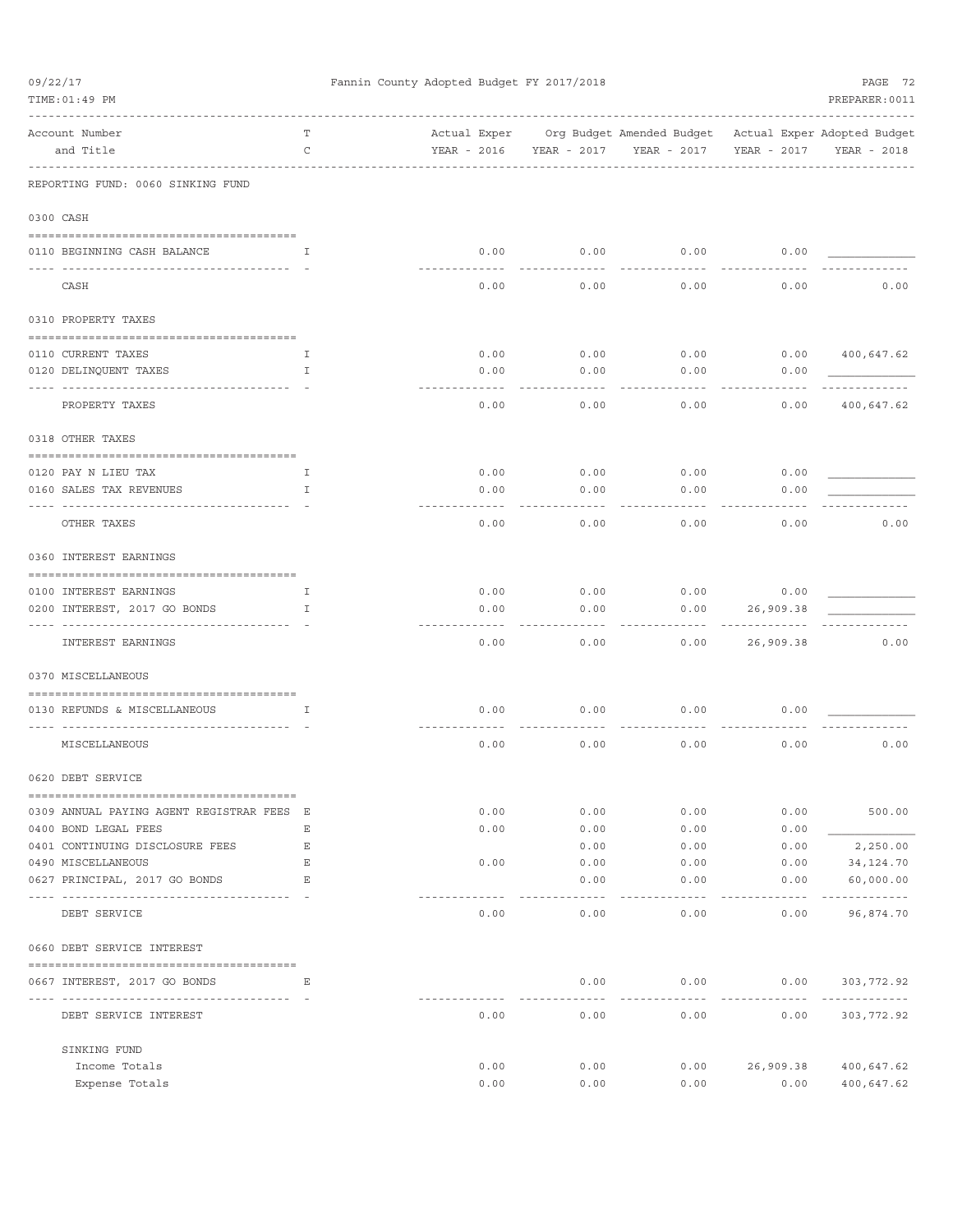| 09/22/17<br>TIME: 01:49 PM                                                         |               | Fannin County Adopted Budget FY 2017/2018 |          |                                                                    |             | PAGE 73<br>PREPARER: 0011 |
|------------------------------------------------------------------------------------|---------------|-------------------------------------------|----------|--------------------------------------------------------------------|-------------|---------------------------|
|                                                                                    |               |                                           |          |                                                                    |             |                           |
| Account Number                                                                     |               |                                           |          | Actual Exper Org Budget Amended Budget Actual Exper Adopted Budget |             |                           |
| and Title                                                                          | $\mathcal{C}$ | YEAR - 2016                               |          | YEAR - 2017 YEAR - 2017                                            | YEAR - 2017 | YEAR - 2018               |
| REPORTING FUND: 0061 DIST.CLK.CO.&DIST.CT.TECH.-COMB.FUN                           |               |                                           |          |                                                                    |             |                           |
| 0370 DIST.CLK.MISCELLANEOUS INCOME                                                 |               |                                           |          |                                                                    |             |                           |
| 0440 DIST.CLK.CO.& DIST.CT.TECHNOLOGY FE I                                         |               |                                           |          | $0.00$ 1,000.00 1,000.00 536.28 1,000.00                           |             |                           |
| DIST.CLK.MISCELLANEOUS INCOME                                                      |               | 0.00                                      |          | $1,000.00$ $1,000.00$ $536.28$ $1,000.00$                          |             |                           |
| 0440 DIST.CLK.COURT TECHNOLOGY EQUIPMENT<br>, ____________________________________ |               |                                           |          |                                                                    |             |                           |
| 0572 OFFICE EQUIPMENT                                                              |               |                                           |          | $0.00$ 1,000.00 1,000.00 451.43 1,000.00                           |             |                           |
| DIST. CLK. COURT TECHNOLOGY EQUIPMENT                                              |               | 0.00                                      |          | 1,000.00 1,000.00 451.43                                           |             | 1,000.00                  |
| DIST. CLK. CO. & DIST. CT. TECH. - COMB. FUN                                       |               |                                           |          |                                                                    |             |                           |
| Income Totals                                                                      |               |                                           |          | $0.00$ 1,000.00 1,000.00                                           | 536.28      | 1,000.00                  |
| Expense Totals                                                                     |               | 0.00                                      | 1,000.00 | 1,000.00                                                           | 451.43      | 1,000.00                  |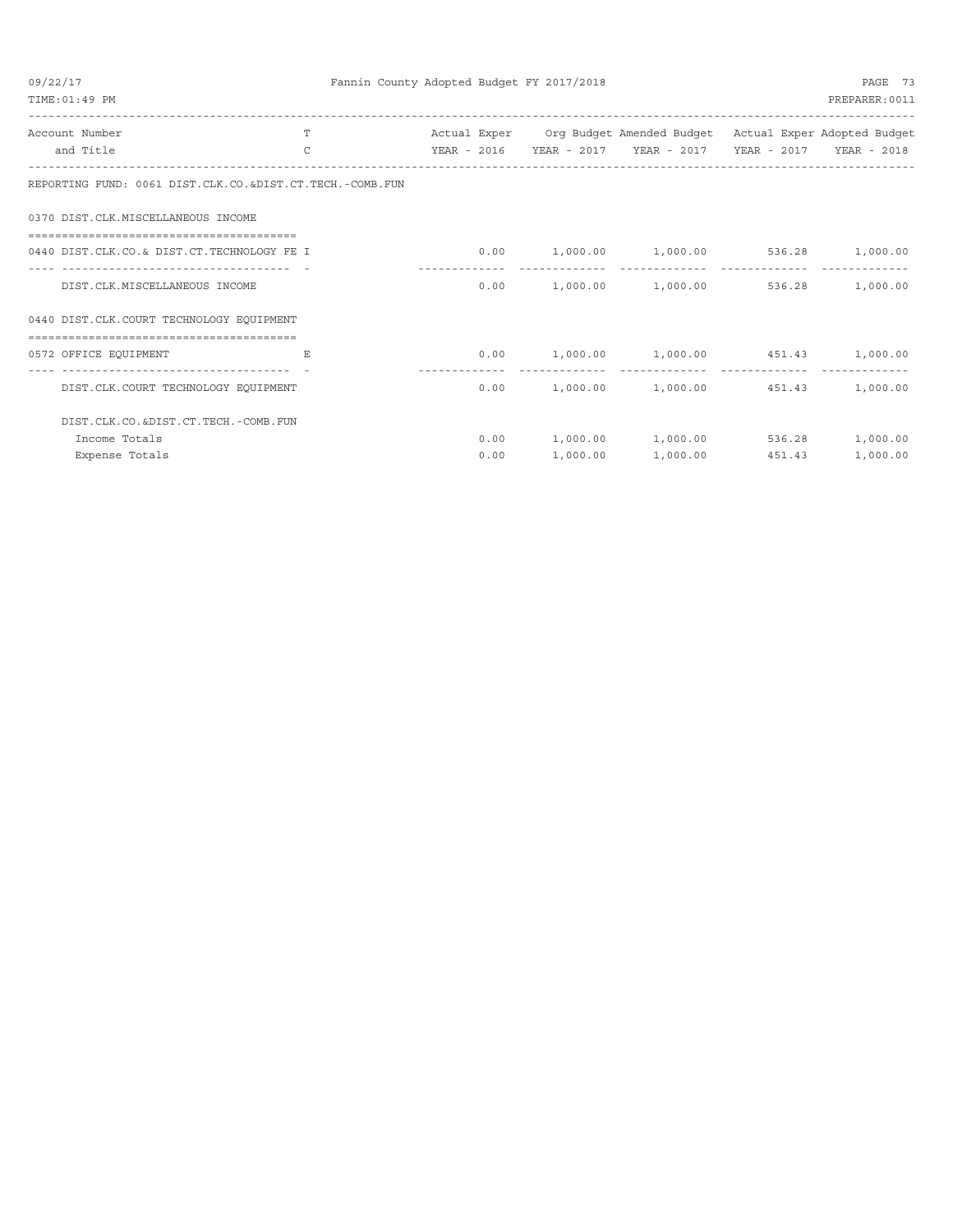| 09/22/17<br>TIME: 01:49 PM                                     |                    | Fannin County Adopted Budget FY 2017/2018 |          |                                                                    |       | PAGE 74<br>PREPARER: 0011 |
|----------------------------------------------------------------|--------------------|-------------------------------------------|----------|--------------------------------------------------------------------|-------|---------------------------|
| Account Number<br>and Title                                    | T<br>$\mathcal{C}$ |                                           |          | Actual Exper Org Budget Amended Budget Actual Exper Adopted Budget |       | YEAR - 2018               |
| REPORTING FUND: 0062 DIST.CLK.COURT RECORDS PRESERVATION       |                    |                                           |          |                                                                    |       |                           |
| 0360 INTEREST EARNINGS                                         |                    |                                           |          |                                                                    |       |                           |
| 0100 INTEREST EARNINGS<br>and the contract of the Table        |                    |                                           |          | $0.00$ $5.00$ $5.00$ $14.09$                                       |       | 5.00                      |
| INTEREST EARNINGS                                              |                    |                                           | 0.00     | 5.00<br>5.00                                                       | 14.09 | 5.00                      |
| 0370 DIST.CLK.COURT MISCELLAEOUS INCOME                        |                    |                                           |          |                                                                    |       |                           |
| 0133 DIST.CLK.COURT RECORDS PRESERVATION I                     |                    |                                           |          | $0.00$ $4,000.00$ $4,000.00$ $3,196.90$ $4,000.00$                 |       |                           |
| DIST.CLK.COURT MISCELLAEOUS INCOME                             |                    |                                           |          | ______________<br>$0.00$ 4,000.00 4,000.00 3,196.90 4,000.00       |       |                           |
| 0449 DIST.CLK.REOCRDS PRES.EQUIPMENT                           |                    |                                           |          |                                                                    |       |                           |
| =====================================<br>0572 OFFICE EQUIPMENT | E                  |                                           |          | $0.00$ $4,005.00$ $4,005.00$ $0.00$ $4,005.00$                     |       |                           |
| DIST. CLK. REOCRDS PRES. EQUIPMENT                             |                    |                                           |          | $0.00$ 4,005.00 4,005.00 0.00 4,005.00                             |       |                           |
| DIST. CLK. COURT RECORDS PRESERVATION                          |                    |                                           |          |                                                                    |       |                           |
| Income Totals                                                  |                    |                                           |          | $0.00$ $4,005.00$ $4,005.00$ $3,210.99$ $4,005.00$                 |       |                           |
| Expense Totals                                                 |                    | 0.00                                      | 4,005.00 | 4,005.00                                                           | 0.00  | 4,005.00                  |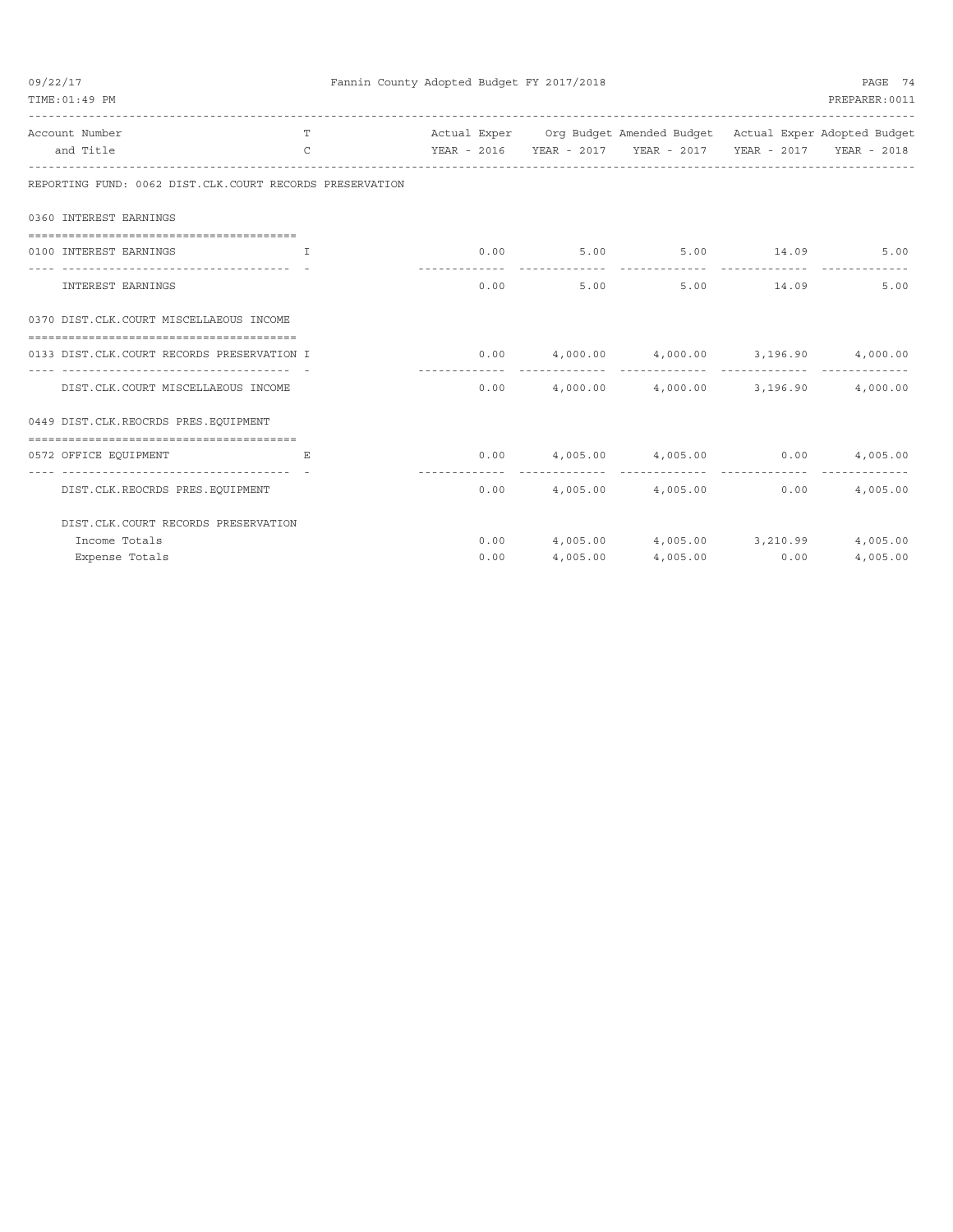| 09/22/17 | TIME: 01:49 PM                                              |              | Fannin County Adopted Budget FY 2017/2018 |      |                                                                    |                     | PAGE 75<br>PREPARER: 0011 |
|----------|-------------------------------------------------------------|--------------|-------------------------------------------|------|--------------------------------------------------------------------|---------------------|---------------------------|
|          | --------------------------------------                      |              |                                           |      |                                                                    |                     |                           |
|          | Account Number                                              | T.           |                                           |      | Actual Exper Org Budget Amended Budget Actual Exper Adopted Budget |                     |                           |
|          | and Title                                                   | $\mathsf{C}$ |                                           |      |                                                                    |                     |                           |
|          | REPORTING FUND: 0063 LAW ENF. EDUCATION CONST. #1           |              |                                           |      |                                                                    |                     |                           |
|          | 0300 CASH                                                   |              |                                           |      |                                                                    |                     |                           |
|          |                                                             | T            |                                           | 0.00 |                                                                    |                     |                           |
|          | 0151 BEGINNING CASH BALANCE                                 |              |                                           |      | $0.00$ $0.00$ $1,000.00$<br>-----------                            |                     |                           |
|          | CASH                                                        |              | 0.00                                      | 0.00 | 0.00                                                               | 0.00                | 1,000.00                  |
|          | 0370 MISCELLANEOUS INCOME                                   |              |                                           |      |                                                                    |                     |                           |
|          | 0130 REFUNDS & MISCELLANEOUS                                | Ι.           |                                           | 0.00 |                                                                    | $0.00$ 0.00         |                           |
|          | 0160 PEACE OFFICER ALLOCATION                               | T            |                                           | 0.00 | $0.00$ $1,331.81$                                                  |                     | 1,000.00                  |
|          | MISCELLANEOUS INCOME                                        |              | 0.00                                      | 0.00 |                                                                    |                     | $0.00$ 1,331.81 1,000.00  |
|          | 0551 LAW ENFORCEMENT EDUCATION                              |              |                                           |      |                                                                    |                     |                           |
|          |                                                             |              |                                           |      |                                                                    |                     |                           |
|          | 0427 OUT OF COUNTY TRAVEL                                   | Е            |                                           | 0.00 | $0.00$ 0.00                                                        |                     | 1,000.00                  |
|          | 0428 TRAINING & TUITION<br>-------------------------------- | E.           |                                           | 0.00 | 0.00                                                               | 0.00<br>----------- | 1,000.00<br>_____________ |
|          | LAW ENFORCEMENT EDUCATION                                   |              | 0.00                                      | 0.00 | 0.00                                                               | 0.00                | 2,000.00                  |
|          | LAW ENF. EDUCATION CONST. #1                                |              |                                           |      |                                                                    |                     |                           |
|          | Income Totals                                               |              | 0.00                                      | 0.00 | $0.00$ 1, 331.81                                                   |                     | 2,000.00                  |
|          | Expense Totals                                              |              | 0.00                                      | 0.00 | 0.00                                                               | 0.00                | 2,000.00                  |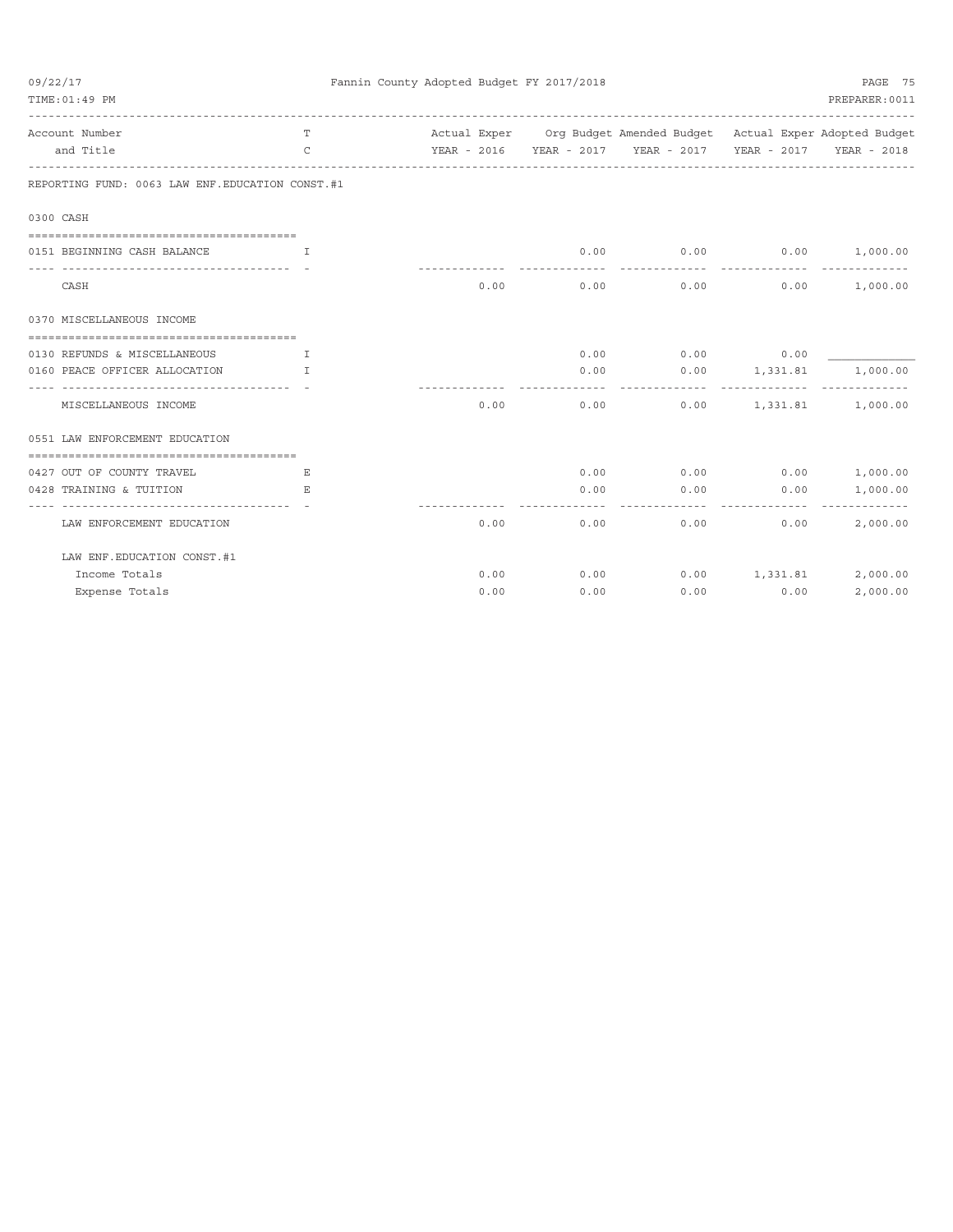| 09/22/17<br>TIME: 01:49 PM                                         |               | Fannin County Adopted Budget FY 2017/2018 |      |                                                                    |                        | PAGE 76<br>PREPARER: 0011 |
|--------------------------------------------------------------------|---------------|-------------------------------------------|------|--------------------------------------------------------------------|------------------------|---------------------------|
| Account Number                                                     | T.            |                                           |      | Actual Exper Org Budget Amended Budget Actual Exper Adopted Budget |                        |                           |
| and Title                                                          | $\mathcal{C}$ |                                           |      | YEAR - 2016  YEAR - 2017  YEAR - 2017                              | YEAR - 2017            | YEAR - 2018               |
| REPORTING FUND: 0064 LAW ENF. EDUCATION CONST. #2                  |               |                                           |      |                                                                    |                        |                           |
| 0300 CASH                                                          |               |                                           |      |                                                                    |                        |                           |
| 0152 BEGINNING CASH BALANCE<br>-------------------------------     | T             |                                           | 0.00 | $0.00$ 0.00                                                        |                        |                           |
| CASH                                                               |               | 0.00                                      | 0.00 | 0.00                                                               | 0.00                   | 0.00                      |
| 0370 MISCELLANEOUS INCOME                                          |               |                                           |      |                                                                    |                        |                           |
| 0130 REFUNDS & MISCELLANEOUS                                       | $\mathbb{T}$  |                                           | 0.00 | $0.00$ 0.00                                                        |                        |                           |
| 0160 PEACE OFFICER ALLOCATION<br>--------------------------------- | $\mathbb{T}$  |                                           | 0.00 | 623.21                                                             | 623.21                 | 1,000.00                  |
| MISCELLANEOUS INCOME                                               |               | 0.00                                      | 0.00 | 623.21                                                             | 623.21                 | 1,000.00                  |
| 0552 LAW ENFORCEMENT EDUCATION                                     |               |                                           |      |                                                                    |                        |                           |
| 0427 OUT OF COUNTY TRAVEL                                          | E.            |                                           | 0.00 |                                                                    | 623.21 623.21          | 500.00                    |
| 0428 TRAINING & TUITION                                            | E.            |                                           | 0.00 | 0.00                                                               | 0.00                   | 500.00                    |
| ----------------<br>LAW ENFORCEMENT EDUCATION                      |               | 0.00                                      | 0.00 | 623.21                                                             | ------------<br>623.21 | 1,000.00                  |
| LAW ENF. EDUCATION CONST. #2                                       |               |                                           |      |                                                                    |                        |                           |
| Income Totals                                                      |               | 0.00                                      | 0.00 |                                                                    | 623.21 623.21          | 1,000.00                  |
| Expense Totals                                                     |               | 0.00                                      | 0.00 | 623.21                                                             | 623.21                 | 1,000.00                  |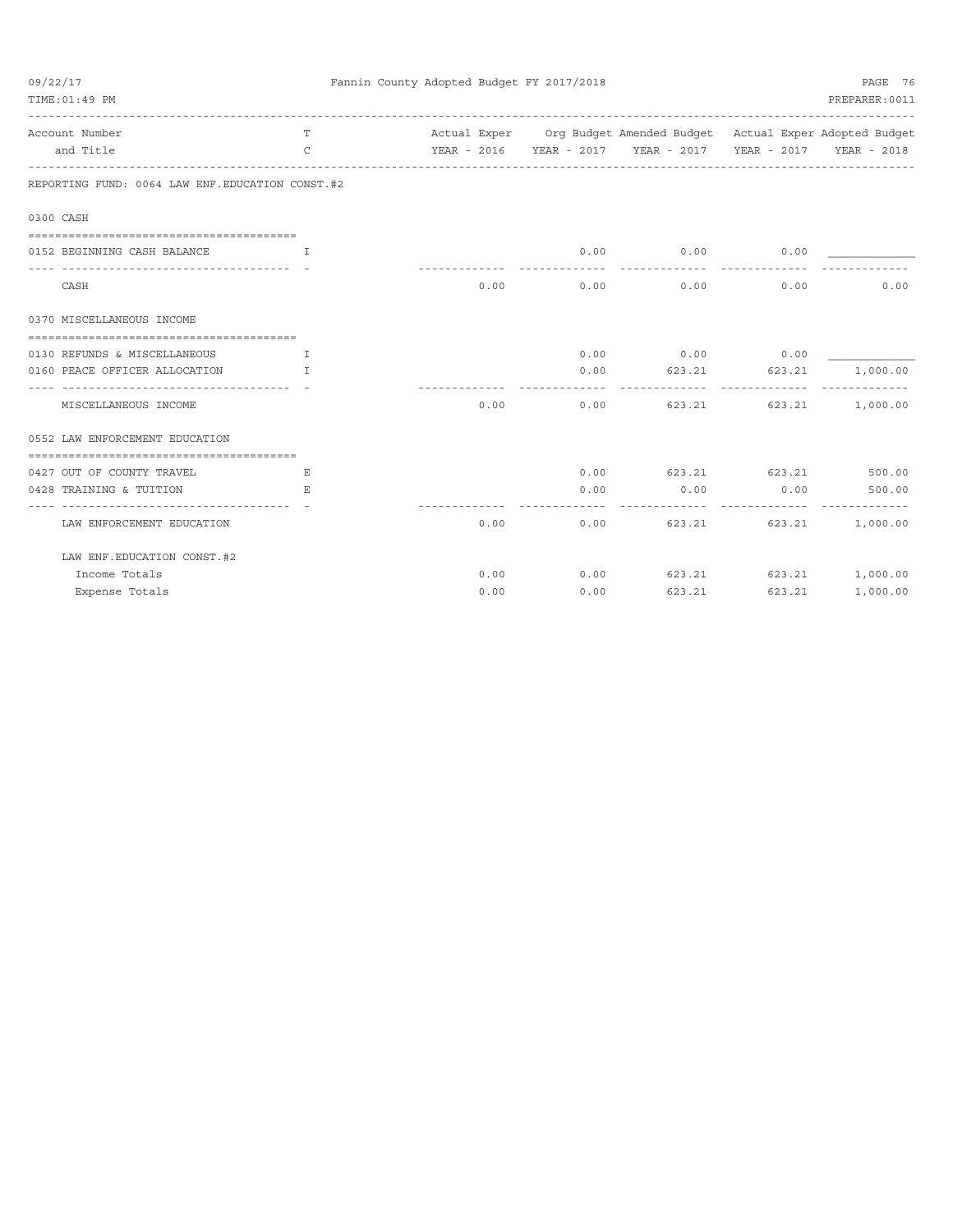| 09/22/17 | TIME: 01:49 PM                                    |              | Fannin County Adopted Budget FY 2017/2018 |      |                                                                    |               | PAGE 77<br>PREPARER: 0011                     |
|----------|---------------------------------------------------|--------------|-------------------------------------------|------|--------------------------------------------------------------------|---------------|-----------------------------------------------|
|          | Account Number                                    | T.           |                                           |      | Actual Exper Org Budget Amended Budget Actual Exper Adopted Budget |               |                                               |
|          | and Title                                         | $\mathsf{C}$ |                                           |      | YEAR - 2016 YEAR - 2017 YEAR - 2017 YEAR - 2017                    |               | YEAR - 2018                                   |
|          | REPORTING FUND: 0065 LAW ENF. EDUCATION CONST. #3 |              |                                           |      |                                                                    |               |                                               |
|          | 0300 CASH                                         |              |                                           |      |                                                                    |               |                                               |
|          | 0153 BEGINNING CASH BALANCE                       | T            |                                           | 0.00 | $0.00$ $0.00$ $1,000.00$<br>------------                           |               |                                               |
|          | CASH                                              |              | 0.00                                      | 0.00 | 0.00                                                               | 0.00          | 1,000.00                                      |
|          | 0370 MISCELLANEOUS                                |              |                                           |      |                                                                    |               |                                               |
|          | 0130 REFUNDS & MISCELLANEOUS                      | Ι.           |                                           | 0.00 |                                                                    | $0.00$ 0.00   |                                               |
|          | 0160 PEACE OFFICER ALLOCATION                     | T            |                                           | 0.00 | $0.00$ 1,331.81                                                    |               | 1,000.00                                      |
|          | MISCELLANEOUS                                     |              | 0.00                                      | 0.00 | -----------                                                        | _____________ | .<br>$0.00$ 1,331.81 1,000.00                 |
|          | 0553 LAW ENFORCEMENT EDUCATION                    |              |                                           |      |                                                                    |               |                                               |
|          | 0427 OUT OF COUNTY TRAVEL                         | Е            |                                           | 0.00 | $0.00$ 0.00                                                        |               | 1,000.00                                      |
|          | 0428 TRAINING & TUITION                           | E.           |                                           | 0.00 | 0.00                                                               | 0.00          | 1,000.00                                      |
|          | LAW ENFORCEMENT EDUCATION                         |              | 0.00                                      | 0.00 | 0.00                                                               | .<br>0.00     | <u> - - - - - - - - - - - - -</u><br>2,000.00 |
|          | LAW ENF. EDUCATION CONST. #3                      |              |                                           |      |                                                                    |               |                                               |
|          | Income Totals                                     |              | 0.00                                      | 0.00 | $0.00$ 1, 331.81                                                   |               | 2,000.00                                      |
|          | Expense Totals                                    |              | 0.00                                      | 0.00 | 0.00                                                               | 0.00          | 2,000.00                                      |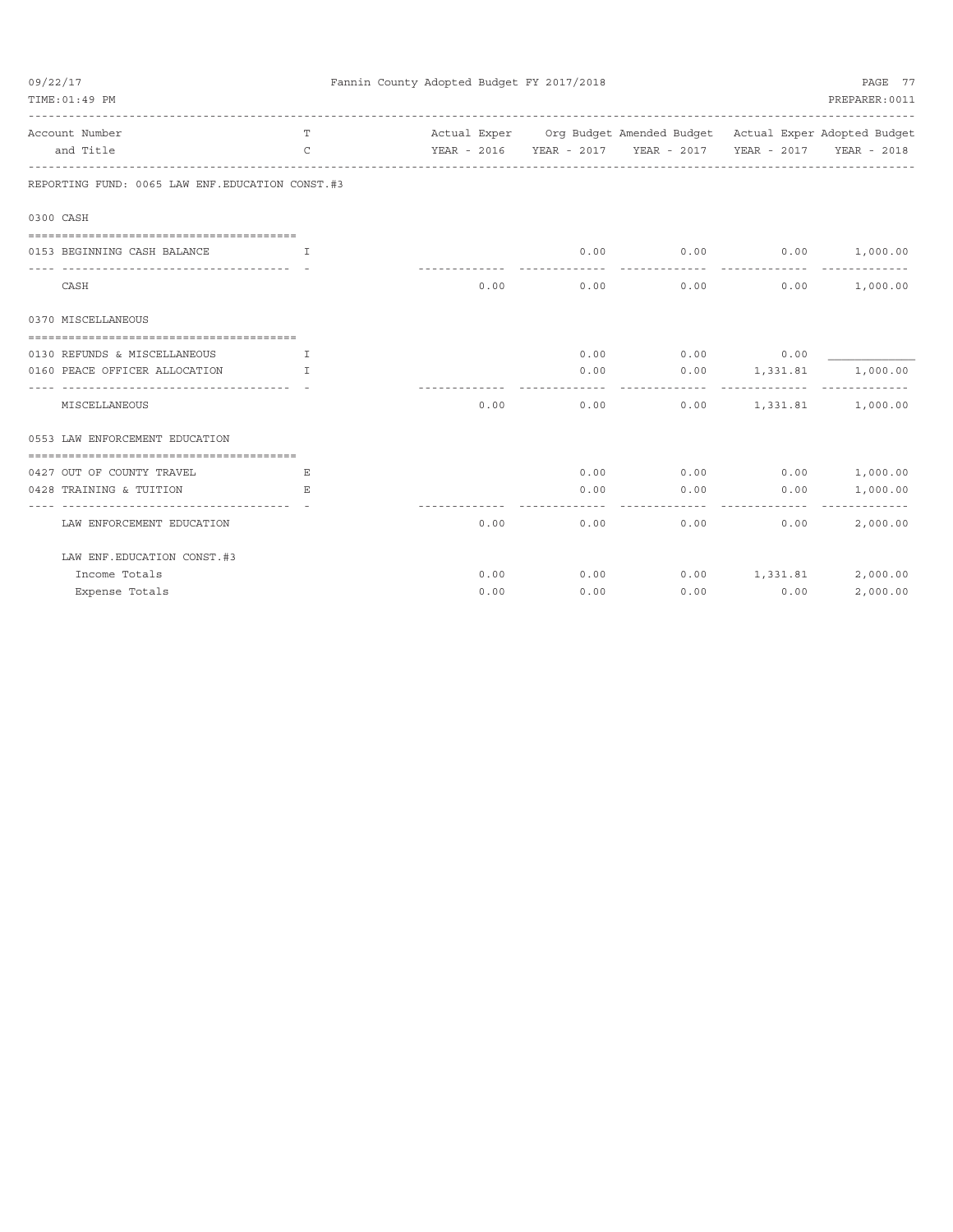| 09/22/17 | TIME: 01:49 PM                                       |        |              |      | Fannin County Adopted Budget FY 2017/2018 |                                                       |             | PAGE 78<br>PREPARER: 0011 |
|----------|------------------------------------------------------|--------|--------------|------|-------------------------------------------|-------------------------------------------------------|-------------|---------------------------|
|          | Account Number                                       | Т      | Actual Exper |      |                                           | Org Budget Amended Budget Actual Exper Adopted Budget |             |                           |
|          | and Title                                            | C      | YEAR - 2016  |      | YEAR - 2017                               | YEAR - 2017                                           | YEAR - 2017 | YEAR - 2018               |
|          | REPORTING FUND: 0066 2017 GO BONDS-CONSTRUCTION FUND |        |              |      |                                           |                                                       |             |                           |
|          | 0300 CASH                                            |        |              |      |                                           |                                                       |             |                           |
|          | 0166 BEGINNING CASH BALANCE                          | I      |              |      | 0.00                                      | 0.00                                                  | 0.00        | 2,000,000.00              |
|          | CASH                                                 |        |              | 0.00 | 0.00                                      | 0.00                                                  | 0.00        | 2,000,000.00              |
|          | 0360 INTEREST EARNINGS                               |        |              |      |                                           |                                                       |             |                           |
|          | 0100 INTEREST EARNINGS                               | $\top$ |              |      | 0.00                                      | 0.00                                                  | 0.00        |                           |
|          | <b>INTEREST EARNINGS</b>                             |        |              | 0.00 | 0.00                                      | 0.00                                                  | 0.00        | 0.00                      |
|          | 0370 MISCELLANEOUS                                   |        |              |      |                                           |                                                       |             |                           |
|          | 0130 REFUNDS & MISCELLANEOUS                         | I      |              |      | 0.00                                      | 0.00                                                  | 0.00        |                           |
|          | MISCELLANEOUS                                        |        |              | 0.00 | 0.00                                      | 0.00                                                  | 0.00        | 0.00                      |
|          | 0666 COURTHOUSE CONSTRUCTION EXPENSE                 |        |              |      |                                           |                                                       |             |                           |
|          | 0165 CONSTRUCTION                                    | Ε      |              |      | 0.00                                      | 0.00                                                  | 0.00        |                           |
|          | 0402 ENGINEERING                                     | Ε      |              |      | 0.00                                      | 0.00                                                  | 0.00        |                           |
|          | 0430 BIDS & NOTICES                                  | Ε      |              |      | 0.00                                      | 0.00                                                  | 0.00        |                           |
|          | 0450 R & M BUILDINGS                                 | Ε      |              |      | 0.00                                      | 0.00                                                  | 0.00        |                           |
|          | 0482 DEMOLITION                                      | Ε      |              |      | 0.00                                      | 0.00                                                  | 0.00        |                           |
|          | 0490 MISCELLANEOUS                                   | Ε      |              |      | 0.00                                      | 0.00                                                  | 0.00        | 2,000,000.00              |
|          | 0535 BUILDING                                        | Ε      |              |      | 0.00                                      | 0.00                                                  | 0.00        |                           |
|          | 0695 SURVEYING                                       | E.     |              |      | 0.00                                      | 0.00                                                  | 0.00        |                           |
|          | COURTHOUSE CONSTRUCTION EXPENSE                      |        |              | 0.00 | 0.00                                      | 0.00                                                  | 0.00        | 2,000,000.00              |
|          | 2017 GO BONDS-CONSTRUCTION FUND                      |        |              |      |                                           |                                                       |             |                           |
|          | Income Totals                                        |        |              | 0.00 | 0.00                                      | 0.00                                                  | 0.00        | 2,000,000.00              |
|          | Expense Totals                                       |        |              | 0.00 | 0.00                                      | 0.00                                                  | 0.00        | 2,000,000.00              |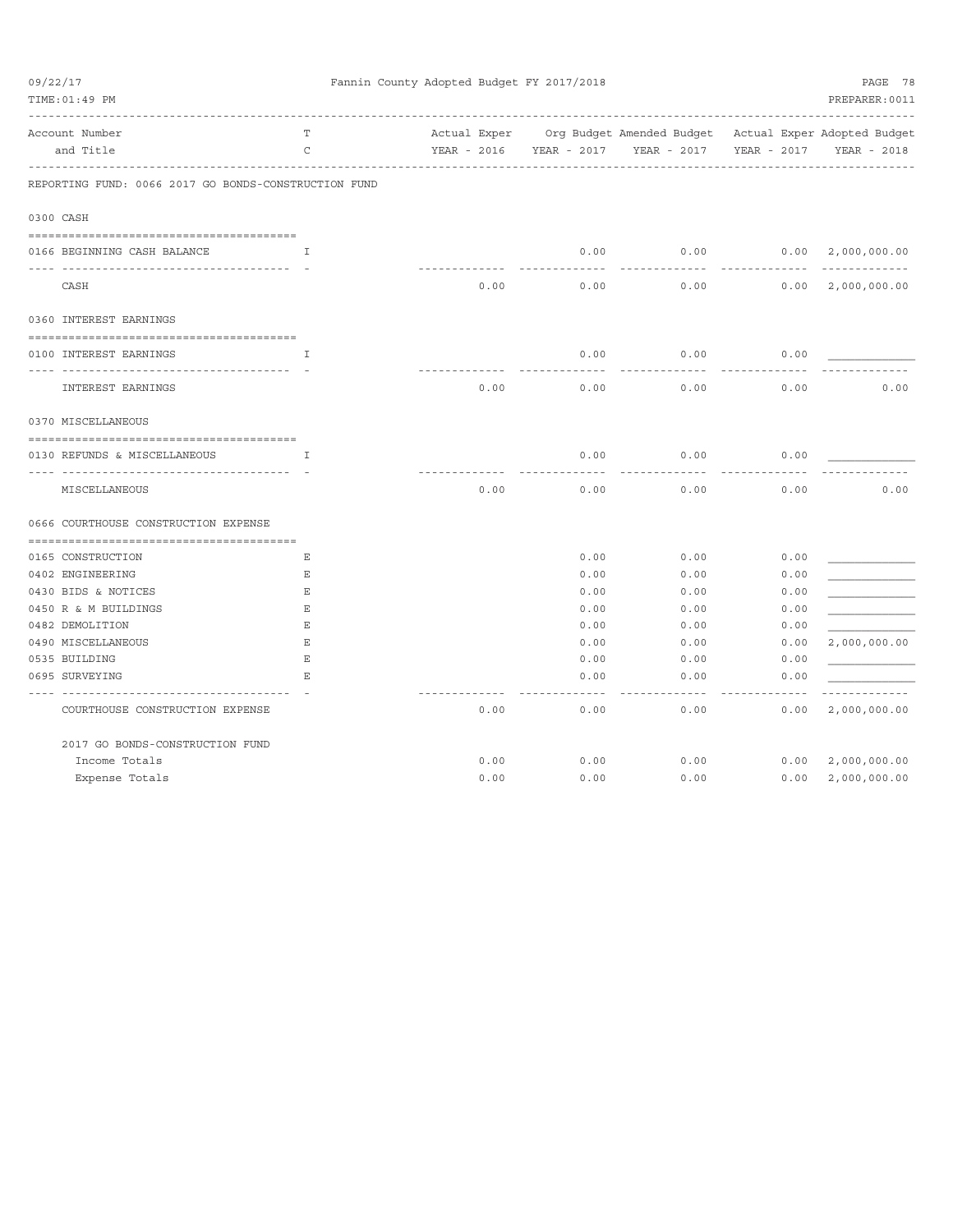| 09/22/17<br>TIME: 01:49 PM                                                |               | Fannin County Adopted Budget FY 2017/2018<br>PREPARER: 0011 |      |                                                                    |                     |                            |  |
|---------------------------------------------------------------------------|---------------|-------------------------------------------------------------|------|--------------------------------------------------------------------|---------------------|----------------------------|--|
| Account Number                                                            | T             |                                                             |      | Actual Exper Org Budget Amended Budget Actual Exper Adopted Budget |                     |                            |  |
| and Title                                                                 | $\mathcal{C}$ |                                                             |      |                                                                    |                     | YEAR - 2018                |  |
| REPORTING FUND: 0067 F.C. DETENTION CENTER ANNUAL PAYMEN                  |               |                                                             |      |                                                                    |                     |                            |  |
| 0300 CASH                                                                 |               |                                                             |      |                                                                    |                     |                            |  |
| 0110 UNENCUMBERED FUND BALANCE                                            | $\top$        |                                                             | 0.00 | 0.00<br>---------                                                  |                     | 0.00                       |  |
| CASH                                                                      |               | 0.00                                                        | 0.00 | 0.00                                                               | 0.00                | 0.00                       |  |
| 0319 ANNUAL PAYMENT INCOME                                                |               |                                                             |      |                                                                    |                     |                            |  |
| 0551 ANNUAL PAYMENT                                                       | I             |                                                             | 0.00 | 0.00                                                               | 0.00 10,000.00      |                            |  |
| ANNUAL PAYMENT INCOME                                                     |               | 0.00                                                        | 0.00 |                                                                    | 0.00                | 0.00 10,000.00             |  |
| 0560 F.C. SHERIFF ANNUAL PAYMENT<br>------------------------------------- |               |                                                             |      |                                                                    |                     |                            |  |
| 0428 TRAINING & TUITION                                                   | Е             |                                                             | 0.00 | $0.00$ 0.00                                                        |                     | 5,000.00                   |  |
| 0580 INVESTIGATIVE EQUIPMENT<br>and the state of the E                    |               |                                                             | 0.00 | 0.00                                                               | 0.00                | 5,000.00                   |  |
| F.C. SHERIFF ANNUAL PAYMENT                                               |               | 0.00                                                        | 0.00 | 0.00                                                               | -----------<br>0.00 | -------------<br>10,000.00 |  |
| F.C. DETENTION CENTER ANNUAL PAYMEN                                       |               |                                                             |      |                                                                    |                     |                            |  |
| Income Totals                                                             |               | 0.00                                                        | 0.00 | 0.00                                                               |                     | 0.00 10,000.00             |  |
| Expense Totals                                                            |               | 0.00                                                        | 0.00 | 0.00                                                               | 0.00                | 10,000.00                  |  |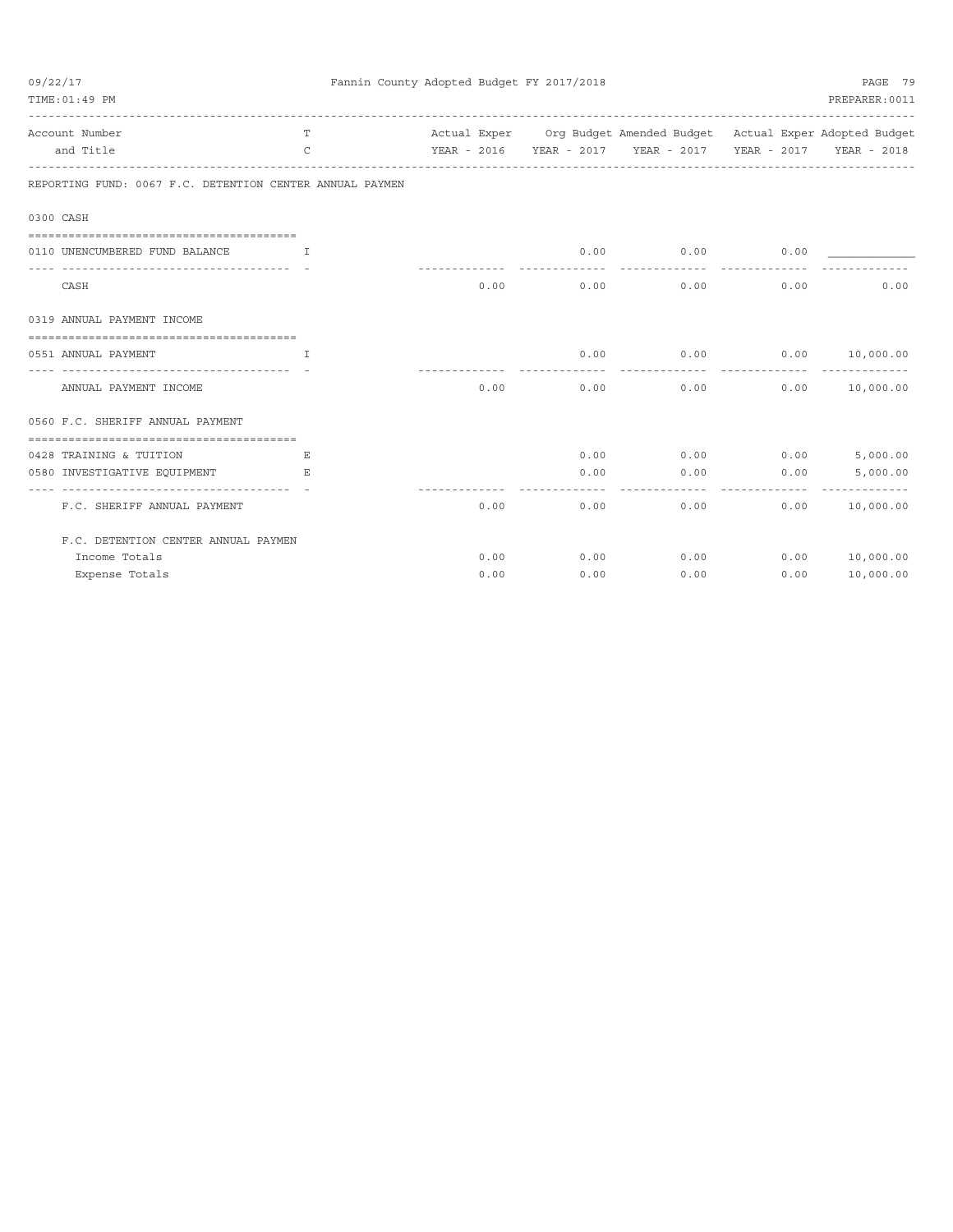| 09/22/17<br>TIME: 01:49 PM             |                  | Fannin County Adopted Budget FY 2017/2018 |      |                                                                    |                  | PAGE 80<br>PREPARER: 0011 |
|----------------------------------------|------------------|-------------------------------------------|------|--------------------------------------------------------------------|------------------|---------------------------|
| Account Number                         | T                |                                           |      | Actual Exper Org Budget Amended Budget Actual Exper Adopted Budget |                  |                           |
| and Title                              | C<br>----------- |                                           |      |                                                                    |                  | YEAR - 2018               |
| REPORTING FUND: 0070 RIGHT OF WAY FUND |                  |                                           |      |                                                                    |                  |                           |
| 0360 INTEREST EARNINGS                 |                  |                                           |      |                                                                    |                  |                           |
| 0100 INTEREST EARNINGS                 | I                | 363.29                                    | 0.00 | 0.00                                                               | 550.28           |                           |
| <b>INTEREST EARNINGS</b>               |                  | 363.29                                    | 0.00 | 0.00                                                               | 550.28           | 0.00                      |
| 0622 RIGHT OF WAY                      |                  |                                           |      |                                                                    |                  |                           |
|                                        |                  |                                           |      |                                                                    |                  |                           |
| 0399 CLAIM SETTLEMENTS                 | Е                | 0.00                                      | 0.00 | 0.00                                                               | 0.00             |                           |
| 0426 APPRAISAL FEES                    | Ε                | 0.00                                      | 0.00 | 0.00                                                               | 0.00             |                           |
| 0429 RELOCATING UTILITIES              | E                | 7,070.00                                  | 0.00 |                                                                    | 0.00 28,000.00   |                           |
| 0449 CONTRACT EXPENSES FOR FM87 R.O.W. | E                | 0.00                                      | 0.00 | 0.00                                                               | 0.00             |                           |
| RIGHT OF WAY                           |                  | ----------<br>7,070.00                    | 0.00 | 0.00                                                               | 28,000.00        | 0.00                      |
| 0629 RIGHT OF WAY                      |                  |                                           |      |                                                                    |                  |                           |
| 0500 RIGHT OF WAY PUR HWY #82          | Е                | 0.00                                      | 0.00 | 0.00                                                               | 0.00             |                           |
| 0501 RIGHT OF WAY PURCHASE FM #87      | Е                | 0.00                                      | 0.00 | 0.00                                                               | 0.00             |                           |
| 0502 RIGHT OF WAY PURCHASE HWY #121    | E                |                                           | 0.00 |                                                                    | $0.00$ 24,045.00 |                           |
| 0503 RIGHT OF WAY PURCHASE HWY.78      | E                |                                           | 0.00 | 0.00                                                               | 0.00             |                           |
| RIGHT OF WAY                           |                  | 0.00                                      | 0.00 | 0.00                                                               | 24,045.00        | 0.00                      |
| RIGHT OF WAY FUND                      |                  |                                           |      |                                                                    |                  |                           |
| Income Totals                          |                  | 363.29                                    | 0.00 |                                                                    | $0.00$ 550.28    | 0.00                      |
| Expense Totals                         |                  | 7,070.00                                  | 0.00 | 0.00                                                               | 52,045.00        | 0.00                      |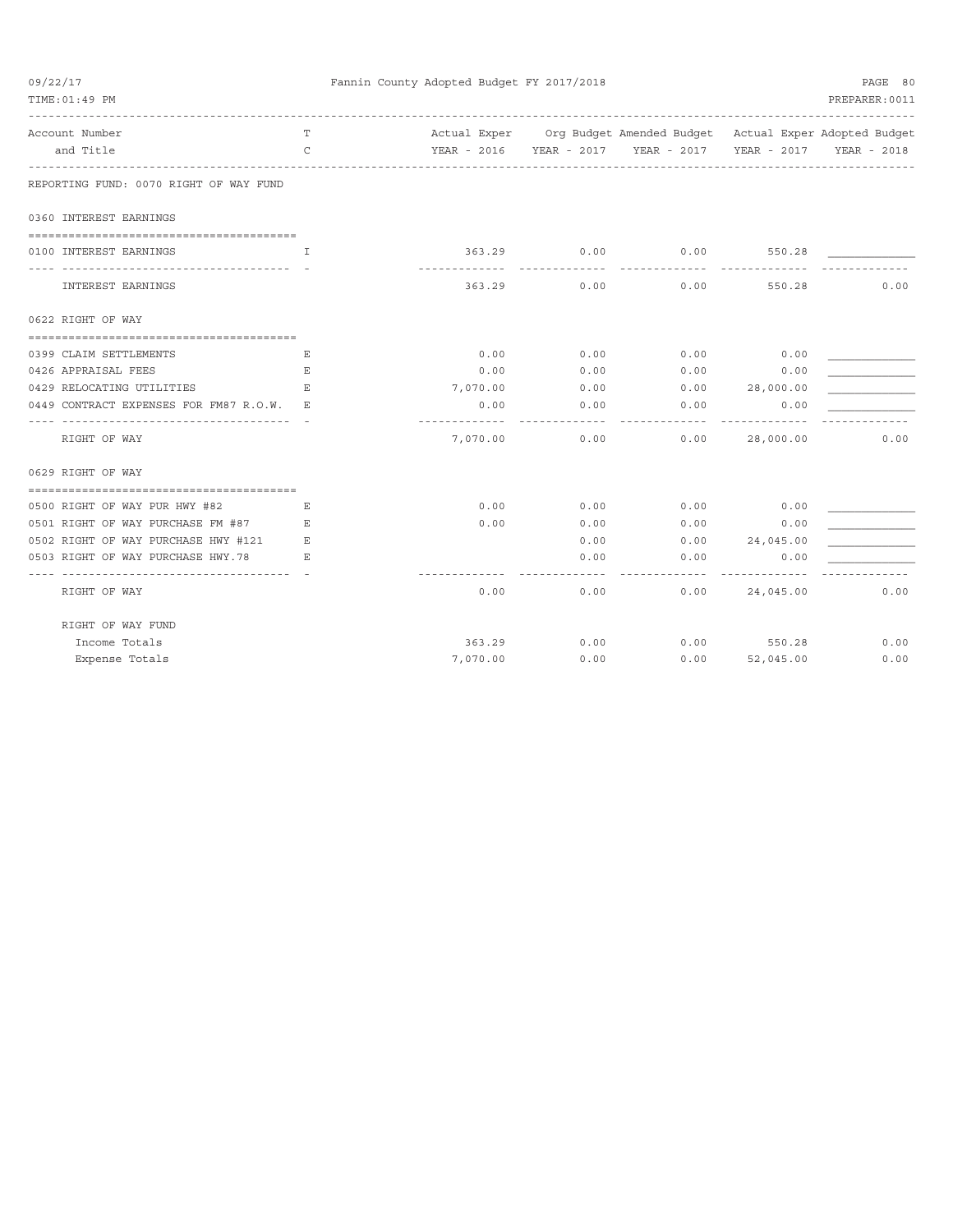| 09/22/17                                               |               | Fannin County Adopted Budget FY 2017/2018 |      |                                                                    |              |                  |  |
|--------------------------------------------------------|---------------|-------------------------------------------|------|--------------------------------------------------------------------|--------------|------------------|--|
| TIME: 01:49 PM                                         |               |                                           |      |                                                                    |              | PREPARER: 0011   |  |
| Account Number                                         | T             |                                           |      | Actual Exper Org Budget Amended Budget Actual Exper Adopted Budget |              |                  |  |
| and Title                                              | $\mathcal{C}$ |                                           |      |                                                                    |              |                  |  |
| REPORTING FUND: 0071 INVESTIGATOR CRIMES AGAINST WOMEN |               |                                           |      |                                                                    |              |                  |  |
| 0330 GRANT INCOME                                      |               |                                           |      |                                                                    |              |                  |  |
|                                                        |               |                                           |      |                                                                    |              |                  |  |
| 0475 INVESTIGATOR CRIMES AGAINST WOMEN I               |               | -------------- ---------------            | 0.00 | $0.00$ 0.00                                                        |              | 20,020.62        |  |
| GRANT INCOME                                           |               |                                           |      | $0.00$ 0.00 0.00                                                   |              | $0.00$ 20,020.62 |  |
| 0475 INVESTIGATOR CRIMES AGAINST WOMEN                 |               |                                           |      |                                                                    |              |                  |  |
| 0108 SALARY                                            | Е             |                                           | 0.00 |                                                                    | 0.00         | $0.00$ 13,417.47 |  |
| 0201 SOCIAL SECURITY TAXES                             | E             |                                           | 0.00 | 0.00                                                               |              | $0.00$ 831.88    |  |
| 0202 GROUP HEALTH INSURANCE                            | E             |                                           | 0.00 | 0.00                                                               | 0.00         | 4,040.42         |  |
| 0203 RETIREMENT                                        | E             |                                           | 0.00 | 0.00                                                               | 0.00         | 1,526.91         |  |
| 0204 WORKERS COMPENSATION                              | Ε             |                                           | 0.00 | $0.00$ and $0.00$                                                  | 0.00         | 9.39             |  |
| 0205 MEDICARE TAX                                      | E             |                                           | 0.00 | 0.00                                                               | 0.00         | 194.55           |  |
| INVESTIGATOR CRIMES AGAINST WOMEN                      |               | 0.00                                      |      | 0.00                                                               | 0.00<br>0.00 | 20,020.62        |  |
| INVESTIGATOR CRIMES AGAINST WOMEN                      |               |                                           |      |                                                                    |              |                  |  |
| Income Totals                                          |               | 0.00                                      | 0.00 | 0.00                                                               |              | $0.00$ 20,020.62 |  |
| Expense Totals                                         |               | 0.00                                      | 0.00 | 0.00                                                               | 0.00         | 20,020.62        |  |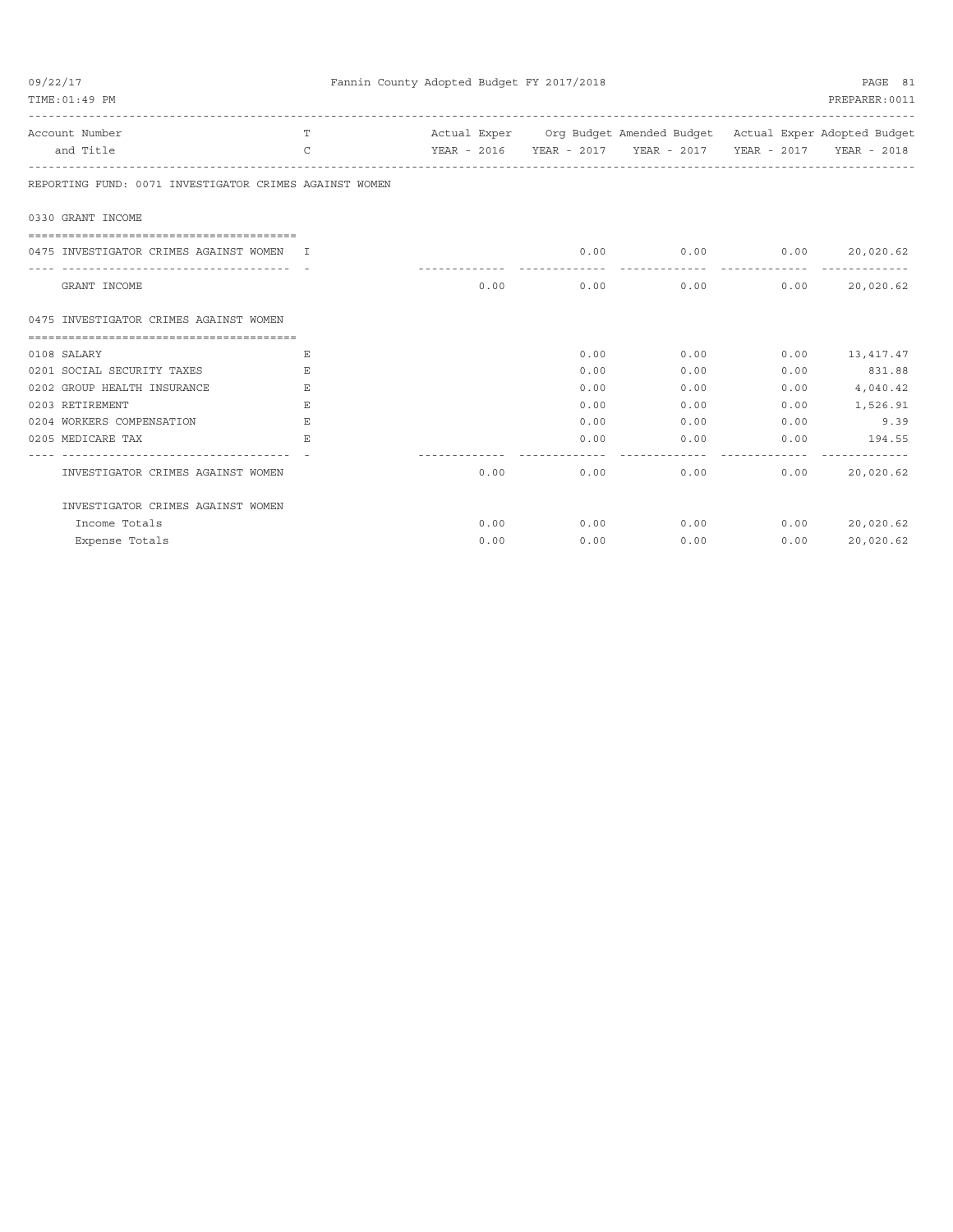| 09/22/17                                                 |               | Fannin County Adopted Budget FY 2017/2018 |      |                                                                    |              | PAGE 82          |
|----------------------------------------------------------|---------------|-------------------------------------------|------|--------------------------------------------------------------------|--------------|------------------|
| TIME: 01:49 PM                                           |               |                                           |      |                                                                    |              | PREPARER: 0011   |
| Account Number                                           | T             |                                           |      | Actual Exper Org Budget Amended Budget Actual Exper Adopted Budget |              |                  |
| and Title                                                | $\mathcal{C}$ |                                           |      |                                                                    |              |                  |
| REPORTING FUND: 0072 INVESTIGATOR CRIMES AGAINST CHILDRE |               |                                           |      |                                                                    |              |                  |
| 0330 GRANT INCOME                                        |               |                                           |      |                                                                    |              |                  |
|                                                          |               |                                           |      |                                                                    |              |                  |
| 0560 INVESTIGATOR CRIMES AGAINST CHILDRE I               |               |                                           | 0.00 | $0.00$ $0.00$ $41,899.00$                                          |              |                  |
| GRANT INCOME                                             |               |                                           |      | $0.00$ 0.00 0.00                                                   |              | 0.00 41,899.00   |
| 0560 INVESTIGATOR CRIMES AGAINST CHILDRE                 |               |                                           |      |                                                                    |              |                  |
| 0108 SALARY                                              | Е             |                                           | 0.00 | 0.00                                                               | 0.00         | 27,488.37        |
| 0201 SOCIAL SECURITY TAXES                               | E             |                                           | 0.00 | 0.00                                                               | 0.00         | 1,704.28         |
| 0202 GROUP HEALTH INSURANCE                              | E             |                                           | 0.00 | 0.00                                                               | 0.00         | 8,500.63         |
| 0203 RETIREMENT                                          | E             |                                           | 0.00 | 0.00                                                               | 0.00         | 3,128.18         |
| 0204 WORKERS COMPENSATION                                | Ε             |                                           | 0.00 |                                                                    | 0.00         | 0.00 678.96      |
| 0205 MEDICARE TAX                                        | E.            |                                           | 0.00 |                                                                    | 0.00<br>0.00 | 398.58           |
| ------------------------------- - -                      |               |                                           |      |                                                                    |              |                  |
| INVESTIGATOR CRIMES AGAINST CHILDRE                      |               | 0.00                                      |      | $0.00$ 0.00                                                        |              | 0.00 41,899.00   |
| INVESTIGATOR CRIMES AGAINST CHILDRE                      |               |                                           |      |                                                                    |              |                  |
| Income Totals                                            |               | 0.00                                      | 0.00 | 0.00                                                               |              | $0.00$ 41,899.00 |
| Expense Totals                                           |               | 0.00                                      | 0.00 | 0.00                                                               | 0.00         | 41,899.00        |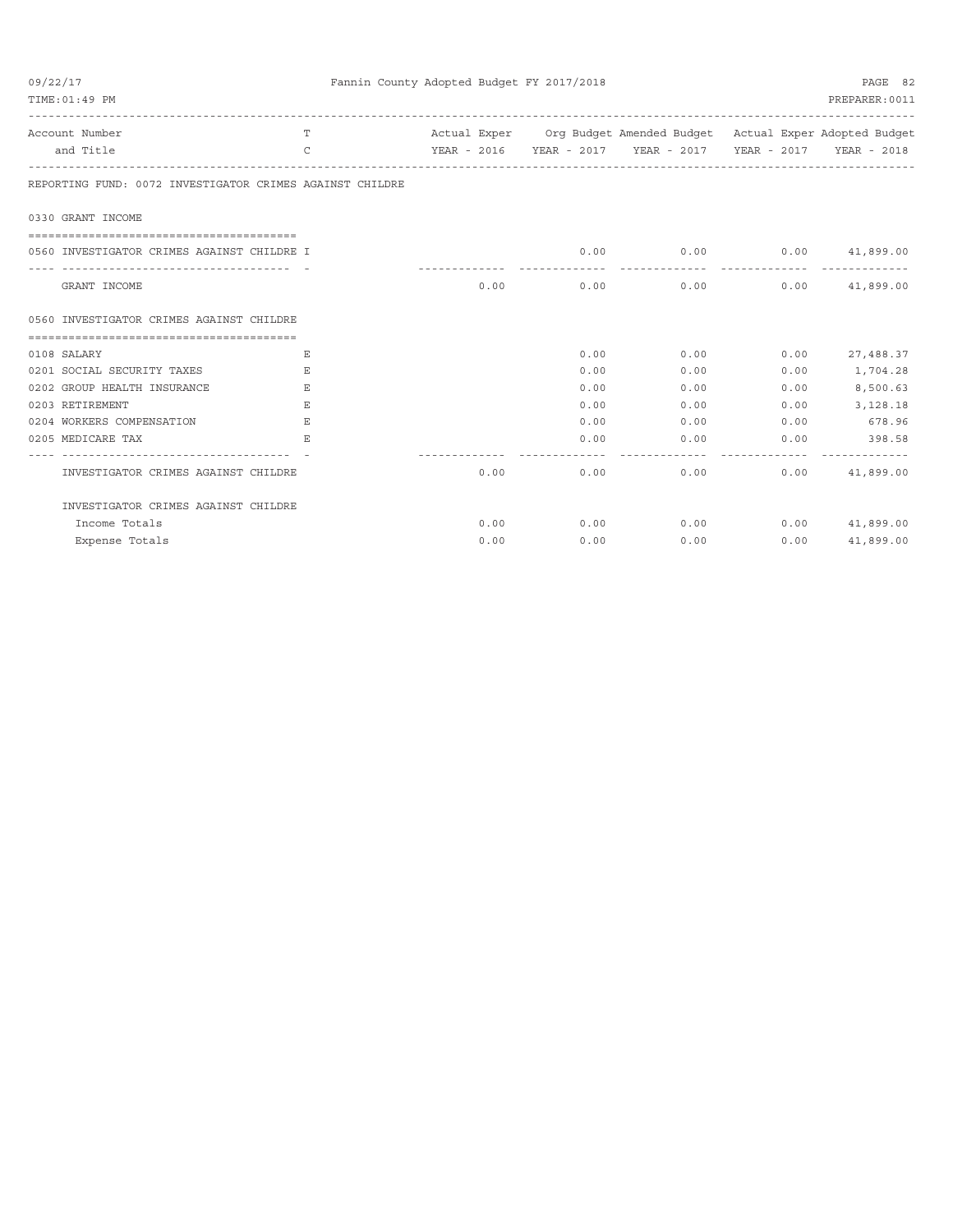| 09/22/17<br>TIME: 01:49 PM                 |              | Fannin County Adopted Budget FY 2017/2018 |      |                                                                    |                 |                |  |
|--------------------------------------------|--------------|-------------------------------------------|------|--------------------------------------------------------------------|-----------------|----------------|--|
|                                            |              |                                           |      |                                                                    |                 | PREPARER: 0011 |  |
| Account Number                             | T            |                                           |      | Actual Exper Org Budget Amended Budget Actual Exper Adopted Budget |                 |                |  |
| and Title                                  | $\mathsf{C}$ |                                           |      | YEAR - 2016  YEAR - 2017  YEAR - 2017                              | YEAR - 2017     | YEAR - 2018    |  |
| REPORTING FUND: 0087 JUVENILE PROBATION    |              |                                           |      |                                                                    |                 |                |  |
| 0340 FEES OF OFFICE                        |              |                                           |      |                                                                    |                 |                |  |
|                                            |              |                                           |      |                                                                    |                 |                |  |
| 0575 JUVENILE PROBATION FEES               | T            | 1,863.00                                  | 0.00 | $0.00$ 1,812.00                                                    |                 |                |  |
| 0576 JUVENILE PROBATION RESTITUTION        | T.           | 1,030.75                                  | 0.00 |                                                                    | $0.00$ 2,998.25 |                |  |
| 0577 JUVENILE PROBATION COURT COSTS        | I            | 1,070.00                                  | 0.00 | 0.00                                                               | 260.00          |                |  |
| 0578 FEES RECEIVED FOR OTHER COUNTIES      | T.           | 0.00<br>----------                        | 0.00 | 0.00                                                               | 0.00            |                |  |
| FEES OF OFFICE                             |              | 3,963.75                                  | 0.00 | 0.00                                                               | 5,070.25        | 0.00           |  |
| 0575 JUVENILE PROBATION                    |              |                                           |      |                                                                    |                 |                |  |
| 0310 OFFICE SUPP./MISC.                    | Е            | 3,316.33                                  | 0.00 | 0.00                                                               | 2,268.70        |                |  |
| 0319 RESTITUTION                           | Е            | 950.75                                    | 0.00 | 0.00                                                               | 2,998.25        |                |  |
| 0320 COURT COSTS                           | Ε            | 1,070.00                                  | 0.00 | 0.00                                                               | 260.00          |                |  |
| 0321 REIMBURSEMENT OF FEES FOR OTHER COU E |              | 80.00                                     | 0.00 | 0.00                                                               | 0.00            |                |  |
| 0353 COMPUTER EXPENSE                      | Ε            | 0.00                                      | 0.00 | 0.00                                                               | 0.00            |                |  |
| 0416 STRUCTURAL FAMILY THERAPY             | Ε            | 0.00                                      | 0.00 | 0.00                                                               | 0.00            |                |  |
| 0427 TRAVEL AND TRAINING                   | Е.           | 0.00                                      | 0.00 | 0.00                                                               | 0.00            |                |  |
| ----------------------------------         |              | -----------                               |      |                                                                    |                 |                |  |
| JUVENILE PROBATION                         |              | 5,417.08                                  | 0.00 | 0.00                                                               | 5,526.95        | 0.00           |  |
| JUVENILE PROBATION                         |              |                                           |      |                                                                    |                 |                |  |
| Income Totals                              |              | 3,963.75                                  |      | $0.00$ $0.00$ $5,070.25$                                           |                 | 0.00           |  |
| Expense Totals                             |              | 5,417.08                                  | 0.00 | 0.00                                                               | 5,526.95        | 0.00           |  |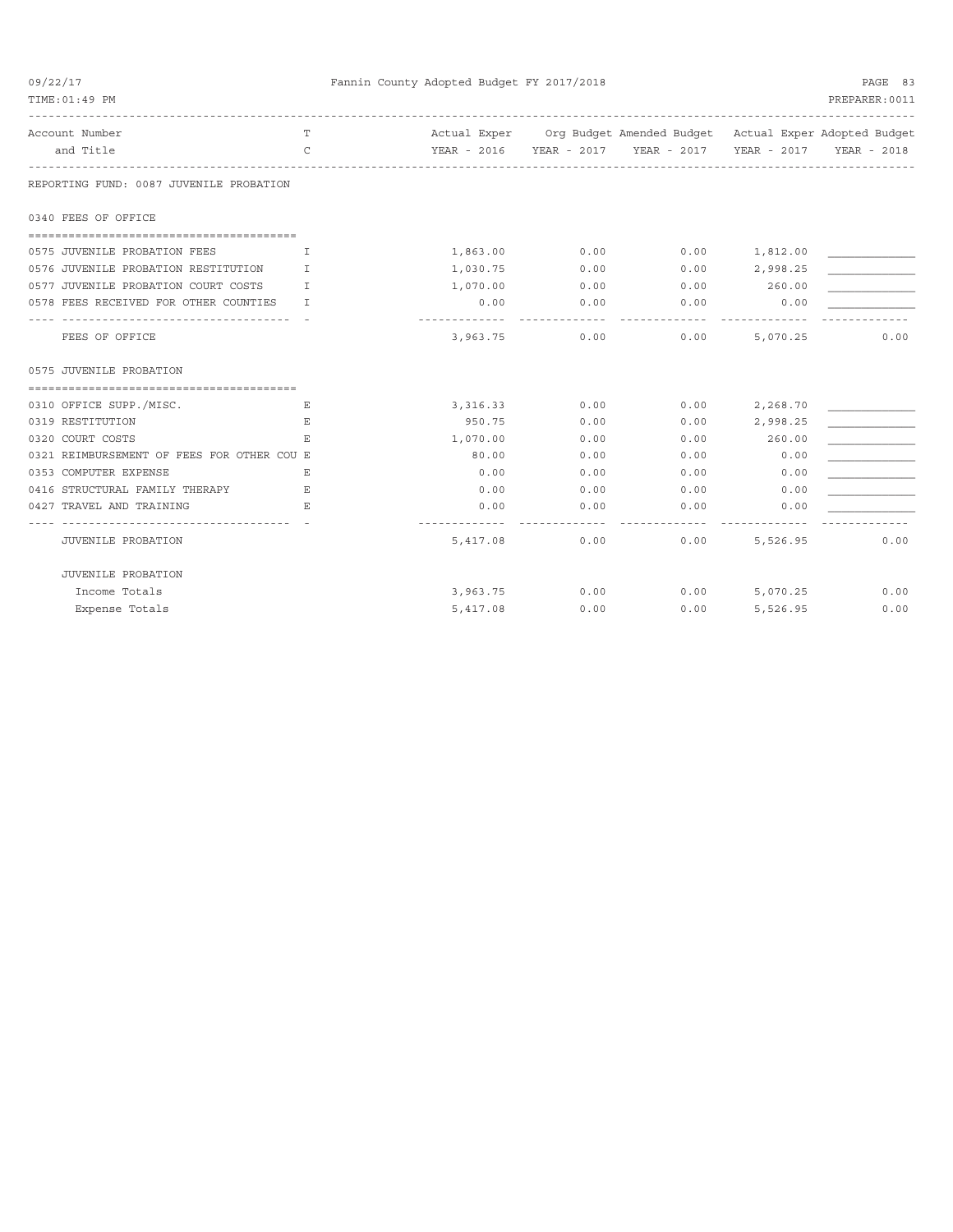| 09/22/17<br>TIME: 01:49 PM                               |              | Fannin County Adopted Budget FY 2017/2018 |                    | ________________                                                   | ---------------- | PAGE 84<br>PREPARER: 0011       |
|----------------------------------------------------------|--------------|-------------------------------------------|--------------------|--------------------------------------------------------------------|------------------|---------------------------------|
| Account Number                                           | T.           |                                           |                    | Actual Exper Org Budget Amended Budget Actual Exper Adopted Budget |                  |                                 |
| and Title<br>-----------------------                     | $\mathsf{C}$ |                                           |                    | YEAR - 2016  YEAR - 2017  YEAR - 2017                              | YEAR - 2017      | YEAR - 2018                     |
| REPORTING FUND: 0088 IHC NEEDS/OR OTHER RELATED HEALTHCA |              |                                           |                    |                                                                    |                  |                                 |
| 0367 HOSPITAL AUTHORITY - IHC                            |              |                                           |                    |                                                                    |                  |                                 |
| 0100 HOSPITAL QUARTERLY PAYMENT                          | . <b>T</b>   | 0.00<br>-------------                     | 0.00<br>---------- | $0.00$ $0.00$ $200,000.00$<br>-----------                          |                  | <u> - - - - - - - - - - - -</u> |
| HOSPITAL AUTHORITY - IHC                                 |              | 0.00                                      | 0.00               | 0.00                                                               | 0.00             | 200,000.00                      |
| 0645 INDIGENT CARE                                       |              |                                           |                    |                                                                    |                  |                                 |
|                                                          |              |                                           |                    |                                                                    |                  |                                 |
| 0409 DIABETIC SUPPLIES                                   | Ε            | 0.00                                      | 0.00               | 0.00                                                               | 0.00             |                                 |
| 0410 CERT. REG. NURSE ANES.                              | Ε            | 0.00                                      | 0.00               | 0.00                                                               | 0.00             |                                 |
| 0411 PHYSICIAN, NON-EMERGENCY                            | Ε            | 0.00                                      | 0.00               | 0.00                                                               | 0.00             |                                 |
| 0412 PRESCRIPTIONS, DRUGS                                | Ε            | 0.00                                      | 0.00               | 0.00                                                               | 0.00             |                                 |
| 0413 HOSPITAL, INPATIENT                                 | Ε            | 0.00                                      | 0.00               | 0.00                                                               | 0.00             |                                 |
| 0414 HOSPITAL, OUTPATIENT                                | E            | 0.00                                      | 0.00               | 0.00                                                               | 0.00             |                                 |
| 0415 LABORATORY/X-RAY                                    | Ε            | 0.00                                      | 0.00               | 0.00                                                               | 0.00             |                                 |
| 0418 FED. OUALIFIED HEALTH CENTER                        | Ε            | 0.00                                      | 0.00               | 0.00                                                               | 0.00             |                                 |
| 0420 RURAL HEALTH CLINIC                                 | E            | 0.00                                      | 0.00               | 0.00                                                               | 0.00             |                                 |
| 0422 AMBULATORY SURGICAL CENTER                          | Ε            | 0.00                                      | 0.00               | 0.00                                                               | 0.00             |                                 |
| 0423 MEDICAL EQUIP. PURCHASE                             | Ε            | 0.00                                      | 0.00               | 0.00                                                               | 0.00             | 200,000.00                      |
| --------------------------------                         |              |                                           |                    |                                                                    |                  | -----------                     |
| INDIGENT CARE                                            |              | 0.00                                      | 0.00               | 0.00                                                               | 0.00             | 200,000.00                      |
| IHC NEEDS/OR OTHER RELATED HEALTHCA                      |              |                                           |                    |                                                                    |                  |                                 |
| Income Totals                                            |              | 0.00                                      | 0.00               |                                                                    | 0.00<br>0.00     | 200,000.00                      |
| Expense Totals                                           |              | 0.00                                      | 0.00               | 0.00                                                               | 0.00             | 200,000.00                      |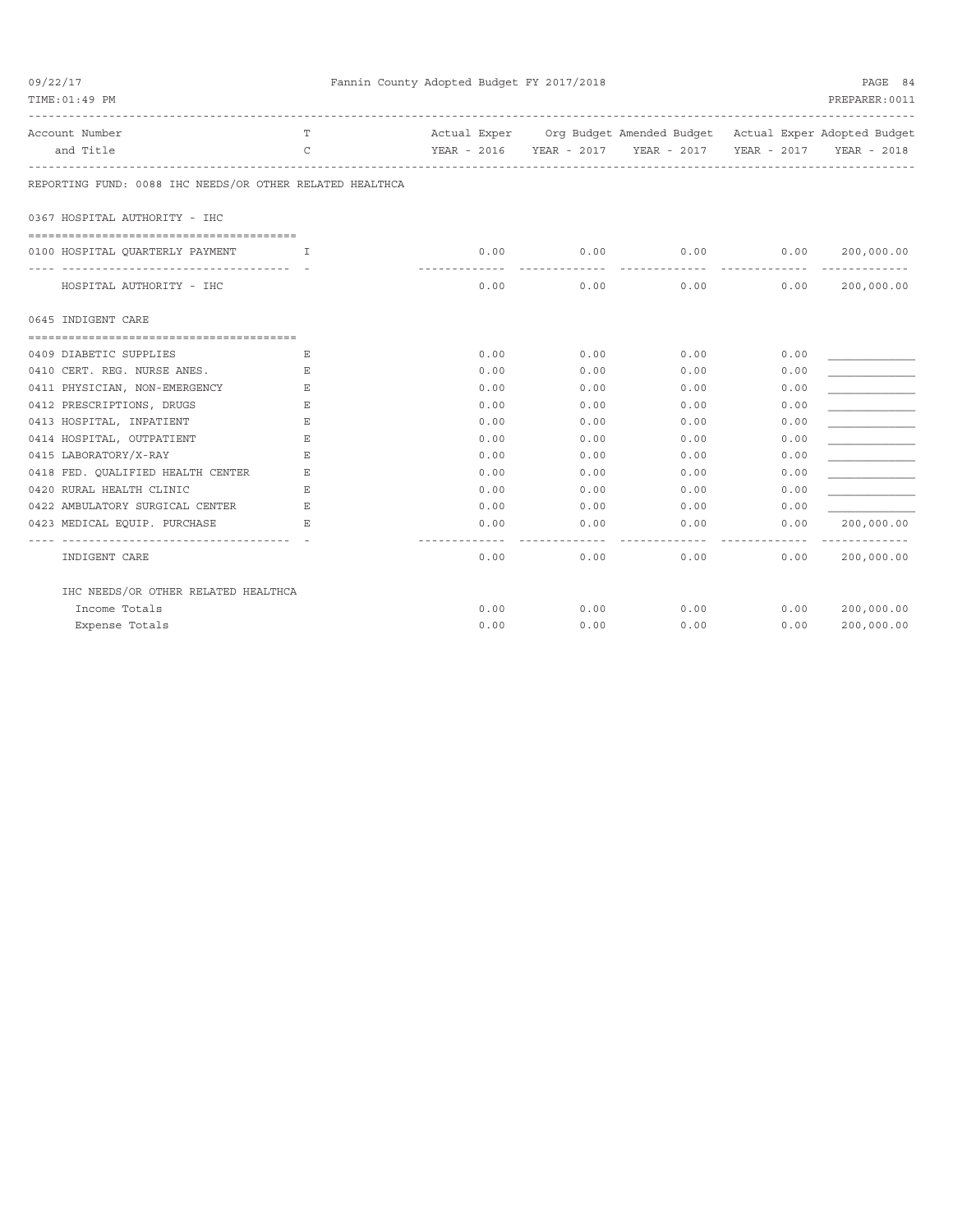| 09/22/17 | TIME: 01:49 PM                                                |             | Fannin County Adopted Budget FY 2017/2018 |                     |                                                                        |                     | PAGE 85<br>PREPARER: 0011 |
|----------|---------------------------------------------------------------|-------------|-------------------------------------------|---------------------|------------------------------------------------------------------------|---------------------|---------------------------|
|          | Account Number<br>and Title                                   | Т<br>C      | Actual Exper<br>YEAR - 2016               | YEAR - 2017         | Org Budget Amended Budget - Actual Exper Adopted Budget<br>YEAR - 2017 | YEAR - 2017         | YEAR - 2018               |
|          | REPORTING FUND: 0089 TEXAS JUVENILE JUSTICE DEPT.             |             |                                           |                     |                                                                        |                     |                           |
|          | 0300 CASH                                                     |             |                                           |                     |                                                                        |                     |                           |
|          | 0110 UNENCUMBERED FUND BALANCE                                | Ι.          | 0.00                                      | 0.00                | 0.00                                                                   | 0.00                |                           |
|          | CASH                                                          |             | 0.00                                      | 0.00                | 0.00                                                                   | 0.00                | 0.00                      |
|          | 0330 GRANTS                                                   |             |                                           |                     |                                                                        |                     |                           |
|          | 0908 STRUCTURAL FAM. THER. GRANT OOG                          | I           | 28,080.89                                 | 0.00                | 40,000.00                                                              | 35,143.00           |                           |
|          | 0915 BASIC PROBATION SUPERVISION                              | I           | 143,244.00                                | 120,505.00          | 120,505.00                                                             | 100,421.00          | 116,452.00                |
|          | 0916 COMMUNITY PROGRAMS                                       | I.          | 91,079.00                                 | 76,094.00           | 76,094.00                                                              | 63,412.00           | 80,000.00                 |
|          | 0917 PRE/POST ADJUDICATION                                    | I           | 16,749.00                                 | 14,356.00           | 14,356.00                                                              | 11,963.00           | 12,000.00                 |
|          | 0918 COMMITMENT DIVERSION                                     | $\mathbf I$ | 17,637.00                                 | 15,117.00           | 15,117.00                                                              | 12,597.00           | 12,000.00                 |
|          | 0919 MENTAL HEALTH SERVICES                                   | I           | 19,656.00                                 | 16,848.00           | 16,848.00                                                              | 14,040.00           | 15,032.00                 |
|          | 0920 REGIONAL DIVERSIONS ALTERNATIVES                         | I           | 14,857.00                                 | 0.00                | 0.00                                                                   | 0.00                |                           |
|          | GRANTS                                                        |             | 331,302.89                                | 242,920.00          | 282,920.00                                                             | 237,576.00          | 235,484.00                |
|          | 0360 INTEREST INCOME                                          |             |                                           |                     |                                                                        |                     |                           |
|          | 0189 INTEREST INCOME<br><u> - - - - - - - - - - - - - - -</u> | I           | 13.16<br>-------------                    | 0.00                | 0.00                                                                   | 10.27               |                           |
|          | INTEREST INCOME                                               |             | 13.16                                     | 0.00                | 0.00                                                                   | 10.27               | 0.00                      |
|          | 0370 MISCELLANEOUS                                            |             |                                           |                     |                                                                        |                     |                           |
|          |                                                               |             |                                           |                     |                                                                        |                     |                           |
|          | 0130 REFUNDS & MISCELLANEOUS<br>0995 LOCAL FUNDING            | Ι.<br>I.    | 0.00<br>127,000.00                        | 0.00<br>140,000.00  | $0.00$ 0.00<br>140,000.00                                              | 140,000.00          | 145,000.00                |
|          | MISCELLANEOUS                                                 |             | 127,000.00                                | 140,000.00          | 140,000.00                                                             | 140,000.00          | 145,000.00                |
|          | 0581 STRUCTURAL FAMILY THERAPY OOG                            |             |                                           |                     |                                                                        |                     |                           |
|          | 0416 STRUCTURAL FAMILY THERAPY                                | Е           | 28,080.89                                 | 0.00                |                                                                        | 40,000.00 35,143.00 |                           |
|          | STRUCTURAL FAMILY THERAPY OOG                                 |             | 28,080.89                                 | 0.00                | 40,000.00 35,143.00                                                    | .                   | 0.00                      |
|          | 0588 INTEREST INCOME EXPENSE                                  |             |                                           |                     |                                                                        |                     |                           |
|          | 0103 SALARY COMM.CORR.OFFICERS                                | Е           | 0.00                                      | 0.00                | 0.00                                                                   | 0.00                |                           |
|          | 0201 SOCIAL SECURITY TAX                                      | Е           | 0.00                                      | 0.00                | 0.00                                                                   | 0.00                |                           |
|          | 0202 GROUP HEALTH INSURANCE                                   | Е           | 0.00                                      | 0.00                | 0.00                                                                   | 0.00                |                           |
|          | 0203 RETIREMENT                                               | Е           | 0.00                                      | 0.00                | 0.00                                                                   | 0.00                |                           |
|          | 0204 WORKERS COMPENSATION                                     | Е           | 0.00                                      | 0.00                | 0.00                                                                   | 0.00                |                           |
|          | 0205 MEDICARE TAX                                             | Ε           | 0.00                                      | 0.00                | 0.00                                                                   | 0.00                |                           |
|          | 0310 OFFICE SUPPLIES                                          | Ε           | 0.00                                      | 0.00                | 0.00                                                                   | 0.00                |                           |
|          | 0574 COMPUTER EQUIPMENT                                       | Е           | 0.00                                      | 0.00                | 0.00                                                                   | 0.00                |                           |
|          | INTEREST INCOME EXPENSE                                       |             | .<br>0.00                                 | ----------<br>0.00  | -----<br>0.00                                                          | 0.00                | 0.00                      |
|          | 0589 REGIONAL DIVERSIONS ALTERNATIVES                         |             |                                           |                     |                                                                        |                     |                           |
|          | 0416 STRUCTURAL FAMILY THERAPY                                | Е           | 14,857.00                                 | 0.00<br>----------- | 0.00<br>---------                                                      | 0.00                |                           |
|          | REGIONAL DIVERSIONS ALTERNATIVES                              |             | 14,857.00                                 | 0.00                | 0.00                                                                   | 0.00                | 0.00                      |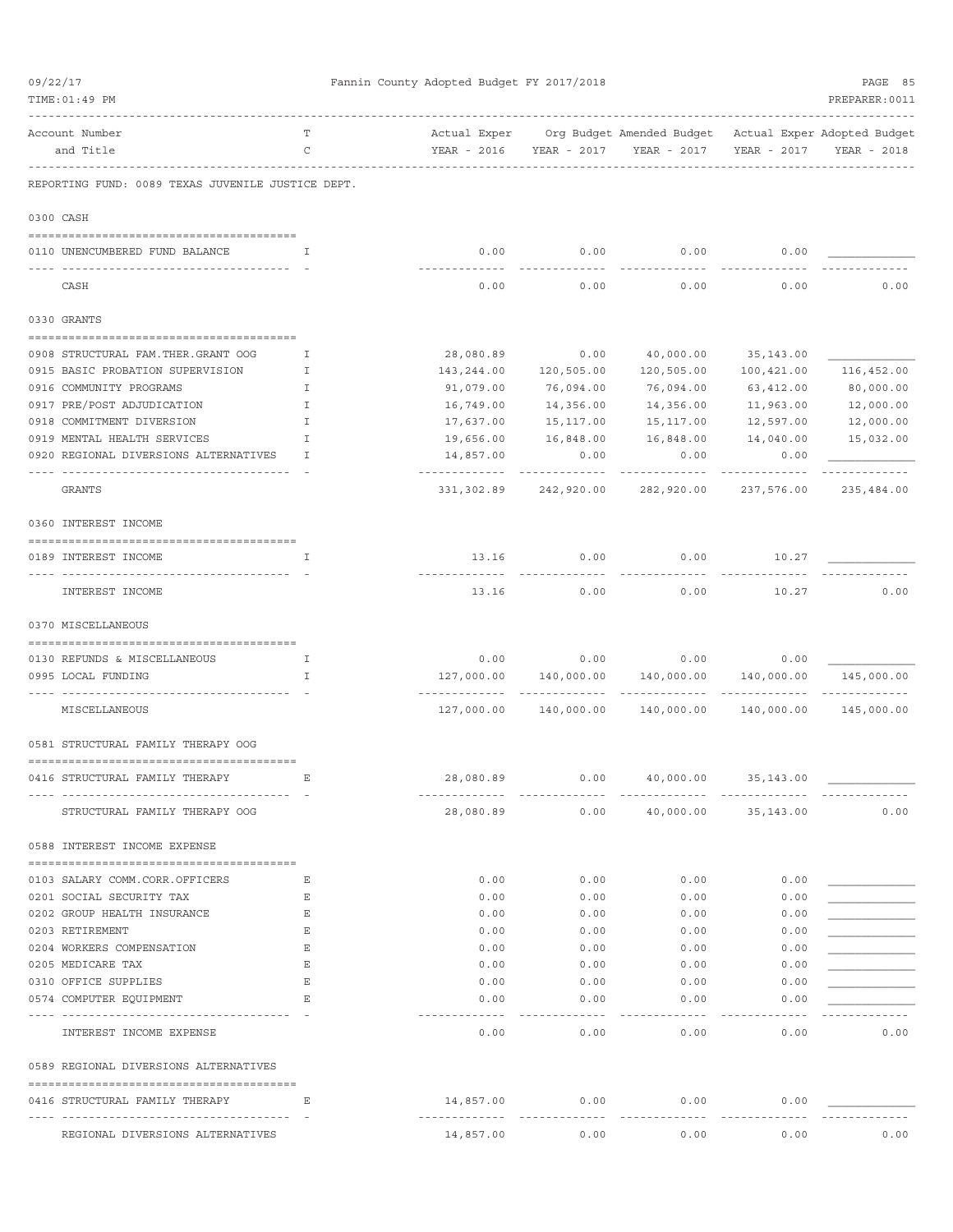| 09/22/17                                          |    | Fannin County Adopted Budget FY 2017/2018 |                     |                                                       |                          | PAGE 86        |
|---------------------------------------------------|----|-------------------------------------------|---------------------|-------------------------------------------------------|--------------------------|----------------|
| TIME: 01:49 PM                                    |    |                                           |                     |                                                       |                          | PREPARER: 0011 |
| Account Number                                    | т  | Actual Exper                              |                     | Org Budget Amended Budget Actual Exper Adopted Budget |                          |                |
| and Title                                         | C  | YEAR - 2016                               | YEAR - 2017         | YEAR - 2017                                           | YEAR - 2017              | YEAR - 2018    |
| REPORTING FUND: 0089 TEXAS JUVENILE JUSTICE DEPT. |    |                                           |                     |                                                       |                          |                |
| 0590 BASIC PROBATION SUPERVISION                  |    |                                           |                     |                                                       |                          |                |
| 0102 SALARY APPOINTED OFFICIAL                    | Ε  | 60,506.28                                 | 66,048.84           | 66,048.84                                             | 60,968.16                | 31,178.65      |
| 0103 SALARY COMM.CORR.OFFICERS                    | Ε  | 7,443.93                                  | 7,977.05            | 7,977.05                                              | 7,363.44                 | 36, 553.77     |
| 0201 SOCIAL SECURITY TAX                          | Ε  | 4,201.52                                  | 4,582.28            | 4,582.28                                              | 4,182.76                 | 4,199.41       |
| 0202 GROUP HEALTH INSURANCE                       | Ε  | 25,876.53                                 | 11,528.44           | 11,528.44                                             | 10,569.46                | 14,431.47      |
| 0203 RETIREMENT                                   | Ε  | 7,407.07                                  | 8,142.85            | 8,142.85                                              | 7,514.61                 | 7,707.95       |
| 0204 WORKERS COMPENSATION                         | Ε  | 277.70                                    | 303.50              | 303.50                                                | 300.75                   | 548.63         |
| 0205 MEDICARE TAX                                 | Ε  | 982.80                                    | 1,073.37            | 1,073.37                                              | 978.31                   | 982.12         |
| 0310 OPERATING/TRAVEL EXPENSES                    | Ε  | 14,657.54                                 | 20,848.67           | 16,848.67                                             | 15,545.35                | 20,850.00      |
| BASIC PROBATION SUPERVISION                       |    | -------------<br>121,353.37               | 120,505.00          | <u> - - - - - - - - - - - -</u><br>116,505.00         | . <u>.</u><br>107,422.84 | 116,452.00     |
| 0591 COMMUNITY PROGRAMS                           |    |                                           |                     |                                                       |                          |                |
| 0102 SALARY APPOINTED OFFICIAL                    | Ε  |                                           | 0.00                | 0.00                                                  | 0.00                     | 26,090.38      |
| 0103 SALARY COMM.CORR.OFFICERS                    | Ε  | 59,700.26                                 | 52,939.09           | 52,939.09                                             | 48,866.64                | 30,588.29      |
| 0201 SOCIAL SECURITY TAX                          | Ε  | 3,490.34                                  | 3,277.00            | 3,277.00                                              | 2,936.02                 | 3,514.08       |
| 0202 GROUP HEALTH INSURANCE                       | Ε  | 1,089.08                                  | 13,069.94           | 13,069.94                                             | 11,979.88                | 12,074.17      |
| 0203 RETIREMENT                                   | Ε  | 6,507.74                                  | 5,823.30            | 5,823.30                                              | 5,373.13                 | 6,452.14       |
| 0204 WORKERS COMPENSATION                         | Ε  | 270.56                                    | 217.05              | 217.05                                                | 215.08                   | 459.10         |
| 0205 MEDICARE TAX                                 | E. | 816.24                                    | 767.62              | 767.62                                                | 686.70                   | 821.84         |
| ---- ------------<br>COMMUNITY PROGRAMS           |    | -------------<br>71,874.22                | 76,094.00           | 76,094.00                                             | 70,057.45                | 80,000.00      |
| 0592 PRE/POST ADJUDICATION FACILITIES             |    |                                           |                     |                                                       |                          |                |
| 0102 SALARY APPOINTED OFFICIAL                    | Ε  |                                           | 0.00                | 0.00                                                  | 0.00                     | 3,913.56       |
| 0103 SALARY COMM.CORR.OFFICERS                    | Ε  | 554.22                                    | 7,204.73            | 7,204.73                                              | 6,650.64                 | 4,588.24       |
| 0201 SOCIAL SECURITY TAX                          | Ε  | 33.18                                     | 445.99              | 445.99                                                | 399.32                   | 527.11         |
| 0202 GROUP HEALTH INSURANCE                       | Ε  | 148.16                                    | 1,778.75            | 1,778.75                                              | 1,629.76                 | 1,811.45       |
| 0203 RETIREMENT                                   | Ε  | 60.34                                     | 792.52              | 792.52                                                | 731.05                   | 967.50         |
| 0204 WORKERS COMPENSATION                         | Ε  | 0.00                                      | 29.54               | 29.54                                                 | 29.18                    | 68.86          |
| 0205 MEDICARE TAX                                 | Ε  | 7.76                                      | 104.47              | 104.47                                                | 93.40                    | 123.28         |
| 0408 DETENTION                                    | Ε  |                                           |                     | 30,089.30 4,000.00 11,800.00 11,800.00                |                          |                |
| 0469 UNEXPENDED FUNDS                             | Ε  | 6,975.05                                  | 0.00                | 0.00                                                  | 0.00                     |                |
|                                                   |    |                                           |                     | _____________                                         | . <u>.</u>               |                |
| PRE/POST ADJUDICATION FACILITIES                  |    |                                           | 37,868.01 14,356.00 | 22,156.00                                             | 21,333.35                | 12,000.00      |
| 0593 COMMITMENT DIVERSION                         |    |                                           |                     |                                                       |                          |                |
| 0102 SALARY APPOINTED OFFICIAL                    | Ε  |                                           | 0.00                | 0.00                                                  | 0.00                     | 3,913.56       |
| 0103 SALARY COMM.CORR.OFFICERS                    | Ε  |                                           | 0.00                | 0.00                                                  | 0.00                     | 4,588.24       |
| 0201 SOCIAL SECURITY TAX                          | Ε  |                                           | 0.00                | 0.00                                                  | 0.00                     | 527.11         |
| 0202 GROUP HEALTH INSURANCE                       | Ε  |                                           | 0.00                | 0.00                                                  | 0.00                     | 1,811.45       |
| 0203 RETIREMENT                                   | Ε  |                                           | 0.00                | 0.00                                                  | 0.00                     | 967.50         |
| 0204 WORKERS COMPENSATION                         | Ε  |                                           | 0.00                | 0.00                                                  | 0.00                     | 68.86          |
| 0205 MEDICARE TAX                                 | Ε  |                                           | 0.00                | 0.00                                                  | 0.00                     | 123.28         |
| 0415 RESIDENTIAL PLACEMENT                        | Ε  | 10,080.00                                 | 15,117.00           | 15,117.00                                             | 15,117.00                |                |
|                                                   |    |                                           | -----------         | <u> - - - - - - - - - - - -</u>                       |                          |                |
| COMMITMENT DIVERSION                              |    |                                           |                     | 10,080.00  15,117.00  15,117.00  15,117.00            |                          | 12,000.00      |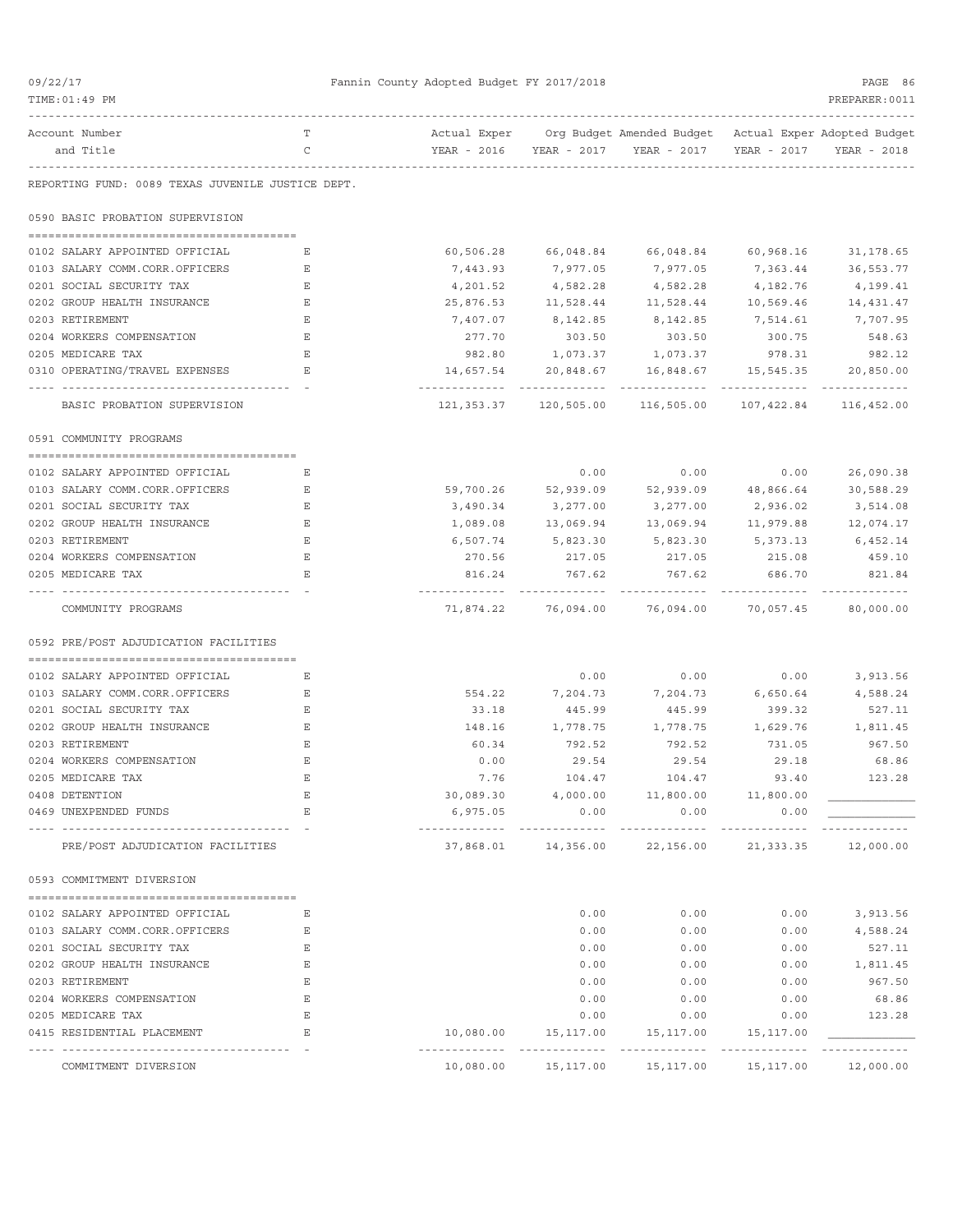| 09/22/17                                                         |    | Fannin County Adopted Budget FY 2017/2018 |               |                                                       |                      |                |
|------------------------------------------------------------------|----|-------------------------------------------|---------------|-------------------------------------------------------|----------------------|----------------|
| TIME: 01:49 PM                                                   |    |                                           |               |                                                       |                      | PREPARER: 0011 |
| Account Number                                                   |    | Actual Exper                              |               | Org Budget Amended Budget Actual Exper Adopted Budget |                      |                |
| and Title                                                        | C  | YEAR - 2016                               |               | YEAR - 2017 YEAR - 2017                               | YEAR - 2017          | YEAR - 2018    |
| REPORTING FUND: 0089 TEXAS JUVENILE JUSTICE DEPT.                |    |                                           |               |                                                       |                      |                |
| 0594 MENTAL HEALTH SERVICES                                      |    |                                           |               |                                                       |                      |                |
|                                                                  | E. |                                           | 0.00          | 0.00                                                  | 0.00                 | 1,956.78       |
| 0102 SALARY APPOINTED OFFICIAL<br>0103 SALARY COMM.CORR.OFFICERS | Ε  | 366.48                                    | 4,764.20      | 4,764.20                                              | 4,397.76             | 2,294.12       |
| 0201 SOCIAL SECURITY TAX                                         | Е  | 21.96                                     | 294.98        | 294.98                                                | 264.28               | 263.56         |
| 0202 GROUP HEALTH INSURANCE                                      | Е  | 97.96                                     | 1,176.15      | 1,176.15                                              | 1,077.56             | 905.72         |
| 0203 RETIREMENT                                                  | Ε  | 39.90                                     | 524.06        | 524.06                                                | 483.39               | 483.75         |
| 0204 WORKERS COMPENSATION                                        | Ε  | 0.00                                      | 19.53         | 19.53                                                 | 19.30                | 34.43          |
| 0205 MEDICARE TAX                                                | E. | 5.12                                      | 69.08         | 69.08                                                 | 61.62                | 61.64          |
| 0414 COUNSELING/PSYCHOLOGICAL                                    | Е  | 5,236.63                                  | 10,000.00     | 6, 200.00                                             | 6,114.00             | 9,032.00       |
| 0415 RESIDENTIAL PLACEMENT                                       | Ε  | 1,605.60                                  | 0.00          | 0.00                                                  | 0.00                 |                |
| ----------------------                                           |    |                                           |               |                                                       |                      |                |
| MENTAL HEALTH SERVICES                                           |    | 7,373.65                                  | 16,848.00     | 13,048.00                                             | 12,417.91            | 15,032.00      |
| 0995 LOCAL FUNDING                                               |    |                                           |               |                                                       |                      |                |
|                                                                  |    |                                           |               |                                                       |                      |                |
| 0102 SALARY APPOINTED OFFICIAL                                   | Ε  |                                           | 0.00          | 0.00                                                  | 0.00                 | 978.39         |
| 0103 SALARY COMM.CORR.OFFICERS                                   | Е  | 350.12                                    | 4,551.56      | 4,551.56                                              | 4,201.44             | 1,147.06       |
| 0105 OFFICE MANAGER                                              | Е  | 0.00                                      | 0.00          | 0.00                                                  | 0.00                 |                |
| 0201 SOCIAL SECURITY TAX                                         | Е  | 20.98                                     | 281.70        | 281.70                                                | 252.50               | 131.78         |
| 0202 GROUP HEALTH INSURANCE                                      | Ε  | 93.68                                     | 1,123.77      | 1,123.77                                              | 1,030.48             | 452.85         |
| 0203 RETIREMENT                                                  | Ε  | 38.14                                     | 500.67        | 500.67                                                | 462.10               | 241.88         |
| 0204 WORKERS COMPENSATION                                        | Ε  | 0.00                                      | 18.66         | 18.66                                                 | 18.43                | 17.22          |
| 0205 MEDICARE TAX                                                | E  | 4.92                                      | 66.00         | 66.00                                                 | 59.20                | 30.82          |
| 0401 AUDIT EXPENSE                                               | Ε  | 0.00                                      | 3,000.00      | 3,000.00                                              | 2,750.00             | 2,750.00       |
| 0406 DETENTION OPERATING COST FY18                               | Ε  |                                           | 0.00          | 0.00                                                  | 0.00                 | 111,250.00     |
| 0407 DETENTION OPERATING COST FY17                               | Ε  | 0.00                                      | 112, 257.64   | 112,257.64                                            | 80, 359.83           |                |
| 0408 DETENTION OPERATING COST FY16                               | Е  | 79, 355.26                                | 0.00          | 0.00                                                  | 11,180.14            |                |
| 0415 RESIDENTIAL PLACEMENT                                       | Ε  | 0.00                                      | 10,000.00     | 10,000.00                                             | 7,239.00             | 10,000.00      |
| 0416 STRUCTURAL FAMILY THERAPY                                   | Ε  | 21,919.11                                 | 5,200.00      | 5,200.00                                              | 0.00                 | 18,000.00      |
| 0427 TRAVEL AND TRAINING                                         | Ε  | 7,927.14<br>.                             | 3,000.00<br>. | 3,000.00<br>-----------                               | 473.01<br>---------- | ----------     |
| LOCAL FUNDING                                                    |    | 109,709.35                                | 140,000.00    | 140,000.00                                            | 108,026.13           | 145,000.00     |
| TEXAS JUVENILE JUSTICE DEPT.                                     |    |                                           |               |                                                       |                      |                |
| Income Totals                                                    |    | 458,316.05                                |               | 382,920.00 422,920.00                                 | 377,586.27           | 380,484.00     |
| Expense Totals                                                   |    | 401,196.49                                | 382,920.00    | 422,920.00                                            | 369,517.68           | 380,484.00     |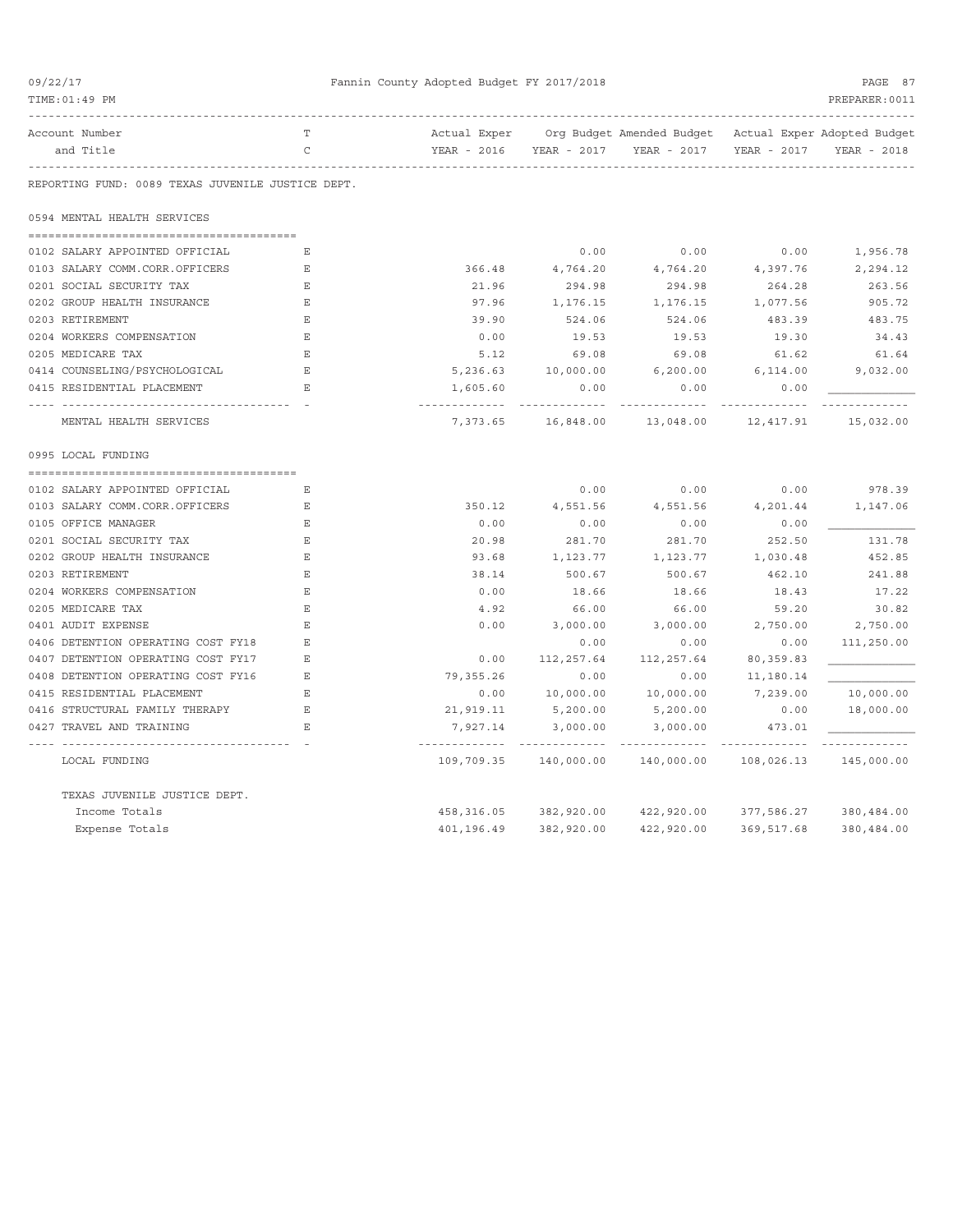| 09/22/17                                                              |              | Fannin County Adopted Budget FY 2017/2018 |               |                                                                                  | PAGE 88              |                      |
|-----------------------------------------------------------------------|--------------|-------------------------------------------|---------------|----------------------------------------------------------------------------------|----------------------|----------------------|
| TIME: 01:49 PM                                                        |              |                                           |               |                                                                                  |                      | PREPARER: 0011       |
| Account Number                                                        | T            |                                           |               | Actual Exper Org Budget Amended Budget Actual Exper Adopted Budget               |                      |                      |
| and Title                                                             | C            |                                           |               | YEAR - 2016 YEAR - 2017 YEAR - 2017 YEAR - 2017<br>----------------------------- |                      | YEAR - 2018          |
| REPORTING FUND: 0092 STATZER FUND                                     |              |                                           |               |                                                                                  |                      |                      |
| 0360 INTEREST EARNINGS                                                |              |                                           |               |                                                                                  |                      |                      |
| 0100 INTEREST EARNINGS                                                | T.           | 105.72                                    | 50.00         | 50.00 220.50                                                                     |                      | 50.00                |
| 0350 GOV. COMMODITY PROG. ASCS I<br>--------------------------------- |              | 0.00                                      | 0.00          | 0.00                                                                             | 0.00                 |                      |
| INTEREST EARNINGS                                                     |              | 105.72                                    | 50.00         | 50.00                                                                            | 220.50               | 50.00                |
| 0370 RENT                                                             |              |                                           |               |                                                                                  |                      |                      |
| 0100 RENT                                                             | $\mathbf{I}$ |                                           |               | 560.00 560.00 560.00 560.00 560.00 560.00                                        |                      |                      |
| 0130 REFUNDS & MISCELLANEOUS<br>___________________________           | $\top$       | 0.00                                      | 0.00          | 0.00                                                                             | 0.00                 |                      |
| RENT                                                                  |              | 560.00                                    | 560.00        | 560.00                                                                           | 560.00               | 560.00               |
| 0700 STATZER FARM                                                     |              |                                           |               |                                                                                  |                      |                      |
| 0310 OFFICE SUPPLIES                                                  | Е            | 0.00                                      | 0.00          | 0.00                                                                             | 0.00                 |                      |
| 0430 BIDS AND NOTICES                                                 | Ε            | 0.00                                      | 110.00        | 110.00                                                                           | 0.00                 | 110.00               |
| 0484 APPRAISALS                                                       | E.           | 0.00                                      | 0.00          | 0.00                                                                             | 0.00                 |                      |
| 0490 LITERACY COUNCIL DONATION                                        | E.           | 500.00                                    | 500.00        | 500.00                                                                           | 0.00                 | 500.00               |
| STATZER FARM                                                          |              | 500.00                                    | 610.00        | 610.00                                                                           | 0.00                 | ----------<br>610.00 |
| STATZER FUND                                                          |              |                                           |               |                                                                                  |                      |                      |
| Income Totals                                                         |              |                                           | 665.72 610.00 |                                                                                  | 610.00 780.50 610.00 |                      |
| Expense Totals                                                        |              | 500.00                                    | 610.00        | 610.00                                                                           | 0.00                 | 610.00               |